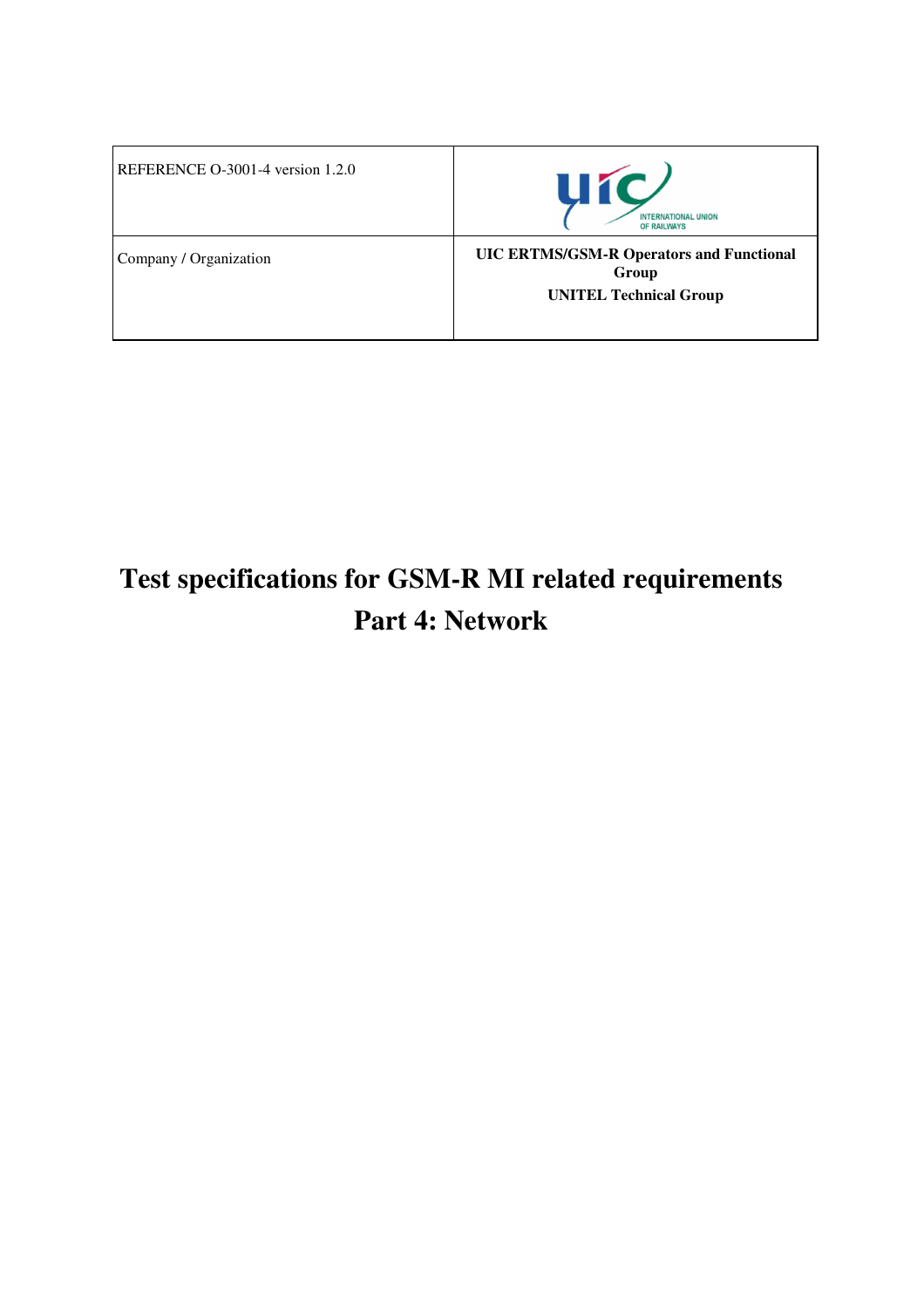ACCESS:  $\Box$  Public  $\Box$  Restricted  $\Box$  Confidential

#### **Document Data Sheet**

| Title of the document                 | Test specifications for GSM-R MI related requirements; Part 4: Network |
|---------------------------------------|------------------------------------------------------------------------|
| Reference, version number<br>and date | REFERENCE O-3001-4 Version 1.2.0; Date 08.04.2021                      |
| Number of pages                       | 169                                                                    |
| Prepared by                           | UIC, UNITEL                                                            |
| Approved by                           | UIC ERIG Chairman (Robert Sarfati)                                     |

ISBN 978-2-7461-2592-6

#### **Warning**

No part of this publication may be copied, reproduced or distributed by any means whatsoever, including electronic, except for private and individual use, without the express permission of the International Union of Railways (UIC), Nokia, and Kapsch CarrierCom. The same applies for translation, adaptation or transformation, arrangement or reproduction by any method or procedure whatsoever. The sole exceptions - noting the author's name and the source -are "analyses and brief quotations justified by the critical, argumentative, educational, scientific or informative nature of the publication into which they are incorporated" (Articles L 122-4 and L122-5 of the French Intellectual Property Code).

International Union of Railways (UIC) - Paris, 2017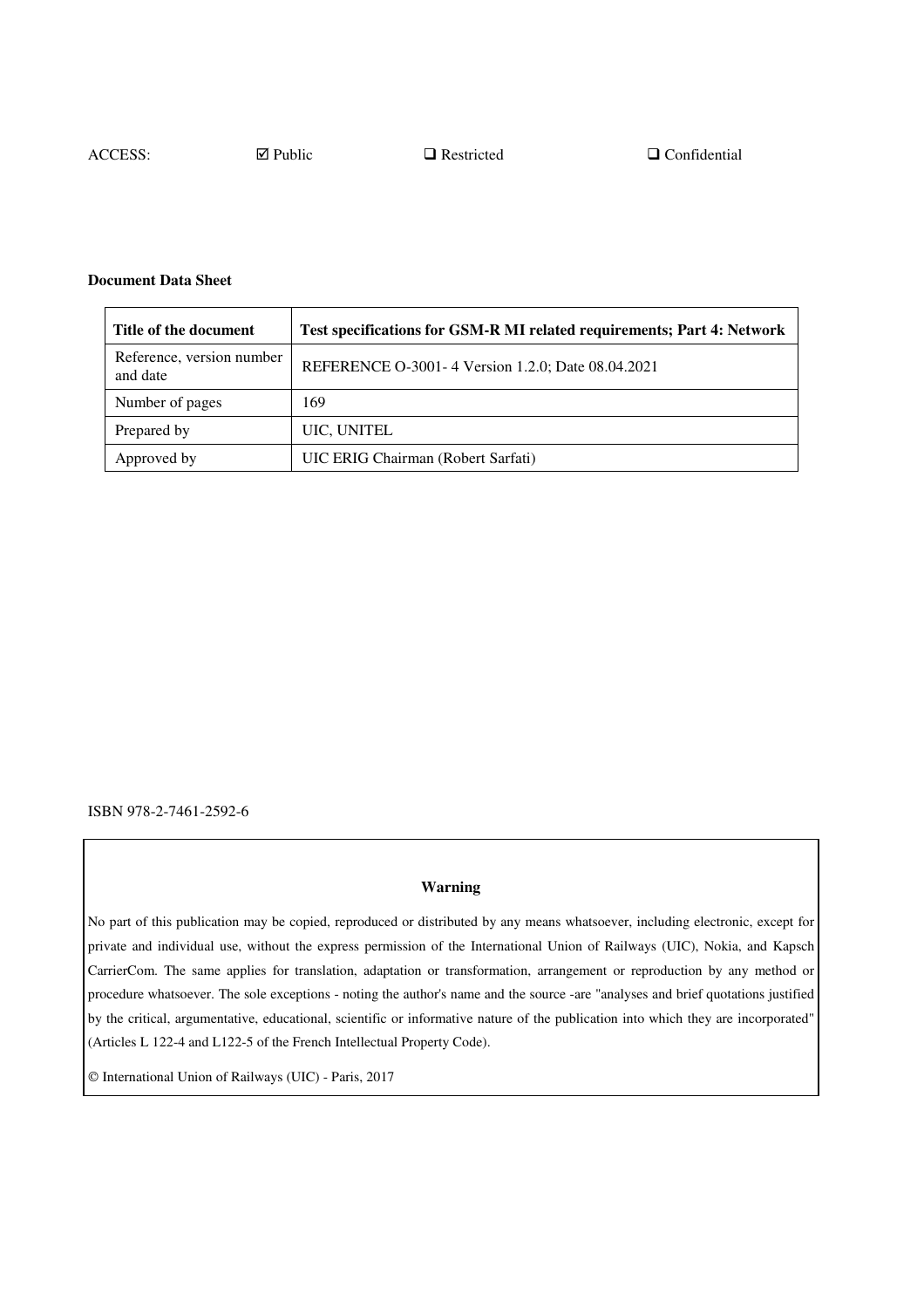# **Evolution Sheet**

| <b>Revision</b> | Date       | <b>Author</b>                        | Pages        | <b>Description of changes</b>                                                                          |
|-----------------|------------|--------------------------------------|--------------|--------------------------------------------------------------------------------------------------------|
| 0.1             | 18/10/2015 | Ecaterina Ganga (Nokia)              | all          | First draft                                                                                            |
| 0.2             | 18/11/2015 | Ecaterina Ganga (Nokia)              | all          | <b>Updated</b> draft                                                                                   |
| 0.3             | 30/11/2015 | Ola Bergman (Nokia)                  | all          | Executive summary enhanced, TC numbering<br>and descriptions consistent, doc id and footer<br>modified |
| 0.3.4           | 02/12/2015 | Ola Bergman (Nokia)                  | all          | 95% consistent and aligned                                                                             |
| 0.3.5           | 03/12/2015 | Ola Bergman (Nokia)                  | all          | $2\%$ more                                                                                             |
| 0.3.6           | 04/12/2015 | Ola Bergman (Nokia)                  | all          | 99,9%, MI-TC Cross Ref table still to be<br>referenced                                                 |
| 0.3.7           | 11/12/2015 | Ola Bergman (Nokia)                  | all          | Ulrich Geier review remarks incorporated                                                               |
| 0.3.8           | 05/08/2016 | Erich Seitz (Kontron T.)             | all          | Some Formatting Changes eREC and URNR<br>included                                                      |
| 0.3.9           | 15/09/2016 | Ecaterina Ganga (Nokia)              | all          | Introducing additional chapters to separate TC<br>for MI and O features                                |
| 0.3.10          | 16/09/2016 | Ecaterina Ganga (Nokia)              | all          | Including reference to the cross-reference test<br>cases to EIRENE specification excel table           |
| 0.4             | 27/09/2016 | Lauwers/E.<br>Ganga<br>M.<br>(Nokia) | all          | Including EIRENE 8/16 specific test cases                                                              |
| 0.4.1           | 03/11/2016 | Ulrich Geier (Kontron T.)            | $\,8\,$      | Numbering of references                                                                                |
| 0.4.2           | 04/11/2016 | Ecaterina Ganga (Nokia)              | all          | <b>Editorial</b> changes                                                                               |
| 0.4.3           | 07/12/2016 | Markus Tremp (Nokia)                 | all          | Update based at review comments                                                                        |
| 0.4.4           | 10/04/2017 | Ulrich Geier (Kontron T.)            | all          | Comments integrated from Review sheet                                                                  |
| 0.4.5           | 18/04/2017 | Ulrich Geier (Kontron T.)            | all          | Comments integrated after internal Review -<br>Front page added                                        |
| 0.4.6           | 03/05/2017 | Ulrich Geier (Kontron T.)            | all          | Renumbering of test cases                                                                              |
| 1.0.0           | 23/05/2017 | Ulrich Geier (Kontron T.)            | Ch.<br>6.1   | Correction                                                                                             |
| 1.1.0           | 16/11/2017 | Robert Sarfati (UIC)                 | all          | <b>UIC</b>                                                                                             |
| 1.1.1           | 16.01.2020 | Boris Gombač (UIC)                   | all          | <b>Editorial</b> changes                                                                               |
| 1.1.2           | 17.02.2020 | Boris Gombač (UIC)                   | all          | "MS Dispatcher" replaced with "Controller"                                                             |
| 1.1.3           | 27.07.2020 | Boris Gombač (UIC)                   | 121,<br>123, | Adaption of applicable Change Requests:<br>CR 9249 (ERA 5038),                                         |
| 1.2.0           | 08.04.2021 | <b>UIC</b>                           | all          | Final version                                                                                          |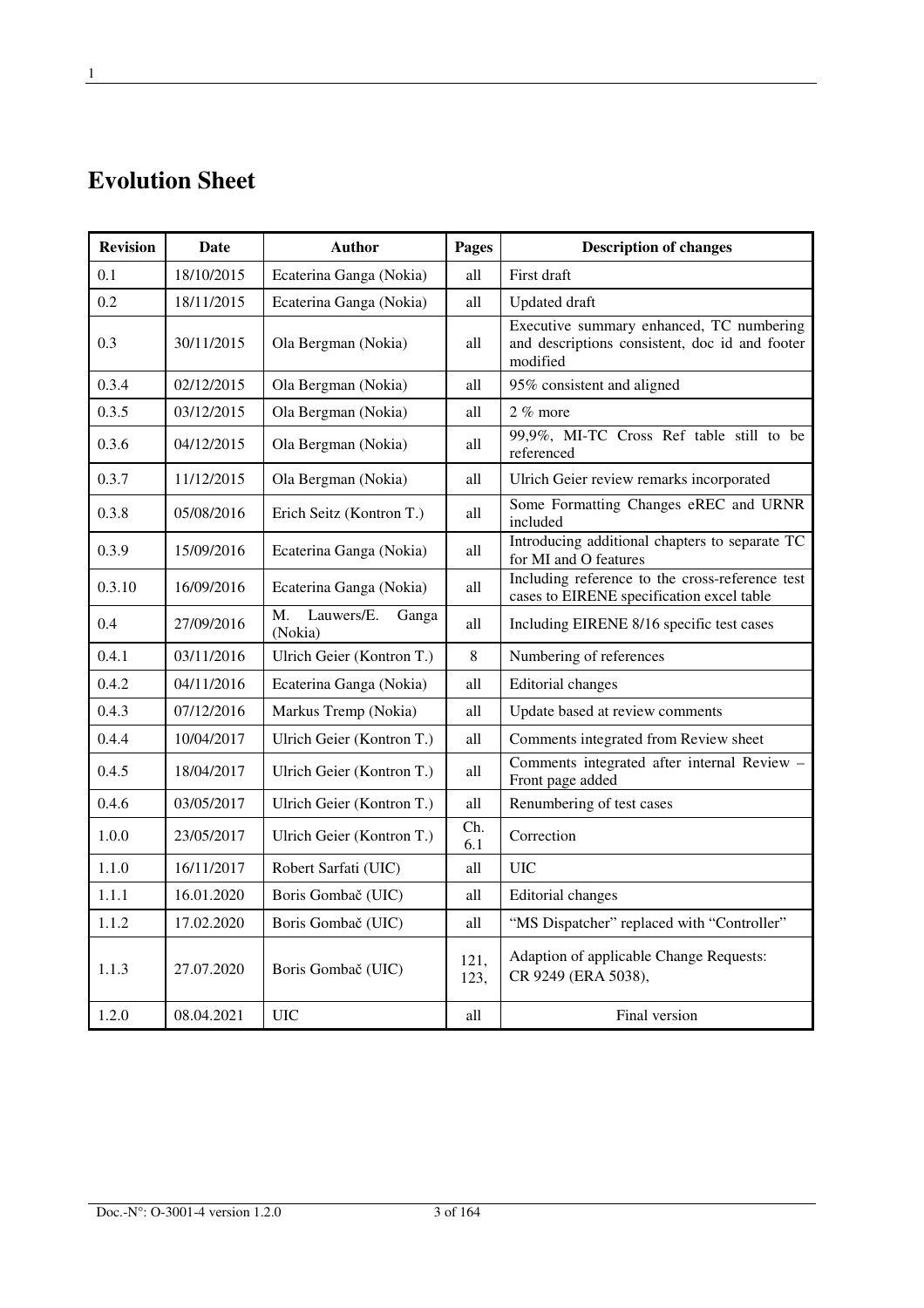# **Contents**

| 1              |                                                                                       |  |
|----------------|---------------------------------------------------------------------------------------|--|
| 1.1            |                                                                                       |  |
| 1.2            |                                                                                       |  |
| 1.3            |                                                                                       |  |
| 1.3.1          |                                                                                       |  |
| 1.3.2          |                                                                                       |  |
| 2              |                                                                                       |  |
| 2.1            |                                                                                       |  |
| 2.2            |                                                                                       |  |
| 2.3            |                                                                                       |  |
| 2.4            |                                                                                       |  |
| 3              |                                                                                       |  |
| 3.1            |                                                                                       |  |
| 3.1.1          |                                                                                       |  |
| 3.1.2          |                                                                                       |  |
| 3.1.3          |                                                                                       |  |
| 3.1.4          |                                                                                       |  |
| 3.1.5          | Enhanced Multi-Level Precedence and Pre-emption Service (eMLPP) 15                    |  |
| 3.1.6          |                                                                                       |  |
| 3.1.7          |                                                                                       |  |
| 3.1.8          |                                                                                       |  |
| 3.1.9          |                                                                                       |  |
| 3.1.10         |                                                                                       |  |
| 3.1.11         |                                                                                       |  |
| 3.1.12         |                                                                                       |  |
| 3.2            | Test Cases List for Optional (O) features (testing MI Requirements for O features) 19 |  |
| 3.2.1          |                                                                                       |  |
| 3.2.2          |                                                                                       |  |
| 3.2.3          |                                                                                       |  |
| $\overline{4}$ | Test Cases Description for Mandatory for Interoperability (MI) features 20            |  |
| 4.1            |                                                                                       |  |
| 4.1.1          |                                                                                       |  |
| 4.1.2          |                                                                                       |  |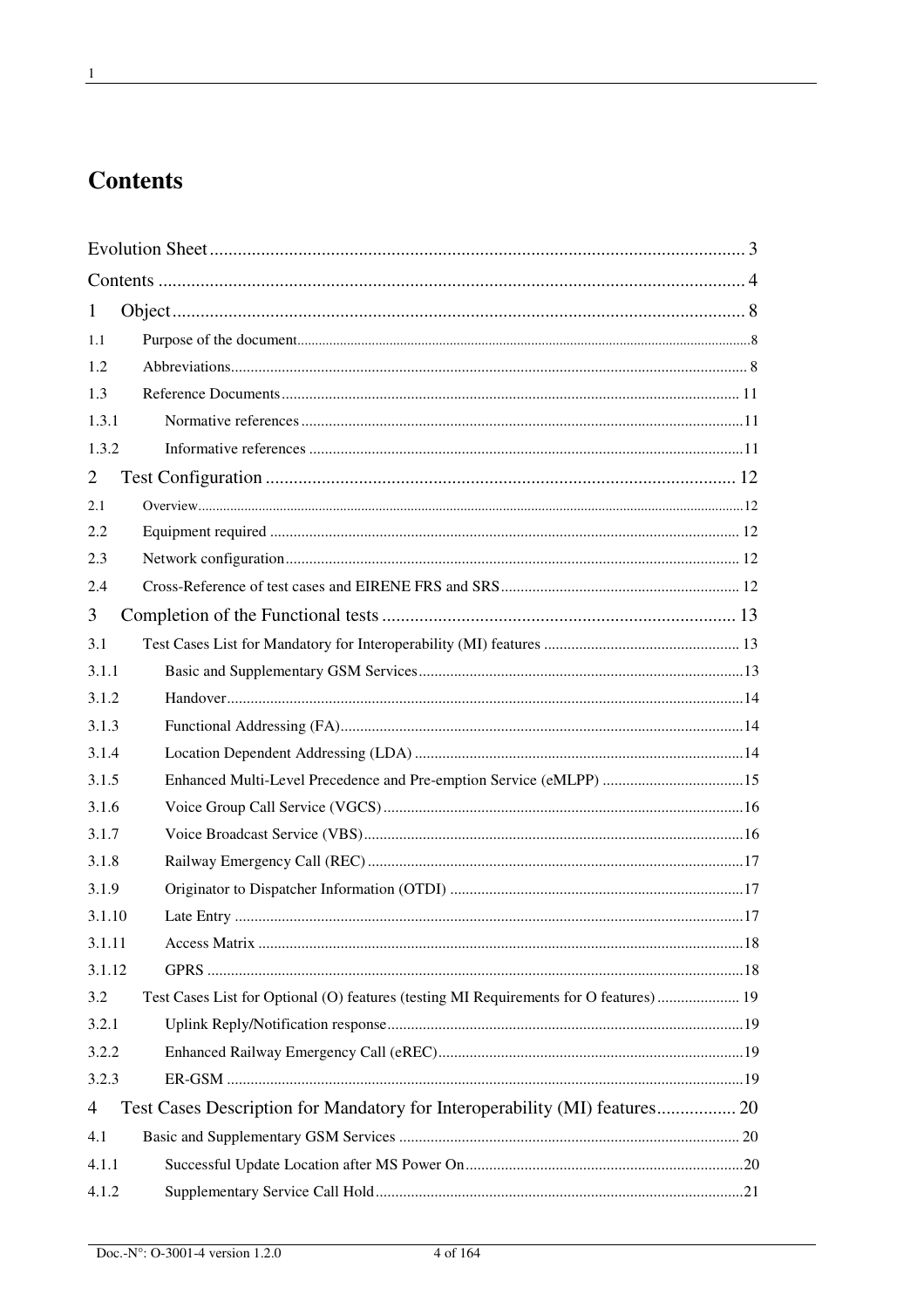| 4.1.3  |                                                                                            |  |
|--------|--------------------------------------------------------------------------------------------|--|
| 4.1.4  | Supplementary Service CLIP - MMC with Call Forwarding Unconditional 23                     |  |
| 4.1.5  |                                                                                            |  |
| 4.1.6  |                                                                                            |  |
| 4.1.7  |                                                                                            |  |
| 4.1.8  |                                                                                            |  |
| 4.1.9  |                                                                                            |  |
| 4.2    |                                                                                            |  |
| 4.2.1  |                                                                                            |  |
| 4.2.2  | Ongoing point to point voice call in the destination cell preempted by a inter BTS         |  |
| 4.3    |                                                                                            |  |
| 4.3.1  |                                                                                            |  |
| 4.3.2  |                                                                                            |  |
| 4.3.3  |                                                                                            |  |
| 4.3.4  |                                                                                            |  |
| 4.3.5  |                                                                                            |  |
| 4.3.6  |                                                                                            |  |
| 4.3.7  |                                                                                            |  |
| 4.3.8  |                                                                                            |  |
| 4.3.9  |                                                                                            |  |
| 4.3.10 |                                                                                            |  |
| 4.3.11 |                                                                                            |  |
| 4.3.12 |                                                                                            |  |
| 4.3.13 |                                                                                            |  |
| 4.3.14 |                                                                                            |  |
| 4.3.15 |                                                                                            |  |
| 4.4    |                                                                                            |  |
| 4.4.1  |                                                                                            |  |
| 4.4.2  |                                                                                            |  |
| 4.5    |                                                                                            |  |
| 4.5.1  |                                                                                            |  |
| 4.5.2  | MS in VBS call as listener, pre-emption on Air IF by higher prio VBS call 49               |  |
| 4.5.3  | MS in VGCS call having the UL of the GCH, pre-emption on Air IF by higher prio VBS         |  |
| 4.5.4  | MS in PtP call, pre-emption on A IF by higher prio VGCS call (REC) 51                      |  |
| 4.5.5  | MS in VBS call as originator, pre-emption on Air IF by higher prio VGCS call (REC)52       |  |
| 4.5.6  | MS in VGCS call having the UL of the GCH, pre-emption on MS by higher prio VGCS            |  |
| 4.5.7  |                                                                                            |  |
| 4.5.8  | MS in PtP call, pre-emption on Air IF by higher prio data call (4800 baud, transparent) 55 |  |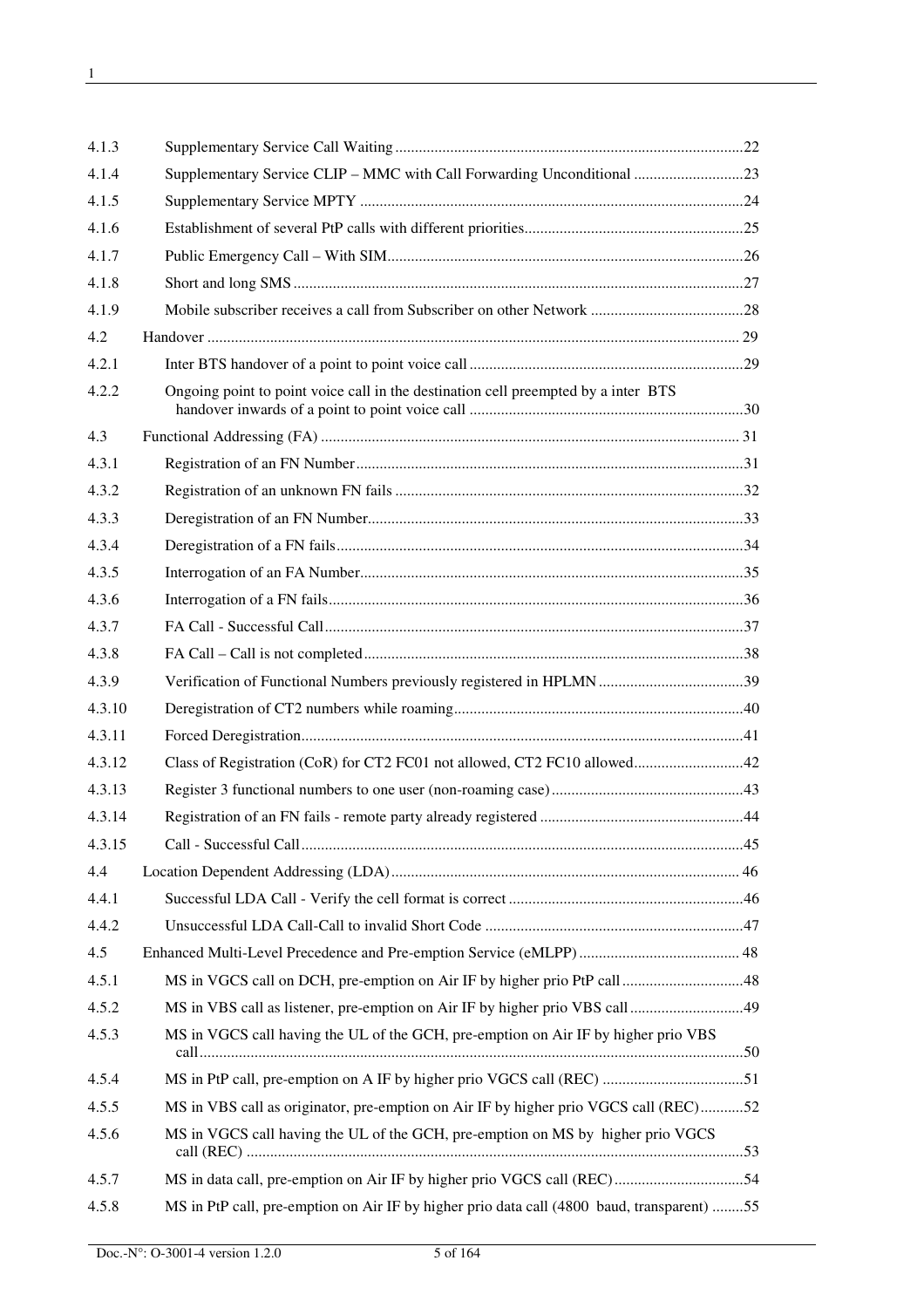| 4.5.9  | eMLPP prio is preserved during CFU (Call Forwarding Unconditional) 56                      |  |
|--------|--------------------------------------------------------------------------------------------|--|
| 4.5.10 |                                                                                            |  |
| 4.6    |                                                                                            |  |
| 4.6.1  |                                                                                            |  |
| 4.6.2  |                                                                                            |  |
| 4.6.3  |                                                                                            |  |
| 4.6.4  | Service Subscriber enters into VGCS broadcast area with ongoing VGCS call and is           |  |
| 4.6.5  |                                                                                            |  |
| 4.6.6  |                                                                                            |  |
| 4.6.7  |                                                                                            |  |
| 4.7    |                                                                                            |  |
| 4.7.1  |                                                                                            |  |
| 4.7.2  |                                                                                            |  |
| 4.7.3  |                                                                                            |  |
| 4.7.4  |                                                                                            |  |
| 4.7.5  |                                                                                            |  |
| 4.7.6  | Service Subscriber enters into VBS broadcast area with ongoing VBS call and is notified of |  |
| 4.8    |                                                                                            |  |
| 4.8.1  |                                                                                            |  |
| 4.8.2  | Service Subscriber initiated REC (no talker change, normal clear down of call)             |  |
| 4.8.3  |                                                                                            |  |
| 4.8.4  |                                                                                            |  |
| 4.8.5  |                                                                                            |  |
| 4.8.6  |                                                                                            |  |
| 4.9    |                                                                                            |  |
| 4.9.1  | Service Subscriber originates VGCS call, terminating Controller receives the OTDI77        |  |
| 4.9.2  | Service Subscriber originates VGCS Immediate Setup 2 call, MSC uncompresses the OTDI       |  |
| 4.10   |                                                                                            |  |
| 4.10.1 | Service Subscriber active in a PtP call move in a cell with ongoing REC call               |  |
| 4.10.2 |                                                                                            |  |
| 4.10.3 | Service Subscriber active in a VGCS (GCH) call move in a cell with ongoing REC call 81     |  |
| 4.11   |                                                                                            |  |
| 4.11.1 |                                                                                            |  |
| 4.11.2 |                                                                                            |  |
| 4.12   |                                                                                            |  |
| 4.12.1 |                                                                                            |  |
| 4.12.2 |                                                                                            |  |
| 4.12.3 |                                                                                            |  |
|        |                                                                                            |  |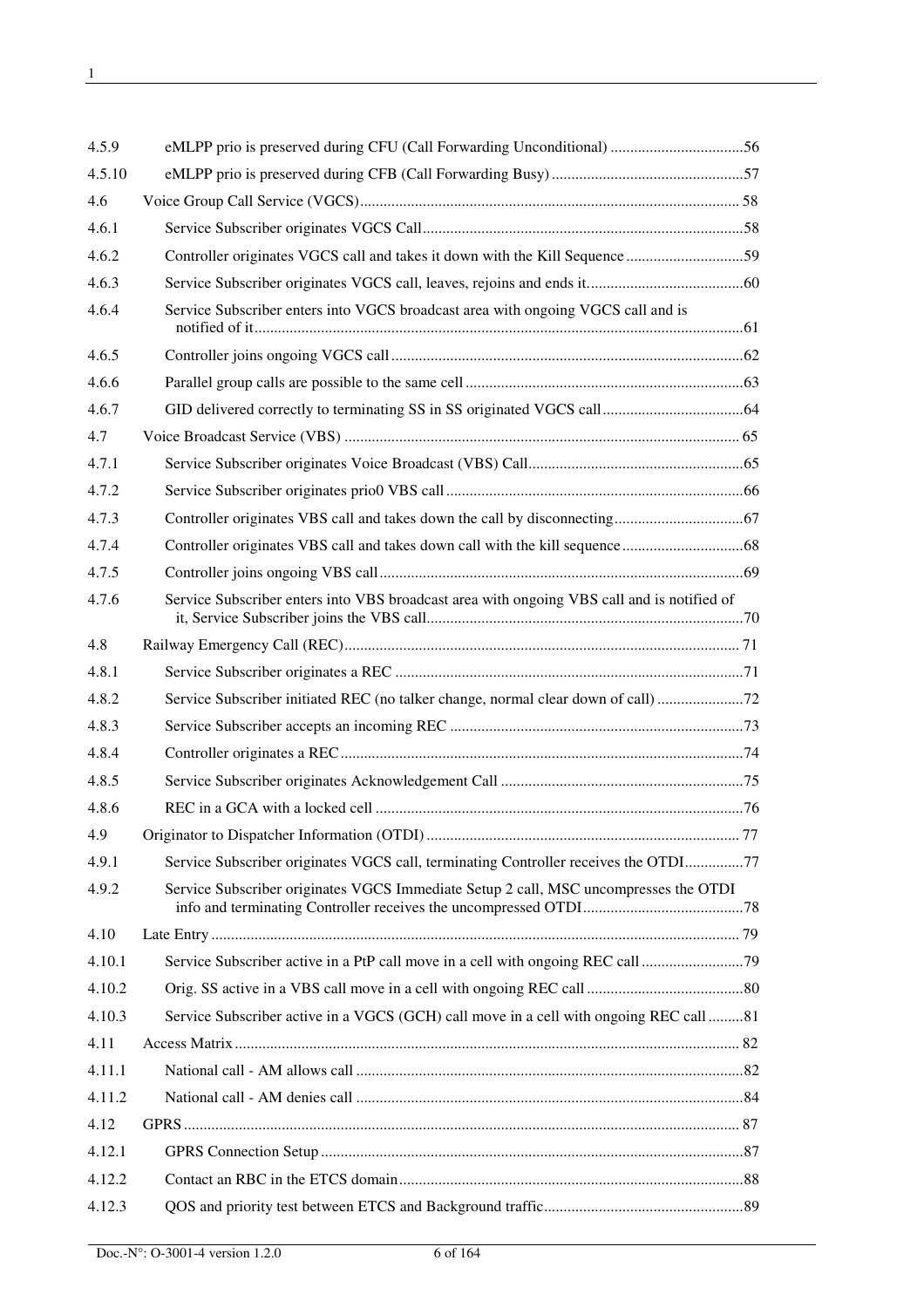| 5     | Test Cases Description for O (Optional) features (testing MI Requirements for O |  |
|-------|---------------------------------------------------------------------------------|--|
|       |                                                                                 |  |
| 5.1   |                                                                                 |  |
| 5.1.1 |                                                                                 |  |
| 5.1.2 |                                                                                 |  |
| 5.1.3 |                                                                                 |  |
| 5.2   |                                                                                 |  |
| 5.2.1 | eREC call with correct SID – eREC MS with same SID are joining, eREC MS with    |  |
| 5.2.2 | eREC call which involve with eREC capable and non eREC capable terminals94      |  |
| 5.3   |                                                                                 |  |
| 5.3.1 |                                                                                 |  |
|       |                                                                                 |  |
|       |                                                                                 |  |
|       |                                                                                 |  |
|       |                                                                                 |  |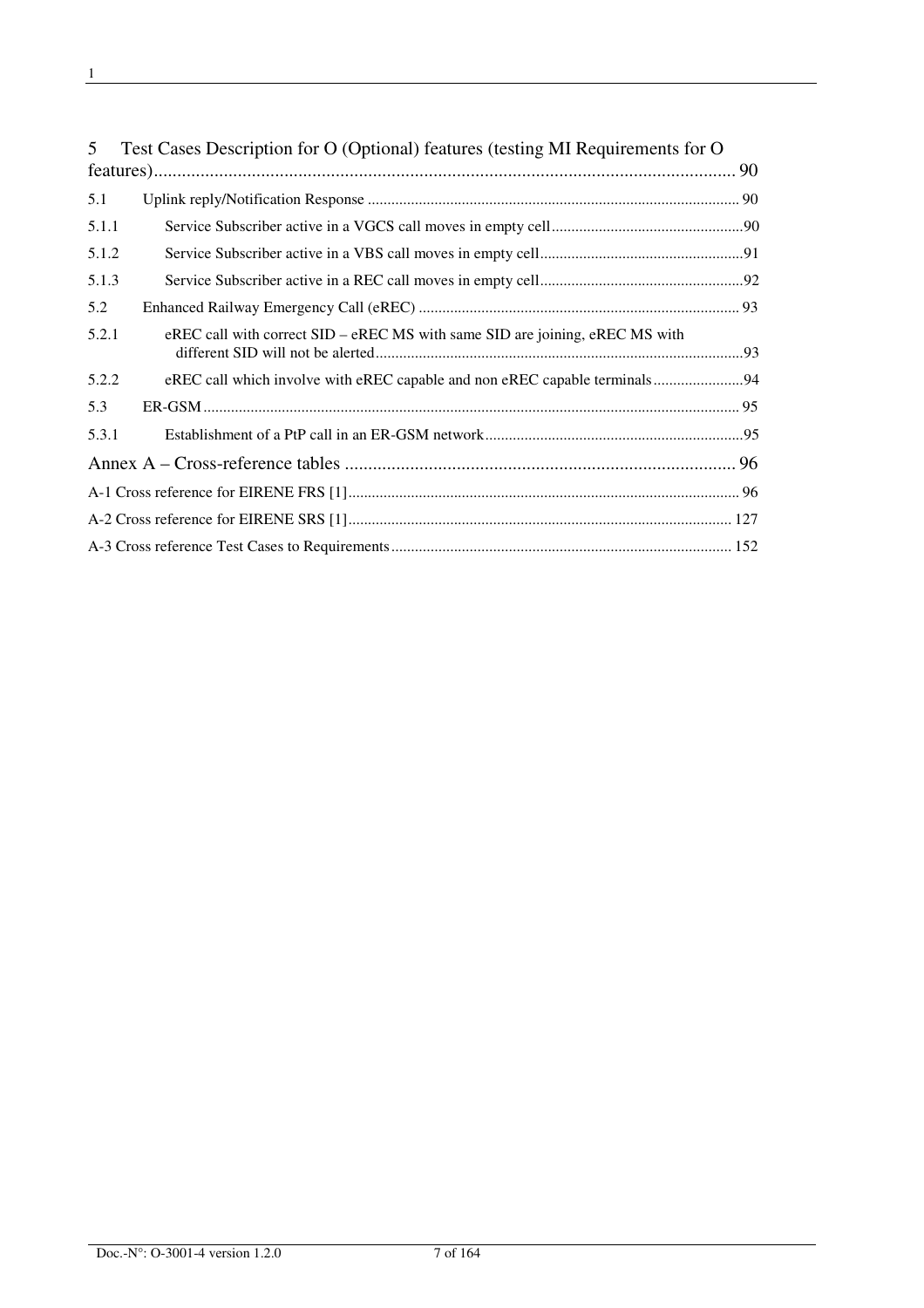# **1 Object**

### **1.1 Purpose of the document**

This document defines the test plan and the test cases for GSM-R network, i.e. track side infrastructure, to allow its assessment to prove the fulfilment of EIRENE MI (Mandatory for Interoperability in EU) requirements for GSM-R Baseline 1 release 0, according to reference [1].

It is a guide for the tests to be used to prove a majority of requirements marked as Mandatory for Interoperability (MI) in the EIRENE specification, during the Notified Body process of certification of the GSM-R network elements.

A cross-reference table, mapping the EIRENE specification requirements for the Network towards the test cases identified to verify them, is indicated in Annex A.

The test cases are grouped per MI requirements and each requirement is referred to the necessary test(s) case(s) which verify the corresponding correct implementation.

Some test cases, in particular addressing VBS, for which no corresponding MI requirements exist, are included. Besides representing important functionality and to make the document more useful as well as future proof, this inclusion has been done.

Many of the proposed test cases feasibility were verified by lab tests. These were performed with the purpose to validate that the test cases fulfil the objective of proving the MI requirements in EIRENE and that they can be executed efficiently.

The testing was carried out in the test labs of NOKIA and between 10<sup>th</sup> of August 2013 and 25<sup>th</sup> of October 2013 according to [i2] and [i3].

#### **1.2 Abbreviations**

| AM          | <b>Access Matrix</b>                     |
|-------------|------------------------------------------|
| <b>APN</b>  | <b>Access Point Name</b>                 |
| <b>ATO</b>  | <b>Automatic Train Operation</b>         |
| <b>BAIC</b> | Barring Incoming Call                    |
| <b>BAOC</b> | <b>Barring Outgoing Call</b>             |
| <b>BCCH</b> | <b>Broadcast Channel</b>                 |
| <b>BSC</b>  | <b>Base Station Controller</b>           |
| <b>BSS</b>  | <b>Base Station Sub-system</b>           |
| <b>BTS</b>  | <b>Base Transceiver Station</b>          |
| <b>CDR</b>  | Call Data Record                         |
| CF          | Call Forwarding                          |
| <b>CFB</b>  | Call Forwarding Busy Subscriber          |
| <b>CFU</b>  | Call Forwarding Unconditional            |
| <b>CLIP</b> | Calling Line Identification Presentation |
| <b>CLIR</b> | Calling Line Identification Restriction  |
| COO         | Cell of Origin                           |
| <b>COR</b>  | Class of Right                           |
| <b>CT</b>   | Call Type                                |
| DCH         | Dedicated Channel                        |
| <b>DISP</b> | Dispatcher                               |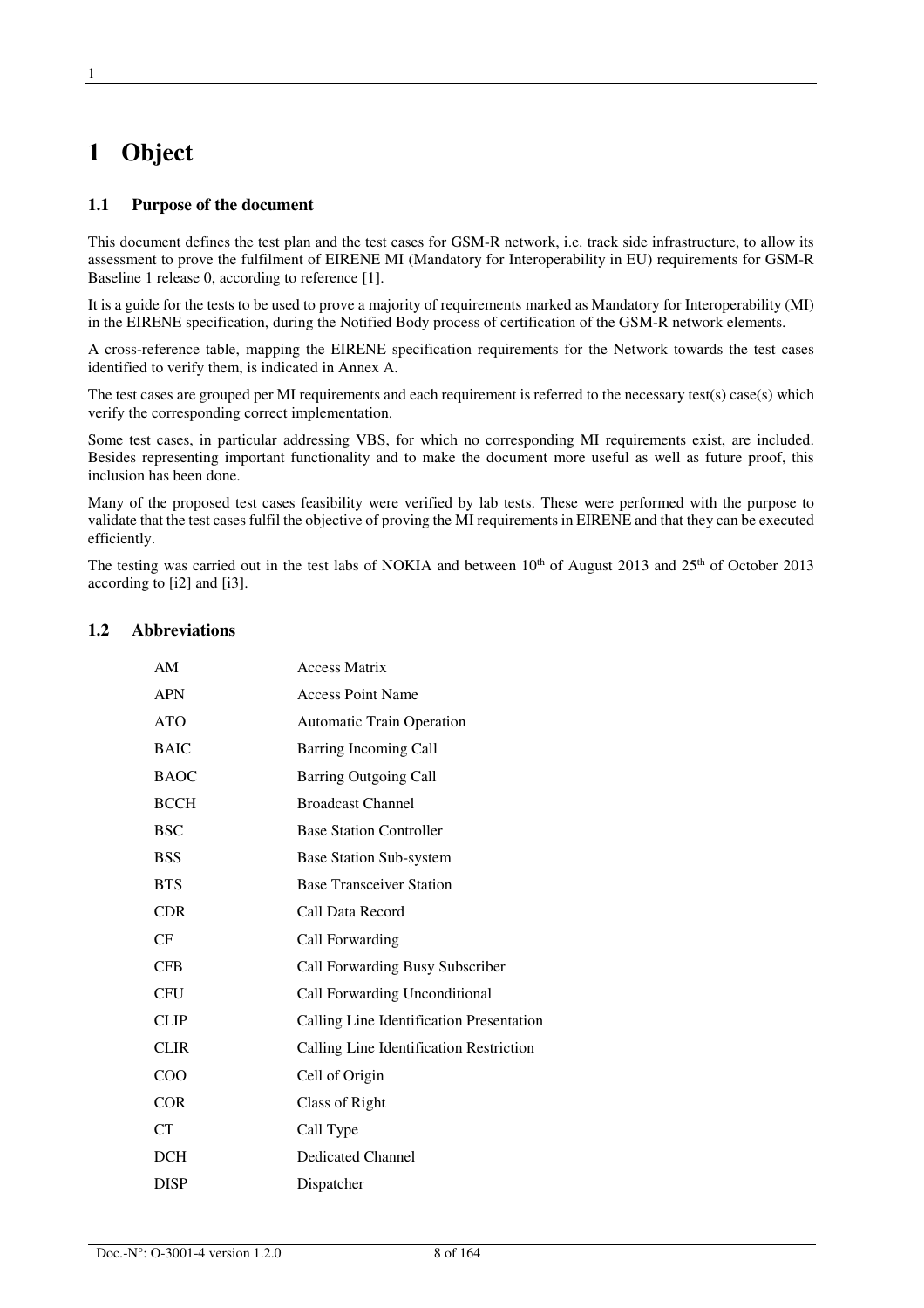| DMI         | Driver Machine Interface                        |
|-------------|-------------------------------------------------|
| <b>DNS</b>  | Domain Name Server                              |
| <b>EDOR</b> | ETCS Data Only Radio                            |
| eMLPP       | enhanced Multi-Level Precedence and Pre-emption |
| ER          | <b>Extended Range</b>                           |
| eREC        | <b>Enhanced Railway Emergency Call</b>          |
| ER-GSM band | Extended Railways GSM band                      |
| <b>ETCS</b> | European Train Control Service                  |
| EU          | European Union                                  |
| <b>EVEA</b> | <b>Enhanced Very Early Assignment</b>           |
| FA          | <b>Functional Addressing</b>                    |
| FC          | <b>Functional Code</b>                          |
| FN          | <b>Functional Number</b>                        |
| <b>FNN</b>  | <b>Follow Me Function Node</b>                  |
| <b>FRS</b>  | <b>Functional Requirements Specification</b>    |
| <b>GCA</b>  | Group Call Area                                 |
| <b>GCCH</b> | Group Control Channel                           |
| <b>GCH</b>  | Group Cannel                                    |
| <b>GCR</b>  | Group Call Register                             |
| GCRef       | Group Call Reference                            |
| <b>GGSN</b> | Gateway GPRS Support Node                       |
| GID         | Group ID                                        |
| GID         | Group Identity                                  |
| GPRS        | General Packet Radio Service                    |
| <b>HLR</b>  | Home Location Register                          |
| HO          | Handover                                        |
| IС          | <b>International Code</b>                       |
| IF          | Interface                                       |
| <b>IMEI</b> | <b>International Mobile Equipment Identity</b>  |
| <b>IMSI</b> | <b>International Mobile Subscriber Identity</b> |
| <b>IOT</b>  | Interoperability Test                           |
| <b>KMS</b>  | Key Management System                           |
| LDA.        | <b>Location Dependent Addressing</b>            |
| LU          | <b>Location Update</b>                          |
| MI          | Mandatory for Interoperability in EU            |
| <b>MMC</b>  | Mobile to Mobile Call                           |
| <b>MPTY</b> | Multi Party                                     |
| <b>MS</b>   | <b>Mobile Station</b>                           |
| <b>MSC</b>  | Mobile services Switching Centre                |
| MSG         | Message                                         |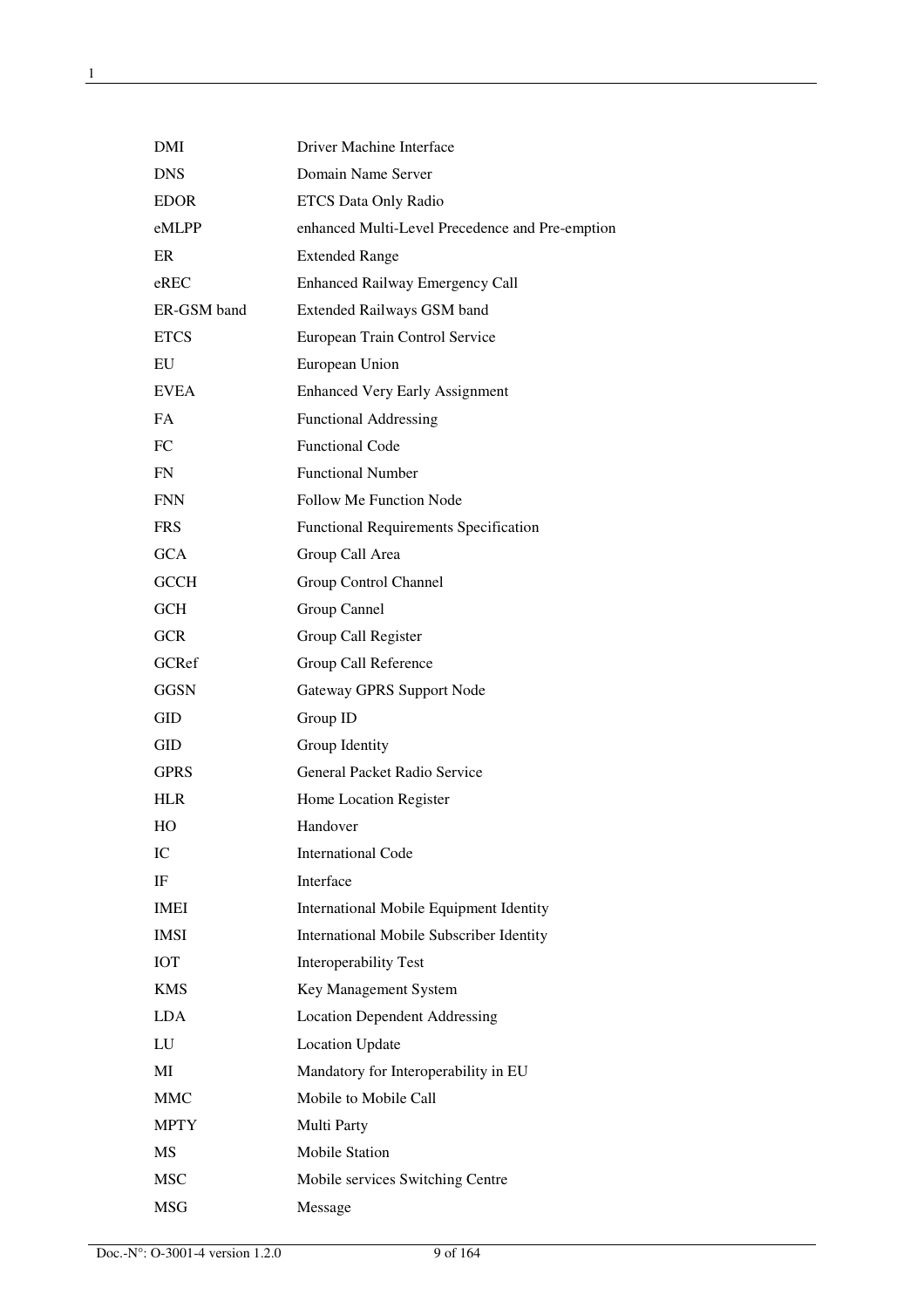| <b>MSISDN</b> | Mobile Station International ISDN Number       |
|---------------|------------------------------------------------|
| <b>MSUB</b>   | Mobile Subscriber                              |
| <b>MTC</b>    | Mobile Terminating Call                        |
| <b>NSS</b>    | Network Sub-system                             |
| <b>ODB</b>    | Operator determined barring                    |
| <b>OM</b>     | <b>Operational Measurement</b>                 |
| OTDI          | Originator to Dispatcher Information           |
| PCU           | Packet Control Unit                            |
| <b>PEC</b>    | Public Emergency Call                          |
| <b>PFN</b>    | <b>Presentation of Functional Numbers</b>      |
| <b>PLMN</b>   | <b>Public Land Mobile Network</b>              |
| PtP           | Point to Point                                 |
| QoS           | Quality of Service                             |
| <b>RBC</b>    | Radio Block Center                             |
| <b>REC</b>    | Railway Emergency Call                         |
| <b>SA</b>     | Service Area                                   |
| <b>SGSN</b>   | Serving GPRS Support Node                      |
| SID           | Sector ID                                      |
| <b>SIM</b>    | <b>Subscriber Identity Module</b>              |
| <b>SMS</b>    | <b>Short Message</b>                           |
| <b>SMSC</b>   | <b>Short Message Service Center</b>            |
| <b>SRS</b>    | <b>System Requirements Specification</b>       |
| SS            | Service Subscriber                             |
| <b>TCH</b>    | <b>Traffic Channel</b>                         |
| TCT           | <b>Train Controller Terminal</b>               |
| TCU           | Transcoding Unit                               |
| <b>TRX</b>    | Transceiver                                    |
| UE            | User Equipment                                 |
| <b>UIC</b>    | Union Internationale des Chemins de Fer        |
| UL            | Uplink                                         |
| <b>USSD</b>   | <b>Unstructured Supplementary Service Data</b> |
| UUS1          | User-to-User Signaling type 1                  |
| <b>VBS</b>    | Voice Broadcast Service                        |
| <b>VGCS</b>   | Voice Group Call Service                       |
| <b>VLR</b>    | Visitor Location Register                      |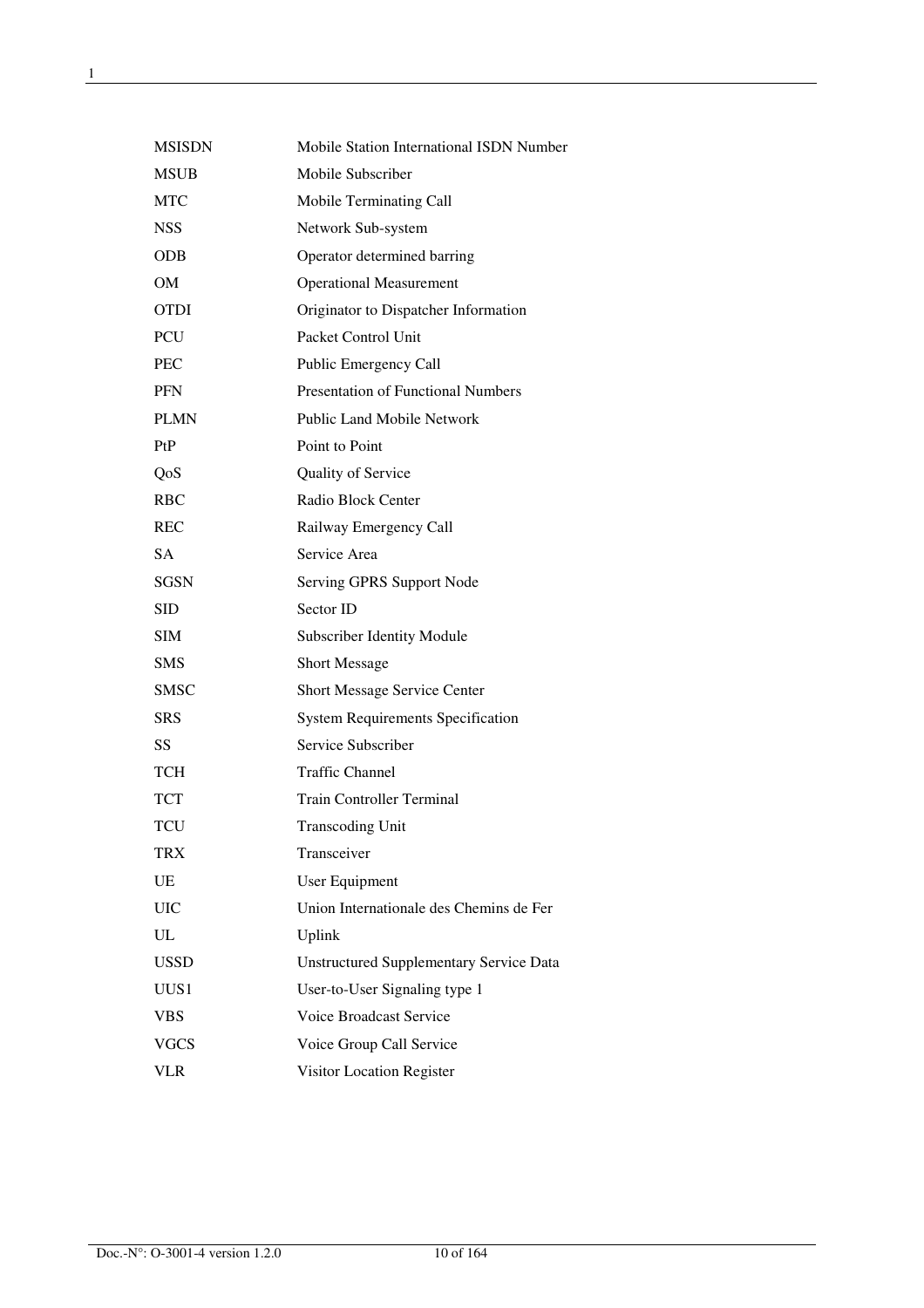### **1.3 Reference Documents**

#### **1.3.1 Normative references**

- [1] EIRENE FRS 8.0.0 UIC 950-0.0.2 and EIRENE SRS 16.0.0 UIC 951-0.0.2
- [2] ETSI EN 301 515 v2.3.0, "Global System for Mobile Communication (GSM); Requirements for GSM operation on railways"
- [3] ETSI TS 102 281 v3.0.0 "Railways Telecommunications (RT); Global Systems for Mobile Communication (GSM); Detailed requirements for GSM operation on Railway"
- [4] ETSI TS 103 169 'Railway Telecommunications (RT); ASCI Options for Interoperability for GSM operation on Railways version 1.1.1 (2011-09)
- [5] Opinion on errors ERA/OPI/2020-2

### **1.3.2 Informative references**

- [i1] GSM-R Network Assessment Test Plan; UIC document O 3114 Version 1.0 dated 24.1.2013
- [i2] GSM-R IOT test cases as part of the TEN-T 2007-EU-60040-P project "TP TEN Phase 9.1 v. 1.4 and TP TEN Phase 9.2 and 9.3 v. 1.4/ February 2012"
- [i3] GSM-R IOT test results as part of the TEN-T 2007-EU-60040-P project "IOT 9.1 report v.1.7, IOT 9.2 report v.1.7 and IOT 9.3 report v.1.7 / May 2012"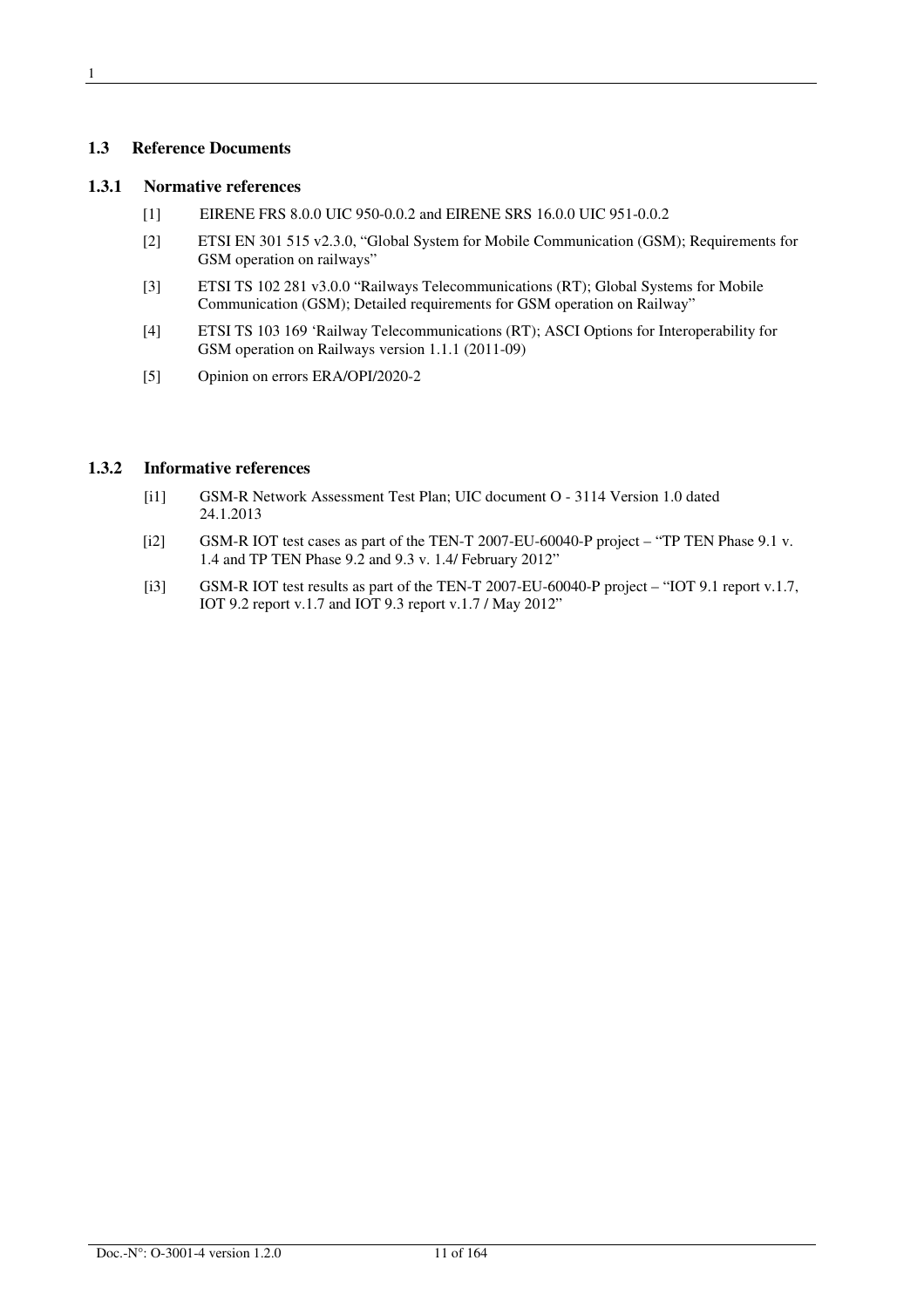# **2 Test Configuration**

### **2.1 Overview**

Following components of the EIRENE GSM-R system are needed to execute the tests:

- GSM-R Network(s)
- Cab Radio
- General purpose radio (GPH) or operational purpose radio (OPH)
- Shunting radio (OPS)
- Controller terminal
- ISDN termination (RBC)
- SIM Cards

### **2.2 Equipment required**

- GSM-R network(s) operating in the R-GSM 900 band
- GSM Abis-tracer or GSM A-tracer, in order to check the contents on the messages exchanged between mobiles and network when required
- Cab Radio
- Fixed network controller (dispatcher)
- ISDN termination (RBC)
- Enough mobile stations (Cab Radio or handheld) to cover multiparty calls
- GSM-R SIM cards with all the services and features provisioned and configured for the appropriate mobile user and function
- SIM card editor, in order to be able to modify the services and features provisioned and the configuration on the SIM cards for the different test requirements

### **2.3 Network configuration**

The GSM-R network needs to be fully compliant to the requirements listed in EIRENE FRS and SRS [1] and to ETSI specifications referenced in [2], [3] and [4].

### **2.4 Cross-Reference of test cases and EIRENE FRS and SRS**

Annex A includes a cross reference between the requirements listed in EIRENE FRS and SRS [1] and the test cases listed in this document. Performing the test for a specific requirement may require several test cases respectively results of a specific test case may be used for several different requirements. The cross-reference tables included in Annex A allow an easy overview about the relation between test and requirement.

The cross-reference is split between EIRENE FRS and SRS [1] and includes the section number, a short description of the requirement, status of the requirement and a list of test cases to be performed to prove the requirement.

A separate table includes information about the sections in the EIRENE FRS and SRS [1] the results of a test case will be used for.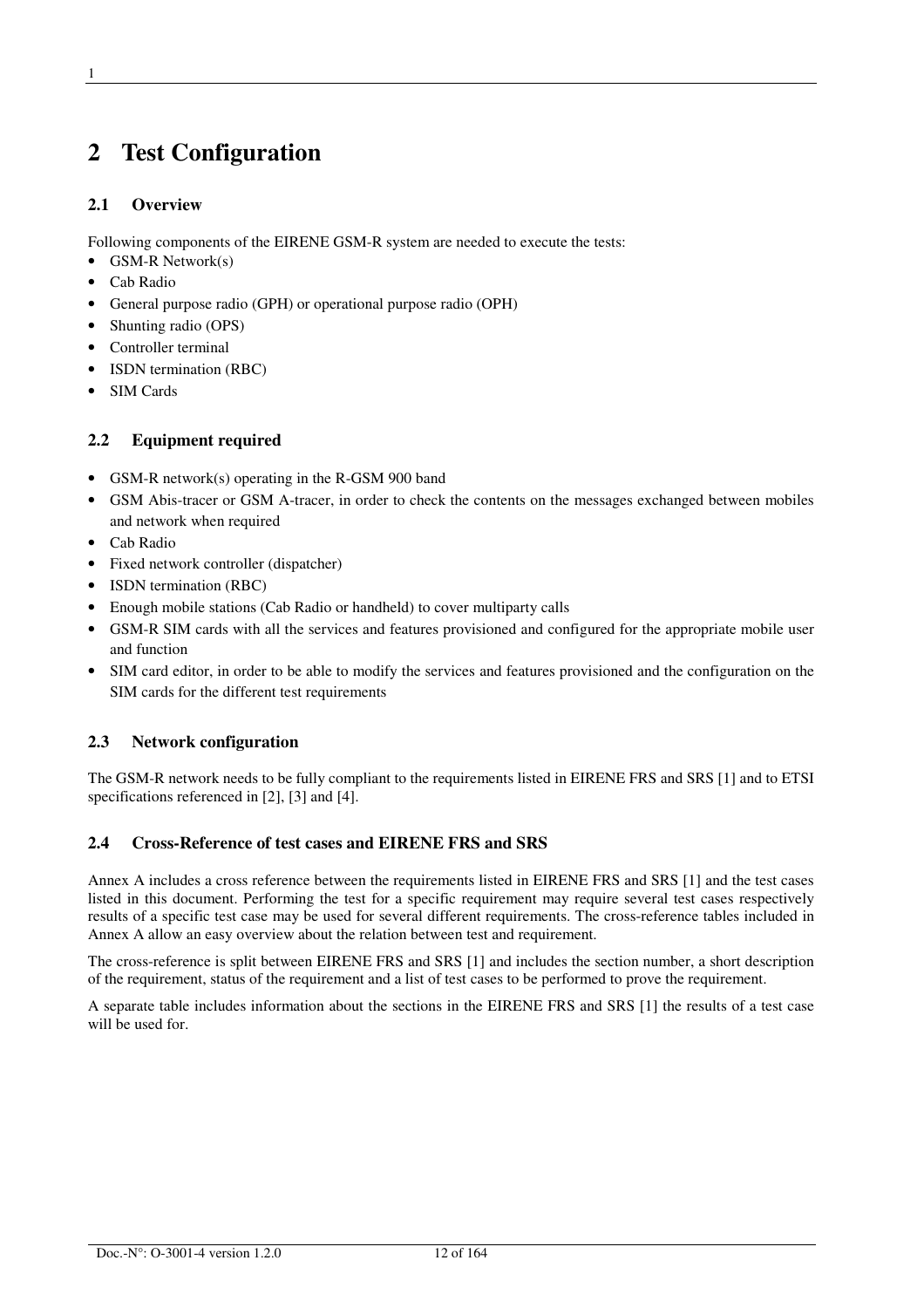# **3 Completion of the Functional tests**

### **3.1 Test Cases List for Mandatory for Interoperability (MI) features**

#### **3.1.1 Basic and Supplementary GSM Services**

This test area covers a set of tests for basic and supplementary GSM voice and data services in a GSM-R system.

### This includes

- Location Update and Location Cancellation
- IMSI Attach and Detach
- Mobile Originated and Mobile Terminated Calls
- Data calls
- Subscription, Activation, Deactivation, Interrogation of supplementary services
- Call Hold, Call Waiting, CLIP, CLIR, notification of Call Forwarding
- Multi-Party, MPTY<br>- Closed user Group.
- Closed user Group, CUG
- Public emergency calls

| <b>Test Id</b> | <b>Description</b>                                                  |
|----------------|---------------------------------------------------------------------|
| RINF_GSM_1     | Successful Location Update after MS Power On                        |
| RINF_GSM_2     | Supplementary Service Call Hold                                     |
| RINF_GSM_3     | Supplementary Service Call Waiting                                  |
| RINF_GSM_4     | Supplementary Service CLIP – MMC with Call Forwarding Unconditional |
| RINF_GSM_5     | <b>Supplementary Service MPTY</b>                                   |
| RINF GSM 6     | Establishment of several PtP calls with different priorities        |
| RINF_GSM_7     | Public Emergency Call – With SIM                                    |
| RINF_GSM_8     | Short and long SMS                                                  |
| RINF_GSM_9     | Mobile subscriber receives a call from Subscriber on other Network  |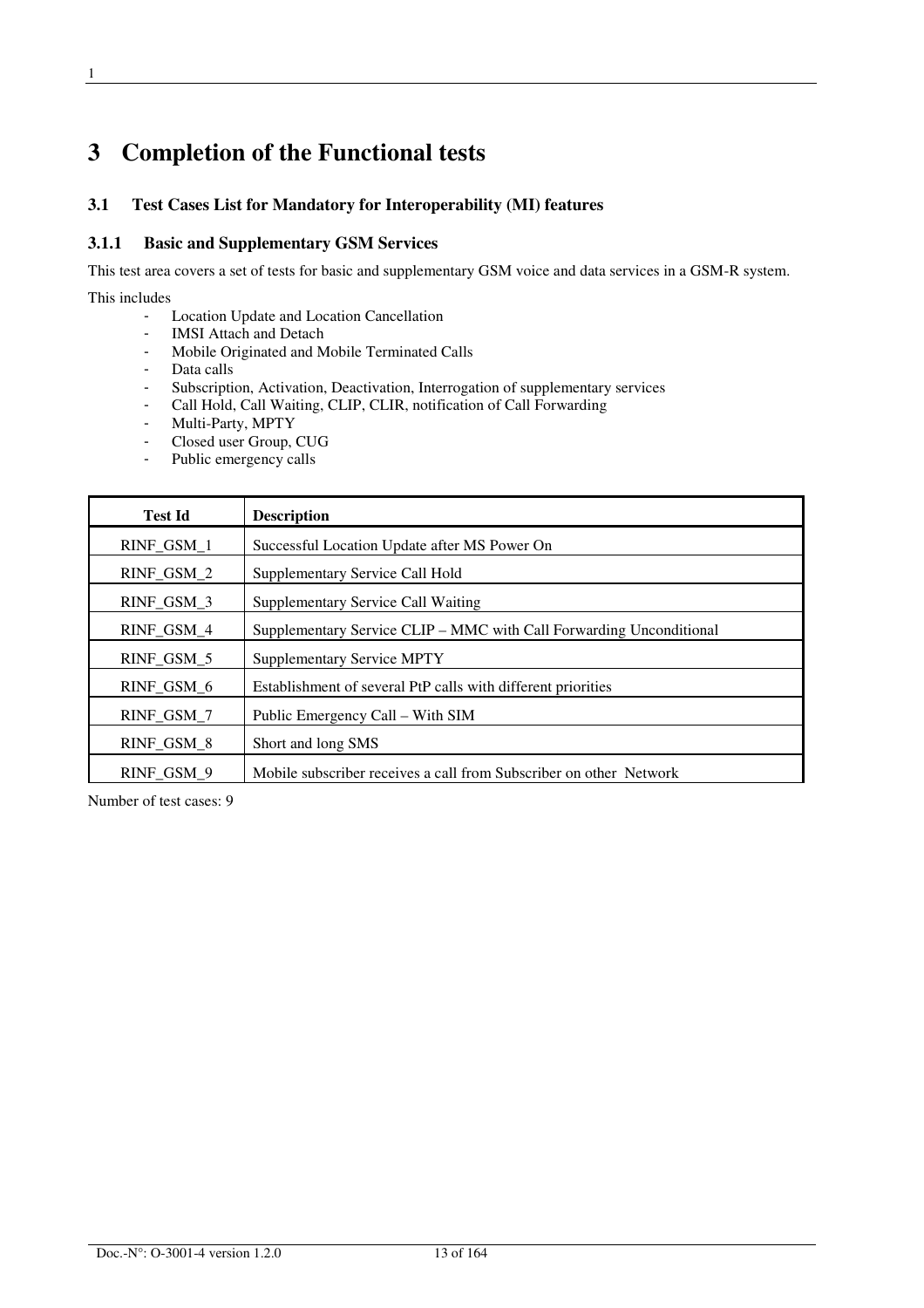This test area verifies the correct functioning of handovers for different services in different scenarios in a GSM-R system.

This is:

- Inter BTS handovers for Point to Point calls

| <b>Test id</b> | Title                                                                                                                                 |
|----------------|---------------------------------------------------------------------------------------------------------------------------------------|
| RINF HO 1      | Inter BTS handover of a point to point voice call                                                                                     |
| RINF HO 2      | Ongoing point to point voice call in the destination cell preempted by a inter BTS<br>handover inwards of a point to point voice call |

Number of test cases: 2

### **3.1.3 Functional Addressing (FA)**

This test area verifies the correct functioning of the FA service in a GSM-R system.

This includes:

- Registration Management
- Calls to Functional Numbers
- Failure cases (e.g. registration failure, party already registered)

| <b>Test Id</b> | <b>Description</b>                                                                                     |
|----------------|--------------------------------------------------------------------------------------------------------|
| RINF_FA_1      | Registration of an FN Number                                                                           |
| RINF_FA_2      | Registration of an unknown FN fails                                                                    |
| $RINF_FA_3$    | Deregistration of an FN Number                                                                         |
| RINF_FA_4      | Deregistration of an FN fails                                                                          |
| RINF_FA_5      | Interrogation of an FA Number                                                                          |
| RINF_FA_6      | Interrogation of an FN fails                                                                           |
| RINF_FA_7      | FA Call - Successful Call                                                                              |
| RINF_FA_8      | FA Call – Call is not completed                                                                        |
| RINF_FA_9      | Verification of Functional Numbers previously registered in HPLMN (CT2/3/4)                            |
| RINF_FA_10     | Deregistration of CT2 numbers while roaming                                                            |
| RINF_FA_11     | Forced Deregistration                                                                                  |
| RINF_FA_12     | Unsuccessful registration with Lead driver number (CT2 FC 01) because of wrong<br>CoR (CT2 FC10 works) |
| RINF_FA_13     | Register 3 function numbers to one user (non-roaming case)                                             |
| RINF_FA_14     | Registration of an FN fails - remote party already registered                                          |
| RINF_FA_15     | FA Call - Successful Call                                                                              |

Number of test cases: 15

### **3.1.4 Location Dependent Addressing (LDA)**

This test area verifies the correct functioning of the LDA service in a GSM-R system This includes: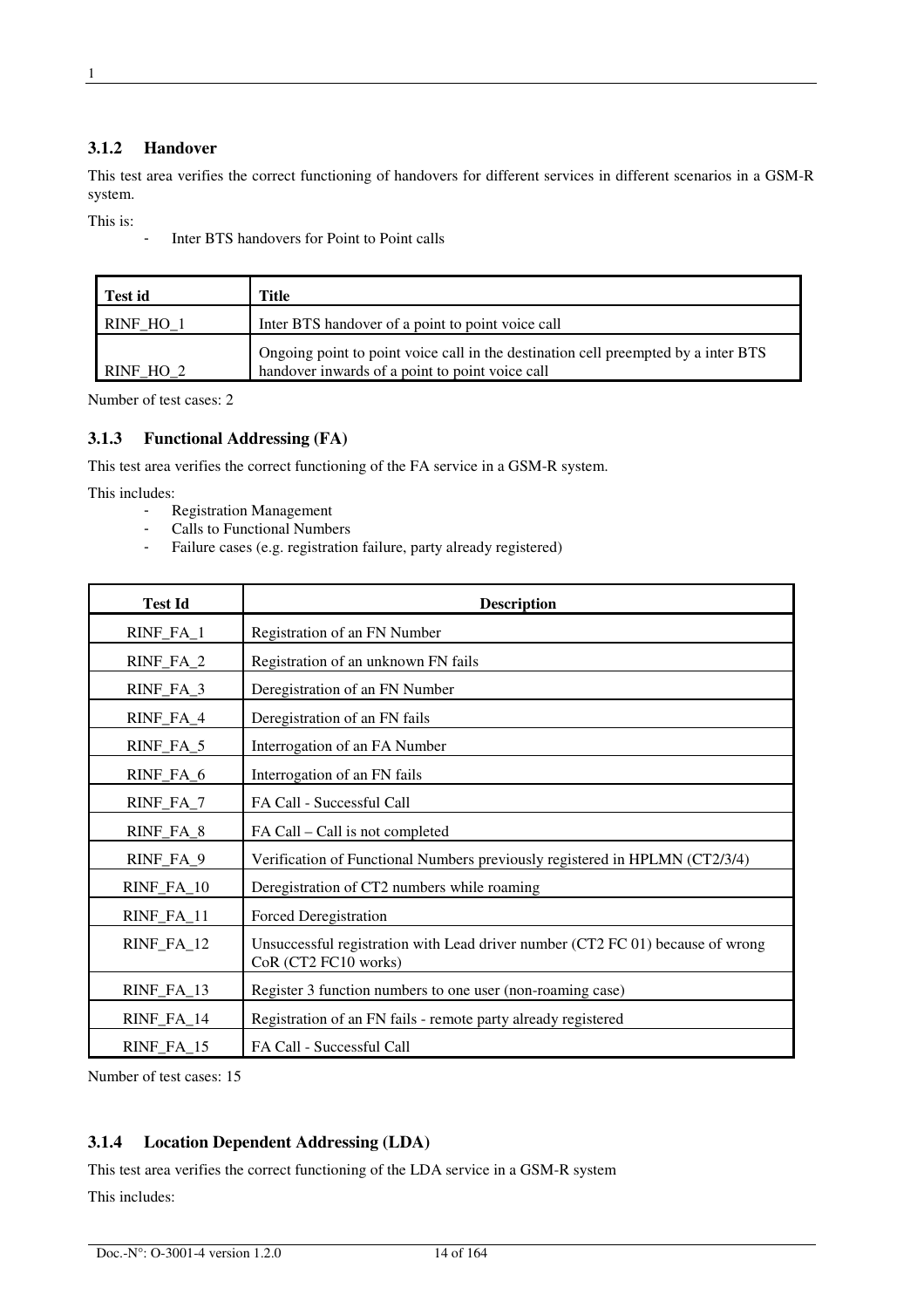- Successful LDA call, correct transfer of the Cell of Origination information<br>Failure cases (e.g. LDA destination does not exist)
- Failure cases (e.g. LDA destination does not exist)

| Test Id    | <b>Description</b>                                      |
|------------|---------------------------------------------------------|
| RINF LDA 1 | Successful LDA Call - Verify the cell format is correct |
| RINF LDA 2 | Unsuccessful LDA Call - Call to invalid Short Code      |

Number of test cases: 2

#### **3.1.5 Enhanced Multi-Level Precedence and Pre-emption Service (eMLPP)**

This test area verifies the correct functioning of the eMLPP service in a GSM-R system.

This includes:

- Pre-emption of PtP, VBS, VGCS, data calls by PtP, VBS, VGCS, data calls of higher priority and REC calls
- Assigning and handling of priorities to different resources and passing the priority information through the system
- Interaction of eMLPP with handovers
- Failure scenarios

| <b>Test Id</b> | <b>Description</b>                                                                            |
|----------------|-----------------------------------------------------------------------------------------------|
| RINF_eMLPP_1   | MS in VGCS call on DCH, pre-emption on Air IF by higher prio PtP call                         |
| RINF_eMLPP_2   | MS in VBS call as listener, pre-emption on Air IF by higher prio VBS call.                    |
| RINF_eMLPP_3   | MS in VGCS call having the UL of the GCH, pre-emption on Air IF by higher prio<br>VBS call.   |
| RINF_eMLPP_4   | MS in PtP call, pre-emption on MS by higher prio VGCS call (REC)                              |
| RINF_eMLPP_5   | MS in VBS call as originator, pre-emption on Air IF by higher prio VGCS call<br>(REC)         |
| RINF_eMLPP_6   | MS in VGCS call having the UL of the GCH, pre-emption on MS by higher prio<br>VGCS call (REC) |
| RINF_eMLPP_7   | MS in data call, pre-emption on Air IF by higher prio VGCS call (REC)                         |
| RINF_eMLPP_8   | MS in PtP call, pre-emption on Air IF by higher prio data call (4800 baud,<br>transparent)    |
| RINF_eMLPP_9   | eMLPP priority is preserved during CFU (Call Forwarding Unconditionally)                      |
| RINF_eMLPP_10  | eMLPP prio is preserved during CFB (Call Forwarding Busy)                                     |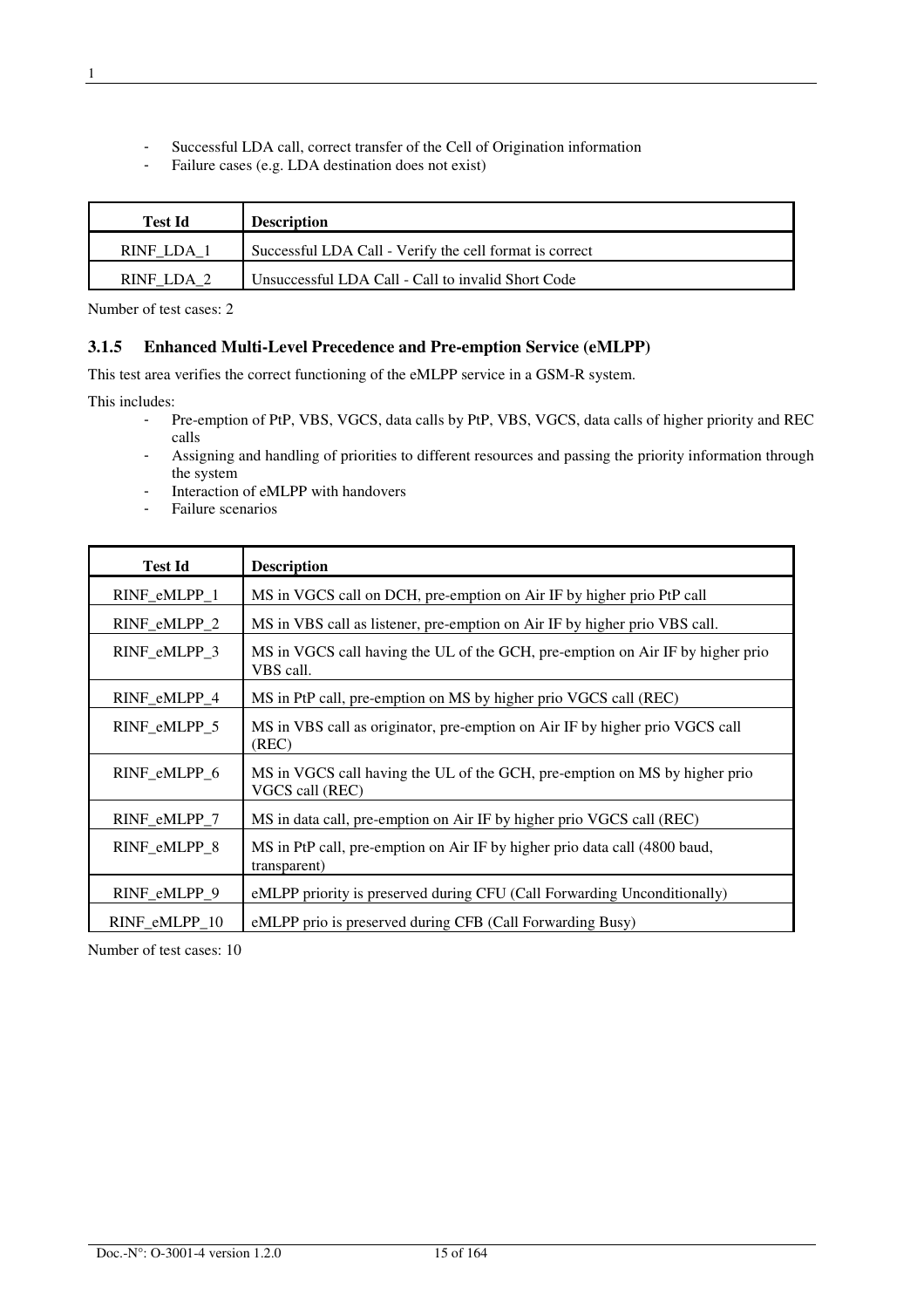This test area verifies the correct functioning of the VGCS service in a GSM-R system.

This includes:

- Uplink management between BSSs.
- Muting/Unmuting

| <b>Test Id</b> | <b>Description</b>                                                              |
|----------------|---------------------------------------------------------------------------------|
| RINF_VGCS_1    | SS originates VGCS call                                                         |
| RINF_VGCS_2    | Controller originates VGCS call and takes it down with the kill Sequence        |
| RINF_VGCS_3    | SS originates VGCS call, leaves, rejoins and ends it.                           |
| RINF_VGCS_4    | SS enters into VGCS broadcast area with ongoing VGCS call and is notified of it |
| RINF_VGCS_5    | Controller joins ongoing VGCS call                                              |
| RINF_VGCS_6    | Parallel group calls are possible in the same cell.                             |
| RINF_VGCS_7    | GID delivered correctly to terminating SS in SS originated VGCS call            |

Number of test cases: 7

### **3.1.7 Voice Broadcast Service (VBS)**

This test area verifies the correct functioning of the VBS service in a GSM-R system

| <b>Test Id</b> | <b>Description</b>                                                                                      |
|----------------|---------------------------------------------------------------------------------------------------------|
| $RINF_VBS_1$   | SS originates VBS call                                                                                  |
| RINF_VBS_2     | SS originates prio0 VBS call                                                                            |
| RINF_VBS_3     | Controller originates VBS call and takes down the call by disconnecting                                 |
| RINF_VBS_4     | Controller originates VBS call and takes down the call with the kill sequence                           |
| RINF_VBS_5     | Controller joins ongoing VBS call                                                                       |
| RINF VBS 6     | SS enters into VBS broadcast area with ongoing VBS call and is notified of it, SS<br>joins the VBS call |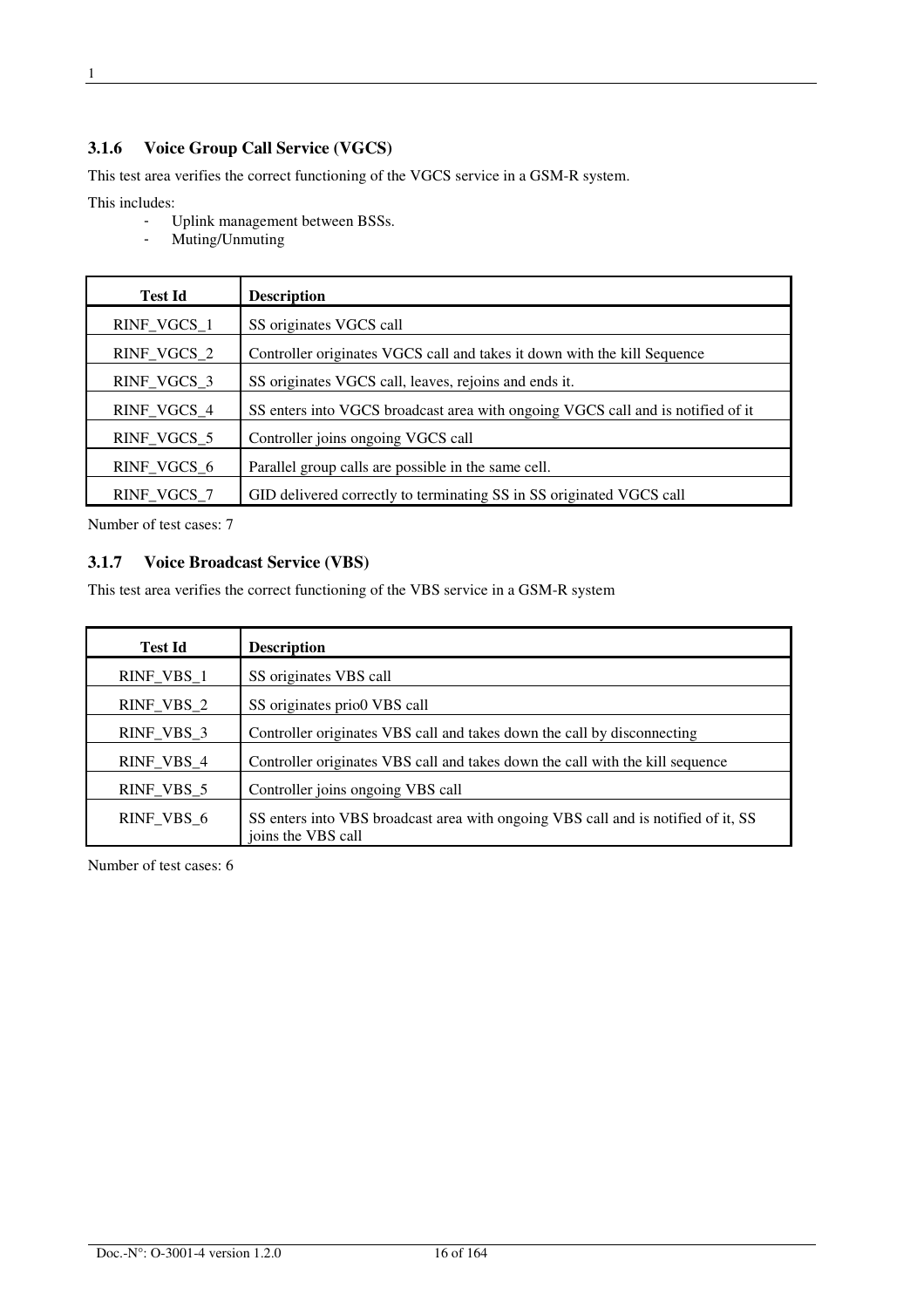#### **3.1.8 Railway Emergency Call (REC)**

This test area verifies the REC functionality including the acknowledgement functionality in a GSM-R system

| <b>Test Id</b> | <b>Description</b>                                                |
|----------------|-------------------------------------------------------------------|
| RINF_REC_1     | SS originates a REC                                               |
| RINF_REC_2     | SS initiated REC<br>(no talker change, normal clear down of call) |
| RINF_REC_3     | SS accepts an incoming REC                                        |
| RINF REC 4     | Controller originates a REC                                       |
| RINF REC 5     | SS originates Acknowledgement Call                                |
| RINF REC 6     | REC in a GCA with a locked cell                                   |

Number of test cases: 6

#### **3.1.9 Originator to Dispatcher Information (OTDI)**

This test area verifies the correct functioning of the OTDI feature in a GSM-R system

This test will be performed using Mobile Subscriber as Mobile dispatcher. This only allow to show the functionality in the traces from protocol analyzers.

| <b>Test Id</b> | <b>Description</b>                                                                     |
|----------------|----------------------------------------------------------------------------------------|
| RINF OTDI 1    | SS originates VGCS call, terminating Controller receives the OTDI                      |
| RINF OTDI 2    | SS originates VGCS Immediate Setup 2 call, terminating Controller receives the<br>OTDI |

Number of test cases: 2

#### **3.1.10 Late Entry**

This test area verifies the correct functioning of the Late Entry feature in a GSM-R system

| <b>Test Id</b> | <b>Description</b>                                                                                 |
|----------------|----------------------------------------------------------------------------------------------------|
| $RINF_LE_1$    | SS active in a PtP (P4) call move in a cell with ongoing REC call                                  |
| RINF LE 2      | Orig. SS active in a VBS (P4) call move in a cell with ongoing REC call                            |
| $RINF_LE_3$    | Orig. SS active in a VGCS (P4) call on GCH (talker) move in a cell with ongoing<br><b>REC</b> call |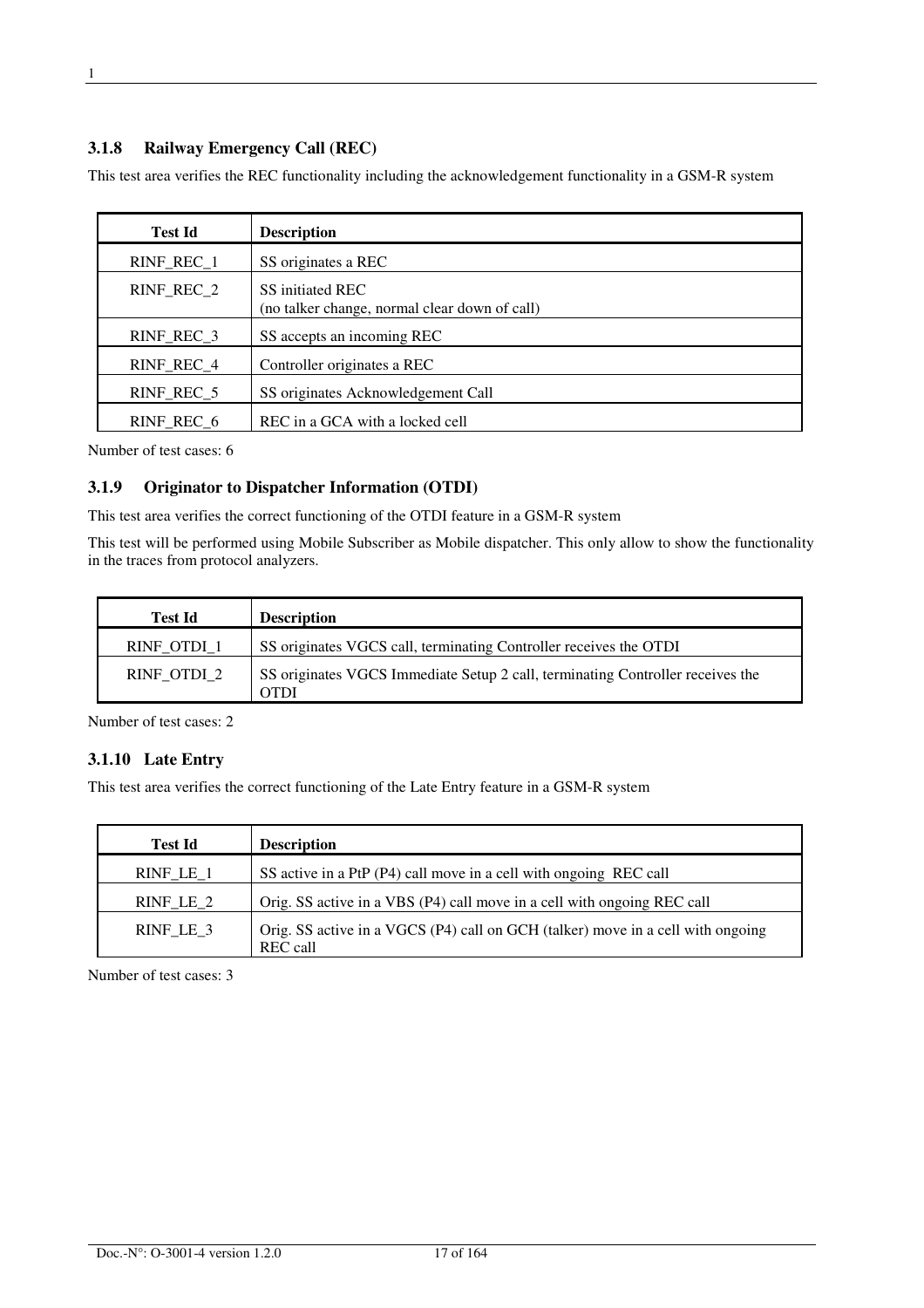### **3.1.11 Access Matrix**

| <b>Test Id</b> | <b>Description</b>             |
|----------------|--------------------------------|
| <b>RINF AM</b> | National call - AM allows call |
| RINF AM 2      | National call - AM denies call |

Number of test cases: 2

### **3.1.12 GPRS**

| <b>Test Id</b> | <b>Description</b>                                        |
|----------------|-----------------------------------------------------------|
| RINF GPRS 1    | <b>GPRS</b> Connection Setup                              |
| RINF GPRS 2    | Contact an RBC in the ETCS domain                         |
| RINF GPRS 3    | QOS and priority test between ETCS and Background traffic |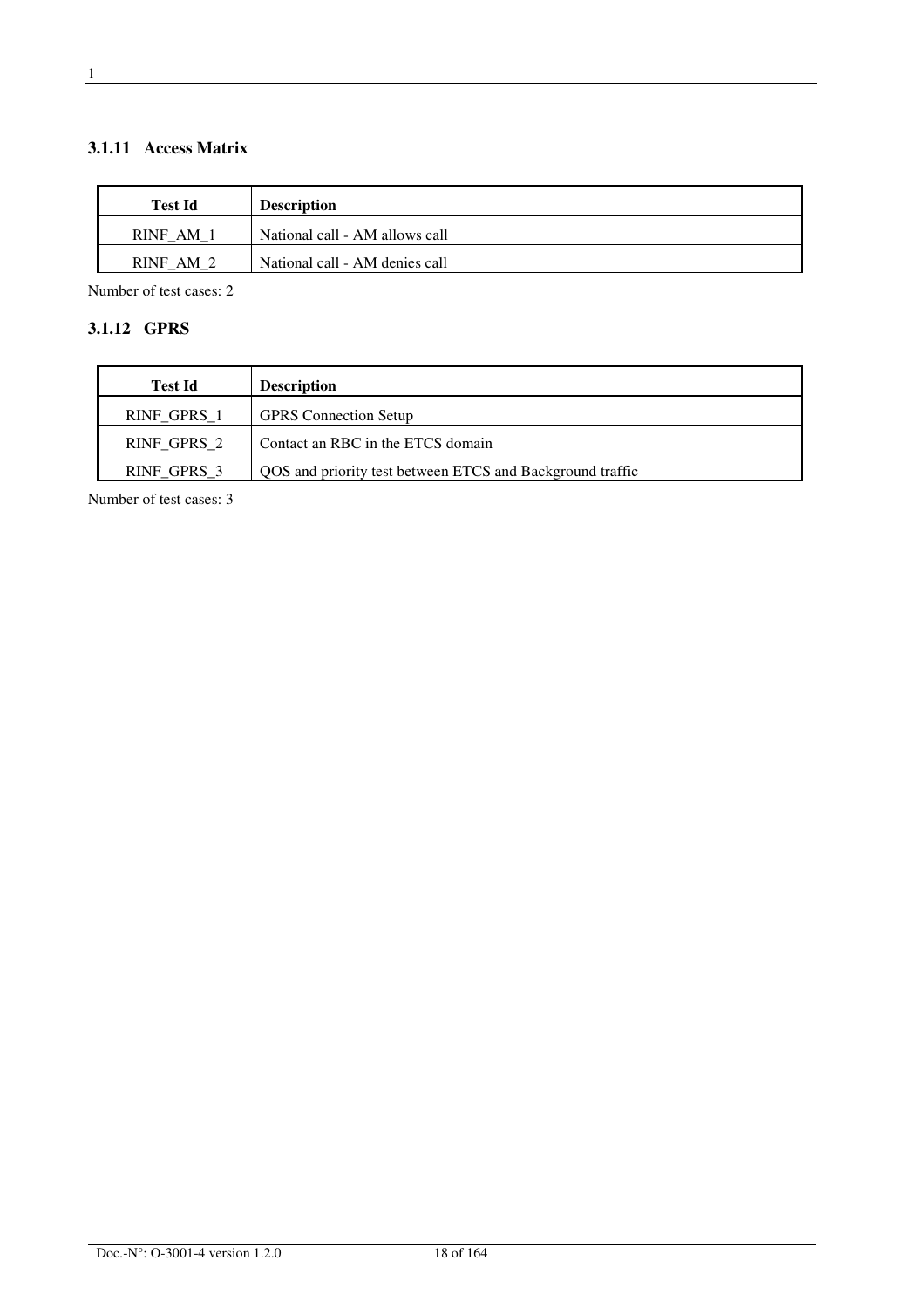### **3.2 Test Cases List for Optional (O) features (testing MI Requirements for O features)**

### **3.2.1 Uplink Reply/Notification response**

This test area verifies the correct functioning of the feature uplink reply/notification response. This includes:

- Allocation of a GCH when a subscriber involved in a VGCS call moves into the empty cell
- Allocation of a GCH when a subscriber involved in a VBS call moves into the empty cell
- Allocation of a GCH in all cells (even empty ones) when a subscriber originates a REC call

| <b>Test Id</b>     | <b>Description</b>                           |
|--------------------|----------------------------------------------|
| <b>RINF URNR 1</b> | SS active in a VGCS call moves in empty cell |
| RINF URNR 2        | SS active in a VBS call moves in empty cell  |
| <b>RINF URNR 3</b> | SS active in a REC call moves in empty cell  |

Number of test cases: 3

### **3.2.2 Enhanced Railway Emergency Call (eREC)**

This test area verifies the correct functioning of the eREC feature.

This includes:

- Verify eREC terminals are joining an eREC call if the SID is same and eREC terminals are not joining an eREC call if the registered SID is different
- Verify eREC call and REC call are both joined by eREC capable (and registered) and non eREC capable terminals

| Test Id     | <b>Description</b>                                                                                                    |
|-------------|-----------------------------------------------------------------------------------------------------------------------|
| RINF eREC 1 | eREC call with correct $SID - eREC$ MS with same $SID$ are joining, eREC MS with<br>different SID will not be alerted |
| RINF eREC 2 | eREC call which involve with eREC capable and non eREC capable terminals                                              |

Number of test cases: 2

### **3.2.3 ER-GSM**

Verify basic GSM functionality when the network utilizes the ER-GSM frequency band. Both types of UE with and without ER-GSM capability should be capable to accede to the network.

| Test Id            | Description                                                                                   |
|--------------------|-----------------------------------------------------------------------------------------------|
| <b>RINF ER-GSM</b> | Establishment of a PtP call in a ER-GSM network (Test case description moved to<br>chapter 5) |

1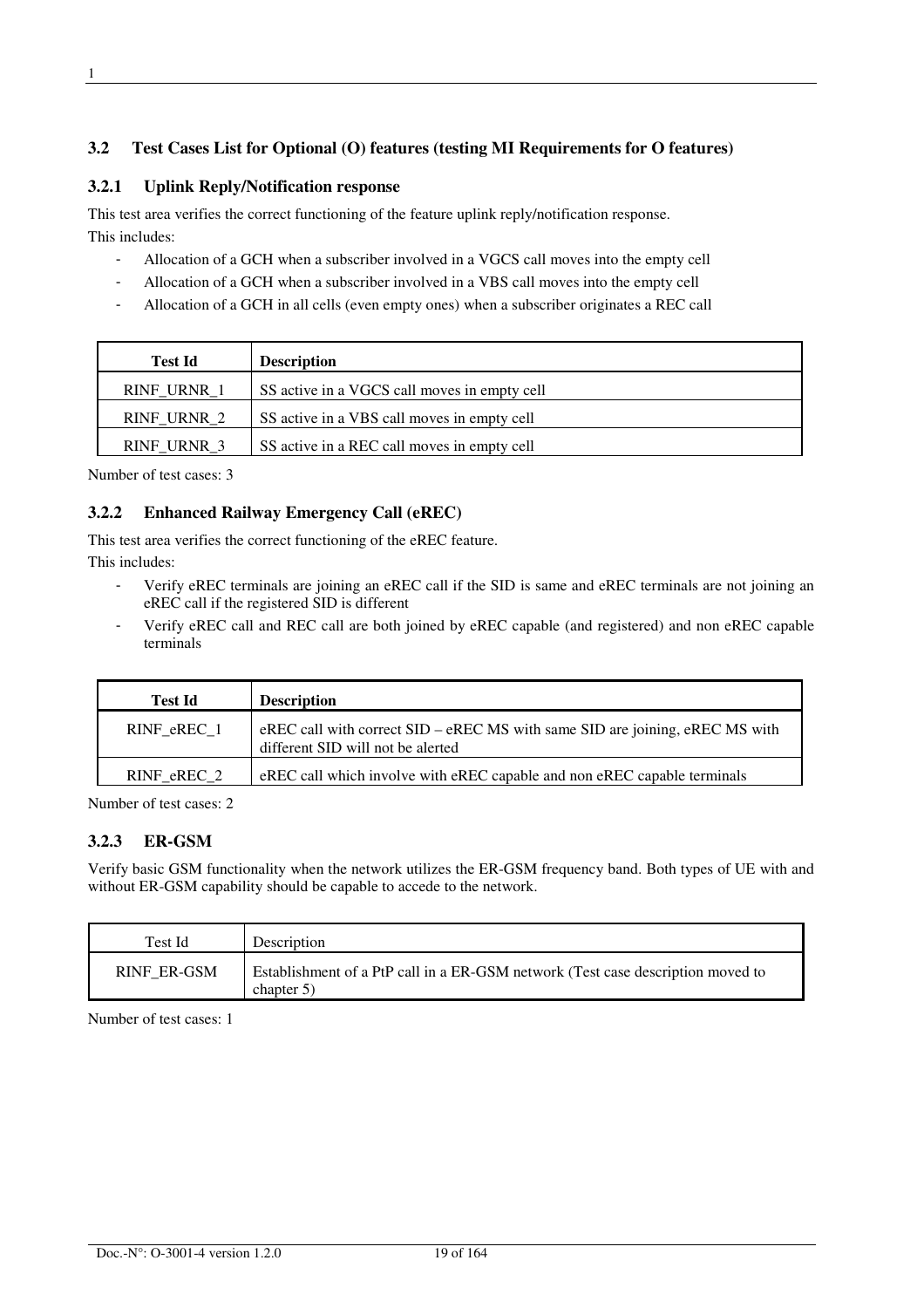# **4 Test Cases Description for Mandatory for Interoperability (MI) features**

### **4.1 Basic and Supplementary GSM Services**

### **4.1.1 Successful Update Location after MS Power On**

| Test case ID:        | RINF GSM 1                                            |  |
|----------------------|-------------------------------------------------------|--|
| <b>Purpose:</b>      | Verify the correct data are inserted to VLR during LU |  |
| <b>Precondition:</b> | MS subscribed to Basic and Supplementary Services     |  |
| <b>References:</b>   | See Annex A – Cross-reference tables.                 |  |

| <b>Step</b> | Procedure        | <b>Result / Effect</b>                                                                              |
|-------------|------------------|-----------------------------------------------------------------------------------------------------|
|             | Power on the MS  | Location Update (LU) is performed                                                                   |
|             | correctly to VLR | Verify the service subscriber data is inserted   Subscriber data is inserted correctly into the VLR |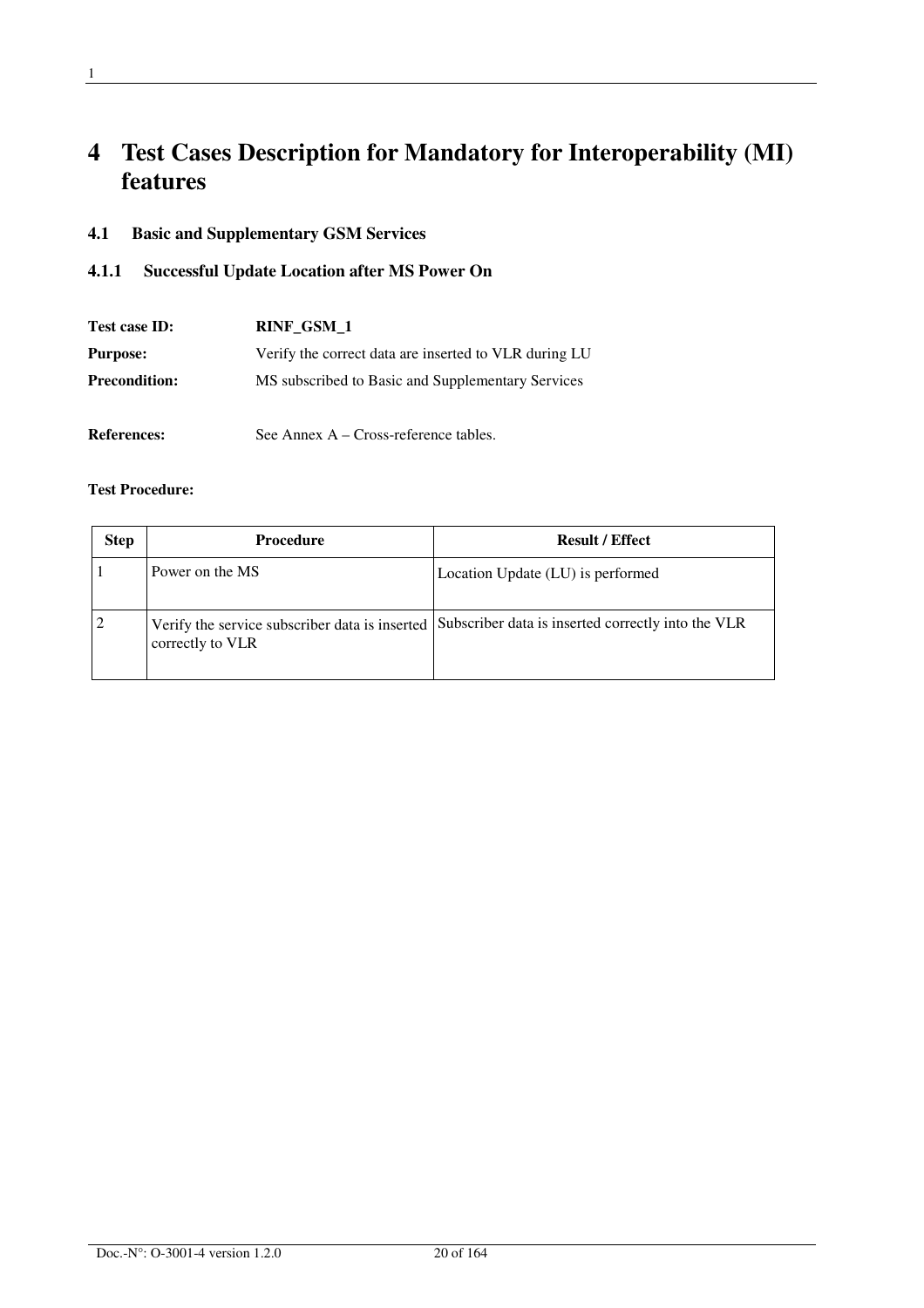## **4.1.2 Supplementary Service Call Hold**

| Test case ID:        | RINF_GSM_2                                                                                                                                    |  |
|----------------------|-----------------------------------------------------------------------------------------------------------------------------------------------|--|
| <b>Purpose:</b>      | Verify the Supplementary Service Call Hold.                                                                                                   |  |
| <b>Precondition:</b> | Subscriber A is provisioned to the Call Hold supplementary service and has it activate<br>Subscriber A has an ongoing call with Subscriber B. |  |
| <b>References:</b>   | See Annex $A - Cross-reference$ tables.                                                                                                       |  |

| <b>Step</b> | <b>Procedure</b>                                                                                   | <b>Result / Effect</b>                                                                                                                                |
|-------------|----------------------------------------------------------------------------------------------------|-------------------------------------------------------------------------------------------------------------------------------------------------------|
|             | Subscriber A puts Subscriber B on hold.                                                            | Subscriber B is put on hold, no speech path between<br>Subscriber A and B. Subscriber A gets dial tone.                                               |
| 2           | Subscriber A calls Subscriber C.                                                                   | Call between Subscriber A and C is setup successfully.                                                                                                |
|             | Subscriber A toggles between Subscriber B<br>and C by putting them on hold and<br>retrieving them. | The subscriber that is on hold has no speech path to<br>Subscriber A. The subscriber that is not on hold is able<br>to communicate with Subscriber A. |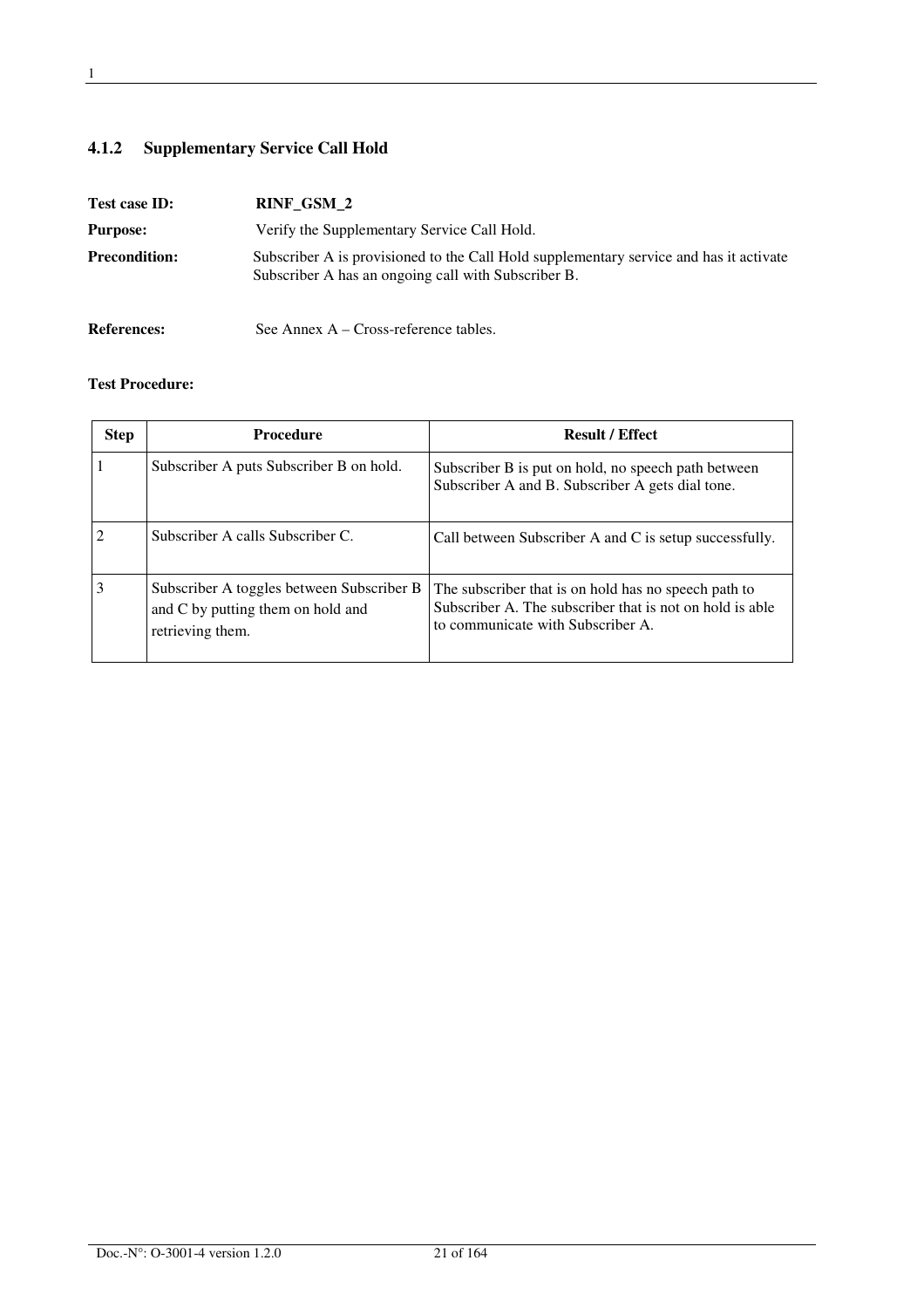## **4.1.3 Supplementary Service Call Waiting**

| Test case ID:        | RINF_GSM_3                                                             |  |
|----------------------|------------------------------------------------------------------------|--|
| <b>Purpose:</b>      | Verify the Supplementary Service Call Waiting.                         |  |
| <b>Precondition:</b> | Subscriber A is provisioned to the Call Waiting supplementary service. |  |
|                      | Subscriber A has an ongoing communication with Subscriber B.           |  |
|                      | Higher priority than the default priority should be used.              |  |
| <b>References:</b>   | See Annex A – Cross-reference tables.                                  |  |

| <b>Step</b> | <b>Procedure</b>                 | <b>Result / Effect</b>                                                                                                                                                                               |
|-------------|----------------------------------|------------------------------------------------------------------------------------------------------------------------------------------------------------------------------------------------------|
|             | Subscriber C calls Subscriber A. | Subscriber A is notified of the incoming call from<br>Subscriber C. Subscriber C gets ringing tone.<br>Paging message have to be checked that the priority<br>is included – priority to be reported. |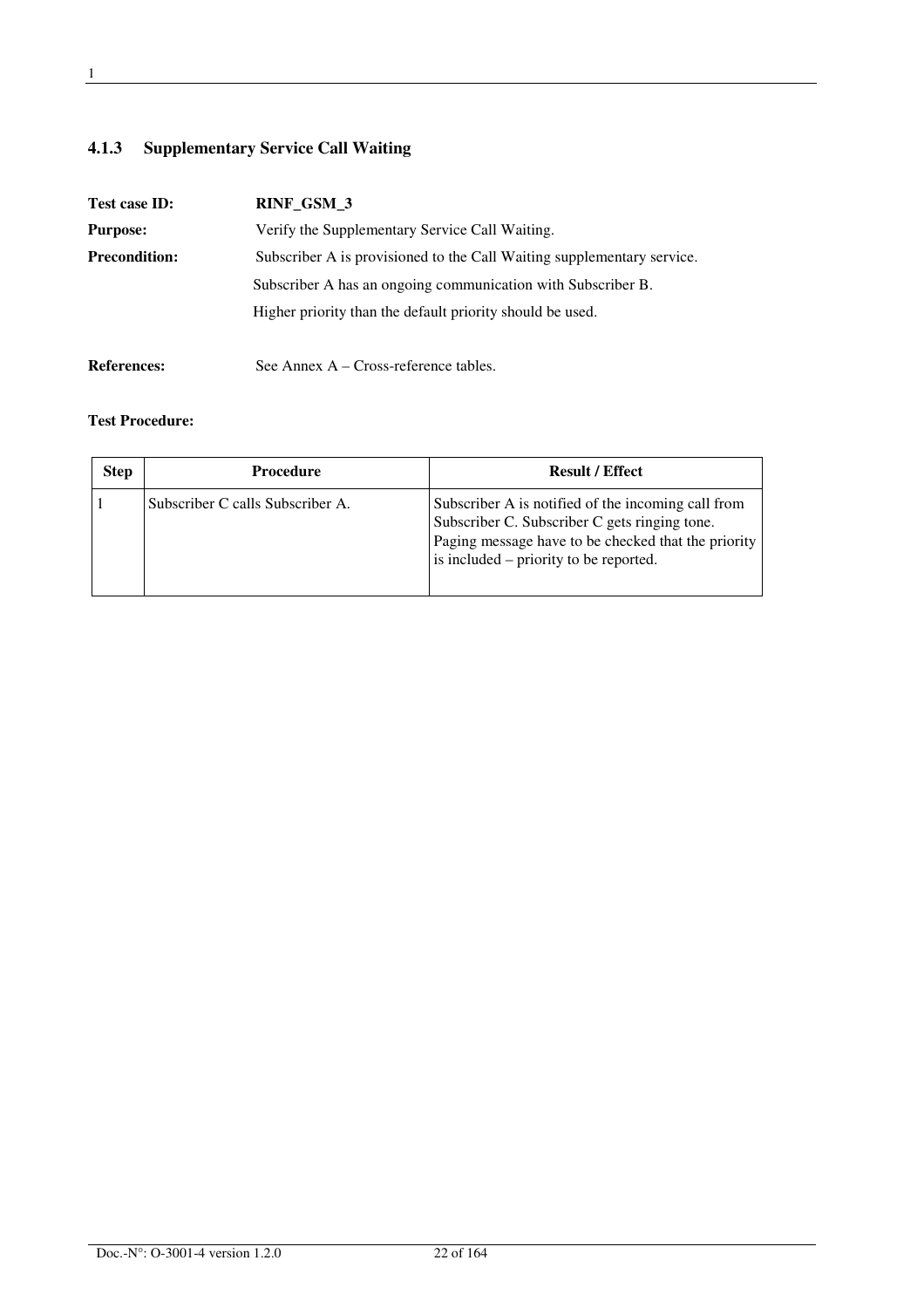## **4.1.4 Supplementary Service CLIP – MMC with Call Forwarding Unconditional**

| Test case ID:        | RINF_GSM_4                                                                                                                              |
|----------------------|-----------------------------------------------------------------------------------------------------------------------------------------|
| <b>Purpose:</b>      | Verify the Supplementary Service Calling Line Identification Presentation (CLIP) with<br>activated Call Forwarding Unconditional (CFU). |
| <b>Precondition:</b> | Subscriber B is provisioned to the CLIP and the CFU supplementary service and has his<br>calls forwarded to Subscriber C.               |
| <b>References:</b>   | See Annex $A - Cross-reference$ tables.                                                                                                 |

| <b>Step</b> | <b>Procedure</b>                 | <b>Result / Effect</b>                                                                            |
|-------------|----------------------------------|---------------------------------------------------------------------------------------------------|
|             | Subscriber A calls Subscriber B. | Subscriber A is forwarded to Subscriber C.<br>Subscriber A's MSISDN is presented to Subscriber C. |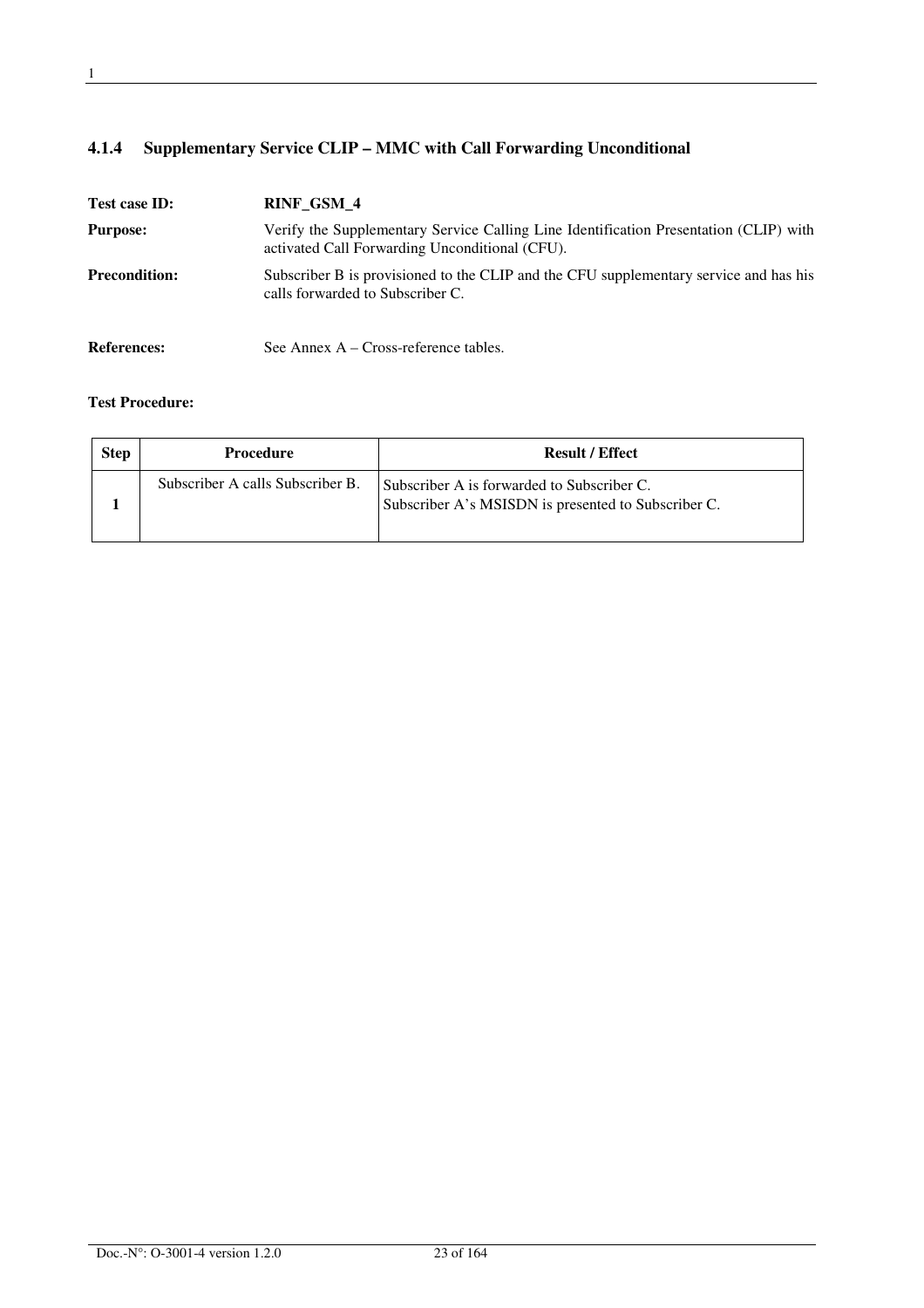## **4.1.5 Supplementary Service MPTY**

| Test case ID:        | RINF_GSM_5                                                                                                          |  |
|----------------------|---------------------------------------------------------------------------------------------------------------------|--|
| <b>Purpose:</b>      | Verify the Supplementary Service Multiparty (MPTY).                                                                 |  |
| <b>Precondition:</b> | Subscriber A is provisioned to the MPTY supplementary service.                                                      |  |
|                      | Subscriber B is provisioned with the HOLD supplementary service.                                                    |  |
|                      | Subscribers A, B, C, D, E, F are registered with function codes FC01, FC02, FC03, FC04,<br>FC05, FC10 respectively. |  |
|                      |                                                                                                                     |  |

References: See Annex A – Cross-reference tables.

| <b>Step</b> | <b>Procedure</b>                                                               | <b>Result / Effect</b>                                                                                                                                                     |
|-------------|--------------------------------------------------------------------------------|----------------------------------------------------------------------------------------------------------------------------------------------------------------------------|
| 1           | Subscriber A builds MPTY call involving<br>6 subscribers.                      | MPTY call is setup to 6 subscribers.                                                                                                                                       |
| 2           | Conferee Leaves and is joined back into<br>the MPTY call for some subscribers. | The call is stable during the leaving and joining of the<br>conferees of MPTY.                                                                                             |
| 3           | Subscriber B puts the call on HOLD and<br>resumes the call later on.           | Hold notification is available for the conference<br>controller, other conferees are still able to communicate.<br>After resuming the call, all conferees can communicate. |
| 4           | Subscriber A drops a conferee from the<br><b>MPTY</b> call                     | Dropped conferee is successfully removed from the<br>MPTY call and communication is not possible                                                                           |
| 5           | Subscriber A closes the MPTY call.                                             | Call is taken down successfully, all resources are freed.                                                                                                                  |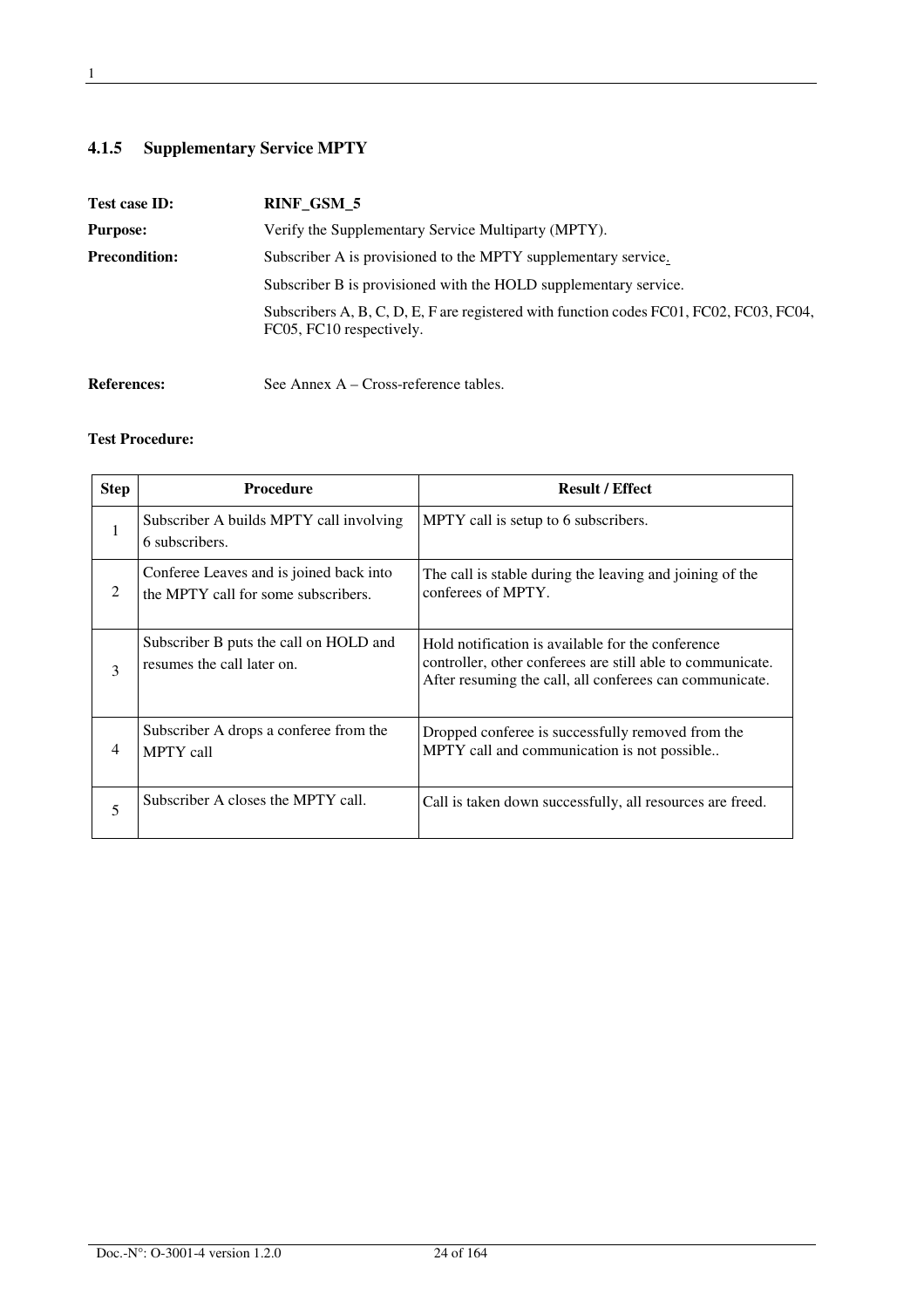### **4.1.6 Establishment of several PtP calls with different priorities**

| Test case ID:                                      | RINF GSM 6                                               |
|----------------------------------------------------|----------------------------------------------------------|
| Verify basic GSM functionality.<br><b>Purpose:</b> |                                                          |
| <b>Precondition:</b>                               | Subscriber A and B are provisioned to the eMLPP service. |
| <b>References:</b>                                 | See Annex $A - Cross-reference$ tables.                  |

| <b>Step</b> | <b>Procedure</b>                                                                                                         | <b>Result / Effect</b>                                                                             |
|-------------|--------------------------------------------------------------------------------------------------------------------------|----------------------------------------------------------------------------------------------------|
|             | Subscriber A calls Subscriber B with<br>priority $0, 2, 3, 4$ dialling<br>l *75 <priority>#<msisdn>.</msisdn></priority> | The calls are setup correctly and the priorities are transferred<br>correctly through the network. |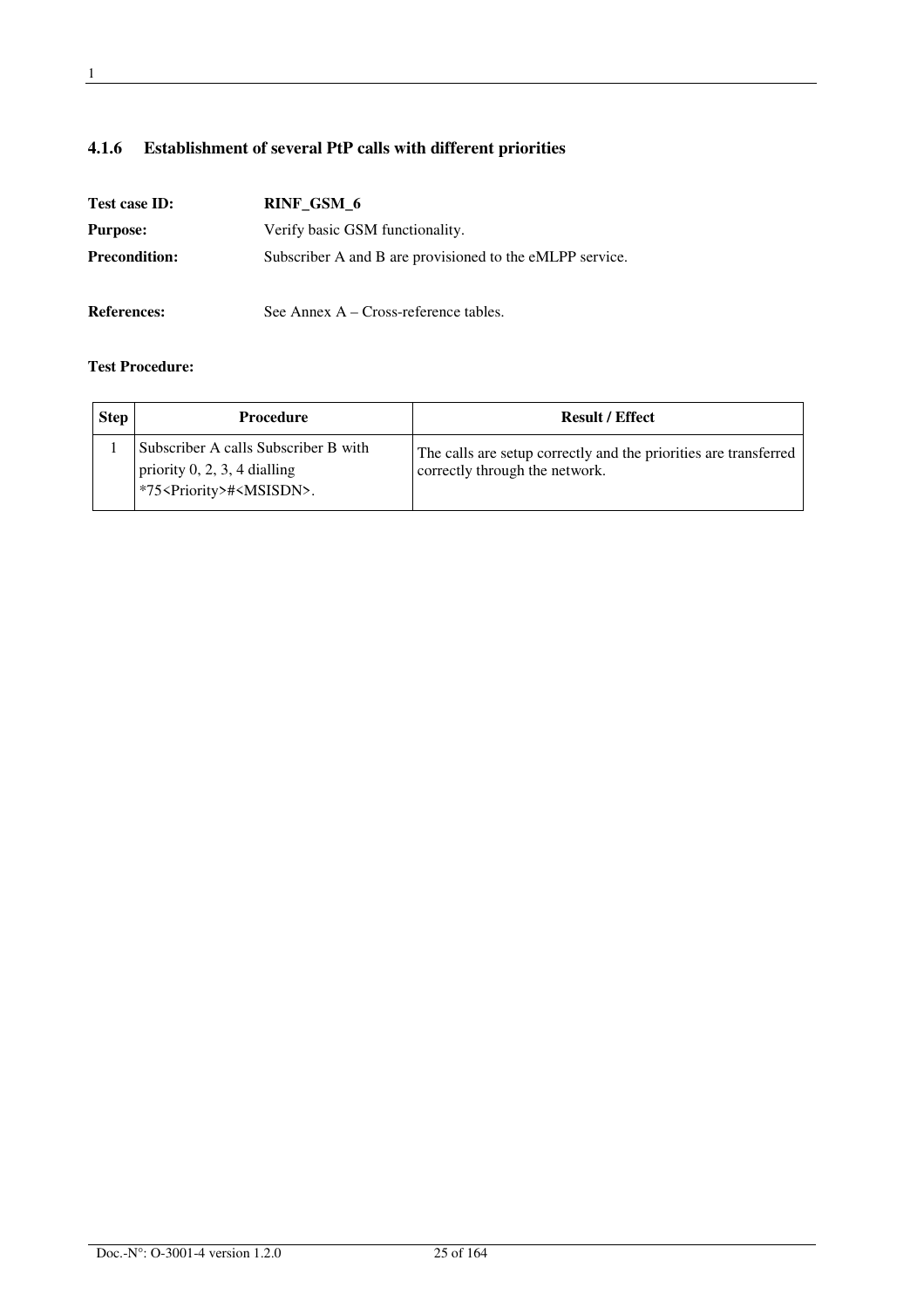## **4.1.7 Public Emergency Call – With SIM**

| Test case ID:        | RINF_GSM_7                                                        |
|----------------------|-------------------------------------------------------------------|
| <b>Purpose:</b>      | Verify Public Emergency Call – With SIM.                          |
| <b>Precondition:</b> | MS has a SIM.                                                     |
|                      | Proper termination point for the 112 Emergency call is available. |
| <b>References:</b>   | See Annex $A - Cross-reference$ tables.                           |

| <b>Step</b> | <b>Procedure</b>                    | <b>Result / Effect</b>              |
|-------------|-------------------------------------|-------------------------------------|
|             | Make the 112 Public Emergency Call. | Call is established. No error logs. |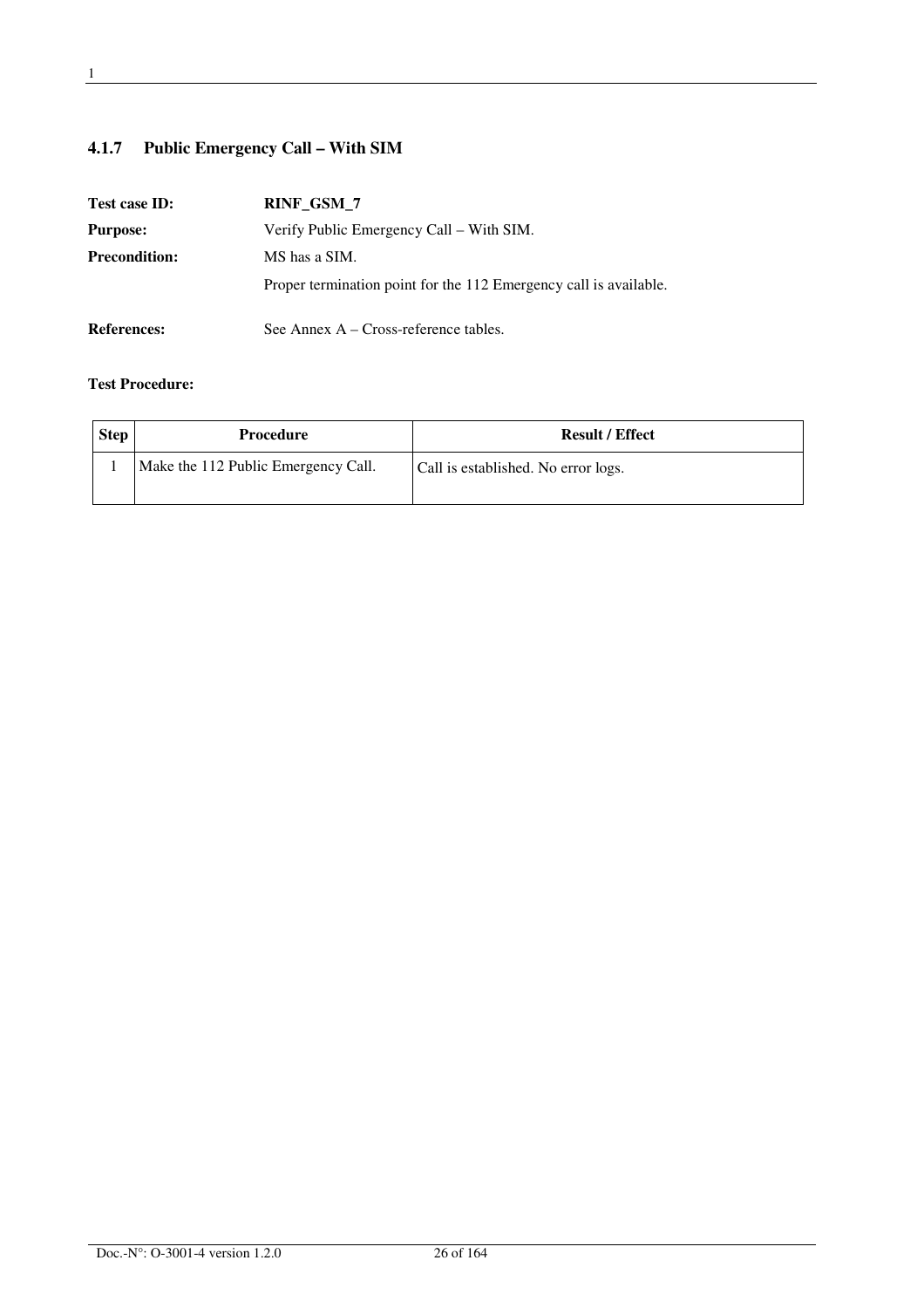### **4.1.8 Short and long SMS**

| Test case ID:        | RINF_GSM_8                                                                                                              |
|----------------------|-------------------------------------------------------------------------------------------------------------------------|
| <b>Purpose:</b>      | Verify that users can use the radio while receiving SMS the following requirements.<br>Sending SMS with 160 characters. |
| <b>Precondition:</b> | 3 GSM-R mobiles (MS A, MS B, MS C) with standard options, datafill and routing.                                         |
|                      | GSM-R mobiles support long text message.                                                                                |
|                      | 1 BTS.                                                                                                                  |
|                      | 1 BSC.                                                                                                                  |
|                      | 1 MSC.                                                                                                                  |
|                      | SMSC available.                                                                                                         |
|                      | MS B is in active call with Primary Controller.                                                                         |
|                      |                                                                                                                         |
| <b>References:</b>   | See Annex $A - Cross-reference$ tables.                                                                                 |

| <b>Step</b> | <b>Procedure</b>                                                      | <b>Result / Effect</b>                                                                                                      |
|-------------|-----------------------------------------------------------------------|-----------------------------------------------------------------------------------------------------------------------------|
|             | MS A sends a SMS to MS B using a<br>message text with 160 characters. | MS B receives the SMS including the message text with 160<br>characters.<br>Ongoing call with the controller is maintained. |
| 2           | MS C sends a SMS to MS B using a<br>message text with 300 characters. | MS B receives the SMS including the message text with 300<br>characters.<br>Ongoing call with the controller is maintained  |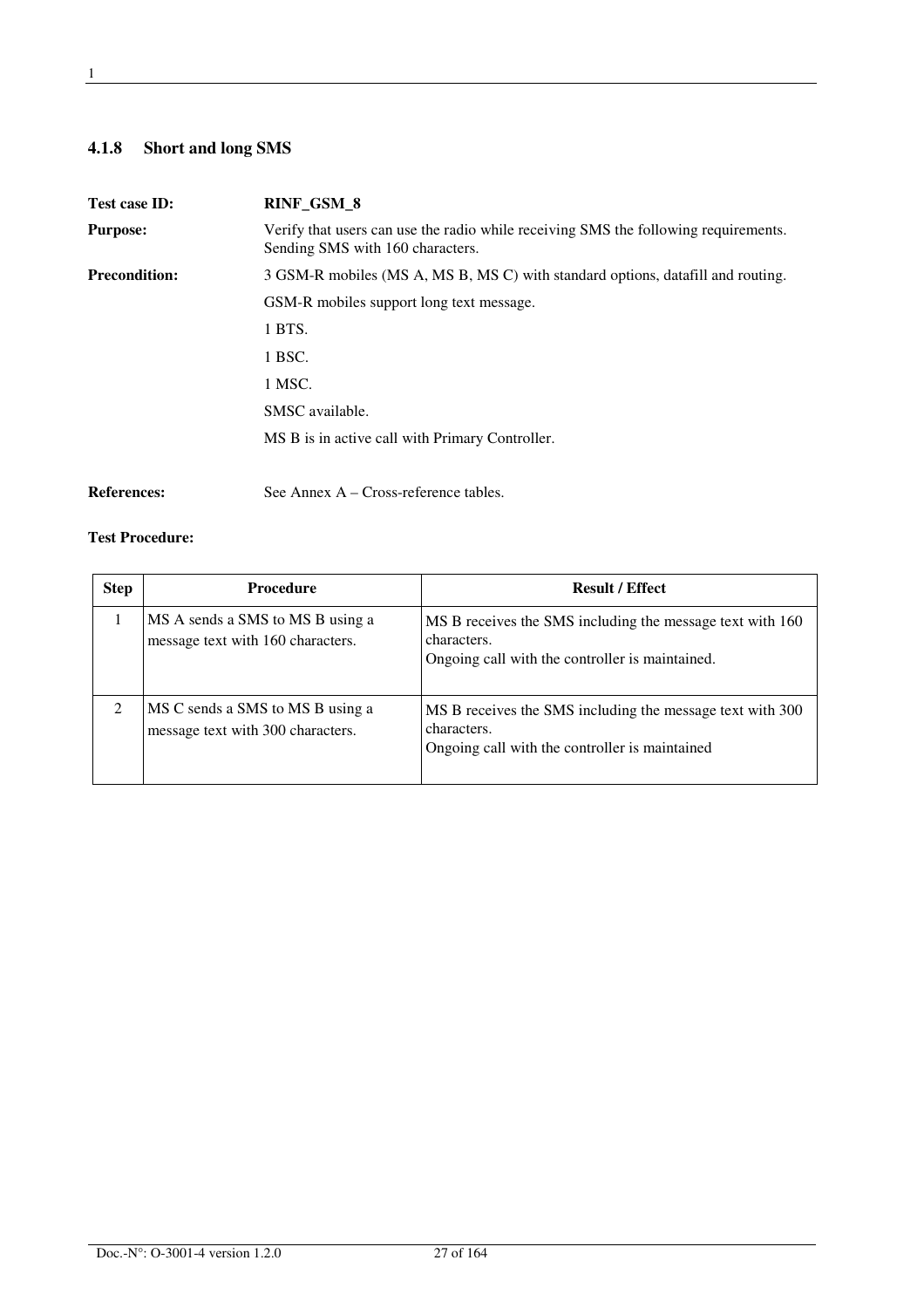### **4.1.9 Mobile subscriber receives a call from Subscriber on other Network**

| Test case ID:        | RINF_GSM_9                                                                 |
|----------------------|----------------------------------------------------------------------------|
| <b>Purpose:</b>      | Verify Mandatory Requirement - Point-to-Point voice call external network. |
| <b>Precondition:</b> | 1 GSM-R mobiles (MS-A) with standard options, datafill and routing.        |
|                      | 1 BTS.                                                                     |
|                      | 1 BSC.                                                                     |
|                      | 1 MSC.                                                                     |
|                      | 1 Fixed Line phone on external Network.                                    |
|                      | 1 MS on external network.                                                  |
|                      | Routing established to route from external network subscriber.             |
|                      |                                                                            |

References: See Annex A – Cross-reference tables.

| <b>Step</b>                   | <b>Procedure</b>                  | <b>Result / Effect</b>         |
|-------------------------------|-----------------------------------|--------------------------------|
|                               | Fixed line dials the MS A number. | MS A answers the call.         |
| $\mathfrak{D}_{\mathfrak{p}}$ | MS A releases the call.           | The call is released properly. |
| 3                             | External MS dials the MS A number | MS A answers the call.         |
| 4                             | MS A releases the call.           | The call is released properly. |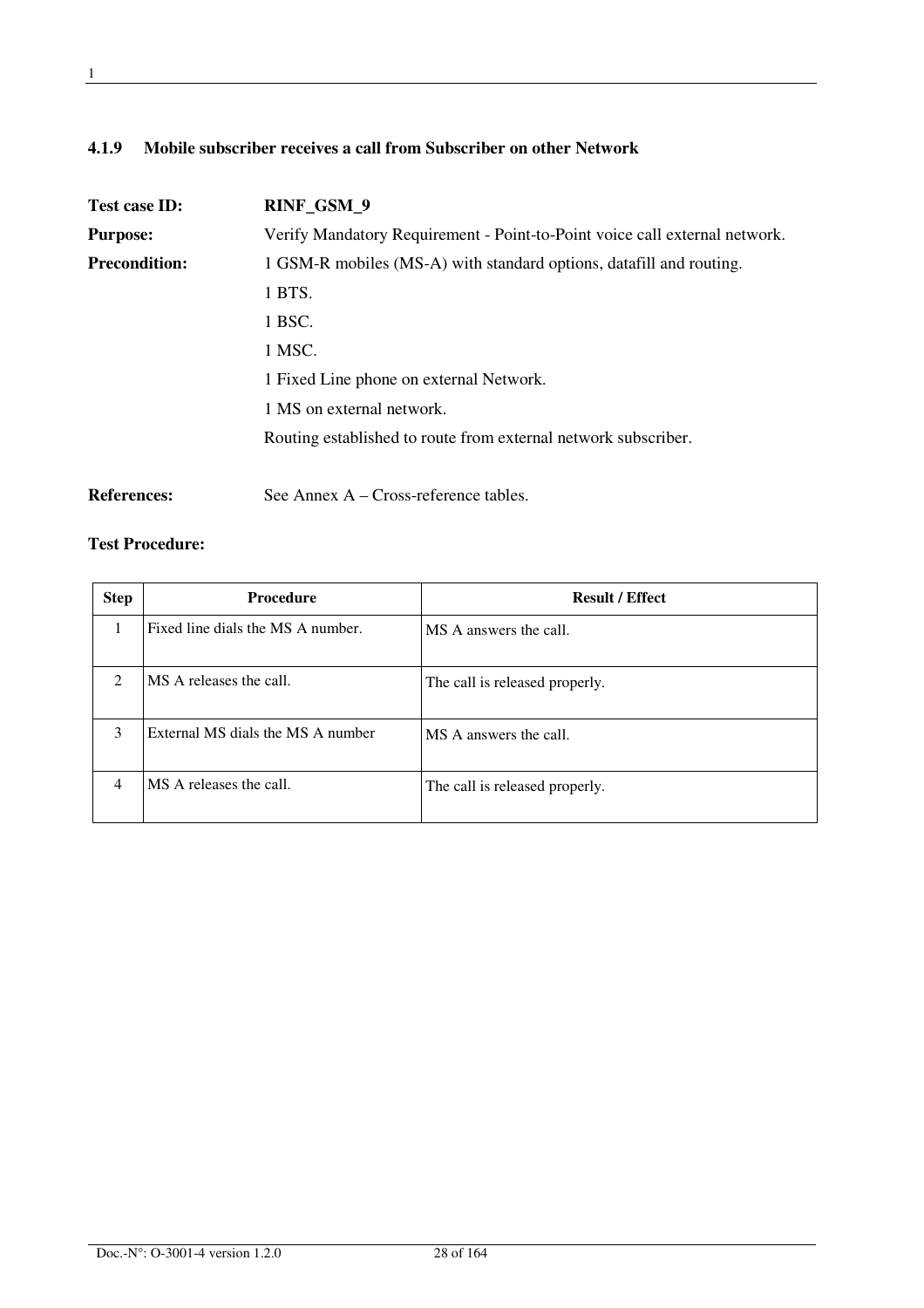### **4.2 Handover**

### **4.2.1 Inter BTS handover of a point to point voice call**

| Test case ID:                                                                                                          | RINF_HO_1                                                                                                   |
|------------------------------------------------------------------------------------------------------------------------|-------------------------------------------------------------------------------------------------------------|
| <b>Purpose:</b>                                                                                                        | To verify that an Inter BTS handover of a point to point voice call functions as expected.                  |
| <b>Precondition:</b><br>The BSS network is fully functional with correct reselection and handover datafill<br>created. |                                                                                                             |
|                                                                                                                        | Analyzers are configured and capturing messaging for the duration of the test.                              |
|                                                                                                                        | A test mobile MS A is used to decode and display the BCCH information of the serving<br>and neighbor cells. |
| <b>References:</b>                                                                                                     | See Annex $A - Cross-reference$ tables.                                                                     |

#### **Test Procedure:**

| <b>Step</b> | <b>Procedure</b>                                                                                      | <b>Result / effect</b>                                                                                            |
|-------------|-------------------------------------------------------------------------------------------------------|-------------------------------------------------------------------------------------------------------------------|
|             | MS A establishes a point to point call to MS B.                                                       | Verify that the MS A is engaged in a point to point<br>voice call with MS B.                                      |
|             | Move MS A from one cell of a BTS to a<br>different $BTS -$ the destination cell - on the<br>same BSC. | Ensure that MS A camps onto the BCCH of the<br>destination cell and that the call with MS B remains<br>connected. |
|             |                                                                                                       | The recorded message flow is analyzed and<br>checked for correctness.                                             |

### **Further Handover Test cases are part of the O-2875 Version 2.0.0 Specification**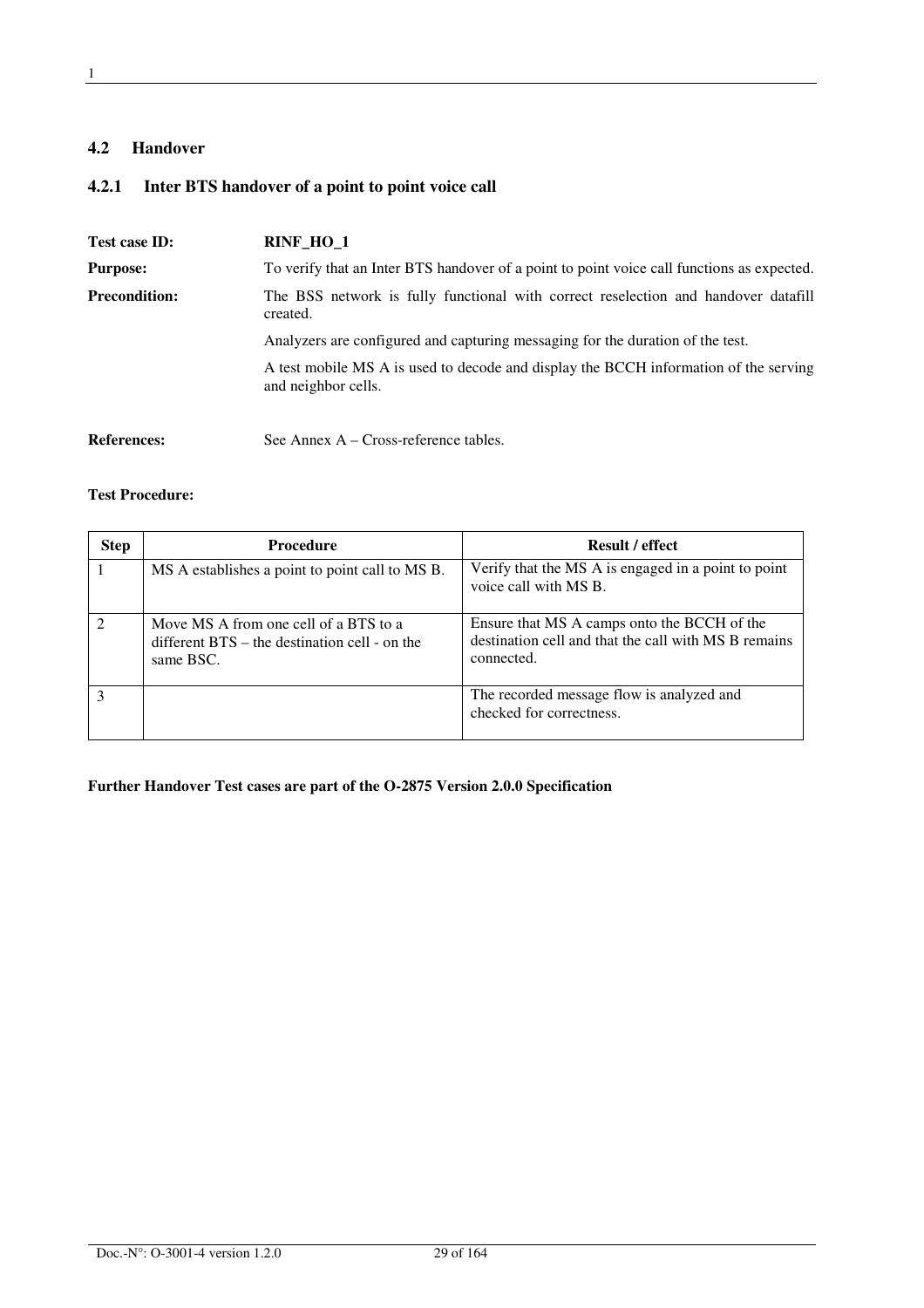### **4.2.2 Ongoing point to point voice call in the destination cell preempted by a inter BTS handover inwards of a point to point voice call**

| Test case ID:        | RINF_HO_2                                                                                                                                                                              |  |
|----------------------|----------------------------------------------------------------------------------------------------------------------------------------------------------------------------------------|--|
| <b>Purpose:</b>      | To verify that an ongoing point to point voice call in the destination cell is preempted by<br>a inter BTS handover inwards of a point to point voice call that has a higher priority. |  |
| <b>Precondition:</b> | The BSS network is fully functional with correct reselection and handover datafill<br>created.                                                                                         |  |
|                      | Analyzers are configured and capturing messaging for the duration of the test.                                                                                                         |  |
|                      | A debug mobile is used to decode and display the BCCH information of the serving and<br>neighbor cells.                                                                                |  |
|                      | Lock all traffic channels except 2 TCH in the Destination Cell.                                                                                                                        |  |
|                      | Originating and destination cells are located in different BTSs.                                                                                                                       |  |
| <b>References:</b>   | See Annex A – Cross-reference tables.                                                                                                                                                  |  |

#### **Test Procedure:**

| <b>Step</b>    | <b>Procedure</b>                                                                                                                                                                 | <b>Result / effect</b>                                                                                                                                                                                                                                          |
|----------------|----------------------------------------------------------------------------------------------------------------------------------------------------------------------------------|-----------------------------------------------------------------------------------------------------------------------------------------------------------------------------------------------------------------------------------------------------------------|
| 1              | $MS A$ establishes a point to point call $-$ Call A -<br>to MS B, both camping in the destination cell.                                                                          | 1. Ensure that there is an ongoing point to point call<br>in the destination cell (Call A).<br>2. Ensure that Call A is the only call in the<br>destination cell and that there are no free traffic<br>channels on the Um interface of the destination<br>cell. |
| 3              | MS C establishes a point to point call - Call B -<br>to MS D, both camping in the originating cell.<br>Ensure that this Call B has a higher eMLPP<br>priority level than Call A. | Call B is established.                                                                                                                                                                                                                                          |
| $\overline{4}$ | Move MS C from the originating cell to the<br>destination cell.                                                                                                                  | MS C handovers to the destination cell,<br>Call B is maintained,<br>Call A is preempted.                                                                                                                                                                        |
| 5              |                                                                                                                                                                                  | The recorded message flow is analyzed and checked<br>for correctness.                                                                                                                                                                                           |

#### **Further Handover Test cases are part of the O-2875 Version 2.0.0 Specification**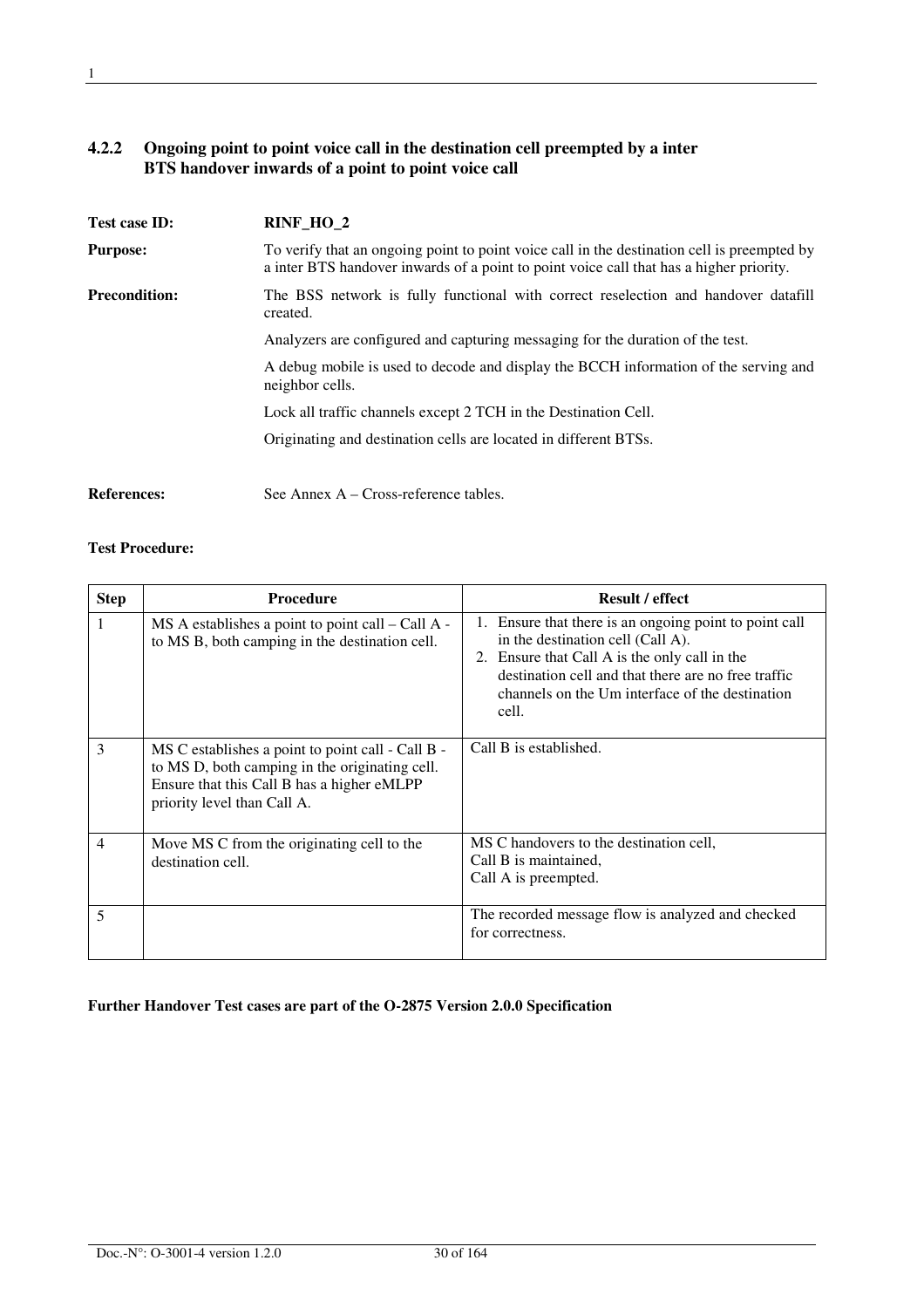### **4.3 Functional Addressing (FA)**

### **4.3.1 Registration of an FN Number**

| Test case ID:        | RINF_FA_1                                                   |  |
|----------------------|-------------------------------------------------------------|--|
| <b>Purpose:</b>      | Verify the registration of an FN.                           |  |
| <b>Precondition:</b> | FN is in not registered.                                    |  |
|                      | Subscriber A is provisioned to the FA service.              |  |
|                      | Subscriber A can register/deregister COR A, B or C numbers. |  |
|                      |                                                             |  |

# References: See Annex A – Cross-reference tables.

| <b>Step</b> | <b>Procedure</b>                       | <b>Result / effect</b>                                                                    |
|-------------|----------------------------------------|-------------------------------------------------------------------------------------------|
|             | Subscriber A initiates a registration. | The network response for a successful registration. The<br>FN is activated and displayed. |
|             |                                        |                                                                                           |
|             | Query FNN for the FN.                  | The MSISDN of Subscriber A is registered to the FN and<br>the FN is in registered state.  |
|             | Verify OMs<br>Verify ERs               | The correct OMs and ERs have been generated.                                              |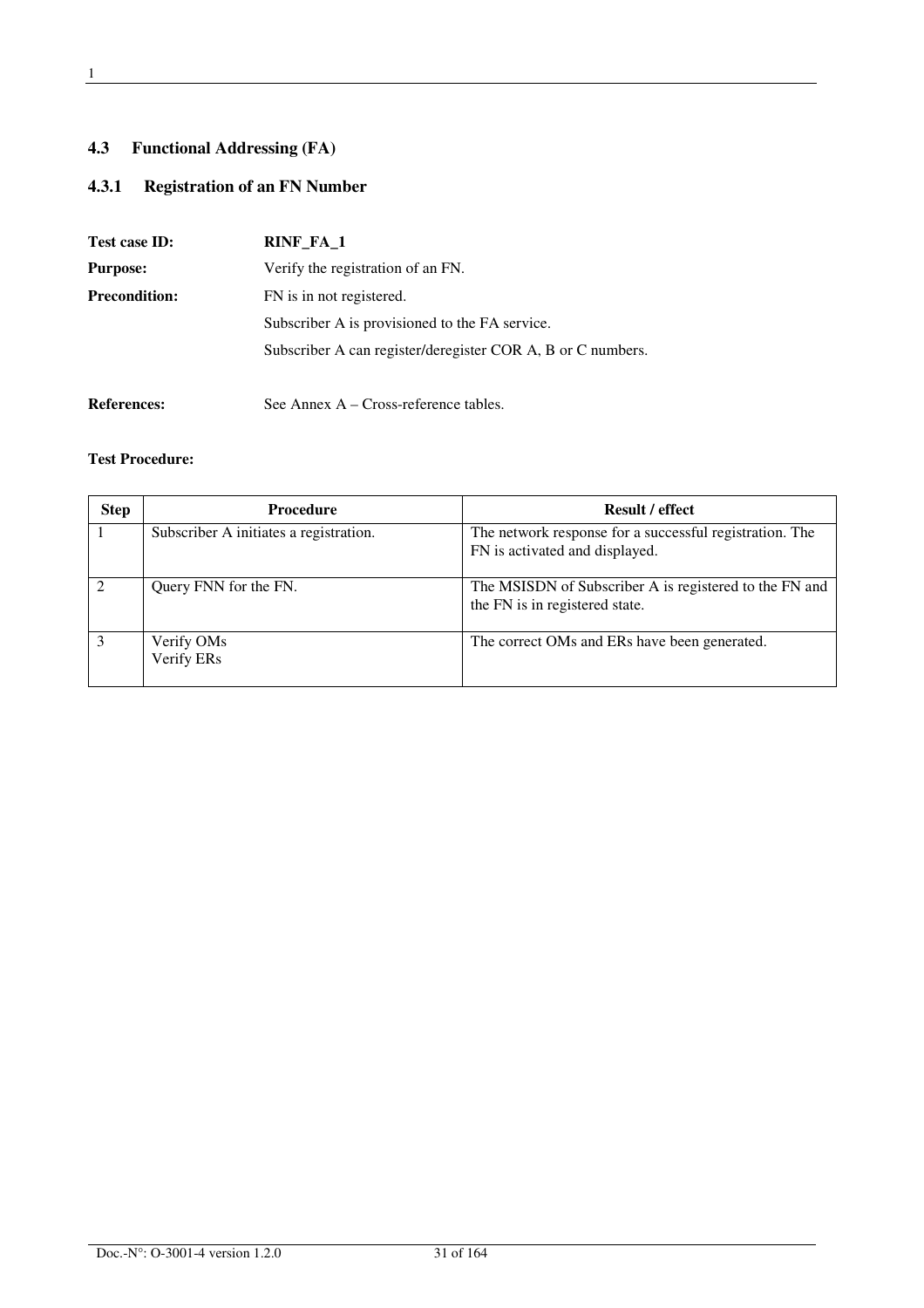### **4.3.2 Registration of an unknown FN fails**

| Test case ID:        | RINF FA 2                                                    |
|----------------------|--------------------------------------------------------------|
| <b>Purpose:</b>      | Verify a scenario for the registration of an invalid FN.     |
| <b>Precondition:</b> | FN is not registered.                                        |
|                      | Subscriber A is provisioned to the FA service.               |
|                      | Subscriber A can register/deregister COR A, B and C numbers. |
| <b>References:</b>   | See Annex A – Cross-reference tables.                        |

| <b>Step</b> | Procedure                                                                       | <b>Result / effect</b>                                                                    |
|-------------|---------------------------------------------------------------------------------|-------------------------------------------------------------------------------------------|
|             | Subscriber A initiates a registration to an FN<br>that does not exist.          | The request fails and the FN is neither activated nor<br>displayed on the mobile.         |
|             | Verify OMs<br>Verify Event Records<br>Verify the system for possible error logs | The correct OMs, Event Records have been generated.<br>No error logs have been generated. |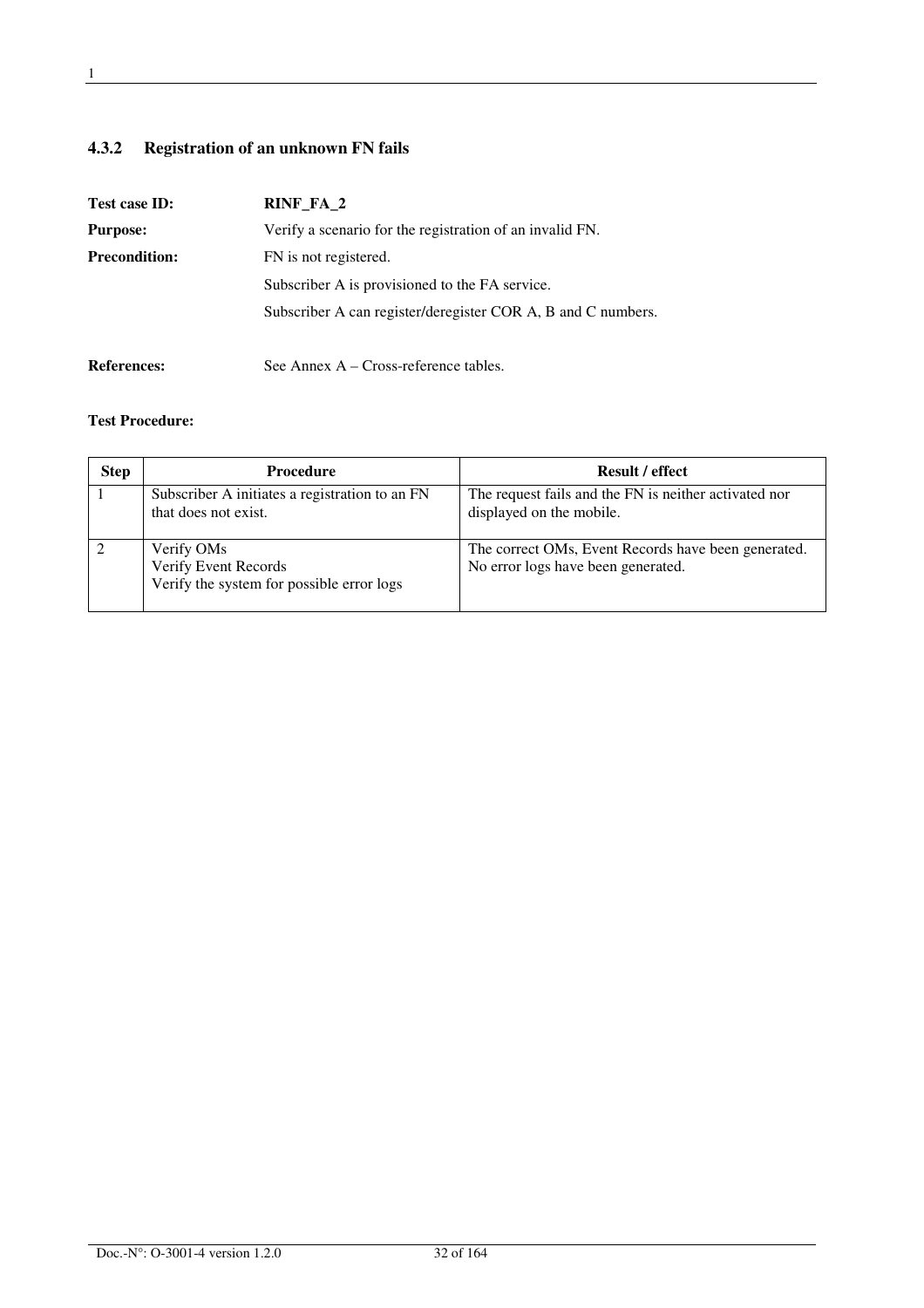### **4.3.3 Deregistration of an FN Number**

| Test case ID:        | RINF FA 3                                                       |
|----------------------|-----------------------------------------------------------------|
| <b>Purpose:</b>      | Verify the deregistration of a FN.                              |
| <b>Precondition:</b> | FN is registered and is assigned to the MSISDN of Subscriber A. |
|                      | Subscriber A is provisioned to the FA service.                  |
|                      | Subscriber A can register/deregister COR A, B or C numbers.     |
|                      |                                                                 |

# References: See Annex A – Cross-reference tables.

| <b>Step</b>   | <b>Procedure</b>                         | <b>Result / effect</b>                                                                                                        |
|---------------|------------------------------------------|-------------------------------------------------------------------------------------------------------------------------------|
|               | Subscriber A initiates a deregistration. | The network response for a successful<br>deregistration. The FN is deactivated and is NOT<br>displayed on the mobile anymore. |
|               | Query FNN for the FN.                    | The MSISDN of Subscriber A is NOT registered to<br>the FN and the FN is not registered.                                       |
| $\mathcal{R}$ | Verify OMs<br>Verify ERs                 | The correct OMs, ERs have been generated. No<br>error logs have been generated.                                               |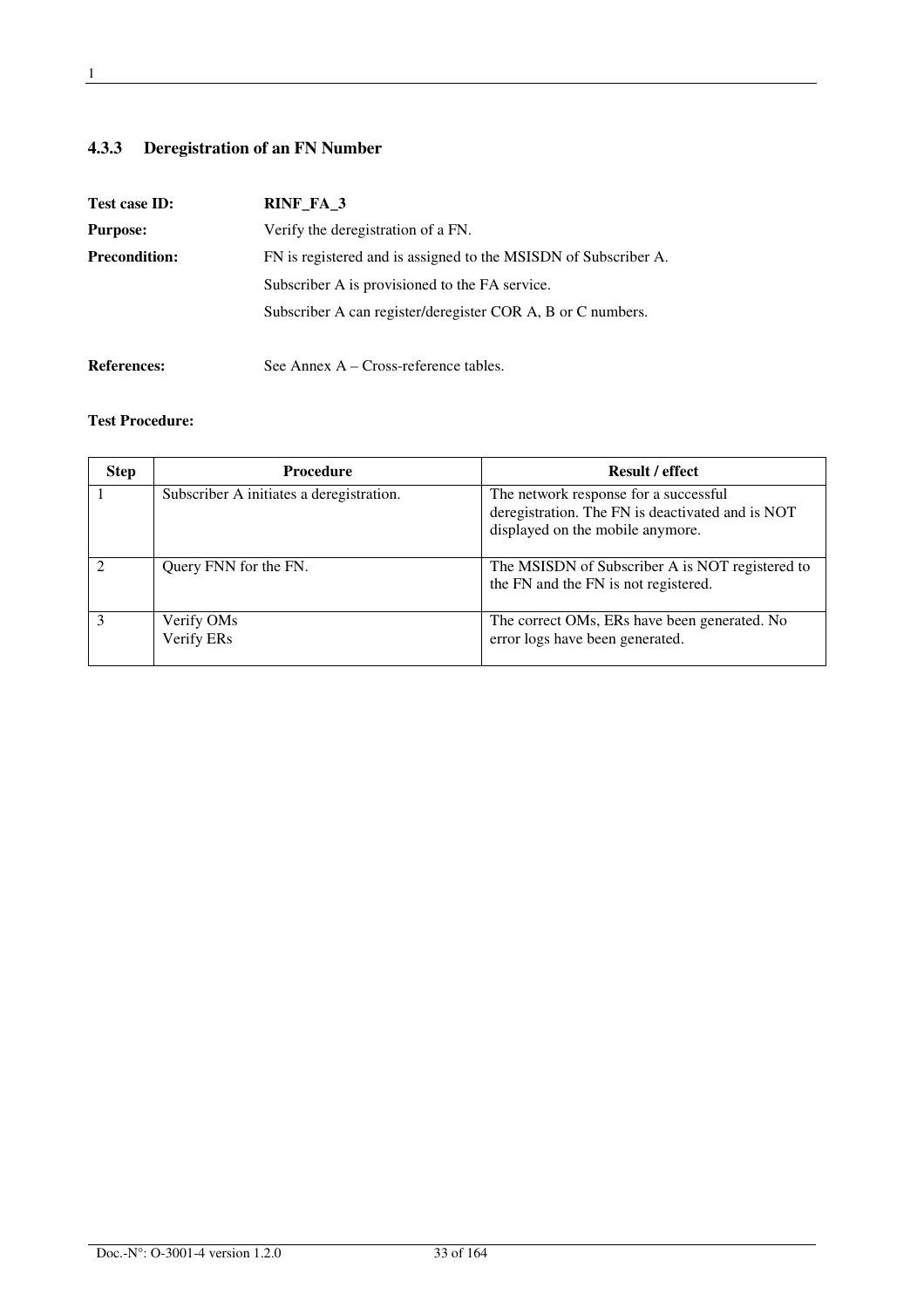## **4.3.4 Deregistration of a FN fails**

| Test case ID:        | RINF_FA_4                                                                                                                                                                                      |
|----------------------|------------------------------------------------------------------------------------------------------------------------------------------------------------------------------------------------|
| <b>Purpose:</b>      | Verify a failed deregistration scenario of a FN                                                                                                                                                |
| <b>Precondition:</b> | Subscriber A is not registered to any functional number Subscriber A is allowed to use<br>Functional Addressing (provisioning) Subscriber A can register/deregister COR A, B<br>and C numbers. |
| <b>References:</b>   | See Annex $A - Cross-reference$ tables.                                                                                                                                                        |

| <b>Step</b> | <b>Procedure</b>                                                                     | <b>Result / effect</b>                                                          |
|-------------|--------------------------------------------------------------------------------------|---------------------------------------------------------------------------------|
|             | Subscriber A initiates a deregistration.                                             | The request fails and Subscriber A is notified of the<br>failed deregistration. |
|             | Verify OMs<br>Verify ERs<br>Verify the system for possible error logs and<br>alarms. | The correct OMs, ERs have been generated. No<br>error logs have been generated. |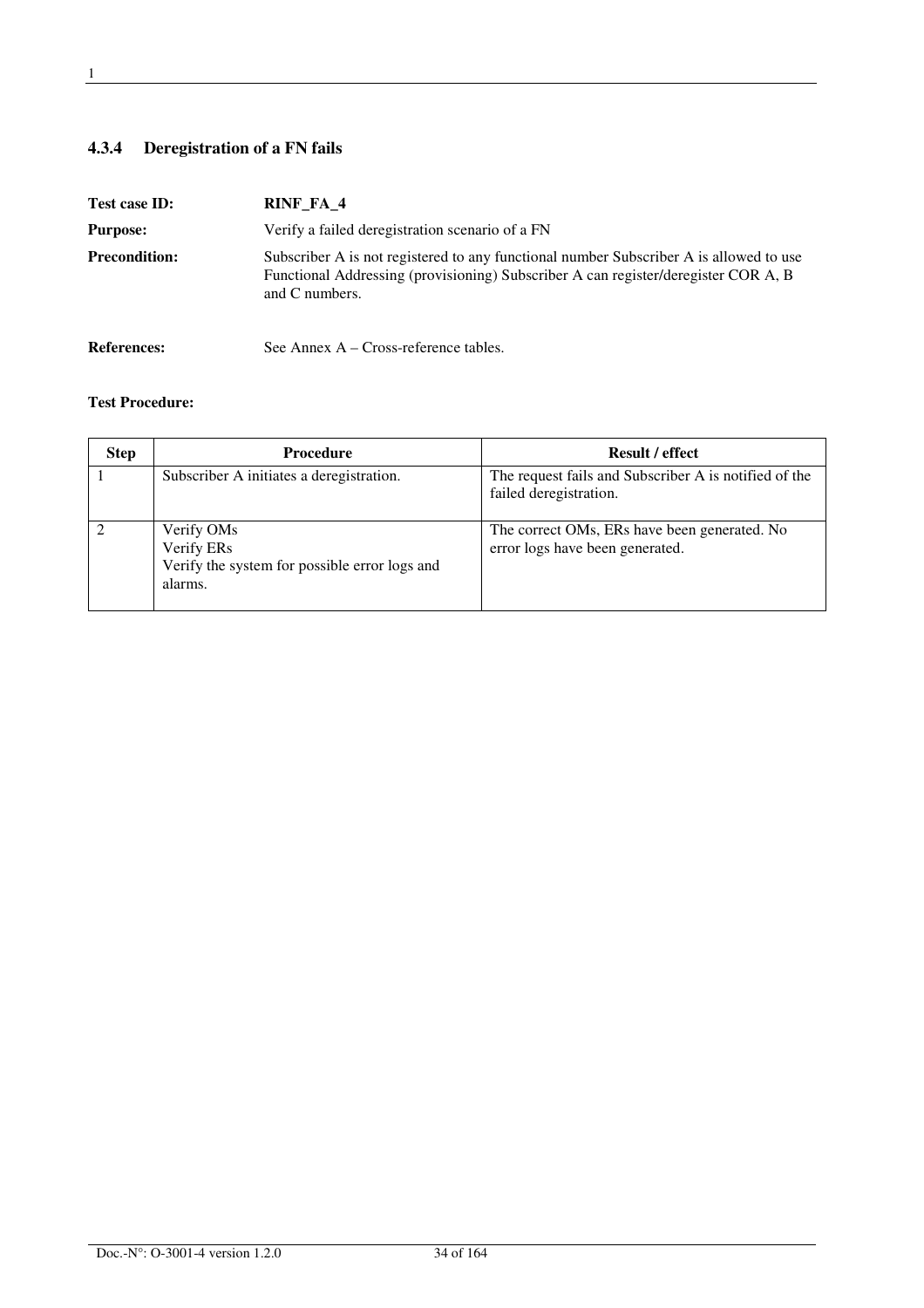### **4.3.5 Interrogation of an FA Number**

| Test case ID:        | RINF_FA_5                                                        |
|----------------------|------------------------------------------------------------------|
| <b>Purpose:</b>      | Verify the interrogation of an FN.                               |
| <b>Precondition:</b> | FN is registered and is assigned to the MSISDN of Subscriber A.  |
|                      | Subscriber A and Subscriber B are provisioned to the FA service. |
|                      | Subscriber A can register/deregister COR A, B and C numbers.     |
|                      |                                                                  |

### References: See Annex A – Cross-reference tables.

| <b>Step</b>              | <b>Procedure</b>                                                                                 | <b>Result / effect</b>                                                                                         |
|--------------------------|--------------------------------------------------------------------------------------------------|----------------------------------------------------------------------------------------------------------------|
|                          | Subscriber A initiates an interrogation.                                                         | The network response for a successful interrogation.<br>The FN is still activated and displayed on the mobile. |
| $\mathfrak{D}$           | Query FNN for the FN.                                                                            | The MSISDN of Subscriber A is registered to the FN<br>and the FN is still in the registered state.             |
| 3                        | Subscriber B initiates an interrogation.                                                         | The network response for a successful interrogation.<br>The FN is still activated and displayed on the mobile. |
| $\overline{\mathcal{A}}$ | Query FNN for the FN.                                                                            | The MSISDN of Subscriber A is registered to the FN<br>and the FN is still in the registered state.             |
| 5                        | Verify OM <sub>s</sub><br>Verify ERs<br>Verify the system for possible error logs and<br>alarms. | The correct OMs, ERs have been generated. No error<br>logs have been generated.                                |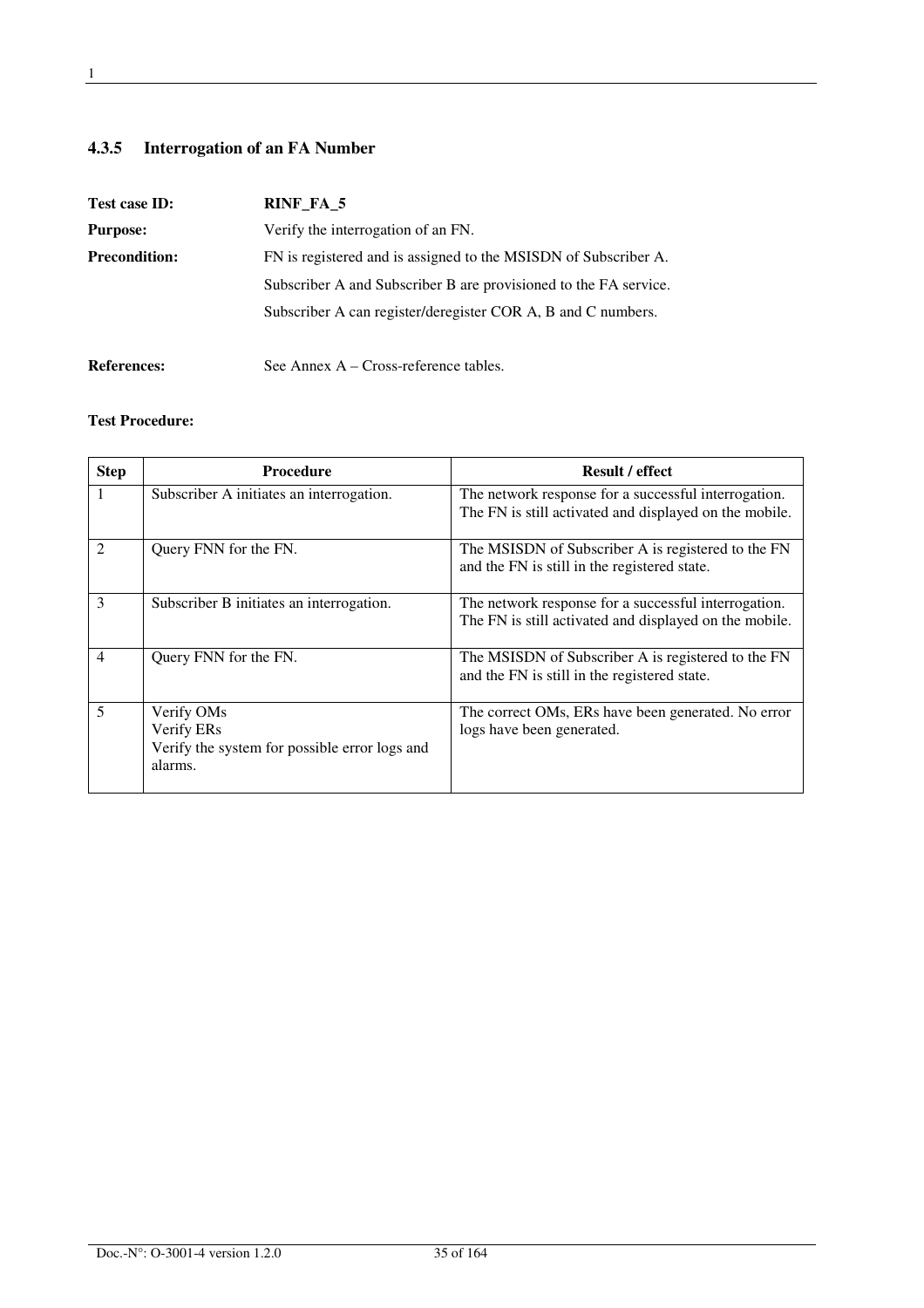### **4.3.6 Interrogation of a FN fails**

**References:** See Annex A – Cross-reference tables.

| Test case ID:        | RINF FA 6                                                                                                                                                         |
|----------------------|-------------------------------------------------------------------------------------------------------------------------------------------------------------------|
| <b>Purpose:</b>      | Verify a failed scenario of an interrogation of an FN.                                                                                                            |
| <b>Precondition:</b> | The FA service is not allowed to use this functional number (this specific FN is not<br>provisioned in the system) Subscriber A is provisioned to the FA service. |
|                      | Subscriber A can register/deregister COR A, B and C numbers.                                                                                                      |
|                      |                                                                                                                                                                   |

| <b>Step</b> | <b>Procedure</b>                                                                     | <b>Result / effect</b>                                                          |
|-------------|--------------------------------------------------------------------------------------|---------------------------------------------------------------------------------|
|             | Subscriber A initiates an interrogation for the<br>non-existing functional number.   | The network response for a failed interrogation.                                |
|             | Query FNN for the FN.                                                                | The FN is still not provisioned in the system.                                  |
|             | Verify OMs<br>Verify ERs<br>Verify the system for possible error logs and<br>alarms. | The correct OMs, ERs have been generated. No error logs<br>have been generated. |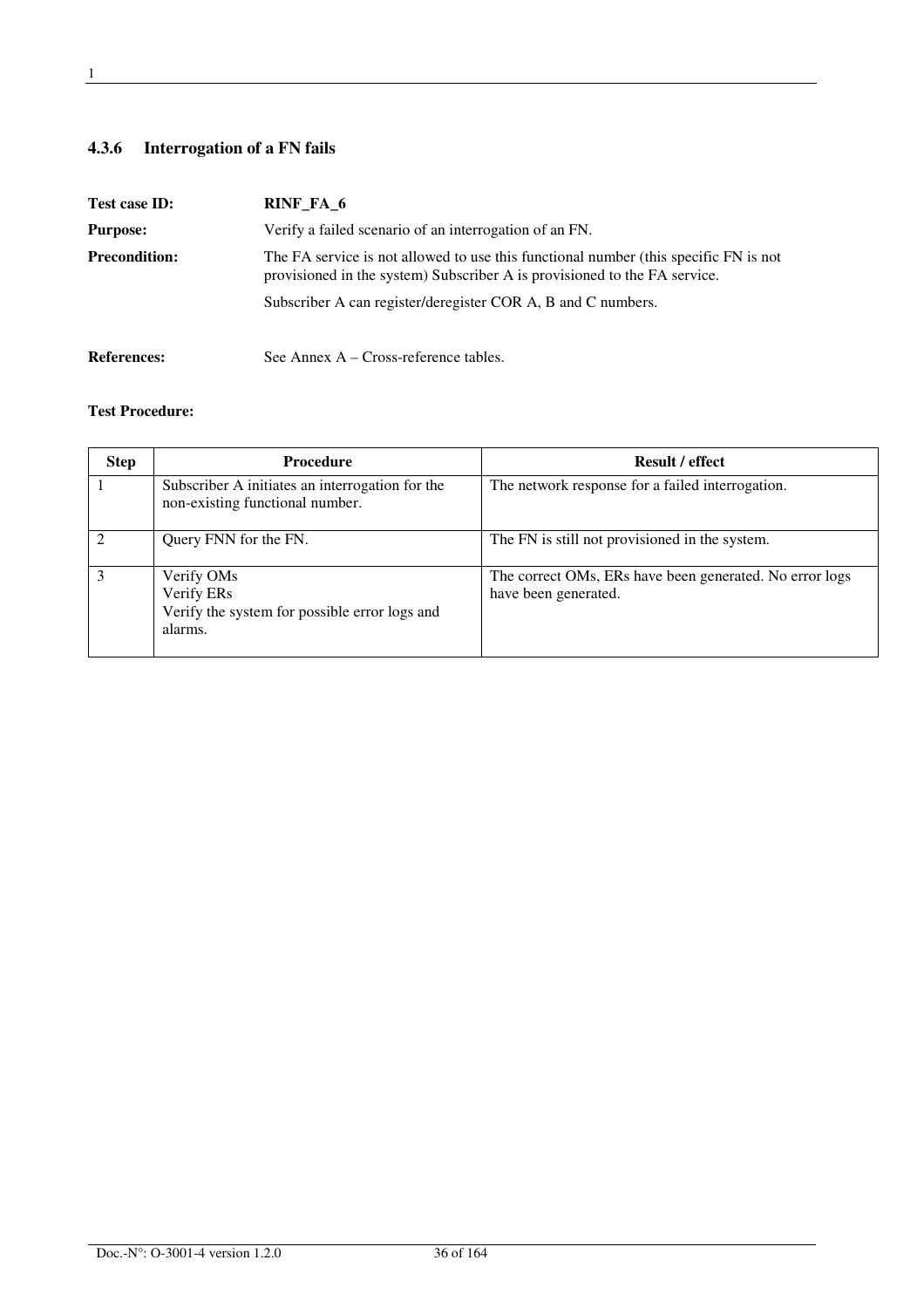## **4.3.7 FA Call - Successful Call**

| Test case ID:        | RINF_FA_7                                                                  |
|----------------------|----------------------------------------------------------------------------|
| <b>Purpose:</b>      | Verify a successful basic FA scenario.                                     |
| <b>Precondition:</b> | Subscriber A is registered to $FN_A$ .                                     |
|                      | Subscriber B is registered to $FN_B$                                       |
|                      | Subsribers can be of any type: mobile, fixed in any combinations of calls. |
| <b>References:</b>   | See Annex $A - Cross-reference tables$ .                                   |

| <b>Step</b>                 | Action                                                                                           | <b>Result</b>                                                                   |
|-----------------------------|--------------------------------------------------------------------------------------------------|---------------------------------------------------------------------------------|
|                             | Subscriber A dials $FN_B$                                                                        | The call is established between Subscriber A and<br>Subscriber B.               |
| $\mathcal{D}_{\mathcal{L}}$ | Check the number, which is displayed at<br>Subscriber A.                                         | $FN_B$ is displayed in the display of Subscriber A.                             |
| 3                           | Check the number, which is displayed at<br>Subscriber B.                                         | $FN_A$ is displayed in the display of Subscriber B.                             |
| $\overline{4}$              | Verify OM <sub>s</sub><br>Verify ERs<br>Verify the system for possible error logs and<br>alarms. | The correct OMs, ERs have been generated. No<br>error logs have been generated. |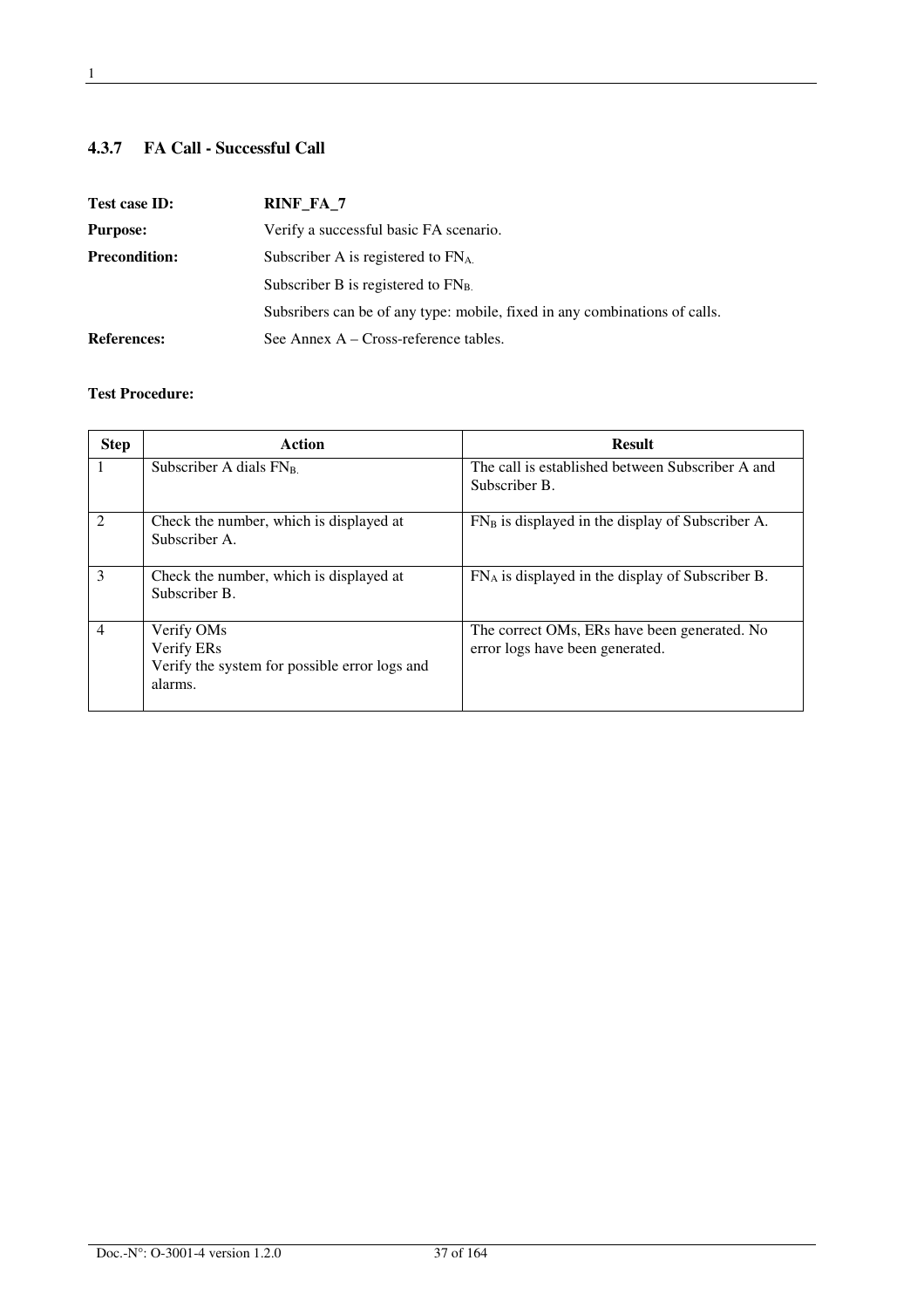## **4.3.8 FA Call – Call is not completed**

| Test case ID:        | RINF FA 8                                         |
|----------------------|---------------------------------------------------|
| <b>Purpose:</b>      | Verify that a call to an inactive FN is released. |
| <b>Precondition:</b> | Subscriber A is provisioned to the FA service.    |
|                      | Subscriber A is registered to $FN_A$ .            |
|                      |                                                   |

## References: See Annex A – Cross-reference tables.

| <b>Step</b> | <b>Procedure</b>                                                                     | <b>Result / effect</b>                                                          |
|-------------|--------------------------------------------------------------------------------------|---------------------------------------------------------------------------------|
|             | Subscriber A dials an FN that does not exist.                                        | No call will be established.<br>Subscriber A returns to idle.                   |
|             | Verify OMs<br>Verify ERs<br>Verify the system for possible error logs and<br>alarms. | The correct OMs, ERs have been generated. No<br>error logs have been generated. |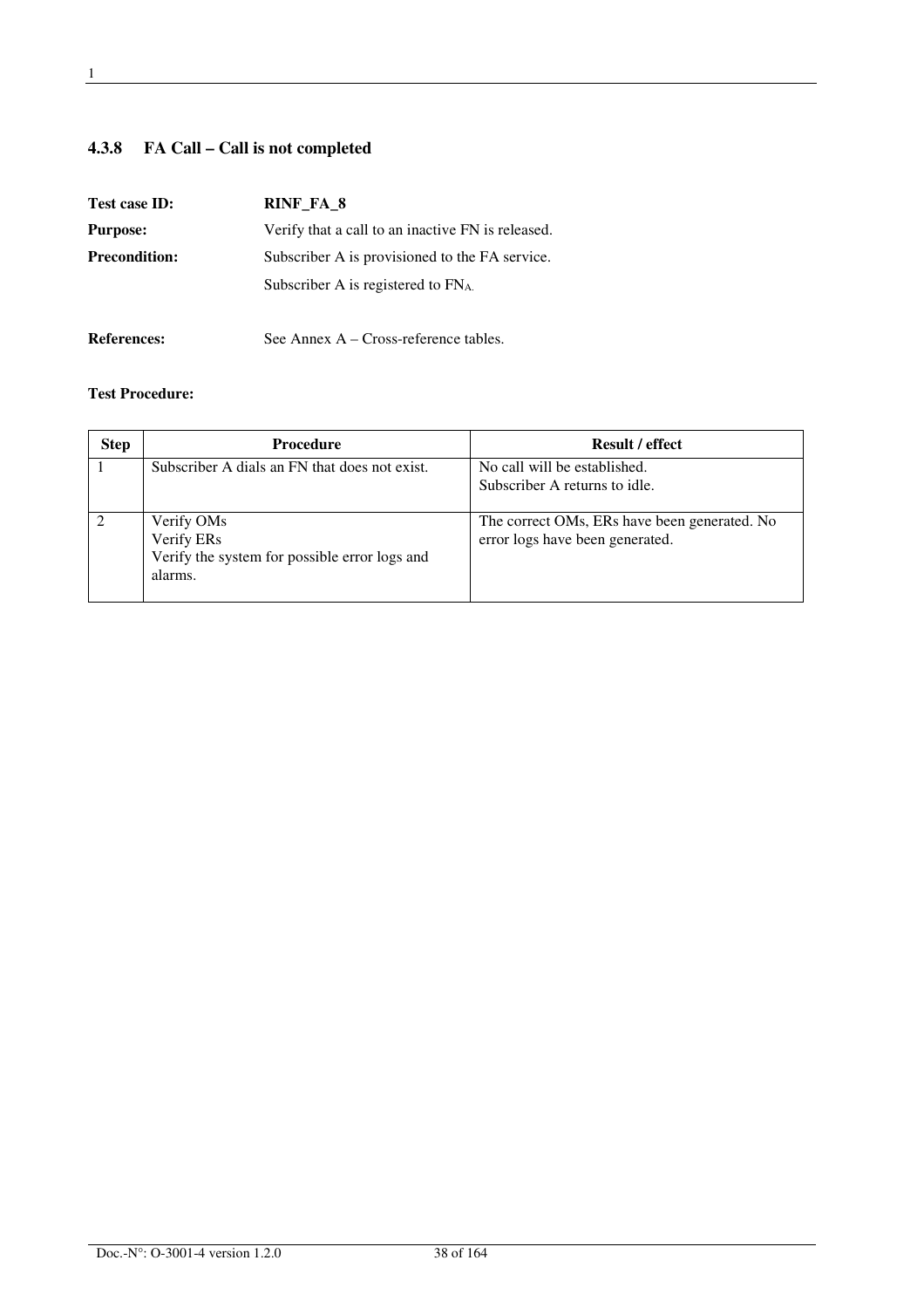#### **4.3.9 Verification of Functional Numbers previously registered in HPLMN**

**Test case ID: RINF\_FA\_9 Purpose:** This test case is to verify that the functional numbers previously registered in the HPLMN can be used in the VPLMN to receive calls. **Precondition:** MS\_A#1 being a subscriber of PLMN A has registrations to CT2, CT3 in PLMN A. MS\_B#1 being a subscriber of PLMN B has registrations to CT2, CT3 in PLMN B.

> PLMN A PLMN B Train number - CT2 TBD TBD TBD Engine number - CT3 TBD TBD

MS A#1 is located in its Home PLMN A, MS\_B#1 is roaming in PLMN A

| PLMN A    | <b>PLMNB</b> |
|-----------|--------------|
| $MSa \#1$ |              |
| MSb#1     |              |

**References:** See Annex A – Cross-reference tables.

| <b>Step</b> | <b>Procedure</b>                                            | <b>Result / effect</b>                                                                           |
|-------------|-------------------------------------------------------------|--------------------------------------------------------------------------------------------------|
|             | $MS_A #1$ calls $MS_B #1$ on all his functional<br>numbers. | MS <sub>B</sub> #1 receives all calls correctly<br>Correct Presentation of the FN to be checked. |
| 2           | $MS$ B #1 calls MS A #1 on all its functional<br>numbers.   | MS_A #1 receives all calls correctly<br>Correct Presentation of the FN to be checked.            |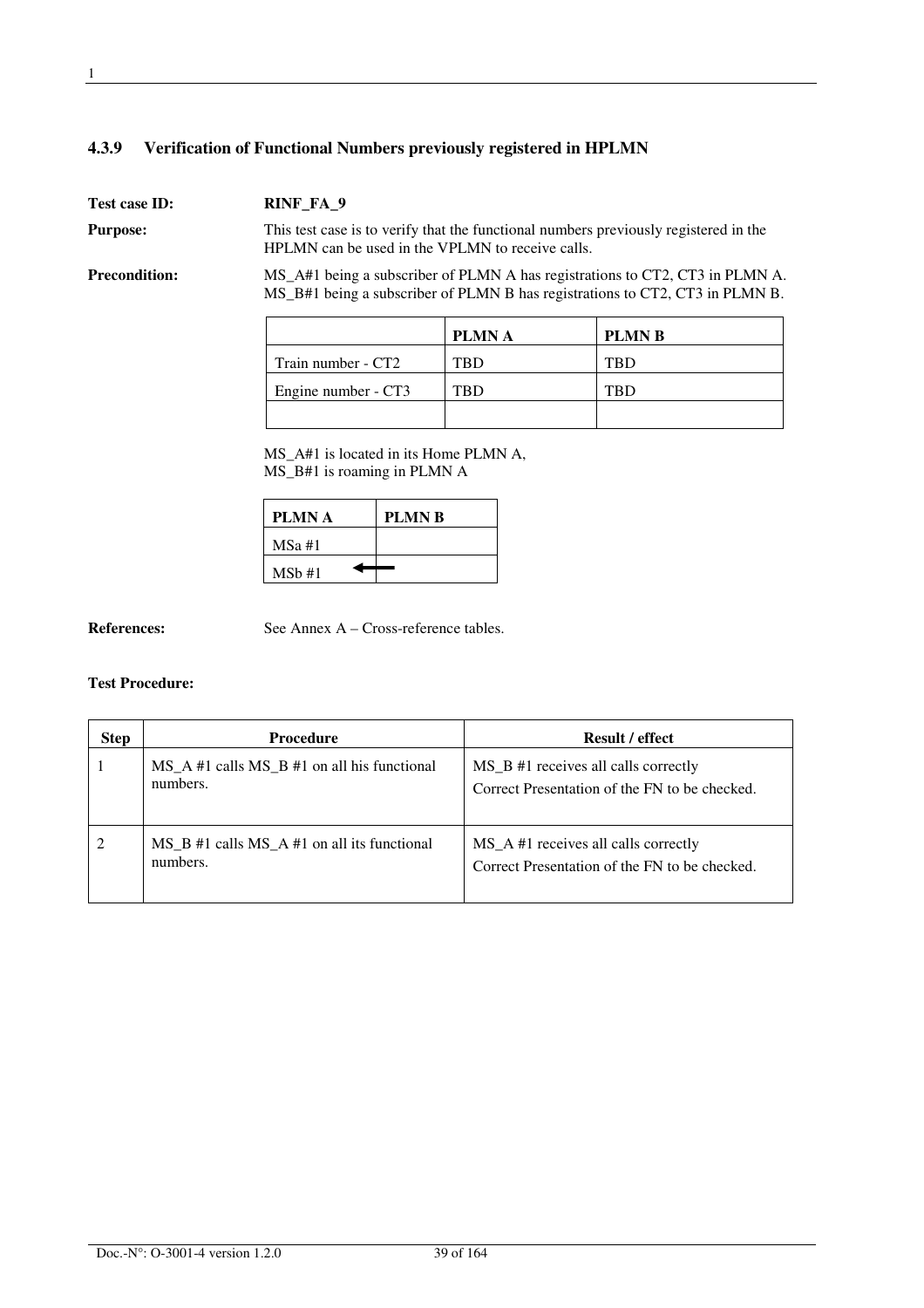#### **4.3.10 Deregistration of CT2 numbers while roaming**

#### **Test case ID: RINF\_FA\_10**

**Purpose:** Verify that the Mobile Station can deregister the functional numbers when roaming in a VPLMN.

**Precondition:** 

| PLMN A | <b>PLMN B</b> |
|--------|---------------|
| MSb#1  |               |

MSb #1 is roaming into the visited PLMN A from its home PLMN B MSb #1 registered to CT2 number 2-xxxxx xx in both networks.

**References:** See Annex A – Cross-reference tables.

| <b>Step</b> | Procedure                                                                       | <b>Result / effect</b>                                                                                                 |
|-------------|---------------------------------------------------------------------------------|------------------------------------------------------------------------------------------------------------------------|
|             | Using the DMI MSb#1 deregisters from the<br>CT2 number registered in the HPLMN. | MSb#1 is de-registered and receives a confirmation<br>message. MSb #1 is still registered for the VPLMN<br>CT2 number. |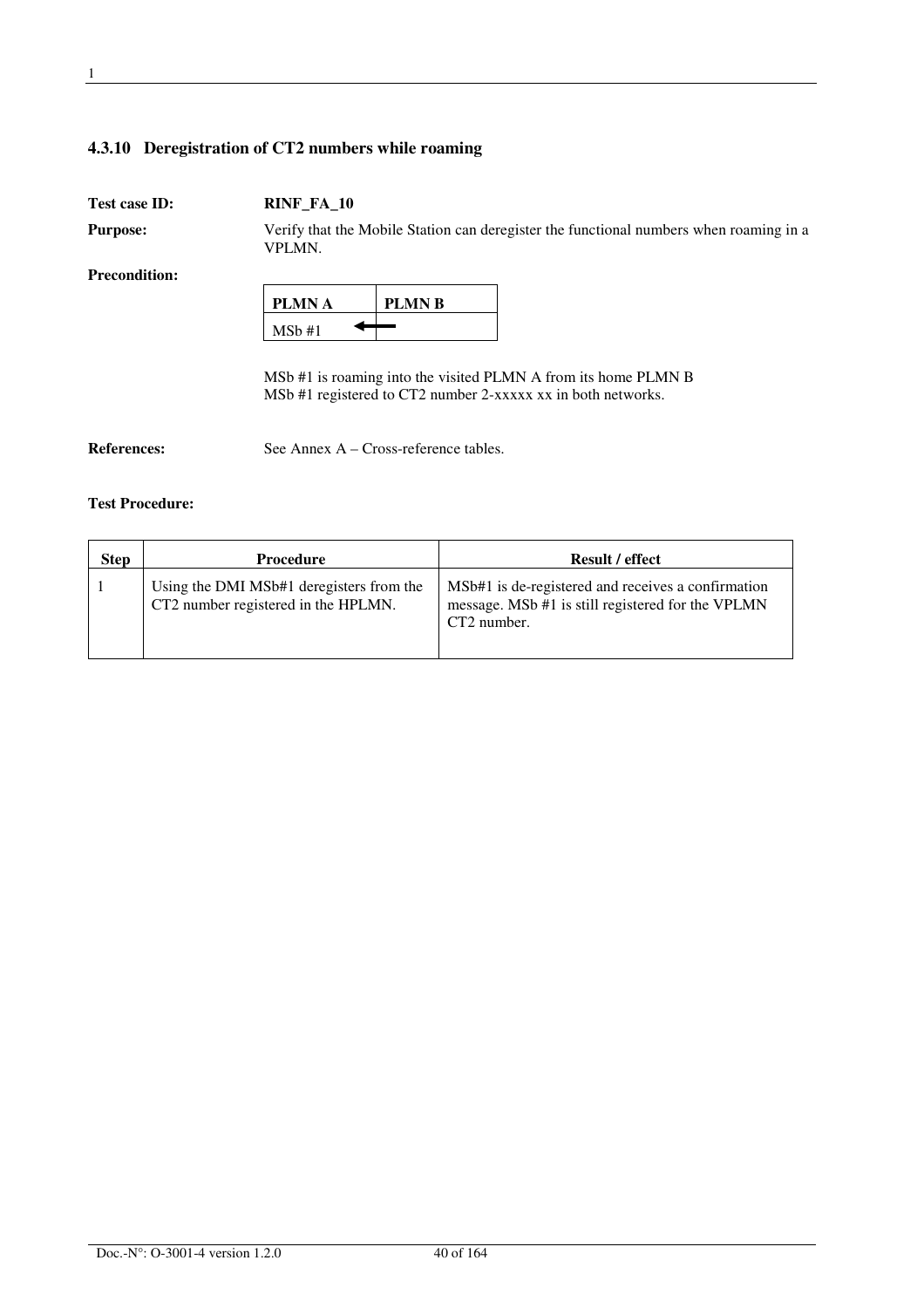## **4.3.11 Forced Deregistration**

| Test case ID:        | RINF_FA_11                                                                                                                        |
|----------------------|-----------------------------------------------------------------------------------------------------------------------------------|
| <b>Purpose:</b>      | Verify that a MS can perform a forded deregistration procedure and the network<br>informs the mobile which has been deregistered. |
| <b>Precondition:</b> | Subscriber A is provisioned to the FA service.                                                                                    |
|                      | Subscriber A is registered to $FNA$ .                                                                                             |
|                      | Subscriber B is not registered to a Functional Number.                                                                            |
| <b>References:</b>   | See Annex $A - Cross-reference$ tables.                                                                                           |

| <b>Step</b> | <b>Procedure</b>                                                                                                       | <b>Result / effect</b>                                                                                                                                 |
|-------------|------------------------------------------------------------------------------------------------------------------------|--------------------------------------------------------------------------------------------------------------------------------------------------------|
|             | Subscriber B initiates a forced deregistration<br>notification procedure.                                              | Procedure completes successfully and Mobile of<br>Subscriber B is registered to the FN previously held<br>by Subscriber A.                             |
|             | Mobile Station of Subscriber A is notified of<br>the forced deregistration and performs an<br>interrogation procedure. | After the interrogation procedure the MS informs the<br>user that the status of the FN has changed (i.e. starts<br>to let the FN blink on the screen). |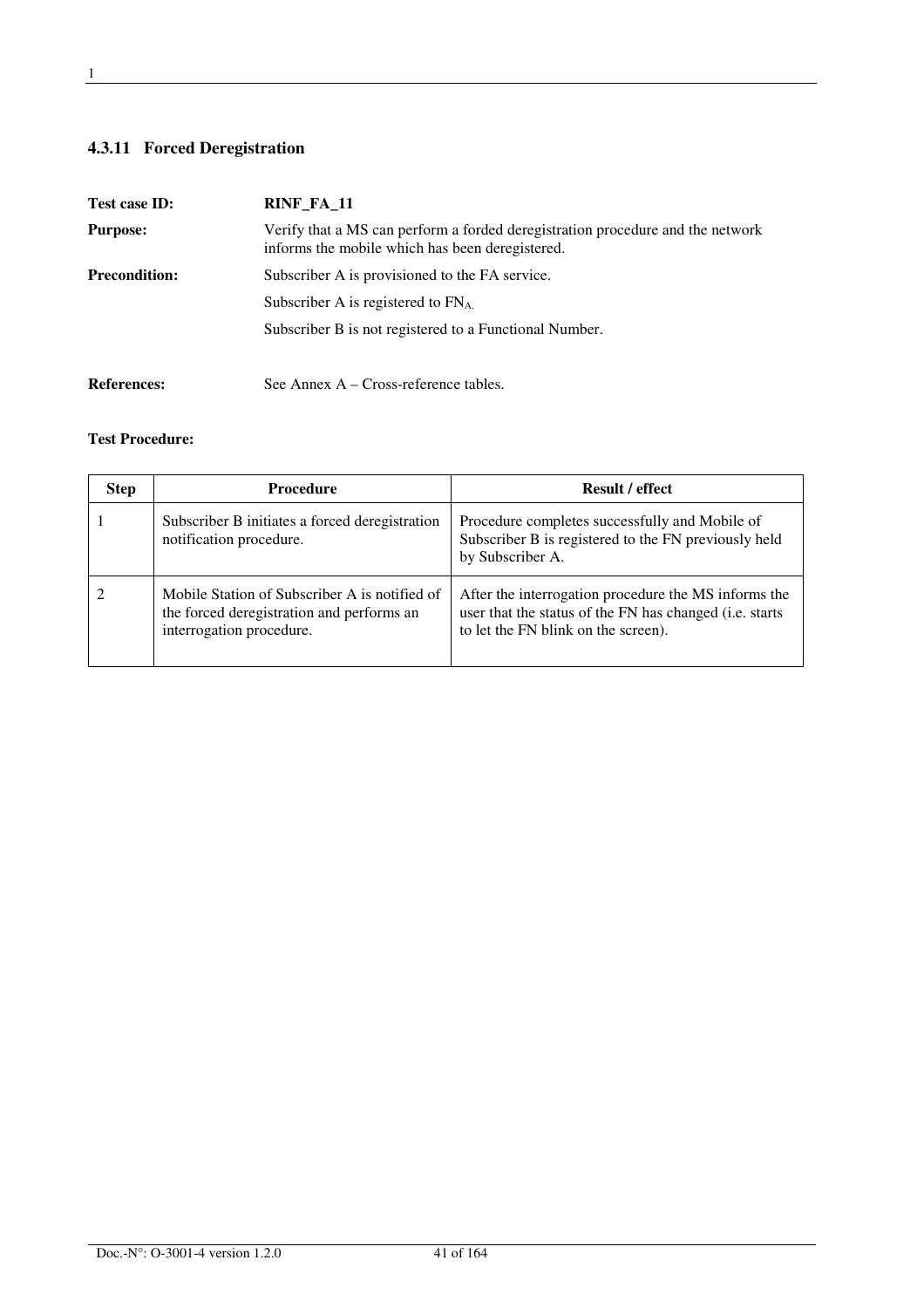## **4.3.12 Class of Registration (CoR) for CT2 FC01 not allowed, CT2 FC10 allowed**

| Test case ID:                                                                                                                                                                                                                                                                                                                                                                                 | RINF_FA_12                                                                                             |  |
|-----------------------------------------------------------------------------------------------------------------------------------------------------------------------------------------------------------------------------------------------------------------------------------------------------------------------------------------------------------------------------------------------|--------------------------------------------------------------------------------------------------------|--|
| <b>Purpose:</b>                                                                                                                                                                                                                                                                                                                                                                               | Verify that a subscriber, MS A#1 can be restricted from registration of defined functional<br>numbers. |  |
| <b>Precondition:</b><br>Class of Registration (CoR) is set with CT2 FC01 not allowed, CT2 FC10 allowed for<br>MS A#1 in the HLR of PLMN, i.e.<br>MS A#1 has no permission to register to CT2 number with function code 01<br>MS A#1 has permission to register to CT2 number with function code 10<br>٠<br>MS A#1 is not registered to any CT2 number<br>MS A#1 is located in its Home PLMN A |                                                                                                        |  |
| <b>References:</b>                                                                                                                                                                                                                                                                                                                                                                            | See Annex $A - Cross-reference tables$ .                                                               |  |

| <b>Step</b> | <b>Procedure</b>                                                                            | <b>Result / effect</b>                                                                |
|-------------|---------------------------------------------------------------------------------------------|---------------------------------------------------------------------------------------|
|             | MS A#1 tries to register with a functional<br>CT2number with FC=01 (CT2 FC01) in PLMN<br>Β. | MS A#1 is not allowed to register to CT2 FC01<br>and receives an error message.       |
|             | MS A#1 tries to register with a functional CT2<br>number with FC=10 (CT2 FC 10) in PLMN B.  | MS A#1 is successfully registered to CT2 FC10<br>and receives a confirmation message. |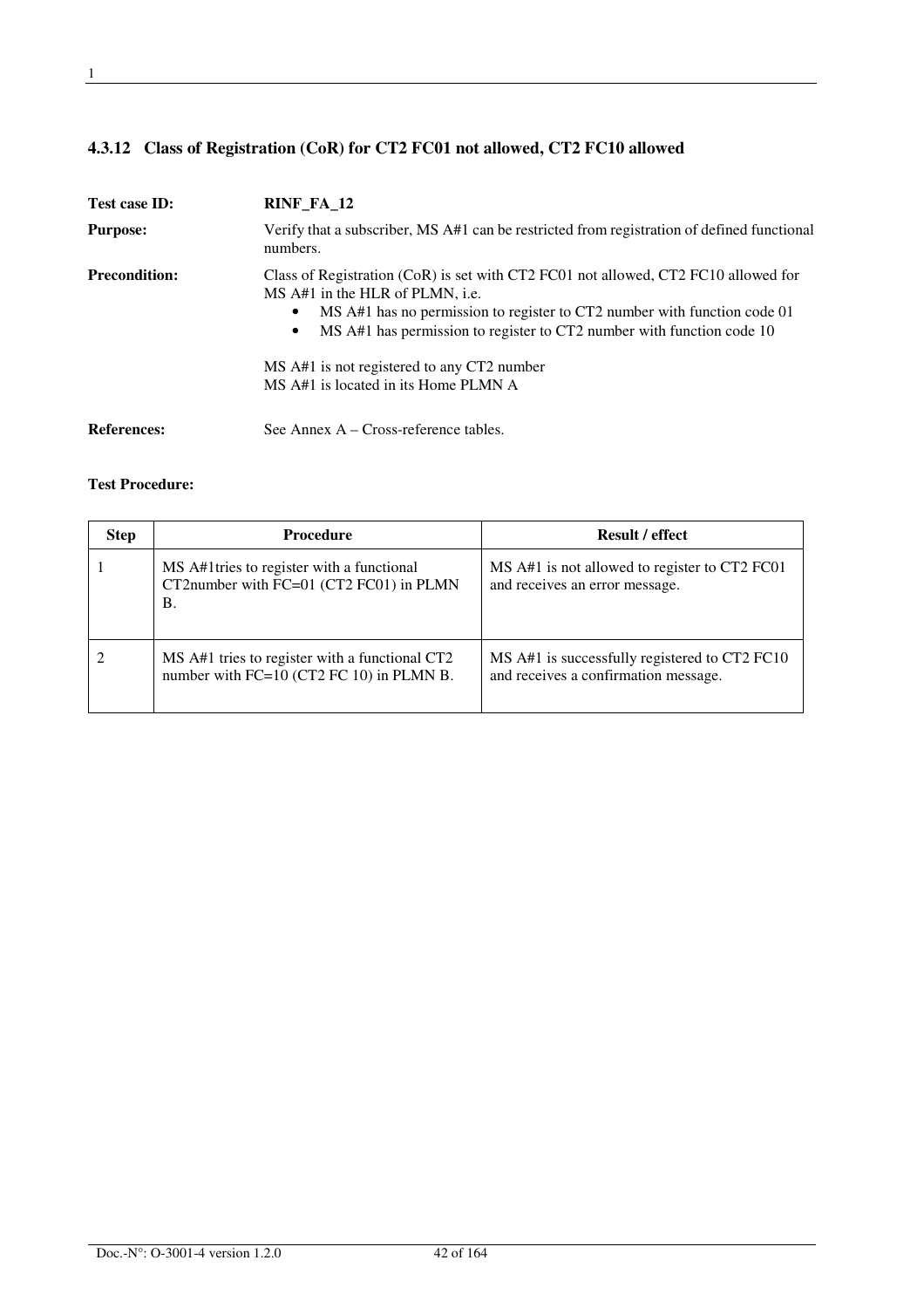|  |  | 4.3.13 Register 3 functional numbers to one user (non-roaming case) |  |
|--|--|---------------------------------------------------------------------|--|
|--|--|---------------------------------------------------------------------|--|

| Test case ID:        | RINF FA 13                                                                                                                   |
|----------------------|------------------------------------------------------------------------------------------------------------------------------|
| <b>Purpose:</b>      | Verify the registration of 3 Functional Numbers (FN) to one and the same user.                                               |
| <b>Precondition:</b> | Subscriber MS_A#1 is located in its Home PLMN A. MS_A#1 is not registered to any<br>FN. All FN to register are unregistered. |
| <b>References:</b>   | See Annex $A - Cross-reference$ tables.                                                                                      |

| <b>Step</b> | <b>Procedure</b>                                                                                       | <b>Result / effect</b>                                                                                                                                                  |
|-------------|--------------------------------------------------------------------------------------------------------|-------------------------------------------------------------------------------------------------------------------------------------------------------------------------|
| 1           | MS_A1 registers a FN_1, CT3, FC01 by<br>sending an USSD string<br>"**214* <ic 1="" a+fn="">***#".</ic> | The USSD outcome code "01" which means<br>"FollowMe activated" is displayed on MS A1.<br>Alternatively MS converts the outcome code in an<br>appropriate text message.  |
| 2           | MS_A1 registers a FN_2, CT2, FC01 by<br>sending an USSD string<br>"**214* <ic 2="" a+fn="">***#".</ic> | The USSD outcome code "01" which means<br>"Follow Me activated" is displayed on MS_A1.<br>Alternatively MS converts the outcome code in an<br>appropriate text message. |
| 3           | MS_A1 registers a FN_3, CT2, FC08 by<br>sending an USSD string<br>"**214* <ic 3="" a+fn="">***#".</ic> | The USSD outcome code "01" which means<br>"Follow Me activated" is displayed on MS_A1.<br>Alternatively MS converts the outcome code in an<br>appropriate text message. |
| 4           |                                                                                                        | MS_A#1 is registered to 3 FN.                                                                                                                                           |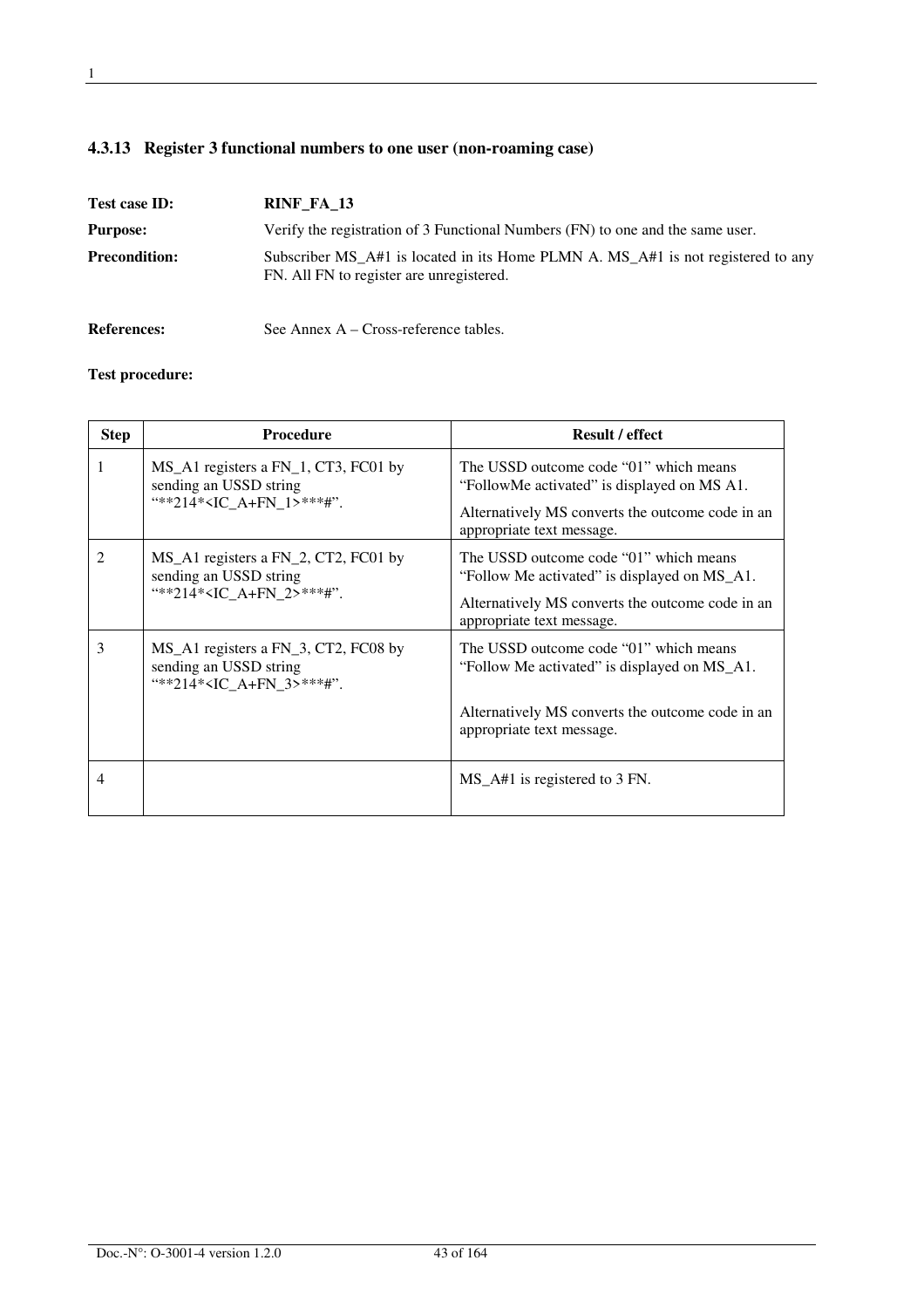## **4.3.14 Registration of an FN fails - remote party already registered**

| Test case ID:        | RINF FA 14                                                            |
|----------------------|-----------------------------------------------------------------------|
| <b>Purpose:</b>      | Verify that a MS cannot register to a FN which is already registered. |
| <b>Precondition:</b> | Subscriber A is provisioned to the FA service.                        |
|                      | Subscriber B is registered to $FN_A$                                  |
|                      | Subscriber A is not registered to a Functional Number.                |
| <b>References:</b>   | See Annex A – Cross-reference tables.                                 |

| <b>Step</b> | <b>Procedure</b>                                                                   | <b>Result / effect</b>                                                            |
|-------------|------------------------------------------------------------------------------------|-----------------------------------------------------------------------------------|
|             | Subscriber A initiates a registration to FN <sub>A</sub> .                         | The request fails and the FN is neither activated nor<br>displayed on the mobile. |
|             | Verify OM <sub>s</sub><br>Verify ERs<br>Verify the system for possible error logs. | The correct OMs, ERs have been generated. No error<br>logs have been generated.   |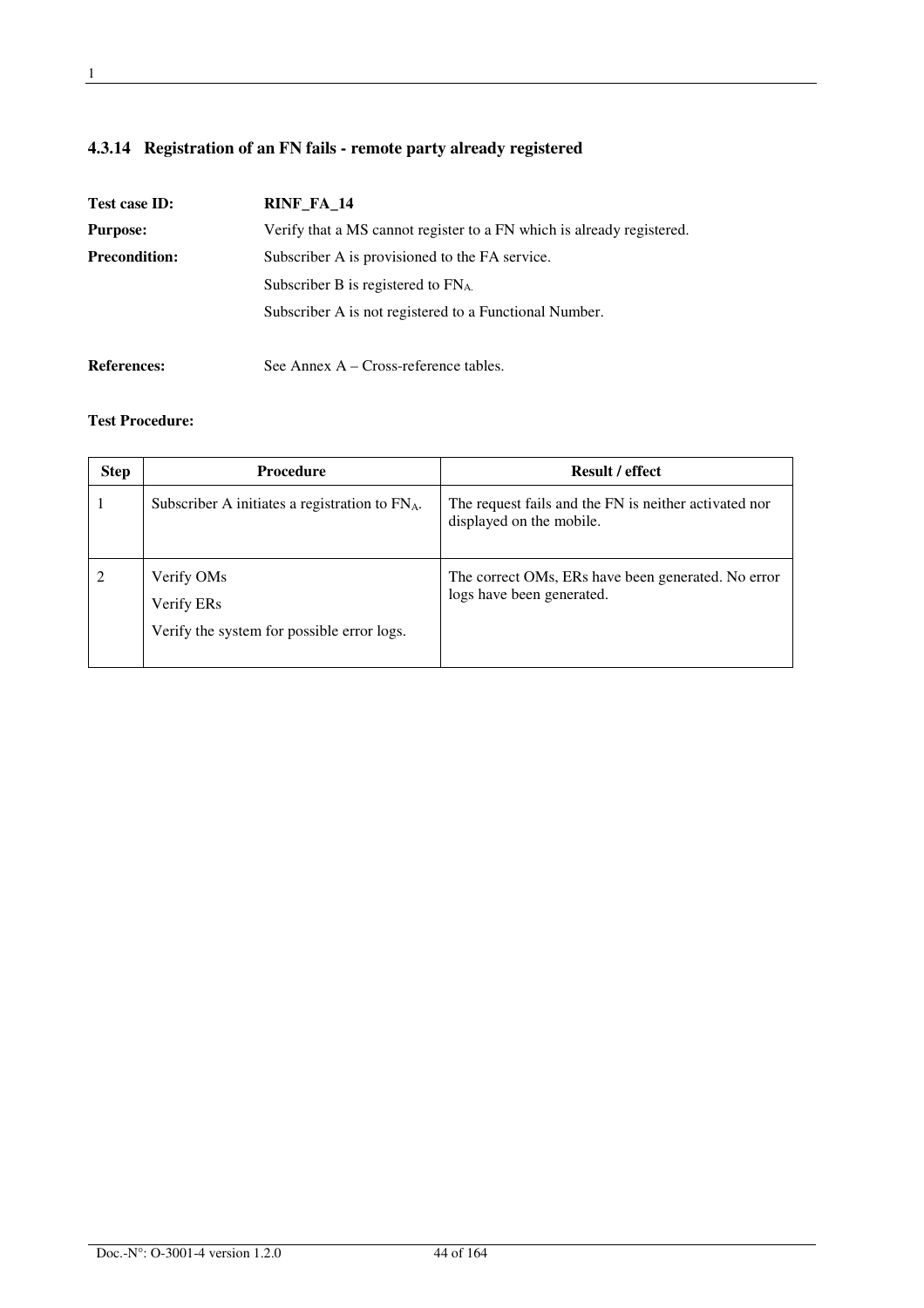#### **4.3.15 Call - Successful Call**

| Test case ID:                                                                                    | RINF_FA_15                                                                                  |
|--------------------------------------------------------------------------------------------------|---------------------------------------------------------------------------------------------|
| <b>Purpose:</b>                                                                                  | Verify a successful basic FA scenario.                                                      |
| <b>Precondition:</b><br>Select any FN <sub>A</sub> and FN <sub>B</sub> available in the Network. |                                                                                             |
|                                                                                                  | Network restrictions are set to allow calls between $FN_A$ and $FN_B$ (e.g. Access Matrix). |
|                                                                                                  | Subscriber A is registered to $FN_A$ .                                                      |
|                                                                                                  | Subscriber B is registered to $FNB$ .                                                       |
|                                                                                                  |                                                                                             |
| <b>References:</b>                                                                               | See Annex A – Cross-reference tables.                                                       |

| <b>Step</b> | <b>Procedure</b>                                                                                                          | <b>Result / effect</b>                                                                                                   |
|-------------|---------------------------------------------------------------------------------------------------------------------------|--------------------------------------------------------------------------------------------------------------------------|
| 1           | Subscriber A dials $FN_B$ .                                                                                               | The call is established between Subscriber A and<br>Subscriber B.                                                        |
| 2           | Check the number, which is displayed at<br>Subscriber A.                                                                  | $FN_B$ is displayed in the display of Subscriber A.                                                                      |
| 3           | Check the number, which is displayed at<br>Subscriber B.                                                                  | $FN_A$ is displayed in the display of Subscriber B.                                                                      |
| 4           | Verify OMs<br>Verify ERs<br>Verify the system for possible error logs and<br>alarms.<br>Verify subaddressing information. | The correct OMs, ERs have been generated. No<br>error logs have been generated.<br>Subaddressing information is correct. |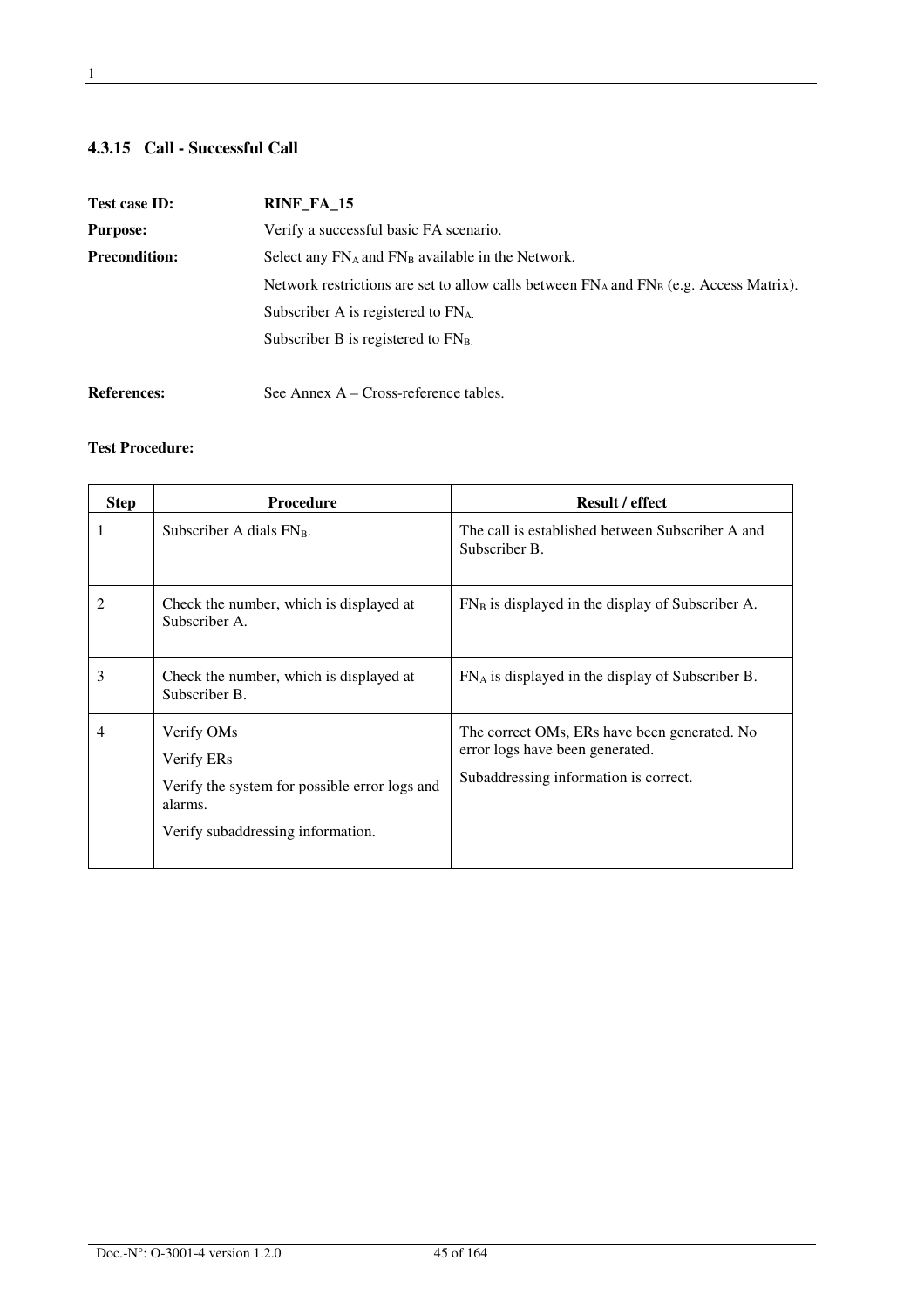## **4.4 Location Dependent Addressing (LDA)**

## **4.4.1 Successful LDA Call - Verify the cell format is correct**

| Test case ID:        | <b>RINF_LDA_1</b>                                                                                |
|----------------------|--------------------------------------------------------------------------------------------------|
| <b>Purpose:</b>      | Verify Short Code call is setup correctly and the format of the COO is transferred<br>correctly. |
| <b>Precondition:</b> | Subscriber A is located in cell #1.                                                              |
|                      | The MSISDN of Subscriber B is assigned to Short Code 1200 for calls originated in cell<br>#1.    |
|                      | The MSISDN of Subscriber C is assigned to Short Code 1300 for calls originated in cell<br>#1.    |
| <b>References:</b>   | See Annex $A - Cross-reference tables$ .                                                         |

| <b>Step</b> | <b>Procedure</b>                                                           | <b>Result / effect</b>                                                          |
|-------------|----------------------------------------------------------------------------|---------------------------------------------------------------------------------|
|             | Subscriber A dials the 'Short Code' 1200 and<br>1300.                      | The call with short code 1200 is connected to<br>Subscriber B.                  |
|             |                                                                            | The call with short code 1300 is connected to<br>Subscriber C.                  |
| 2           | Verify OM <sub>s</sub><br>Verify ERs<br>Verify the cell format is correct. | The correct OMs, ERs have been generated. No<br>error logs have been generated. |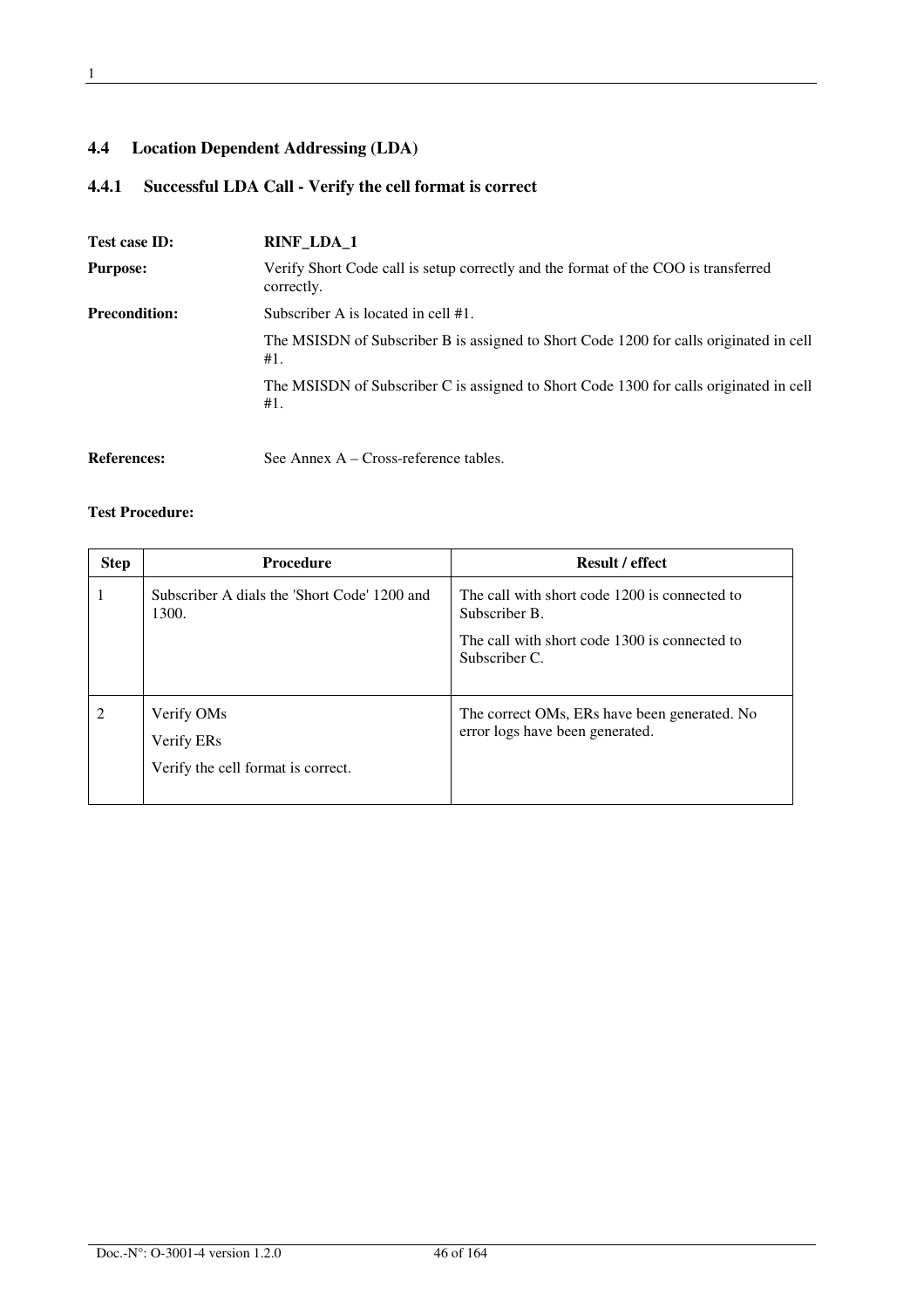## **4.4.2 Unsuccessful LDA Call-Call to invalid Short Code**

| Test case ID:        | RINF LDA 2                                                  |
|----------------------|-------------------------------------------------------------|
| <b>Purpose:</b>      | Verify Short Code call with unknown Short Code is released. |
| <b>Precondition:</b> | Subscriber A is located in cell #1.                         |
|                      | 1299 is a not valid SC number.                              |
| <b>References:</b>   | See Annex $A - Cross-reference$ tables.                     |

| <b>Step</b> | <b>Procedure</b>                                                                     | <b>Result / effect</b>                                                          |
|-------------|--------------------------------------------------------------------------------------|---------------------------------------------------------------------------------|
|             | Subscriber A dials the 'Short Code' 1299.                                            | The call is released.                                                           |
|             | Verify OMs<br>Verify ERs<br>Verify the system for possible error logs and<br>alarms. | The correct OMs, ERs have been generated. No<br>error logs have been generated. |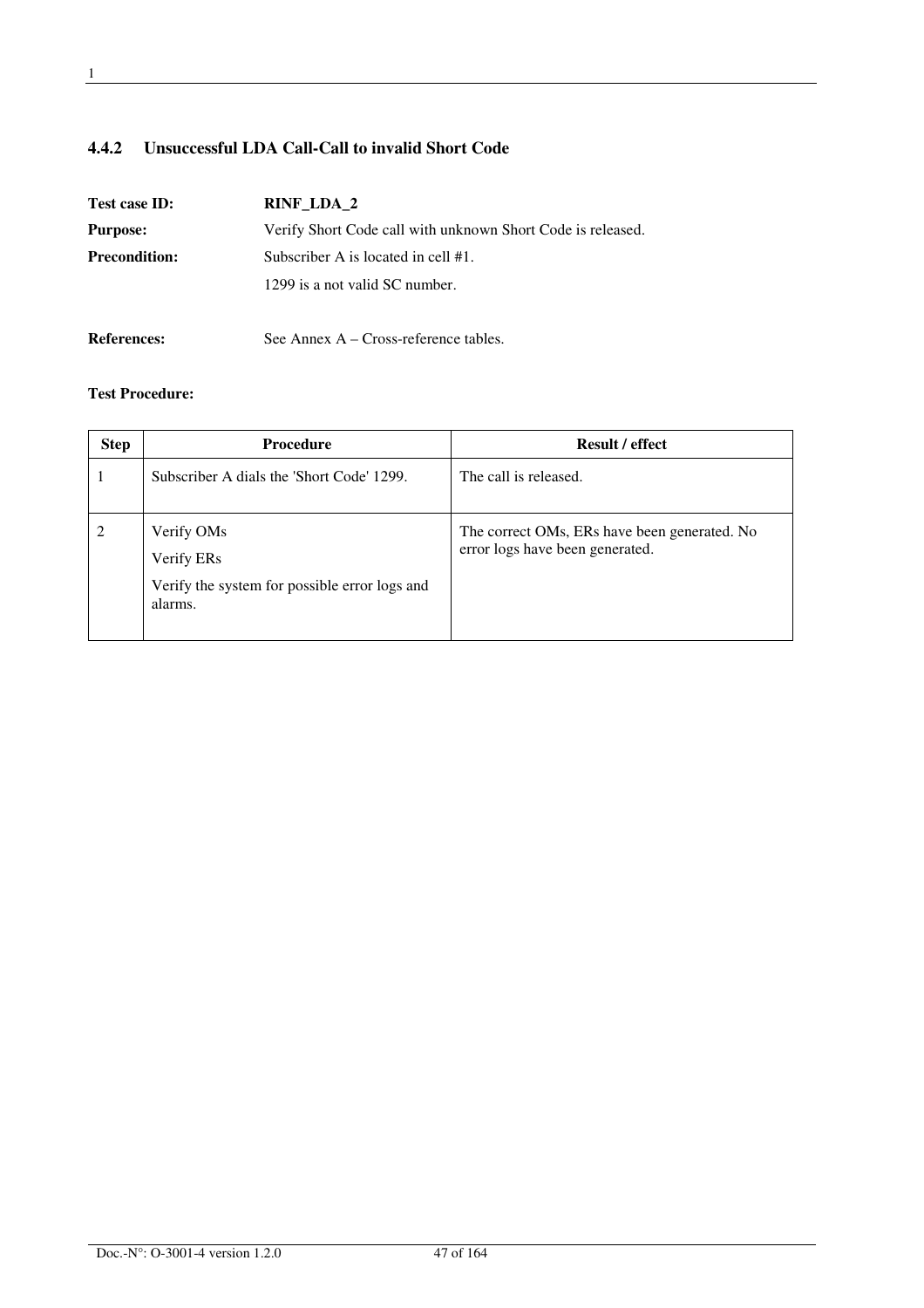## **4.5.1 MS in VGCS call on DCH, pre-emption on Air IF by higher prio PtP call**

| Test case ID:        | <b>RINF eMLPP 1</b>                                                                                                   |
|----------------------|-----------------------------------------------------------------------------------------------------------------------|
| <b>Purpose:</b>      | Verify preemption of the Air-Interface channel of MS in VGCS call on DCH by higher<br>prio PtP call.                  |
| <b>Precondition:</b> | 1 NSS Provider's MSC/HLR, 2 BSS Provider's for BTS (BTS1 and BTS2).                                                   |
|                      | 5 GSM-R mobiles (MS-A, MS-B, MS-C, MS-D, MS-E) with standard features. MS-A,<br>MS-B and MS-E have the GID activated. |
|                      | MS-A, MS-B, MS-C and MS-D are in BTS1-Cell.                                                                           |
|                      | MS-E is on BTS-2 Cell.                                                                                                |
|                      | All but 2 TCH are locked on BTS1.                                                                                     |
|                      | All cells are in same GCA.                                                                                            |
|                      |                                                                                                                       |

**References:** See Annex A – Cross-reference tables.

| <b>Step</b> | <b>Procedure</b>                                                               | Result / effect                                                                                                                     |
|-------------|--------------------------------------------------------------------------------|-------------------------------------------------------------------------------------------------------------------------------------|
| 1           | Serv. Subs. MS-A establishes a prio 3 VGCS<br>in cell A.                       | A prio 3 VGCS call is established and MS A has<br>the Uplink of the DCH.                                                            |
|             | MS-B and MS-E joins the VGCS call.                                             |                                                                                                                                     |
|             | MS-A keeps the Uplink on dedicated channel.                                    |                                                                                                                                     |
| 2           | From the same Cell A originate prio 2 PtP call<br>between (MS-C $\le$ > MS-D). | The origination of the prio 2 PtP call causes Air-<br>Interface pre-emption upon the resource being used<br>by VGCS call in cell A. |
|             |                                                                                | -The DCH and GCH are released.                                                                                                      |
|             |                                                                                | - A prio 2 PtP call (MS-C <-> MS-D) is established.                                                                                 |
|             |                                                                                | - Verify correct prio 2 is seen in the CALL<br>PROCEEDING message from the BSS.                                                     |
|             |                                                                                | - Group call is still on air in Cell B.                                                                                             |
|             |                                                                                |                                                                                                                                     |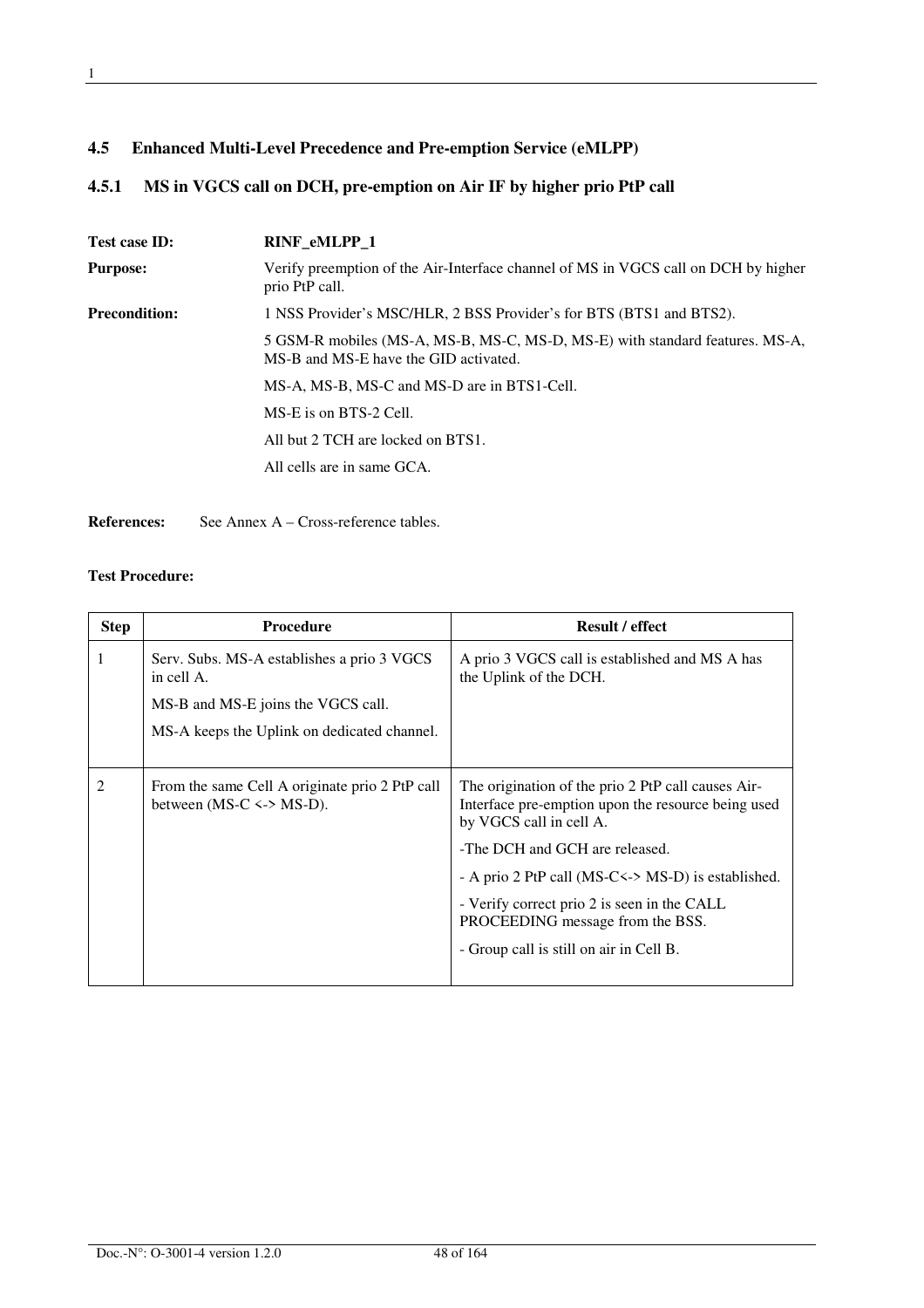| 4.5.2 MS in VBS call as listener, pre-emption on Air IF by higher prio VBS call |  |
|---------------------------------------------------------------------------------|--|
|                                                                                 |  |

| <b>Test case ID:</b> | RINF eMLPP 2                                                                                                                                              |
|----------------------|-----------------------------------------------------------------------------------------------------------------------------------------------------------|
| <b>Purpose:</b>      | Service Subscriber in a VBS call as a listener can be preempted from the VBS call on<br>Air IF by a higher prio VBS call. However, the VBS call stays up. |
| <b>Precondition:</b> | 4 GSM-R mobiles with standard features.                                                                                                                   |
|                      | 2 cell (Cell-A and Cell-B).                                                                                                                               |
|                      | 1 BSS Provider's BSC.                                                                                                                                     |
|                      | 1 MSC.                                                                                                                                                    |
|                      | 2 mobiles MS-A, MS-B in BSC1/BTS1/Cell-A.                                                                                                                 |
|                      | 2 mobiles MS-C, MS-D in BSC1/BTS2/Cell-B.                                                                                                                 |
|                      | All but 2 TCH on the Air IF to Cell-B are locked.                                                                                                         |
|                      | All Cells are in same GCA.                                                                                                                                |
|                      | MS-A, MS-B, MS-C subscribe to GID1, but not GID2.                                                                                                         |
|                      | MS-D subscribe to GID2 and not to GID1.                                                                                                                   |
|                      |                                                                                                                                                           |

**References:** See Annex A – Cross-reference tables.

| <b>Step</b>    | <b>Procedure</b>                                                                         | <b>Result / effect</b>                                                           |
|----------------|------------------------------------------------------------------------------------------|----------------------------------------------------------------------------------|
|                | MS-A originates a prio 4 VBS call (Cell A<br>and $B$ ).<br>MS-B, MS-C join the VBS call. | VBS call is established.                                                         |
| 2              | MS-D originates a prio 2 VBS (Cell B only).                                              | MS-C is pre-empted of the prio 4 VBS call. But MS-<br>A and MS-B remain on call. |
| 3              | MS-D closes the prio 2 VBS call.                                                         | VBS call is released properly.                                                   |
| $\overline{4}$ | MS-A closes the prio 4 VBS call.                                                         | VBS call is released properly.                                                   |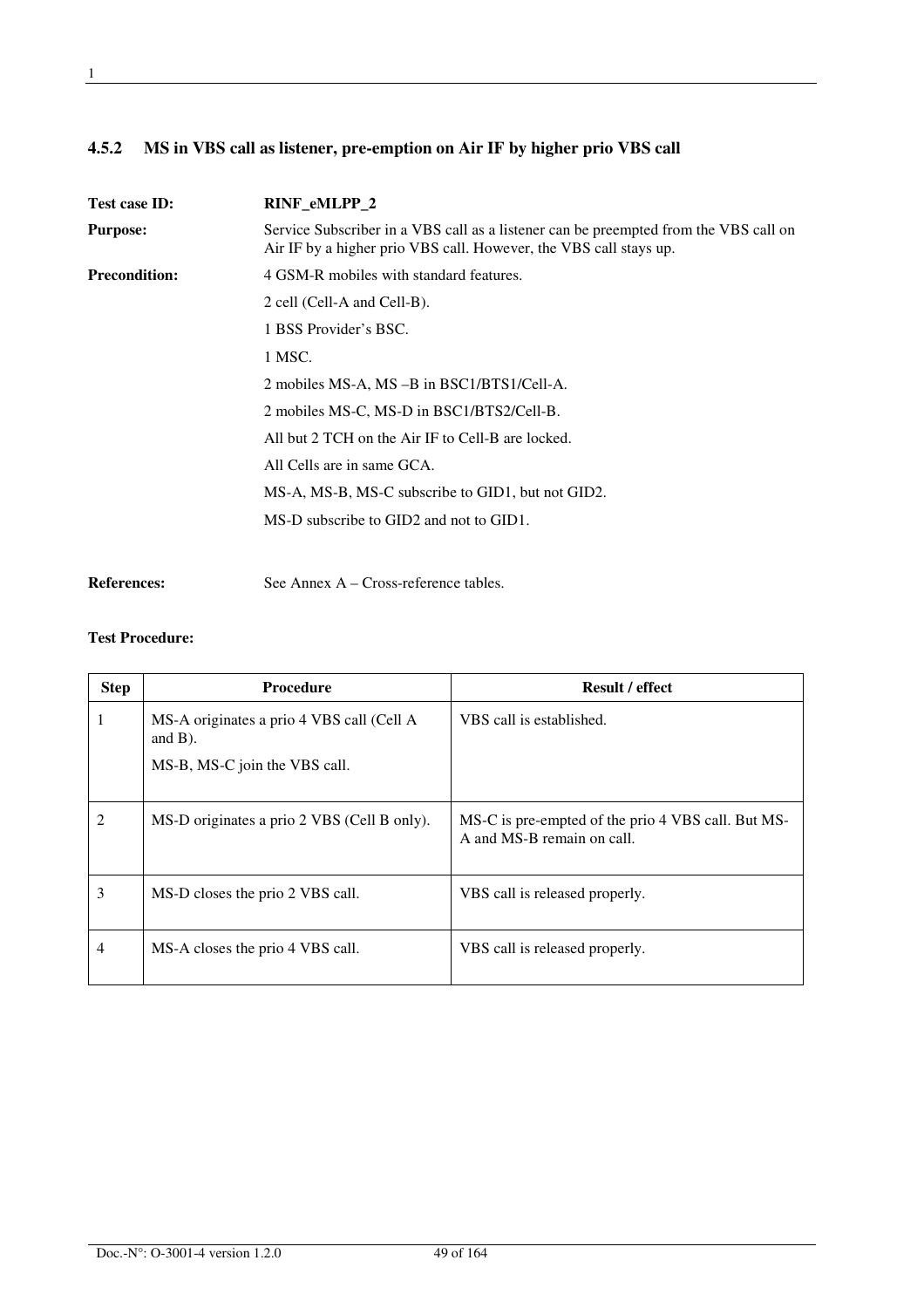## **4.5.3 MS in VGCS call having the UL of the GCH, pre-emption on Air IF by higher prio VBS call**

| Test case ID:        | RINF_eMLPP_3                                                                                                                                                                 |
|----------------------|------------------------------------------------------------------------------------------------------------------------------------------------------------------------------|
| <b>Purpose:</b>      | Verify preemption of MS in VGCS call in (Group Mode) by higher prio VBS call.                                                                                                |
| <b>Precondition:</b> | 1 NSS Provider's MSC/HLR, 1 BSS Provider's BSC, 1 BSS Provider's BTS.                                                                                                        |
|                      | 5 GSM-R mobiles (MS-A, MS-B, MS-C, MS-D, MS-E) with standard features. MS-A<br>and MS-B have the Broadcast GID activated. MS-E is in a different cell than the other<br>MSs. |
|                      | All but 2 TCHs are blocked in the Air IF.                                                                                                                                    |
|                      | 2 BSS Provider's BTS (BTS1, BTS2).                                                                                                                                           |
|                      | All but 2 TCH are locked on BTS1.                                                                                                                                            |
|                      | MS-A, MS-B, MS-C, MS-D are in BTS1-Cell.                                                                                                                                     |
|                      | MS-E is on BTS2-Cell.                                                                                                                                                        |
|                      | all Cells are in the same GCA.                                                                                                                                               |
|                      | GID1 (VGCS) is only activated on MS-A, MS-B, MS-E.                                                                                                                           |
|                      | GID2 (VBS) is only activated on MS-C, MS-D.                                                                                                                                  |
| <b>References:</b>   | See Annex $A - Cross-reference$ tables.                                                                                                                                      |

| <b>Step</b>    | <b>Procedure</b>                                                                                                           | <b>Result / effect</b>                                                                                                                                |
|----------------|----------------------------------------------------------------------------------------------------------------------------|-------------------------------------------------------------------------------------------------------------------------------------------------------|
| 1              | Serv. Subs. MS-A establishes a prio 3 VGCS<br>MS-B and MS-E join the VGCS call.<br>MS-A takes the Uplink on group channel. | A prio 3 VGCS call is established and MS A has<br>the Uplink of the Group Call Channel.                                                               |
| $\overline{2}$ | From the same Cell originate prio 2 VBS call<br>from MS-C.                                                                 | MS-A and MS-B are pre-empted.<br>A prio 2 VBS call is established.<br>- Verify correct prio 2 is seen in the CALL<br>PROCEEDING message from the BSS. |
| 3              | MS-E grabs the GCH UL.                                                                                                     | MS-E is granted the UL.                                                                                                                               |
| 4              | MS C ends the prio 2 VBS call.                                                                                             | VBS call is ended and all resource are freed.                                                                                                         |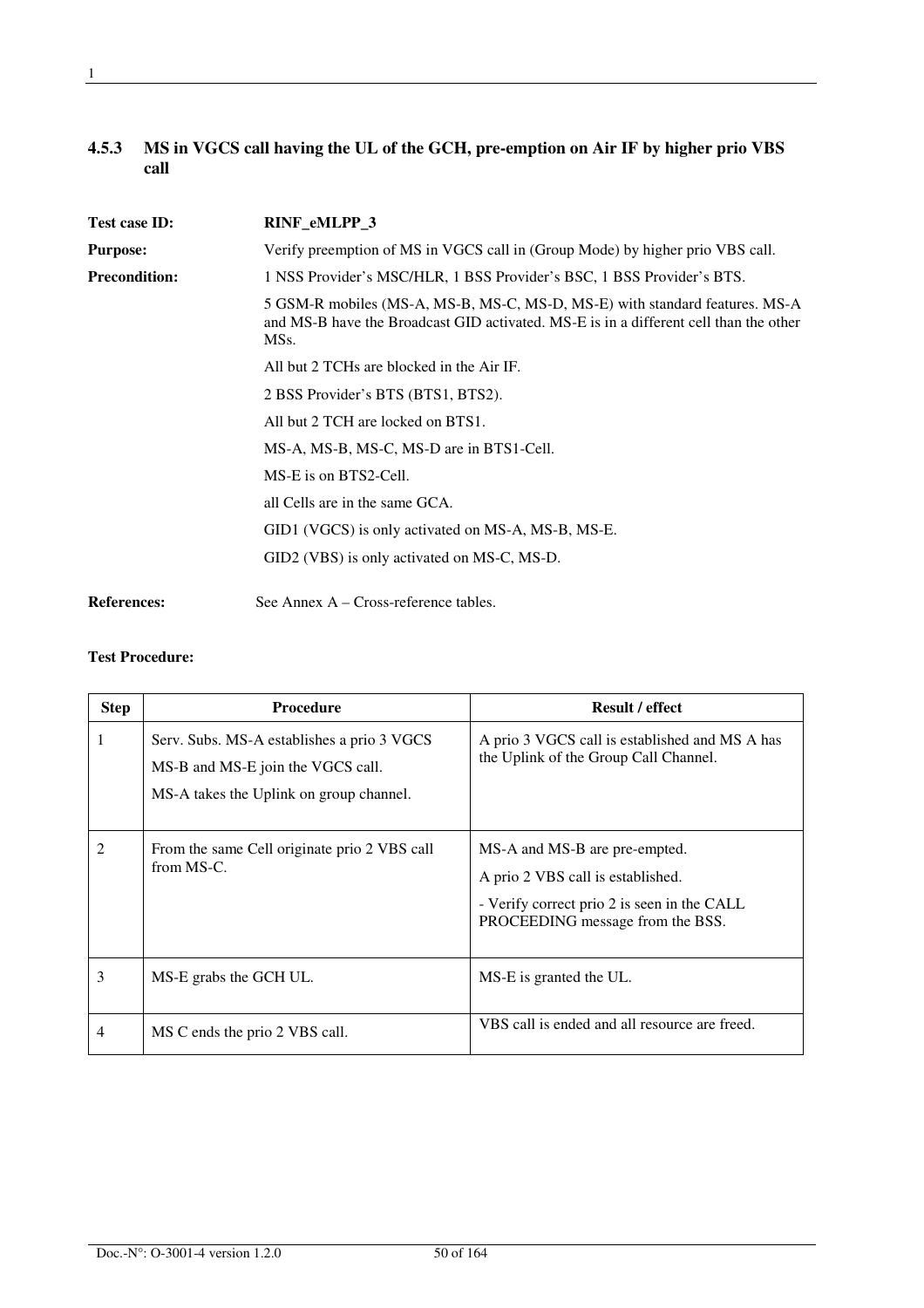## **4.5.4 MS in PtP call, pre-emption on A IF by higher prio VGCS call (REC)**

| <b>Test case ID:</b> | RINF eMLPP 4                                                                                                          |
|----------------------|-----------------------------------------------------------------------------------------------------------------------|
| <b>Purpose:</b>      | Verify preemption of an A-Interface SCCP connection with a PtP call due to activation<br>of a REC group call channel. |
| <b>Precondition:</b> | 1 MSC/HLR, 2 BSC, 2 BTS, 2 Cells.                                                                                     |
|                      | The 2 BSC/BTS/Cells will be labeled BSC/BTS/Cell-A and BSC/BTS/Cell-B.                                                |
|                      | 4 GSM-R mobiles (MS-A, MS-C, MS-D, MS-E) with standard features.                                                      |
|                      | MS-A and MS-B are on BSC/BTS/Cell-A.                                                                                  |
|                      | MS-C and MS-D are on BSC/BTS/Cell-B.                                                                                  |
|                      | All but 2 TCH on the A IF to Cell-A are locked.                                                                       |
|                      | All Cells are in same GCA.                                                                                            |
|                      | All MS subscribe to REC.                                                                                              |
|                      |                                                                                                                       |

**References:** See Annex A – Cross-reference tables.

| <b>Step</b>    | <b>Procedure</b>                  | <b>Result / effect</b>                                                                                                                      |
|----------------|-----------------------------------|---------------------------------------------------------------------------------------------------------------------------------------------|
| 1              | $MS-A$ calls ( $p4 - PTP$ ) MS-D. | A prio 4 PtP call (MS-A $\le$ > MS-D) is<br>established.<br>Correct prio 4 is seen in the outgoing CALL<br>PROCEEDING message from the BSS. |
| $\mathfrak{D}$ | MS-B establishes a REC.           | MS-A and MS-C are automatically pre-empted.<br>The REC is established and MS-A, MS-C and<br>MS-D join.                                      |
| 3              | MS-B closes the REC.              | REC call is released correctly.                                                                                                             |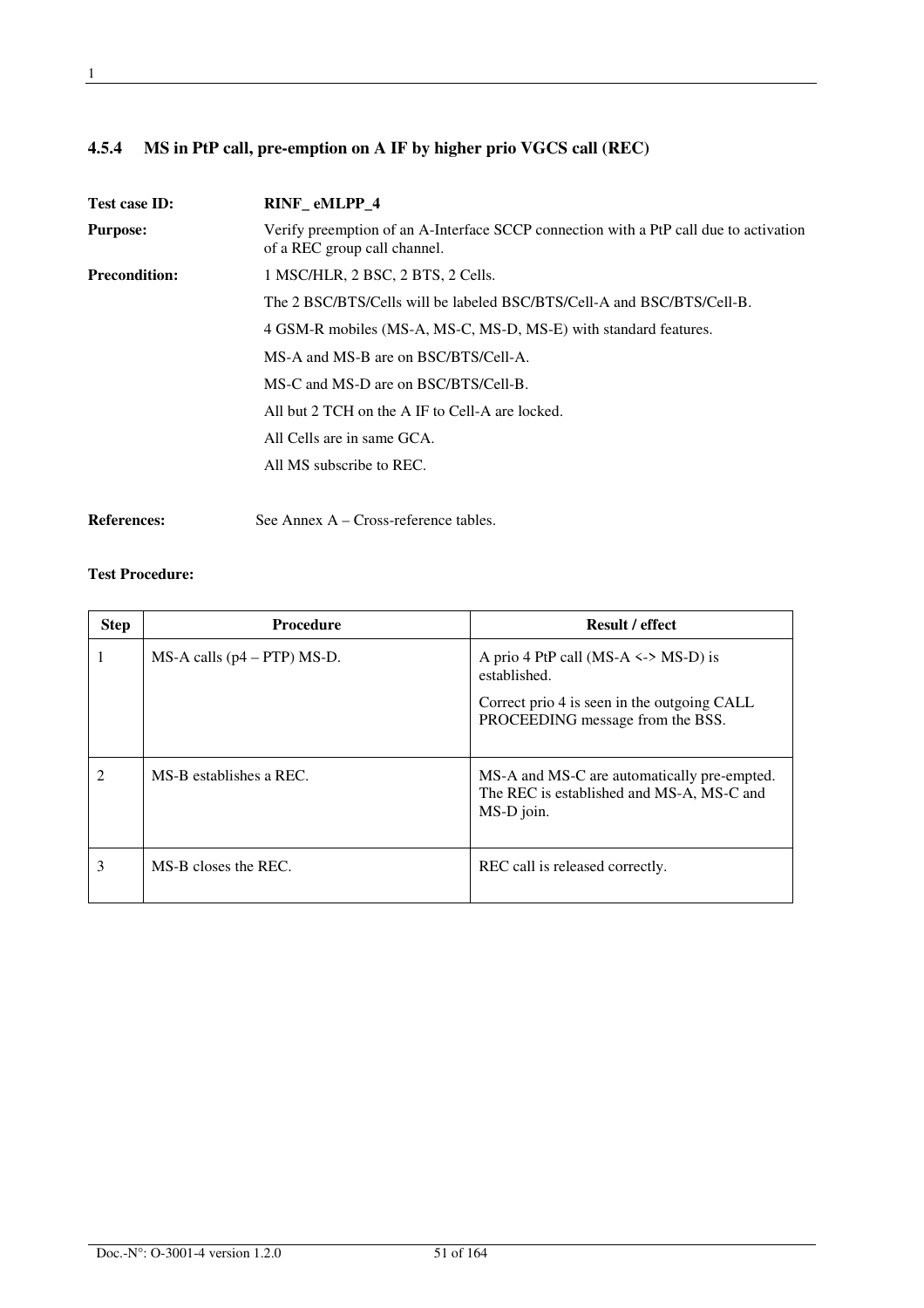## **4.5.5 MS in VBS call as originator, pre-emption on Air IF by higher prio VGCS call (REC)**

| <b>Test case ID:</b> | <b>RINF eMLPP 5</b>                                                                                       |
|----------------------|-----------------------------------------------------------------------------------------------------------|
| <b>Purpose:</b>      | Verify preemption on the Air-Interface of MS in VBS call as originator due to a<br>VGCS (REC) call setup. |
| <b>Precondition:</b> | 1 MSC/HLR, 1 BSC, 2 BTS.                                                                                  |
|                      | The 2 BTS will be labelled BTS-A and BTS-B.                                                               |
|                      | 4 GSM-R mobiles (MS-A, MS-B, MS-C, MS-D) with standard features.                                          |
|                      | MS-A, MS-B, and MS-C are on BTS-A.                                                                        |
|                      | MS-D is on BTS-B.                                                                                         |
|                      | MS-A and MS-D are subscribed to the VBS call.                                                             |
|                      | All but 2 Air IF timeslots to Cell-A and Cell-B are locked.                                               |
|                      | Cells are Cell-A and Cell-B.                                                                              |
|                      | All Cells are in same GCA.                                                                                |
|                      |                                                                                                           |

**References:** See Annex A – Cross-reference tables.

| <b>Step</b>                 | <b>Procedure</b>                    | <b>Result / effect</b>                                                                                                                                           |
|-----------------------------|-------------------------------------|------------------------------------------------------------------------------------------------------------------------------------------------------------------|
| 1                           | MS-A establishes a prio 2 VBS call. | A prio 2 VBS call (MS-D $\le$ > MS-A) is established.<br>MS-D joins as listener.<br>- Verify correct prio 2 is seen in the NOTIFICATION<br>message from the BSS. |
| $\mathcal{D}_{\mathcal{A}}$ | MS-B establishes a REC.             | MS-A and MS-D are automatically pre-empted. The<br>VBS call is released.<br>The REC is established and MS-A, MS-C and MS-D<br>join.                              |
| 3                           | MS-B closes the REC.                | REC call is released correctly.                                                                                                                                  |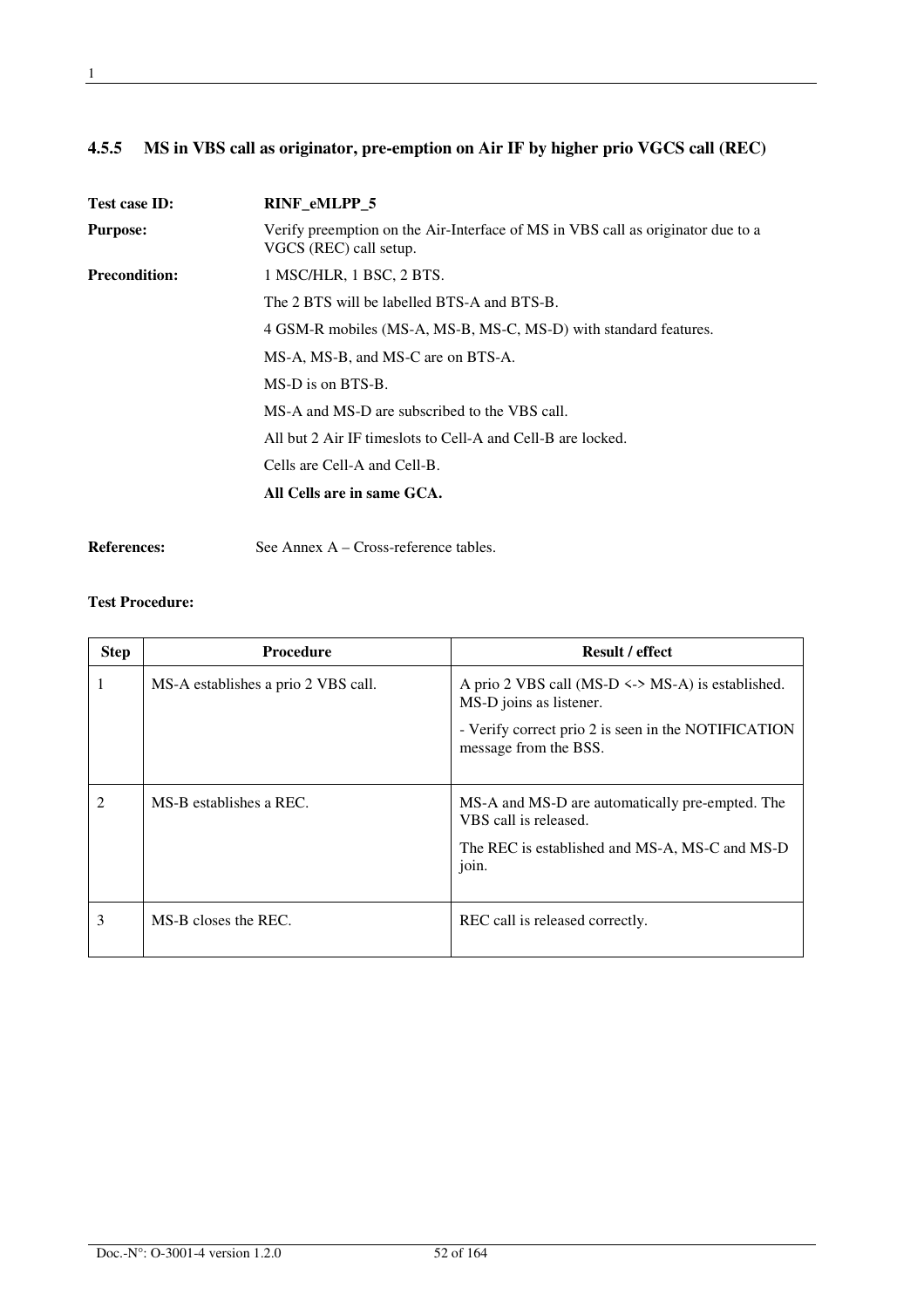## **4.5.6 MS in VGCS call having the UL of the GCH, pre-emption on MS by higher prio VGCS call (REC)**

| Test case ID:        | RINF_eMLPP_6                                                                                               |
|----------------------|------------------------------------------------------------------------------------------------------------|
| <b>Purpose:</b>      | Verify preemption of a VGCS call with subsequent talker due to another higher priority<br>VGCS call (REC). |
| <b>Precondition:</b> | 1 MSC/HLR, 1 BSC, 1 BTS.                                                                                   |
|                      | 3 GSM-R mobiles (MS-A, MS-B, MS-C) with standard features.                                                 |
|                      | $MS-A$ , $MS-B$ – are subscribed to the VGCS call. $MS-A$ is not subscribed to REC call.                   |
| <b>References:</b>   | See Annex $A - Cross-reference$ tables.                                                                    |

| <b>Step</b>    | Procedure                                                           | Result / effect                                                              |
|----------------|---------------------------------------------------------------------|------------------------------------------------------------------------------|
| 1              | Service Subscriber MS-A establishes a prio 4<br>VGCS call on GID-1. | A prio 4 VGCS call (MS-A $\le$ > MS-B) is<br>established.                    |
|                | MS-B accepts the call.                                              | - Verify correct prio 4 is seen in the<br>NOTIFICATION message from the BSS. |
| $\overline{2}$ | MS-B grabs the GCH UL.                                              | The GCH UL is granted to MS-B.                                               |
| 3              | Service Subscriber MS-C establishes a VGCS<br>call (REC).           | MS-B is leaving the VGCS call and join the REC<br>call.                      |
| $\overline{4}$ | MS A grabs the uplink.                                              | Uplink is granted.                                                           |
| 5              | MS A releases uplink.                                               | Uplink is released.                                                          |
| 6              | MS-C closes the REC.                                                | The REC is taken down. MS-B is re-notified of the<br>VGCS call.              |
| 7              | MS B takes the UL.                                                  | The GCH UL is granted to MS-B.                                               |
| 8              | MS B releases uplink.                                               | Uplink is released.                                                          |
| 9              | MS-A takes down the VGCS call.                                      | The VGCS call is released and all resources are<br>freed.                    |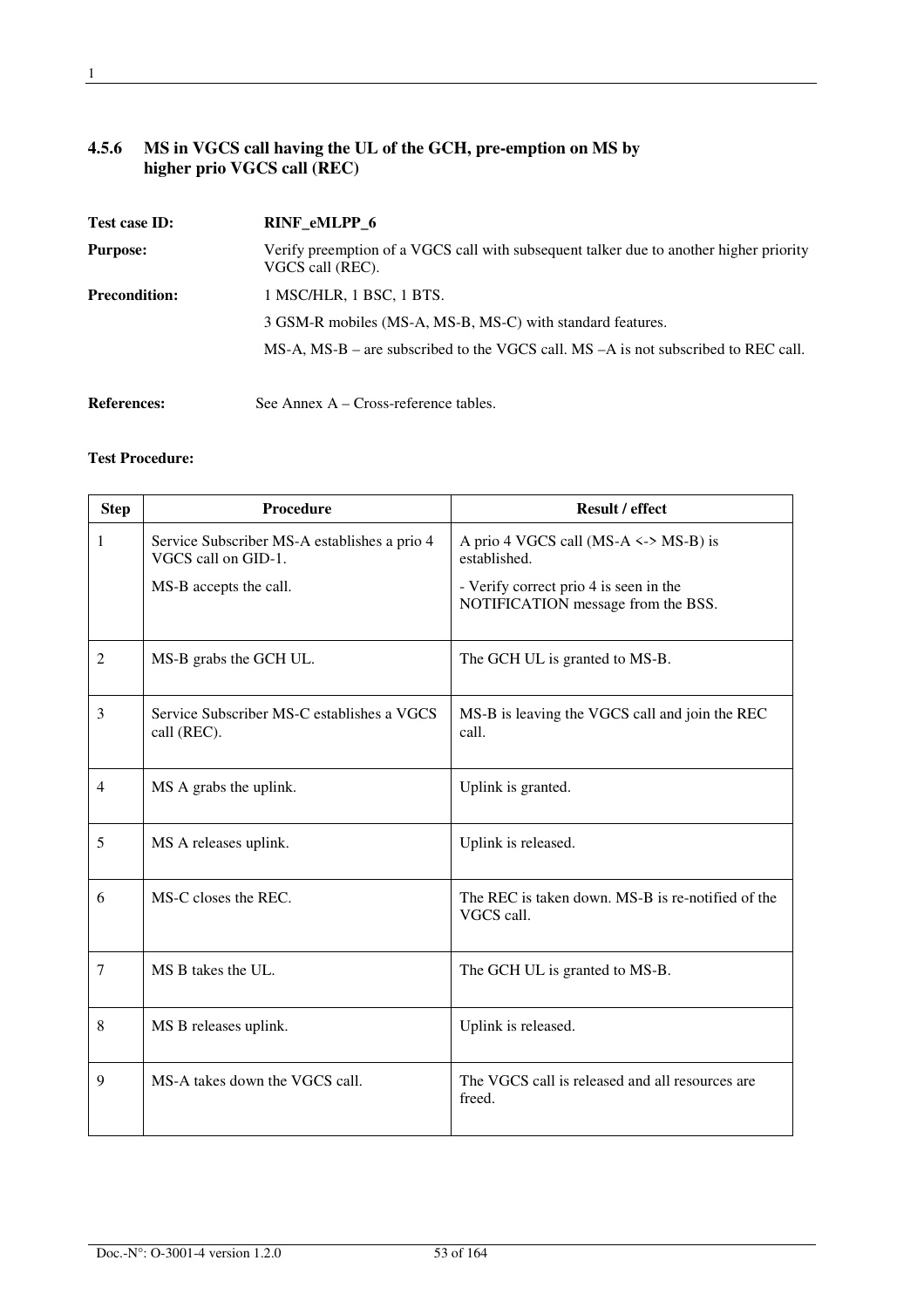## **4.5.7 MS in data call, pre-emption on Air IF by higher prio VGCS call (REC)**

| Test case ID:        | RINF_eMLPP_7                                                                                                                          |  |
|----------------------|---------------------------------------------------------------------------------------------------------------------------------------|--|
| <b>Purpose:</b>      | Verify that a PTP- Data Call Protocol = transparent, Speed = $4800$ , preempted on Air<br>interface by high Priority VGCS call (REC). |  |
| <b>Precondition:</b> | 2 GSM-R mobiles (MS-A, MS-B,) with standard features, 2 mobiles for data call (MS-<br>$C, MS-D$ ).                                    |  |
|                      | 1 cell.                                                                                                                               |  |
|                      | 1 BSC.                                                                                                                                |  |
|                      | 1 MSC.                                                                                                                                |  |
|                      | Lock all but 2 Air IF times lots.                                                                                                     |  |
| <b>References:</b>   | See Annex $A - Cross-reference tables$ .                                                                                              |  |

| <b>Step</b> | <b>Procedure</b>                                  | <b>Result / effect</b>                                                                                                                                                                                               |
|-------------|---------------------------------------------------|----------------------------------------------------------------------------------------------------------------------------------------------------------------------------------------------------------------------|
|             | MS-C establishes a prio 3 - Data Call to<br>MS-D. | A prio 3 DataCall (MS-C $\le$ > MS-D) is established.<br>- Verify correct prio 3 in the PAGING message,<br>transparent service and Data Rate 4.8 Kbits/s are seen<br>in the Assignment Request Message from the BSS. |
|             | MS-A establishes a REC call.                      | The origination of the REC causes Air Interface<br>preemption upon the resources being used by the prio<br>3 -Data Call.<br>- Data call is released.                                                                 |
| 3           | MS-A closes the REC.                              | REC is ends and all resource are free.                                                                                                                                                                               |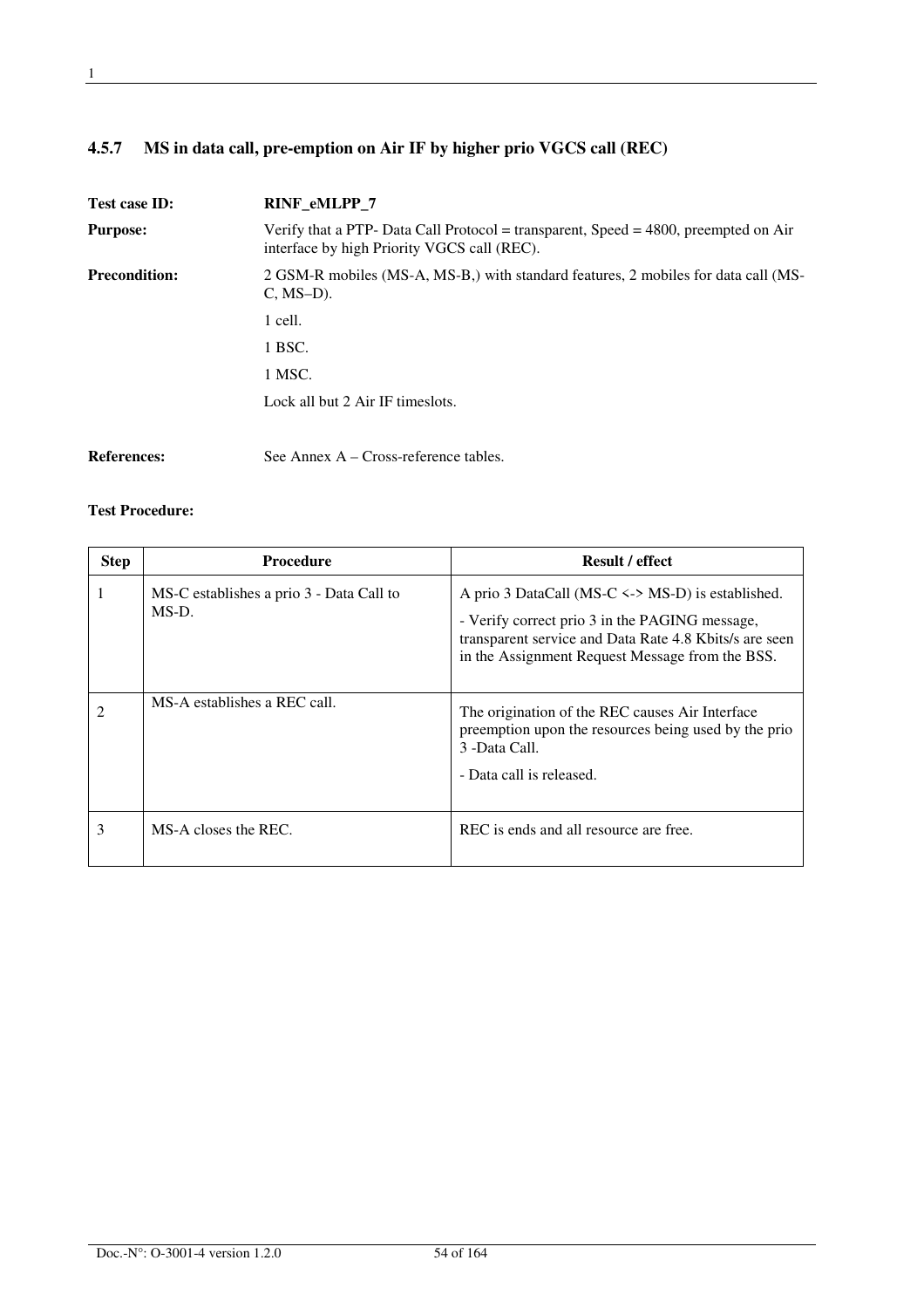## **4.5.8 MS in PtP call, pre-emption on Air IF by higher prio data call (4800 baud, transparent)**

| <b>Test case ID:</b> | <b>RINF eMLPP 8</b>                                                                               |
|----------------------|---------------------------------------------------------------------------------------------------|
| <b>Purpose:</b>      | Verify pre-emption MS in PtP call on Air IF by higher prio data call (4800 baud,<br>transparent). |
| <b>Precondition:</b> | 4 GSM-R mobiles (MS-A, MS-B, MS-C, MS-D) with standard features.                                  |
|                      | MS-A and MS B for PtP call.                                                                       |
|                      | MS-C and MS-D for data call (4800 baud, transparent).                                             |
|                      | 1 cell.                                                                                           |
|                      | 1 BSC.                                                                                            |
|                      | 1 MSC.                                                                                            |
|                      | Lock all but 2 Air IF timeslots.                                                                  |
|                      |                                                                                                   |

**References:** See Annex A – Cross-reference tables.

| <b>Step</b> | <b>Procedure</b>                                                           | <b>Result / effect</b>                                                                                                                                          |
|-------------|----------------------------------------------------------------------------|-----------------------------------------------------------------------------------------------------------------------------------------------------------------|
|             | $\overline{MS}$ A establishes a priority 2 PtP call to $\overline{MS}$ -B. | MS B answers the call.                                                                                                                                          |
| 2           | MS C makes prio 0 data call to MS D.                                       | The origination of the prio 0 data call causes Air<br>Interface preemption upon the resources being used<br>by the prio 2 PTP.<br>- PtP voice call is released. |
| 3           | MS C releases the data call.                                               | The call is released properly.                                                                                                                                  |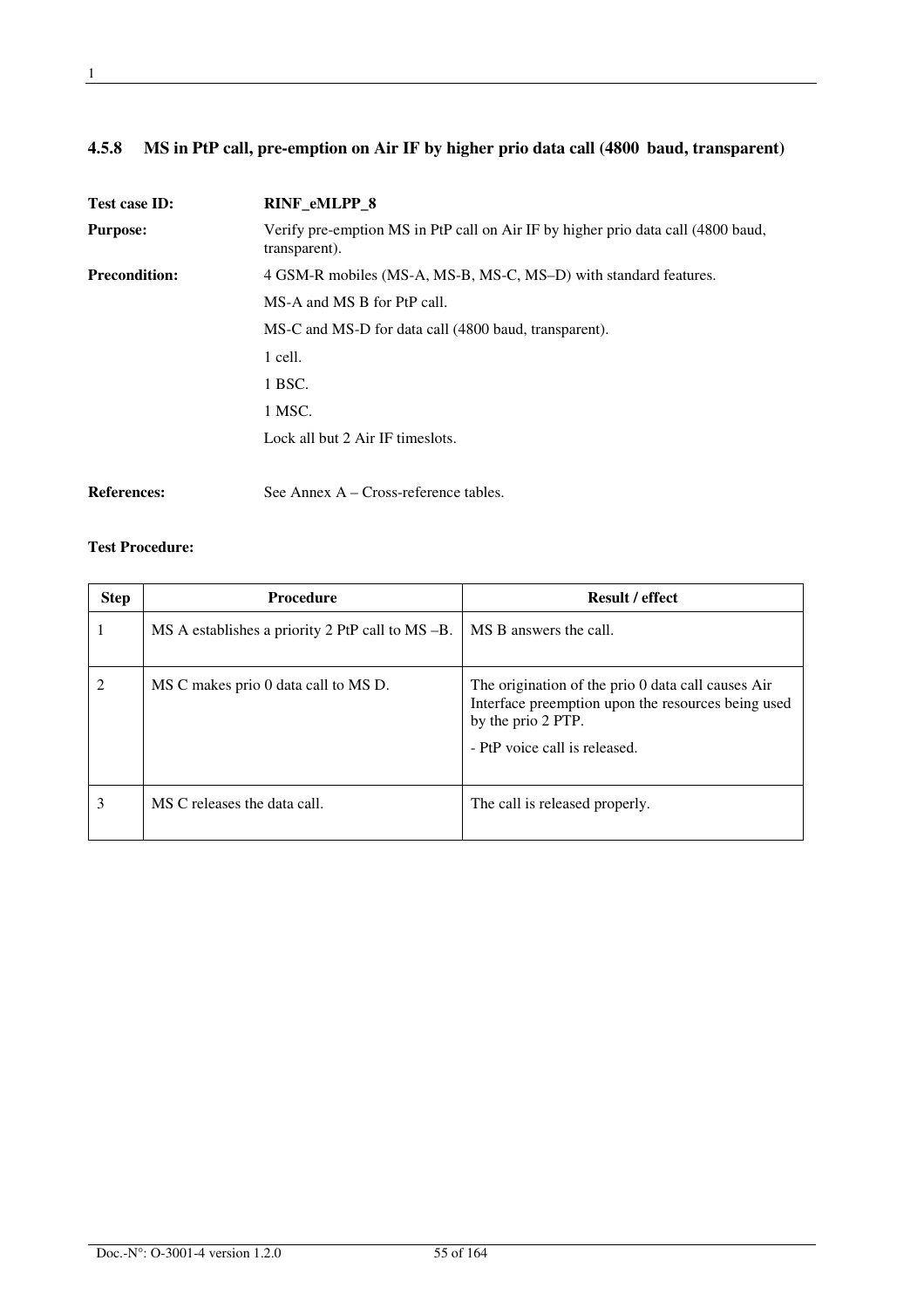## **4.5.9 eMLPP prio is preserved during CFU (Call Forwarding Unconditional)**

| Test case ID:        | RINF eMLPP 9                                                                                                                               |
|----------------------|--------------------------------------------------------------------------------------------------------------------------------------------|
| <b>Purpose:</b>      | When an eMLPP subscriber with CFU feature receives a call, verify the priority is<br>preserved when the call is forwarded unconditionally. |
| <b>Precondition:</b> | 1 MSC/HLR, 1 BSC, 1 BTS.                                                                                                                   |
|                      | 3 GSM-R Terminals (MS-A, MS-B, MS-C) with standard features.                                                                               |
|                      | MS-B has CFU feature with the call being forwarded to MS-C.                                                                                |
| <b>References:</b>   | See Annex A – Cross-reference tables.                                                                                                      |

| <b>Step</b>    | <b>Procedure</b>                  | <b>Result / effect</b>                                                                                                                                                  |
|----------------|-----------------------------------|-------------------------------------------------------------------------------------------------------------------------------------------------------------------------|
| 1              | $MS-A$ calls ( $p2 - PTP$ ) MS-B. | - MS-B remains idle since the call is forwarded to<br>MS-C.                                                                                                             |
|                |                                   | - MS-C is alerting.                                                                                                                                                     |
| $\overline{2}$ | MS-C answers the call.            | - A prio 2 PtP call (MS-A $\le$ > MS-C) is<br>established.<br>- Verify the correct prio 2 is seen in the outgoing<br>CALL PROCEEDING message from the BSS to<br>$MS-C.$ |
| 3              | MS-A drops the prio 2 PtP call.   | The PtP call call ends.<br>The CDR contains the correct eMLPP information.                                                                                              |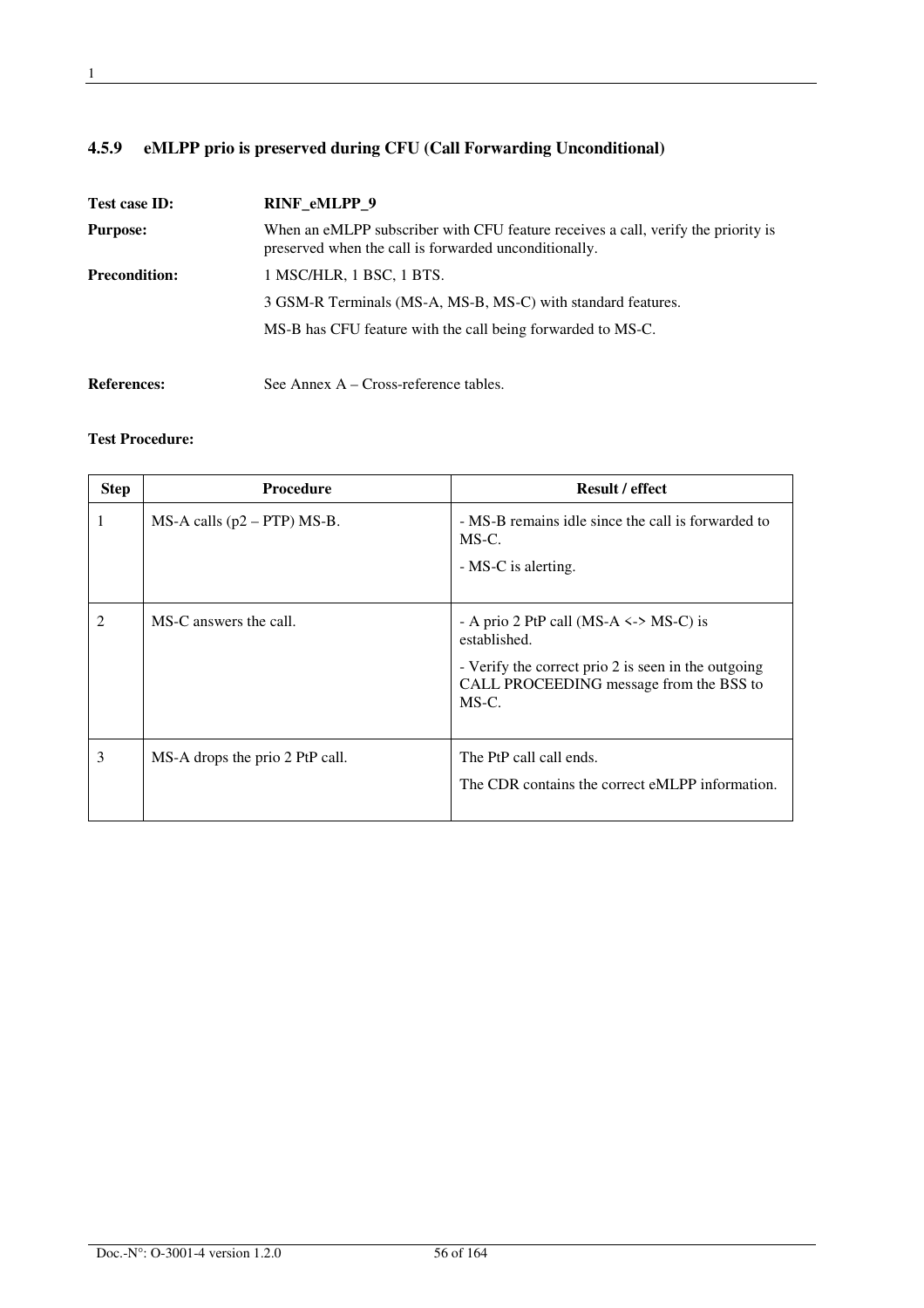## **4.5.10 eMLPP prio is preserved during CFB (Call Forwarding Busy)**

| Test case ID:        | <b>RINF eMLPP 10</b>                                                                                                                              |
|----------------------|---------------------------------------------------------------------------------------------------------------------------------------------------|
| <b>Purpose:</b>      | When an eMLPP subscriber with CFB feature is in a call and receives another call,<br>verify the priority is preserved when the call is forwarded. |
| <b>Precondition:</b> | 1 MSC/HLR, 1 BSC, 1 BTS.                                                                                                                          |
|                      | 3 GSM-R Terminals (MS-A, MS-B, MS-C, MS-D) with standard features.                                                                                |
|                      | MS-B has no CW, CFB is provisioned with calls being forwarded to MS-C.                                                                            |
| <b>References:</b>   | See Annex A – Cross-reference tables.                                                                                                             |

| <b>Step</b>    | <b>Procedure</b>                     | <b>Result / effect</b>                                                                                                                                                                                                                                                                |
|----------------|--------------------------------------|---------------------------------------------------------------------------------------------------------------------------------------------------------------------------------------------------------------------------------------------------------------------------------------|
| 1              | $MS-D$ calls ( $p4 - PTP$ ) to MS-B. | PtP call (MS-D $\le$ > MS-B) is established.                                                                                                                                                                                                                                          |
| 2              | $MS-A$ calls (prio $3 - PtP$ ) MS-B. | MS-B being busy and forwards the call to MS-C<br>MS-C is alerting.<br>A prio 3 PtP call (MS-A $\le$ > MS-C) is established.<br>- The call between MS-D and MS-B remains<br>connected.<br>- Verify the correct prio 3 is seen in the outgoing.<br>PAGING message from the BSS to MS-C. |
| 3              | MS-C answers the call.               | The PtP call is established.                                                                                                                                                                                                                                                          |
| $\overline{4}$ | MS-A drops the PtP call.             | The PtP call between MS-A and MS-C ends.<br>The CDR contains the correct eMLPP information.                                                                                                                                                                                           |
| 5              | MS-D closes the PtP call with MS-B.  | The PtP call between MS-D and MS-B ends.                                                                                                                                                                                                                                              |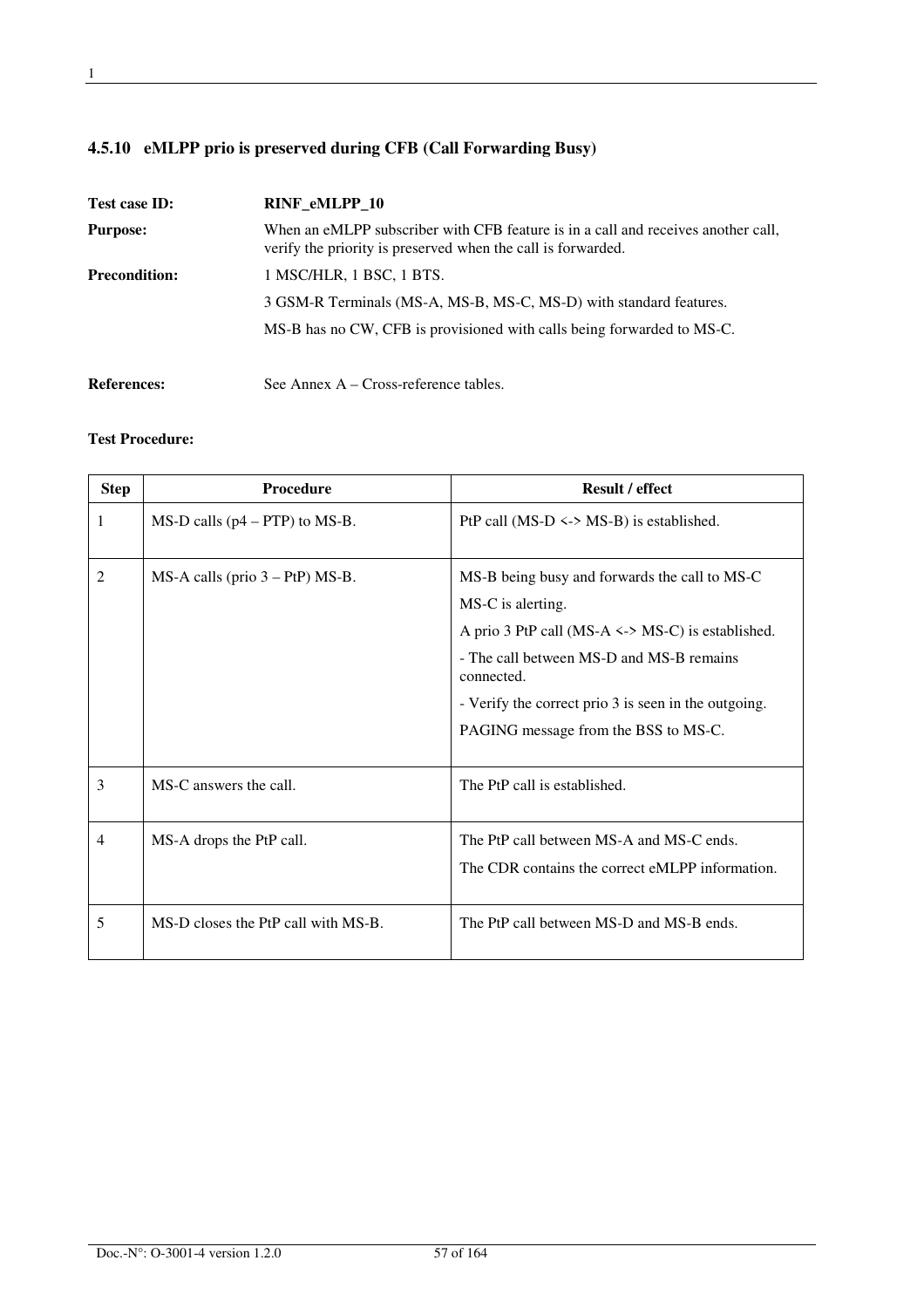## **4.6 Voice Group Call Service (VGCS)**

## **4.6.1 Service Subscriber originates VGCS Call**

| Test case ID:        | <b>RINF VGCS 1</b>                                                                  |  |
|----------------------|-------------------------------------------------------------------------------------|--|
| <b>Purpose:</b>      | Verify that a Service Subscriber is able to originate a VGCS call.                  |  |
| <b>Precondition:</b> | 2 GSM-R subscribers (MS A, MS B) with standard options, data fill and routing.      |  |
|                      | MS-A and MS-B are SS of the VGCS, they are located in the GCA in 2 different cells. |  |
|                      | 2 cells on BSS Provider's BSS on 1 BSC.                                             |  |
|                      | 1 MSC in NSS Provider's NSS.                                                        |  |
|                      |                                                                                     |  |
|                      |                                                                                     |  |

References: See Annex A – Cross-reference tables.

| <b>Step</b> | <b>Procedure</b>                                        | <b>Result / effect</b>                                                                                                                                                                                                                                        |
|-------------|---------------------------------------------------------|---------------------------------------------------------------------------------------------------------------------------------------------------------------------------------------------------------------------------------------------------------------|
|             | MS A originates a VGCS call as a service<br>subscriber. | Origination is successful, DCH and GCH<br>allocated in cell of originator, GCH<br>allocated in cell of terminator.<br>MS B is notified of the VGCS call.<br>$\bullet$<br>MS A has two way voice path until the<br>$\bullet$<br>dedicated channel is released. |
|             | MS B joins the VGCS call.                               | MS B is able to join the VGCS call.<br>MS B is in listening mode all the time.                                                                                                                                                                                |
| 3           | MS A closes the call.                                   | The VGCS call is released properly and all resources<br>are deallocated correctly.                                                                                                                                                                            |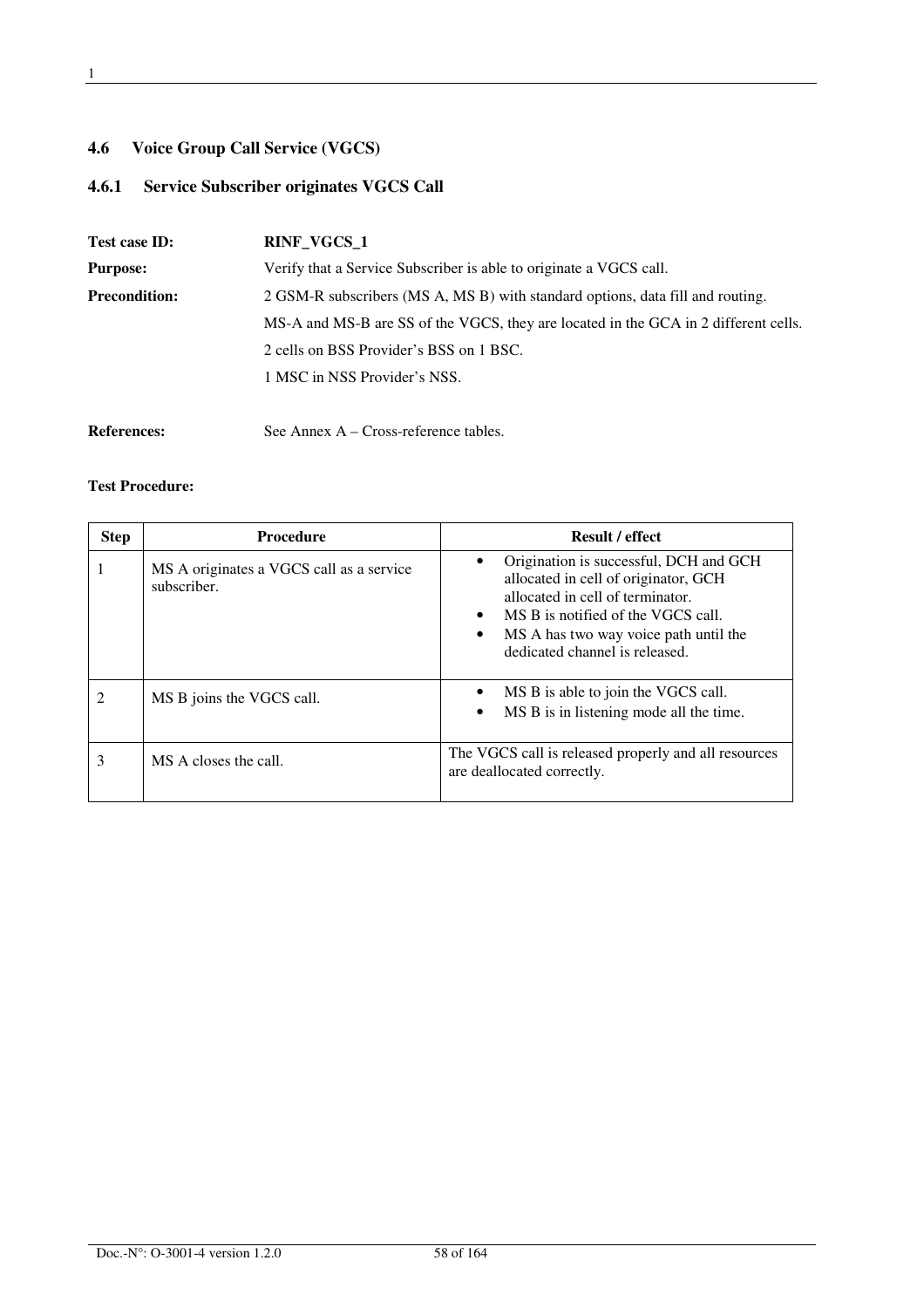## **4.6.2 Controller originates VGCS call and takes it down with the Kill Sequence**

| Test case ID:        | RINF_VGCS_2                                                                                                                  |
|----------------------|------------------------------------------------------------------------------------------------------------------------------|
| <b>Purpose:</b>      | Verify that Controller can originate the VGCS call and end the call by pressing the kill<br>Sequence.                        |
| <b>Precondition:</b> | 2 GSM-R subscribers (MS A, MS B) with standard options, data fill and routing.                                               |
|                      | MS-A is a controller that is allowed to originate the VGCS call. MS-B is SS of the<br>VGCS call, MS-B is located in the GCA. |
|                      | 2 cells in BSS Provider's BSS on 1 BSC.                                                                                      |
|                      | 1 MSC in NSS Provider's NSS.                                                                                                 |
| <b>References:</b>   | See Annex $A - Cross-reference tables$ .                                                                                     |

| <b>Step</b> | <b>Procedure</b>                                                                                                  | <b>Result / effect</b>                                                                                                                                                                                                                                                                                                                         |
|-------------|-------------------------------------------------------------------------------------------------------------------|------------------------------------------------------------------------------------------------------------------------------------------------------------------------------------------------------------------------------------------------------------------------------------------------------------------------------------------------|
|             | MS A as a controller originates Voice Group<br>call by dialing $50 + \langle GCA \rangle + \langle GID \rangle$ . | Origination is successful, DCH allocated in<br>cell of originator, GCH allocated in cell of<br>terminator. The DCH of the Controller stays<br>allocated for the duration of the call.<br>MS A as a controller has two way voice path<br>$\bullet$<br>during the whole duration of the call.<br>MS B is notified of the VGCS call.<br>$\bullet$ |
|             | MS B joins the VGCS call.                                                                                         | MS B is able to join the VGCS call.<br>MS B is in listening mode.                                                                                                                                                                                                                                                                              |
| 3           | MS B takes the Uplink.                                                                                            | MS B has two-way voice path.                                                                                                                                                                                                                                                                                                                   |
|             | MS A as a controller closes the call by<br>entering the killing sequence.                                         | The VGCS call is released properly and all resources<br>are deallocated correctly.                                                                                                                                                                                                                                                             |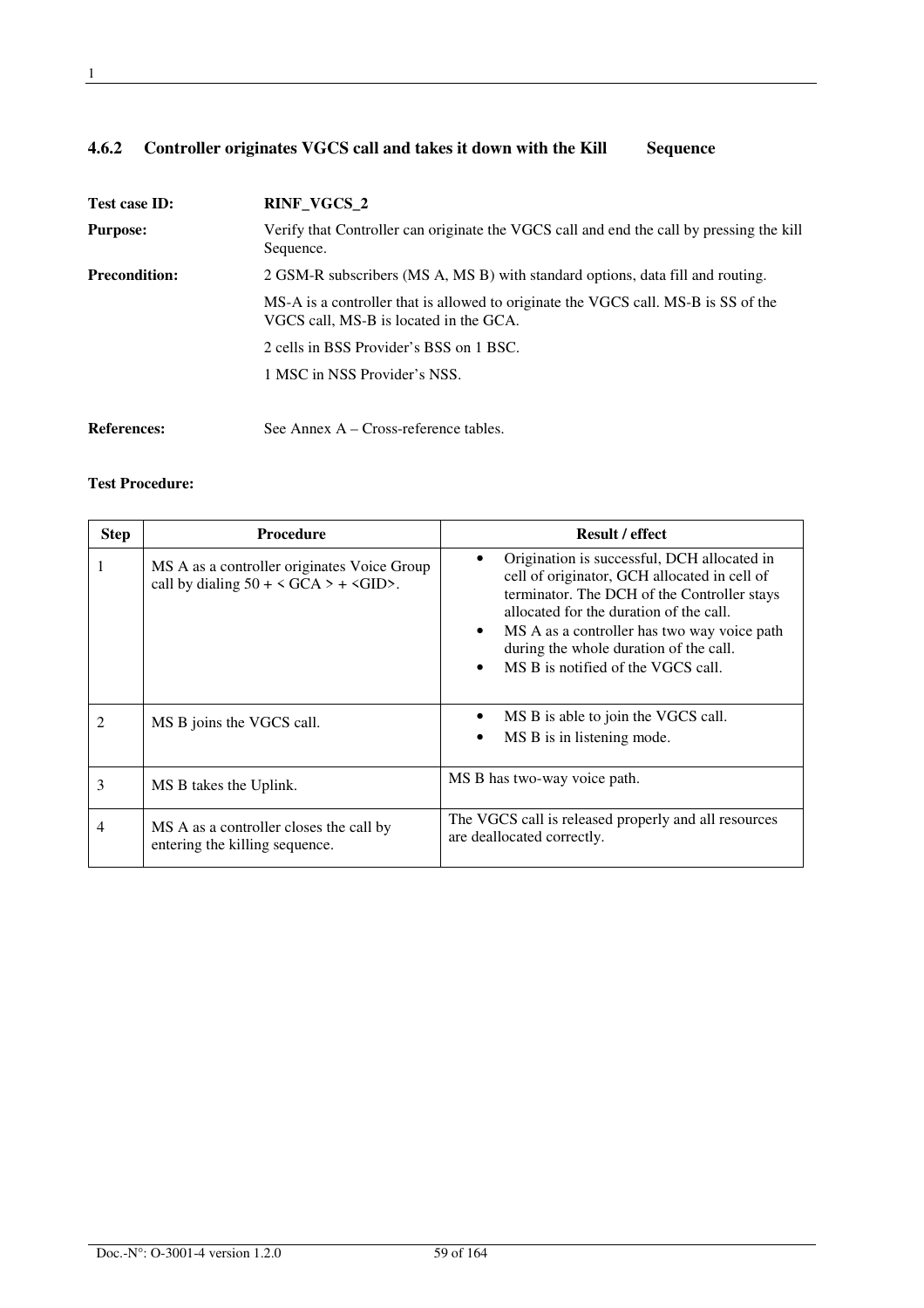## **4.6.3 Service Subscriber originates VGCS call, leaves, rejoins and ends it.**

| Test case ID:        | RINF_VGCS_3                                                                         |  |
|----------------------|-------------------------------------------------------------------------------------|--|
| <b>Purpose:</b>      | Verify SS can originate VGCS call, later leave the group call and rejoin.           |  |
| <b>Precondition:</b> | 2 GSM-R subscribers (MS A, MS B) with standard options, data fill and routing.      |  |
|                      | MS A and MS B are SS of the VGCS, they are located in the GCA in 2 different cells. |  |
|                      | 2 cells on BSS Provider's BSS on 1BSC.                                              |  |
|                      | 1 MSC in NSS Provider's NSS.                                                        |  |
|                      |                                                                                     |  |

References: See Annex A – Cross-reference tables.

| <b>Step</b>    | <b>Procedure</b>                                      | <b>Result / effect</b>                                                                                                                                                                                                                           |
|----------------|-------------------------------------------------------|--------------------------------------------------------------------------------------------------------------------------------------------------------------------------------------------------------------------------------------------------|
| 1              | MS A originates VGCS call as a service<br>subscriber. | Origination is successful, DCH and GCH<br>$\bullet$<br>allocated in cell of originator, GCH<br>allocated in cell of terminator.<br>MS B is notified of the VGCS call.<br>MS A has two way voice path until the<br>dedicated channel is released. |
| $\mathfrak{D}$ | MS B joins the VGCS call.                             | MS B is able to join and is in listening mode all the<br>time.                                                                                                                                                                                   |
| 3              | MS A leaves the group call.                           | The VGCS call stays up.                                                                                                                                                                                                                          |
| 4              | MS A rejoins the group call.                          | MS A is in listening mode in the VGCS call.                                                                                                                                                                                                      |
| 5              | MS A takes the Uplink.                                | MS A has two way voice path after obtaining the<br><b>GCH UL.</b>                                                                                                                                                                                |
| 6              | MS A closes the group call.                           | The VGCS call is released properly and all resources<br>are de-allocated correctly.                                                                                                                                                              |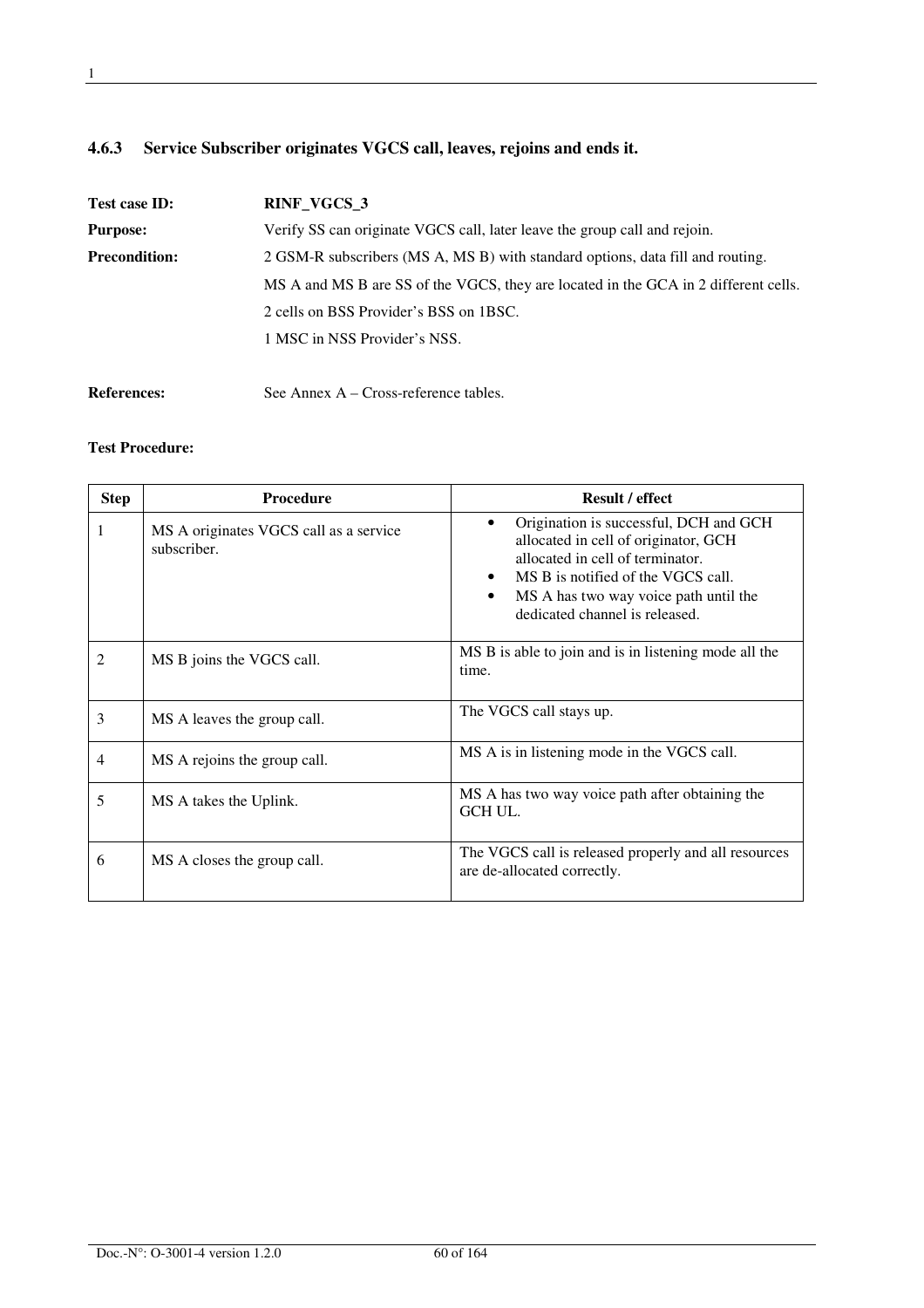#### **4.6.4 Service Subscriber enters into VGCS broadcast area with ongoing VGCS call and is notified of it**

| Test case ID:        | RINF_VGCS_4                                                                                                                                                 |  |
|----------------------|-------------------------------------------------------------------------------------------------------------------------------------------------------------|--|
| <b>Purpose:</b>      | Verify Mobiles which enter the group call area after the call has been established shall<br>get notification.                                               |  |
| <b>Precondition:</b> | 2 GSM-R subscribers (MS A, MS B) with standard options, data fill and routing.                                                                              |  |
|                      | MS-A is a controller that is allowed to originate the VGCS, MS-A is located outside of<br>the GCA. MS-B is SS of the VGCS, MS-B is located outside the GCA. |  |
|                      | 2 cells on BSS Provider's BSS, one on each of 2 BSCs 1 MSC in NSS Provider's NSS.                                                                           |  |
| <b>References:</b>   | See Annex $A - Cross-reference tables$ .                                                                                                                    |  |

| <b>Step</b>    | <b>Procedure</b>                                                                     | <b>Result / effect</b>                                                                                                                                                                                                                                                                                                                      |
|----------------|--------------------------------------------------------------------------------------|---------------------------------------------------------------------------------------------------------------------------------------------------------------------------------------------------------------------------------------------------------------------------------------------------------------------------------------------|
| 1              | Establish voice group call from MS A as a<br>controller by dialing $5+0++\leq$ GID>. | Origination is successful, DCH allocated in<br>cell of originator, GCH allocated in cell of<br>terminator. The DCH of the Controller stays<br>allocated for the duration of the call.<br>MS B is so far not notified of the VGCS call<br>$\bullet$<br>MS A as a controller has two way voice path<br>during the whole duration of the call. |
| $\mathfrak{D}$ | MS B moves into the GCA, where the VGCS<br>call is ongoing.                          | MS B is notified of the ongoing VGCS call.                                                                                                                                                                                                                                                                                                  |
| 3              | MS B joins the VGCS call.                                                            | MS B is able to join the VGCS call.<br>$\bullet$<br>MS B is in listening mode.                                                                                                                                                                                                                                                              |
| 4              | MS B takes the Uplink.                                                               | MS B has two-way voice path.                                                                                                                                                                                                                                                                                                                |
| 5              | MS A as a controller closes the VGCS call by<br>dialing the killing sequence.        | The VGCS call is released properly and all resources<br>are deallocated correctly.                                                                                                                                                                                                                                                          |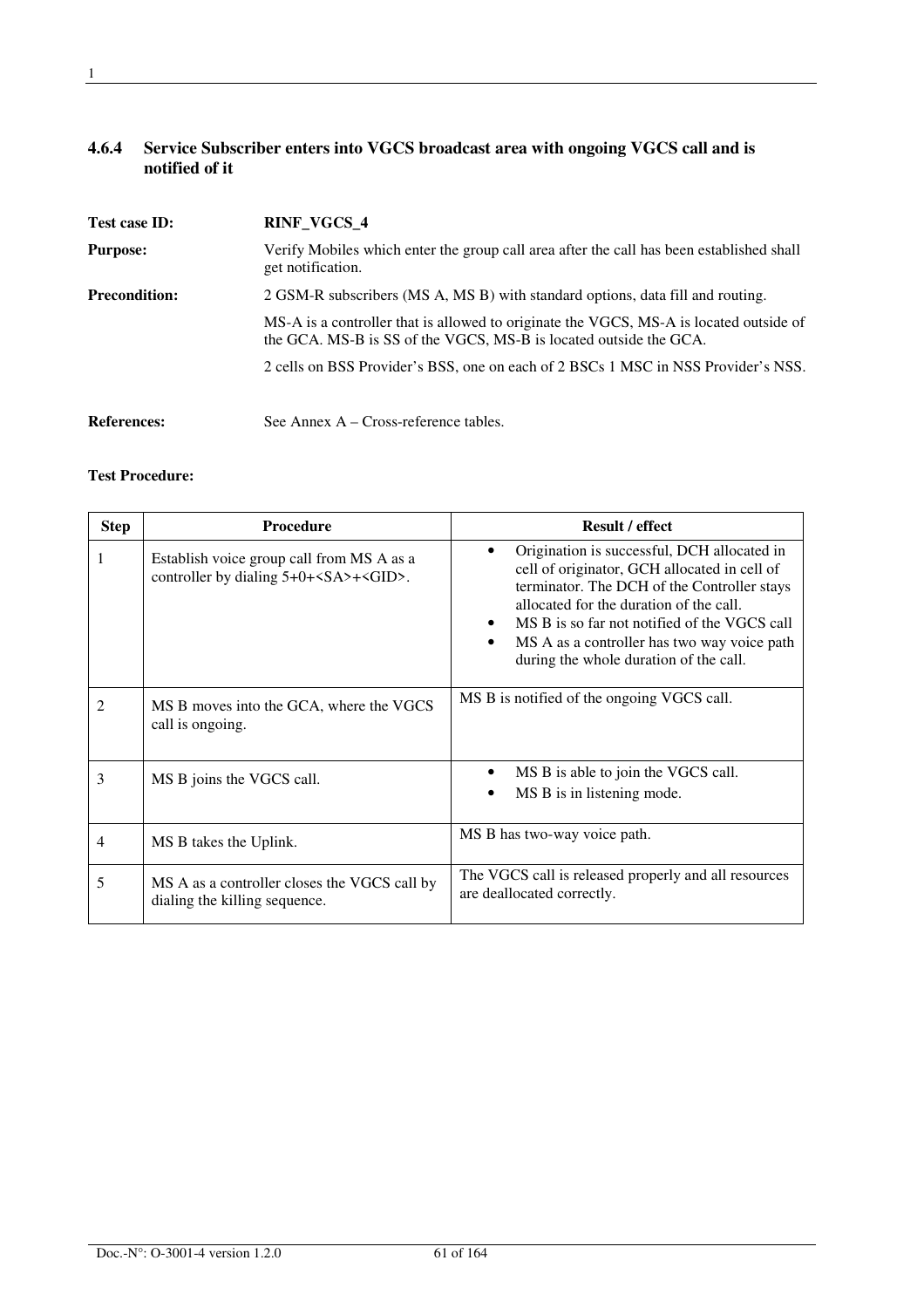## **4.6.5 Controller joins ongoing VGCS call**

| Test case ID:        | <b>RINF_VGCS_5</b>                                                                                        |  |
|----------------------|-----------------------------------------------------------------------------------------------------------|--|
| <b>Purpose:</b>      | Verify controller is able to join ongoing VGCS (only) when he is entitled to.                             |  |
| <b>Precondition:</b> | 1 Controller MS A that is entitled to originate and to kill the VGCS call,                                |  |
|                      | 1 controller MS B that is not entitled to originate the VGCS call, located outside the<br>GCA.            |  |
|                      | 1 service subscribers: MS C, located in the GCA.                                                          |  |
|                      | 2 cells in BSS Provider's BSS on 1 BSC.                                                                   |  |
|                      | 1 MSC in NSS Provider's NSS.                                                                              |  |
|                      | MS A is configured as an originating controller and is allowed to terminate (kill-<br>sequence) the VGCS. |  |
|                      | MS B is configured as an terminating controller only.                                                     |  |
|                      |                                                                                                           |  |
|                      |                                                                                                           |  |

References: See Annex A – Cross-reference tables.

| <b>Step</b>    | <b>Procedure</b>                                                            | <b>Result / effect</b>                                                                                                                                               |
|----------------|-----------------------------------------------------------------------------|----------------------------------------------------------------------------------------------------------------------------------------------------------------------|
|                | Establish voice group call from MS C as SS.                                 | Origination is successful, DCH allocated in cell of<br>originator, GCH allocated in cell of terminator. MS C<br>is in listening mode after losing the UL on the DCH. |
| $\mathfrak{D}$ | MS A joins the VGCS call by dialing<br>$5+0+5$ $S$ $A$ $>+5$ $G$ $ID$ $S$ . | MS A is able to join VGCS call and has two way<br>voice path during the whole duration of the call.                                                                  |
| 3              | MS B tries to join the VGCS call by dialing<br>$5+0++$                      | VGCS origination/joining of MS B is rejected by the<br>NSS.                                                                                                          |
| 4              | MS A closes the call by dialing the killing<br>sequence.                    | VGCS calls get released properly. All resources are<br>free.                                                                                                         |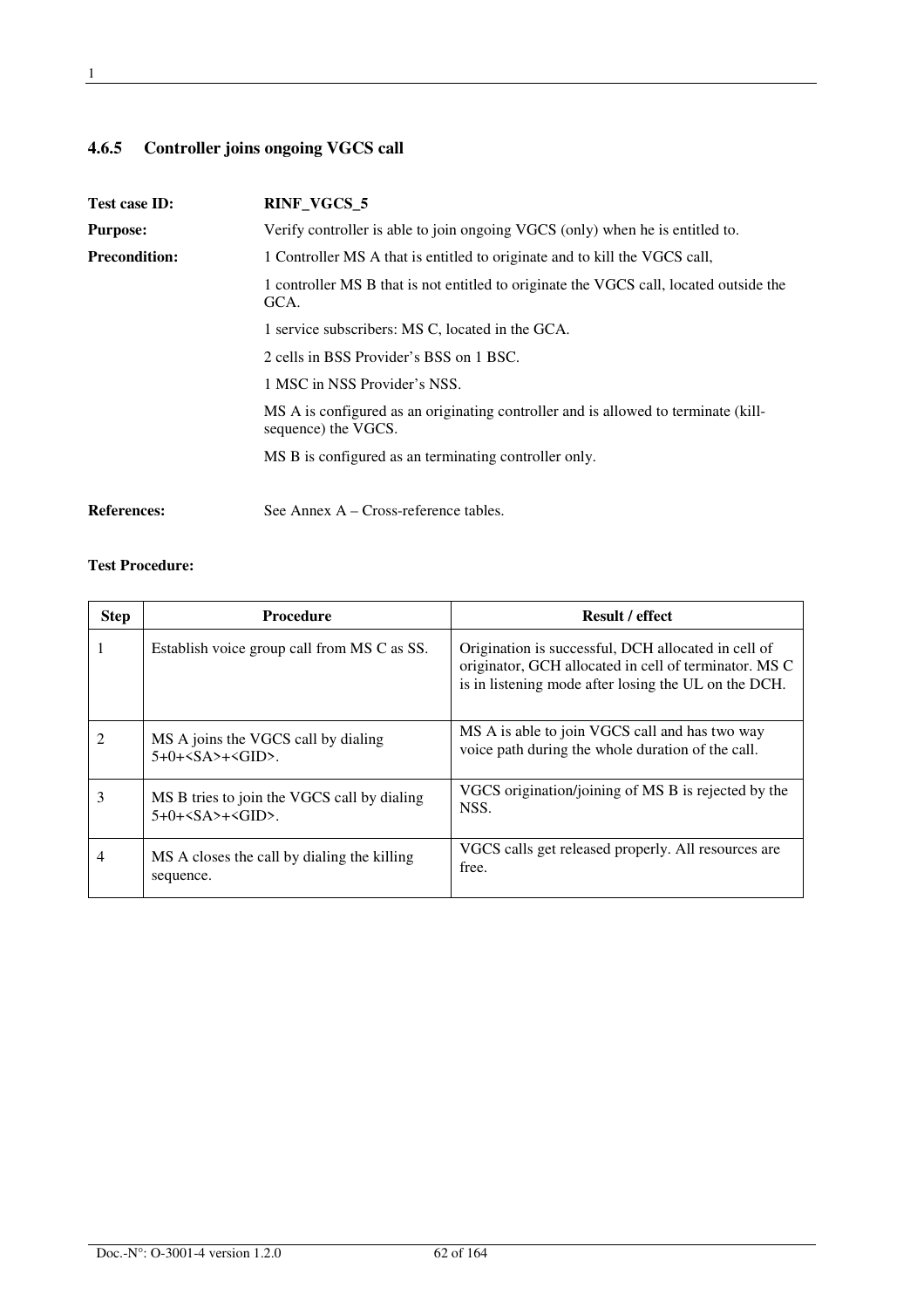## **4.6.6 Parallel group calls are possible to the same cell**

| Test case ID:                                 | RINF_VGCS_6                                                                 |  |
|-----------------------------------------------|-----------------------------------------------------------------------------|--|
| <b>Purpose:</b>                               | Verify whether it is possible to have parallel VGCS calls in the same cell. |  |
| <b>Precondition:</b>                          | 2 service subscribers with GID A: MS A, MS B.                               |  |
| 2 service subscribers with GID B: MS D, MS E. |                                                                             |  |
|                                               | 1 BSS Provider's cell.                                                      |  |
|                                               | 1 BSC.                                                                      |  |
|                                               | 1 MSC.                                                                      |  |
|                                               |                                                                             |  |
| <b>References:</b>                            | See Annex $A - Cross-reference tables$ .                                    |  |

| <b>Step</b>   | <b>Procedure</b>                                        | <b>Result / effect</b>                                            |
|---------------|---------------------------------------------------------|-------------------------------------------------------------------|
| 1             | MS A originates VGCS call to GID A. MS B<br>takes call. | VGCS call is established between MS A and MS<br>B.VGCS call up.   |
| $\mathcal{L}$ | MS A request the DCH UL.                                | MS A has two way voice path, MS B is in listening<br>mode.        |
| 3             | MS D originates VGCS call to GID B. MS E<br>takes call. | VGCS call is established between MS D and MS<br>E.VGCS call up.   |
| 4             | MS E request the GCH UL.                                | MS E has two way voice path, MS D is in listening<br>mode.        |
| 5             | MS A releases UL and MS B requests the<br>GCH UL.       | MS B have speech path to MS A.                                    |
| 6             | MS B releases UL and MS A requests the<br>GCH UL.       | MS A have speech path again to MS B.                              |
| 7             | MS A and MS D close the VGCS calls.                     | Both VGCS calls get released properly. All resources<br>are idle. |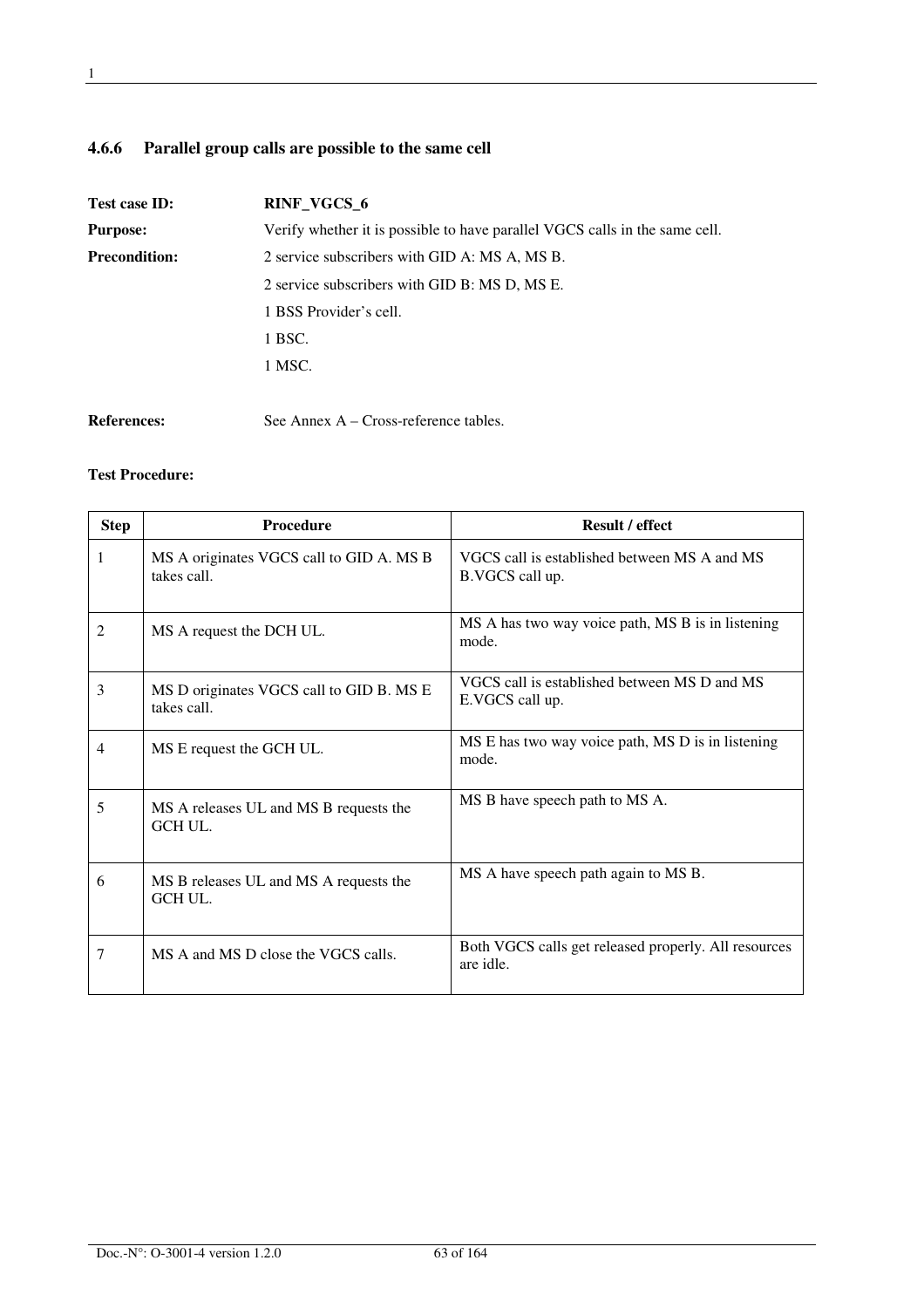## **4.6.7 GID delivered correctly to terminating SS in SS originated VGCS call**

| Test case ID:                                                                                                                            | <b>RINF_VGCS_7</b>                                                |  |
|------------------------------------------------------------------------------------------------------------------------------------------|-------------------------------------------------------------------|--|
| <b>Purpose:</b>                                                                                                                          | Verify correct GID is shown on the display of the terminating SS. |  |
| <b>Precondition:</b><br>2 service subscribers: MS A, MS B activated for GID $\times$ xxx with standard options,<br>datafill and routing. |                                                                   |  |
|                                                                                                                                          | 1 cell.                                                           |  |
|                                                                                                                                          | 1 BSC.                                                            |  |
|                                                                                                                                          | 1 MSC.                                                            |  |
|                                                                                                                                          |                                                                   |  |

References: See Annex A – Cross-reference tables.

| <b>Step</b> | <b>Procedure</b>                                                  | <b>Result / effect</b>                                                                      |
|-------------|-------------------------------------------------------------------|---------------------------------------------------------------------------------------------|
|             | MS A originates VGCS call with GIDxxx as a<br>service subscriber. | MS B is paged for the call and on its display<br>$GID \langle$ xxx> is displayed correctly. |
| 2           | MS B answers the call.                                            |                                                                                             |
|             | MS A closes the call.                                             | VGCS calls is released and all resources are<br>deallocated.                                |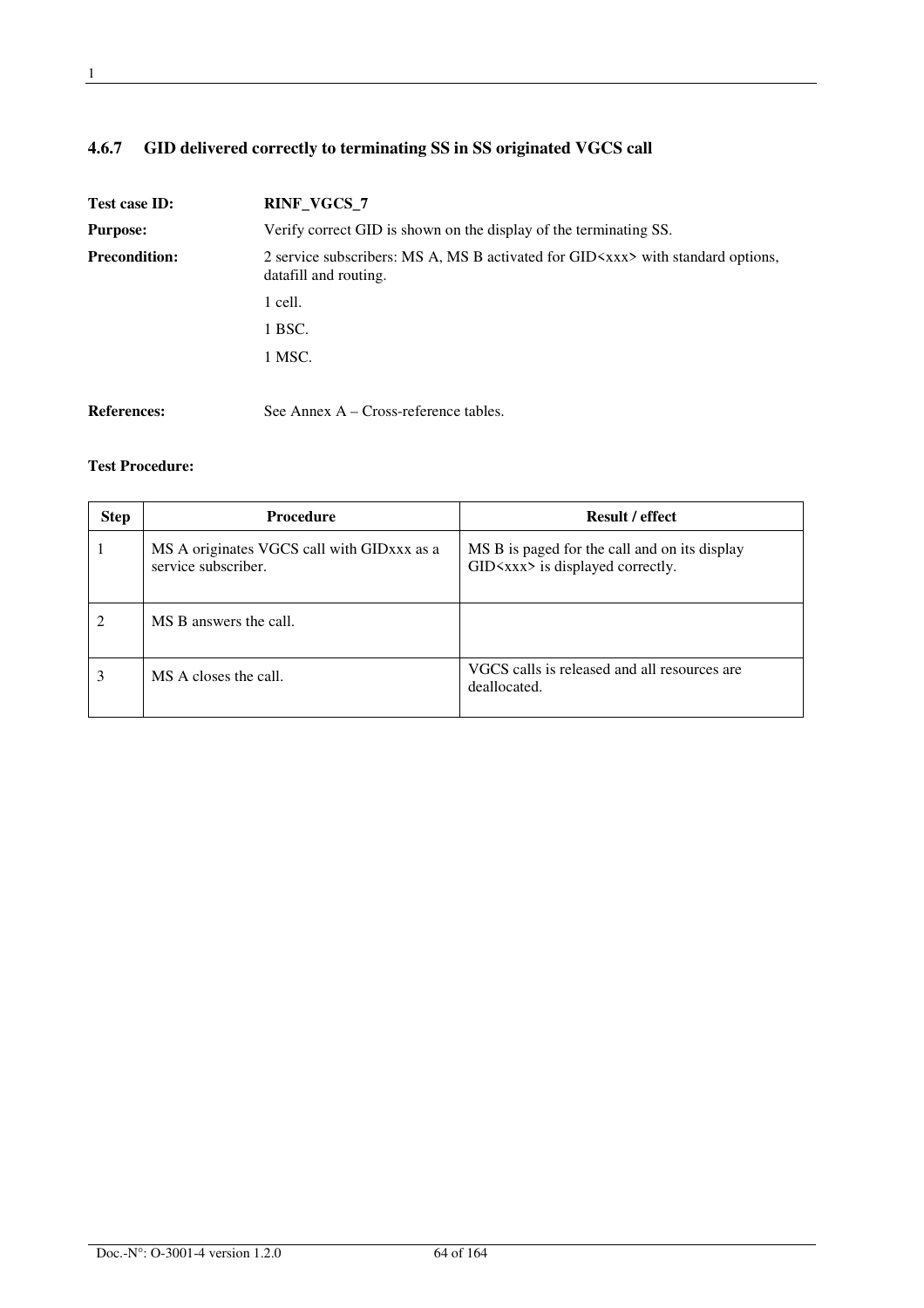## **4.7 Voice Broadcast Service (VBS)**

## **4.7.1 Service Subscriber originates Voice Broadcast (VBS) Call**

| Test case ID:        | <b>RINF_VBS_1</b>                                                                                                                             |  |
|----------------------|-----------------------------------------------------------------------------------------------------------------------------------------------|--|
| <b>Purpose:</b>      | Verify SS can originates Voice Broadcast (VBS) Call                                                                                           |  |
| <b>Precondition:</b> | 2 GSM-R mobiles with standard options, datafill and routing, (MS A present in BSS)<br>Provider's BSS and MS B present in NSS Provider's BSS). |  |
|                      | 2 cell (Cell-A present in BSS Provider's BSS and Cell-B present in NSS Provider's<br>BSS).                                                    |  |
|                      | 2 BSC (BSC-A present in BSS Provider's BSS and BSC- B present in NSS Provider's<br>BSS).                                                      |  |
|                      | 1 MSC in NSS Provider's NSS.                                                                                                                  |  |
| <b>References:</b>   | See Annex $A - Cross-reference tables$ .                                                                                                      |  |

| <b>Step</b> | <b>Procedure</b>                                                        | <b>Result / effect</b>                                                                                                                                                                                                            |
|-------------|-------------------------------------------------------------------------|-----------------------------------------------------------------------------------------------------------------------------------------------------------------------------------------------------------------------------------|
|             | MS A originates prio 2 Voice broadcast call as<br>a service subscriber. | Origination is successful, DCH and GCH<br>allocated in cell of originator, GCH<br>allocated in cell of terminator<br>The DCH UL stays allocated during the<br>٠<br>duration of the VBS call.<br>MS B is notified of the VBS call. |
|             | MS B joins the call.                                                    | MS A has two way voice path while MS B is in<br>listening mode.                                                                                                                                                                   |
|             | MS A closes the call.                                                   | VBS calls is released and all resources are<br>deallocated.                                                                                                                                                                       |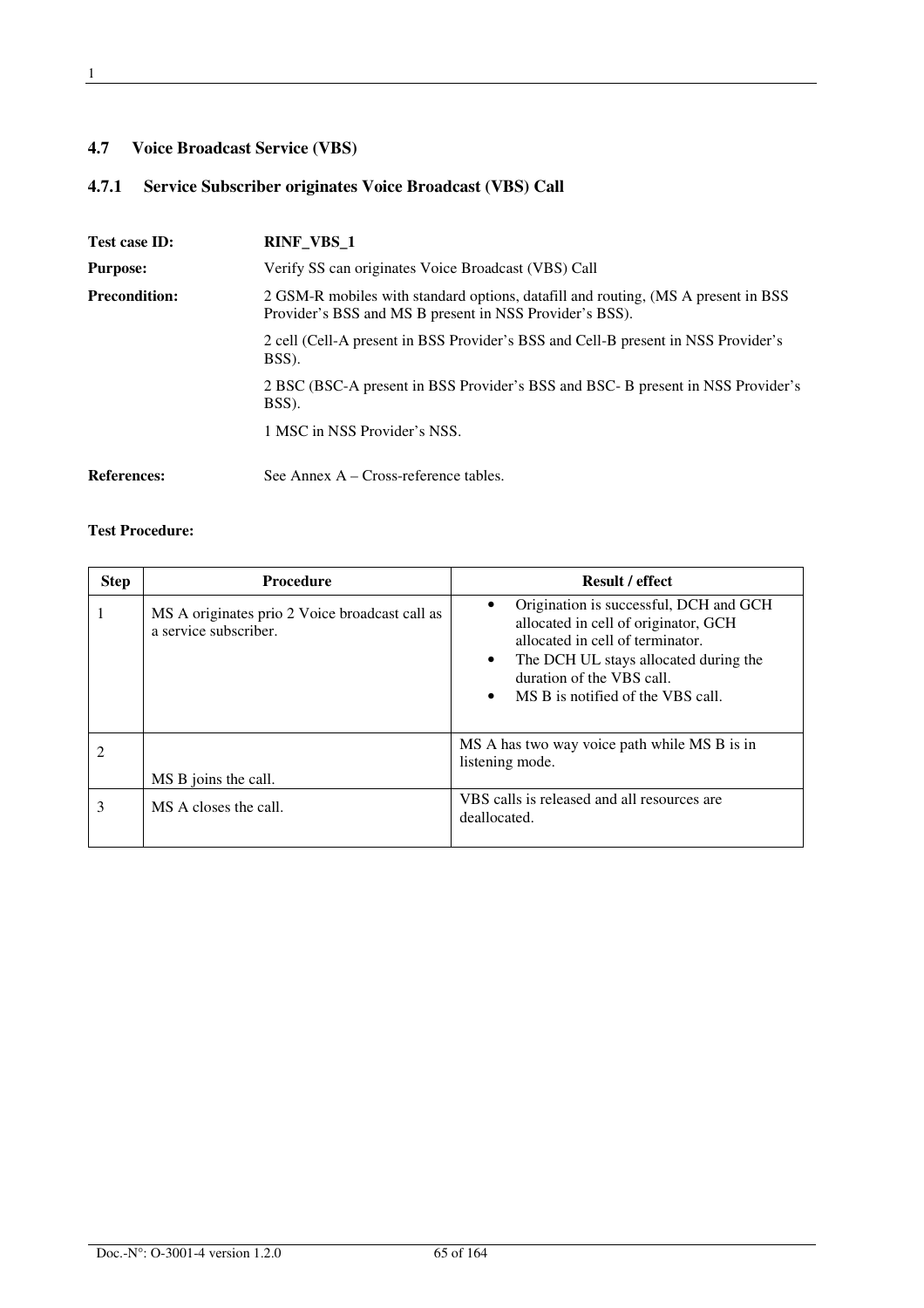## **4.7.2 Service Subscriber originates prio0 VBS call**

| Test case ID:        | RINF_VBS_2                                                                                                     |  |
|----------------------|----------------------------------------------------------------------------------------------------------------|--|
| <b>Purpose:</b>      | Verify SS can originates prio0 Voice Broadcast (VBS) Call                                                      |  |
| <b>Precondition:</b> | 2 GSM-R mobiles with standard options, datafill and routing, (MS-A present in Cell-A<br>and $MS-B$ in Cell-B). |  |
|                      | 2 cell (Cell-A and Cell-B present in BSS Provider's BSS).                                                      |  |
|                      | 1 BSC (BSS Provider's BSC).                                                                                    |  |
|                      | 1 MSC in NSS Provider's NSS.                                                                                   |  |
| <b>References:</b>   | See Annex $A - Cross-reference$ tables.                                                                        |  |

| <b>Step</b> | <b>Procedure</b>                                                       | <b>Result / effect</b>                                                                                                                                              |
|-------------|------------------------------------------------------------------------|---------------------------------------------------------------------------------------------------------------------------------------------------------------------|
|             | MS A originates prio 0 Voice broadcast call as<br>a service subscriber | Origination is successful, DCH and GCH<br>allocated in cell of originator, GCH<br>allocated in cell of terminator.<br>MS B is notified of the VBS call<br>$\bullet$ |
|             | MS B joins the call                                                    | MS A has two way voice path while MS B is in<br>listening mode                                                                                                      |
| 3           | MS A closes the call                                                   | VBS calls is released and all resources are<br>deallocated                                                                                                          |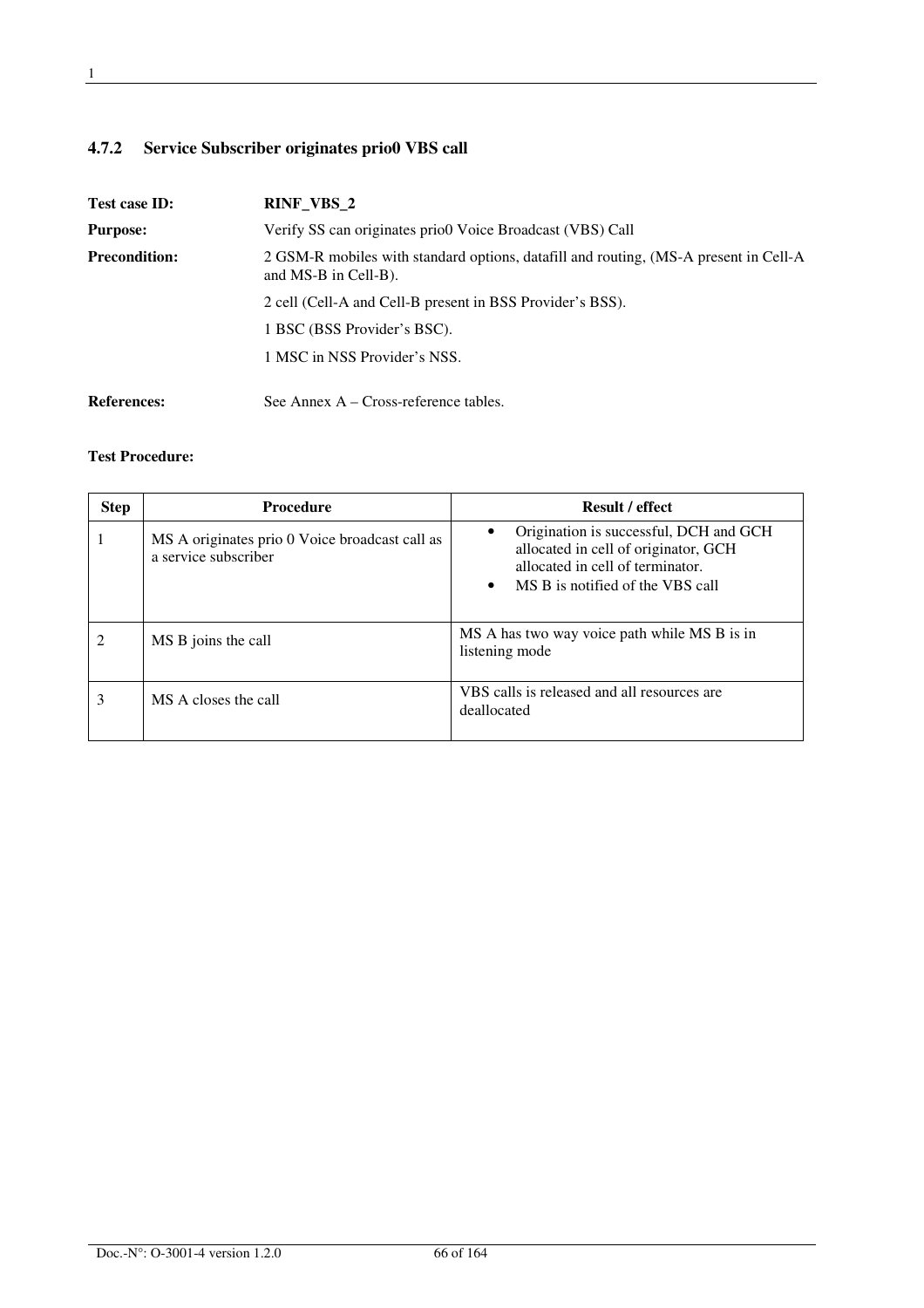## **4.7.3 Controller originates VBS call and takes down the call by disconnecting**

| Test case ID:        | RINF_VBS_3                                                                                                                                  |
|----------------------|---------------------------------------------------------------------------------------------------------------------------------------------|
| <b>Purpose:</b>      | Controller can Originates VBS call and terminate the call by disconnecting from the<br>call.                                                |
| <b>Precondition:</b> | 2 GSM-R mobiles (MS A present in BSS Provider's BSS and MS B present in NSS<br>Provider's BSS) with standard options, datafill and routing. |
|                      | 2 cell (Cell-A present in BSS Provider's BSS and Cell-B present in NSS Provider's<br>BSS).                                                  |
|                      | 2 BSC (BSC-A present in BSS Provider's BSS and BSC B present in NSS Provider's<br>BSS).                                                     |
|                      | 1 MSC in NSS Provider's NSS.                                                                                                                |
| <b>References:</b>   | See Annex $A - Cross-reference tables$ .                                                                                                    |

| <b>Step</b> | <b>Procedure</b>                                                                                                 | <b>Result / effect</b>                                                                                                                                      |
|-------------|------------------------------------------------------------------------------------------------------------------|-------------------------------------------------------------------------------------------------------------------------------------------------------------|
|             | Controller originates voice broadcast call<br>$(\langle 51 \rangle + \langle GCA \rangle + \langle GID \rangle)$ | Origination is successful, DCH allocated in<br>cell of originator, GCH allocated in cell of<br>terminator.<br>MS B is notified of the VBS call<br>$\bullet$ |
|             | MS B joins the call                                                                                              | MS A has two way voice path while MS B is in<br>listening mode                                                                                              |
| 3           | Contoller closes the call                                                                                        | VBS calls is released and all resources are<br>deallocated                                                                                                  |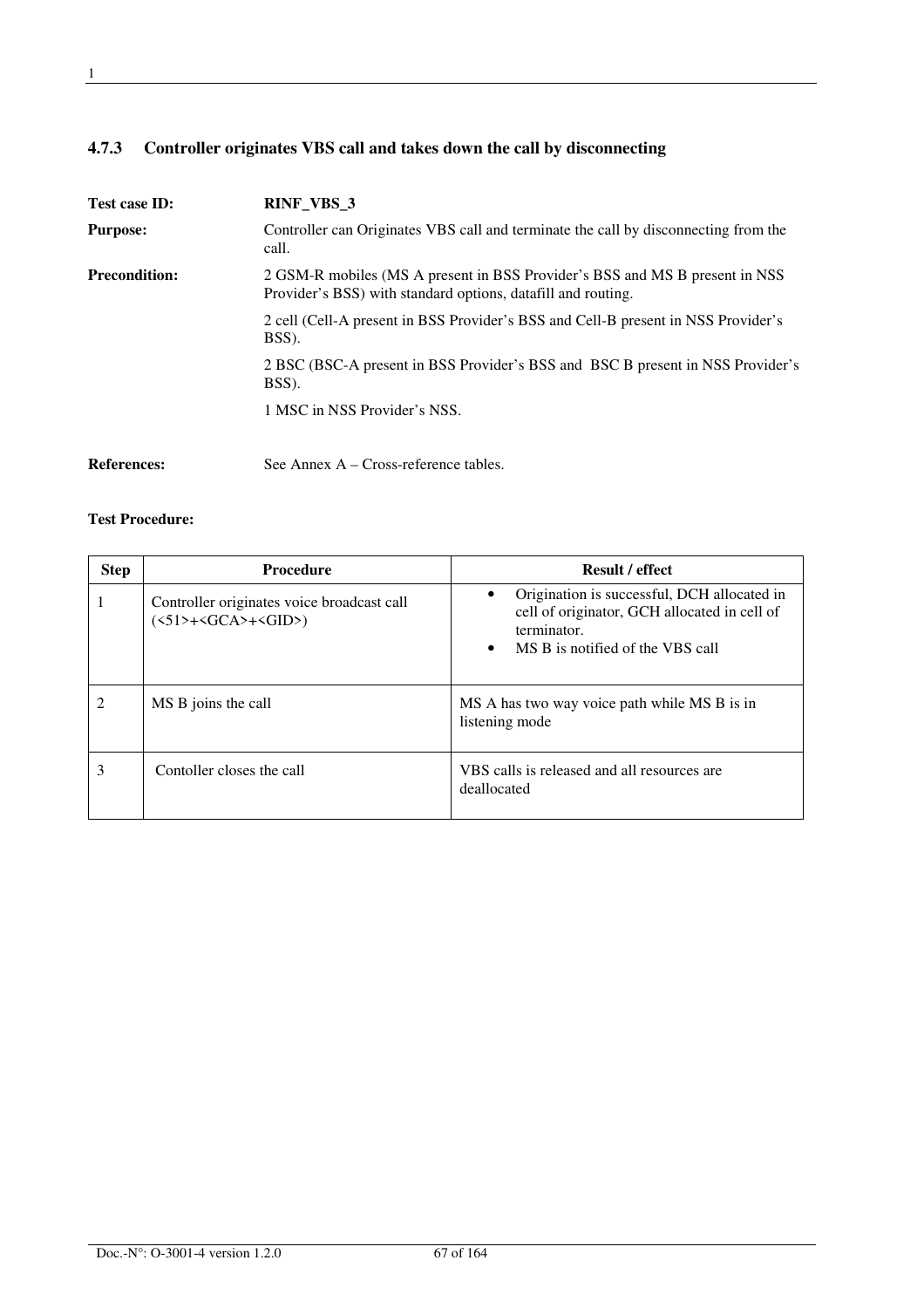## **4.7.4 Controller originates VBS call and takes down call with the kill sequence**

| Test case ID:        | <b>RINF VBS 4</b>                                                                                                                           |  |
|----------------------|---------------------------------------------------------------------------------------------------------------------------------------------|--|
| <b>Purpose:</b>      | Controller can Originates VBS call and terminate the call with the killing Sequence                                                         |  |
| <b>Precondition:</b> | 2 GSM-R mobiles (MS A present in BSS Provider's BSS and MS B present in NSS<br>Provider's BSS) with standard options, datafill and routing. |  |
|                      | 2 cell (Cell-A present in BSS Provider's BSS and Cell-B present in NSS Provider's<br>BSS).                                                  |  |
|                      | 2 BSC (BSC-A present in BSS Provider's BSS and BSC B present in NSS Provider's<br>BSS).                                                     |  |
|                      | 1 MSC in NSS Provider's NSS.                                                                                                                |  |
| <b>References:</b>   | See Annex $A - Cross-reference tables$ .                                                                                                    |  |

| <b>Step</b> | <b>Procedure</b>                                           | <b>Result / effect</b>                                                                                                                      |
|-------------|------------------------------------------------------------|---------------------------------------------------------------------------------------------------------------------------------------------|
|             | Controller originates voice broadcast call                 | Origination is successful, DCH allocated in cell of<br>originator, GCH allocated in cell of terminator.<br>MS B is notified of the VBS call |
|             | MS B joins the call                                        | MS A has two way voice path while MS B is in<br>listening mode                                                                              |
| 3           | Controller closes the call by sending the kill<br>sequence | VBS call is released and all resources are deallocated.                                                                                     |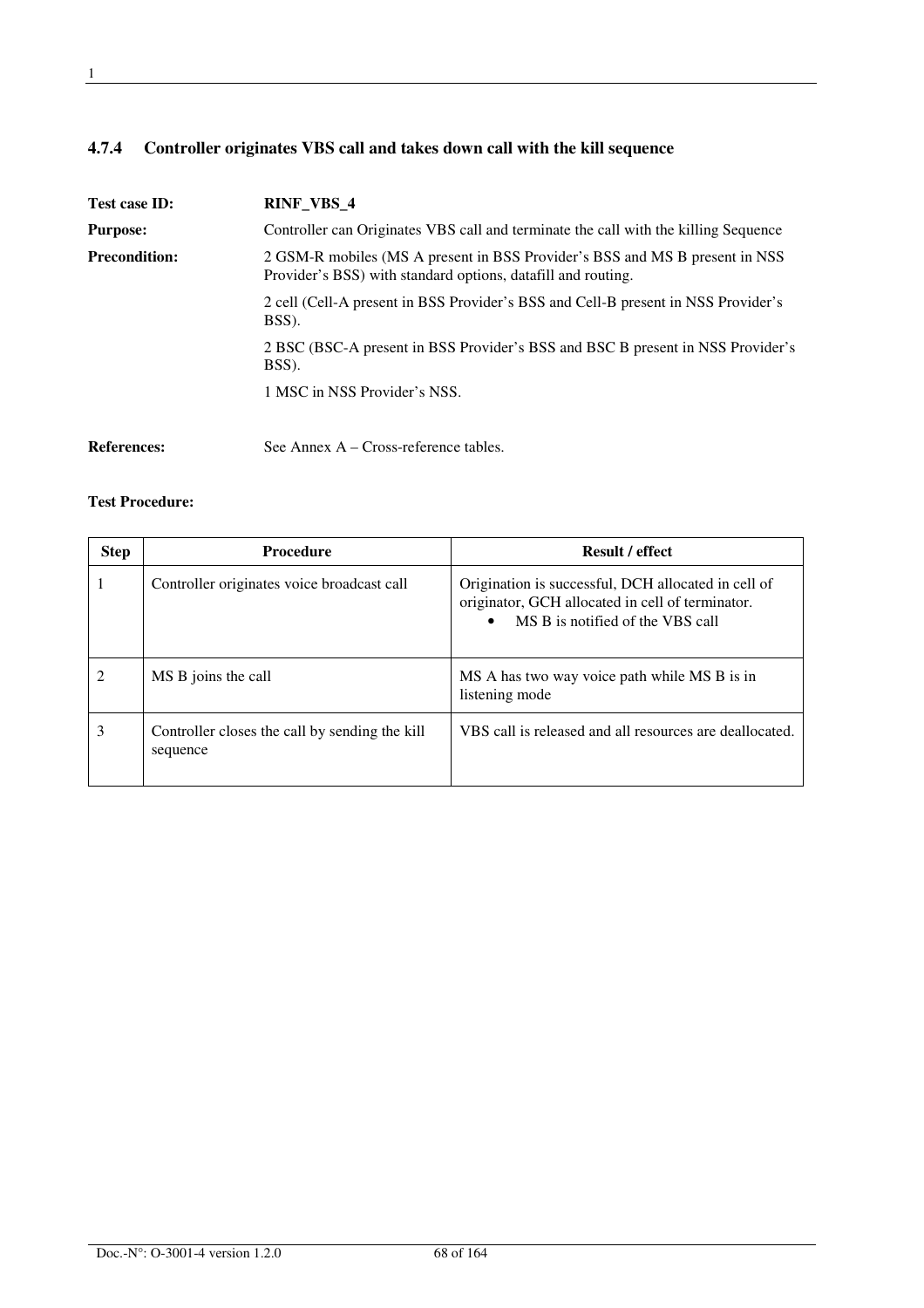## **4.7.5 Controller joins ongoing VBS call**

| Test case ID:        | RINF_VBS_5                                                                                                                                   |  |
|----------------------|----------------------------------------------------------------------------------------------------------------------------------------------|--|
| <b>Purpose:</b>      | Verify VBS Controller can join the ongoing VBS call.                                                                                         |  |
| <b>Precondition:</b> | 2 GSM-R mobiles with standard options, datafill and routing, (MSA present in BSS)<br>Provider's BSS and MS B present in NSS Provider's BSS). |  |
|                      | Controller (present in BSS Provider's BSS).                                                                                                  |  |
|                      | Controller is configured as an originating controller for the VBS.                                                                           |  |
|                      | 2 cell (Cell-A present in BSS Provider's BSS and Cell-B present in NSS Provider's<br>BSS).                                                   |  |
|                      | 2 BSC (BSC-A present in BSS Provider's BSS and BSC B present in NSS Provider's<br>BSS).                                                      |  |
|                      | 1 MSC in NSS Provider's NSS.                                                                                                                 |  |
| <b>References:</b>   | See Annex $A - Cross-reference tables$ .                                                                                                     |  |

| <b>Step</b>    | <b>Procedure</b>                                                                  | <b>Result / effect</b>                                                                                                                              |
|----------------|-----------------------------------------------------------------------------------|-----------------------------------------------------------------------------------------------------------------------------------------------------|
| 1              | MS A originates Voice broadcast call as a<br>service subscriber                   | Origination is successful, DCH and GCH allocated in<br>cell of originator, GCH allocated in cell of terminator.<br>MS B is notified of the VBS call |
| $\mathfrak{D}$ | MS B joins the call                                                               | MS A has two way voice path while MS B is in<br>listening mode.                                                                                     |
| 3              | Controller joins ongoing VBS call by<br>dialing $51+\angle GCA$ >+ $\angle GID$ > | Controller joins ongoing VBS and is in the listening<br>mode.                                                                                       |
| 4              | MS A closes the call                                                              | VBS calls is released and all resources are deallocated.                                                                                            |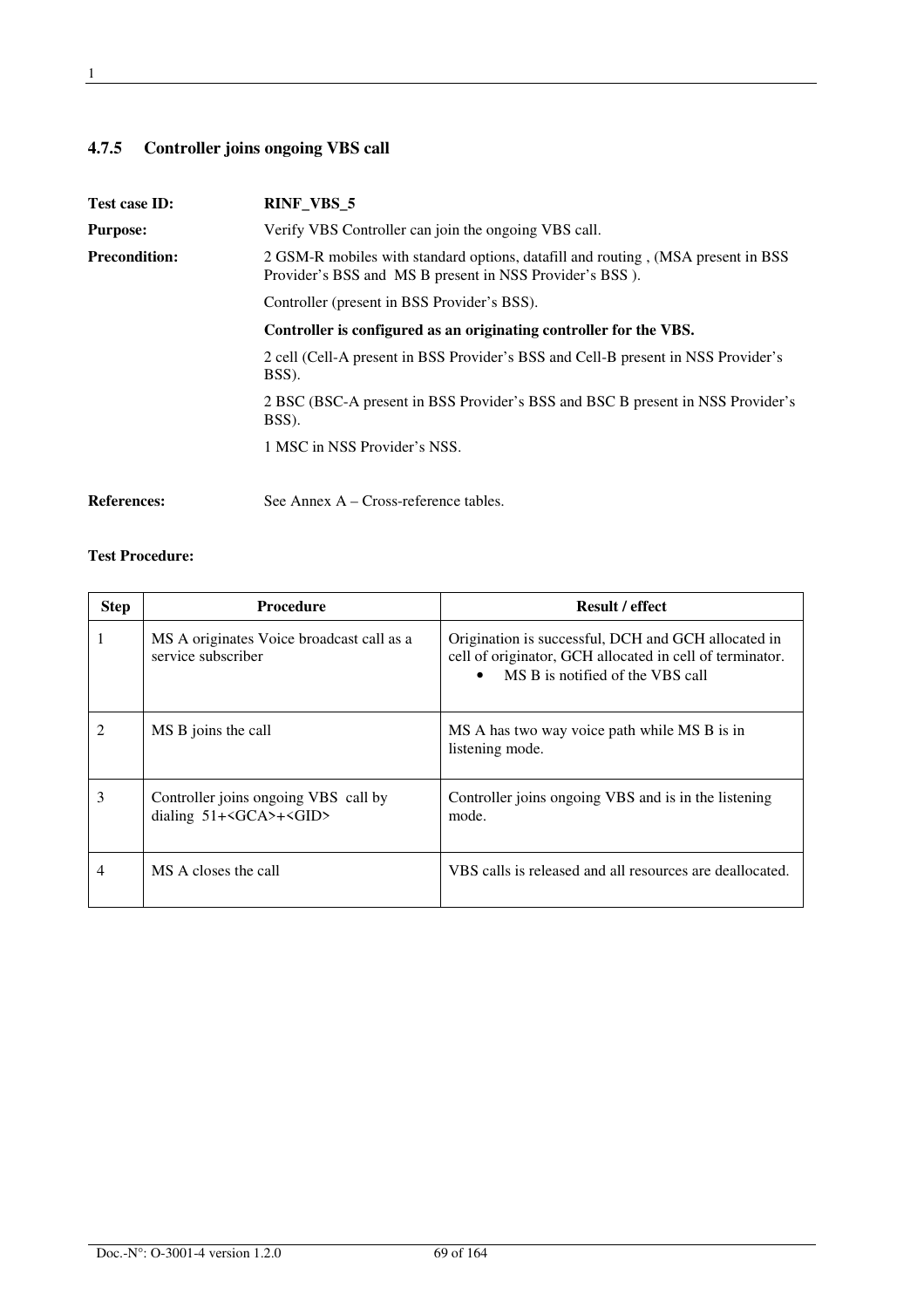#### **4.7.6 Service Subscriber enters into VBS broadcast area with ongoing VBS call and is notified of it, Service Subscriber joins the VBS call**

| Test case ID:        | RINF_VBS_6                                                                                                                                           |
|----------------------|------------------------------------------------------------------------------------------------------------------------------------------------------|
| <b>Purpose:</b>      | Verify Mobile Subscriber is paged/notified about the ongoing VBS call when enters in<br>to the broadcast call area.                                  |
| <b>Precondition:</b> | 3 GSM-R mobiles (MS A and MS C present in BSS Provider's BSS and MS B present<br>in NSS Provider's BSS) with standard options, datafill and routing. |
|                      | 2 cell (Cell-A present in BSS Provider's BSS and Cell-B present in NSS Provider's<br>BSS).                                                           |
|                      | 2 BSC (BSC A present in BSS Provider's BSS and BSC B present in NSS Provider's<br>BSS).                                                              |
|                      | 1 MSC in NSS Provider's NSS.                                                                                                                         |
| <b>References:</b>   | See Annex A – Cross-reference tables.                                                                                                                |

| <b>Step</b> | <b>Procedure</b>                                                | <b>Result / effect</b>                                                                                                                                              |
|-------------|-----------------------------------------------------------------|---------------------------------------------------------------------------------------------------------------------------------------------------------------------|
|             | MS A originates Voice broadcast call as a<br>service subscriber | Origination is successful, DCH and GCH<br>allocated in cell of originator, GCH<br>allocated in cell of terminator.<br>MS B is notified of the VBS call<br>$\bullet$ |
|             | Turn on MS C.<br>MS C join ongoing VBS call.                    | MS C perform LOCATION_UPDATE and receive<br>notifications on ongoing VBS calls.<br>VBS call up, MS A is able to talk, MS B and MS C<br>are in listening mode.       |
| 3           | MS A close the call                                             | The call gets released properly. VBS resources are<br>free.                                                                                                         |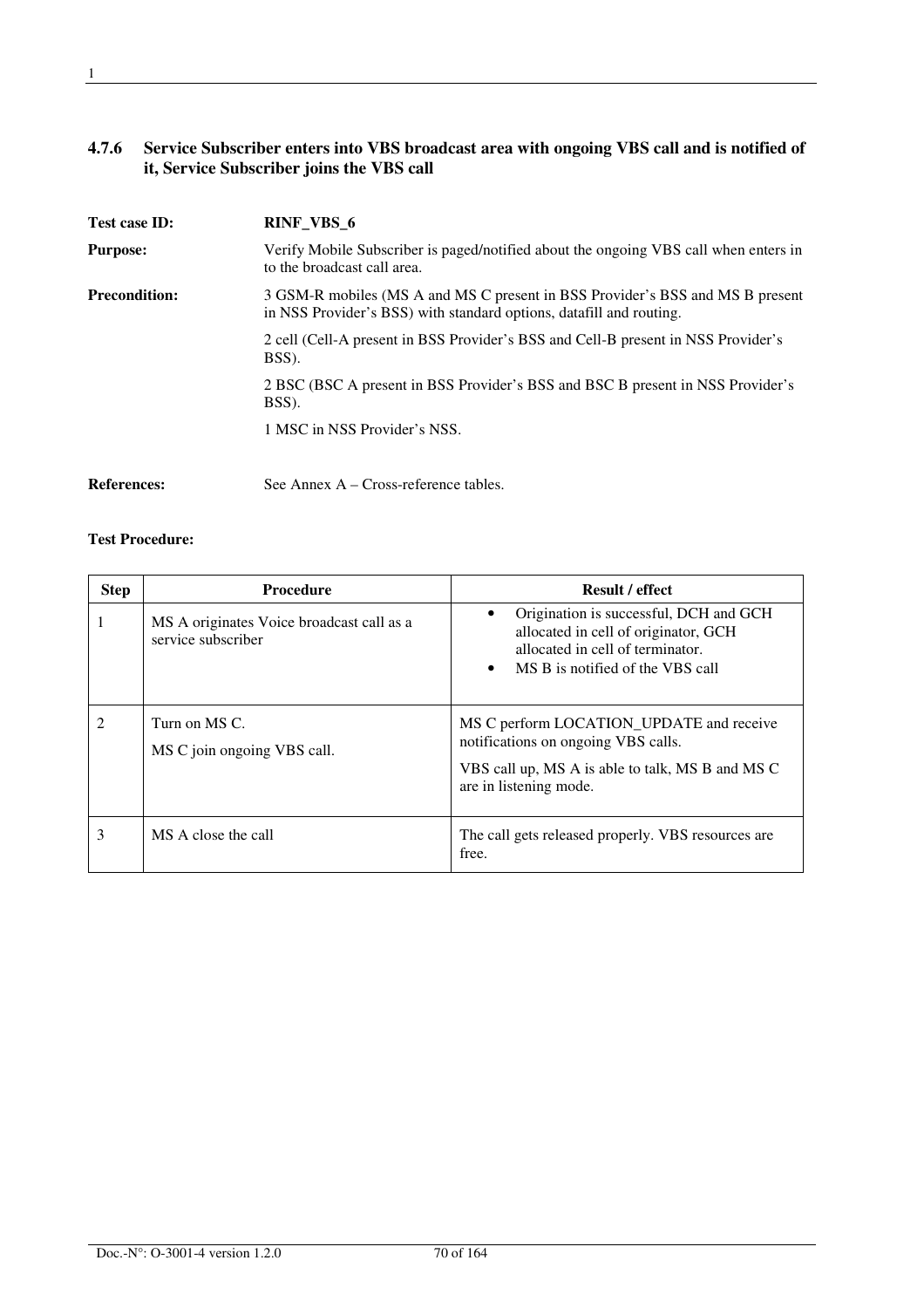## **4.8 Railway Emergency Call (REC)**

## **4.8.1 Service Subscriber originates a REC**

| Test case ID:        | <b>RINF REC 1</b>                                                                  |
|----------------------|------------------------------------------------------------------------------------|
| <b>Purpose:</b>      | Verify SS can originate Railway Emergency Call.                                    |
| <b>Precondition:</b> | 1 cell (BSS Provider's BSS).                                                       |
|                      | 1 BSC (BSS Provider's BSS).                                                        |
|                      | 1 MSC in NSS Provider's NSS.                                                       |
|                      | 3 GSM-R mobiles (MS A, MS B and MS C) with standard options, datafill and routing. |
|                      |                                                                                    |
| <b>References:</b>   | See Annex A – Cross-reference tables.                                              |

| <b>Step</b>    | <b>Procedure</b>                                                                       | <b>Result / effect</b>                                                                                                                                                                                                                                                                               |
|----------------|----------------------------------------------------------------------------------------|------------------------------------------------------------------------------------------------------------------------------------------------------------------------------------------------------------------------------------------------------------------------------------------------------|
| 1              | MS A originates emergency call as service<br>subscriber and releases the UL on the DCH | Origination is successful, DCH and GCH<br>allocated in cell of originator, GCH<br>allocated in cell of terminator.<br>MS B and MS C is notified of the REC call<br>MS B and MS C join the call automatically.<br>MS A has two way voice path until the<br>$\bullet$<br>dedicated channel is released |
| 2              | MS A request the uplink on GCH                                                         | MS A has speech path, MS B and MS C are in<br>listening mode.                                                                                                                                                                                                                                        |
| 3              | MS A release the call                                                                  | The call gets released properly.                                                                                                                                                                                                                                                                     |
| $\overline{4}$ | Check the signaling msg's.                                                             | Immediate SETUP is used by MS A (configured on<br>the SIM)<br>ISETUP $(=$ Immediate Setup (BCC/GCC) is used by<br>MS A                                                                                                                                                                               |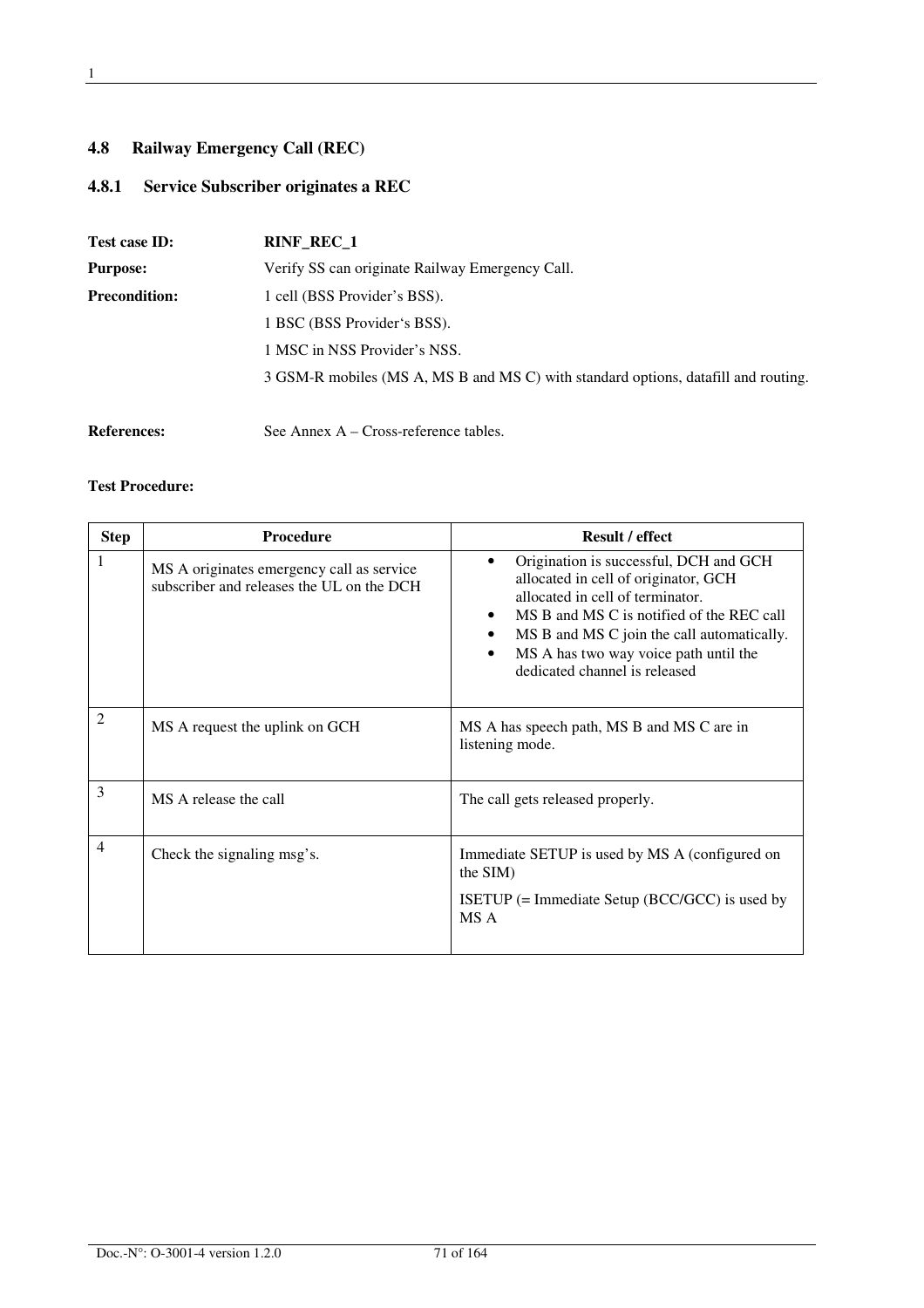## **4.8.2 Service Subscriber initiated REC (no talker change, normal clear down of call)**

Test case **ID:** RINF\_REC\_2 **Purpose:** MSa #1 initiates a REC, MSa #2, MSb #1, MSb #2 and the Controllers A and B join. MSa #1 releases the call. **Precondition:** All subscribers are members of the REC group and are in the correct area

| PLMN A       | PLMN B       |
|--------------|--------------|
| Anchor       | Relay        |
| Controller A | Controller B |
| $MSa \#1/2$  |              |
| $MSb$ #1/2   |              |

**References:** See Annex A – Cross-reference tables.

| <b>Step</b> | <b>Procedure</b>                                       | <b>Result / effect</b>                                 |
|-------------|--------------------------------------------------------|--------------------------------------------------------|
|             | MSa #1 initiates a REC                                 | Call is offered to all subscribers. They auto connect. |
| 2           | MSa #1 releases the call.                              | The call is cleared down.                              |
| 3           | Verify that acknowledgements are send and<br>received. | Records are sent from the Mobiles                      |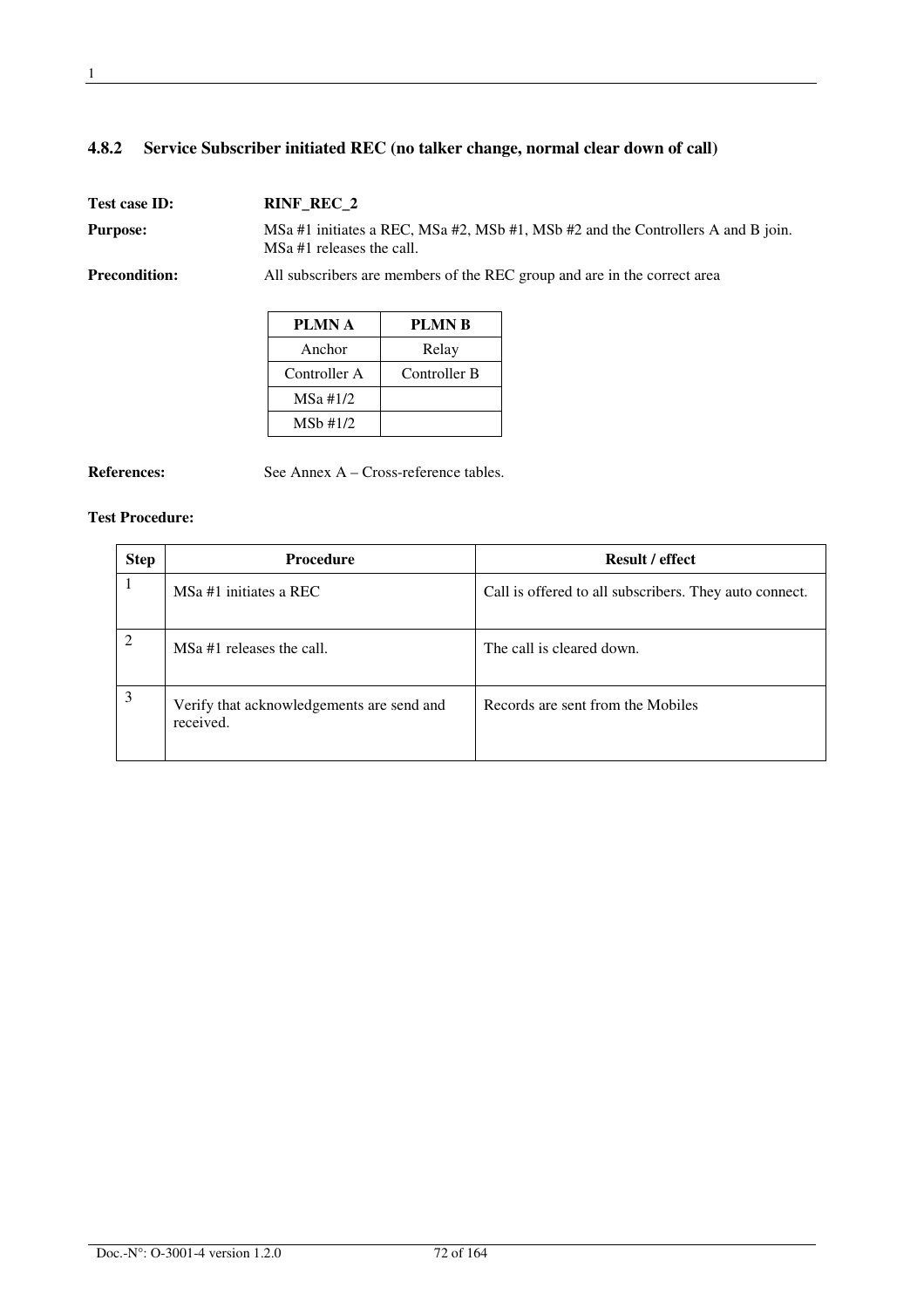# **4.8.3 Service Subscriber accepts an incoming REC**

| Test case ID:        | RINF_REC_3                                                                                                                                                |
|----------------------|-----------------------------------------------------------------------------------------------------------------------------------------------------------|
| <b>Purpose:</b>      | Verify SS can accept an incoming REC.                                                                                                                     |
| <b>Precondition:</b> | 3 GSM-R subscribers (MS A, MS B and MS C) with standard options, data fill and<br>routing.                                                                |
|                      | MS A, MS B and MS C are SS of the REC call, they are located in the GCA in 2<br>different cells (MS A in Cell A and MS B, MS C in Cell-B).                |
|                      | 2 cells on BSS Provider's BSS, one on each of 2 BSCs Voice Inactivity timer is set long<br>enough in order to execute steps 1-4 before the timer expires. |
| <b>References:</b>   | See Annex $A - Cross-reference tables$ .                                                                                                                  |

| <b>Step</b>    | <b>Procedure</b>                                          | <b>Result / effect</b>                                                                                                                                                                                                                                                |
|----------------|-----------------------------------------------------------|-----------------------------------------------------------------------------------------------------------------------------------------------------------------------------------------------------------------------------------------------------------------------|
| 1              | MS A originates emergency call as service<br>subscriber   | Origination is successful, DCH and GCH<br>allocated in cell of originator, GCH<br>allocated in cell of terminator.<br>MS B is notified of the REC call<br>MS B join the call automatically.<br>MS A has two way voice path until the<br>dedicated channel is released |
| $\mathfrak{D}$ | MS C moves into the GCA, where the REC<br>call is ongoing | MS C is notified of the ongoing REC call                                                                                                                                                                                                                              |
| 3              | MS C joins the REC call                                   | MS C is able to join the VGCS call.<br>MS C is in listening mode                                                                                                                                                                                                      |
| 4              | MS C takes the Uplink                                     | MS C has two-way voice path                                                                                                                                                                                                                                           |
| 5              | MS C releases the uplink                                  | Uplink is released                                                                                                                                                                                                                                                    |
| 6              | MS A closes the REC call                                  | The REC call is released properly and all resources<br>are deallocated correctly                                                                                                                                                                                      |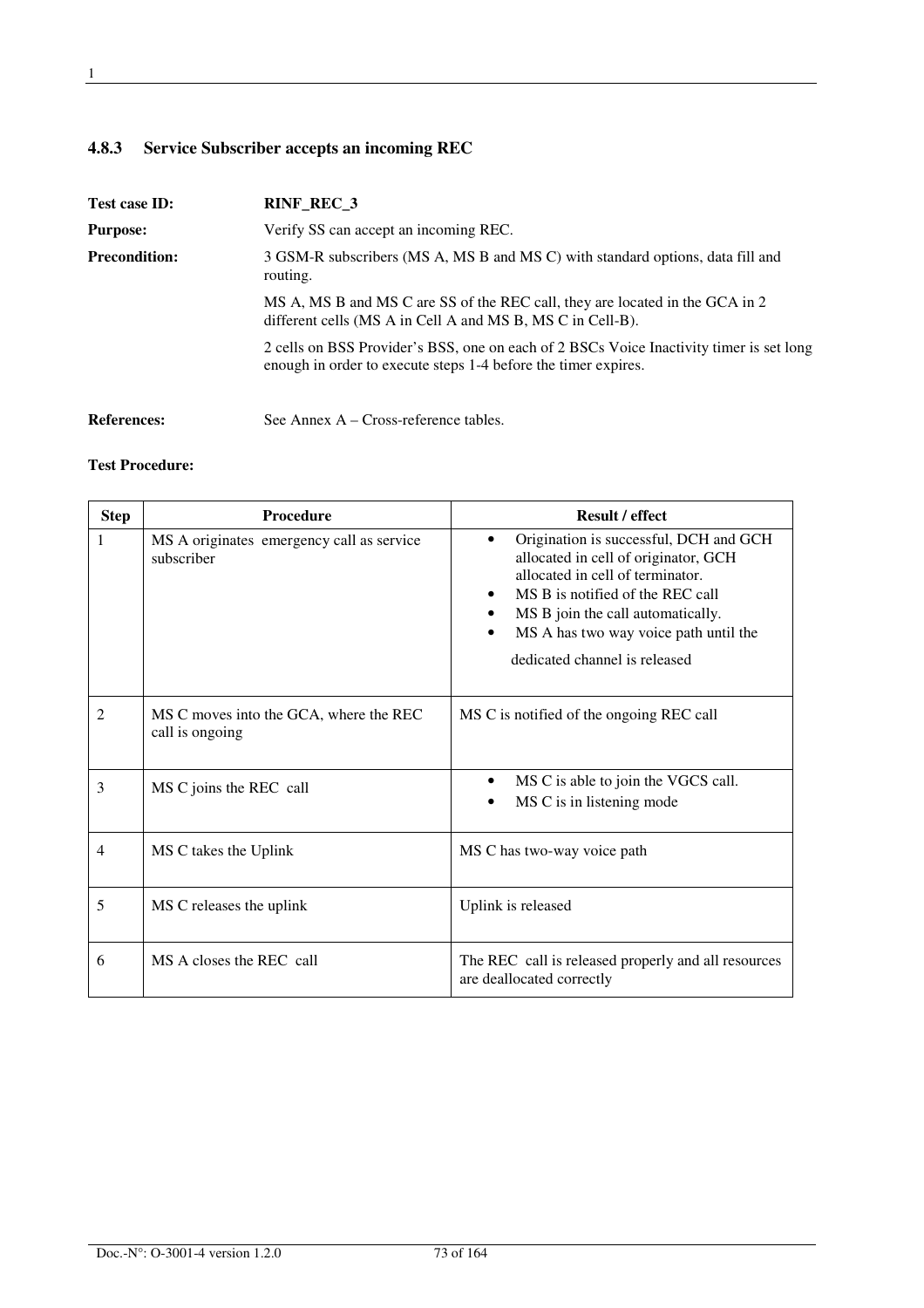# **4.8.4 Controller originates a REC**

| Test case ID:        | <b>RINF REC 4</b>                                                                                                                                                |
|----------------------|------------------------------------------------------------------------------------------------------------------------------------------------------------------|
| <b>Purpose:</b>      | Verify that Controller can originate the <b>Railway Emergency Call</b> and end the call by<br>pressing the kill Sequence.                                        |
| <b>Precondition:</b> | 2 GSM-R subscribers (MS A, MS B) with standard options, data fill and routing.                                                                                   |
|                      | MS A is a controller that is allowed to originate the VGCS call, MS A is located outside<br>of the GCA. MS B is SS of the VGCS call, MS B is located in the GCA. |
|                      | 2 cells on BSS Provider's BSS, one on each of 2 BSCs 1 MSC in NSS Provider's NSS.                                                                                |
|                      |                                                                                                                                                                  |
| <b>References:</b>   | See Annex $A - Cross-reference$ tables.                                                                                                                          |

| <b>Step</b> | <b>Procedure</b>                                                                                                | <b>Result / effect</b>                                                                                                                                                                                                                                                                                                               |
|-------------|-----------------------------------------------------------------------------------------------------------------|--------------------------------------------------------------------------------------------------------------------------------------------------------------------------------------------------------------------------------------------------------------------------------------------------------------------------------------|
|             | MS A as a controller originates Voice Group<br>call by dialing $50 + \langle GCA \rangle + \langle GID \rangle$ | Origination is successful, DCH allocated in<br>cell of originator, GCH allocated in cell of<br>terminator. The DCH of the Controller stays<br>allocated for the duration of the call.<br>MS A has two way voice path during the<br>$\bullet$<br>whole duration of the call<br>MS B is notified of the Railway Emergency<br>٠<br>call |
| 2           | MS B joins the Railway Emergency Call                                                                           | MS B is able to join the call<br>MS B is in listening mode                                                                                                                                                                                                                                                                           |
| 3           | MS B takes the Uplink                                                                                           | MS B has two-way voice path                                                                                                                                                                                                                                                                                                          |
| 4           | MS A as a controller closes the call by<br>entering the killing sequence.                                       | The REC is released properly and all resources are<br>deallocated correctly                                                                                                                                                                                                                                                          |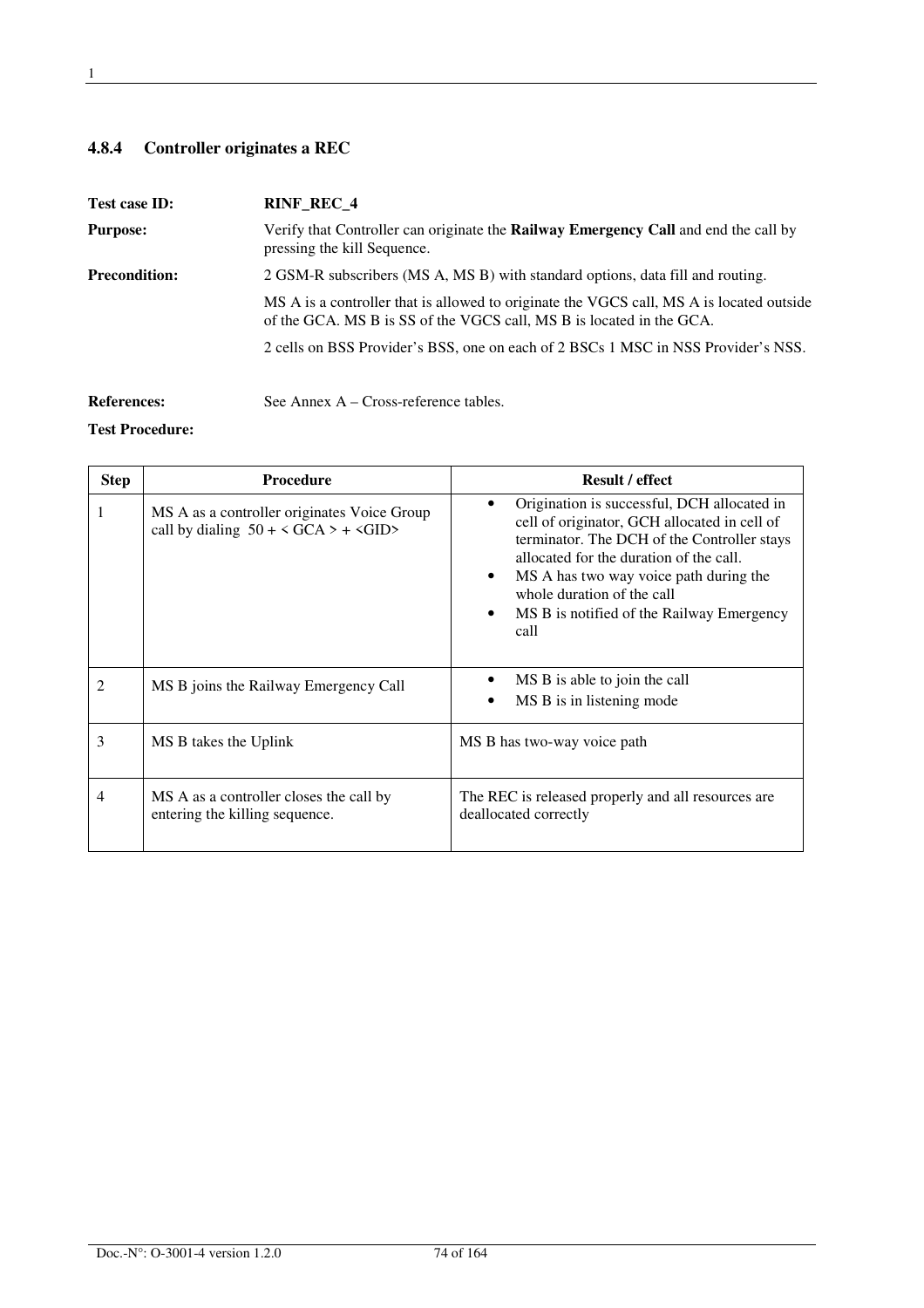# **4.8.5 Service Subscriber originates Acknowledgement Call**

| <b>Test case ID:</b> | <b>RINF REC 5</b>                                                                                                                                                       |
|----------------------|-------------------------------------------------------------------------------------------------------------------------------------------------------------------------|
| <b>Purpose:</b>      | This test case is to verify if the Acknowledgement Call setup and the release complete<br>message is generated after an emergency call and that the content is correct. |
| <b>Precondition:</b> | 1 cell (BSS Supplier).                                                                                                                                                  |
|                      | 1 BSC (BSS Supplier).                                                                                                                                                   |
|                      | 1 MSC in NSS (NSS Supplier).                                                                                                                                            |
|                      | 3 service subscribers: MS A, MS B, MS C.                                                                                                                                |
|                      | A and A-bis monitoring links set up.                                                                                                                                    |
| <b>References:</b>   | See Annex $A - Cross-reference tables$ .                                                                                                                                |

| <b>Step</b> | Procedure                                                                                 | <b>Result / effect</b>                                                                                                                                                                                                                                                                                  |
|-------------|-------------------------------------------------------------------------------------------|---------------------------------------------------------------------------------------------------------------------------------------------------------------------------------------------------------------------------------------------------------------------------------------------------------|
| 1           | MS A originates emergency call as service<br>subscriber                                   | Origination is successful, DCH and GCH<br>allocated in cell of originator, GCH<br>allocated in cell of terminator.<br>MS B and MS C is notified of the REC<br>٠<br>call<br>MS B and MS C join the call<br>automatically.<br>MS A has two way voice path until the<br>٠<br>dedicated channel is released |
| 2           | MS A request the uplink on GCH                                                            | MS A has speech path, MS B and MS C are in<br>listening mode.                                                                                                                                                                                                                                           |
| 3           | MS A releases the Uplink.                                                                 | MS A isn't able to talk.                                                                                                                                                                                                                                                                                |
|             | MS A release the call                                                                     | The call gets released properly.                                                                                                                                                                                                                                                                        |
| 4           | Acknowledgement calls are automatically<br>initiated by all mobiles                       | Acknowledgement calls are successful                                                                                                                                                                                                                                                                    |
| 5           | Verify the content of the USS1 information<br>element of the RELEASE COMPLETE<br>message. | Verify User to User info:<br>Protocol discriminator = $00000000$ ; originator tag;<br>listener tag; $T_DUR$ ; $T_REL$ ; priority level $0 = 01$ ,<br>termination cause = $000$ ; GCRef.                                                                                                                 |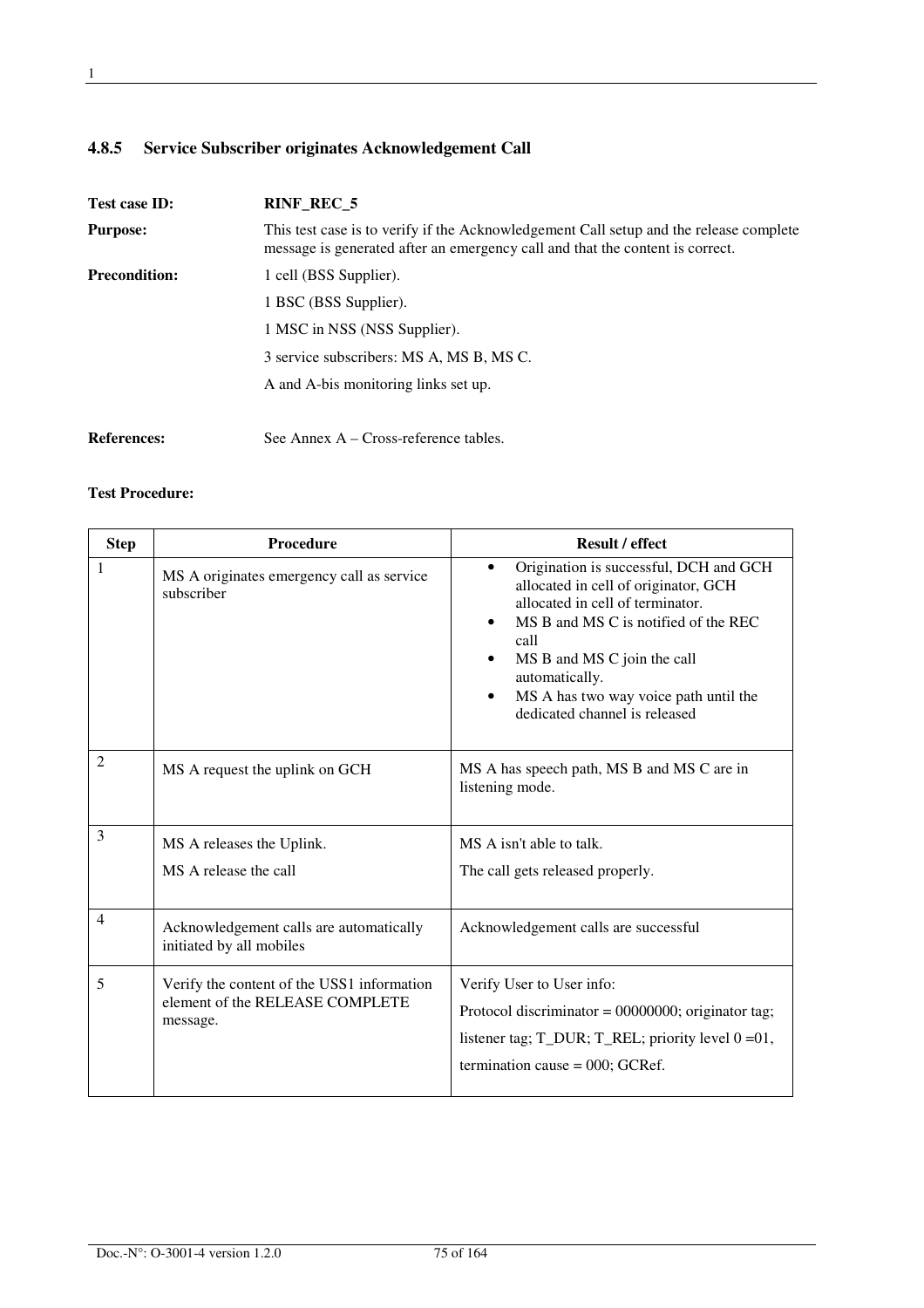# **4.8.6 REC in a GCA with a locked cell**

| Test case ID:        | RINF_REC_6                                                                                                                                                               |
|----------------------|--------------------------------------------------------------------------------------------------------------------------------------------------------------------------|
| <b>Purpose:</b>      | Verify that a Railway Emergency Call can be established, even if not all cells in the<br>GCA are active. The call should be established after the Timer Txx has expired. |
|                      | $\rightarrow$ In case of a dispatcher originated Railway Emergency Call, the call is successful if it<br>was established in any cell.                                    |
|                      | $\rightarrow$ In case of a service subscriber originated REC, the call is successful, if it was<br>established at least in the Cell Of Origin                            |
| <b>Precondition:</b> | 2 NSS Provider's cell.                                                                                                                                                   |
|                      | GCA with all available cells.                                                                                                                                            |
|                      | 2 SS MSA, MS B and mobile dispatcher DISP A at least in COO.                                                                                                             |
|                      | Second cell locked.                                                                                                                                                      |
|                      | 1 MSC in Provider's NSS.                                                                                                                                                 |
| <b>References:</b>   | See Annex $A - Cross-reference tables$ .                                                                                                                                 |

| <b>Step</b>    | Procedure                                                           | <b>Result / effect</b>                                                                              |
|----------------|---------------------------------------------------------------------|-----------------------------------------------------------------------------------------------------|
| 1              | Lock a cell                                                         | One of the cells inside of GCA is locked.                                                           |
| $\overline{2}$ | DISP A dials 50+ <gcarea>+<emergency gid=""></emergency></gcarea>   | Call is established to all cells in service                                                         |
|                | The call is accepted by the participants                            | DISP A has two-way voice path. The remaining<br>participants are in listening mode.                 |
|                | DISP A release the call by sending the disconnect<br>sequence "***" | The REC call gets terminated. All resources are<br>idle.                                            |
| 3              | MS A originates a REC call.                                         | Call is established to all cells in service                                                         |
|                | The call is accepted by the participants                            | The REC call gets terminated. All resources are<br>idle.                                            |
|                | MS A release the VGCS call.                                         | REC establishment is possible, when one or<br>more of the cells belonging to the GCA are<br>locked. |
|                |                                                                     |                                                                                                     |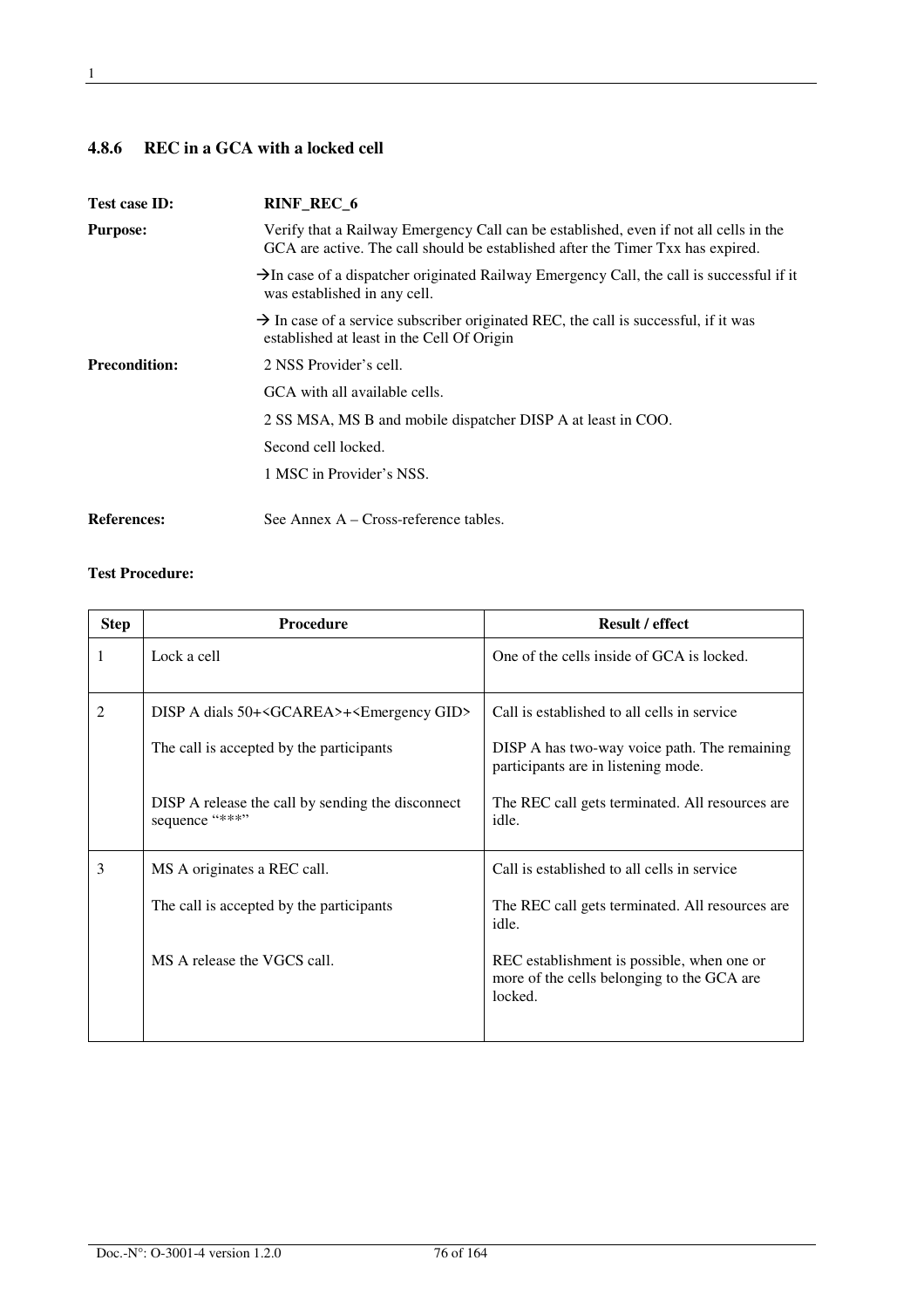# **4.9 Originator to Dispatcher Information (OTDI)**

# **4.9.1 Service Subscriber originates VGCS call, terminating Controller receives the OTDI**

| Test case ID:        | <b>RINF OTDI 1</b>                                                                |  |
|----------------------|-----------------------------------------------------------------------------------|--|
| <b>Purpose:</b>      | Verify that the terminating controller receives the OTDI from the originating SS. |  |
| <b>Precondition:</b> | 1 cell (BSS Provider's BSS).                                                      |  |
|                      | 1 SS (Registered to a Functional Number.                                          |  |
|                      | 1 MSC in NSS Provider's NSS.                                                      |  |
|                      | 5 terminating controllers of a VGCS call.                                         |  |
|                      |                                                                                   |  |
| <b>References:</b>   | See Annex $A - Cross-reference$ tables.                                           |  |

| <b>Step</b> | <b>Procedure</b>                                                       | <b>Result / effect</b>                                                                          |
|-------------|------------------------------------------------------------------------|-------------------------------------------------------------------------------------------------|
|             | SS originates a prio 2 VGCS call and sends<br>the OTDI IE              | VGCS getting established<br>-> dispatcher included in VGCS<br>-> GCC/BCC_SETUP contains OTDI IE |
|             | Verify that the terminating controller got<br>OTDI from originating SS | Controller receives the uncompressed OTDI in UUS<br>IE of the call setup message                |
| 3           | Originator takes the VGCS call down                                    | VGCS call is taken down, all resources are released<br>properly                                 |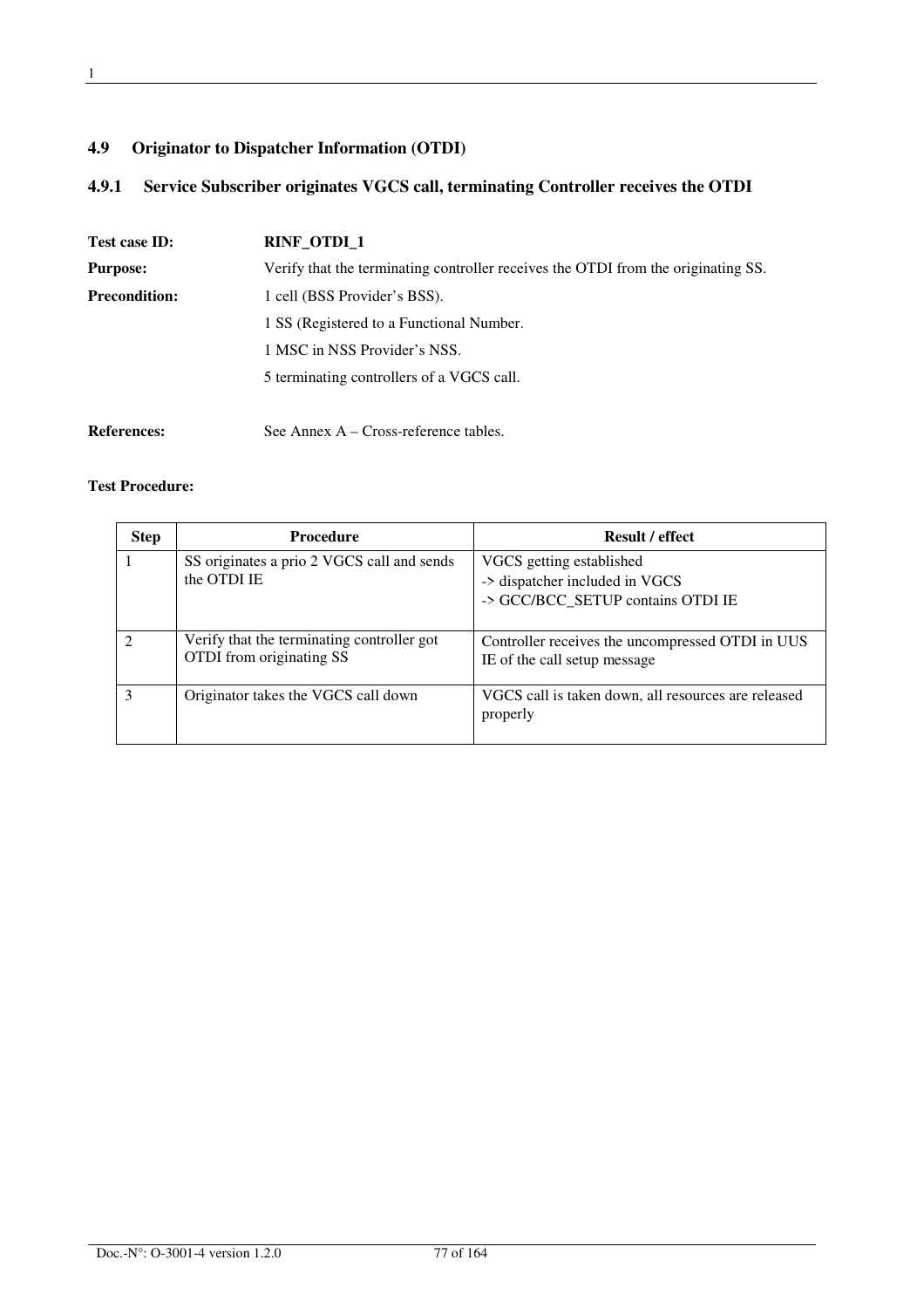#### **4.9.2 Service Subscriber originates VGCS Immediate Setup 2 call, MSC uncompresses the OTDI info and terminating Controller receives the uncompressed OTDI**

| Test case ID:        | RINF_OTDI_2                                                                                                                                             |
|----------------------|---------------------------------------------------------------------------------------------------------------------------------------------------------|
| <b>Purpose:</b>      | Verify that the VGCS Immediate Setup 2 message contains the compressed OTDI info<br>and that the terminating controller receives the uncompressed OTDI. |
| <b>Precondition:</b> | 1 cell (BSS Provider's BSS).                                                                                                                            |
|                      | 1 SS (Registered to Functional Number).                                                                                                                 |
|                      | 1 MSC in NSS Provider's NSS.                                                                                                                            |
|                      | 5 terminating controllers of a VGCS call.                                                                                                               |
|                      |                                                                                                                                                         |
| <b>References:</b>   | See Annex $A - Cross-reference$ tables.                                                                                                                 |

| <b>Step</b>   | <b>Procedure</b>                                                       | <b>Result / effect</b>                                                                                                  |
|---------------|------------------------------------------------------------------------|-------------------------------------------------------------------------------------------------------------------------|
|               | SS originates a prio 0 VGCS call                                       | VGCS getting established<br>-> controller included in GC<br>-> GCC/BCC_IMMEDIATE_SETUP 2 contains<br>compressed OTDI IE |
| $\mathcal{D}$ | Verify that the terminating controller got<br>OTDI from originating SS | Controller receives the uncompressed OTDI in UUS<br>IE of the call setup message                                        |
| $\mathcal{R}$ | Originator takes the VGCS call down                                    | VGCS call is taken down, all resources are released<br>properly                                                         |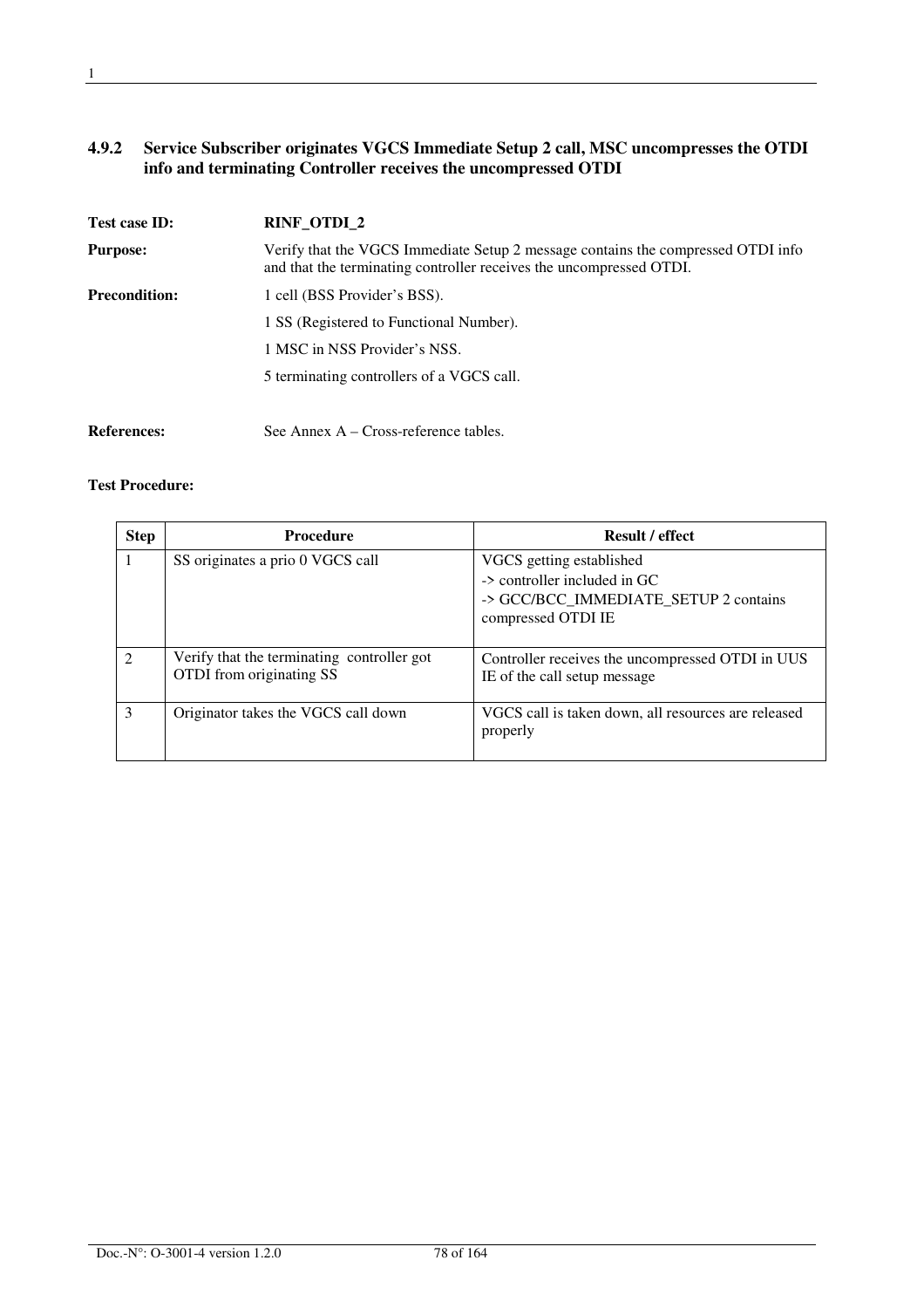# **4.10 Late Entry**

# **4.10.1 Service Subscriber active in a PtP call move in a cell with ongoing REC call**

| Test case ID:        | RINF_LE_1                                                                                                                                                               |
|----------------------|-------------------------------------------------------------------------------------------------------------------------------------------------------------------------|
| <b>Purpose:</b>      | Verify that a SS which is active in a PtP call and move in a cell with an ongoing REC<br>call, getting a notification, that there is an ongoing Railway Emergency call. |
| <b>Precondition:</b> | 2 cell at least                                                                                                                                                         |
|                      | 4 Mobiles                                                                                                                                                               |
|                      | 3 SS at least                                                                                                                                                           |
|                      | Emergency Threshold (Signalling Point Object) = Priority $0$                                                                                                            |
| <b>References:</b>   | See Annex $A - Cross-reference tables$ .                                                                                                                                |

| <b>Step</b>    | Procedure                                                                                                                                                                                           | <b>Result / effect</b>                                                                                                                          |
|----------------|-----------------------------------------------------------------------------------------------------------------------------------------------------------------------------------------------------|-------------------------------------------------------------------------------------------------------------------------------------------------|
|                | A Mobile SS which is member of the REC<br>group establishing a PtP call to another<br>Mobile/fixed call in a cell A what is not part<br>of the REC group call area.                                 | PtP call getting established<br>-> has voice path                                                                                               |
| $\mathfrak{D}$ | In the second cell B a SS establishing a REC.                                                                                                                                                       | REC call getting established<br>-> has voice path                                                                                               |
| 3              | Mobile SS which has established PtP call<br>moves from cell $A \rightarrow B$<br>->Verify on the Abis Interface that the Mobile<br>SS getting notified with a GCCH Notification<br>Request message. | ->Handover successful<br>->Mobile getting Notification of the ongoing REC<br>->PtP (ends) call getting preempted and SS getting<br>the REC call |
| $\overline{4}$ | In the new cell B the SS request the uplink of<br>the REC call.                                                                                                                                     | SS get the uplink and has voice path                                                                                                            |
| 5              | Originating SS takes down the call.                                                                                                                                                                 | The REC call getting properly closed                                                                                                            |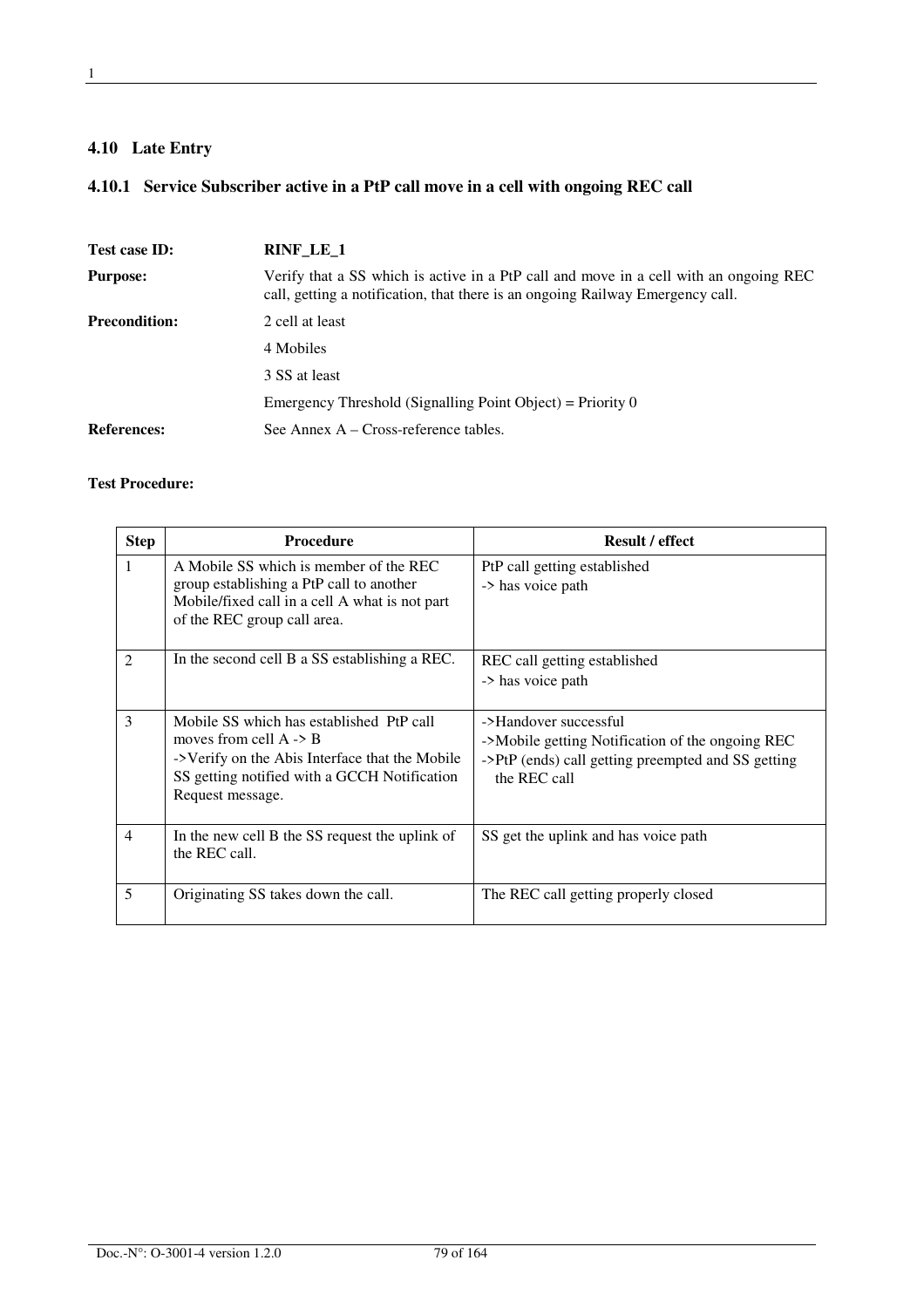# **4.10.2 Orig. SS active in a VBS call move in a cell with ongoing REC call**

| Test case ID:        | $RINF_LE_2$                                                                                                                                                             |  |
|----------------------|-------------------------------------------------------------------------------------------------------------------------------------------------------------------------|--|
| <b>Purpose:</b>      | Verify that a SS which is active in a VBS call and move in a cell with an ongoing REC<br>call, getting a notification, that there is an ongoing Railway Emergency call. |  |
| <b>Precondition:</b> | 2 cell at least                                                                                                                                                         |  |
|                      | 4 Mobiles                                                                                                                                                               |  |
|                      | 3 SS at least                                                                                                                                                           |  |
|                      | Emergency Threshold (Signalling Point Object) = Priority $0$                                                                                                            |  |
| <b>References:</b>   | See Annex $A - Cross-reference tables$ .                                                                                                                                |  |

| <b>Step</b>    | <b>Procedure</b>                                                                                                                                                                                    | <b>Result / effect</b>                                                                                                                          |
|----------------|-----------------------------------------------------------------------------------------------------------------------------------------------------------------------------------------------------|-------------------------------------------------------------------------------------------------------------------------------------------------|
| $\mathbf{1}$   | A Mobile SS which is member of the REC<br>group establishing a VBS (P4) call in a cell A<br>what is not part of the REC group call area.                                                            | VBS (P4) call getting established<br>-> has voice path                                                                                          |
| 2              | In the second cell B a SS establishing a REC.                                                                                                                                                       | REC call getting established<br>-> has voice path                                                                                               |
| 3              | Mobile SS which has established VBS call<br>moves from cell $A \rightarrow B$<br>->Verify on the Abis Interface that the Mobile<br>SS getting notified with a GCCH Notification<br>Request message. | ->Handover successful<br>->Mobile getting Notification of the ongoing REC<br>->VBS (ends) call getting preempted and SS getting<br>the REC call |
| $\overline{4}$ | In the new cell B the SS request the uplink of<br>the REC call.                                                                                                                                     | SS get the uplink and has voice path.                                                                                                           |
| 5              | Originating SS takes down the call.                                                                                                                                                                 | The REC call getting properly closed.                                                                                                           |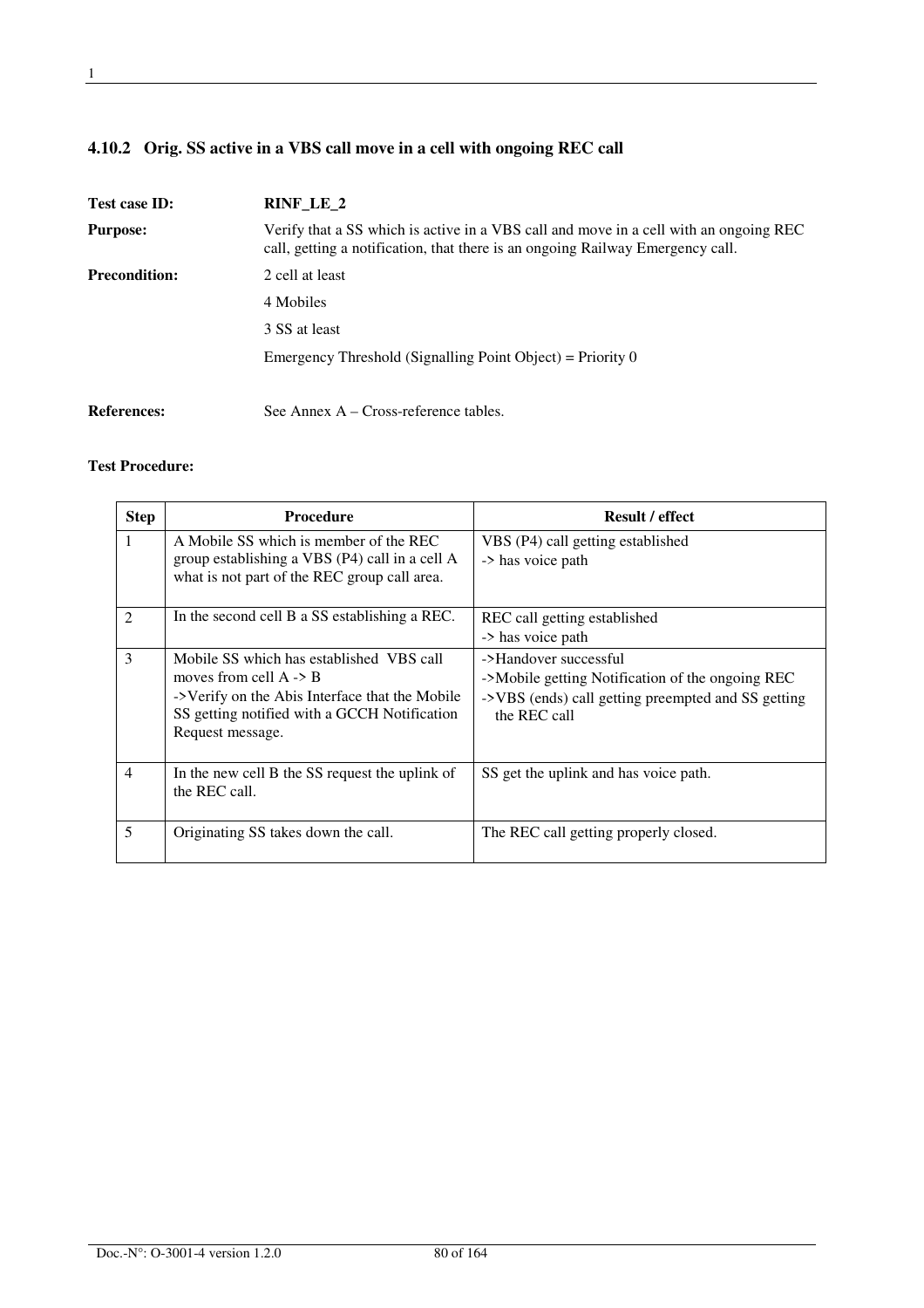# **4.10.3 Service Subscriber active in a VGCS (GCH) call move in a cell with ongoing REC call**

| Test case ID:        | RINF LE 3                                                                                                                                                                      |
|----------------------|--------------------------------------------------------------------------------------------------------------------------------------------------------------------------------|
| <b>Purpose:</b>      | Verify that a SS which is active in a VGCS call (GCH) and move in a cell with an ongoing<br>REC call, getting a notification, that there is an ongoing Railway Emergency call. |
| <b>Precondition:</b> | 2 cell at least                                                                                                                                                                |
|                      | 4 Mobiles                                                                                                                                                                      |
|                      | 3 SS at least                                                                                                                                                                  |
|                      | Emergency Threshold (Signalling Point Object) = Priority $0$                                                                                                                   |
| <b>References:</b>   | See Annex $A - Cross-reference tables$ .                                                                                                                                       |

| <b>Step</b>    | <b>Procedure</b>                                                                                                                                                                                          | <b>Result / effect</b>                                                                                                                    |
|----------------|-----------------------------------------------------------------------------------------------------------------------------------------------------------------------------------------------------------|-------------------------------------------------------------------------------------------------------------------------------------------|
| 1              | A Mobile SS which is member of the REC<br>group establishing a VGCS call (p4) in a cell<br>A what is not part of the REC group call area<br>and going on a GCH.                                           | VGCS call (P4) getting established<br>-> has voice path                                                                                   |
| $\mathfrak{D}$ | In the second cell B a SS establishing a REC.                                                                                                                                                             | REC call getting established<br>-> has voice path                                                                                         |
| 3              | Mobile SS with pressed Uplink in the VGCS<br>call moves from cell $A \rightarrow B$<br>->Verify on the Abis Interface that the Mobile<br>SS getting notified with a GCCH Notification<br>Request message. | ->Handover successful<br>->Mobile getting Notification of the ongoing REC<br>-> Ongoing VGCS call is left and SS going to the<br>REC call |
| $\overline{4}$ | In the new cell B the SS request the uplink of<br>the REC call.                                                                                                                                           | SS get the uplink and has voice path                                                                                                      |
| 5              | originating SS takes down the call                                                                                                                                                                        | The REC call getting properly closed.                                                                                                     |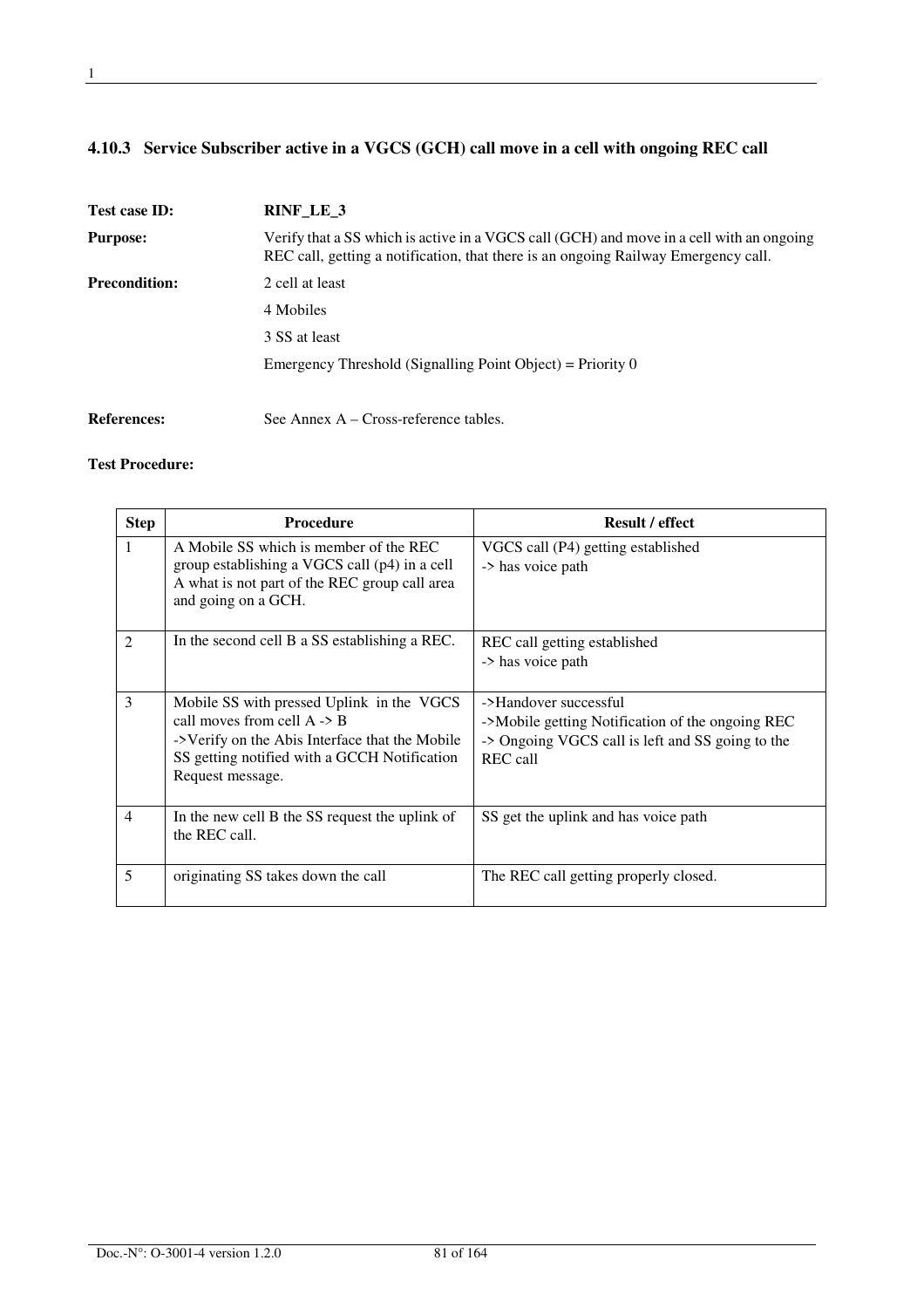#### **4.11 Access Matrix**

# **4.11.1 National call - AM allows call**

| Test case ID:        | RINF_AM_1                                                                                                                |  |
|----------------------|--------------------------------------------------------------------------------------------------------------------------|--|
| <b>Purpose:</b>      | Verify the Access matrix configuration works.                                                                            |  |
| <b>Precondition:</b> | Access Matrix AM configured to allow for following:                                                                      |  |
|                      | Case 1: CT2 / FC 01 calls CT7 / FC01.                                                                                    |  |
|                      | Case 2: CT2 / FC 02 calls CT7 / FC02.                                                                                    |  |
|                      | Case 3: CT2 / FC 01 calls CT2 / FC10.                                                                                    |  |
|                      | Case 4: CT2 /FC10 calls CT2 /FC01.                                                                                       |  |
|                      | Functional numbers have been registered in PLMN A as follows:                                                            |  |
|                      | $MS_A1$ reg with $FN_1$                                                                                                  |  |
|                      | $MS_A2$ reg with $FN_5$                                                                                                  |  |
|                      | $MS_A3$ reg with $FN_7$                                                                                                  |  |
|                      | $TCT_A1$ ( $FN_11$ )                                                                                                     |  |
|                      | $TCT_A2$ (FN_13)                                                                                                         |  |
|                      | (TCT=Train Controller Terminal, also sometimes called Dispatcher Terminal))MS_A3<br>has the Follow Me subscription ABCD. |  |
| <b>References:</b>   | See Annex A - Cross-reference tables.                                                                                    |  |

**Test Procedure:** 

### **Case 1: CT2 / FC 01 calls CT7 /FC01.**

| <b>Step</b>    | <b>Procedure</b>                                                                | <b>Result / effect</b>                                                                               |
|----------------|---------------------------------------------------------------------------------|------------------------------------------------------------------------------------------------------|
|                | MS A1 calls FN 11.                                                              | AM allows the call, the incoming call is displayed on<br>TCT A1.                                     |
| $\mathcal{D}$  | MS A1 accepts the call                                                          | The PtP call between TCT_A1 and MS_A1 is<br>successfully established                                 |
| $\mathcal{E}$  | Verify PFN and check the number displayed<br>on both calling- and called party. | TCT_A1 displays the function of the connected<br>MS_A1 and MS_A1 displays the function of<br>TCT A1. |
| $\overline{4}$ | One of the calling- and called party closes the<br>call.                        | Call is released.                                                                                    |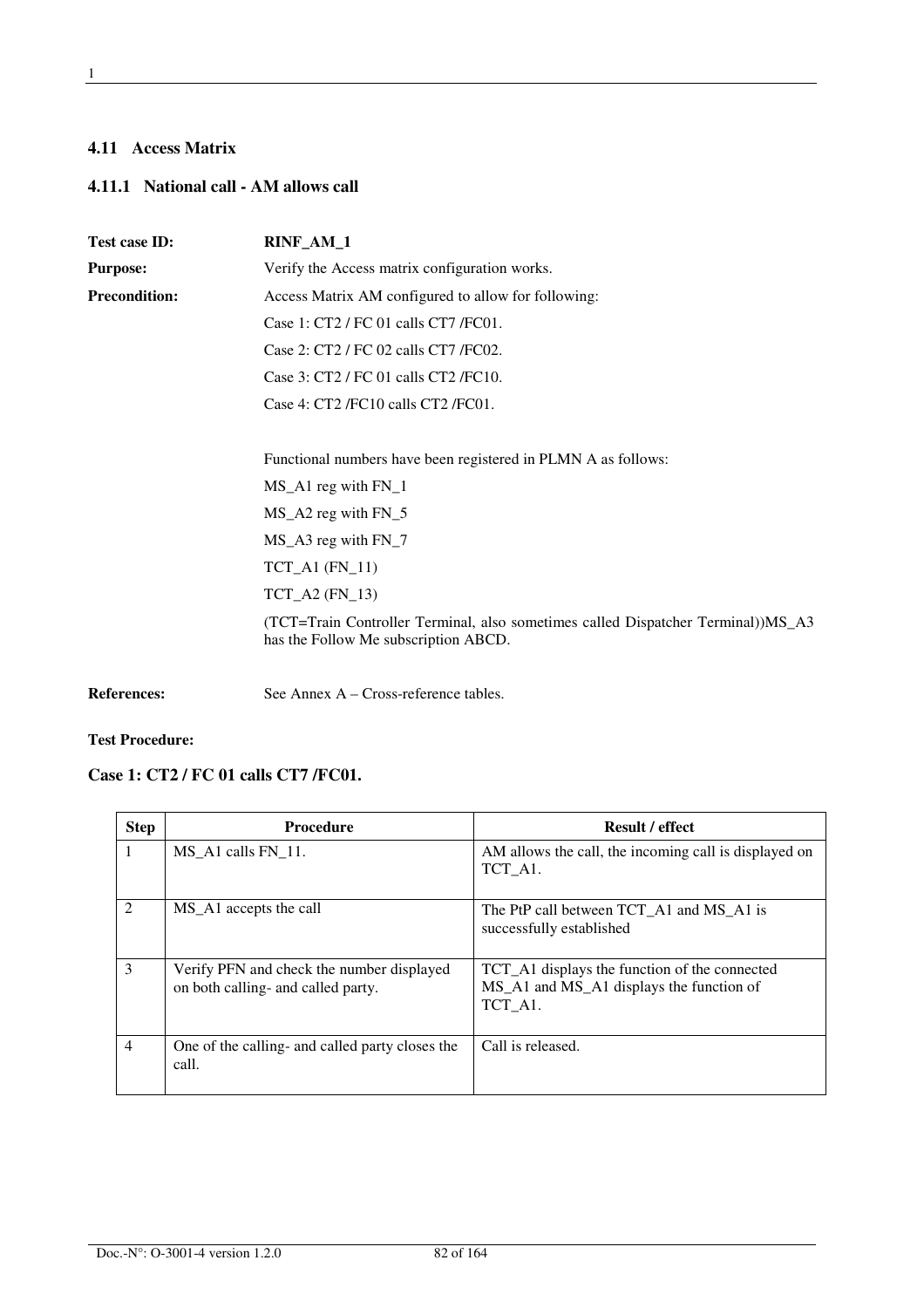# **Case 2: CT2 / FC 02 calls CT7 /FC02.**

| <b>Step</b>    | <b>Procedure</b>                                                                | <b>Result / effect</b>                                                                               |
|----------------|---------------------------------------------------------------------------------|------------------------------------------------------------------------------------------------------|
|                | MS A2 calls FN 13.                                                              | AM allows the call, the incoming call is displayed on<br>TCT_A2.                                     |
| $\mathcal{D}$  | CT_A2 accepts the call.                                                         | The PtP call between TCT_A2 and MS_A2 is<br>successfully established                                 |
| 3              | Verify PFN and check the number displayed<br>on both calling- and called party. | TCT_A2 displays the function of the connected<br>MS_A2 and MS_A2 displays the function of<br>TCT A2. |
| $\overline{4}$ | One of the calling- and called party closes the<br>call.                        | Call is released                                                                                     |

#### **Case 3: CT2 / FC 01 calls CT2 /FC10.**

| <b>Step</b>    | <b>Procedure</b>                                                                | <b>Result / effect</b>                                                                             |
|----------------|---------------------------------------------------------------------------------|----------------------------------------------------------------------------------------------------|
|                | MS A1 calls FN 7.                                                               | AM allows the call, the incoming call is displayed on<br>MS A3.                                    |
| $\mathcal{D}$  | MS_A3 accepts the call.                                                         | The PtP call between MS_A3 and MS_A1 is<br>successfully established.                               |
| $\mathcal{E}$  | Verify PFN and check the number displayed<br>on both calling- and called party. | MS_A3 displays the function of the connected<br>MS_A1 and MS_A1 displays the function of<br>MS A3. |
| $\overline{4}$ | One of the calling- and called party closes the<br>call.                        | Call is released.                                                                                  |

# **Case 4: CT2 /FC10 calls CT2 /FC01.**

| <b>Step</b>                 | <b>Procedure</b>                                                                | <b>Result / effect</b>                                                                             |
|-----------------------------|---------------------------------------------------------------------------------|----------------------------------------------------------------------------------------------------|
|                             | MS A3 calls FN 1.                                                               | AM allows the call, the incoming call is displayed on<br>MS A <sub>1</sub> .                       |
| $\mathcal{D}_{\mathcal{L}}$ | MS_A1 accepts the call.                                                         | The PtP call between MS_A3 and MS_A1 is<br>successfully established                                |
| 3                           | Verify PFN and check the number displayed<br>on both calling- and called party. | MS_A3 displays the function of the connected<br>MS_A1 and MS_A1 displays the function of<br>MS A3. |
| $\overline{4}$              | One of the calling- and called party closes the<br>call.                        | Call is released.                                                                                  |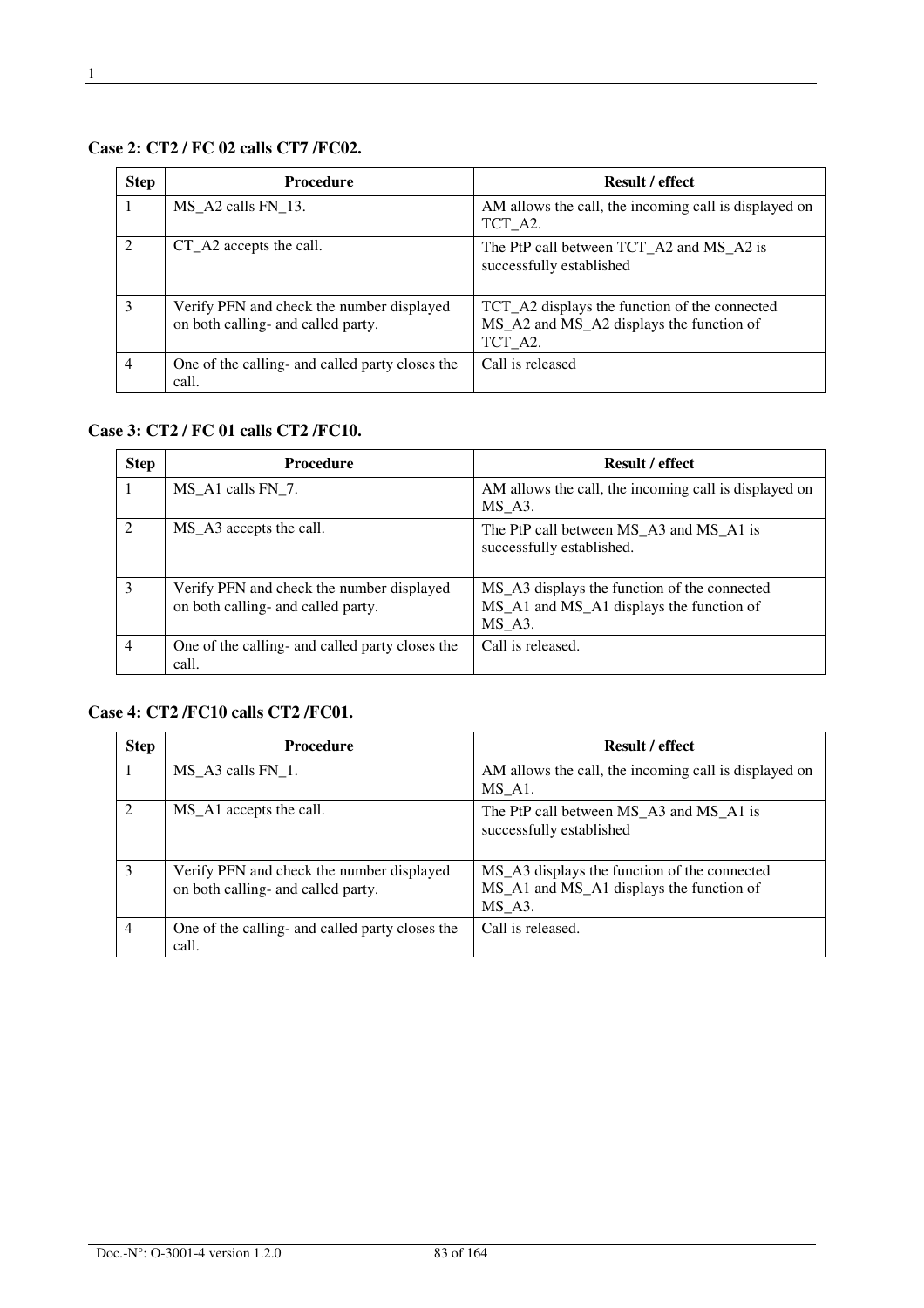#### **4.11.2 National call - AM denies call**

| Test case ID:        | RINF_AM_2                                                                                           |  |
|----------------------|-----------------------------------------------------------------------------------------------------|--|
| <b>Purpose:</b>      | Verify the Access matrix check on call processing.                                                  |  |
| <b>Precondition:</b> | This test case has been divided into the following subcases:                                        |  |
|                      | Case 1: CT7 /FC 01 calls CT2 /FC02.                                                                 |  |
|                      | Case 2: CT7 /FC02 calls CT2 /FC10.                                                                  |  |
|                      | Case 3: CT7 /FC02 calls CT2 /FC08.                                                                  |  |
|                      | Case 4: CT2/FC10 calls CT7/FC02.                                                                    |  |
|                      | Access Matrix is enabled and configured with the cells marked with "Open" in EIRENE<br>set to "No". |  |
|                      | Functional numbers have been registered in PLMN A as follows:                                       |  |
|                      | MS_A1 reg with FN_1                                                                                 |  |
|                      | $MS_A2$ reg with $FN_5$                                                                             |  |
|                      | $MS_A3$ reg with $FN_7$                                                                             |  |
|                      | $TCT_A1$ ( $FN_11$ )                                                                                |  |
|                      | $TCT_A2$ (FN_13)                                                                                    |  |
|                      | (TCT=Train Controller Terminal, also sometimes called Dispatcher Terminal)                          |  |
|                      | MS_A3 has the Follow Me subscription ABCD.                                                          |  |
|                      |                                                                                                     |  |

**References:** See Annex A – Cross-reference tables.

#### **Test procedure:**

# **Case 1: CT7 /FC 01 calls CT2 /FC02.**

| <b>Step</b>    | <b>Procedure</b>                                                               | <b>Result / effect</b>                                                                                  |
|----------------|--------------------------------------------------------------------------------|---------------------------------------------------------------------------------------------------------|
|                | TCT_A1 calls FN_5                                                              | AM does not allow the call.                                                                             |
|                |                                                                                | Release cause indicating a disallowed call by AM to<br>be checked.                                      |
| $\overline{2}$ | Change the according entry of AM to allow the<br>call ("yes") temporarily.     | The affected call is configured to be allowed.                                                          |
| 3              | TCT A1 calls FN 5.                                                             | AM now allows the call, the incoming call is<br>displayed on MS_A2.                                     |
| $\overline{4}$ |                                                                                | The PtP call between MS_A2 and TCT_A1 is<br>successfully established.                                   |
| 5              | Verify PFN and check the number displayed on<br>both calling- and called party | MS_A2 displays the function of the connected<br>TCT_A1 and TCT_A1 displays the function of<br>$MS_A2$ . |
| 6              | One of the calling- and called party closes the<br>call.                       | Call is released.                                                                                       |
| 7              | Undo the above temporary change.                                               | The affected cell of AM is configured to "No".                                                          |

### **Case 2: CT7 /FC02 calls CT2 /FC10.**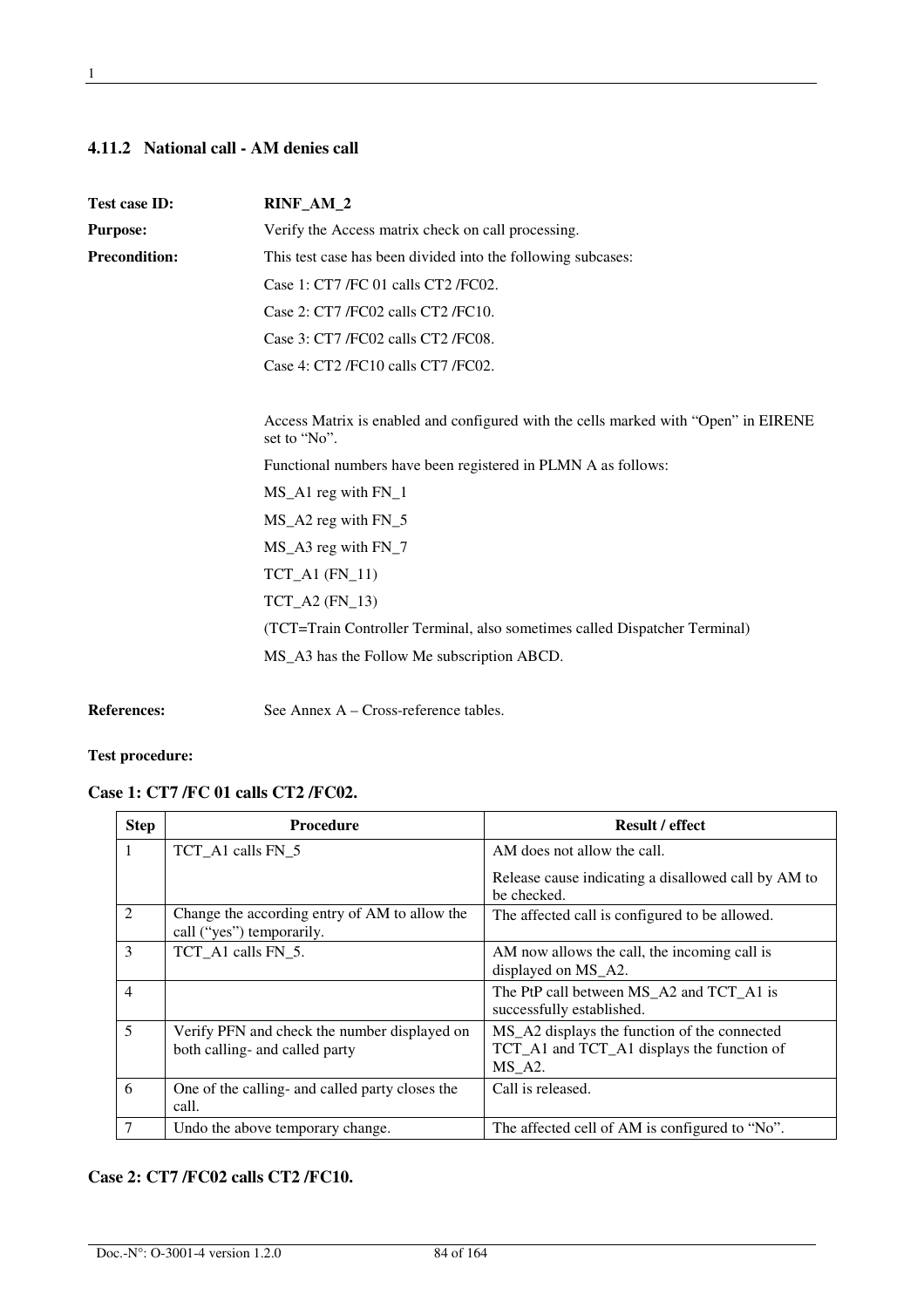| <b>Step</b>    | <b>Procedure</b>                                                                | <b>Result / effect</b>                                                                               |
|----------------|---------------------------------------------------------------------------------|------------------------------------------------------------------------------------------------------|
| 1              | TCT_A2 calls FN_7.                                                              | 1) AM does not allow the call.                                                                       |
|                |                                                                                 | Check release cause indicating a disallowed call by<br>AM.                                           |
| 2              | Change the according entry of AM to allow<br>the call ("yes") temporarily.      | The affected call is configured to be allowed.                                                       |
| 3              | TCT A2 calls FN 7.                                                              | AM now allows the call, the incoming call is<br>displayed on MS_A3.                                  |
| $\overline{4}$ |                                                                                 | The PtP call between MS_A3 and TCT_A2 is<br>successfully established.                                |
| 5              | Verify PFN and check the number displayed<br>on both calling- and called party. | MS_A3 displays the function of the connected<br>TCT_A2 and TCT_A2 displays the function of<br>MS A3. |
| 6              | One of the calling- and called party closes the<br>call.                        | Call is released.                                                                                    |
|                | Undo the above temporary change                                                 | The affected cell of AM is configured to "No".                                                       |

#### **Case 3: CT7 /FC02 calls CT2 /FC08.**

| <b>Step</b>    | <b>Procedure</b>                                                                | <b>Result / effect</b>                                                                                             |
|----------------|---------------------------------------------------------------------------------|--------------------------------------------------------------------------------------------------------------------|
| 1              | MS_A2 registers to IC_A, FN_6.                                                  | The USSD outcome code "01" or corresponding<br>message which means "Follow Me activated" is<br>displayed on MS_A2. |
| 2              | 2) TCT_A2 calls FN_6.                                                           | 2) AM does not allow the call.<br>Check release cause indicating a disallowed call by<br>AM                        |
| $\mathcal{E}$  | Change the according entry of AM to allow<br>the call ("yes") temporarily.      | The affected call is configured to be allowed.                                                                     |
| $\overline{4}$ | TCT A2 calls FN 6.                                                              | AM now allows the call, the incoming call is<br>displayed on MS_A2.                                                |
| 5              |                                                                                 | The PtP call between MS_A2 and TCT_A2 is<br>successfully established                                               |
| 6              | Verify PFN and check the number displayed<br>on both calling- and called party. | MS_A2 displays the function of the connected<br>TCT_A2 and TCT_A2 displays the function of<br>$MS_A2$ .            |
| $\overline{7}$ | One of the calling- and called party closes the<br>call.                        | Call is released.                                                                                                  |
| 8              | Undo the above temporary change.                                                | The affected cell of AM is configured to "No".                                                                     |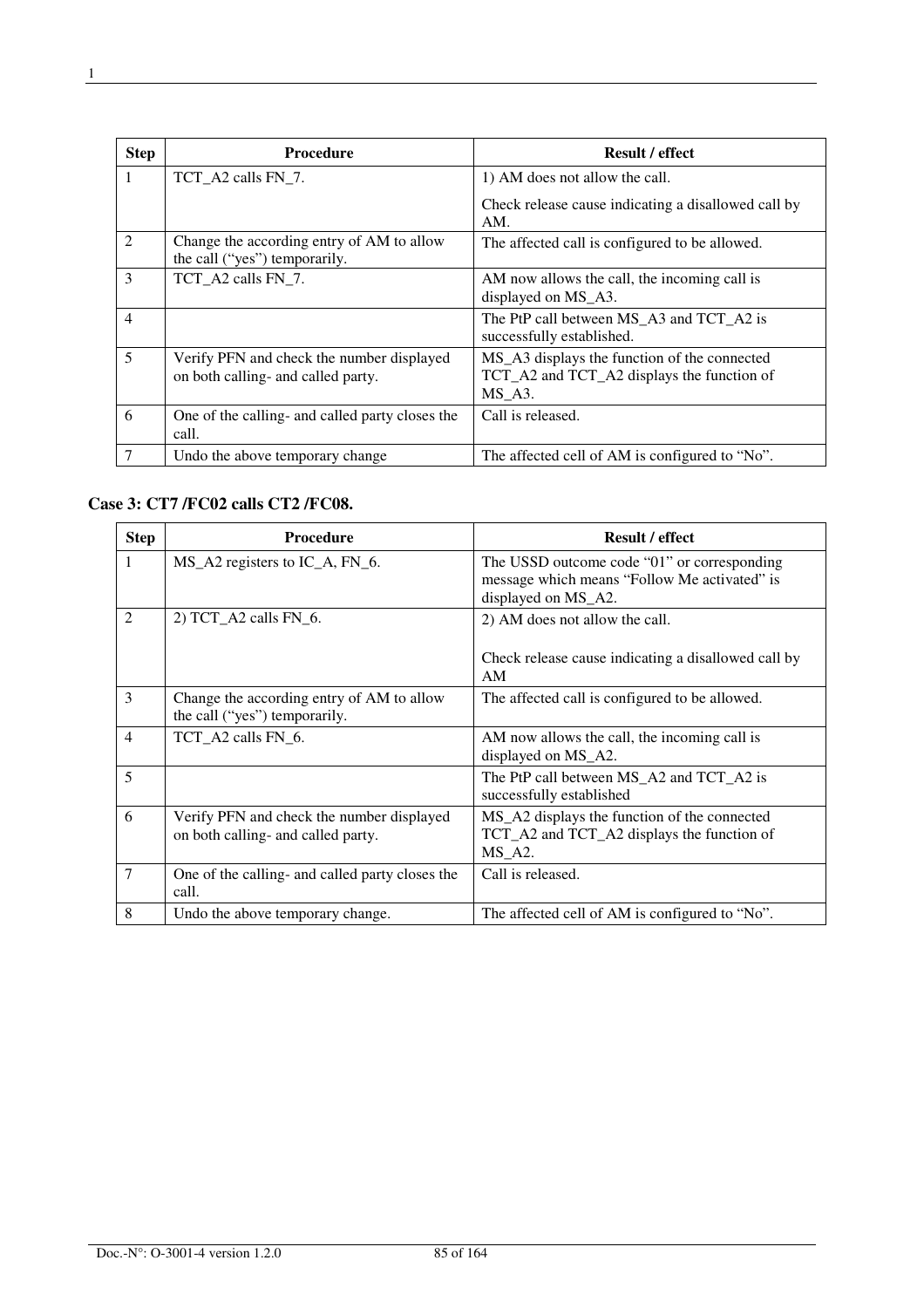**Case 4: CT2 /FC10 calls CT7 /FC02.** 

| <b>Step</b>    | <b>Procedure</b>                                                                | <b>Result / effect</b>                                                                                  |
|----------------|---------------------------------------------------------------------------------|---------------------------------------------------------------------------------------------------------|
| 1              | $MS_A3$ calls $FN_13$ .                                                         | AM does not allow the call.                                                                             |
|                |                                                                                 | Check release cause indicating a disallowed call by<br>AM.                                              |
| 2              | Change the according entry of AM to allow<br>the call ("yes") temporarily.      | The affected call is configured to be allowed.                                                          |
| 3              | MS A3 calls FN 13.                                                              | AM now allows the call, the incoming call is<br>displayed on TCT_A2.                                    |
| $\overline{4}$ | TCT_A2 accepts the call.                                                        | The PtP call between MS_A3 and TCT_A2 is<br>successfully established.                                   |
| 5              | Verify PFN and check the number displayed<br>on both calling- and called party. | MS_A3 displays the function of the connected<br>TCT_A2 and TCT_A2 displays the function of<br>$MS_A3$ . |
| 6              | One of the calling- and called party closes the<br>call.                        | Call is released.                                                                                       |
| $\overline{7}$ | Undo the above temporary change.                                                | The affected cell of AM is configured to "No".                                                          |
| 8              | Undo the subscription change for MS_A3.                                         | MS_A3 has no more Follow Me subscription.                                                               |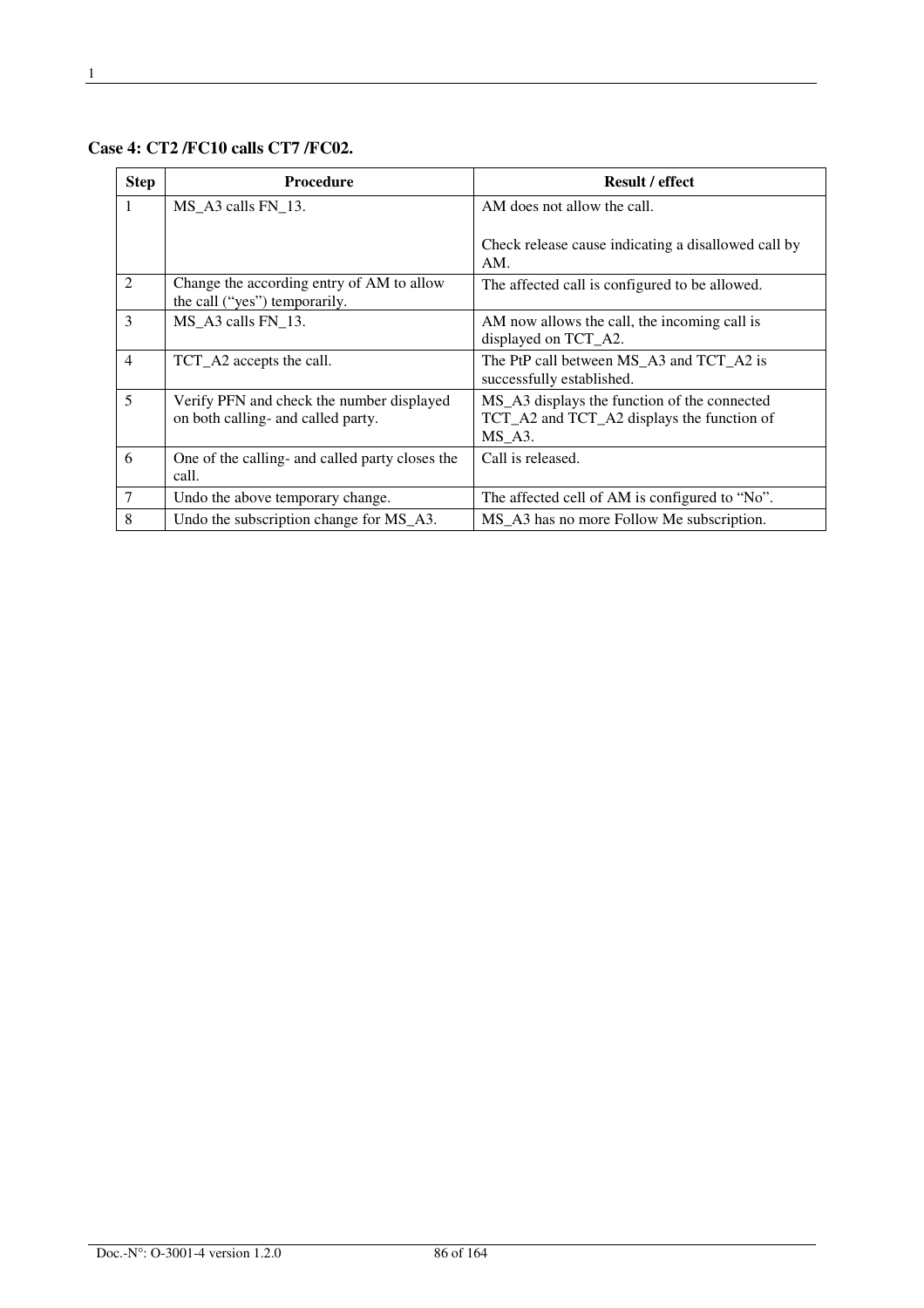# **4.12 GPRS**

# **4.12.1 GPRS Connection Setup**

| <b>Test case ID:</b> | RINF_GPRS_1                                                                                                                                                                                                                                                                                          |  |
|----------------------|------------------------------------------------------------------------------------------------------------------------------------------------------------------------------------------------------------------------------------------------------------------------------------------------------|--|
| <b>Purpose:</b>      | This test case will create and test 3 GPRS service connections:<br>1: Set-up a GPRS session for an ETCS user.<br>2: Set-up a GPRS session for a KMS user (except for countries where included in<br>ETCS)<br>3: Set-up a GPRS session for "other traffic (office, internet, etc)<br>4: Optional: ATO |  |
|                      | test GPRS connection (and indirectly test the APN naming conventions)<br>test data connection<br>test IPV4 for ETCS                                                                                                                                                                                  |  |
|                      | test that no cross connections (ETCS mobile cannot access other traffic and vice<br>۰<br>versa)                                                                                                                                                                                                      |  |
| <b>Precondition:</b> | 1 cell (BSS Provider's BSS)<br>1 PCU (BSS Provider's BSS)<br>1 packet core SGSN-GGSN (NSS Provider's NSS)<br>2-3 servers (servers in fixed IP network)<br>2-3 GSM-R mobiles (PC + module, supporting GPRS).                                                                                          |  |
| <b>References:</b>   | See Annex $A - Cross-reference tables$ .                                                                                                                                                                                                                                                             |  |

#### **Test Procedure:**

| <b>Step</b> | <b>Procedure</b>                                                                                                                                                                                                | <b>Result / effect</b>                                                                                                                                           |
|-------------|-----------------------------------------------------------------------------------------------------------------------------------------------------------------------------------------------------------------|------------------------------------------------------------------------------------------------------------------------------------------------------------------|
| 1           | Create APN's for each service<br>ETCS, KMS and background traffic.                                                                                                                                              | APN for different service should lead to correct server<br>in dedicated IP network with own address space:<br>at least ETCS server (IPV4 network) and Background |
|             | Country specific: ETCS and KMS might use<br>same APN.                                                                                                                                                           | server (IPV4 allowed).                                                                                                                                           |
| 2           | Setup data connection and send data over<br>each connection<br>ETCS mobile to ETCS server<br>a <sub>1</sub><br>KMS mobile to KMS(ETCS) server<br>b.<br>Background mobile to background<br>$C_{\star}$<br>server | Successful data path for each APN                                                                                                                                |
| 3           | Send data from background traffic mobile<br>to ETCS APN                                                                                                                                                         | Background traffic should not have access to data or<br>server of the other services (ETCS, ATO and KMS)<br>and vice versa.                                      |

It shall be understood, that APN separation may be implemented in different points in the overall network topology.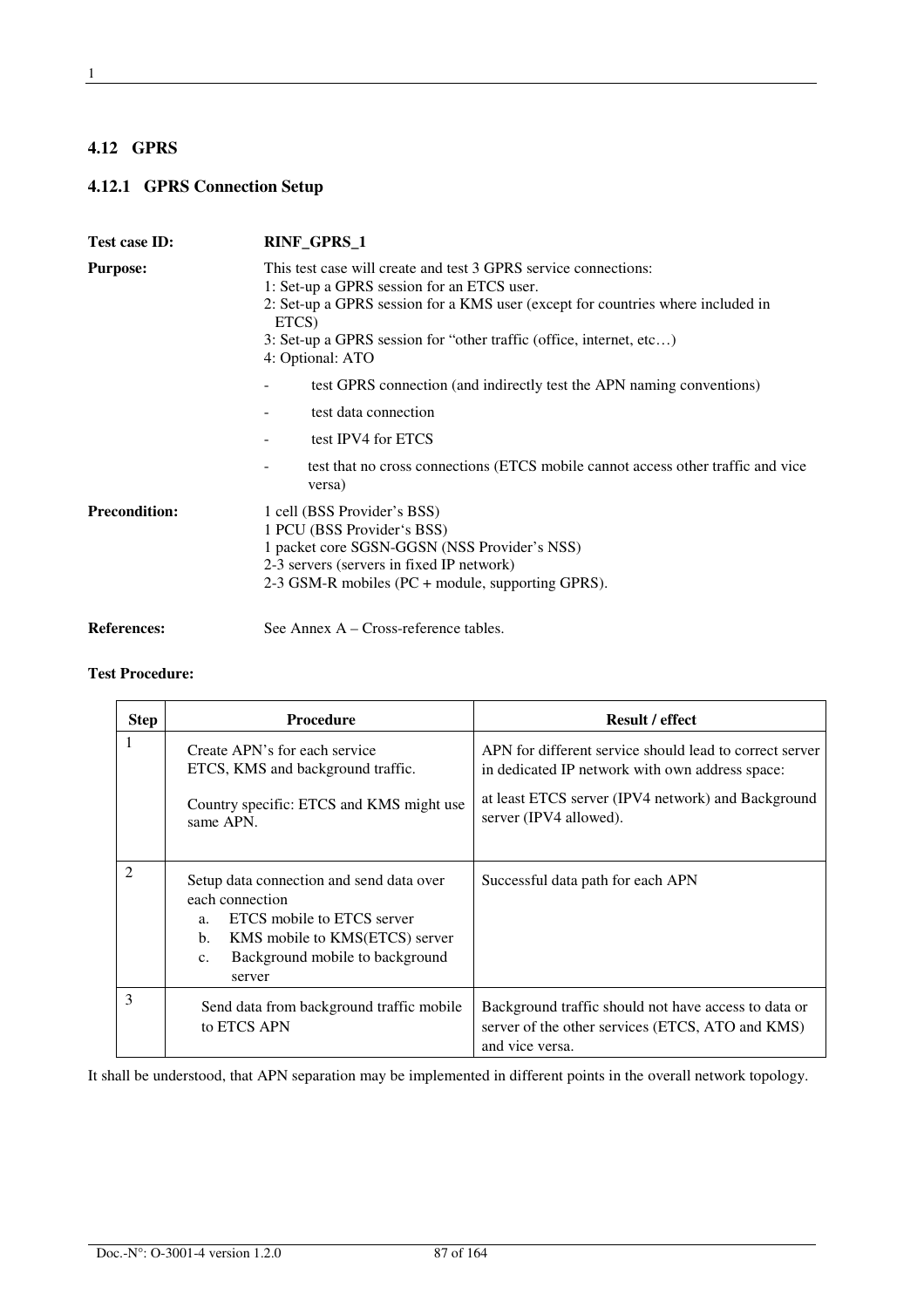# **4.12.2 Contact an RBC in the ETCS domain**

| Test case ID:        | <b>RINF_GPRS_2</b>                                                                              |
|----------------------|-------------------------------------------------------------------------------------------------|
| <b>Purpose:</b>      | Contact an RBC using the DNS service (conversion of RBC number into IP address).                |
| <b>Precondition:</b> | 1 cell (BSS Provider's BSS).                                                                    |
|                      | 1 BSC (BSS Provider's BSS).                                                                     |
|                      | 1 packet core SGSN-GGSN (NSS Provider's NSS).                                                   |
|                      | 1 RBC, 1 DNS (servers in fixed IP network) (access/connectivity available to those<br>servers). |
|                      | 1 GSM-R mobiles (PC + module, supporting GPRS).                                                 |
| <b>References:</b>   | See Annex $A - Cross-reference tables$ .                                                        |

| <b>Step</b> | <b>Procedure</b>                                                                                                                 | <b>Result / effect</b>                                               |
|-------------|----------------------------------------------------------------------------------------------------------------------------------|----------------------------------------------------------------------|
|             | Use ETCS APN of RINF_GPRS_1                                                                                                      |                                                                      |
|             | On DNS server, create Domain name(s) for at<br>least one RBC.                                                                    | Domain name should be linked to valid ip address.                    |
| 3           | Set up data path to an RBC<br>Look up IP address using full text<br>a.<br>domain name of RBC<br>Start data transfer to RBC<br>b. | Successful request of IP address,<br>a data transfer can be started. |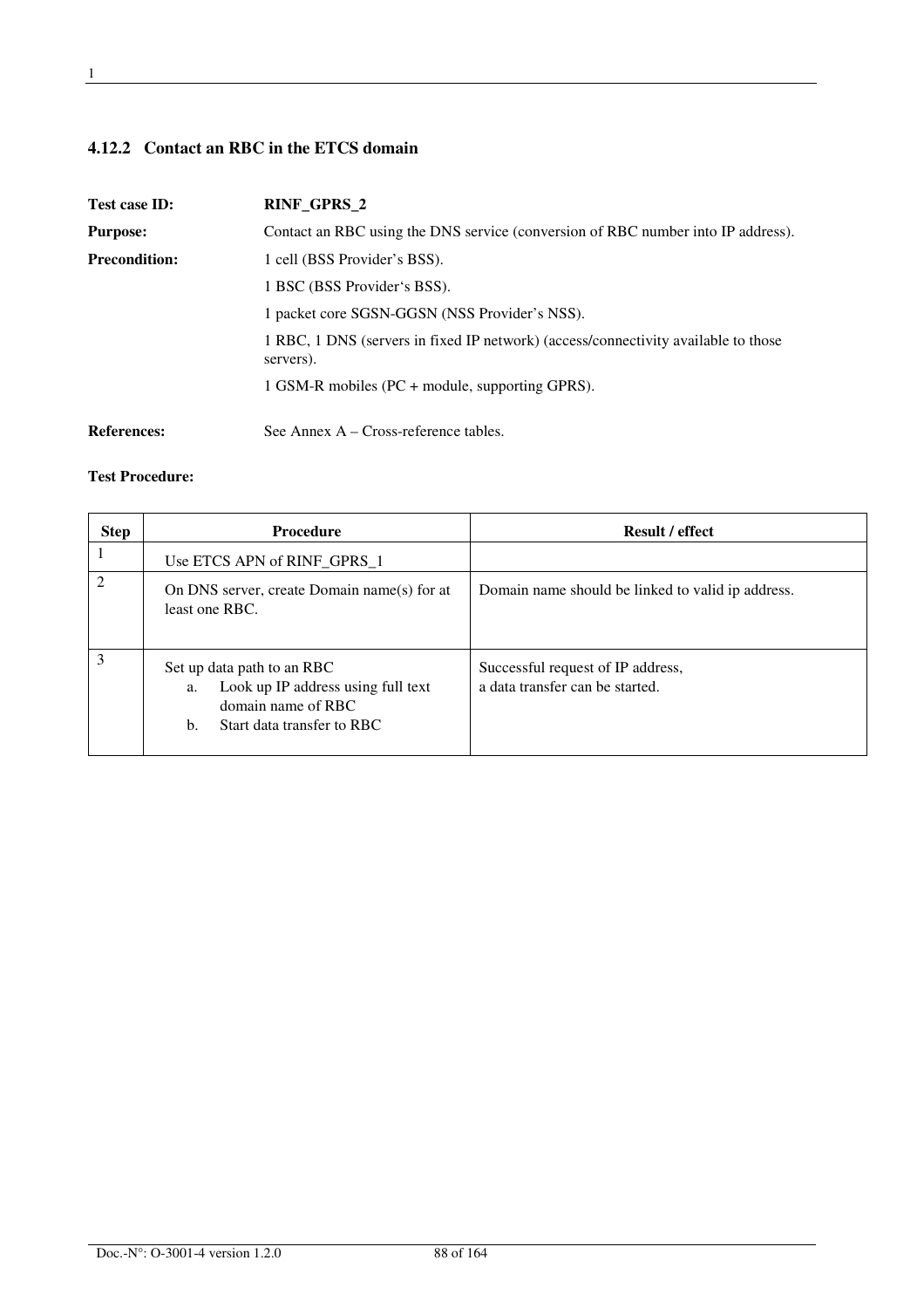# **4.12.3 QOS and priority test between ETCS and Background traffic**

| <b>Test case ID:</b> | RINF_GPRS_3                                                                                                                                                                                                       |
|----------------------|-------------------------------------------------------------------------------------------------------------------------------------------------------------------------------------------------------------------|
| <b>Purpose:</b>      | Verify that an ETCS user (using the ETCS APN with QOS) can setup session with<br>sufficient bandwidth if other service is running (Background traffic, fully loaded Cell<br>(GPRS timeslots) on radio interface). |
| <b>Precondition:</b> | 1 cell (BSS Provider's BSS).                                                                                                                                                                                      |
|                      | 1 BSC (BSS Provider's BSS).                                                                                                                                                                                       |
|                      | 1 packet core SGSN-GGSN (NSS Provider's NSS).                                                                                                                                                                     |
|                      | 1 RBC, 1 DNS (servers in fixed IP network) (access/connectivity available to those<br>servers).                                                                                                                   |
|                      | 1 GSM-R mobiles (PC + module, supporting GPRS).                                                                                                                                                                   |
|                      | Traffic generation for the Background traffic APN: for example a typical handset can<br>generate traffic for 2 UL 2DL timeslots with a (massive) file upload and download.                                        |
|                      |                                                                                                                                                                                                                   |

References: See Annex A – Cross-reference tables.

| <b>Step</b> | <b>Procedure</b>                                          | <b>Result / effect</b>                                                                                                |
|-------------|-----------------------------------------------------------|-----------------------------------------------------------------------------------------------------------------------|
|             | Start GPRS session with back ground traffic.              | GPRS times lots should be loaded with traffic.                                                                        |
| 2           | Set up GPRS session (with ETCS APN) and<br>transmit data. | Session should establish without noticeable delay<br>and receive the minimum of 4kbps (corresponding<br>QOS profile). |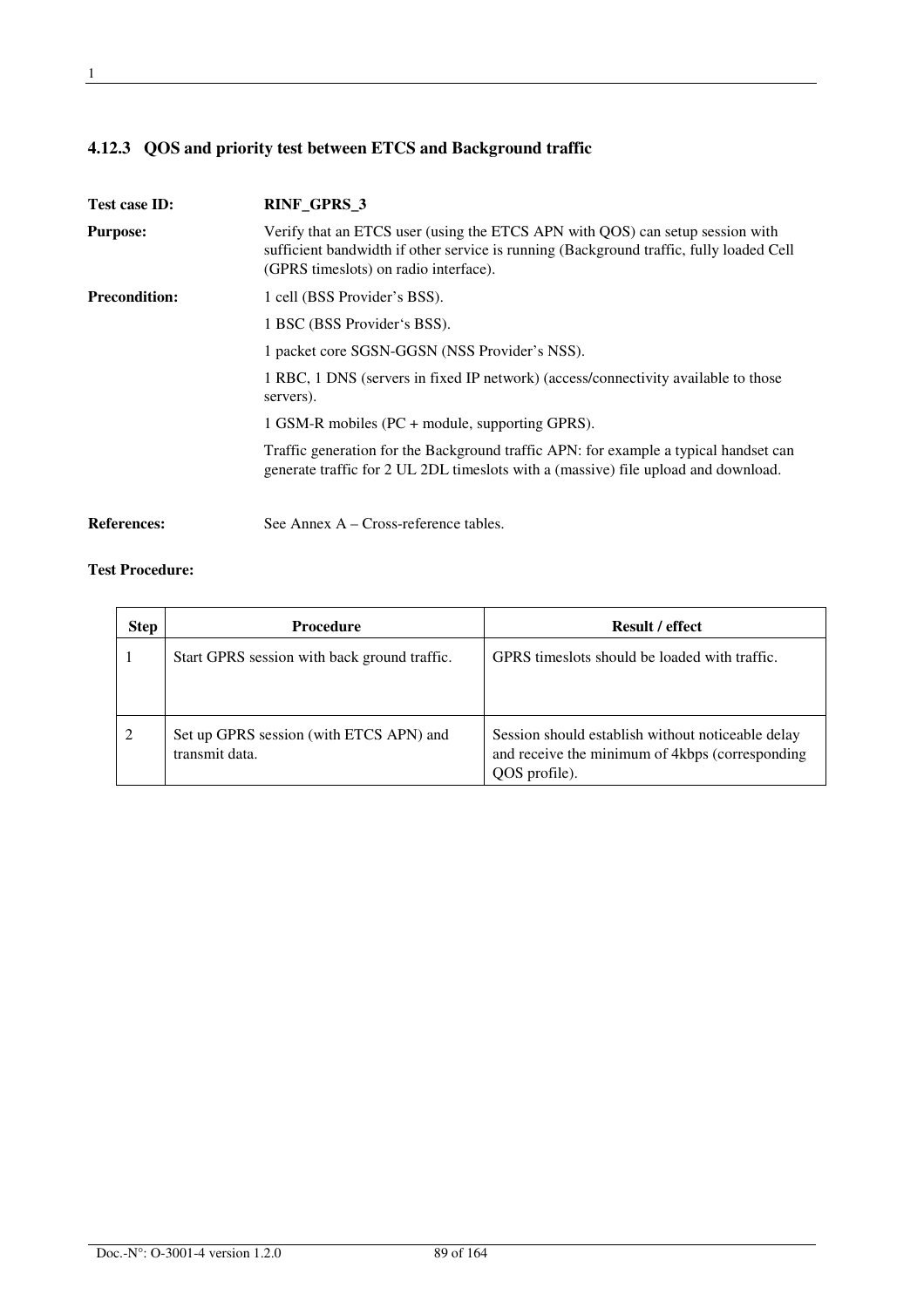# **5 Test Cases Description for O (Optional) features (testing MI Requirements for O features)**

# **5.1 Uplink reply/Notification Response**

# **5.1.1 Service Subscriber active in a VGCS call moves in empty cell**

| Test case ID:        | <b>RINF_URNR_1</b>                                                                                                       |
|----------------------|--------------------------------------------------------------------------------------------------------------------------|
| <b>Purpose:</b>      | Verify that GCH is allocated in a previously empty cell when a SS which was active in<br>a VGCS call moves in that cell. |
| <b>Precondition:</b> | $2$ cells (cell A, cell B).                                                                                              |
|                      | Both cells in the same group call area and have handover relationship to each other.                                     |
|                      | Activate the uplink reply timer/notification response on on both cells.                                                  |
|                      | 3 mobiles (MS_1, MS_2, MS_3).                                                                                            |
|                      | VGCS GID is defined.                                                                                                     |
|                      | MS <sub>1</sub> (cell <sub>A</sub> , VGCS GID active).                                                                   |
|                      | MS_2 (cell_A, VGCS GID active).                                                                                          |
|                      | MS 3 (cell B, VGCS GID not active).                                                                                      |
|                      | In cell B, no other mobile with activated VGCS GID.                                                                      |
|                      | General: Status of the TCH should be checked by an O&M System.                                                           |
|                      |                                                                                                                          |

References: See Annex A – Cross-reference tables.

| <b>Step</b>    | <b>Procedure</b>                                                                                | <b>Result / effect</b>                                                                                                                                        |
|----------------|-------------------------------------------------------------------------------------------------|---------------------------------------------------------------------------------------------------------------------------------------------------------------|
|                | MS <sub>1</sub> initiates VGCS call.                                                            | Call established.<br>MS_2 is listener<br>$MS_3$ in cell $B$ is not notified                                                                                   |
| $\mathfrak{D}$ | MS <sub>1</sub> takes the GCH for a period greater<br>than uplink timer value configured in BSS | Due to lack of uplink reply (on air interface "Uplink"<br>access burst - absence of MS with the activated<br>VGCS GID) in cell_B the GCH get de-allocated     |
| 3              | MS 2 moves from cell A to cell B                                                                | The GCH in cell_B gets re-allocated because of the<br>new presence of MS_2 having the VGCS GID<br>activated.<br>Re-allocation is based on notication response |
| 4              | MS 1 takes down the call.                                                                       | The call is properly released                                                                                                                                 |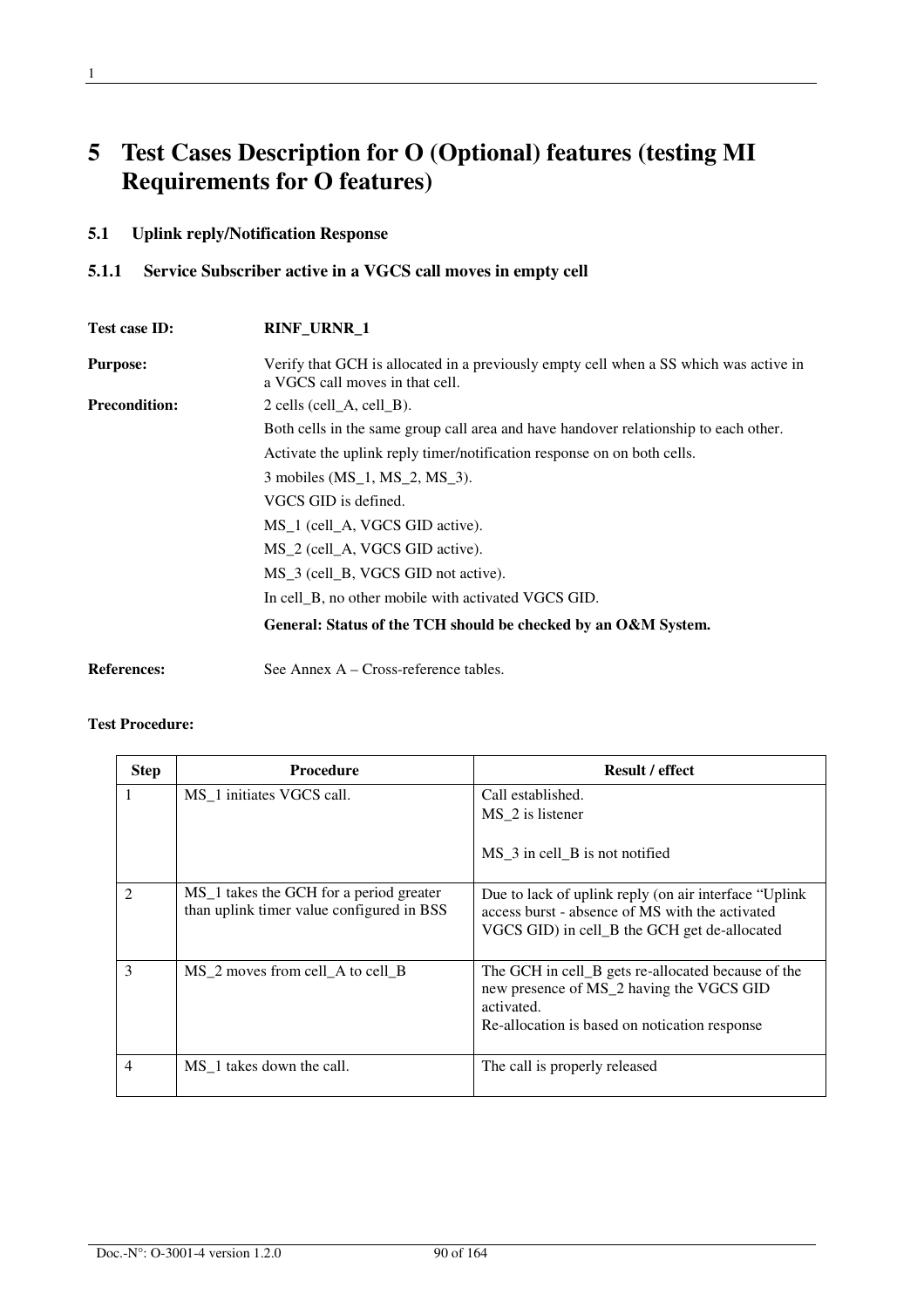# **5.1.2 Service Subscriber active in a VBS call moves in empty cell**

| Test case ID:        | <b>RINF_URNR_2</b>                                                                                                      |  |  |  |
|----------------------|-------------------------------------------------------------------------------------------------------------------------|--|--|--|
| <b>Purpose:</b>      | Verify that GCH is allocated in a previously empty cell when a SS which was active in<br>a VBS call moves in that cell. |  |  |  |
| <b>Precondition:</b> | $2$ cells (cell_A, cell_B).                                                                                             |  |  |  |
|                      | Both cells in the same group call area and have handover relationship to each other.                                    |  |  |  |
|                      | Both cells: uplinkReplyTimer $>= 6s$ .                                                                                  |  |  |  |
|                      | 3 mobiles (MS_1, MS_2, MS_3).                                                                                           |  |  |  |
|                      | VGCS GID is defined.                                                                                                    |  |  |  |
|                      | MS <sub>1</sub> (cell <sub>A</sub> , VBS GID active).                                                                   |  |  |  |
|                      | MS <sub>2</sub> (cell <sub>A</sub> , VBS GID active).                                                                   |  |  |  |
|                      | MS_3 (cell_B, VBS GID not active).                                                                                      |  |  |  |
|                      | In cell_B, no other mobile with activated VBS GID.                                                                      |  |  |  |
|                      | General: Status of the TCH should be checked by an O&M System.                                                          |  |  |  |

References: See Annex A – Cross-reference tables.

| <b>Step</b>    | Procedure                              | <b>Result / effect</b>                                                                                                                                                           |
|----------------|----------------------------------------|----------------------------------------------------------------------------------------------------------------------------------------------------------------------------------|
| 1.             | MS 1 initiates VGCS call.              | Call established.<br>MS_2 is listener                                                                                                                                            |
|                |                                        | MS_3 in cell_B is not notified                                                                                                                                                   |
|                |                                        | Due to lack of uplink reply (on air interface "Uplink"<br>access burst - absence of MS with the activated VBS<br>GID) in Cell_B the GCH get de-allocated.                        |
| $\mathfrak{D}$ | $MS_2$ moves from cell $A$ to cell $B$ | MS <sub>_2</sub> makes location update and gets notified of the<br>VBS call as the GCH gets re-allocated because of the<br>new presence of MS_2 having the VBS GID<br>activated. |
| 3              | MS_1 takes down the call               | The call is properly released.                                                                                                                                                   |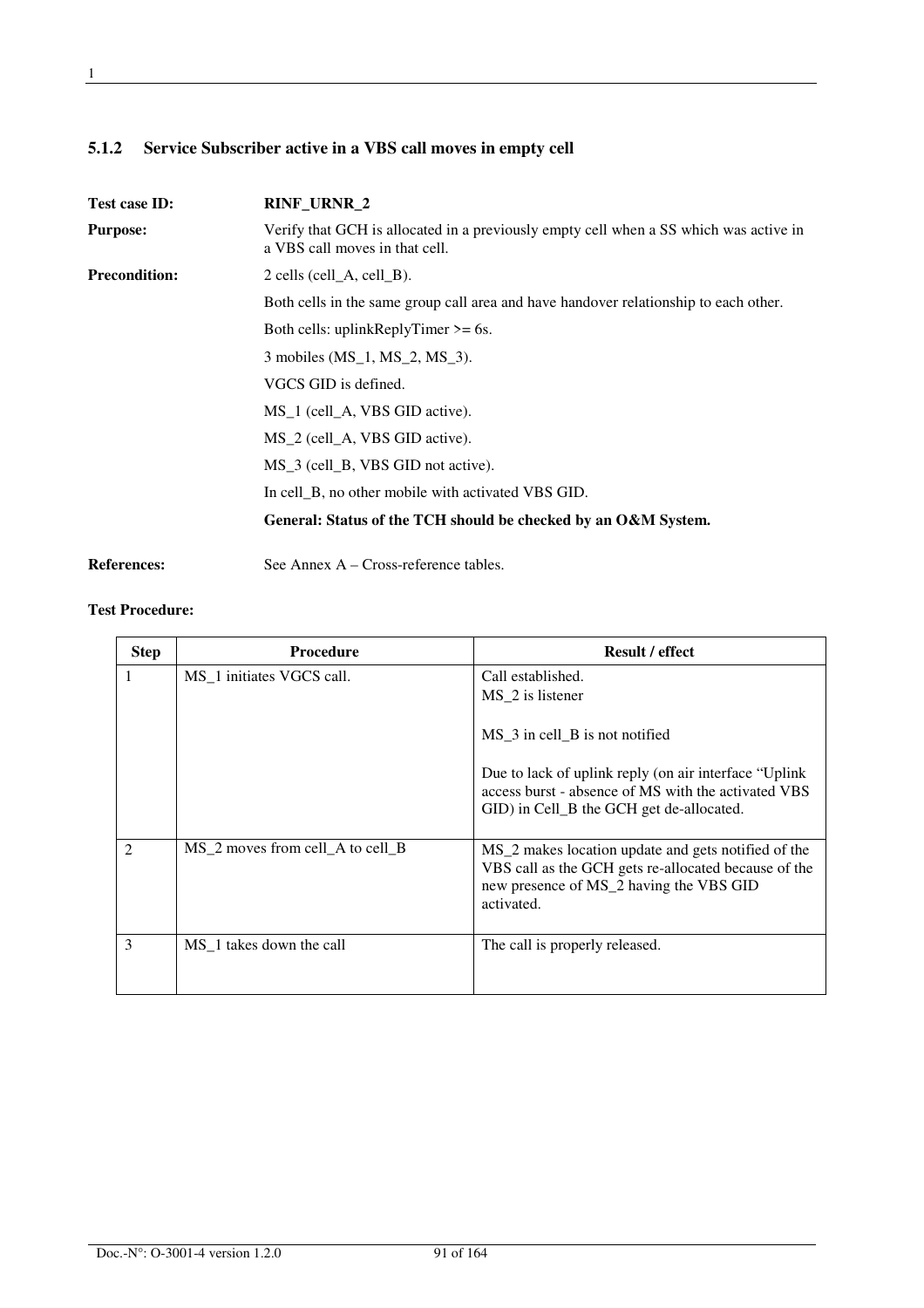# **5.1.3 Service Subscriber active in a REC call moves in empty cell**

| Test case ID:        | RINF_URNR_3                                                                                                                             |  |  |
|----------------------|-----------------------------------------------------------------------------------------------------------------------------------------|--|--|
| <b>Purpose:</b>      | Verify that TCH is allocated in a cell, no matter if the cell is empty or not                                                           |  |  |
| <b>Precondition:</b> | $2$ cells (cell A, cell B)<br>Both cells in the same group call area and have handover relationship to each other                       |  |  |
|                      | Both cells: uplinkReplyTimer $>= 6s$                                                                                                    |  |  |
|                      | 2 mobiles $(MS_1, MS_2)$                                                                                                                |  |  |
|                      | $MS 1$ (cell A)                                                                                                                         |  |  |
|                      | $MS_2$ (cell_A)                                                                                                                         |  |  |
|                      | No mobile in cell_B                                                                                                                     |  |  |
|                      | REC GID is active on all mobiles                                                                                                        |  |  |
|                      | Handset for MS_2 either                                                                                                                 |  |  |
|                      | Supports tracing of Cell-ID or<br>$\circ$                                                                                               |  |  |
|                      | Supports display of Cell-broadcast information<br>$\circ$                                                                               |  |  |
|                      | If handset for MS_2 supports only Cell-broadcast information, the network shall<br>provide unique cell broadcast information for cell_B |  |  |
|                      | General: Status of the TCH should be checked by an O&M System.                                                                          |  |  |

**References:** See Annex A – Cross-reference tables.

| <b>Step</b>   | <b>Procedure</b>                                                                        | <b>Result / effect</b>                                                                                                                                                                                          |
|---------------|-----------------------------------------------------------------------------------------|-----------------------------------------------------------------------------------------------------------------------------------------------------------------------------------------------------------------|
|               | MS 1 initiates REC call.                                                                | Call established.<br>MS_2 is listener<br>A GCH is allocated in cell_B despite the absence of<br>subscribers                                                                                                     |
| 2             | MS_1 takes the uplink for a period greater<br>than uplink timer value configured in BSS | A GCH is still allocated in cell_B despite the absence<br>of subscribers                                                                                                                                        |
| $\mathcal{E}$ | As listener MS_2 moves from cell_A to<br>cell B                                         | MS_A2 makes a location update and gets notified of<br>the REC call does a cell reselection to cell B and<br>continues to listen to the REC.<br>Information about current cell can be checked on the<br>handset. |
| 4             | MS <sub>1</sub> takes down the call.                                                    | The call is properly released                                                                                                                                                                                   |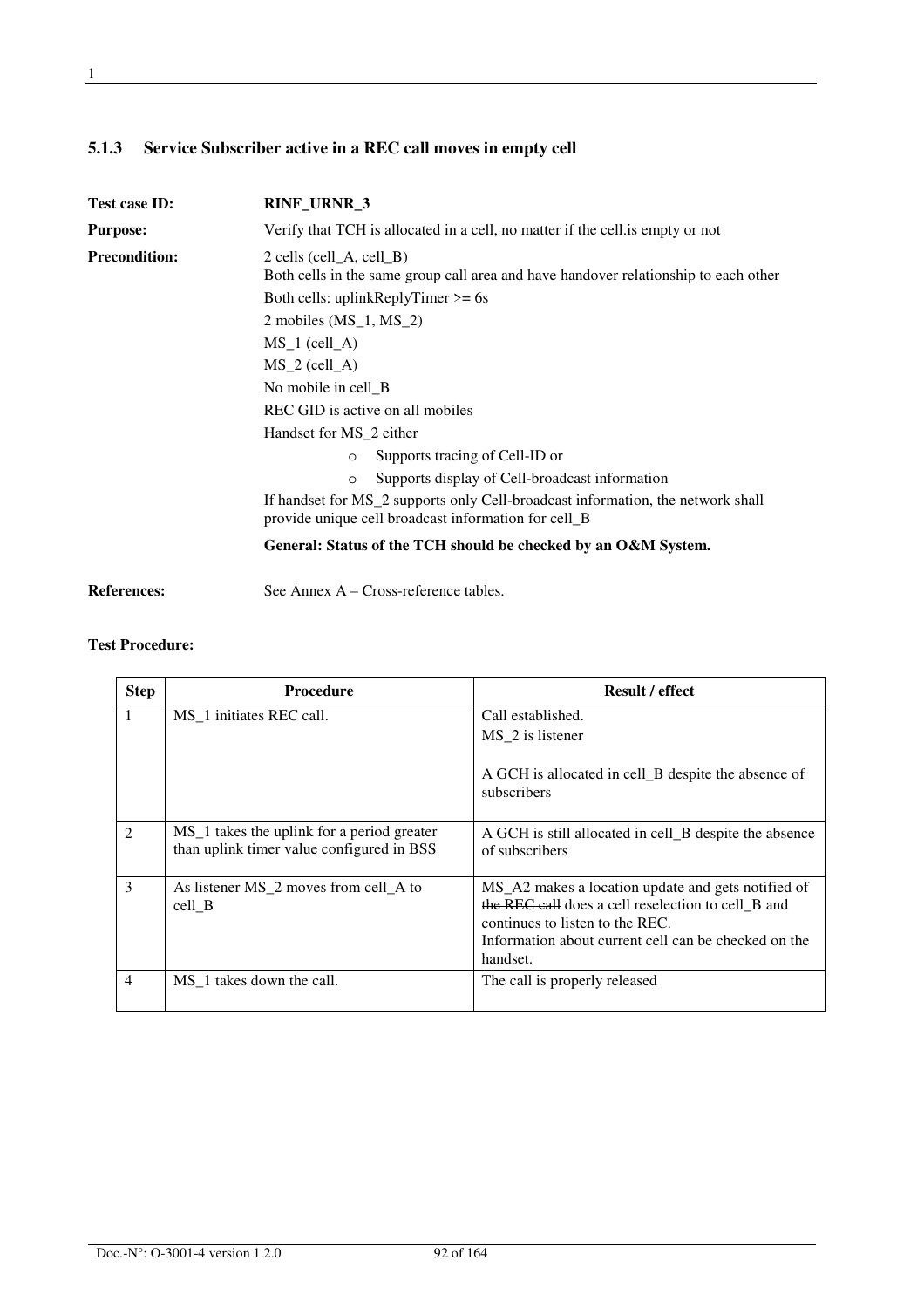# **5.2 Enhanced Railway Emergency Call (eREC)**

### **5.2.1 eREC call with correct SID – eREC MS with same SID are joining, eREC MS with different SID will not be alerted**

| Test case ID:        | RINF eREC 1                                                                                                                                              |  |  |  |
|----------------------|----------------------------------------------------------------------------------------------------------------------------------------------------------|--|--|--|
| <b>Purpose:</b>      | Verify eREC terminals are joining an eREC call if the SID is same and eREC terminals<br>are not joining an eREC call if the registered SID is different. |  |  |  |
| <b>Precondition:</b> | eREC is activated in the network                                                                                                                         |  |  |  |
|                      | At least 4 eREC devices                                                                                                                                  |  |  |  |
|                      | $LAC_1$ and $CID_1$ for which eREC is used are defined in the network                                                                                    |  |  |  |
|                      | LAC 2 and CID 2 for which eREC is used are defined in the network                                                                                        |  |  |  |
|                      | 2 sectors (SID $1$ , SID $2$ ) are defined                                                                                                               |  |  |  |
|                      | eREC GIDs are defined: 299                                                                                                                               |  |  |  |
|                      | A controller                                                                                                                                             |  |  |  |
| <b>References:</b>   | See Annex $A - Cross-reference$ tables.                                                                                                                  |  |  |  |

| <b>Step</b>    | <b>Procedure</b>                                                                                         | <b>Result / effect</b>                                                                                                                          |
|----------------|----------------------------------------------------------------------------------------------------------|-------------------------------------------------------------------------------------------------------------------------------------------------|
| 1              | Using 2 eREC devices, perform a registration<br>on the concerned defined LAC and CID with<br>$SID_1$     | Registration is performed, no error is returned to the<br>eREC device.                                                                          |
| 2              | Using 2 other eREC devices, perform a<br>registration on the concerned defined LAC<br>and CID with SID_2 | Registration is performed, no error is returned to the<br>eREC device.                                                                          |
| 3              | Perform an eREC call with an existing SID<br>defined.                                                    | All eREC terminals with same SID are alerted and join<br>the eREC call.<br>The terminal registered with a different SID will not be.<br>alerted |
| $\overline{4}$ | Verify the correct controller is alerted.                                                                | Controller number is according to the one defined for<br>this SID.                                                                              |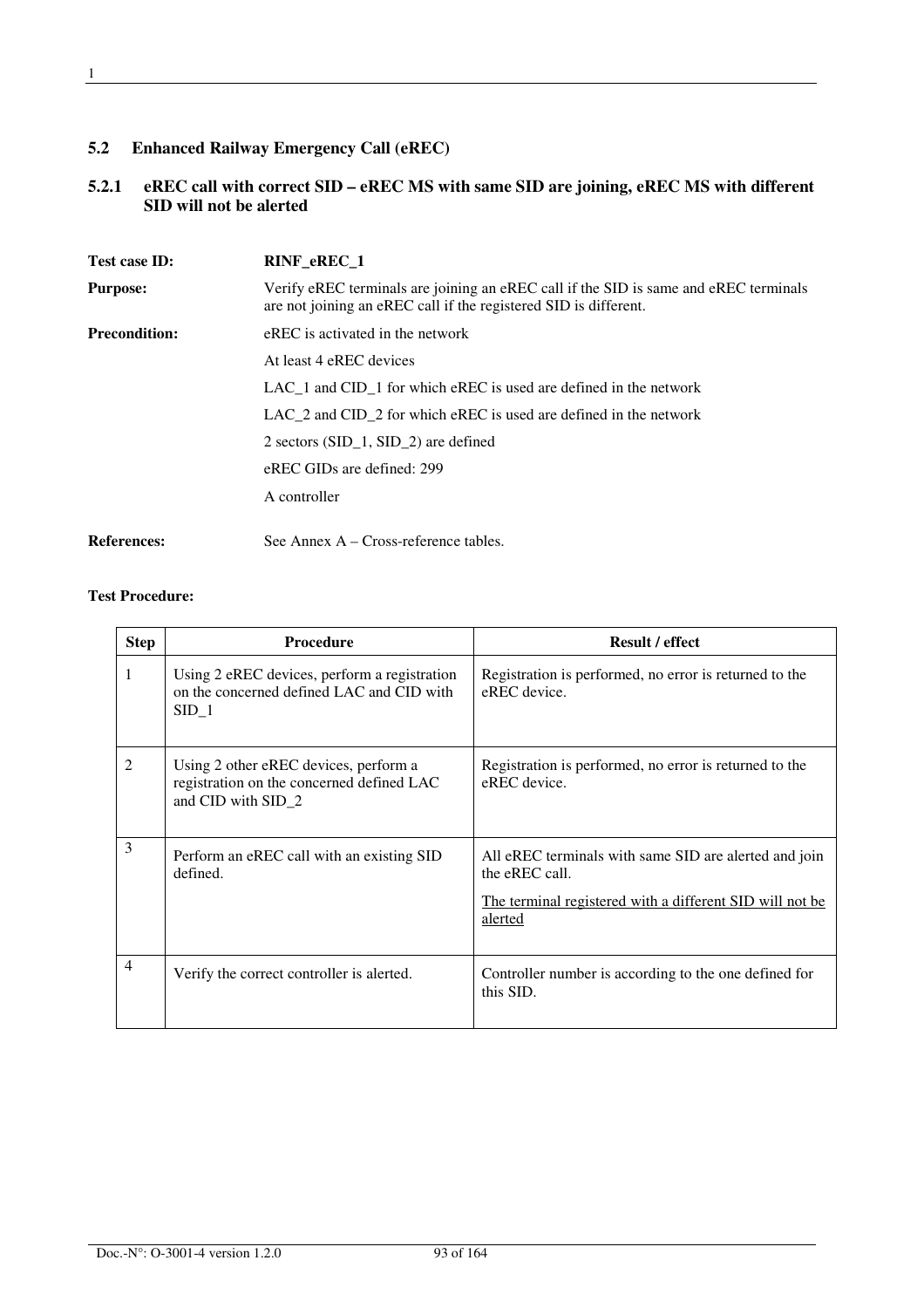# **5.2.2 eREC call which involve with eREC capable and non eREC capable terminals**

| Test case ID:        | RINF_eREC_2                                                                                                       |  |  |
|----------------------|-------------------------------------------------------------------------------------------------------------------|--|--|
| <b>Purpose:</b>      | Verify eREC call and REC call are both joined by eREC capable (and registered) and<br>non eREC capable terminals. |  |  |
| <b>Precondition:</b> | eREC is activated in the network                                                                                  |  |  |
|                      | 1 terminal capable and supporting eREC is available (registered to eREC): MS_1                                    |  |  |
|                      | 1 non capable eREC terminal: MS_2                                                                                 |  |  |
|                      | LAC and CID for which eREC is used are defined in the network                                                     |  |  |
|                      | eREC GIDs are defined: 299                                                                                        |  |  |
|                      | Sector ID $(SID\ 1)$ is defined                                                                                   |  |  |
|                      | A Controller                                                                                                      |  |  |
| <b>References:</b>   | See Annex $A - Cross-reference tables$ .                                                                          |  |  |

| <b>Step</b>    | <b>Procedure</b>                                    | <b>Result / effect</b>                                                                                                                            |
|----------------|-----------------------------------------------------|---------------------------------------------------------------------------------------------------------------------------------------------------|
| 1              | Perform a 299 REC call.                             | Call is generated all concerned terminals and<br>controller are alerted.                                                                          |
|                |                                                     | The eREC terminals are joining.                                                                                                                   |
| $\overline{2}$ | Use a eREC terminal which is registered to<br>eREC. | Registration is performed.                                                                                                                        |
| 3              | Perform a 299 eREC call with SID_1                  | eREC call is established.<br>The eREC terminal are joining.<br>The non eREC capable terminal is joining.                                          |
| $\overline{4}$ | Perform a 299 REC call.                             | Call is generated all concerned terminals and<br>controller are alerted.<br>The eREC terminals and the non eREC capable<br>terminals are joining. |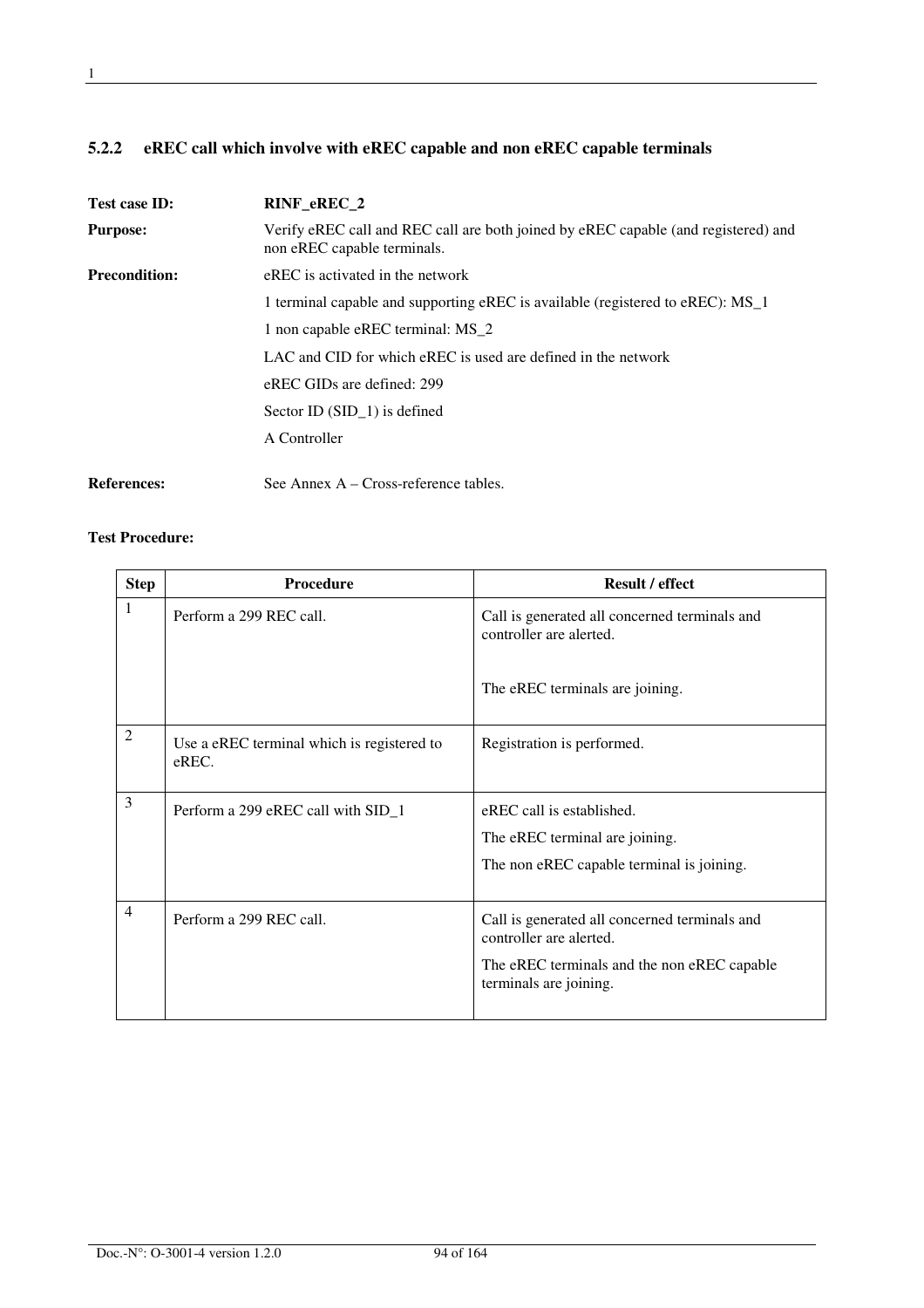#### **5.3 ER-GSM**

# **5.3.1 Establishment of a PtP call in an ER-GSM network**

| Test case ID:        | <b>RINF ER GSM</b>                                                                                                                                                                        |
|----------------------|-------------------------------------------------------------------------------------------------------------------------------------------------------------------------------------------|
| <b>Purpose:</b>      | Verify basic GSM functionality when the network utilizes the ER-GSM frequency<br>band. Both types of UE with and without ER-GSM capability should be capable to<br>accede to the network. |
| <b>Precondition:</b> | A cell with more than one TRX, the BCCH TRX must belong to the UIC GSM-R Band<br>(without the E-Band) and the second TRX to the ER-GSM band.                                              |
|                      | Subscriber A has a UE in ER-GSM band. Subscriber B has an UE in the GSM-R band.                                                                                                           |
| <b>References:</b>   | See Annex $A - Cross-reference tables$ .                                                                                                                                                  |

| <b>Step</b> | <b>Procedure</b>                | <b>Result / effect</b>                                                                          |
|-------------|---------------------------------|-------------------------------------------------------------------------------------------------|
|             | Subscriber B calls Subscriber A | The system allocates TCH in the TRX<br>configured with ER-GSM frequency for<br>Subscriber A.    |
|             |                                 | The system allocates TCH in the TRX<br>configured with UIC GSM-R frequency for<br>Subscriber B. |
|             |                                 | The call is setup correctly.                                                                    |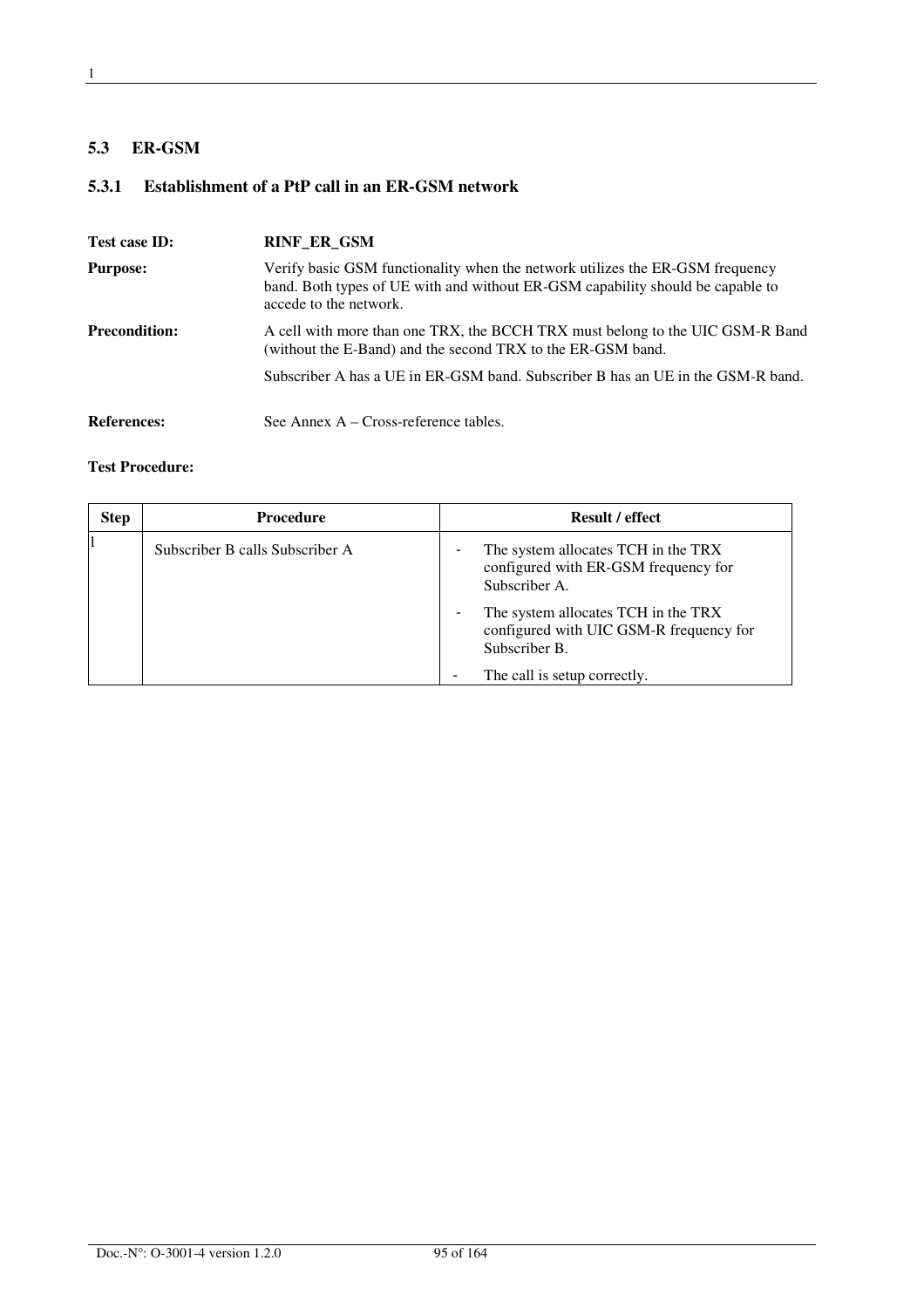# **Annex A – Cross-reference tables**

# **A-1 Cross reference for EIRENE FRS [1]**

| Section | RequirementText                                                                                                                                                     | Requirement<br><b>Status</b> | TestcaseID  | TestcaseHeading                                                                           |
|---------|---------------------------------------------------------------------------------------------------------------------------------------------------------------------|------------------------------|-------------|-------------------------------------------------------------------------------------------|
| 2.2.1   | This section describes the generic voice<br>telephony services which shall/should be<br>supported by the EIRENE network:                                            | (1)                          | RINF_GSM_4  | Supplementary Service CLIP-<br>MMC with Call Forwarding<br>Unconditional                  |
|         | - point-to-point voice calls;                                                                                                                                       | (MI)                         | RINF_GSM_5  | <b>Supplementary Service MPTY</b>                                                         |
|         | - public emergency voice calls;                                                                                                                                     | (M)                          | RINF_GSM_6  | Establishment of several PTP                                                              |
|         |                                                                                                                                                                     |                              |             | calls with different priorities                                                           |
|         | - broadcast voice calls;                                                                                                                                            | (M)                          | RINF VGCS 1 | SS originates VGCS call                                                                   |
|         | - group voice calls;                                                                                                                                                | (MI)                         | RINF_VGCS_2 | Controller originates VGCS call<br>and takes it down with the kill<br>Sequence            |
|         | - multi-party voice calls.                                                                                                                                          | (MI)                         | RINF_VGCS_3 | SS originates VGCS call, leaves,<br>rejoins and ends it.                                  |
|         |                                                                                                                                                                     |                              | RINF_VGCS_4 | SS enters into VGCS broadcast<br>area with ongoing VGCS call<br>and is notified of it     |
|         |                                                                                                                                                                     |                              | RINF_VGCS_5 | Controller joins ongoing VGCS<br>call                                                     |
|         |                                                                                                                                                                     |                              | RINF_VGCS_6 | Parallel group calls are<br>possible in the same cell.                                    |
|         |                                                                                                                                                                     |                              | RINF VGCS 7 | GID delivered correctly to<br>terminating SS in SS originated<br>VGCS call                |
|         |                                                                                                                                                                     |                              | <b>OTDI</b> | SS originates VGCS call,<br>terminating Controller<br>receives the OTDI                   |
|         |                                                                                                                                                                     |                              | RINF_OTDI_2 | SS originates VGCS Immediate<br>Setup 2 call, terminating<br>Controller receives the OTDI |
| 2.2.2   | All voice call services shall be able to<br>operate between any combination of fixed<br>and mobile equipment users (excluding<br>specific data terminal equipment). | (MI)                         | RINF_GSM_4  | Supplementary Service CLIP-<br>MMC with Call Forwarding<br>Unconditional                  |
|         | Point-to-point voice calls                                                                                                                                          | (1)                          | RINF_GSM_5  | <b>Supplementary Service MPTY</b>                                                         |
|         |                                                                                                                                                                     |                              | RINF_GSM_6  | Establishment of several PTP<br>calls with different priorities                           |
|         |                                                                                                                                                                     |                              | RINF_VGCS_1 | SS originates VGCS call                                                                   |
|         |                                                                                                                                                                     |                              | RINF_VGCS_2 | Controller originates VGCS call<br>and takes it down with the kill<br>Sequence            |
|         |                                                                                                                                                                     |                              | RINF_VGCS_3 | SS originates VGCS call, leaves,<br>rejoins and ends it.                                  |
|         |                                                                                                                                                                     |                              | RINF_VGCS_4 | SS enters into VGCS broadcast<br>area with ongoing VGCS call<br>and is notified of it     |
|         |                                                                                                                                                                     |                              | RINF_VGCS_5 | Controller joins ongoing VGCS<br>call                                                     |
|         |                                                                                                                                                                     |                              | RINF_VGCS_6 | Parallel group calls are<br>possible in the same cell.                                    |
|         |                                                                                                                                                                     |                              | RINF_VGCS_7 | GID delivered correctly to<br>terminating SS in SS originated<br>VGCS call                |
|         |                                                                                                                                                                     |                              | RINF_OTDI_1 | SS originates VGCS call,<br>terminating Controller<br>receives the OTDI                   |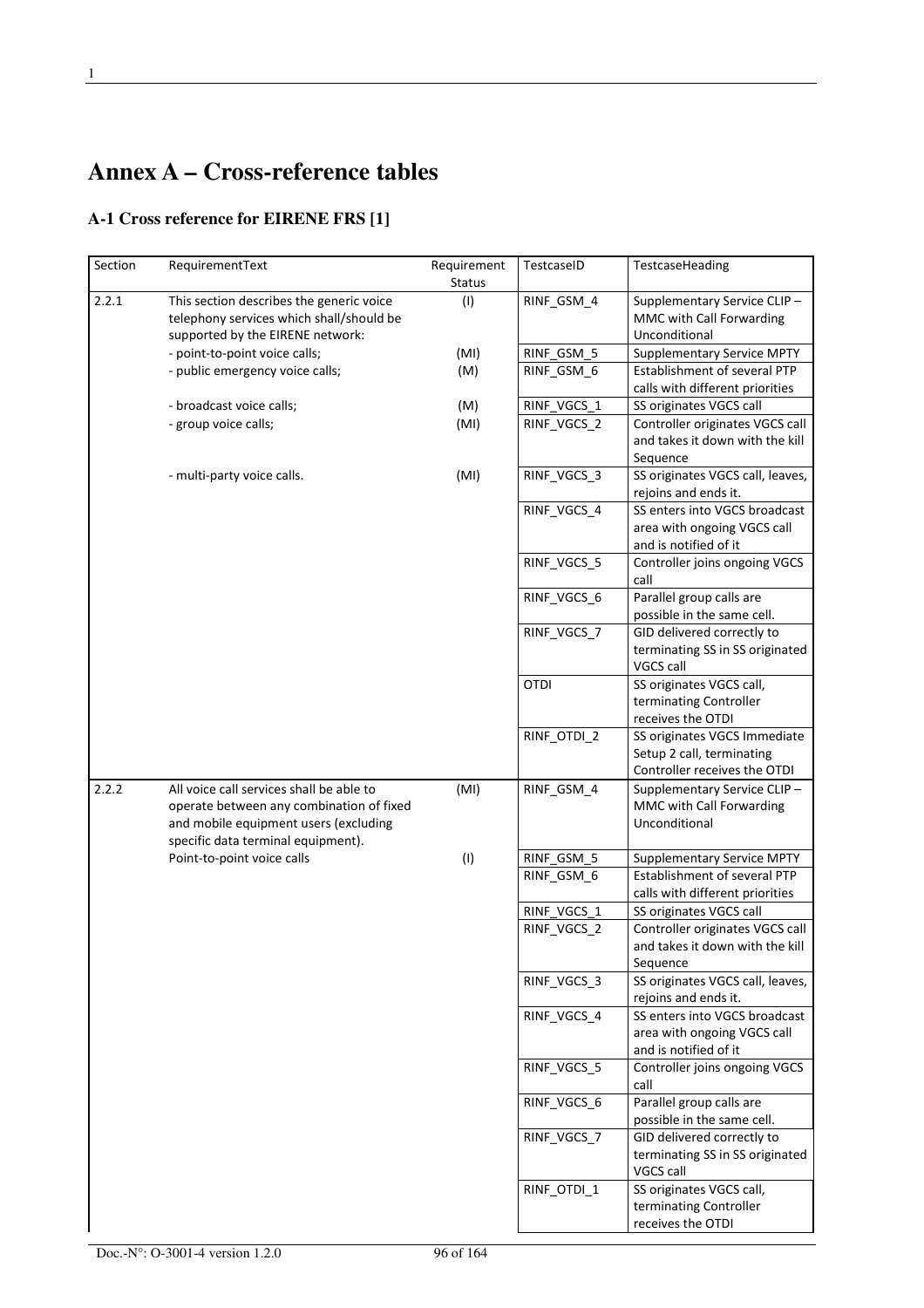|        |                                                                               |      | RINF_OTDI_2  | SS originates VGCS Immediate                            |
|--------|-------------------------------------------------------------------------------|------|--------------|---------------------------------------------------------|
|        |                                                                               |      |              | Setup 2 call, terminating                               |
|        |                                                                               |      |              | Controller receives the OTDI                            |
| 2.2.3  | The system shall support point-to-point                                       | (MI) | RINF_GSM_4   | Supplementary Service CLIP-                             |
|        | voice calls between any two call parties.                                     |      |              | MMC with Call Forwarding                                |
|        |                                                                               |      |              | Unconditional                                           |
|        |                                                                               |      | RINF_GSM_5   | <b>Supplementary Service MPTY</b>                       |
|        |                                                                               |      | RINF GSM 6   | Establishment of several PTP                            |
|        |                                                                               |      |              | calls with different priorities                         |
|        |                                                                               |      | RINF_HO_1    | Inter BTS handover of a point                           |
|        |                                                                               |      |              | to point voice call<br>FA Call - Successful Call        |
|        |                                                                               |      | RINF FA 7    | National call: AM allows call                           |
| 2.2.4  |                                                                               |      | RINF_AM_1    |                                                         |
|        | Such point-to-point calls shall allow both<br>parties to talk simultaneously. | (MI) | RINF_GSM_4   | Supplementary Service CLIP-<br>MMC with Call Forwarding |
|        |                                                                               |      |              | Unconditional                                           |
|        | Public emergency voice calls                                                  | (1)  | RINF_GSM_5   | Supplementary Service MPTY                              |
|        |                                                                               |      | RINF_GSM_6   | Establishment of several PTP                            |
|        |                                                                               |      |              | calls with different priorities                         |
|        |                                                                               |      | RINF_HO_1    | Inter BTS handover of a point                           |
|        |                                                                               |      |              | to point voice call                                     |
|        |                                                                               |      | RINF FA 7    | FA Call - Successful Call                               |
|        |                                                                               |      | RINF_AM_1    | National call: AM allows call                           |
| 2.2.12 | The system shall support group voice calls.                                   | (MI) | RINF_VGCS_1  | SS originates VGCS call                                 |
|        |                                                                               |      | RINF_VGCS_2  | Controller originates VGCS call                         |
|        |                                                                               |      |              | and takes it down with the kill                         |
|        |                                                                               |      |              | Sequence                                                |
|        |                                                                               |      | RINF_VGCS_3  | SS originates VGCS call, leaves,                        |
|        |                                                                               |      |              | rejoins and ends it.                                    |
|        |                                                                               |      | RINF_VGCS_4  | SS enters into VGCS broadcast                           |
|        |                                                                               |      |              | area with ongoing VGCS call                             |
|        |                                                                               |      |              | and is notified of it                                   |
|        |                                                                               |      | RINF_VGCS_5  | Controller joins ongoing VGCS                           |
|        |                                                                               |      |              | call                                                    |
|        |                                                                               |      | RINF_VGCS_6  | Parallel group calls are                                |
|        |                                                                               |      |              | possible in the same cell.                              |
|        |                                                                               |      | RINF VGCS 7  | GID delivered correctly to                              |
|        |                                                                               |      |              | terminating SS in SS originated                         |
|        |                                                                               |      |              | VGCS call                                               |
| 2.2.14 | The composition of call groups shall be                                       | (MI) | RINF_eMLPP_6 | MS in VGCS call having the UL                           |
|        | able to be modified within the network. A                                     |      |              | of the GCH, pre-emption on                              |
|        | single user shall be able to be a member of                                   |      |              | MS by higher prio VGCS call                             |
|        | one or more call groups.<br>It is acceptable that only one mobile user        |      |              | (REC)                                                   |
| 2.2.16 | involved in the group call may talk at any                                    | (1)  | RINF_VGCS_1  | SS originates VGCS call                                 |
|        | time. In this case:                                                           |      |              |                                                         |
|        | - It shall be possible for controllers to                                     | (MI) | RINF_VGCS_2  | Controller originates VGCS call                         |
|        | speak at any time during the call.                                            |      |              | and takes it down with the kill                         |
|        |                                                                               |      |              | Sequence                                                |
|        | - A mechanism shall be provided by the                                        | (MI) | RINF_VGCS_3  | SS originates VGCS call, leaves,                        |
|        | system to arbitrate between those users                                       |      |              | rejoins and ends it.                                    |
|        | wishing to speak within the group call.                                       |      |              |                                                         |
|        | Multi-party voice calls                                                       | (1)  | RINF_VGCS_4  | SS enters into VGCS broadcast                           |
|        |                                                                               |      |              | area with ongoing VGCS call                             |
|        |                                                                               |      |              | and is notified of it                                   |
|        |                                                                               |      | RINF_VGCS_5  | Controller joins ongoing VGCS                           |
|        |                                                                               |      |              | call                                                    |
|        |                                                                               |      | RINF_VGCS_6  | Parallel group calls are                                |
|        |                                                                               |      |              | possible in the same cell.                              |
|        |                                                                               |      | RINF_VGCS_7  | GID delivered correctly to                              |
|        |                                                                               |      |              | terminating SS in SS originated                         |
|        |                                                                               |      |              | VGCS call                                               |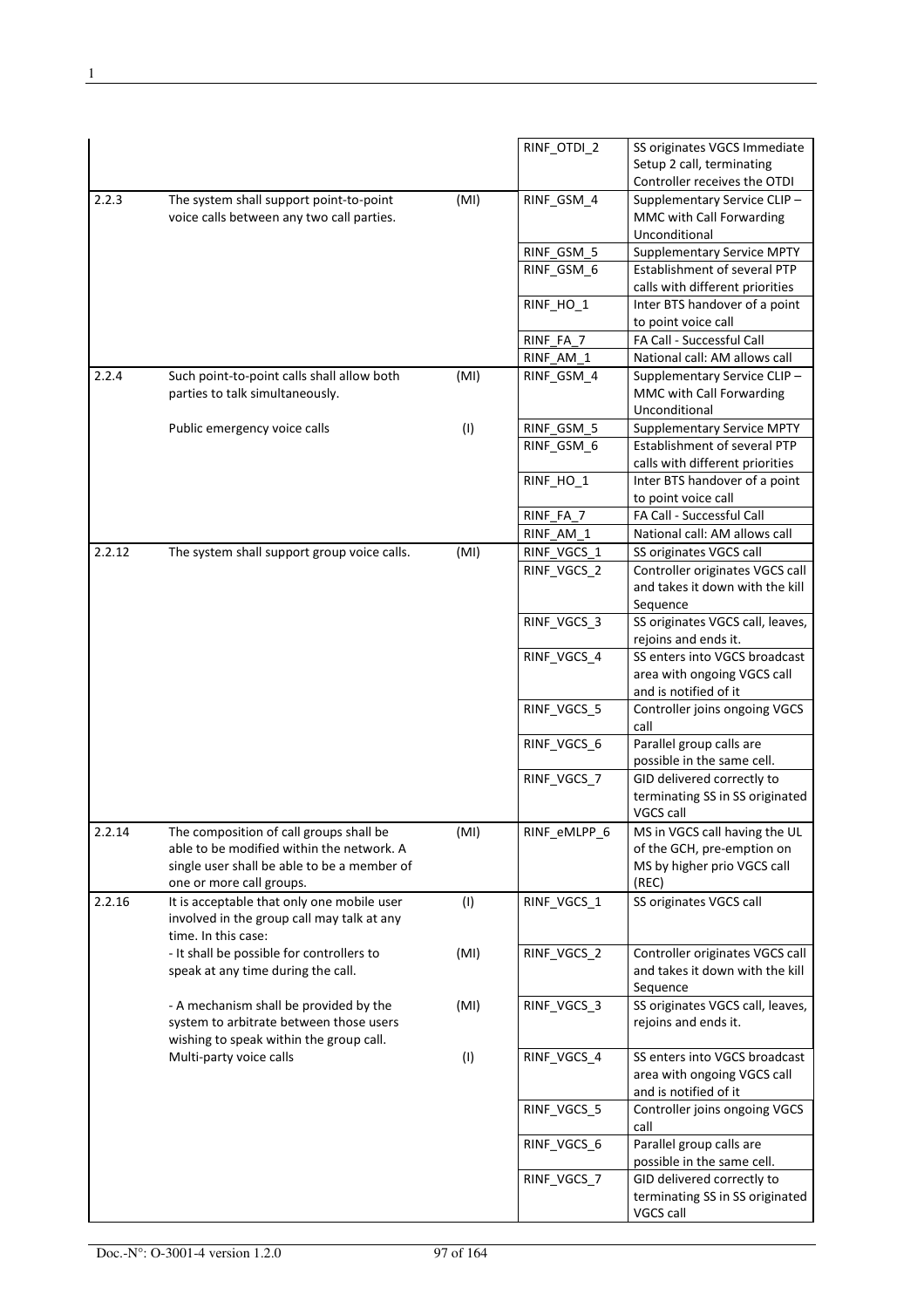| 2.2.17 | The system shall support multi-party voice<br>communications between up to six<br>different parties.                                                                                            | (MI)       | RINF_GSM_5               | <b>Supplementary Service MPTY</b>                                                                   |
|--------|-------------------------------------------------------------------------------------------------------------------------------------------------------------------------------------------------|------------|--------------------------|-----------------------------------------------------------------------------------------------------|
| 2.2.18 | Any of the parties involved in a multi-party<br>voice call shall be able to talk<br>simultaneously.                                                                                             | (MI)       | RINF_GSM_5               | <b>Supplementary Service MPTY</b>                                                                   |
| 2.3.4  | If the text message facility is implemented,<br>it shall not interfere with the ability of<br>users to make or receive calls with a<br>higher priority.                                         | (MI)       | RINF_GSM_8               | Short and long SMS                                                                                  |
|        | General data applications                                                                                                                                                                       | (1)        |                          |                                                                                                     |
| 2.3.12 | Where fax functionality is provided, it shall<br>be possible to interrupt the fax to make or<br>receive calls with a higher priority.                                                           | (MI)       | NoCov 1                  | FAX use questionable, no<br>known mobiles supporting<br>this                                        |
|        | Train control applications                                                                                                                                                                      | (1)        |                          |                                                                                                     |
| 2.3.13 | Where ERTMS/ETCS level 2 or 3 is<br>implemented, the network shall be<br>capable of supporting data<br>communications for that train control<br>system with the required quality of<br>service. | (MI)       | RINF_eMLPP_8             | MS in PtP call, pre-emption on<br>Air IF by higher prio data call<br>(4800 baud, transparent)       |
| 2.4.1  | The EIRENE network shall/should support<br>the following call related services:                                                                                                                 | (1)        | RINF_GSM_1               | <b>Successful Location Update</b><br>after MS Power On                                              |
|        | - display of identity of called/calling user;                                                                                                                                                   | (MI)       | RINF_GSM_2               | <b>Supplementary Service Call</b><br>Hold                                                           |
|        | - restriction of display of called/calling<br>user;                                                                                                                                             | (O)        | RINF GSM 3               | <b>Supplementary Service Call</b><br>Waiting                                                        |
|        | - priority and pre-emption;                                                                                                                                                                     | (MI)       | RINF_GSM_4               | Supplementary Service CLIP-<br>MMC with Call Forwarding<br>Unconditional                            |
|        | - closed user group;                                                                                                                                                                            | (M)        | RINF_GSM_5               | <b>Supplementary Service MPTY</b>                                                                   |
|        | - call forwarding;                                                                                                                                                                              | (M)        | RINF_GSM_6               | Establishment of several PTP<br>calls with different priorities                                     |
|        | - call hold;                                                                                                                                                                                    | (MI)       | RINF_GSM_7               | Public Emergency Call - With<br><b>SIM</b>                                                          |
|        | - call waiting;                                                                                                                                                                                 | (MI)       | RINF_FA_1                | Registration of an FN Number                                                                        |
|        | - charging information;                                                                                                                                                                         | (O)        | RINF_FA_2                | Registration of an unknown<br>FN fails                                                              |
|        | - call barring.                                                                                                                                                                                 | (MI)       | RINF_FA_3                | Deregistration of an FN<br>Number                                                                   |
|        | - explicit call transfer<br>Display of identity                                                                                                                                                 | (O)<br>(1) | RINF_FA_4<br>RINF_FA_5   | Deregistration of an FN fails<br>Interrogation of an FA<br>Number                                   |
|        |                                                                                                                                                                                                 |            | RINF_FA_6<br>RINF_FA_7   | Interrogation of an FN fails<br>FA Call - Successful Call                                           |
|        |                                                                                                                                                                                                 |            | RINF_FA_8                | FA Call - Call is not completed                                                                     |
|        |                                                                                                                                                                                                 |            | RINF FA 9                | Verification of Functional<br>Numbers previously<br>registered in HPLMN<br>(CT2/3/4)                |
|        |                                                                                                                                                                                                 |            | RINF_FA_10               | Deregistration of CT2 numbers<br>while roaming                                                      |
|        |                                                                                                                                                                                                 |            | RINF_FA_11<br>RINF_FA_14 | <b>Forced Deregistration</b><br>Registration of an FN fails -<br>remote party already<br>registered |
| 2.4.2  | It shall be possible to display the identity<br>of the called or calling party in the form of<br>a standard telephone number.                                                                   | (MI)       | RINF_GSM_1               | <b>Successful Location Update</b><br>after MS Power On                                              |
|        |                                                                                                                                                                                                 |            | RINF_GSM_2               | <b>Supplementary Service Call</b><br>Hold                                                           |
|        |                                                                                                                                                                                                 |            | RINF_GSM_3               | <b>Supplementary Service Call</b><br>Waiting                                                        |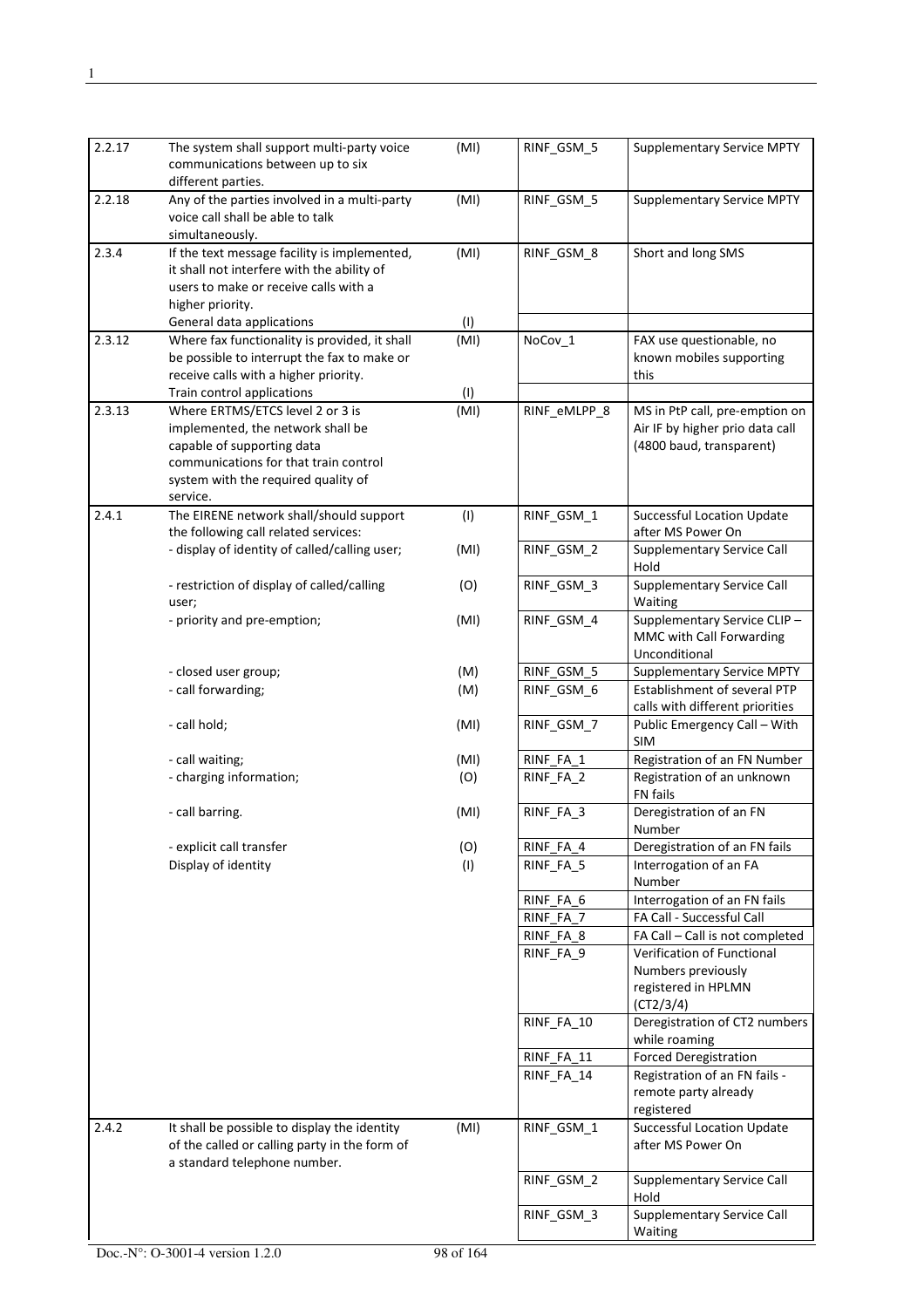|       |                                                                                                                               |      | RINF_GSM_4               | Supplementary Service CLIP-<br>MMC with Call Forwarding           |
|-------|-------------------------------------------------------------------------------------------------------------------------------|------|--------------------------|-------------------------------------------------------------------|
|       |                                                                                                                               |      |                          | Unconditional<br><b>Supplementary Service MPTY</b>                |
|       |                                                                                                                               |      | RINF_GSM_5<br>RINF_GSM_6 | Establishment of several PTP                                      |
|       |                                                                                                                               |      |                          | calls with different priorities                                   |
|       |                                                                                                                               |      | RINF_GSM_7               | Public Emergency Call - With<br><b>SIM</b>                        |
|       |                                                                                                                               |      | RINF_FA_9                | Verification of Functional                                        |
|       |                                                                                                                               |      |                          | Numbers previously                                                |
|       |                                                                                                                               |      |                          | registered in HPLMN<br>(CT2/3/4)                                  |
|       |                                                                                                                               |      | RINF_FA_10               | Deregistration of CT2 numbers<br>while roaming                    |
| 2.4.3 | It shall be possible to display the identity<br>of the called or calling party as a textual<br>description of their function. | (MI) | RINF_FA_1                | Registration of an FN Number                                      |
|       | Restriction of display of identity                                                                                            | (1)  | RINF_FA_2                | Registration of an unknown<br>FN fails                            |
|       |                                                                                                                               |      | RINF_FA_3                | Deregistration of an FN<br>Number                                 |
|       |                                                                                                                               |      | RINF_FA_4                | Deregistration of an FN fails                                     |
|       |                                                                                                                               |      | RINF_FA_5                | Interrogation of an FA<br>Number                                  |
|       |                                                                                                                               |      | RINF FA 6                | Interrogation of an FN fails                                      |
|       |                                                                                                                               |      | RINF_FA_7                | FA Call - Successful Call                                         |
|       |                                                                                                                               |      | RINF_FA_8                | FA Call - Call is not completed                                   |
|       |                                                                                                                               |      | RINF_FA_9                | Verification of Functional                                        |
|       |                                                                                                                               |      |                          | Numbers previously<br>registered in HPLMN                         |
|       |                                                                                                                               |      |                          | (CT2/3/4)                                                         |
|       |                                                                                                                               |      | RINF_FA_10               | Deregistration of CT2 numbers<br>while roaming                    |
|       |                                                                                                                               |      | RINF_FA_11               | <b>Forced Deregistration</b>                                      |
|       |                                                                                                                               |      | RINF_FA_14               | Registration of an FN fails -                                     |
|       |                                                                                                                               |      |                          | remote party already<br>registered                                |
| 2.4.5 | The network shall provide a mechanism                                                                                         | (MI) | RINF_GSM_4               | Supplementary Service CLIP-                                       |
|       | whereby calls may be assigned one of a                                                                                        |      |                          | MMC with Call Forwarding                                          |
|       | number of different priority levels.                                                                                          |      |                          | Unconditional<br>MS in VGCS call on DCH, pre-                     |
|       |                                                                                                                               |      | RINF eMLPP 1             | emption on Air IF by higher                                       |
|       |                                                                                                                               |      |                          | prio PtP call                                                     |
|       |                                                                                                                               |      | RINF eMLPP 2             | MS in VBS call as listener, pre-                                  |
|       |                                                                                                                               |      |                          | emption on Air IF by higher<br>prio VBS call.                     |
|       |                                                                                                                               |      | RINF_eMLPP_3             | MS in VGCS call having the UL                                     |
|       |                                                                                                                               |      |                          | of the GCH, pre-emption on                                        |
|       |                                                                                                                               |      | RINF_eMLPP_4             | Air IF by higher prio VBS call.<br>MS in PtP call, pre-emption on |
|       |                                                                                                                               |      |                          | MS by higher prio VGCS call<br>(REC)                              |
|       |                                                                                                                               |      | RINF_eMLPP_5             | MS in VBS call as originator,                                     |
|       |                                                                                                                               |      |                          | pre-emption on Air IF by                                          |
|       |                                                                                                                               |      |                          | higher prio VGCS call (REC)                                       |
|       |                                                                                                                               |      | RINF eMLPP 7             | MS in data call, pre-emption                                      |
|       |                                                                                                                               |      |                          | on Air IF by higher prio VGCS<br>call (REC)                       |
|       |                                                                                                                               |      | RINF_eMLPP_8             | MS in PtP call, pre-emption on                                    |
|       |                                                                                                                               |      |                          | Air IF by higher prio data call                                   |
|       |                                                                                                                               |      |                          | (4800 baud, transparent)                                          |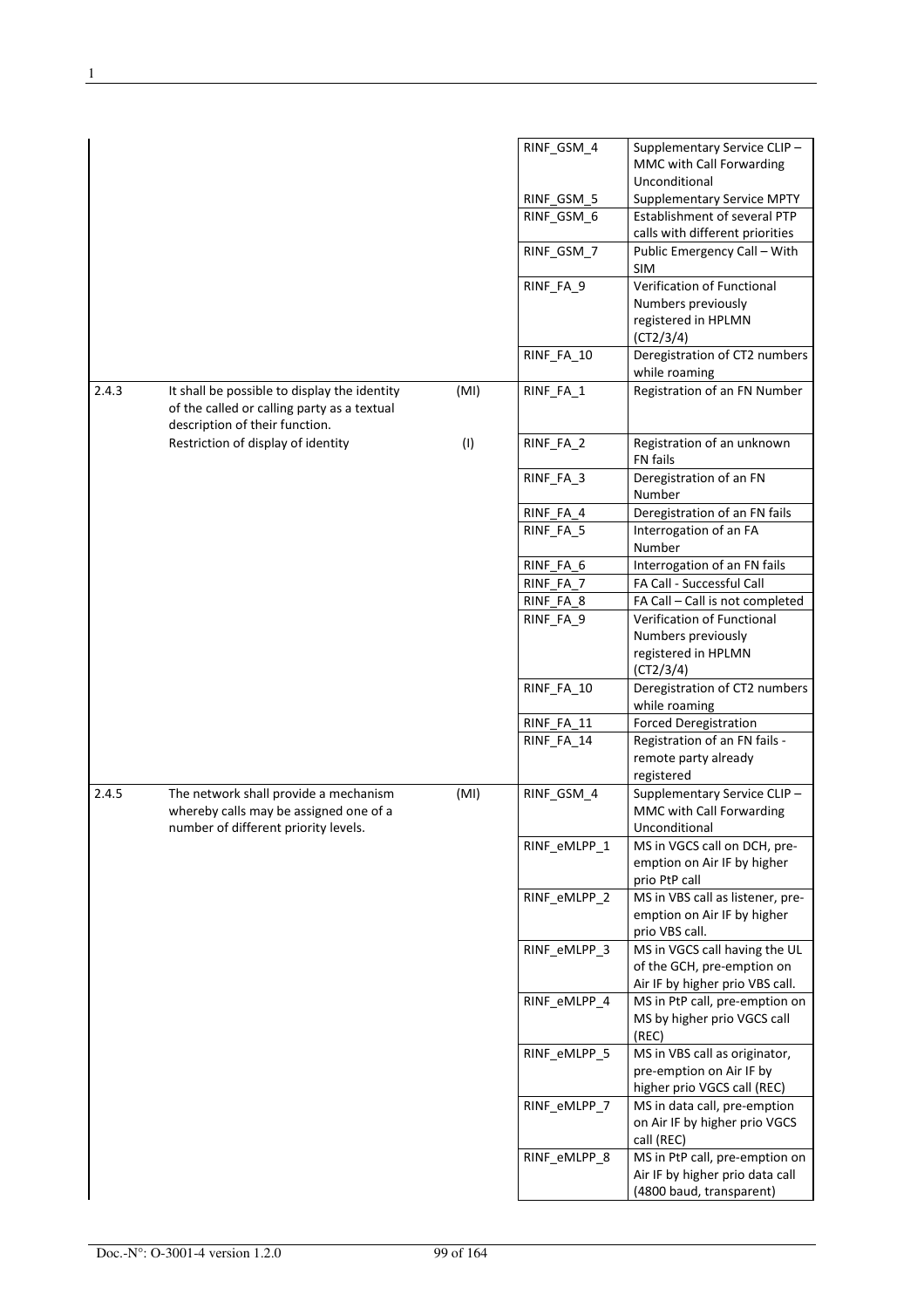|        |                                                                                         |      | RINF_LE_2    | Orig. SS active in a VBS (P4)                                    |
|--------|-----------------------------------------------------------------------------------------|------|--------------|------------------------------------------------------------------|
|        |                                                                                         |      |              | call move in a cell with                                         |
|        |                                                                                         |      | RINF_LE_3    | ongoing REC call<br>Orig. SS active in a VGCS (P4)               |
|        |                                                                                         |      |              | call on GCH (talker) move in a                                   |
|        |                                                                                         |      |              | cell with ongoing REC call                                       |
| 2.4.6  | This mechanism shall allow calls with a                                                 | (MI) | RINF_eMLPP_1 | MS in VGCS call on DCH, pre-                                     |
|        | higher assigned priority to override (pre-<br>empt) existing calls of a lower priority. |      |              | emption on Air IF by higher<br>prio PtP call                     |
|        |                                                                                         |      | RINF eMLPP 2 | MS in VBS call as listener, pre-                                 |
|        |                                                                                         |      |              | emption on Air IF by higher                                      |
|        |                                                                                         |      |              | prio VBS call.                                                   |
|        |                                                                                         |      | RINF_eMLPP_3 | MS in VGCS call having the UL                                    |
|        |                                                                                         |      |              | of the GCH, pre-emption on<br>Air IF by higher prio VBS call.    |
|        |                                                                                         |      | RINF_eMLPP 4 | MS in PtP call, pre-emption on                                   |
|        |                                                                                         |      |              | MS by higher prio VGCS call                                      |
|        |                                                                                         |      |              | (REC)                                                            |
|        |                                                                                         |      | RINF_eMLPP_5 | MS in VBS call as originator,                                    |
|        |                                                                                         |      |              | pre-emption on Air IF by                                         |
|        |                                                                                         |      |              | higher prio VGCS call (REC)                                      |
|        |                                                                                         |      | RINF_eMLPP_7 | MS in data call, pre-emption<br>on Air IF by higher prio VGCS    |
|        |                                                                                         |      |              | call (REC)                                                       |
|        |                                                                                         |      | RINF_eMLPP_8 | MS in PtP call, pre-emption on                                   |
|        |                                                                                         |      |              | Air IF by higher prio data call                                  |
|        |                                                                                         |      |              | (4800 baud, transparent)                                         |
|        |                                                                                         |      | RINF_LE_2    | Orig. SS active in a VBS (P4)                                    |
|        |                                                                                         |      |              | call move in a cell with                                         |
|        |                                                                                         |      |              | ongoing REC call                                                 |
|        |                                                                                         |      | RINF_LE_3    | Orig. SS active in a VGCS (P4)<br>call on GCH (talker) move in a |
|        |                                                                                         |      |              | cell with ongoing REC call                                       |
| 2.4.7  | Pre-empted calls will be discontinued and                                               | (MI) | RINF_eMLPP_1 | MS in VGCS call on DCH, pre-                                     |
|        | the new call of a higher priority shall be                                              |      |              | emption on Air IF by higher                                      |
|        | connected instead.                                                                      |      |              | prio PtP call                                                    |
|        | Closed user group                                                                       | (1)  | RINF_eMLPP_2 | MS in VBS call as listener, pre-                                 |
|        |                                                                                         |      |              | emption on Air IF by higher<br>prio VBS call.                    |
|        |                                                                                         |      | RINF_eMLPP_3 | MS in VGCS call having the UL                                    |
|        |                                                                                         |      |              | of the GCH, pre-emption on                                       |
|        |                                                                                         |      |              | Air IF by higher prio VBS call.                                  |
|        |                                                                                         |      | RINF eMLPP 4 | MS in PtP call, pre-emption on                                   |
|        |                                                                                         |      |              | MS by higher prio VGCS call                                      |
|        |                                                                                         |      |              | (REC)<br>MS in VBS call as originator,                           |
|        |                                                                                         |      | RINF_eMLPP_5 | pre-emption on Air IF by                                         |
|        |                                                                                         |      |              | higher prio VGCS call (REC)                                      |
|        |                                                                                         |      | RINF_eMLPP_7 | MS in data call, pre-emption                                     |
|        |                                                                                         |      |              | on Air IF by higher prio VGCS                                    |
|        |                                                                                         |      |              | call (REC)                                                       |
|        |                                                                                         |      | RINF_eMLPP_8 | MS in PtP call, pre-emption on                                   |
|        |                                                                                         |      |              | Air IF by higher prio data call                                  |
|        |                                                                                         |      | RINF_LE_2    | (4800 baud, transparent)<br>Orig. SS active in a VBS (P4)        |
|        |                                                                                         |      |              | call move in a cell with                                         |
|        |                                                                                         |      |              | ongoing REC call                                                 |
|        |                                                                                         |      | RINF_LE_3    | Orig. SS active in a VGCS (P4)                                   |
|        |                                                                                         |      |              | call on GCH (talker) move in a                                   |
|        |                                                                                         |      |              | cell with ongoing REC call                                       |
| 2.4.13 | The network shall allow the user to                                                     | (MI) | RINF_GSM_2   | <b>Supplementary Service Call</b>                                |
|        | temporarily exit from an existing call by                                               |      |              | Hold                                                             |
|        | putting the call on hold.                                                               |      |              |                                                                  |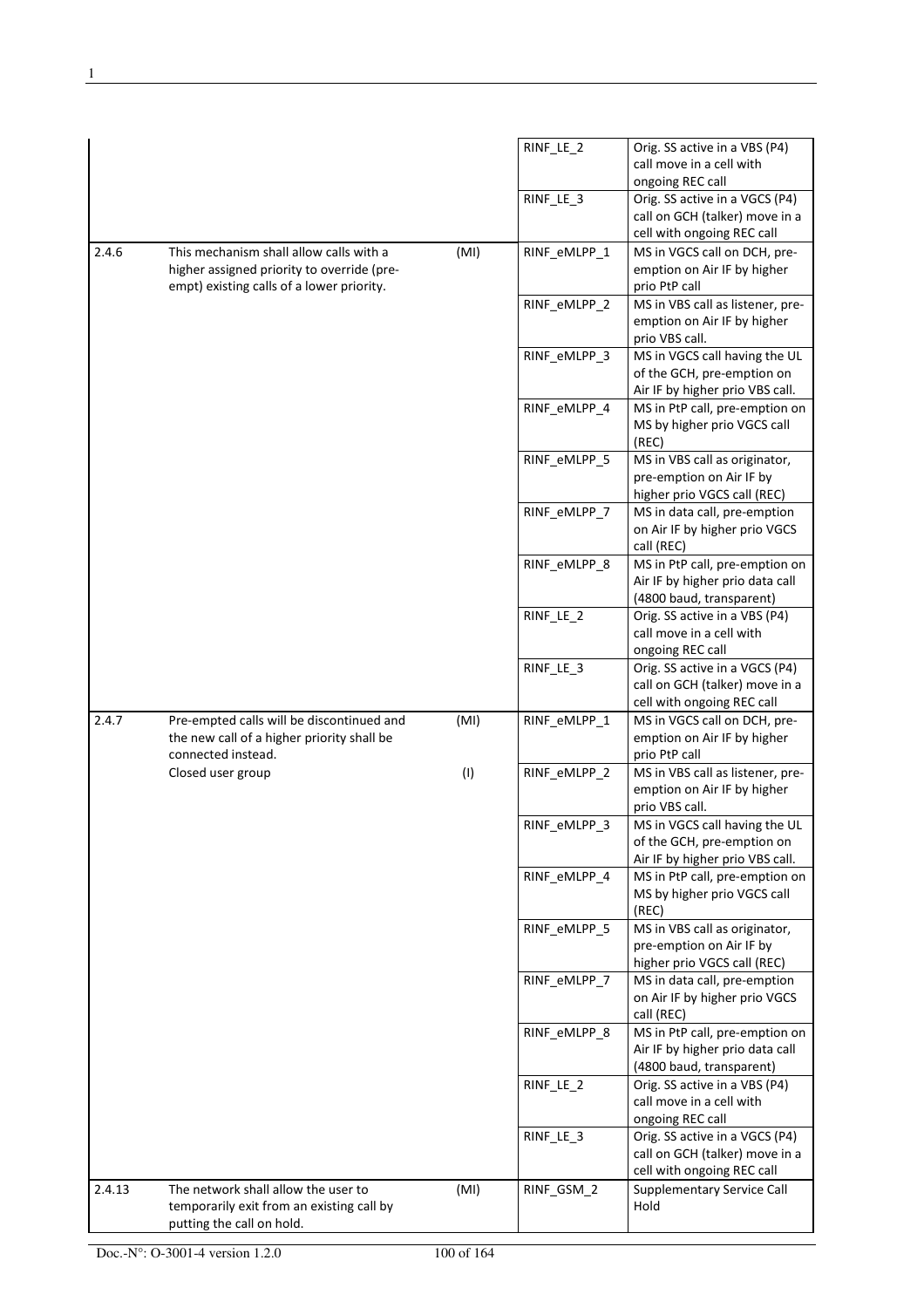| 2.4.14  | It shall be possible for the user to re-join<br>the call which is on hold at any time.                                                                                                                           | (MI) | RINF GSM 2  | <b>Supplementary Service Call</b><br>Hold                                                 |
|---------|------------------------------------------------------------------------------------------------------------------------------------------------------------------------------------------------------------------|------|-------------|-------------------------------------------------------------------------------------------|
|         | Call waiting                                                                                                                                                                                                     | (1)  |             |                                                                                           |
| 2.4.15  | The network shall provide the ability to<br>inform a user, who is involved in an<br>existing call, of attempts by other users to<br>contact them.                                                                | (MI) | RINF_GSM_3  | <b>Supplementary Service Call</b><br>Waiting                                              |
|         | Charging information                                                                                                                                                                                             | (1)  |             |                                                                                           |
| 2.5.1   | The EIRENE network shall also provide<br>support for the following railway specific<br>services:                                                                                                                 | (1)  | RINF_FA_1   | Registration of an FN Number                                                              |
|         | - functional addressing including<br>registration/deregistration (see section<br>11);                                                                                                                            | (MI) | RINF_FA_2   | Registration of an unknown<br><b>FN</b> fails                                             |
|         | - location dependent addressing (see<br>section 11);                                                                                                                                                             | (MI) | RINF_FA_3   | Deregistration of an FN<br>Number                                                         |
|         | Deleted                                                                                                                                                                                                          |      | RINF_FA_4   | Deregistration of an FN fails                                                             |
|         | - Railway emergency calls (see section 13).                                                                                                                                                                      | (MI) | RINF_FA_5   | Interrogation of an FA<br>Number                                                          |
|         | The EIRENE network should also provide<br>support for shunting mode (see section<br>14).                                                                                                                         | (O)  | RINF_FA_6   | Interrogation of an FN fails                                                              |
|         |                                                                                                                                                                                                                  |      | RINF_FA_7   | FA Call - Successful Call                                                                 |
|         |                                                                                                                                                                                                                  |      | RINF_FA_8   | FA Call - Call is not completed                                                           |
|         |                                                                                                                                                                                                                  |      | RINF_FA_9   | Verification of Functional<br>Numbers previously<br>registered in HPLMN                   |
|         |                                                                                                                                                                                                                  |      | RINF_FA_10  | (CT2/3/4)<br>Deregistration of CT2 numbers<br>while roaming                               |
|         |                                                                                                                                                                                                                  |      | RINF_FA_11  | <b>Forced Deregistration</b>                                                              |
|         |                                                                                                                                                                                                                  |      | RINF_FA_14  | Registration of an FN fails -<br>remote party already<br>registered                       |
|         |                                                                                                                                                                                                                  |      | RINF LDA 1  | Successful LDA Call - Verify the<br>cell format is correct                                |
|         |                                                                                                                                                                                                                  |      | RINF_LDA_2  | Unsuccessful LDA Call - Call to<br>invalid Short Code                                     |
|         |                                                                                                                                                                                                                  |      | RINF_REC_1  | SS originates a REC                                                                       |
|         |                                                                                                                                                                                                                  |      | RINF_REC_2  | Subscriber initiated REC (no<br>talker change, normal clear<br>down of call)              |
|         |                                                                                                                                                                                                                  |      | RINF_REC_4  | Controller originates a REC                                                               |
|         |                                                                                                                                                                                                                  |      | RINF_REC_6  | REC in a GCA with a locked cell                                                           |
|         |                                                                                                                                                                                                                  |      | RINF OTDI 1 | SS originates VGCS call,<br>terminating Controller<br>receives the OTDI                   |
|         |                                                                                                                                                                                                                  |      | RINF_OTDI_2 | SS originates VGCS Immediate<br>Setup 2 call, terminating<br>Controller receives the OTDI |
| 2.6.2.1 | A High Priority call shall be associated with<br>an internationally harmonised value (such<br>as Short Dialling Code, Group Identity or<br>Functional Number).                                                   | (MI) | NoCov_30    | <b>Check Documentation of</b><br>Equipement and Installation                              |
| 3.2.4   | The land-based part of the system shall<br>provide communications for mobiles when<br>stationary and when travelling at speeds<br>up to the maximum allowable line speed<br>or 500 km/h, whichever is the lower. | (MI) | NoCov_2     | Drive Test Results to check                                                               |
| 3.4.2   | The required call set-up times shall be                                                                                                                                                                          | (MI) | NoCov_3     | <b>Check Results from</b>                                                                 |
|         | achieved in 95% of cases.                                                                                                                                                                                        |      |             | Measurement Campaign                                                                      |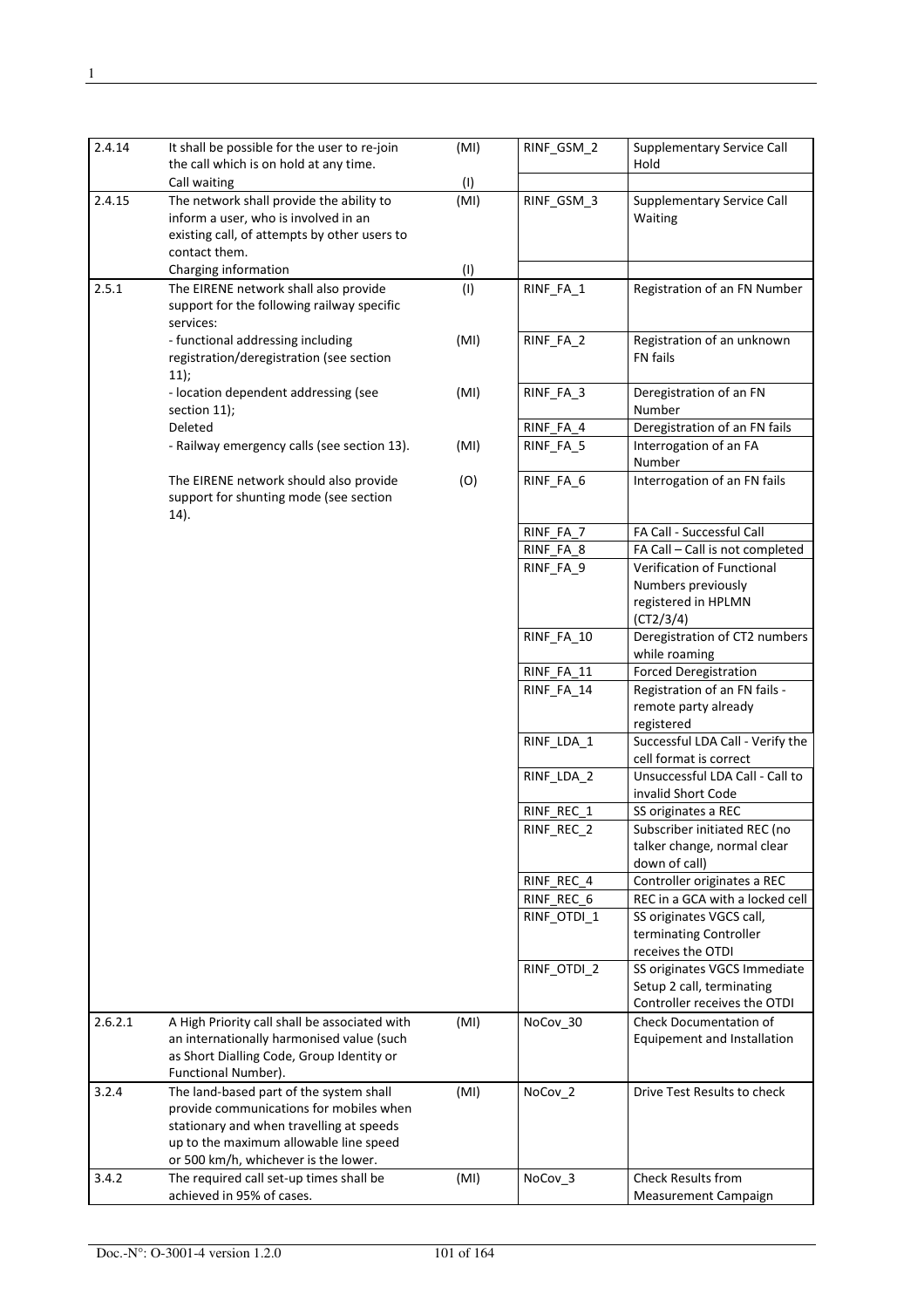| 3.4.3 | Call set-up times for 99% of cases shall not<br>be more than 1.5 times the required call<br>set-up time.                                                                                                                                                                                                   | (MI) | NoCov_3     | <b>Check Results from</b><br>Measurement Campaign                                                             |
|-------|------------------------------------------------------------------------------------------------------------------------------------------------------------------------------------------------------------------------------------------------------------------------------------------------------------|------|-------------|---------------------------------------------------------------------------------------------------------------|
| 3.4.4 | Set-up times shall include the time<br>required for any translation of functional<br>numbers internal to the EIRENE network.                                                                                                                                                                               | (MI) | NoCov_3     | <b>Check Results from</b><br><b>Measurement Campaign</b>                                                      |
| 3.5.2 | The group or broadcast call area used will<br>have the effect of determining which<br>mobiles can participate in the call (ie those<br>currently within the area defined). It shall<br>be possible to determine the area over<br>which the call takes place by one, or a<br>combination, of the following: | (1)  | RINF_VGCS_1 | SS originates VGCS call                                                                                       |
|       | - the location of the call initiator (if<br>mobile-originated);                                                                                                                                                                                                                                            | (MI) | RINF_VGCS_2 | Controller originates VGCS call<br>and takes it down with the kill<br>Sequence                                |
|       | - the identity of the group being called (eg<br>all users, all trains, etc);                                                                                                                                                                                                                               | (MI) | RINF_VGCS_3 | SS originates VGCS call, leaves,<br>rejoins and ends it.                                                      |
|       | - a prefix to the group identity specifying<br>the call area (if fixed network-initiated).                                                                                                                                                                                                                 | (MI) | RINF VGCS 4 | SS enters into VGCS broadcast<br>area with ongoing VGCS call<br>and is notified of it                         |
|       |                                                                                                                                                                                                                                                                                                            |      | RINF VGCS 5 | Controller joins ongoing VGCS<br>call                                                                         |
|       |                                                                                                                                                                                                                                                                                                            |      | RINF_VGCS_6 | Parallel group calls are<br>possible in the same cell.                                                        |
|       |                                                                                                                                                                                                                                                                                                            |      | RINF_VGCS_7 | GID delivered correctly to<br>terminating SS in SS originated<br>VGCS call                                    |
|       |                                                                                                                                                                                                                                                                                                            |      | RINF_VBS_1  | SS originates VBS call                                                                                        |
|       |                                                                                                                                                                                                                                                                                                            |      | RINF VBS 2  | SS originates prio0 VBS call                                                                                  |
|       |                                                                                                                                                                                                                                                                                                            |      | RINF_VBS_3  | Controller originates VBS call<br>and takes down the call by<br>disconnecting                                 |
|       |                                                                                                                                                                                                                                                                                                            |      | RINF_VBS_4  | Controller originates VBS call<br>and takes down the call with<br>the kill sequence                           |
|       |                                                                                                                                                                                                                                                                                                            |      | RINF_VBS_5  | Controller joins ongoing VBS<br>call                                                                          |
|       |                                                                                                                                                                                                                                                                                                            |      | RINF_VBS_6  | SS enters into VBS broadcast<br>area with ongoing VBS call and<br>is notified of it, SS joins the<br>VBS call |
| 3.5.3 | Any group or broadcast calls initiated in a<br>given location shall be broadcast over an<br>associated area based on the location of<br>the call originator, and also to any fixed<br>network numbers associated with the<br>originating location.                                                         | (MI) | RINF_VGCS_1 | SS originates VGCS call                                                                                       |
|       |                                                                                                                                                                                                                                                                                                            |      | RINF VGCS 2 | Controller originates VGCS call<br>and takes it down with the kill<br>Sequence                                |
|       |                                                                                                                                                                                                                                                                                                            |      | RINF_VGCS_3 | SS originates VGCS call, leaves,<br>rejoins and ends it.                                                      |
|       |                                                                                                                                                                                                                                                                                                            |      | RINF_VGCS_4 | SS enters into VGCS broadcast<br>area with ongoing VGCS call<br>and is notified of it                         |
|       |                                                                                                                                                                                                                                                                                                            |      | RINF_VGCS_5 | Controller joins ongoing VGCS<br>call                                                                         |
|       |                                                                                                                                                                                                                                                                                                            |      | RINF_VGCS_6 | Parallel group calls are<br>possible in the same cell.                                                        |
|       |                                                                                                                                                                                                                                                                                                            |      | RINF_VGCS_7 | GID delivered correctly to<br>terminating SS in SS originated<br>VGCS call                                    |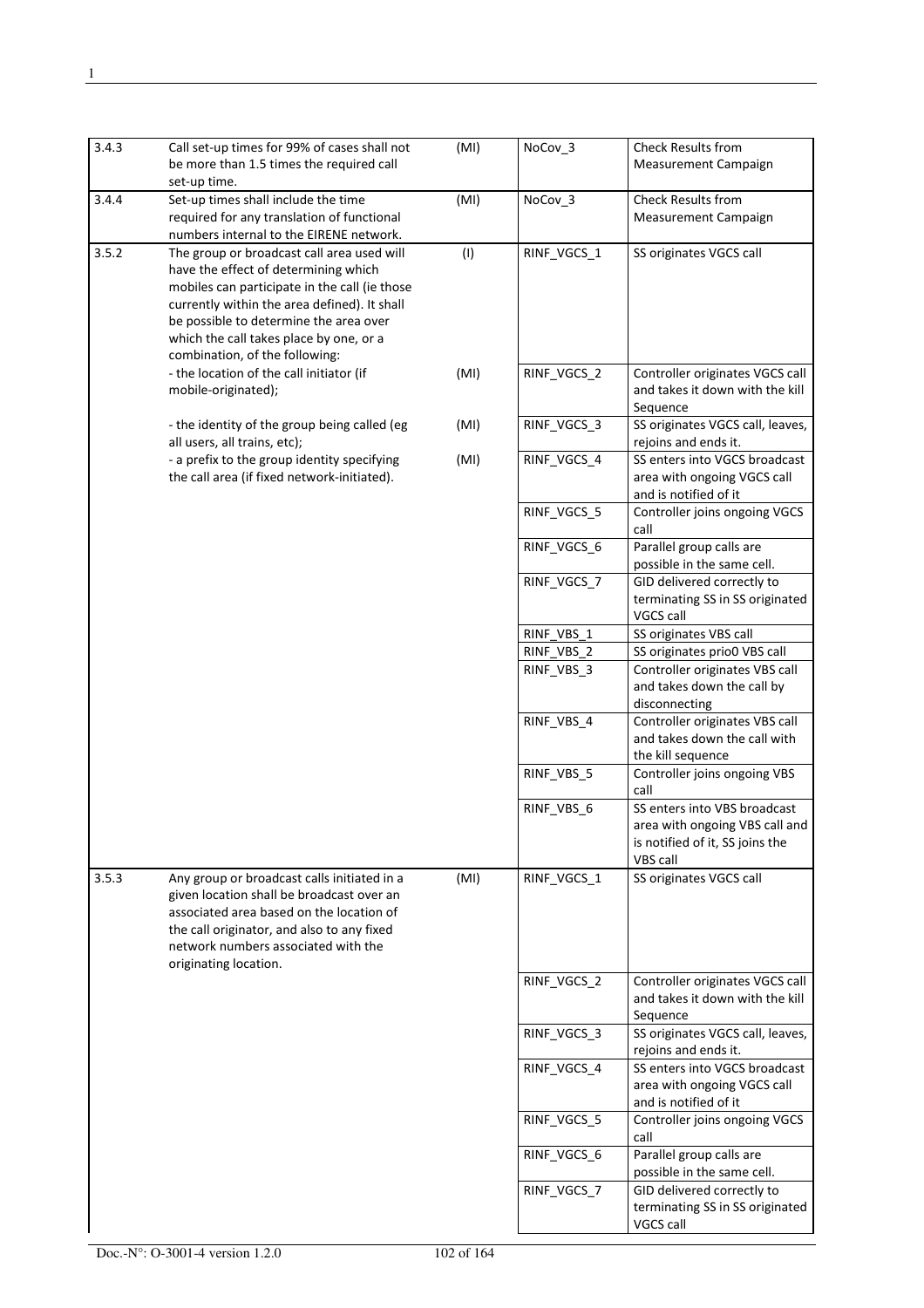|        |                                                                                       |      | RINF_VBS_1 | SS originates VBS call                                                                                        |
|--------|---------------------------------------------------------------------------------------|------|------------|---------------------------------------------------------------------------------------------------------------|
|        |                                                                                       |      | RINF_VBS_2 | SS originates prio0 VBS call                                                                                  |
|        |                                                                                       |      | RINF_VBS_3 | Controller originates VBS call<br>and takes down the call by                                                  |
|        |                                                                                       |      |            | disconnecting                                                                                                 |
|        |                                                                                       |      | RINF_VBS_4 | Controller originates VBS call                                                                                |
|        |                                                                                       |      |            | and takes down the call with                                                                                  |
|        |                                                                                       |      |            | the kill sequence                                                                                             |
|        |                                                                                       |      | RINF VBS 5 | Controller joins ongoing VBS<br>call                                                                          |
|        |                                                                                       |      | RINF_VBS_6 | SS enters into VBS broadcast<br>area with ongoing VBS call and<br>is notified of it, SS joins the<br>VBS call |
| 3.5.6  | Mobiles configured for reception of                                                   | (MI) | NoCov_4    | Mobile/Cab requirement +                                                                                      |
|        | railway emergency calls entering into a call                                          |      |            | RINF_LE_1, RINF_LE_2,                                                                                         |
|        | area where a railway emergency call is<br>ongoing shall automatically join this call. |      |            | RINF_LE_3                                                                                                     |
| 4.1.3i | It shall be possible to operate all EIRENE                                            | (MI) | NoCov_10   | Mobile/Cab requirement                                                                                        |
|        | mobiles in the basic frequency band                                                   |      |            |                                                                                                               |
|        | allocated for use by EIRENE Networks.                                                 |      |            |                                                                                                               |
| 4.1.4  | Mobile equipment operated in frequency                                                | (MI) | NoCov_10   | Mobile/Cab requirement                                                                                        |
|        | band listed in clause 4.1.3i, 4.1.3ii and                                             |      |            |                                                                                                               |
|        | 4.1.3iii shall function as specified when<br>travelling at speeds from 0 km/h to 500  |      |            |                                                                                                               |
|        | km/h.                                                                                 |      |            |                                                                                                               |
| 4.2.1  | The following voice telephony services,                                               | (1)  | NoCov_10   | Mobile/Cab requirement                                                                                        |
|        | identified in section 2, shall/should be                                              |      |            |                                                                                                               |
|        | supported for each type of mobile radio:                                              |      |            |                                                                                                               |
|        | Cab radio<br>Point-to-point voice<br>calls                                            | (MI) |            |                                                                                                               |
|        | Cab radio<br>Public emergency voice<br>calls                                          | (M)  |            |                                                                                                               |
|        | Cab radio<br>Broadcast voice calls                                                    | (MI) |            |                                                                                                               |
|        | Group voice calls<br>Cab radio                                                        | (MI) |            |                                                                                                               |
|        | Cab radio<br>ulti-party voice calls                                                   | (MI) |            |                                                                                                               |
|        | ETCS data only radio   Point-to-point voice<br>calls                                  | (NA) |            |                                                                                                               |
|        | ETCS data only radio   Public emergency<br>voice calls                                | (NA) |            |                                                                                                               |
|        | ETCS data only radio   Broadcast voice<br>calls                                       | (NA) |            |                                                                                                               |
|        | ETCS data only radio   Group voice calls                                              | (NA) |            |                                                                                                               |
|        | ETCS data only radio ulti-party voice call                                            | (NA) |            |                                                                                                               |
|        | General purpose radio   Point-to-point<br>voice calls                                 | (M)  |            |                                                                                                               |
|        | General purpose radio   Public emergency<br>voice calls                               | (M)  |            |                                                                                                               |
|        | General purpose radio   Broadcast voice<br>calls                                      | (M)  |            |                                                                                                               |
|        | General purpose radio   Group voice calls                                             | (M)  |            |                                                                                                               |
|        | General purpose radio ulti-party voice call                                           | (O)  |            |                                                                                                               |
|        | Point-to-point voice<br>Operational radio<br>calls                                    | (M)  |            |                                                                                                               |
|        | Operational radio<br>  Public emergency<br>voice calls                                | (M)  |            |                                                                                                               |
|        | Operational radio<br>Broadcast voice calls                                            | (M)  |            |                                                                                                               |
|        | Operational radio<br>Group voice calls                                                | (M)  |            |                                                                                                               |
|        | Operational radio<br>ulti-party voice calls                                           | (O)  |            |                                                                                                               |
|        | Shunting radio<br>  Point-to-point voice<br>calls                                     | (M)  |            |                                                                                                               |
|        | Shunting radio<br>Public emergency voice<br>calls                                     | (M)  |            |                                                                                                               |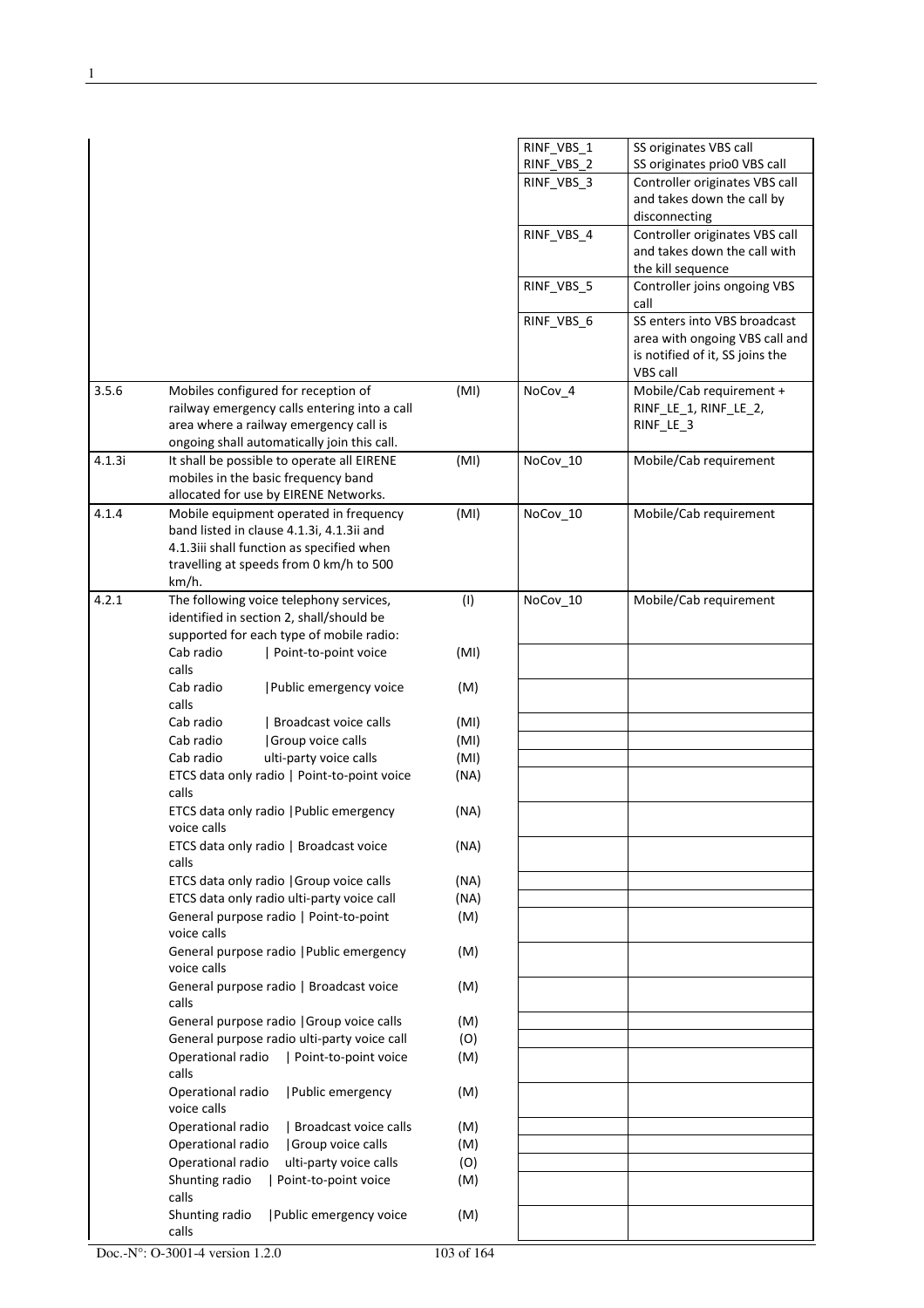|       | Shunting radio<br>  Broadcast voice calls      | (M)  |          |                        |
|-------|------------------------------------------------|------|----------|------------------------|
|       | Shunting radio<br>Group voice calls            | (M)  |          |                        |
|       | Shunting radio<br>ulti-party voice calls       | (M)  |          |                        |
|       | Table 4-1: Voice telephony services to be      | (1)  |          |                        |
|       | supported                                      |      |          |                        |
| 4.2.2 | The following data applications, identified    | (1)  | NoCov_10 | Mobile/Cab requirement |
|       | in section 2, shall/should be supported for    |      |          |                        |
|       | each type of mobile radio:                     |      |          |                        |
|       | Cab radio<br>Text message service              | (MI) |          |                        |
|       | Cab radio<br>General data                      | (M)  |          |                        |
|       | applications                                   |      |          |                        |
|       | Cab radio<br>Automatic fax                     | (O)  |          |                        |
|       | Cab radio<br><b>ETCS train control</b>         | (NA) |          |                        |
|       | applications                                   |      |          |                        |
|       | ETCS data only radio   Text message            | (NA) |          |                        |
|       | service                                        |      |          |                        |
|       | ETCS data only radio   General data            | (O)  |          |                        |
|       | applications                                   |      |          |                        |
|       | ETCS data only radio   Automatic fax           | (NA) |          |                        |
|       | ETCS data only radio   ETCS train control      | (MI) |          |                        |
|       | applications                                   |      |          |                        |
|       | General purpose radio   Text message           | (M)  |          |                        |
|       | service                                        |      |          |                        |
|       | General purpose radio   General data           | (O)  |          |                        |
|       | applications                                   |      |          |                        |
|       | General purpose radio   Automatic fax          | (O)  |          |                        |
|       | General purpose radio   ETCS train control     | (NA) |          |                        |
|       | applications                                   |      |          |                        |
|       | Operational radio<br>Text message              | (M)  |          |                        |
|       | service                                        |      |          |                        |
|       | Operational radio<br>  General data            | (O)  |          |                        |
|       | applications                                   |      |          |                        |
|       | Operational radio<br>Automatic fax             | (O)  |          |                        |
|       | Operational radio<br><b>ETCS train control</b> | (NA) |          |                        |
|       | applications                                   |      |          |                        |
|       | Shunting radio<br>Text message service         | (M)  |          |                        |
|       | Shunting radio<br>General data                 | (O)  |          |                        |
|       | applications                                   |      |          |                        |
|       | Shunting radio<br>  Automatic fax              | (O)  |          |                        |
|       | ETCS train control<br>Shunting radio           | (NA) |          |                        |
|       | applications                                   |      |          |                        |
|       | Table 4-2: Data applications to be             | (1)  |          |                        |
|       | supported                                      |      |          |                        |
| 4.2.3 | The following call related services            | (1)  | NoCov_10 | Mobile/Cab requirement |
|       | shall/should be supported for each type of     |      |          |                        |
|       | mobile radio:                                  |      |          |                        |
|       | Cab radio<br>Display of calling user           | (MI) |          |                        |
|       | identity                                       |      |          |                        |
|       | Cab radio<br>  Display of called user          | (MI) |          |                        |
|       | identity                                       |      |          |                        |
|       | Cab radio<br>Restriction of display of         | (O)  |          |                        |
|       | user identity                                  |      |          |                        |
|       | EIRENE closed user<br>Cab radio                | (M)  |          |                        |
|       | group                                          |      |          |                        |
|       | Cab radio<br>  Call forwarding -               | (M)  |          |                        |
|       | unconditional                                  |      |          |                        |
|       | Call forwarding - if user<br>Cab radio         | (O)  |          |                        |
|       | busy                                           |      |          |                        |
|       | Cab radio<br>Call forwarding - if no           | (O)  |          |                        |
|       | reply                                          |      |          |                        |
|       | Cab radio<br>Call forwarding - if not          | (O)  |          |                        |
|       | reachable                                      |      |          |                        |
|       | Cab radio<br>Call hold                         | (MI) |          |                        |
|       |                                                |      |          |                        |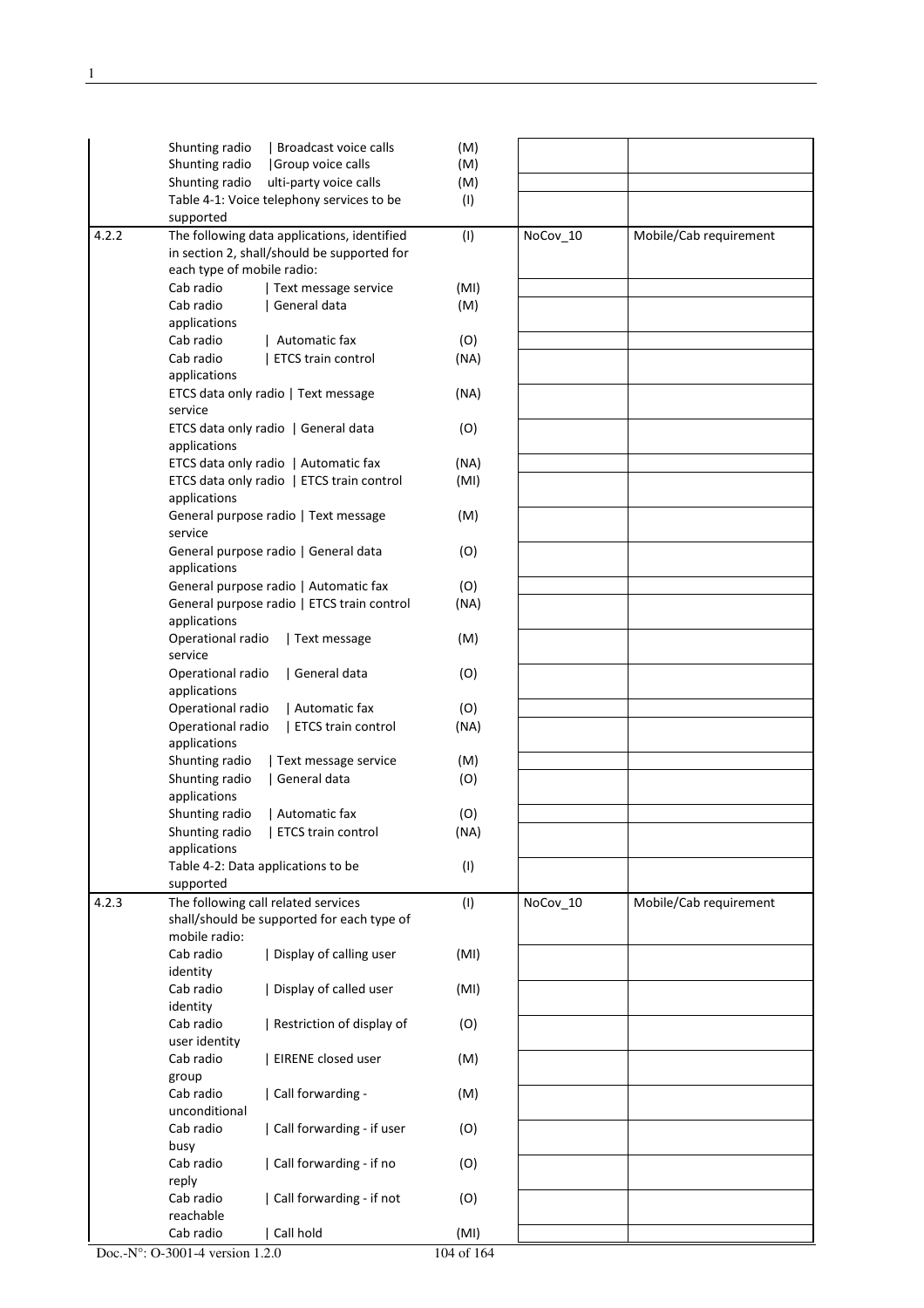| Cab radio<br>Call waiting                                     | (MI)     |  |
|---------------------------------------------------------------|----------|--|
| Cab radio<br>Display of call charging                         | (O)      |  |
| information                                                   |          |  |
| Cab radio<br>  Call barring                                   | (MI)     |  |
| Cab radio<br><b>Explicit Call Transfer</b>                    | (O)      |  |
| (ECT)                                                         |          |  |
| Cab radio<br>Auto answer service                              | (MI)     |  |
| Cab radio<br>Call supervisory                                 | (MI)     |  |
| information                                                   |          |  |
| ETCS data only radio   Display of calling                     | (NA)     |  |
| user identity                                                 |          |  |
| ETCS data only radio   Display of called                      | $(MI)^*$ |  |
| user identity<br>ETCS data only radio   Restriction of        | (NA)     |  |
| display of user identity                                      |          |  |
| ETCS data only radio   EIRENE closed user                     | (NA)     |  |
| group                                                         |          |  |
| ETCS data only radio   Call forwarding-                       | (NA)     |  |
| unconditional                                                 |          |  |
| ETCS data only radio   Call forwarding - if                   | (NA)     |  |
| user busy                                                     |          |  |
| ETCS data only radio   Call forwarding - if                   | (NA)     |  |
| no reply                                                      |          |  |
| ETCS data only radio   Call forwarding - if                   | (NA)     |  |
| not reachable                                                 |          |  |
| ETCS data only radio   Call hold                              | (NA)     |  |
| ETCS data only radio   Call waiting                           | (NA)     |  |
| ETCS data only radio   Display of call                        | (NA)     |  |
| charging information<br>ETCS data only radio   Call barring   | (NA)     |  |
| ETCS data only radio   Explicit Call Transfer                 | (NA)     |  |
| (ECT)                                                         |          |  |
| ETCS data only radio   Auto answer service                    | (NA)     |  |
| ETCS data only radio   Call supervisory                       | (NA)     |  |
| information                                                   |          |  |
| General purpose radio   Display of calling                    | (M)      |  |
| user identity                                                 |          |  |
| General purpose radio   Display of called                     | (M)      |  |
| user identity                                                 |          |  |
| General purpose radio   Restriction of                        | (O)      |  |
| display of user identity                                      |          |  |
| General purpose radio   EIRENE closed                         | (O)      |  |
| user group                                                    |          |  |
| General purpose radio   Call forwarding-                      | (O)      |  |
| unconditional<br>General purpose radio   Call forwarding - if |          |  |
| user busy                                                     | (O)      |  |
| General purpose radio   Call forwarding - if                  | (O)      |  |
| no reply                                                      |          |  |
| General purpose radio   Call forwarding - if                  | (O)      |  |
| not reachable                                                 |          |  |
| General purpose radio   Call hold                             | (O)      |  |
| General purpose radio   Call waiting                          | (M)      |  |
| General purpose radio   Display of call                       | (O)      |  |
| charging information                                          |          |  |
| General purpose radio   Call barring                          | (O)      |  |
| General purpose radio   Explicit Call                         | (O)      |  |
| Transfer (ECT)                                                |          |  |
| General purpose radio   Auto answer                           | (O)      |  |
| service                                                       |          |  |
| General purpose radio   Call supervisory<br>information       | (O)      |  |
|                                                               |          |  |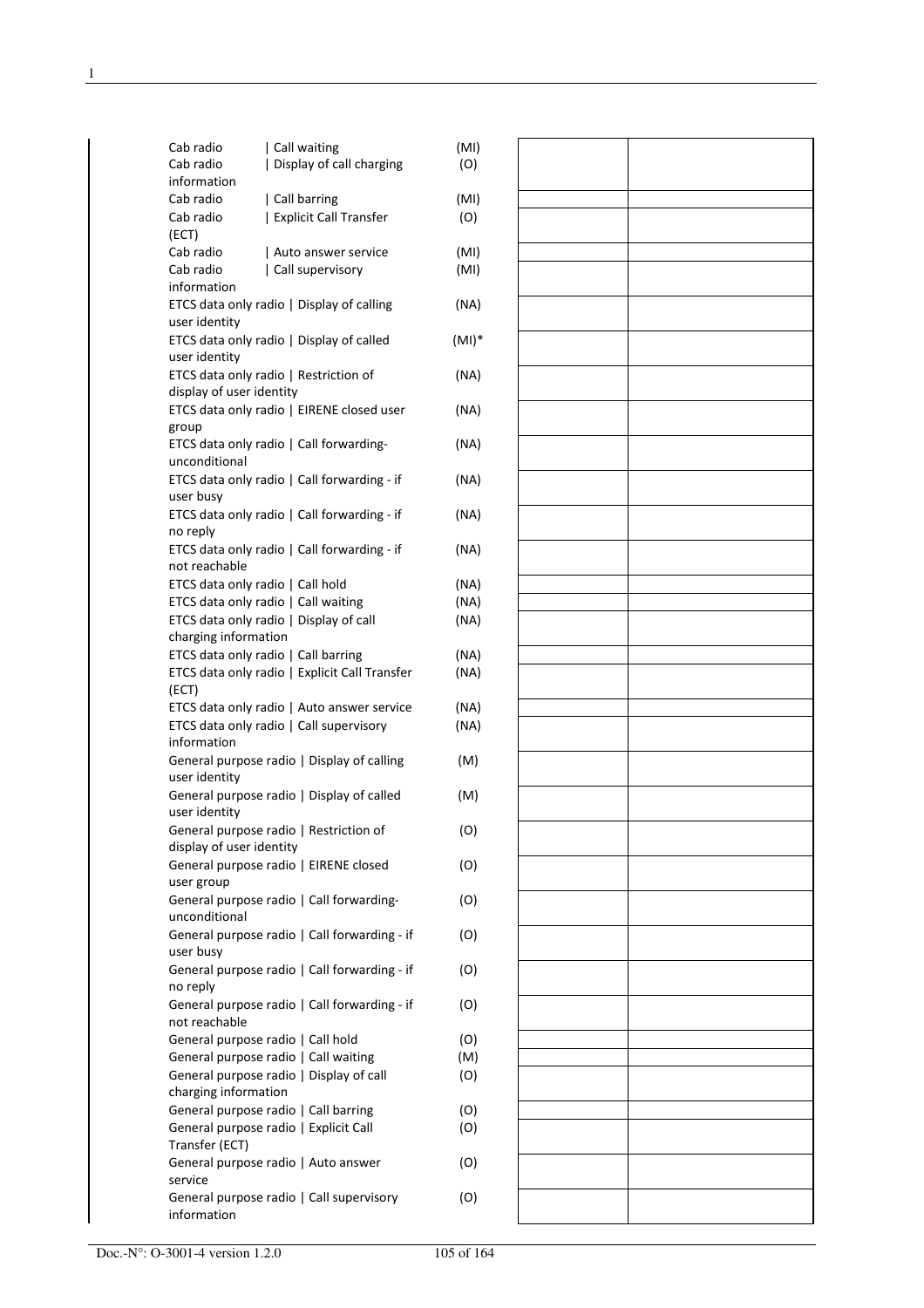|       | Operational radio                                   | Display of calling                         | (M)       |          |                        |
|-------|-----------------------------------------------------|--------------------------------------------|-----------|----------|------------------------|
|       | user identity<br>Operational radio                  | Display of called                          | (M)       |          |                        |
|       | user identity                                       |                                            |           |          |                        |
|       | Operational radio                                   | Restriction of                             | (O)       |          |                        |
|       | display of user identity                            |                                            |           |          |                        |
|       | Operational radio<br>group                          | EIRENE closed user                         | (M)       |          |                        |
|       | Operational radio<br>unconditional                  | Call forwarding -                          | (O)       |          |                        |
|       | Operational radio<br>user busy                      | Call forwarding - if                       | (O)       |          |                        |
|       | Operational radio<br>no reply                       | Call forwarding - if                       | (O)       |          |                        |
|       | Operational radio<br>not reachable                  | Call forwarding - if                       | (O)       |          |                        |
|       | Operational radio                                   | Call hold                                  | (O)       |          |                        |
|       | Operational radio                                   | Call waiting                               | (M)       |          |                        |
|       | Operational radio                                   | Display of call                            | (O)       |          |                        |
|       | charging information                                |                                            |           |          |                        |
|       | Operational radio                                   | Call barring                               | (M)       |          |                        |
|       | Operational radio<br>(ECT)                          | <b>Explicit Call Transfer</b>              | (O)       |          |                        |
|       | Operational radio                                   | Auto answer service                        | (M)       |          |                        |
|       | Operational radio                                   | Call supervisory                           | (O)       |          |                        |
|       | information                                         |                                            |           |          |                        |
|       | Shunting radio<br>identity                          | Display of calling user                    | (M)       |          |                        |
|       | Shunting radio<br>identity                          | Display of called user                     | (M)       |          |                        |
|       | Shunting radio<br>user identity                     | Restriction of display of                  | (O)       |          |                        |
|       | Shunting radio<br>group                             | EIRENE closed user                         | (M)       |          |                        |
|       | Shunting radio<br>unconditional                     | Call forwarding -                          | (O)       |          |                        |
|       | Shunting radio<br>busy                              | Call forwarding - if user                  | (O)       |          |                        |
|       | Shunting radio<br>reply                             | Call forwarding - if no                    | (O)       |          |                        |
|       | Shunting radio<br>reachable                         | Call forwarding - if not                   | (O)       |          |                        |
|       | Shunting radio                                      | Call hold                                  | (M)       |          |                        |
|       | Shunting radio                                      | Call waiting                               | (M)       |          |                        |
|       | Shunting radio                                      | Display of call charging                   | (O)       |          |                        |
|       | information                                         |                                            |           |          |                        |
|       | Shunting radio                                      | Call barring                               | (M)       |          |                        |
|       | Shunting radio<br>(ECT)                             | <b>Explicit Call Transfer</b>              | (O)       |          |                        |
|       | Shunting radio                                      | Auto answer service                        | (M)       |          |                        |
|       | Shunting radio<br>information                       | Call supervisory                           | (O)       |          |                        |
|       | Table 4-3: Call related features to be<br>supported |                                            | (1)       |          |                        |
|       |                                                     | * Transferring part of the service only    | (1)       |          |                        |
| 4.2.4 |                                                     | The following EIRENE features shall/should | (1)       | NoCov_10 | Mobile/Cab requirement |
|       | be supported for each type of mobile<br>radio:      |                                            |           |          |                        |
|       | Cab radio                                           | Functional addressing                      | (MI)      |          |                        |
|       | (section 11)                                        |                                            |           |          |                        |
|       | Cab radio                                           | Location dependent                         | (MI)      |          |                        |
|       | addressing (section 11)                             |                                            |           |          |                        |
|       | Cab radio                                           | Deleted                                    | <b>NA</b> |          |                        |
|       | $20011$                                             |                                            | 106.0164  |          |                        |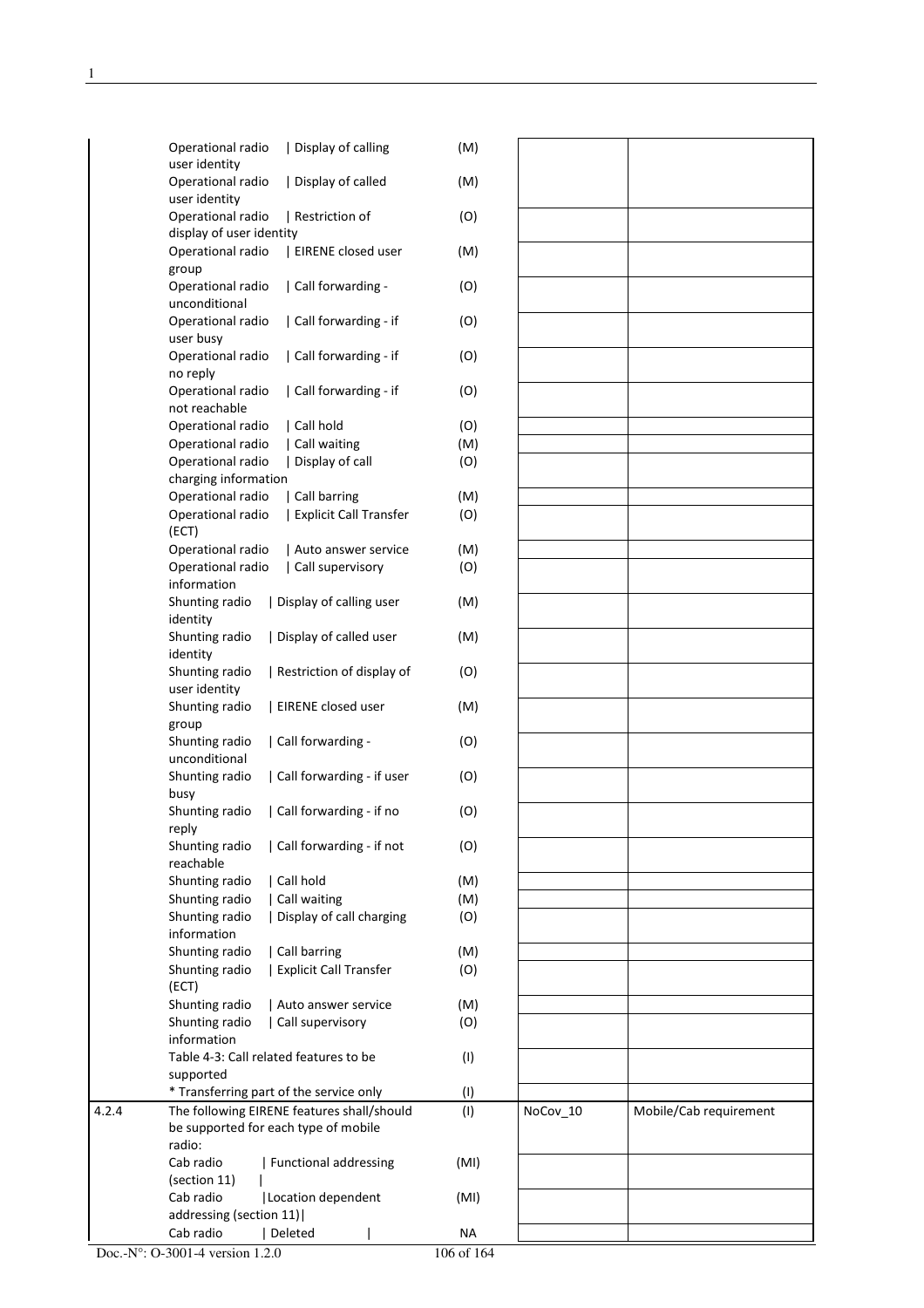| Shunting mode (section<br>Cab radio<br>14)                      | (MI) |  |  |
|-----------------------------------------------------------------|------|--|--|
| Cab radio<br>ultiple driver                                     | (MI) |  |  |
| communications within                                           |      |  |  |
| the same train (section 5)                                      |      |  |  |
|                                                                 |      |  |  |
| Cab radio<br>  Railway emergency calls                          | (MI) |  |  |
| (section 13)                                                    |      |  |  |
| ETCS data only radio   Functional                               | (NA) |  |  |
| addressing (section 11)                                         |      |  |  |
| ETCS data only radio   Location dependent                       | (M)  |  |  |
| addressing (section 11)                                         |      |  |  |
| ETCS data only radio   Deleted                                  | (NA) |  |  |
| N/A                                                             |      |  |  |
| ETCS data only radio   Shunting mode                            | (NA) |  |  |
| (section 14)<br> N/A                                            |      |  |  |
| ETCS data only radio   Multiple driver<br>communications within | (NA) |  |  |
| the same train (section 5)                                      |      |  |  |
| N/A                                                             |      |  |  |
| ETCS data only radio   Railway emergency                        | (NA) |  |  |
| calls (section 13)                                              |      |  |  |
| General purpose radio   Functional                              | (M)  |  |  |
| addressing (section 11)                                         |      |  |  |
| General purpose radio   Location                                | (O)  |  |  |
| dependent addressing (section 11)                               |      |  |  |
| General purpose radio   Deleted                                 | (NA) |  |  |
| N/A                                                             |      |  |  |
| General purpose radio   Shunting mode                           | (NA) |  |  |
| (section 14))<br> N/A                                           |      |  |  |
| General purpose radio   Multiple driver                         | (NA) |  |  |
| communications within                                           |      |  |  |
| the same train (section 5)                                      |      |  |  |
| N/A                                                             |      |  |  |
| General purpose radio   Railway emergency                       | (O)  |  |  |
| calls (section 13)                                              |      |  |  |
| Operational radio<br>  Functional                               | (M)  |  |  |
| addressing (section 11)                                         |      |  |  |
| Operational radio   Location dependent                          | (O)  |  |  |
| addressing (section 11)                                         |      |  |  |
| Deleted<br>Operational radio                                    | (NA) |  |  |
| Operational radio<br>  Shunting mode                            | (NA) |  |  |
| (section 14)<br> N/A                                            |      |  |  |
| Operational radio ultiple driver                                | (NA) |  |  |
| communications within                                           |      |  |  |
| the same train (section 5)                                      |      |  |  |
| N/A                                                             |      |  |  |
| Operational radio<br>  Railway emergency                        | (M)  |  |  |
| calls (section 13)                                              |      |  |  |
| Shunting radio   Functional addressing                          | (M)  |  |  |
| (section 11)                                                    |      |  |  |
| Shunting radio   Location dependent<br>addressing (section 11)  | (O)  |  |  |
| Shunting radio<br>  Deleted                                     | (NA) |  |  |
| Shunting mode (section<br>Shunting radio                        | (M)  |  |  |
| 14)                                                             |      |  |  |
| Shunting radio ultiple driver                                   | (NA) |  |  |
| communications within                                           |      |  |  |
| the same train (section 5)                                      |      |  |  |
| N/A                                                             |      |  |  |
| Shunting radio<br>  Railway emergency calls                     | (M)  |  |  |
| (section 13)                                                    |      |  |  |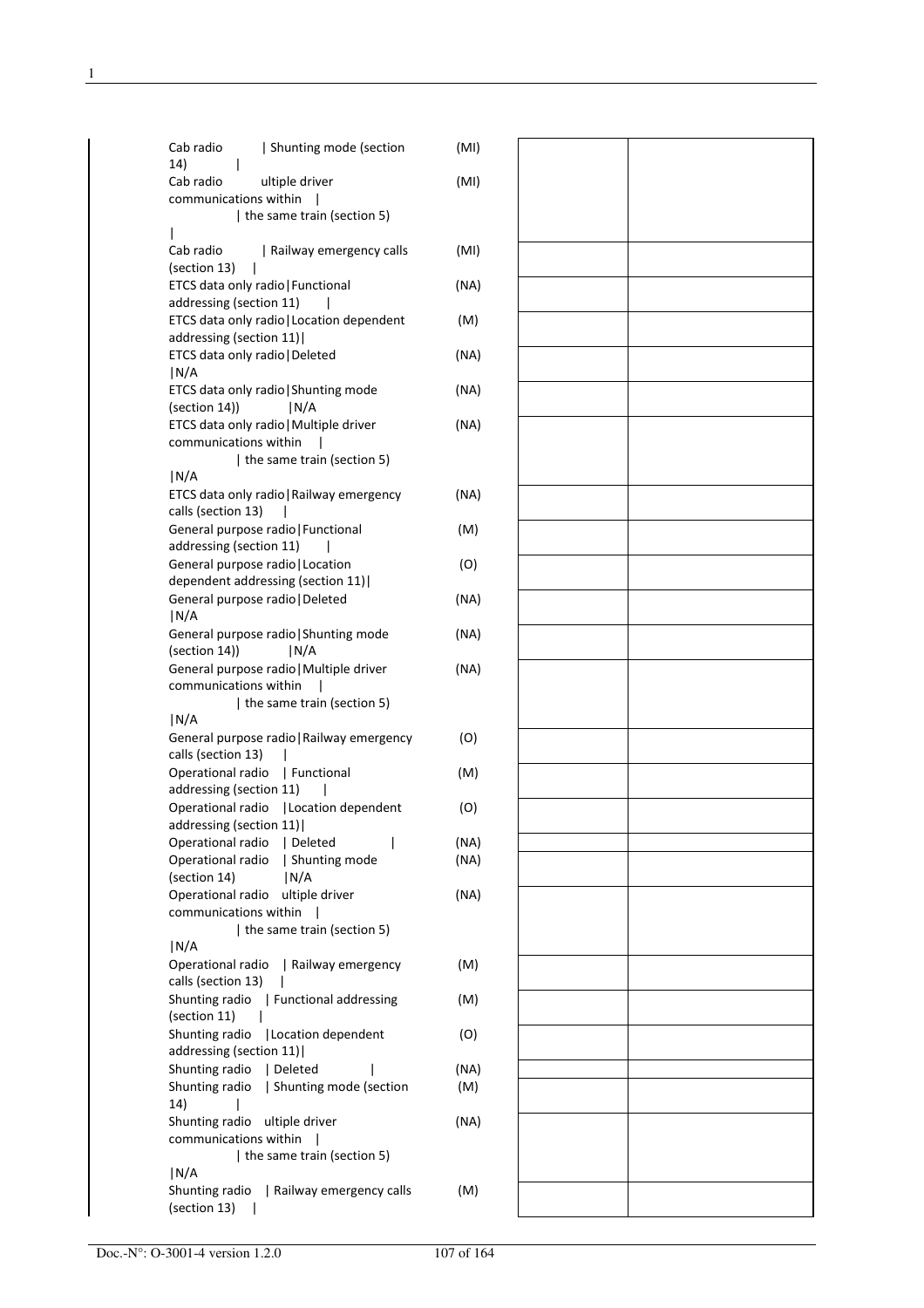|          | Table 4-4: EIRENE specific features to be<br>supported                                                                                                                                        | (1)  |             |                                                                                           |
|----------|-----------------------------------------------------------------------------------------------------------------------------------------------------------------------------------------------|------|-------------|-------------------------------------------------------------------------------------------|
| 5.2.2.3  | Once an appropriate destination has been<br>obtained, the radio shall attempt to<br>establish a call to this destination. The<br>functional identity shall be displayed to<br>the controller. | (MI) | RINF_FA_7   | FA Call - Successful Call                                                                 |
|          |                                                                                                                                                                                               |      | RINF_LDA_1  | Successful LDA Call - Verify the<br>cell format is correct                                |
|          |                                                                                                                                                                                               |      | RINF_LDA_2  | Unsuccessful LDA Call - Call to<br>invalid Short Code                                     |
|          |                                                                                                                                                                                               |      | RINF_OTDI_1 | SS originates VGCS call,<br>terminating Controller<br>receives the OTDI                   |
|          |                                                                                                                                                                                               |      | RINF_OTDI_2 | SS originates VGCS Immediate<br>Setup 2 call, terminating<br>Controller receives the OTDI |
| 5.2.2.3i | The functional identity includes the<br>following:                                                                                                                                            | (1)  | RINF_FA_7   | FA Call - Successful Call                                                                 |
|          | - the train number, if available;                                                                                                                                                             | (MI) | RINF_LDA_1  | Successful LDA Call - Verify the<br>cell format is correct                                |
|          | - the engine number, if no train number is<br>available;                                                                                                                                      | (MI) | RINF_LDA_2  | Unsuccessful LDA Call - Call to<br>invalid Short Code                                     |
|          | - the coach number of the leading cab, if<br>neither a train number nor<br>an engine number is available.                                                                                     | (O)  | RINF_OTDI_1 | SS originates VGCS call,<br>terminating Controller<br>receives the OTDI                   |
|          |                                                                                                                                                                                               |      | RINF_OTDI_2 | SS originates VGCS Immediate<br>Setup 2 call, terminating<br>Controller receives the OTDI |
| 5.2.2.4  | An audible and visual indication shall be<br>provided to the driver that the call is<br>proceeding.                                                                                           | (MI) | RINF_FA_7   | FA Call - Successful Call                                                                 |
|          |                                                                                                                                                                                               |      | RINF_LDA_1  | Successful LDA Call - Verify the<br>cell format is correct                                |
|          |                                                                                                                                                                                               |      | RINF_LDA_2  | Unsuccessful LDA Call - Call to<br>invalid Short Code                                     |
|          |                                                                                                                                                                                               |      | RINF OTDI 1 | SS originates VGCS call,<br>terminating Controller<br>receives the OTDI                   |
|          |                                                                                                                                                                                               |      | RINF_OTDI_2 | SS originates VGCS Immediate<br>Setup 2 call, terminating<br>Controller receives the OTDI |
| 5.2.2.6  | The functional identity of the connected<br>party, if available, shall be displayed to the<br>driver.                                                                                         | (MI) | RINF_FA_7   | FA Call - Successful Call                                                                 |
|          |                                                                                                                                                                                               |      | RINF_LDA_1  | Successful LDA Call - Verify the<br>cell format is correct                                |
|          |                                                                                                                                                                                               |      | RINF LDA 2  | Unsuccessful LDA Call - Call to<br>invalid Short Code                                     |
|          |                                                                                                                                                                                               |      | RINF_OTDI_1 | SS originates VGCS call,<br>terminating Controller<br>receives the OTDI                   |
|          |                                                                                                                                                                                               |      | RINF_OTDI_2 | SS originates VGCS Immediate<br>Setup 2 call, terminating<br>Controller receives the OTDI |
| 5.2.2.7  | If the functional identity of the connected<br>party contains an alphanumeric<br>description, this shall also be displayed.                                                                   | (MI) | RINF_FA_7   | FA Call - Successful Call                                                                 |
|          |                                                                                                                                                                                               |      | RINF_LDA_1  | Successful LDA Call - Verify the<br>cell format is correct                                |
|          |                                                                                                                                                                                               |      | RINF_LDA_2  | Unsuccessful LDA Call - Call to<br>invalid Short Code                                     |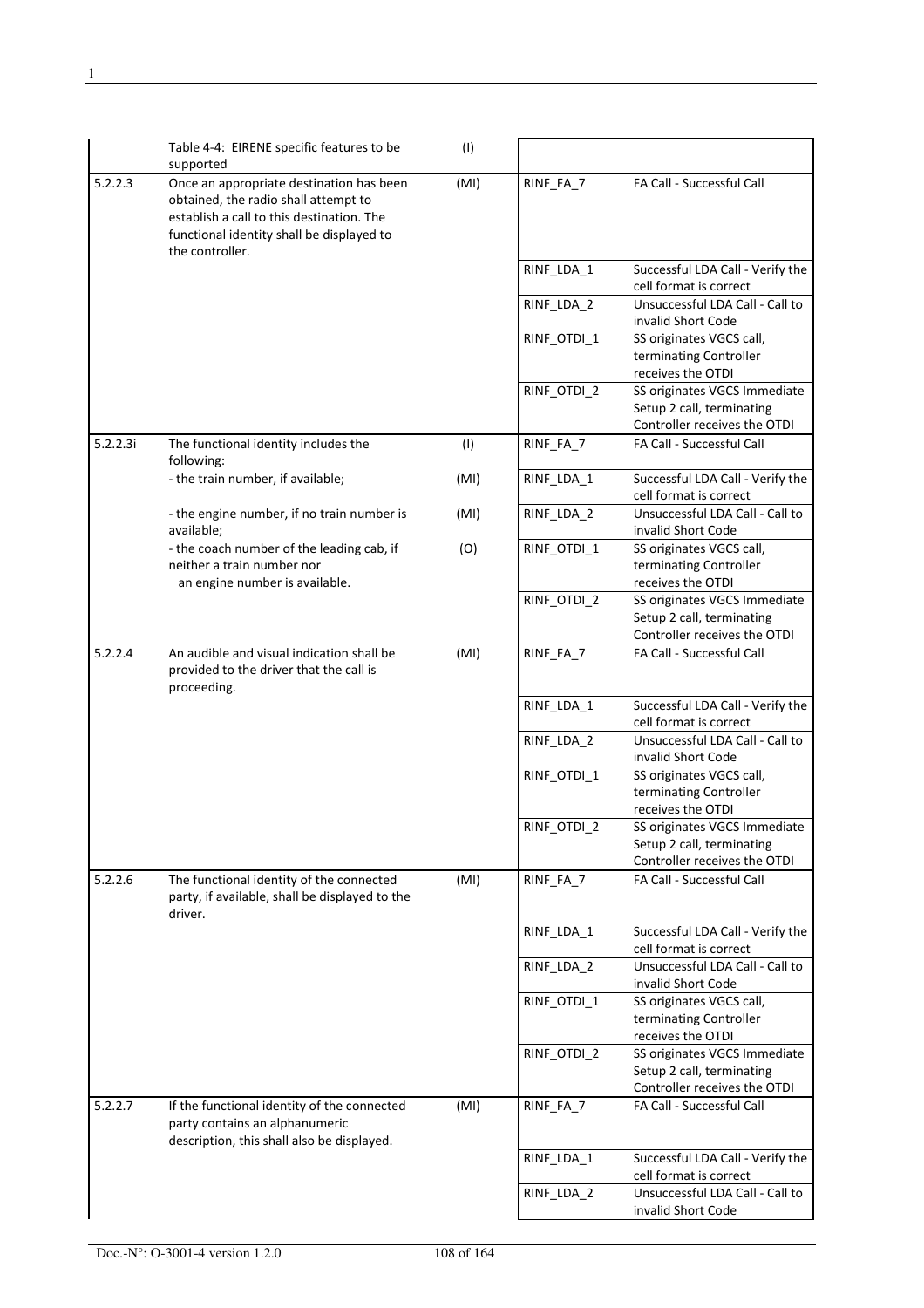|          |                                                                                            |      | RINF_OTDI_1  | SS originates VGCS call,                       |
|----------|--------------------------------------------------------------------------------------------|------|--------------|------------------------------------------------|
|          |                                                                                            |      |              | terminating Controller                         |
|          |                                                                                            |      |              | receives the OTDI                              |
|          |                                                                                            |      | RINF_OTDI_2  | SS originates VGCS Immediate                   |
|          |                                                                                            |      |              | Setup 2 call, terminating                      |
|          |                                                                                            |      |              | Controller receives the OTDI                   |
| 5.2.2.9  | It shall be possible for a driver to initiate                                              | (MI) | RINF_eMLPP_1 | MS in VGCS call on DCH, pre-                   |
|          | and participate in group voice calls                                                       |      |              | emption on Air IF by higher                    |
|          | between drivers in a pre-defined                                                           |      |              | prio PtP call                                  |
|          | geographical area.                                                                         |      |              |                                                |
|          |                                                                                            |      | RINF_eMLPP_3 | MS in VGCS call having the UL                  |
|          |                                                                                            |      |              | of the GCH, pre-emption on                     |
|          |                                                                                            |      |              | Air IF by higher prio VBS call.                |
|          |                                                                                            |      | RINF_eMLPP_4 | MS in PtP call, pre-emption on                 |
|          |                                                                                            |      |              | MS by higher prio VGCS call                    |
|          |                                                                                            |      |              | (REC)                                          |
|          |                                                                                            |      | RINF_VGCS_1  | SS originates VGCS call                        |
|          |                                                                                            |      | RINF VGCS 3  | SS originates VGCS call, leaves,               |
|          |                                                                                            |      |              | rejoins and ends it.                           |
|          |                                                                                            |      | RINF_VGCS_4  | SS enters into VGCS broadcast                  |
|          |                                                                                            |      |              | area with ongoing VGCS call                    |
|          |                                                                                            |      |              | and is notified of it                          |
|          |                                                                                            |      | RINF_VGCS_7  | GID delivered correctly to                     |
|          |                                                                                            |      |              | terminating SS in SS originated                |
|          |                                                                                            |      |              | VGCS call                                      |
|          |                                                                                            |      | RINF_REC_3   | SS accepts an incoming REC                     |
|          |                                                                                            |      | RINF REC 4   | Controller originates a REC                    |
|          |                                                                                            |      | RINF_LE_1    | SS active in a PTOP (P4) call                  |
|          |                                                                                            |      |              |                                                |
|          |                                                                                            |      |              | move in a cell with ongoing<br><b>REC call</b> |
|          |                                                                                            |      |              |                                                |
|          |                                                                                            |      |              |                                                |
|          |                                                                                            |      | RINF_LE_3    | Orig. SS active in a VGCS (P4)                 |
|          |                                                                                            |      |              | call on GCH (talker) move in a                 |
|          |                                                                                            |      |              | cell with ongoing REC call                     |
| 5.2.2.15 | The call shall continue until terminated by                                                | (MI) | RINF_eMLPP_1 | MS in VGCS call on DCH, pre-                   |
|          | the calling driver, an authorised controller                                               |      |              | emption on Air IF by higher                    |
|          | or the network.                                                                            |      |              | prio PtP call                                  |
|          |                                                                                            |      | RINF eMLPP 3 | MS in VGCS call having the UL                  |
|          |                                                                                            |      |              | of the GCH, pre-emption on                     |
|          |                                                                                            |      |              | Air IF by higher prio VBS call.                |
|          |                                                                                            |      | RINF_eMLPP_4 | MS in PtP call, pre-emption on                 |
|          |                                                                                            |      |              | MS by higher prio VGCS call                    |
|          |                                                                                            |      |              | (REC)                                          |
|          |                                                                                            |      | RINF_VGCS_1  | SS originates VGCS call                        |
|          |                                                                                            |      | RINF_VGCS_3  | SS originates VGCS call, leaves,               |
|          |                                                                                            |      |              | rejoins and ends it.                           |
|          |                                                                                            |      | RINF VGCS 4  | SS enters into VGCS broadcast                  |
|          |                                                                                            |      |              | area with ongoing VGCS call                    |
|          |                                                                                            |      |              | and is notified of it                          |
|          |                                                                                            |      | RINF_VGCS_7  | GID delivered correctly to                     |
|          |                                                                                            |      |              | terminating SS in SS originated                |
|          |                                                                                            |      |              | VGCS call                                      |
|          |                                                                                            |      | RINF_REC_3   | SS accepts an incoming REC                     |
|          |                                                                                            |      | RINF REC 4   | Controller originates a REC                    |
|          |                                                                                            |      | RINF_LE_1    | SS active in a PTOP (P4) call                  |
|          |                                                                                            |      |              | move in a cell with ongoing                    |
|          |                                                                                            |      |              | <b>REC call</b>                                |
|          |                                                                                            |      | RINF_LE_3    | Orig. SS active in a VGCS (P4)                 |
|          |                                                                                            |      |              | call on GCH (talker) move in a                 |
|          |                                                                                            |      |              | cell with ongoing REC call                     |
| 5.2.2.18 | It shall be possible for a driver to initiate<br>Railway emergency calls (see section 13). | (MI) | RINF_REC_1   | SS originates a REC                            |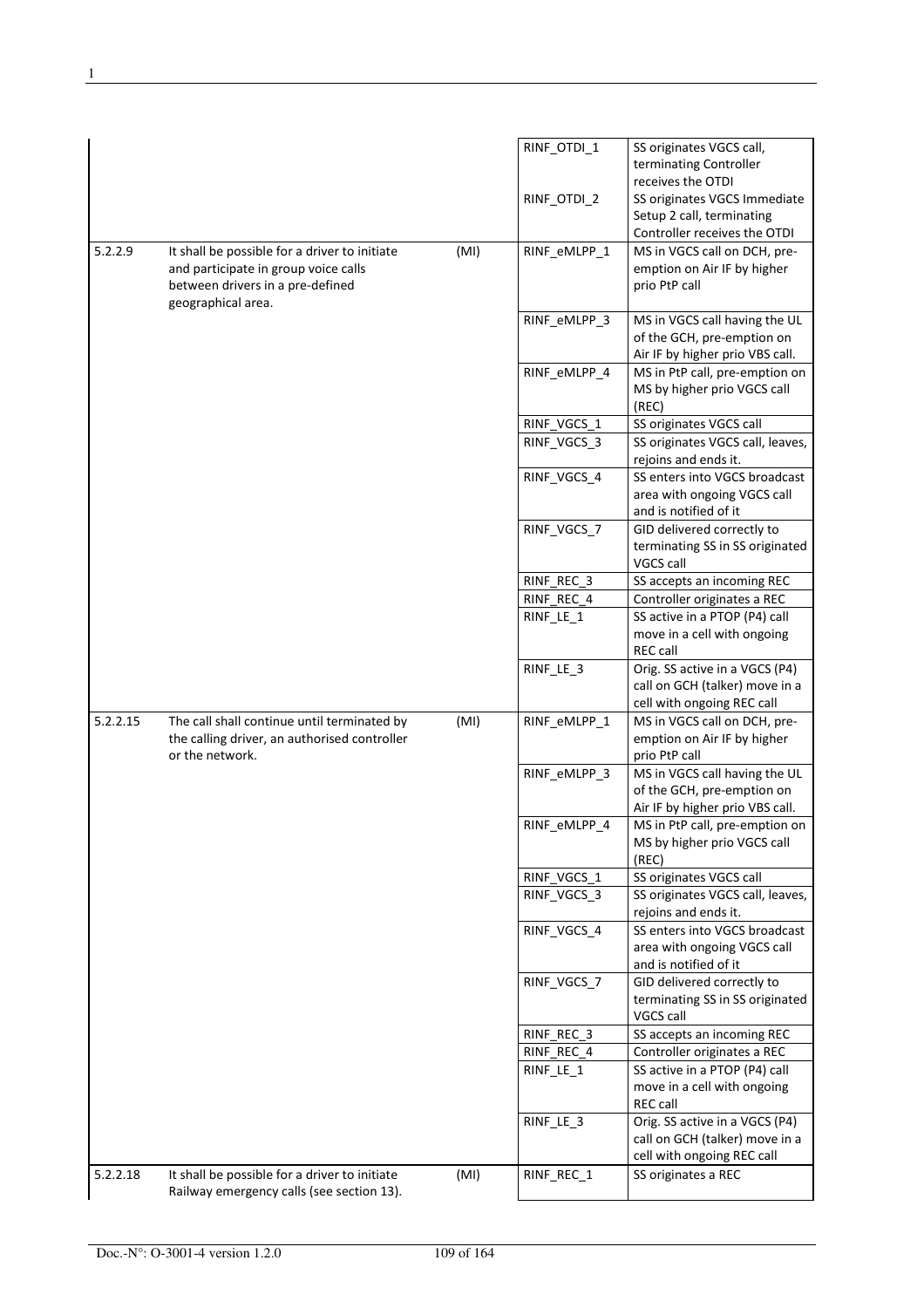|          |                                                                                                                                                                                                                                                                                                                                                                                                       |              | RINF_REC_2<br>RINF_REC_4 | Subscriber initiated REC (no<br>talker change, normal clear<br>down of call)<br>Controller originates a REC |
|----------|-------------------------------------------------------------------------------------------------------------------------------------------------------------------------------------------------------------------------------------------------------------------------------------------------------------------------------------------------------------------------------------------------------|--------------|--------------------------|-------------------------------------------------------------------------------------------------------------|
|          |                                                                                                                                                                                                                                                                                                                                                                                                       |              | RINF_REC_6               | REC in a GCA with a locked cell                                                                             |
| 5.2.2.26 | Many trains employ multiple active<br>traction vehicles. Where these vehicles are<br>not connected by on-train wire<br>connections, it shall be possible for the<br>lead driver to establish a permanent radio<br>connection between each of the active<br>cabs.                                                                                                                                      | (MI)         | RINF_GSM_5               | <b>Supplementary Service MPTY</b>                                                                           |
| 5.2.2.29 | The lead driver shall be notified if a<br>member of the group has placed the call<br>on hold, although this shall not affect<br>communications between the remaining<br>members of the group.                                                                                                                                                                                                         | (MI)         | RINF_GSM_5               | <b>Supplementary Service MPTY</b>                                                                           |
| 5.2.2.30 | At any time during the call, the lead driver<br>shall be able to remove a member of the<br>group.                                                                                                                                                                                                                                                                                                     | (MI)         | RINF_GSM_5               | <b>Supplementary Service MPTY</b>                                                                           |
| 5.2.2.31 | The lead driver shall be able to terminate<br>the entire call.                                                                                                                                                                                                                                                                                                                                        | (MI)         | RINF_GSM_5               | <b>Supplementary Service MPTY</b>                                                                           |
| 5.2.2.32 | If a driver is disconnected from the multi-<br>driver call, a clear indication shall be given.                                                                                                                                                                                                                                                                                                        | (MI)         | RINF GSM 5               | <b>Supplementary Service MPTY</b>                                                                           |
| 5.2.2.37 | For calls between a controller and the lead<br>cab, it shall be possible to add the<br>controller to the multi-driver call. Either<br>the lead driver calls the controller or the<br>controller calls the lead driver. In the latter<br>case, the controller is automatically added<br>into the multi-driver call. Functional<br>identity of the controller shall be displayed<br>in the leading cab. | (MI)         | RINF_GSM_5               | <b>Supplementary Service MPTY</b>                                                                           |
|          | Call train staff                                                                                                                                                                                                                                                                                                                                                                                      | (1)          |                          |                                                                                                             |
| 5.2.2.38 | It shall be possible for the driver to contact<br>members of on-board train staff using a<br>point-to-point voice call.                                                                                                                                                                                                                                                                               | (MI)         | RINF_GSM_5               | <b>Supplementary Service MPTY</b>                                                                           |
| 5.2.2.42 | The Cab radio shall be capable of being<br>used as a standard telephone, such that<br>the driver is able to call any valid number<br>subject to pre-defined call restrictions. The<br>call may be initiated by:                                                                                                                                                                                       | (MI)         | RINF GSM 5               | <b>Supplementary Service MPTY</b>                                                                           |
|          | - selection from a pre-defined list (up to 99<br>entries);                                                                                                                                                                                                                                                                                                                                            | (MI)         |                          |                                                                                                             |
|          | - direct dialling a subscriber number;<br>- calling a functional number.                                                                                                                                                                                                                                                                                                                              | (MI)<br>(MI) |                          |                                                                                                             |
| 5.2.2.43 | Receive incoming point-to-point voice call<br>An audible and visual indication of an<br>incoming call shall be provided.                                                                                                                                                                                                                                                                              | (1)<br>(MI)  | RINF_VGCS_1              | SS originates VGCS call                                                                                     |
|          |                                                                                                                                                                                                                                                                                                                                                                                                       |              | RINF_VGCS_2              | Controller originates VGCS call<br>and takes it down with the kill<br>Sequence                              |
|          |                                                                                                                                                                                                                                                                                                                                                                                                       |              | RINF_VGCS_3              | SS originates VGCS call, leaves,<br>rejoins and ends it.                                                    |
|          |                                                                                                                                                                                                                                                                                                                                                                                                       |              | RINF_VGCS_4              | SS enters into VGCS broadcast<br>area with ongoing VGCS call<br>and is notified of it                       |
|          |                                                                                                                                                                                                                                                                                                                                                                                                       |              | RINF_VGCS_5              | Controller joins ongoing VGCS<br>call                                                                       |
|          |                                                                                                                                                                                                                                                                                                                                                                                                       |              | RINF_VGCS_6              | Parallel group calls are<br>possible in the same cell.                                                      |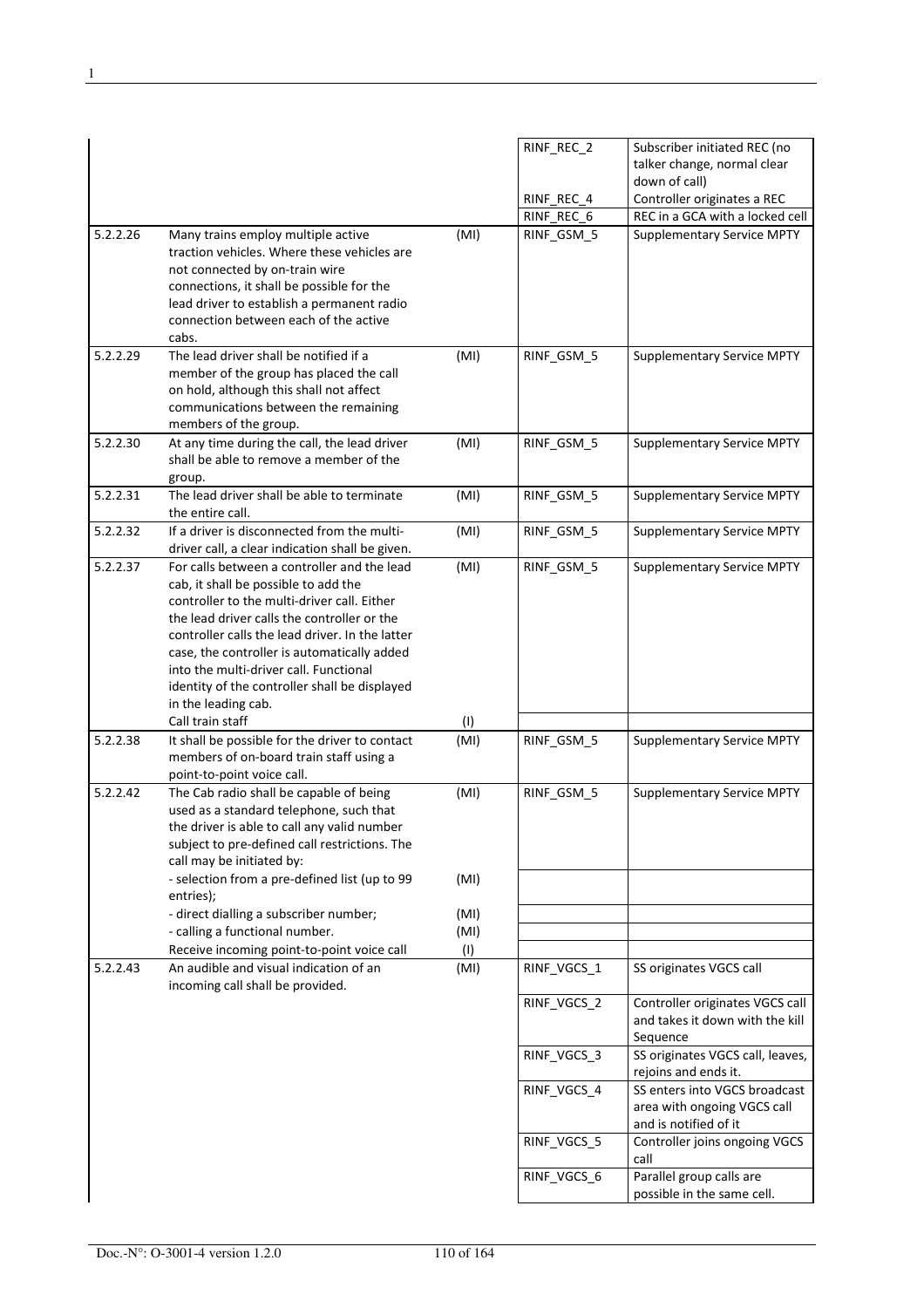|          |                                                                                                 |      | RINF_VGCS_7 | GID delivered correctly to                                   |
|----------|-------------------------------------------------------------------------------------------------|------|-------------|--------------------------------------------------------------|
|          |                                                                                                 |      |             | terminating SS in SS originated                              |
|          |                                                                                                 |      |             | VGCS call                                                    |
|          |                                                                                                 |      | RINF VBS 1  | SS originates VBS call                                       |
|          |                                                                                                 |      | RINF_VBS_2  | SS originates prio0 VBS call                                 |
|          |                                                                                                 |      | RINF_VBS_3  | Controller originates VBS call                               |
|          |                                                                                                 |      |             | and takes down the call by                                   |
|          |                                                                                                 |      |             | disconnecting                                                |
|          |                                                                                                 |      | RINF_VBS_4  | Controller originates VBS call                               |
|          |                                                                                                 |      |             | and takes down the call with                                 |
|          |                                                                                                 |      |             | the kill sequence                                            |
|          |                                                                                                 |      | RINF_VBS_5  | Controller joins ongoing VBS                                 |
|          |                                                                                                 |      |             | call                                                         |
|          |                                                                                                 |      | RINF_VBS_6  | SS enters into VBS broadcast                                 |
|          |                                                                                                 |      |             | area with ongoing VBS call and                               |
|          |                                                                                                 |      |             | is notified of it, SS joins the                              |
|          |                                                                                                 |      |             | VBS call                                                     |
| 5.2.2.47 | An audible and visual indication of the                                                         | (MI) | RINF_VGCS_1 | SS originates VGCS call                                      |
|          | incoming call shall be provided when a Cab<br>radio receives a group or broadcast call.         |      |             |                                                              |
|          |                                                                                                 |      | RINF_VGCS_2 | Controller originates VGCS call                              |
|          |                                                                                                 |      |             | and takes it down with the kill                              |
|          |                                                                                                 |      |             | Sequence                                                     |
|          |                                                                                                 |      | RINF_VGCS_3 | SS originates VGCS call, leaves,<br>rejoins and ends it.     |
|          |                                                                                                 |      | RINF_VGCS_4 | SS enters into VGCS broadcast                                |
|          |                                                                                                 |      |             | area with ongoing VGCS call                                  |
|          |                                                                                                 |      |             | and is notified of it                                        |
|          |                                                                                                 |      | RINF_VGCS_5 | Controller joins ongoing VGCS                                |
|          |                                                                                                 |      |             | call                                                         |
|          |                                                                                                 |      | RINF_VGCS_6 | Parallel group calls are                                     |
|          |                                                                                                 |      |             | possible in the same cell.                                   |
|          |                                                                                                 |      | RINF_VGCS_7 | GID delivered correctly to                                   |
|          |                                                                                                 |      |             | terminating SS in SS originated                              |
|          |                                                                                                 |      |             | VGCS call                                                    |
|          |                                                                                                 |      | RINF VBS 1  | SS originates VBS call                                       |
|          |                                                                                                 |      | RINF_VBS_2  | SS originates prio0 VBS call                                 |
|          |                                                                                                 |      |             |                                                              |
|          |                                                                                                 |      | RINF_VBS_3  | Controller originates VBS call<br>and takes down the call by |
|          |                                                                                                 |      |             |                                                              |
|          |                                                                                                 |      |             | disconnecting                                                |
|          |                                                                                                 |      | RINF_VBS_4  | Controller originates VBS call                               |
|          |                                                                                                 |      |             | and takes down the call with                                 |
|          |                                                                                                 |      |             | the kill sequence                                            |
|          |                                                                                                 |      | RINF VBS 5  | Controller joins ongoing VBS                                 |
|          |                                                                                                 |      |             | call                                                         |
|          |                                                                                                 |      | RINF_VBS_6  | SS enters into VBS broadcast                                 |
|          |                                                                                                 |      |             | area with ongoing VBS call and                               |
|          |                                                                                                 |      |             | is notified of it, SS joins the                              |
|          |                                                                                                 |      |             | VBS call                                                     |
| 9.2.1.1  | The EIRENE system shall enable users to<br>originate and receive calls by functional<br>number. | (MI) | RINF_FA_1   | Registration of an FN Number                                 |
|          |                                                                                                 |      | RINF_FA_2   | Registration of an unknown<br>FN fails                       |
|          |                                                                                                 |      | RINF_FA_3   | Deregistration of an FN<br>Number                            |
|          |                                                                                                 |      | RINF_FA_4   | Deregistration of an FN fails                                |
|          |                                                                                                 |      | RINF_FA_5   | Interrogation of an FA                                       |
|          |                                                                                                 |      |             | Number                                                       |
|          |                                                                                                 |      | RINF_FA_6   | Interrogation of an FN fails                                 |
|          |                                                                                                 |      | RINF_FA_7   | FA Call - Successful Call                                    |
|          |                                                                                                 |      | RINF_FA_8   | FA Call - Call is not completed                              |
|          |                                                                                                 |      |             |                                                              |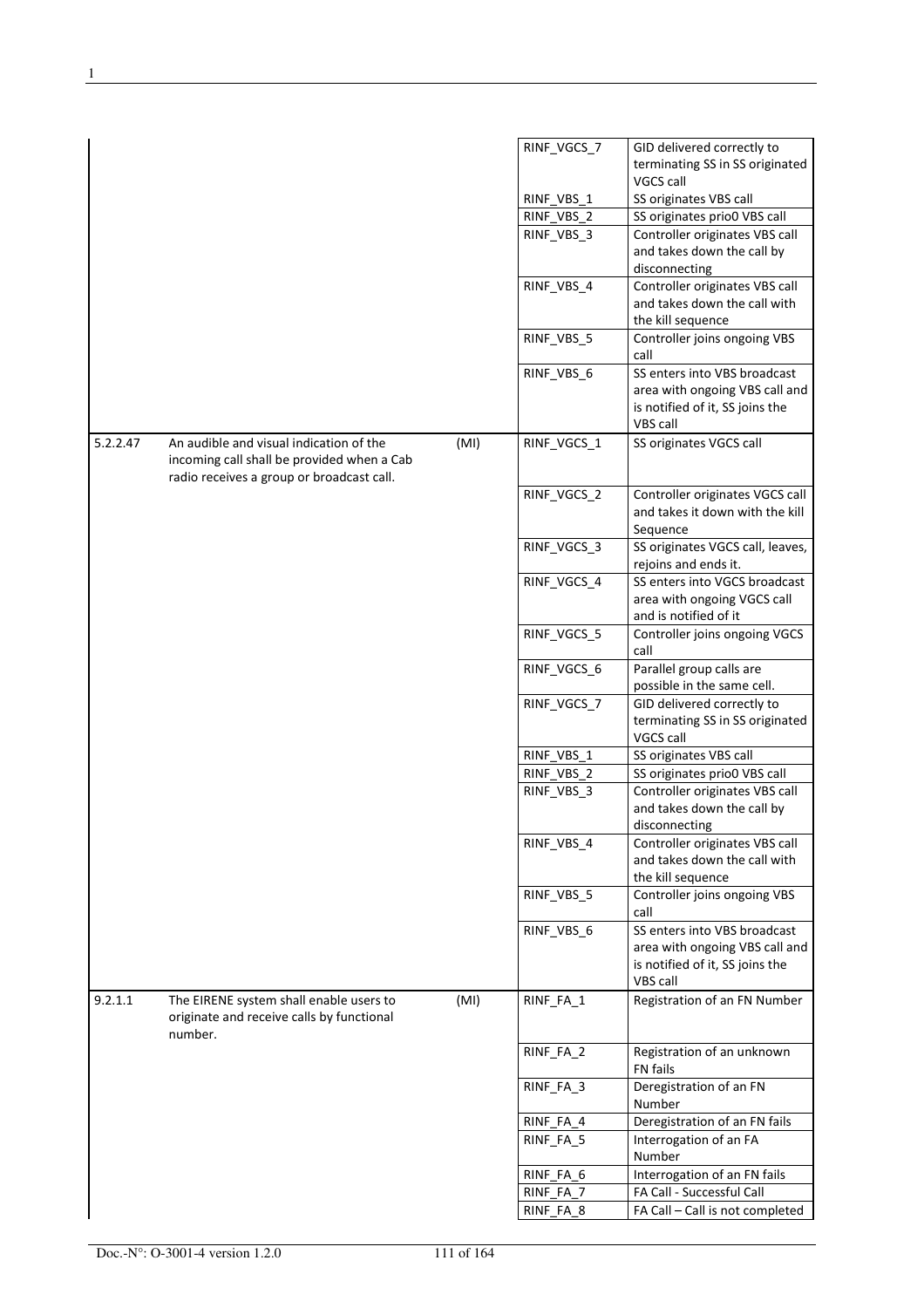|         |                                                                                    |            | RINF_FA_9                | Verification of Functional<br>Numbers previously<br>registered in HPLMN |
|---------|------------------------------------------------------------------------------------|------------|--------------------------|-------------------------------------------------------------------------|
|         |                                                                                    |            | RINF FA 10               | (CT2/3/4)<br>Deregistration of CT2 numbers<br>while roaming             |
|         |                                                                                    |            | RINF_FA_11               | <b>Forced Deregistration</b>                                            |
|         |                                                                                    |            | RINF_FA_14               | Registration of an FN fails -<br>remote party already<br>registered     |
| 9.2.1.2 | Each mobile shall be identified by a unique<br>telephone number.                   | (MI)       | NoCov_5                  | Network Konfiguration Topic +<br>Basic Call + CLIP                      |
| 9.2.2.2 | Every on-train function shall be identified<br>by a unique standard number.        | (MI)       | RINF_FA_1                | Registration of an FN Number                                            |
|         |                                                                                    |            | RINF_FA_2                | Registration of an unknown<br><b>FN</b> fails                           |
|         |                                                                                    |            | RINF_FA_3                | Deregistration of an FN<br>Number                                       |
|         |                                                                                    |            | RINF_FA_4                | Deregistration of an FN fails                                           |
|         |                                                                                    |            | RINF FA 11<br>RINF_FA_14 | <b>Forced Deregistration</b><br>Registration of an FN fails -           |
|         |                                                                                    |            |                          | remote party already<br>registered                                      |
| 9.2.3.2 | Every on-engine/coach function shall be<br>identified by a unique standard number. | (MI)       | RINF_FA_1                | Registration of an FN Number                                            |
|         |                                                                                    |            | RINF_FA_2                | Registration of an unknown<br>FN fails                                  |
|         |                                                                                    |            | RINF_FA_3                | Deregistration of an FN<br>Number                                       |
|         |                                                                                    |            | RINF_FA_4                | Deregistration of an FN fails                                           |
|         |                                                                                    |            | RINF_FA_11               | <b>Forced Deregistration</b>                                            |
|         |                                                                                    |            | RINF_FA_14               | Registration of an FN fails -<br>remote party already<br>registered     |
| 9.2.4.1 | Every shunting team number shall be<br>based on an association of:                 | (MI)       | RINF_FA_1                | Registration of an FN Number                                            |
|         | - service area identifier;                                                         | (MI)       | RINF_FA_2                | Registration of an unknown<br><b>FN</b> fails                           |
|         | - shunting team identifier.                                                        | (MI)       | RINF_FA_3                | Deregistration of an FN<br>Number                                       |
|         |                                                                                    |            | RINF FA 4                | Deregistration of an FN fails                                           |
|         |                                                                                    |            | RINF_FA_5                | Interrogation of an FA<br>Number                                        |
|         |                                                                                    |            | RINF_FA_6                | Interrogation of an FN fails                                            |
|         |                                                                                    |            | RINF_FA_7                | FA Call - Successful Call                                               |
|         |                                                                                    |            | RINF_FA_8                | FA Call - Call is not completed                                         |
|         |                                                                                    |            | RINF_FA_9                | Verification of Functional<br>Numbers previously                        |
|         |                                                                                    |            |                          | registered in HPLMN<br>(CT2/3/4)                                        |
|         |                                                                                    |            | RINF_FA_10               | Deregistration of CT2 numbers<br>while roaming                          |
|         |                                                                                    |            | RINF_FA_11               | <b>Forced Deregistration</b>                                            |
|         |                                                                                    |            | RINF_FA_14               | Registration of an FN fails -<br>remote party already<br>registered     |
| 9.2.4.2 | Every maintenance team number shall be<br>based on an association of:              | (MI)       | RINF_FA_1                | Registration of an FN Number                                            |
|         | - service area identifier;                                                         | (MI)       | RINF_FA_2                | Registration of an unknown<br>FN fails                                  |
|         | - type of maintenance team (speciality<br>code);                                   | (MI)       | RINF_FA_3                | Deregistration of an FN<br>Number                                       |
|         | - maintenance team identifier.                                                     | (MI)       | RINF_FA_4                | Deregistration of an FN fails                                           |
|         | Doc.-N°: O-3001-4 version 1.2.0                                                    | 112 of 164 |                          |                                                                         |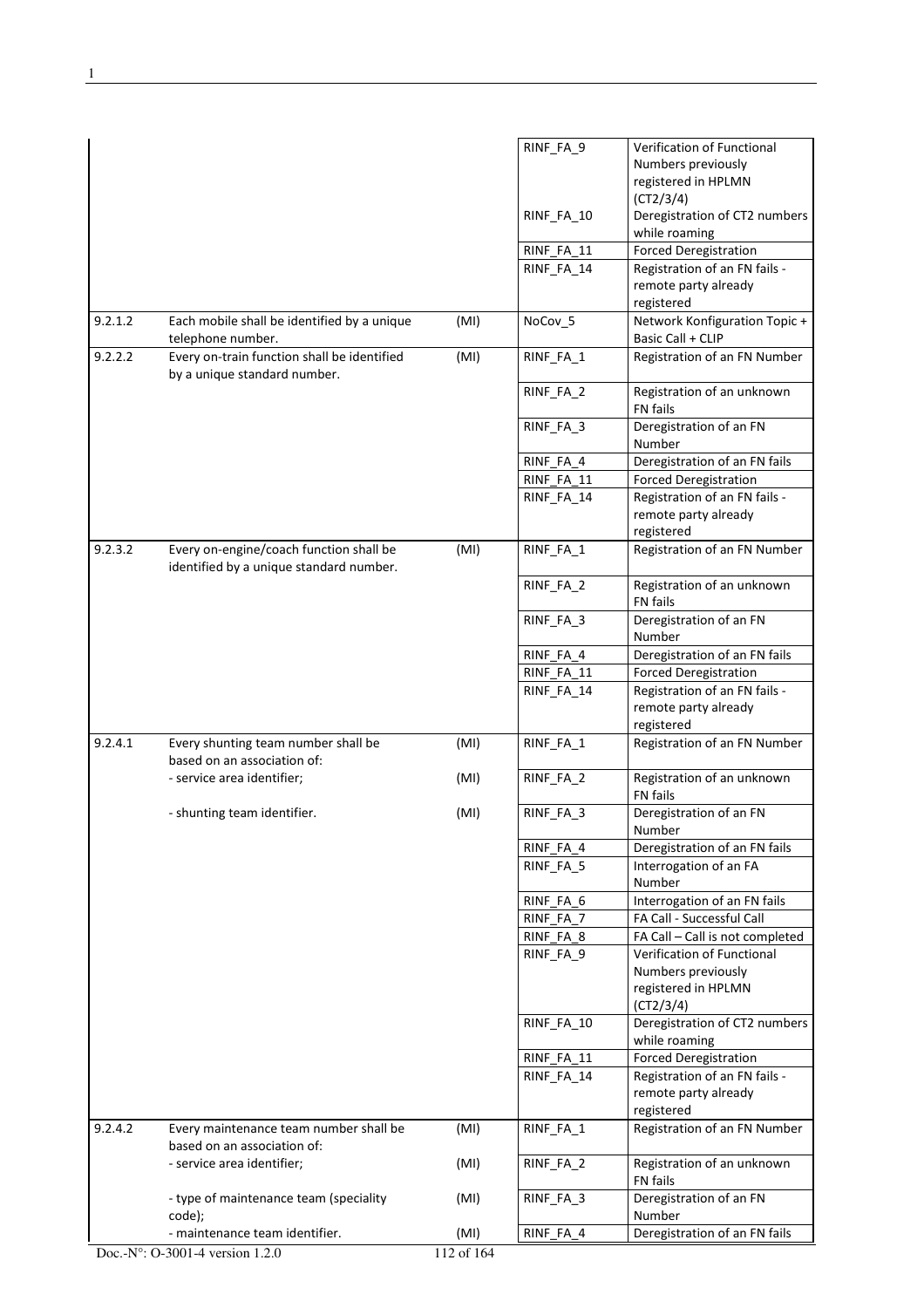|         |                                                                                                       |      | RINF_FA_5  | Interrogation of an FA                         |
|---------|-------------------------------------------------------------------------------------------------------|------|------------|------------------------------------------------|
|         |                                                                                                       |      |            | Number                                         |
|         |                                                                                                       |      | RINF_FA_6  | Interrogation of an FN fails                   |
|         |                                                                                                       |      | RINF_FA_7  | FA Call - Successful Call                      |
|         |                                                                                                       |      | RINF_FA_8  | FA Call - Call is not completed                |
|         |                                                                                                       |      | RINF_FA_9  | Verification of Functional                     |
|         |                                                                                                       |      |            | Numbers previously                             |
|         |                                                                                                       |      |            | registered in HPLMN<br>(CT2/3/4)               |
|         |                                                                                                       |      | RINF_FA_10 | Deregistration of CT2 numbers                  |
|         |                                                                                                       |      |            | while roaming                                  |
|         |                                                                                                       |      | RINF_FA_11 | <b>Forced Deregistration</b>                   |
|         |                                                                                                       |      | RINF_FA_14 | Registration of an FN fails -                  |
|         |                                                                                                       |      |            | remote party already                           |
|         |                                                                                                       |      |            | registered                                     |
| 9.2.4.3 | Every controller number shall be based on<br>an association of:                                       | (1)  | RINF_FA_1  | Registration of an FN Number                   |
|         | - controller location;                                                                                | (MI) | RINF_FA_2  | Registration of an unknown<br>FN fails         |
|         | - controller identifier.                                                                              | (MI) | RINF_FA_3  | Deregistration of an FN<br>Number              |
|         |                                                                                                       |      | RINF_FA_4  | Deregistration of an FN fails                  |
|         |                                                                                                       |      | RINF FA 5  | Interrogation of an FA<br>Number               |
|         |                                                                                                       |      | RINF_FA_6  | Interrogation of an FN fails                   |
|         |                                                                                                       |      | RINF_FA_7  | FA Call - Successful Call                      |
|         |                                                                                                       |      | RINF_FA_8  | FA Call - Call is not completed                |
|         |                                                                                                       |      | RINF_FA_9  | Verification of Functional                     |
|         |                                                                                                       |      |            | Numbers previously                             |
|         |                                                                                                       |      |            | registered in HPLMN<br>(CT2/3/4)               |
|         |                                                                                                       |      | RINF_FA_10 | Deregistration of CT2 numbers<br>while roaming |
|         |                                                                                                       |      | RINF_FA_11 | <b>Forced Deregistration</b>                   |
|         |                                                                                                       |      | RINF_FA_14 | Registration of an FN fails -                  |
|         |                                                                                                       |      |            | remote party already<br>registered             |
| 9.2.4.4 | The numbering for other teams shall be<br>treated in the same way as maintenance<br>teams in 9.2.4.2. | (MI) | RINF_FA_1  | Registration of an FN Number                   |
|         |                                                                                                       |      | RINF_FA_2  | Registration of an unknown<br>FN fails         |
|         |                                                                                                       |      | RINF_FA_3  | Deregistration of an FN<br>Number              |
|         |                                                                                                       |      | RINF_FA_4  | Deregistration of an FN fails                  |
|         |                                                                                                       |      | RINF FA 5  | Interrogation of an FA<br>Number               |
|         |                                                                                                       |      | RINF_FA_6  | Interrogation of an FN fails                   |
|         |                                                                                                       |      | RINF_FA_7  | FA Call - Successful Call                      |
|         |                                                                                                       |      | RINF_FA_8  | FA Call - Call is not completed                |
|         |                                                                                                       |      | RINF_FA_9  | Verification of Functional                     |
|         |                                                                                                       |      |            | Numbers previously                             |
|         |                                                                                                       |      |            | registered in HPLMN<br>(CT2/3/4)               |
|         |                                                                                                       |      | RINF_FA_10 | Deregistration of CT2 numbers<br>while roaming |
|         |                                                                                                       |      | RINF_FA_11 | <b>Forced Deregistration</b>                   |
|         |                                                                                                       |      | RINF_FA_14 | Registration of an FN fails -                  |
|         |                                                                                                       |      |            | remote party already                           |
|         |                                                                                                       |      |            | registered                                     |
|         |                                                                                                       |      |            |                                                |
|         |                                                                                                       |      |            |                                                |
|         |                                                                                                       |      |            |                                                |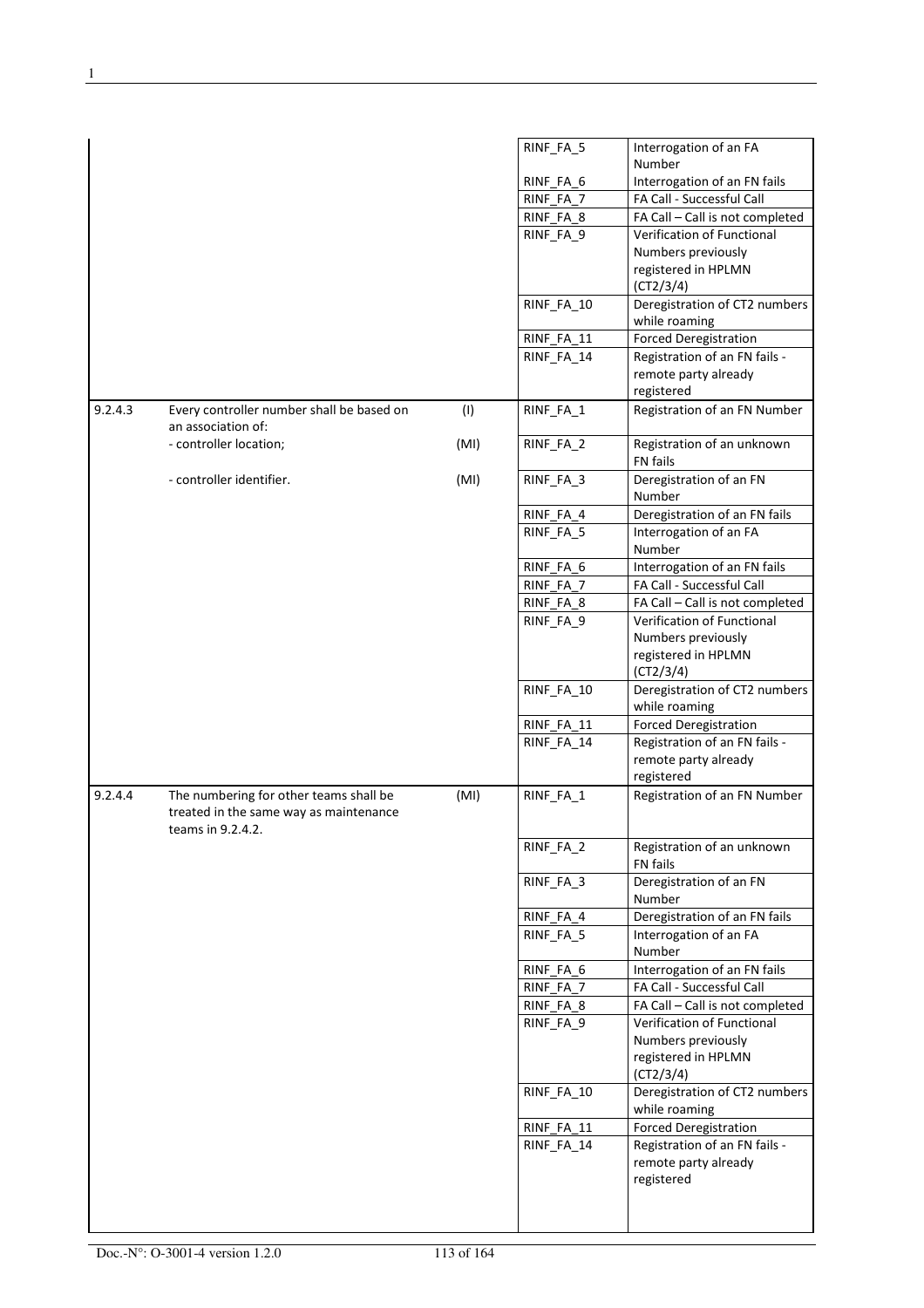| 9.3.1  | Telephone numbers can be defined on a<br>national basis, but codes for certain<br>functions shall be used on an international                                                                                                                                           | (MI) | NoCov_6      | Network Konfiguration Topic +<br>RINF_FA_15                                                                                                    |
|--------|-------------------------------------------------------------------------------------------------------------------------------------------------------------------------------------------------------------------------------------------------------------------------|------|--------------|------------------------------------------------------------------------------------------------------------------------------------------------|
|        | basis in order to allow interoperability.                                                                                                                                                                                                                               |      |              |                                                                                                                                                |
| 9.3.2  | For certain functions, standardised<br>telephone numbers shall be implemented.<br>These functions are:                                                                                                                                                                  | (1)  | RINF_GSM_7   | Public Emergency Call - With<br>SIM.                                                                                                           |
|        | - Route call to most appropriate<br>ERTMS/ETCS RBC;                                                                                                                                                                                                                     | (MI) | RINF_LDA_1   | Successful LDA Call - Verify the<br>cell format is correct                                                                                     |
|        | - Railway emergency call;                                                                                                                                                                                                                                               | (MI) | RINF_LDA_2   | Unsuccessful LDA Call - Call to<br>invalid Short Code                                                                                          |
|        | - Route call to primary controller;                                                                                                                                                                                                                                     | (MI) | RINF REC 1   | SS originates a REC                                                                                                                            |
|        | - Route call to secondary controller;                                                                                                                                                                                                                                   | (MI) | RINF REC 2   | Subscriber initiated REC (no                                                                                                                   |
|        |                                                                                                                                                                                                                                                                         |      |              | talker change, normal clear<br>down of call)                                                                                                   |
|        | - Route call to power supply controller;                                                                                                                                                                                                                                | (MI) | RINF_REC_4   | Controller originates a REC                                                                                                                    |
|        | - Public emergency call.                                                                                                                                                                                                                                                | (M)  | RINF REC 6   | REC in a GCA with a locked cell                                                                                                                |
| 9.5.1  | Authorised users within the EIRENE<br>network shall be able to receive calls from                                                                                                                                                                                       | (MI) | RINF AM 1    | National call: AM allows call                                                                                                                  |
|        | calling parties outside the EIRENE network.                                                                                                                                                                                                                             |      |              |                                                                                                                                                |
| 10.2.1 | A number of levels of priority shall be<br>required in order to offer different grades<br>of service to different users and calls. Five<br>levels of priority shall be defined:                                                                                         | (1)  | RINF_REC_1   | SS originates a REC                                                                                                                            |
|        |                                                                                                                                                                                                                                                                         |      |              | Subscriber initiated REC (no                                                                                                                   |
|        | - Railway emergency;                                                                                                                                                                                                                                                    | (MI) | RINF_REC_2   | talker change, normal clear<br>down of call)                                                                                                   |
|        | - control-command (safety);                                                                                                                                                                                                                                             | (MI) | RINF REC 4   | Controller originates a REC                                                                                                                    |
|        | - public emergency and high priority calls;                                                                                                                                                                                                                             | (MI) | RINF REC 6   | REC in a GCA with a locked cell                                                                                                                |
|        | - railway operation;                                                                                                                                                                                                                                                    | (MI) |              |                                                                                                                                                |
|        | - railway information.                                                                                                                                                                                                                                                  | (MI) |              |                                                                                                                                                |
| 10.2.2 | In order to provide interoperability,<br>priorities shall be allocated consistently<br>across all EIRENE networks, as shown in<br>the following table.                                                                                                                  | (1)  | RINF_HO_2    | Ongoing point to point voice<br>call in the destination cell<br>preempted by a inter BTS<br>handover inwards of a point<br>to point voice call |
|        | Automatic  <br><b>UIC Priority</b><br>  answering* <br>Pre-<br>emption (of)                                                                                                                                                                                             | (1)  | RINF_eMLPP_1 | MS in VGCS call on DCH, pre-<br>emption on Air IF by higher<br>prio PtP call                                                                   |
|        | Y *<br>Railway emergency<br>Control-command (safety)<br>and below                                                                                                                                                                                                       | (MI) | RINF_eMLPP_2 | MS in VBS call as listener, pre-<br>emption on Air IF by higher<br>prio VBS call.                                                              |
|        | Public emergency, and high-<br>Control-command (safety)  <br>NA<br>priority calls and below                                                                                                                                                                             | (MI) | RINF_eMLPP_3 | MS in VGCS call having the UL<br>of the GCH, pre-emption on<br>Air IF by higher prio VBS call.                                                 |
|        | Public emergency, and high- <br>Railway operation,<br>priority calls<br>Y<br>  Control-<br>command (information)<br>and below                                                                                                                                           | (MI) | RINF_eMLPP_4 | MS in PtP call, pre-emption on<br>MS by higher prio VGCS call<br>(REC)                                                                         |
|        | Railway operation<br>(eg calls from or for<br>  All low<br>priority calls<br>$Y^{**}$<br>drivers and controllers<br>including group calls<br>between drivers in the same<br>area that have been<br>initiated by a controller)  <br>and Control-command<br>(information) | (MI) | RINF_eMLPP_5 | MS in VBS call as originator,<br>pre-emption on Air IF by<br>higher prio VGCS call (REC)                                                       |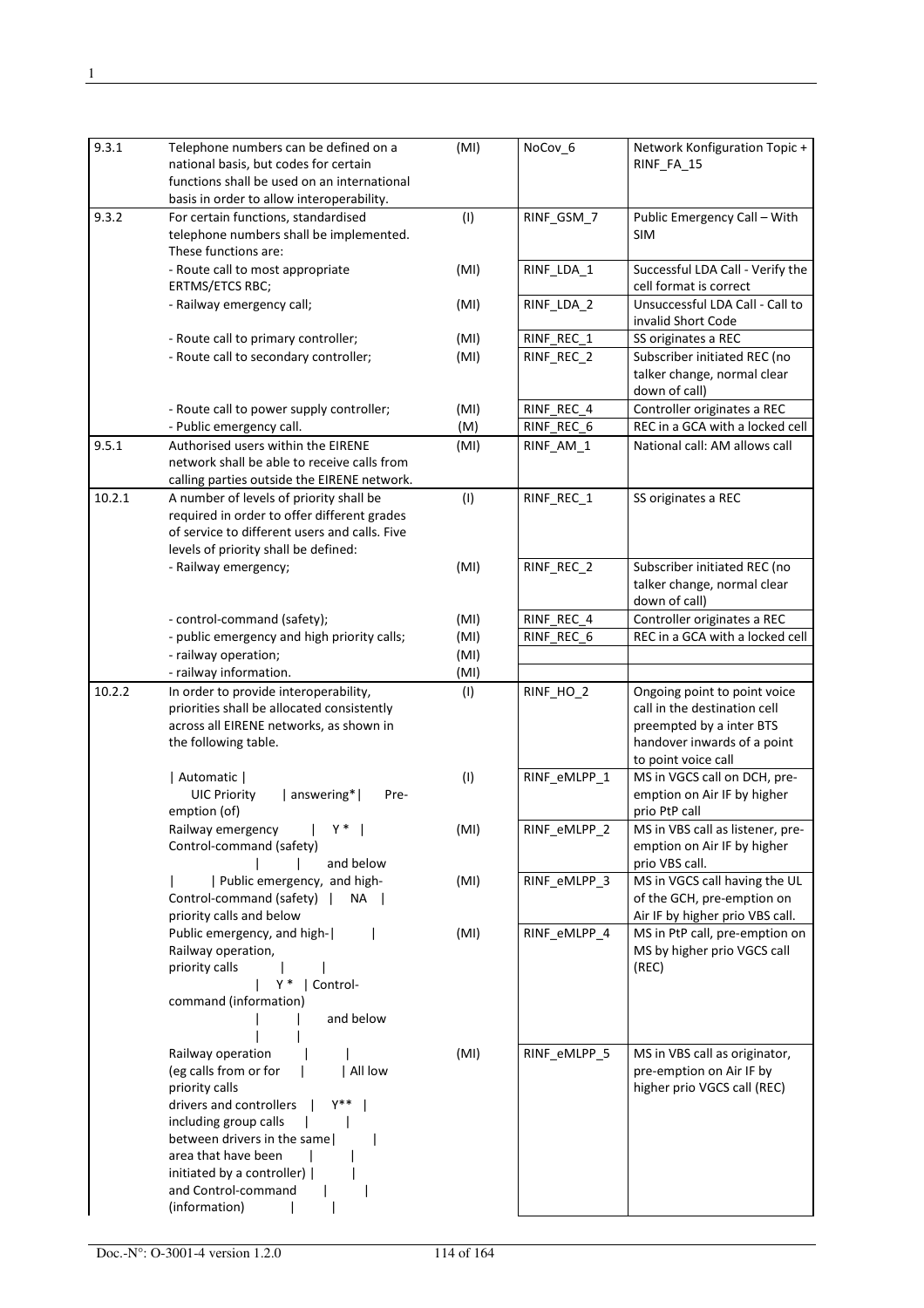|        | All low priority calls<br>N                                      | (MI) | RINF_eMLPP_7 | MS in data call, pre-emption<br>on Air IF by higher prio VGCS |
|--------|------------------------------------------------------------------|------|--------------|---------------------------------------------------------------|
|        | * Y: Automatic call answering applies                            | (1)  | RINF_eMLPP_8 | call (REC)<br>MS in PtP call, pre-emption on                  |
|        |                                                                  |      |              | Air IF by higher prio data call                               |
|        |                                                                  |      |              | (4800 baud, transparent)                                      |
|        | Y**Mandatory for Cab radio, optional for<br>other user equipment | (1)  | RINF_REC_1   | SS originates a REC                                           |
|        | Table 10-1: Allocation of priorities                             | (1)  | RINF_REC_2   | Subscriber initiated REC (no                                  |
|        |                                                                  |      |              | talker change, normal clear                                   |
|        |                                                                  |      |              | down of call)                                                 |
|        |                                                                  |      | RINF_REC_4   | Controller originates a REC                                   |
|        |                                                                  |      | RINF REC 6   | REC in a GCA with a locked cell                               |
|        |                                                                  |      | RINF_LE_2    | Orig. SS active in a VBS (P4)                                 |
|        |                                                                  |      |              | call move in a cell with                                      |
|        |                                                                  |      |              | ongoing REC call                                              |
|        |                                                                  |      | RINF_LE_3    | Orig. SS active in a VGCS (P4)                                |
|        |                                                                  |      |              | call on GCH (talker) move in a                                |
|        |                                                                  |      |              | cell with ongoing REC call                                    |
| 10.2.3 | The lowest priority ongoing call shall be                        | (MI) | RINF_eMLPP_1 | MS in VGCS call on DCH, pre-                                  |
|        | pre-empted before that of a higher<br>priority.                  |      |              | emption on Air IF by higher<br>prio PtP call                  |
|        |                                                                  |      | RINF eMLPP 2 | MS in VBS call as listener, pre-                              |
|        |                                                                  |      |              | emption on Air IF by higher                                   |
|        |                                                                  |      |              | prio VBS call.                                                |
|        |                                                                  |      | RINF_eMLPP_3 | MS in VGCS call having the UL                                 |
|        |                                                                  |      |              | of the GCH, pre-emption on                                    |
|        |                                                                  |      |              | Air IF by higher prio VBS call.                               |
|        |                                                                  |      | RINF_eMLPP_4 | MS in PtP call, pre-emption on                                |
|        |                                                                  |      |              | MS by higher prio VGCS call                                   |
|        |                                                                  |      |              | (REC)                                                         |
|        |                                                                  |      | RINF_eMLPP_5 | MS in VBS call as originator,                                 |
|        |                                                                  |      |              | pre-emption on Air IF by                                      |
|        |                                                                  |      |              | higher prio VGCS call (REC)                                   |
|        |                                                                  |      | RINF eMLPP 7 | MS in data call, pre-emption                                  |
|        |                                                                  |      |              | on Air IF by higher prio VGCS<br>call (REC)                   |
|        |                                                                  |      | RINF_eMLPP_8 | MS in PtP call, pre-emption on                                |
|        |                                                                  |      |              | Air IF by higher prio data call                               |
|        |                                                                  |      |              | (4800 baud, transparent)                                      |
|        |                                                                  |      | RINF_LE_2    | Orig. SS active in a VBS (P4)                                 |
|        |                                                                  |      |              | call move in a cell with                                      |
|        |                                                                  |      |              | ongoing REC call                                              |
|        |                                                                  |      | RINF_LE_3    | Orig. SS active in a VGCS (P4)                                |
|        |                                                                  |      |              | call on GCH (talker) move in a<br>cell with ongoing REC call  |
| 10.3.2 | Any implementation of such call                                  | (MI) | RINF AM 1    | National call: AM allows call                                 |
|        | restrictions shall not affect international                      |      |              |                                                               |
|        | interoperability.                                                |      |              |                                                               |
|        |                                                                  |      | RINF AM 2    | National call: AM denies call                                 |
| 10.4.1 | A mobile may be a member of a number of                          | (MI) | RINF_eMLPP_5 | MS in VBS call as originator,                                 |
|        | groups. It shall be possible to 'activate' or                    |      |              | pre-emption on Air IF by                                      |
|        | 'deactivate' the mobile's subscription to                        |      |              | higher prio VGCS call (REC)                                   |
|        | these groups.                                                    |      |              |                                                               |
| 10.4.2 | Activating a group on the mobile shall                           | (MI) | NoCov_10     | Mobile/Cab requirement                                        |
|        | allow a user to receive a call from that                         |      |              |                                                               |
| 10.4.3 | group.<br>Deactivating a group on the mobile shall               | (MI) | NoCov_10     | Mobile/Cab requirement                                        |
|        | prevent a user receiving calls from that                         |      |              |                                                               |
|        | group.                                                           |      |              |                                                               |
| 10.4.4 | In order to provide interoperability, Cab                        | (1)  | NoCov_11     | Mobile/Cab requirement +                                      |
|        | radios shall/should be members of a                              |      |              | Configuration                                                 |
|        | number of standard groups:                                       |      |              |                                                               |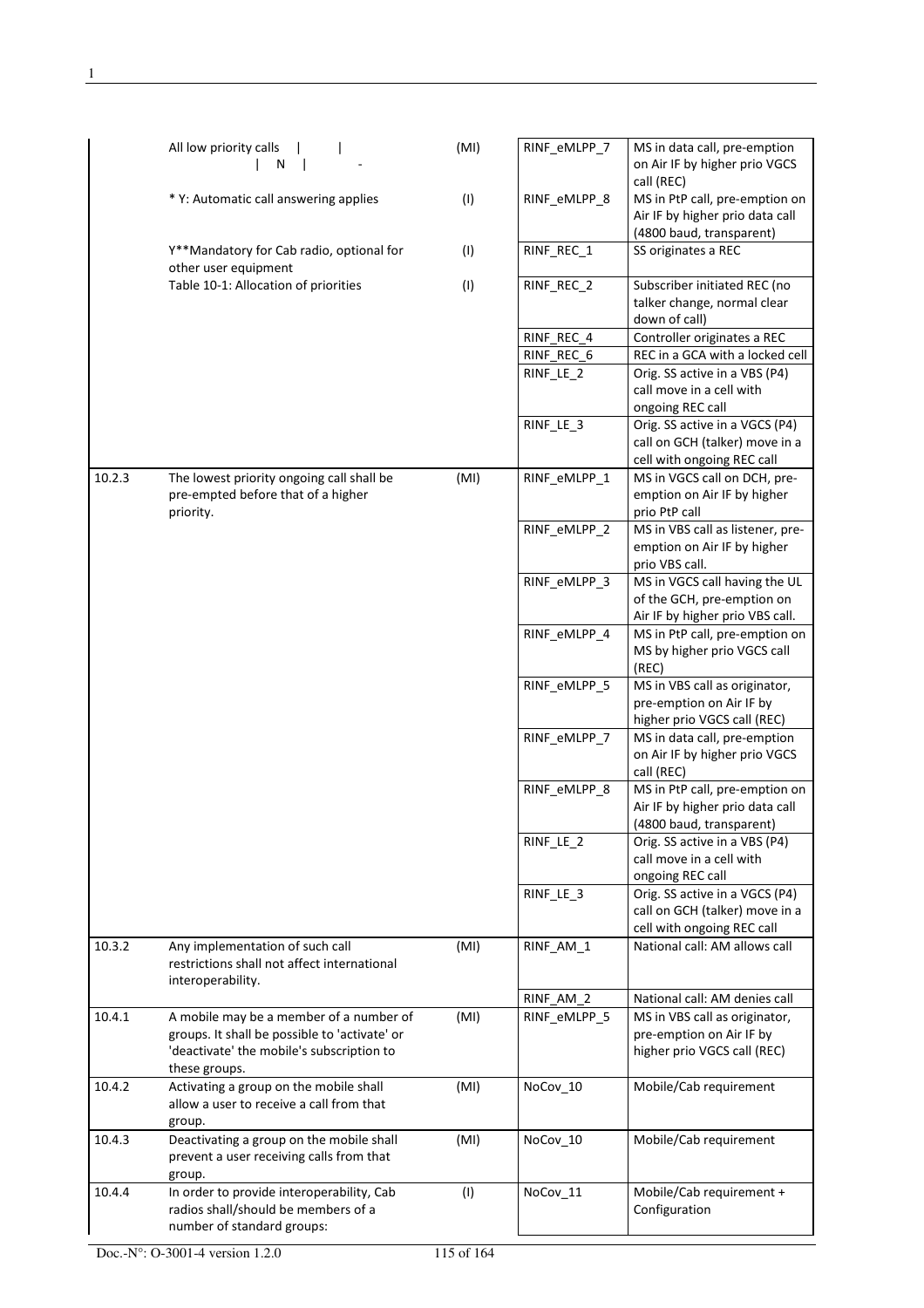|        | - Railway emergency call;<br>- High priority group call between drivers                  | (MI)<br>(MI) |           |                               |
|--------|------------------------------------------------------------------------------------------|--------------|-----------|-------------------------------|
|        | in the same area;                                                                        |              |           |                               |
|        | - shunting group call;<br>- Operational group call to drivers in the                     | (MI)<br>(O)  |           |                               |
|        | same area.                                                                               |              |           |                               |
| 10.4.5 | All mobiles with Railway emergency group<br>call subscription(s) shall be prevented      | (MI)         | NoCov_10  | Mobile/Cab requirement        |
|        | from deactivating the emergency group(s)<br>whilst operational.                          |              |           |                               |
| 10.5.1 | Authorised networks shall be listed in the<br>following order:                           | (1)          | NoCov_10  | Mobile/Cab requirement        |
|        | - home EIRENE network;                                                                   | (MI)         |           |                               |
|        | - 'foreign' EIRENE networks;                                                             | (MI)         |           |                               |
| 10.5.2 | - public networks.<br>Where EIRENE facilities are not available                          | (MI)<br>(MI) |           | Mobile/Cab requirement        |
|        | within the currently selected network, the                                               |              | NoCov_10  |                               |
|        | user shall be given a visible indication.                                                |              |           |                               |
| 10.6.2 | Yes indicates that the network shall allow<br>a call from the stated initiating party to | (1)          | RINF AM 1 | National call: AM allows call |
|        | the stated receiving party. "Yes*" indicates                                             |              |           |                               |
|        | that the call shall be allowed at least for                                              |              |           |                               |
|        | users on the same train. "Open" indicates                                                |              |           |                               |
|        | that permissions for calls of this type are<br>to be assigned by the implementing        |              |           |                               |
|        | railway according to their specific                                                      |              |           |                               |
|        | communication requirements. Shaded                                                       |              |           |                               |
|        | cells on the access matrix mean that this                                                |              |           |                               |
|        | call is outside the scope of the EIRENE                                                  |              |           |                               |
|        | specifications. The access matrix is shown                                               |              |           |                               |
|        | in table 10-2.                                                                           |              |           |                               |
|        | <b>Initiating Party</b><br>-> Receiving Party:<br><b>Allow Call</b>                      | (1)          | RINF_AM_2 | National call: AM denies call |
|        | Primary Controller<br>-> Primary Controller:<br>Out of scope                             | (1)          |           |                               |
|        | Secondary Controller -> Primary<br>Controller: Out of scope                              | (1)          |           |                               |
|        | -> Primary Controller:<br>Power Controller                                               | (1)          |           |                               |
|        | Out of scope<br>Lead Driver<br>-> Primary Controller:                                    | (MI)         |           |                               |
|        | Yes                                                                                      |              |           |                               |
|        | Other Driver<br>-> Primary Controller:<br>Yes                                            | (MI)         |           |                               |
|        | Chief Conductor<br>-> Primary Controller:<br>Open                                        | (1)          |           |                               |
|        | <b>Public Address</b><br>-> Primary Controller :<br>Out of scope                         | (1)          |           |                               |
|        | <b>Initiating Party</b><br>-> Receiving Party:<br><b>Allow Call</b>                      | (1)          |           |                               |
|        | Primary Controller -> Secondary<br>Controller: Out of scope                              | (1)          |           |                               |
|        | Secondary Controller -> Secondary<br>Controller: Out of scope                            | (1)          |           |                               |
|        | Power Controller<br>-> Secondary<br>Controller: Out of scope                             | (1)          |           |                               |
|        | -> Secondary Controller:<br>Lead Driver<br>Yes                                           | (MI)         |           |                               |
|        | Other Driver<br>-> Secondary Controller:<br>Yes                                          | (MI)         |           |                               |
|        | Chief Conductor<br>-> Secondary<br>Controller: Open                                      | (1)          |           |                               |
|        | <b>Public Address</b><br>-> Secondary<br>Controller: Out of scope                        | (1)          |           |                               |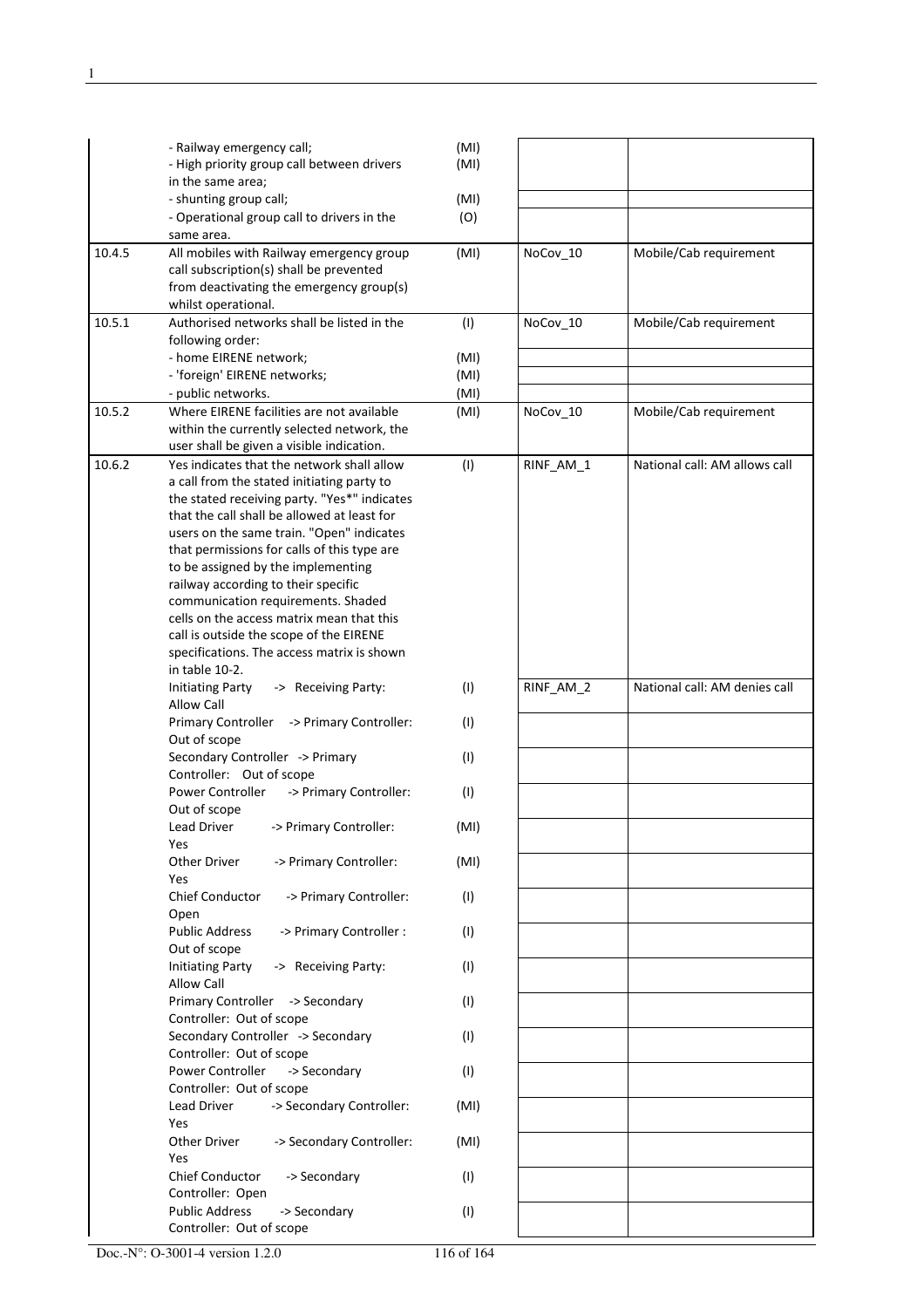| <b>Initiating Party</b><br>-> Receiving Party:<br>Allow Call   | (1)  |
|----------------------------------------------------------------|------|
| Primary Controller -> Power Controller:<br>Out of scope        | (1)  |
| Secondary Controller -> Power Controller:                      | (1)  |
| Out of scope<br>Power Controller<br>-> Power Controller:       | (1)  |
| Out of scope<br><b>Lead Driver</b><br>-> Power Controller      | (MI) |
| Yes<br>Other Driver<br>-> Power Controller:                    | (MI) |
| Yes<br>Chief Conductor<br>-> Power Controller:                 | (1)  |
| Open<br><b>Public Address</b><br>-> Power Controller:          | (1)  |
| Out of scope<br><b>Initiating Party</b><br>-> Receiving Party: | (1)  |
| Allow Call<br><b>Primary Controller</b><br>-> Lead Driver:     | (MI) |
| Yes                                                            |      |
| Secondary Controller -> Lead Driver:<br>Yes                    | (MI) |
| Power Controller<br>-> Lead Driver:<br>Yes                     | (MI) |
| <b>Lead Driver</b><br>-> Lead Driver:<br>Open                  | (1)  |
| -> Lead Driver:<br>Other Driver<br>Yes*                        | (MI) |
| Chief Conductor<br>-> Lead Driver:<br>Yes                      | (MI) |
| <b>Public Address</b><br>-> Lead Driver:<br>Out of scope       | (1)  |
| <b>Initiating Party</b><br>-> Receiving Party:<br>Allow Call   | (1)  |
| Primary Controller -> Other Driver:<br>Yes                     | (MI) |
| Secondary Controller -> Other Driver:<br>Open                  | (1)  |
| Power Controller<br>-> Other Driver:                           | (1)  |
| Open<br>-> Other Driver:<br>Lead Driver                        | (1)  |
| Open<br>-> Other Driver:<br>Other Driver                       | (MI) |
| Yes*<br>Chief Conductor<br>-> Other Driver:                    | (MI) |
| Yes*<br><b>Public Address</b><br>-> Other Driver:              | (1)  |
| Out of scope<br><b>Initiating Party</b><br>-> Receiving Party: | (1)  |
| <b>Allow Call</b><br>Primary Controller -> Chief Conductor:    | (1)  |
| Open<br>Secondary Controller -> Chief Conductor:               | (1)  |
| Open<br>Power Controller<br>-> Chief Conductor:                | (1)  |
| Open<br>-> Chief Conductor:<br>Lead Driver                     | (MI) |
| Yes*                                                           |      |
| -> Chief Conductor:<br>Other Driver<br>Yes*                    | (MI) |
| Chief Conductor<br>-> Chief Conductor:<br>Yes*                 | (MI) |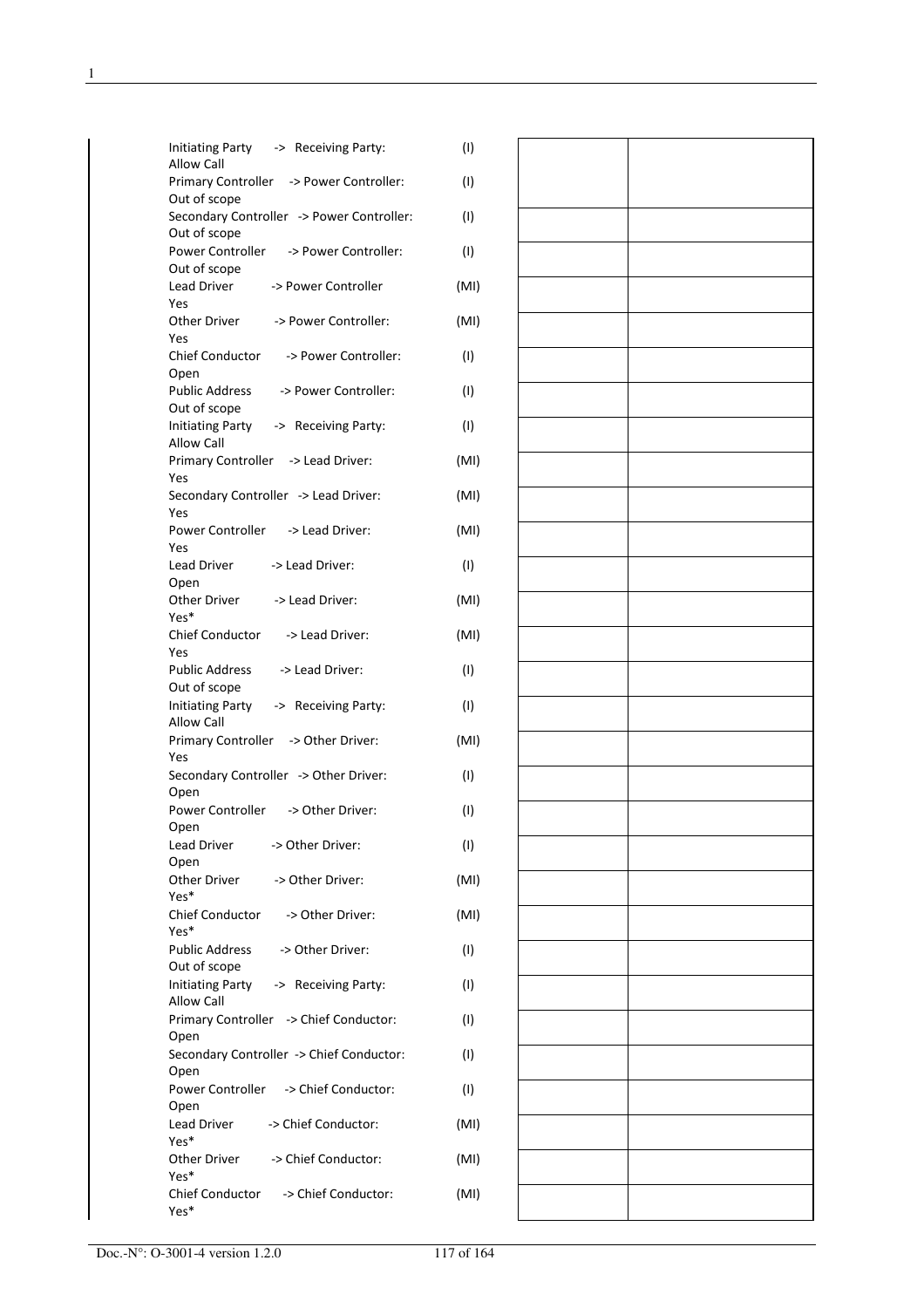|          | -> Chief Conductor:<br><b>Public Address</b><br>Out of scope                                                                                                                                                                                                  | (1)  |            |                                                                                      |
|----------|---------------------------------------------------------------------------------------------------------------------------------------------------------------------------------------------------------------------------------------------------------------|------|------------|--------------------------------------------------------------------------------------|
|          | <b>Initiating Party</b><br>-> Receiving Party:<br><b>Allow Call</b>                                                                                                                                                                                           | (1)  |            |                                                                                      |
|          | Primary Controller -> Public Address:                                                                                                                                                                                                                         | (1)  |            |                                                                                      |
|          | Open<br>Secondary Controller -> Public Address:                                                                                                                                                                                                               | (1)  |            |                                                                                      |
|          | Open<br>Power Controller -> Public Address:                                                                                                                                                                                                                   | (1)  |            |                                                                                      |
|          | Open<br>-> Public Address:<br>Lead Driver<br>Yes*                                                                                                                                                                                                             | (MI) |            |                                                                                      |
|          | Other Driver<br>-> Public Address:<br>Yes*                                                                                                                                                                                                                    | (MI) |            |                                                                                      |
|          | <b>Chief Conductor</b><br>-> Public Address:                                                                                                                                                                                                                  | (MI) |            |                                                                                      |
|          | Yes*<br><b>Public Address</b><br>-> Public Address:                                                                                                                                                                                                           | (1)  |            |                                                                                      |
|          | Out of scope<br>* At least for persons on the same train                                                                                                                                                                                                      | (1)  |            |                                                                                      |
|          | Table 10-2: Access matrix                                                                                                                                                                                                                                     | (1)  |            |                                                                                      |
| 11.2.1.1 | An addressing scheme shall be provided<br>which permits users to be identified by<br>numbers corresponding to their functional<br>roles rather than by numbers tied to the<br>terminal equipment that they are using.                                         | (MI) | RINF_FA_1  | Registration of an FN Number                                                         |
|          |                                                                                                                                                                                                                                                               |      | RINF_FA_2  | Registration of an unknown<br>FN fails                                               |
|          |                                                                                                                                                                                                                                                               |      | RINF_FA_3  | Deregistration of an FN<br>Number                                                    |
|          |                                                                                                                                                                                                                                                               |      | RINF_FA_4  | Deregistration of an FN fails                                                        |
|          |                                                                                                                                                                                                                                                               |      | RINF_FA_5  | Interrogation of an FA<br>Number                                                     |
|          |                                                                                                                                                                                                                                                               |      | RINF_FA_6  | Interrogation of an FN fails                                                         |
|          |                                                                                                                                                                                                                                                               |      | RINF_FA_7  | FA Call - Successful Call                                                            |
|          |                                                                                                                                                                                                                                                               |      | RINF FA 8  | FA Call - Call is not completed                                                      |
|          |                                                                                                                                                                                                                                                               |      | RINF_FA_9  | Verification of Functional<br>Numbers previously<br>registered in HPLMN<br>(CT2/3/4) |
|          |                                                                                                                                                                                                                                                               |      | RINF_FA_10 | Deregistration of CT2 numbers<br>while roaming                                       |
|          |                                                                                                                                                                                                                                                               |      | RINF FA 11 | <b>Forced Deregistration</b>                                                         |
|          |                                                                                                                                                                                                                                                               |      | RINF_FA_14 | Registration of an FN fails -<br>remote party already<br>registered                  |
| 11.2.1.4 | It shall be possible to assign up to a<br>minimum of 3 functional numbers to an<br>EIRENE user at any one time.                                                                                                                                               | (MI) | RINF_FA_13 | Register 3 function numbers<br>to one user (non-roaming<br>case)                     |
| 11.2.1.5 | Only one EIRENE user shall be assigned to<br>a given functional number at any one<br>time.                                                                                                                                                                    | (MI) | RINF_FA_2  | Registration of an unknown<br><b>FN</b> fails                                        |
| 11.2.1.7 | A user shall be able to set up a functional<br>number on one network, and cancel the<br>number from another network.                                                                                                                                          | (MI) | NoCov_9    | Mobile/Cab requirement + 2<br>NW needed + RINF_REC_16                                |
| 11.2.1.8 | The functional number shall remain valid<br>as a user roams from one network to<br>another.                                                                                                                                                                   | (MI) | NoCov_9    | Mobile/Cab requirement + 2<br>NW needed + RINF_REC_16                                |
| 11.2.1.9 | The functional addressing scheme shall be<br>independent of specific configurations of<br>mobile and terminal equipment. For<br>example, the functional number of a<br>conductor on board a particular train shall<br>be the same irrespective of whether the | (MI) | NoCov_12   | Mobile/Cab requirement +<br>NW Configuration +<br>RINF_FA_15                         |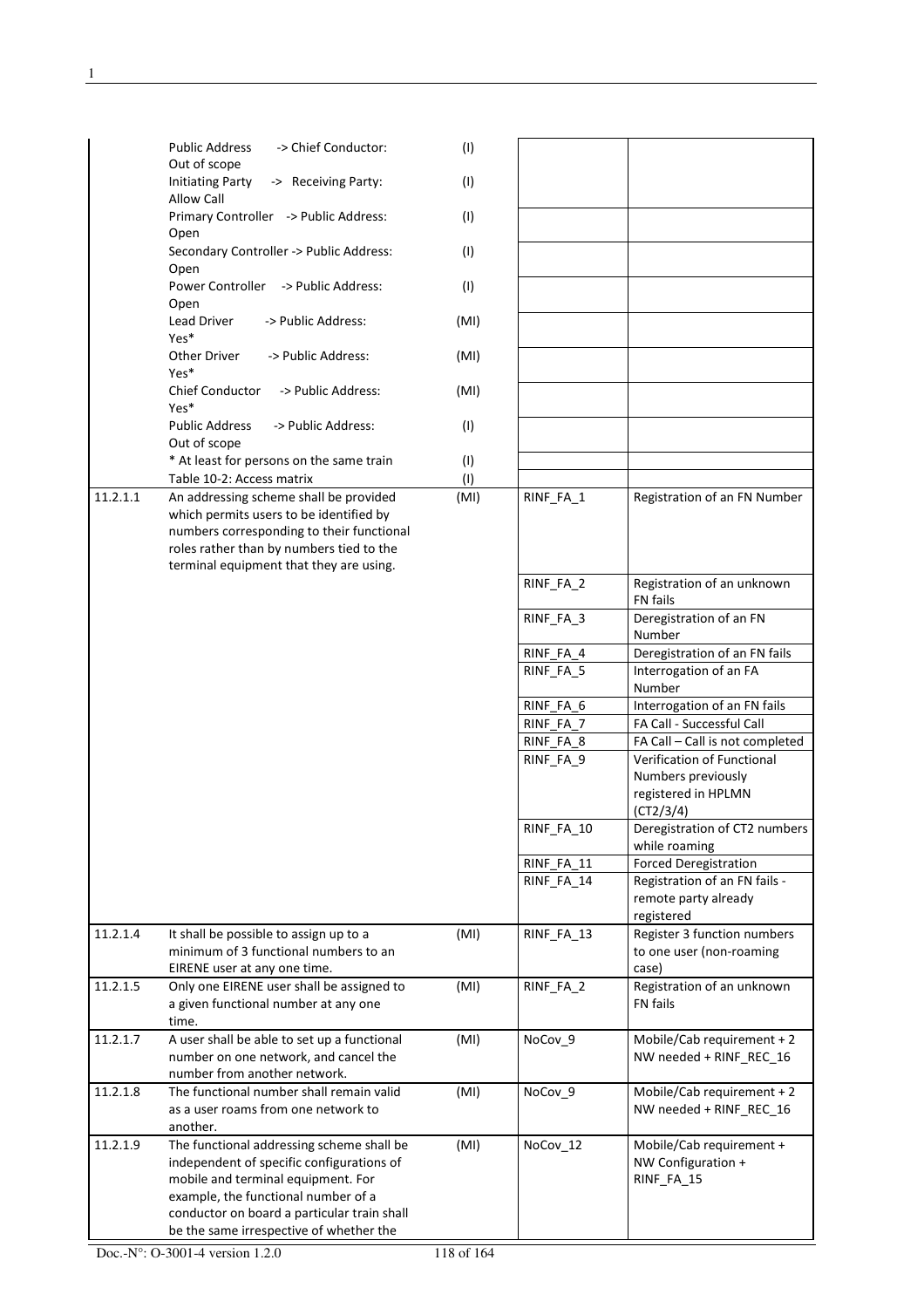|           | conductor accesses the network through                                                                                                                                                                                                                                                                                                      |      |                          |                                                                                                               |
|-----------|---------------------------------------------------------------------------------------------------------------------------------------------------------------------------------------------------------------------------------------------------------------------------------------------------------------------------------------------|------|--------------------------|---------------------------------------------------------------------------------------------------------------|
|           | the Cab radio or has a separate dedicated<br>EIRENE mobile.                                                                                                                                                                                                                                                                                 |      |                          |                                                                                                               |
| 11.2.1.10 | It shall be possible to call EIRENE users by<br>functional numbers from a wide range of<br>terminals (EIRENE and non-EIRENE).<br>Examples include EIRENE mobiles,<br>controller terminals, railway fixed network<br>telephones and public telephones. (All<br>such calls will be subject to any access<br>restrictions - see section 10.3.) | (MI) | NoCov_12                 | Mobile/Cab requirement +<br>NW Configuration +<br>RINF_FA_15                                                  |
| 11.2.2.1  | Functional numbers must be unique within<br>the domain of operation. Since the<br>number must be independent of<br>networks, each number must be unique<br>across all networks (including<br>implementation of EIRENE facilities on<br>public networks).                                                                                    | (MI) | RINF_FA_2                | Registration of an unknown<br><b>FN</b> fails                                                                 |
| 11.2.2.2  | The functional number shall consist of<br>numeric characters only.                                                                                                                                                                                                                                                                          | (MI) | NoCov_12                 | Mobile/Cab requirement +<br>NW Configuration +<br>RINF_FA_15                                                  |
| 11.2.3.1  | The functional identity of the called user<br>shall be presented to the user initiating a<br>call and the functional identity of the<br>initiator shall be presented to the user<br>receiving a call.                                                                                                                                       | (MI) | NoCov_13                 | Mobile/Cab requirement +<br>RINF_GSM_4, RINF_GSM_6                                                            |
| 11.2.3.2  | For broadcast and group voice<br>communications, the functional identity<br>provided shall be that of the broadcast or<br>group identity.                                                                                                                                                                                                   | (MI) | RINF_VGCS_2              | Controller originates VGCS call<br>and takes it down with the kill<br>Sequence                                |
|           |                                                                                                                                                                                                                                                                                                                                             |      | RINF_VGCS_3              | SS originates VGCS call, leaves,<br>rejoins and ends it.                                                      |
|           |                                                                                                                                                                                                                                                                                                                                             |      | RINF_VGCS_4              | SS enters into VGCS broadcast<br>area with ongoing VGCS call<br>and is notified of it                         |
|           |                                                                                                                                                                                                                                                                                                                                             |      | RINF VGCS 5              | Controller joins ongoing VGCS<br>call                                                                         |
|           |                                                                                                                                                                                                                                                                                                                                             |      | RINF_VGCS_6              | Parallel group calls are<br>possible in the same cell.                                                        |
|           |                                                                                                                                                                                                                                                                                                                                             |      | RINF_VGCS_7              | GID delivered correctly to<br>terminating SS in SS originated<br>VGCS call                                    |
|           |                                                                                                                                                                                                                                                                                                                                             |      | RINF_VBS_1<br>RINF_VBS_2 | SS originates VBS call<br>SS originates prio0 VBS call                                                        |
|           |                                                                                                                                                                                                                                                                                                                                             |      | RINF VBS 3               | Controller originates VBS call<br>and takes down the call by<br>disconnecting                                 |
|           |                                                                                                                                                                                                                                                                                                                                             |      | RINF_VBS_4               | Controller originates VBS call<br>and takes down the call with<br>the kill sequence                           |
|           |                                                                                                                                                                                                                                                                                                                                             |      | RINF_VBS_5               | Controller joins ongoing VBS<br>call                                                                          |
|           |                                                                                                                                                                                                                                                                                                                                             |      | RINF_VBS_6               | SS enters into VBS broadcast<br>area with ongoing VBS call and<br>is notified of it, SS joins the<br>VBS call |
| 11.2.3.3  | If the user initiating the call has more than<br>one functional identity, the user shall be<br>able to select, prior to call establishment,<br>which functional identity is presented to<br>the receiving user.                                                                                                                             | (MI) | NoCov_13                 | Mobile/Cab requirement +<br>RINF_GSM_4, RINF_GSM_6                                                            |
| 11.2.3.4  | In the case of Cab radio, when a train<br>number is assigned as a functional                                                                                                                                                                                                                                                                | (MI) | NoCov_13                 | Mobile/Cab requirement +<br>RINF_GSM_4, RINF_GSM_6                                                            |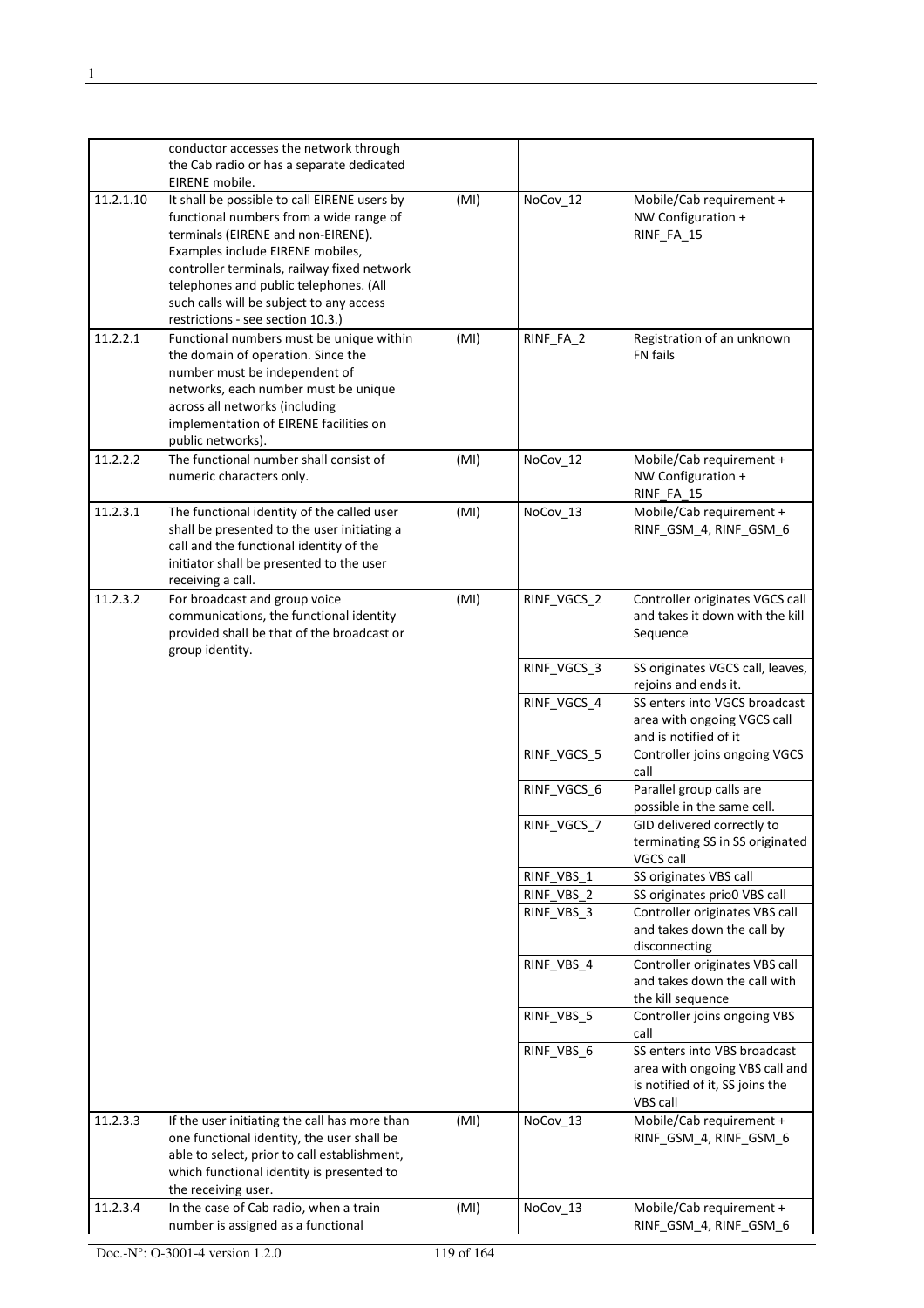|           | identity, this shall take priority over other<br>Cab radio functional identities, and shall<br>be the functional identity for the Cab radio<br>to be displayed to other users.                                                                                           |      |            |                                                                                                              |
|-----------|--------------------------------------------------------------------------------------------------------------------------------------------------------------------------------------------------------------------------------------------------------------------------|------|------------|--------------------------------------------------------------------------------------------------------------|
| 11.2.3.5  | The functional identity shall be presented<br>to the user in a form which can be readily<br>understood (eg 'driver of train abcd' rather<br>than 'abcd01' or 'xyz shunting team 3'<br>rather than 'xyz03').                                                              | (MI) | NoCov_13   | Mobile/Cab requirement +<br>RINF_GSM_4, RINF_GSM_6                                                           |
| 11.3.2.1  | The functional addressing scheme shall be<br>supported by a straightforward procedure<br>for registration of functional numbers. This<br>procedure shall be carried out by the user<br>on commencement of the functional role.                                           | (MI) | NoCov_14   | Mobile/Cab requirement +<br>RINF_FA_1, RINF_FA_3                                                             |
| 11.3.2.2  | The functional number registration facility<br>shall be supported by all EIRENE user<br>equipment.                                                                                                                                                                       | (MI) | NoCov_14   | Mobile/Cab requirement +<br>RINF_FA_1, RINF_FA_3                                                             |
| 11.3.2.3  | It shall be possible to register up to five<br>functional numbers to items of equipment<br>physically connected to the Cab radio<br>within 30 seconds.                                                                                                                   | (MI) | RINF_FA_1  | Registration of an FN Number                                                                                 |
|           |                                                                                                                                                                                                                                                                          |      | RINF FA 2  | Registration of an unknown<br>FN fails                                                                       |
|           |                                                                                                                                                                                                                                                                          |      | RINF_FA_3  | Deregistration of an FN<br>Number                                                                            |
|           |                                                                                                                                                                                                                                                                          |      | RINF_FA_4  | Deregistration of an FN fails                                                                                |
|           |                                                                                                                                                                                                                                                                          |      | RINF_FA_5  | Interrogation of an FA<br>Number                                                                             |
|           |                                                                                                                                                                                                                                                                          |      | RINF_FA_6  | Interrogation of an FN fails                                                                                 |
|           |                                                                                                                                                                                                                                                                          |      | RINF_FA_7  | FA Call - Successful Call                                                                                    |
|           |                                                                                                                                                                                                                                                                          |      | RINF_FA_8  | FA Call - Call is not completed                                                                              |
|           |                                                                                                                                                                                                                                                                          |      | RINF_FA_9  | Verification of Functional<br>Numbers previously<br>registered in HPLMN<br>(CT2/3/4)                         |
|           |                                                                                                                                                                                                                                                                          |      | RINF FA 10 | Deregistration of CT2 numbers<br>while roaming                                                               |
|           |                                                                                                                                                                                                                                                                          |      | RINF_FA_11 | <b>Forced Deregistration</b>                                                                                 |
|           |                                                                                                                                                                                                                                                                          |      | RINF_FA_14 | Registration of an FN fails -<br>remote party already<br>registered                                          |
| 11.3.2.4i | In the event of a failure during the<br>registration of functional numbers, an<br>indication shall be provided.                                                                                                                                                          | (MI) | NoCov_16   | Mobile/Cab requirement +<br>RINF_FA_2, RINF_FA_14                                                            |
| 11.3.2.5  | Duplicate functional numbers (eg two<br>trains with the same train number) shall<br>be prevented.                                                                                                                                                                        | (MI) | RINF_FA_12 | Unsuccessful registration with<br>Lead driver number (CT2 FC<br>01) because of wrong CoR<br>(CT2 FC10 works) |
| 11.3.2.6  | The system shall provide a means to<br>recover consistent data sets following a<br>system failure during which functional<br>addressing facilities are lost. During this<br>recovery period, the system shall not<br>permit the use of unverified functional<br>numbers. | (MI) | NoCov 15   | <b>Backup/Restore Procedures</b><br>for FN-Node to check                                                     |
| 11.3.3.1  | The functional addressing scheme shall be<br>supported by a straightforward procedure<br>for deregistration of functional numbers.<br>This procedure shall be carried out by the<br>user at the end of the functional role.                                              | (MI) | RINF_FA_1  | Registration of an FN Number                                                                                 |
|           |                                                                                                                                                                                                                                                                          |      | RINF_FA_2  | Registration of an unknown                                                                                   |
|           |                                                                                                                                                                                                                                                                          |      |            | FN fails                                                                                                     |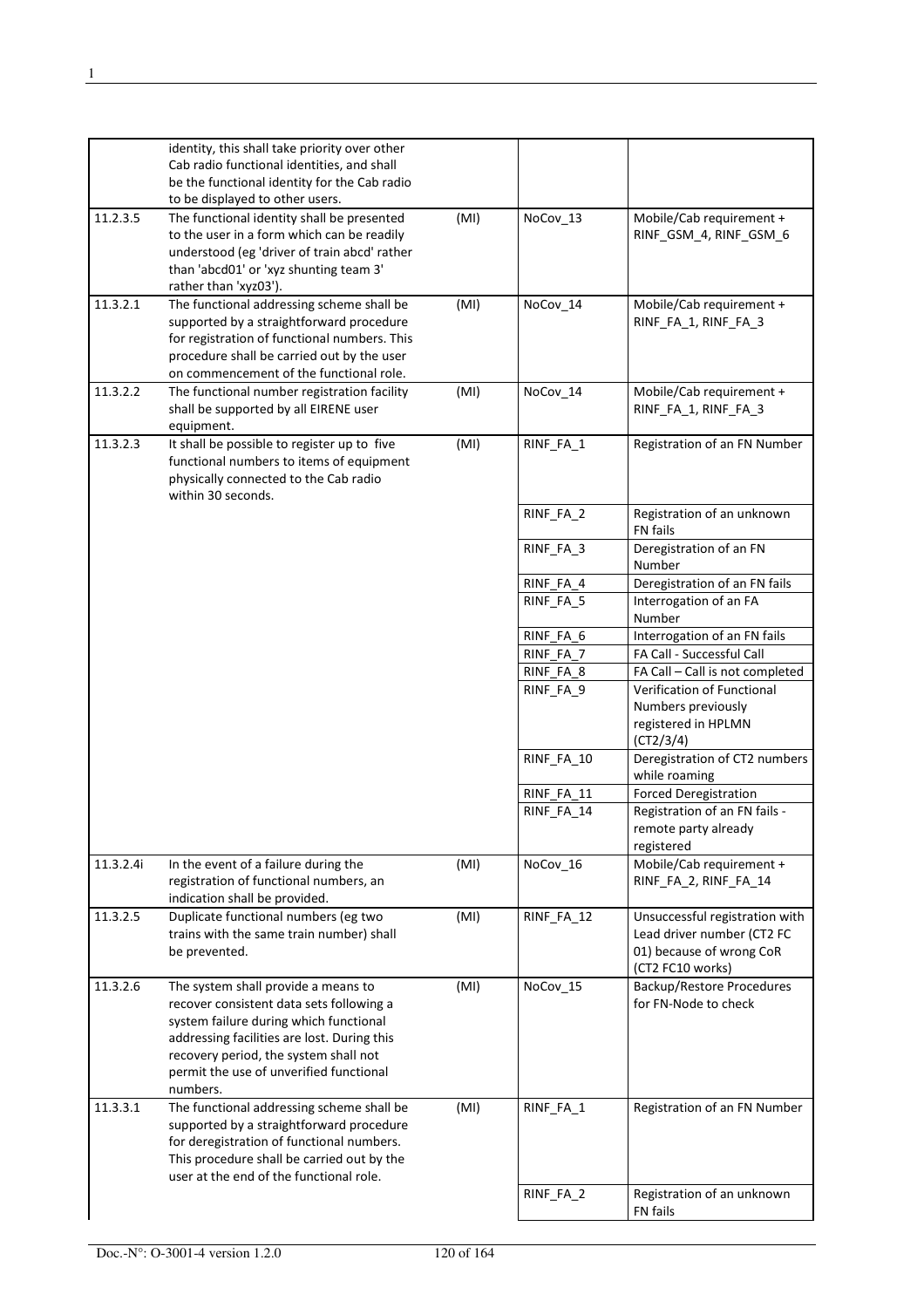|          |                                                                                                                  |      | RINF FA 3  | Deregistration of an FN<br>Number                                   |
|----------|------------------------------------------------------------------------------------------------------------------|------|------------|---------------------------------------------------------------------|
|          |                                                                                                                  |      | RINF_FA_4  | Deregistration of an FN fails                                       |
|          |                                                                                                                  |      | RINF FA 5  | Interrogation of an FA                                              |
|          |                                                                                                                  |      |            | Number                                                              |
|          |                                                                                                                  |      | RINF_FA_6  | Interrogation of an FN fails                                        |
|          |                                                                                                                  |      | RINF_FA_7  | FA Call - Successful Call                                           |
|          |                                                                                                                  |      | RINF_FA_8  | FA Call - Call is not completed                                     |
|          |                                                                                                                  |      | RINF_FA_9  | Verification of Functional                                          |
|          |                                                                                                                  |      |            | Numbers previously                                                  |
|          |                                                                                                                  |      |            | registered in HPLMN<br>(CT2/3/4)                                    |
|          |                                                                                                                  |      | RINF_FA_10 | Deregistration of CT2 numbers<br>while roaming                      |
|          |                                                                                                                  |      | RINF_FA_11 | <b>Forced Deregistration</b>                                        |
|          |                                                                                                                  |      | RINF FA 14 | Registration of an FN fails -<br>remote party already<br>registered |
| 11.3.3.2 | The functional number deregistration                                                                             | (MI) | NoCov_14   | Mobile/Cab requirement +                                            |
|          | facility shall be supported by all EIRENE<br>user equipment.                                                     |      |            | RINF FA 1, RINF FA 3                                                |
| 11.3.3.3 | It shall be possible to deregister up to five                                                                    | (MI) | RINF_FA_1  | Registration of an FN Number                                        |
|          | functional numbers to items of equipment<br>physically connected to the Cab radio<br>within 30 seconds.          |      |            |                                                                     |
|          |                                                                                                                  |      | RINF_FA_2  | Registration of an unknown                                          |
|          |                                                                                                                  |      |            | FN fails                                                            |
|          |                                                                                                                  |      | RINF FA 3  | Deregistration of an FN<br>Number                                   |
|          |                                                                                                                  |      | RINF_FA_4  | Deregistration of an FN fails                                       |
|          |                                                                                                                  |      | RINF_FA_5  | Interrogation of an FA<br>Number                                    |
|          |                                                                                                                  |      | RINF_FA_6  | Interrogation of an FN fails                                        |
|          |                                                                                                                  |      | RINF FA 7  | FA Call - Successful Call                                           |
|          |                                                                                                                  |      | RINF_FA_8  | FA Call - Call is not completed                                     |
|          |                                                                                                                  |      | RINF_FA_9  | Verification of Functional                                          |
|          |                                                                                                                  |      |            | Numbers previously                                                  |
|          |                                                                                                                  |      |            | registered in HPLMN                                                 |
|          |                                                                                                                  |      |            | (CT2/3/4)                                                           |
|          |                                                                                                                  |      | RINF FA 10 | Deregistration of CT2 numbers<br>while roaming                      |
|          |                                                                                                                  |      | RINF FA 11 | <b>Forced Deregistration</b>                                        |
|          |                                                                                                                  |      | RINF_FA_14 | Registration of an FN fails -                                       |
|          |                                                                                                                  |      |            | remote party already<br>registered                                  |
| 11.3.3.4 | In addition, a given set of users shall also<br>be allowed to:                                                   | (1)  | RINF_FA_3  | Deregistration of an FN<br>Number                                   |
|          | - deregister a functional number which is<br>no longer valid but which has not been<br>deregistered by the user; | (MI) | RINF_FA_4  | Deregistration of an FN fails                                       |
|          | - deregister, by overriding, another user of                                                                     | (MI) | RINF_FA_11 | <b>Forced Deregistration</b>                                        |
|          | the same type (eg a driver can deregister a                                                                      |      |            |                                                                     |
|          | train number that another driver has                                                                             |      |            |                                                                     |
|          | forgotten to deregister);                                                                                        |      |            |                                                                     |
|          | - deregister, with one action, all functional                                                                    | (MI) |            |                                                                     |
|          | numbers associated with the same mobile                                                                          |      |            |                                                                     |
|          | (eg the driver deregisters all functions at                                                                      |      |            |                                                                     |
|          | the end of the journey).                                                                                         |      |            |                                                                     |
| 11.3.3.5 | An EIRENE mobile shall remove the                                                                                | (MI) | RINF_FA_1  | Registration of an FN Number                                        |
|          | displayed functional number and provide                                                                          |      |            |                                                                     |
|          | an indication to the user that                                                                                   |      |            |                                                                     |
|          | deregistration has taken place.                                                                                  |      |            |                                                                     |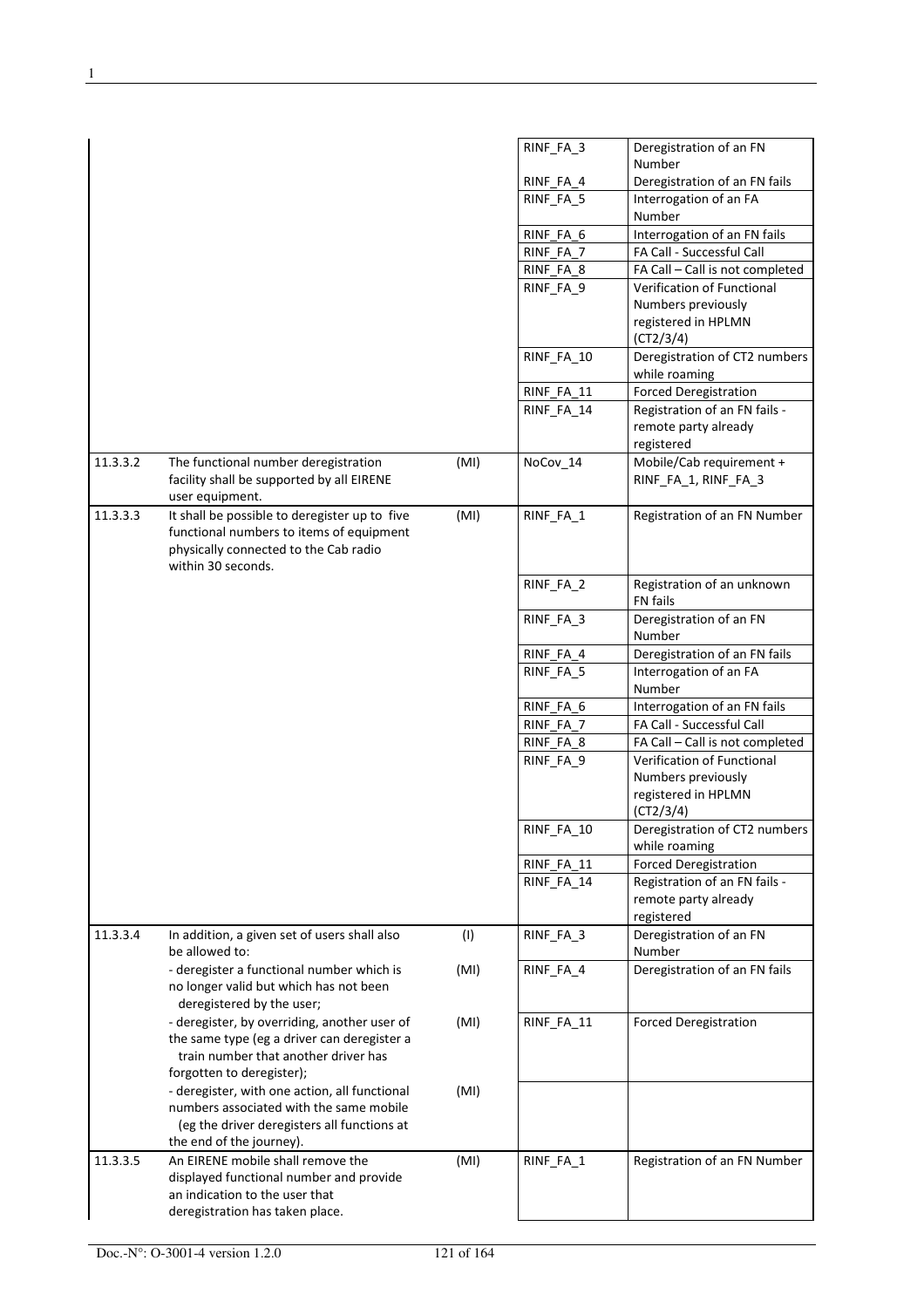|          |                                                                                                                                                                                         |      | RINF_FA_2  | Registration of an unknown<br><b>FN</b> fails                       |
|----------|-----------------------------------------------------------------------------------------------------------------------------------------------------------------------------------------|------|------------|---------------------------------------------------------------------|
|          |                                                                                                                                                                                         |      | RINF_FA_3  | Deregistration of an FN<br>Number                                   |
|          |                                                                                                                                                                                         |      | RINF_FA_4  | Deregistration of an FN fails                                       |
|          |                                                                                                                                                                                         |      | RINF_FA_5  | Interrogation of an FA<br>Number                                    |
|          |                                                                                                                                                                                         |      | RINF_FA_6  | Interrogation of an FN fails                                        |
|          |                                                                                                                                                                                         |      | RINF_FA_7  | FA Call - Successful Call                                           |
|          |                                                                                                                                                                                         |      | RINF_FA_8  | FA Call - Call is not completed                                     |
|          |                                                                                                                                                                                         |      | RINF_FA_9  | Verification of Functional                                          |
|          |                                                                                                                                                                                         |      |            | Numbers previously<br>registered in HPLMN<br>(CT2/3/4)              |
|          |                                                                                                                                                                                         |      | RINF_FA_10 | Deregistration of CT2 numbers<br>while roaming                      |
|          |                                                                                                                                                                                         |      | RINF FA 11 | <b>Forced Deregistration</b>                                        |
|          |                                                                                                                                                                                         |      | RINF_FA_14 | Registration of an FN fails -<br>remote party already<br>registered |
| 11.3.4.1 | To allow roaming between EIRENE                                                                                                                                                         | (MI) | NoCov_17   | Cab/mobile Requirement +                                            |
|          | networks, the system shall support a<br>procedure for the re-registration of<br>functional numbers after selection of a                                                                 |      |            | Two NW Required +<br>RINF_FA_1                                      |
|          | new network.                                                                                                                                                                            |      |            |                                                                     |
| 11.3.4.2 | This procedure initiated by the Cab Radio<br>shall be carried out without manual<br>intervention.                                                                                       | (MI) | NoCov_17   | Cab/mobile Requirement +<br>Two Networks Required                   |
| 11.3.4.3 | After automatic re-registration is<br>performed, the new registration details<br>shall be displayed to the user.                                                                        | (MI) | NoCov_18   | Cab/mobile Requirement +<br>Two Networks Required                   |
| 11.4.1   | Location dependent addressing shall be<br>provided to route calls for a given function<br>to a destination number that is dependent<br>upon the user's location.                        | (MI) | RINF_LDA_1 | Successful LDA Call - Verify the<br>cell format is correct          |
|          |                                                                                                                                                                                         |      | RINF_LDA_2 | Unsuccessful LDA Call - Call to<br>invalid Short Code               |
| 11.4.2   | The functions to which calls shall be<br>routed based upon the location of the<br>mobile shall include:                                                                                 | (1)  | NoCov_19   | NW Configuration +<br>RINF FA 15                                    |
|          | - Primary controller;                                                                                                                                                                   | (MI) |            |                                                                     |
|          | - Secondary controller;                                                                                                                                                                 | (MI) |            |                                                                     |
|          | - Power supply controller;                                                                                                                                                              | (MI) |            |                                                                     |
|          | - Train management centre (eg RBC, CTS).                                                                                                                                                | (MI) |            |                                                                     |
| 11.4.4   | When operating with location dependent<br>addressing, no manual action shall be<br>required to update the system when a<br>mobile moves between locations except at<br>border crossing. | (MI) | RINF_LDA_1 | Successful LDA Call - Verify the<br>cell format is correct          |
|          |                                                                                                                                                                                         |      | RINF_LDA_2 | Unsuccessful LDA Call - Call to<br>invalid Short Code               |
| 11.4.5   | The location dependent addressing<br>scheme shall be available to all mobiles.                                                                                                          | (MI) | RINF_LDA_1 | Successful LDA Call - Verify the<br>cell format is correct          |
|          |                                                                                                                                                                                         |      | RINF_LDA_2 | Unsuccessful LDA Call - Call to<br>invalid Short Code               |
| 12.2.2   | In order to ensure interoperability, the<br>service is optional for the ground and<br>mandatory for the Cab radio.                                                                      | (MI) | NoCov_10   | Mobile/Cab requirement                                              |
| 12.3.3   | The text message facility shall not<br>interfere with the ability of users to use<br>the radio.                                                                                         | (MI) | NoCov_10   | Mobile/Cab requirement                                              |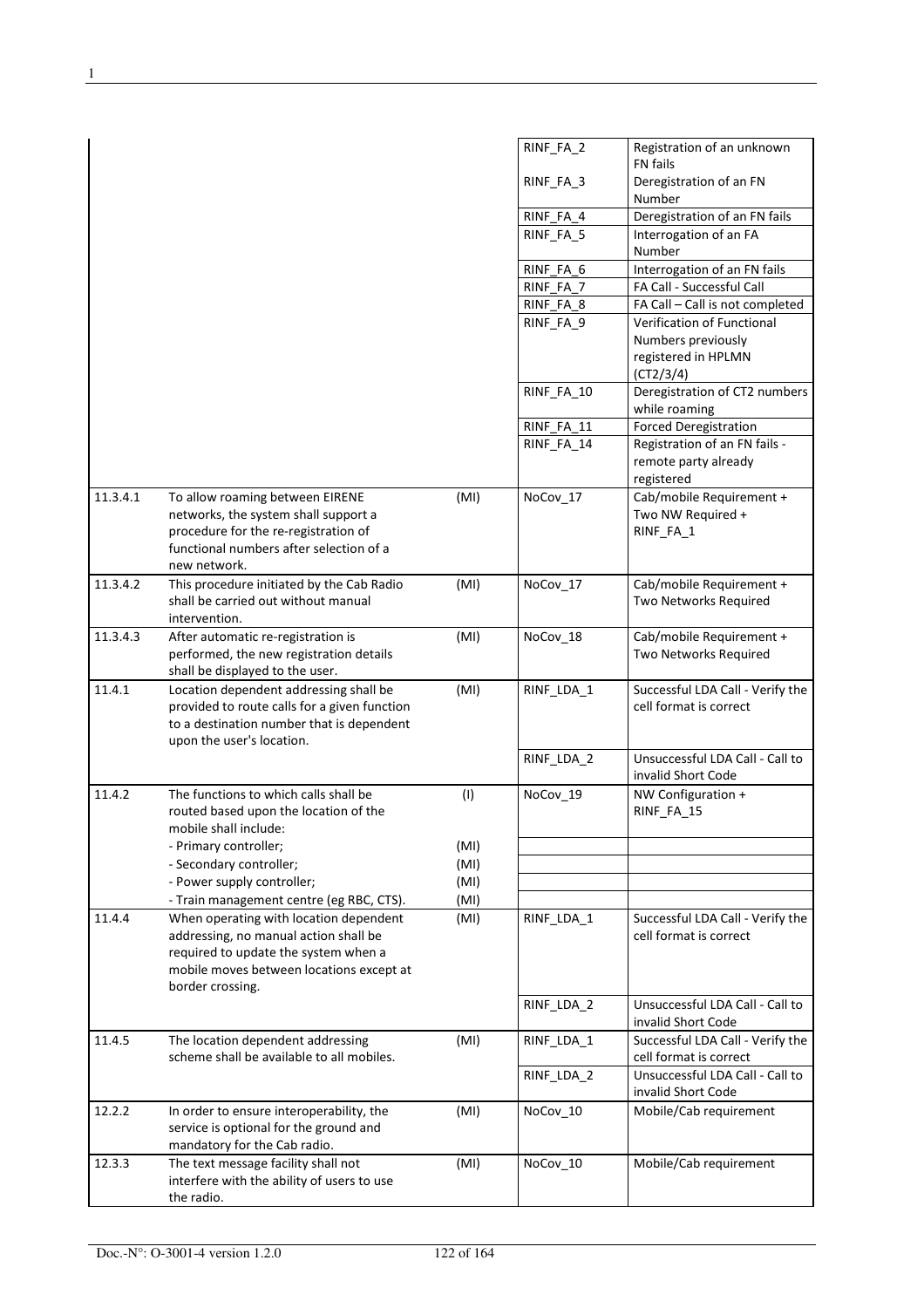| 13.1.4    | The type of call initiated shall be<br>determined automatically, based upon the<br>mode of operation of the radio.                                                                                                                                                         | (MI) | NoCov_10   | Mobile/Cab requirement                                                       |
|-----------|----------------------------------------------------------------------------------------------------------------------------------------------------------------------------------------------------------------------------------------------------------------------------|------|------------|------------------------------------------------------------------------------|
| 13.1.5    | If the mobile is in shunting mode, the<br>emergency call button shall initiate a<br>shunting emergency call, otherwise the<br>call shall be a Train emergency call.                                                                                                        | (MI) | NoCov_10   | Mobile/Cab requirement                                                       |
|           | Train emergency call                                                                                                                                                                                                                                                       | (1)  |            |                                                                              |
| 13.1.6    | The Train emergency call shall be sent to<br>all drivers and controller(s) within an area,<br>which is pre-defined to meet operational<br>requirements. The predefined areas for<br>emergency calls shall include, where<br>necessary, parts of one or more<br>network(s). | (MI) | RINF_REC_1 | SS originates a REC                                                          |
|           |                                                                                                                                                                                                                                                                            |      | RINF_REC_2 | Subscriber initiated REC (no<br>talker change, normal clear<br>down of call) |
|           |                                                                                                                                                                                                                                                                            |      | RINF REC 4 | Controller originates a REC                                                  |
|           |                                                                                                                                                                                                                                                                            |      | RINF REC 6 | REC in a GCA with a locked cell                                              |
| 13.1.7    | The Shunting emergency call shall be sent<br>to all users involved in shunting operations<br>in the shunting area.                                                                                                                                                         | (MI) | NoCov_8    | Network Konfiguration +<br>RINF_VGCS_1                                       |
| 13.1.8    | The Shunting emergency call shall<br>automatically take priority over the link<br>assurance signal.                                                                                                                                                                        | (MI) | NoCov_10   | Mobile/Cab requirement                                                       |
|           | Railway emergency call area                                                                                                                                                                                                                                                |      |            |                                                                              |
| 13.1.9    | The predefined areas for emergency calls<br>shall include, where necessary, parts of<br>one or more network(s).                                                                                                                                                            | (MI) | NoCov_8    | Network Konfiguration +<br>RINF_VGCS_1                                       |
| 13.2.2.1  | A Railway emergency call shall be able to<br>be initiated by using a simple MMI action<br>(eg a single MMI action for the Cab and<br>Operational radios).                                                                                                                  | (MI) | NoCov_10   | Mobile/Cab requirement                                                       |
| 13.2.2.2  | A connection of Railway emergency<br>priority (see section 10.2) shall be<br>established to a pre-determined set of<br>receiving mobiles and controller(s).                                                                                                                | (MI) | RINF_REC_1 | SS originates a REC                                                          |
|           |                                                                                                                                                                                                                                                                            |      | RINF_REC_2 | Subscriber initiated REC (no<br>talker change, normal clear<br>down of call) |
|           |                                                                                                                                                                                                                                                                            |      | RINF REC 4 | Controller originates a REC                                                  |
|           |                                                                                                                                                                                                                                                                            |      | RINF_REC_6 | REC in a GCA with a locked cell                                              |
| 13.2.2.3  | If the system is not able to connect the<br>call, the originating terminal shall<br>automatically keep trying to connect the<br>call for 30 seconds.                                                                                                                       | (MI) | RINF_REC_1 | SS originates a REC                                                          |
|           |                                                                                                                                                                                                                                                                            |      | RINF_REC_2 | Subscriber initiated REC (no<br>talker change, normal clear<br>down of call) |
|           |                                                                                                                                                                                                                                                                            |      | RINF_REC_4 | Controller originates a REC                                                  |
|           |                                                                                                                                                                                                                                                                            |      | RINF_REC_6 | REC in a GCA with a locked cell                                              |
| 13.2.2.3i | During this period the user shall be<br>provided with an audible and visual<br>indication that the system is trying to<br>connect the call.                                                                                                                                | (MI) | NoCov_10   | Mobile/Cab requirement                                                       |
| 13.2.2.4  | An audible indication of 5 seconds shall be<br>provided to originating and receiving users<br>that the emergency function has been<br>activated.                                                                                                                           | (MI) | NoCov_10   | Mobile/Cab requirement                                                       |
| 13.2.2.6  | A continuous visual indication that the<br>emergency function has been activated                                                                                                                                                                                           | (MI) | NoCov_10   | Mobile/Cab requirement                                                       |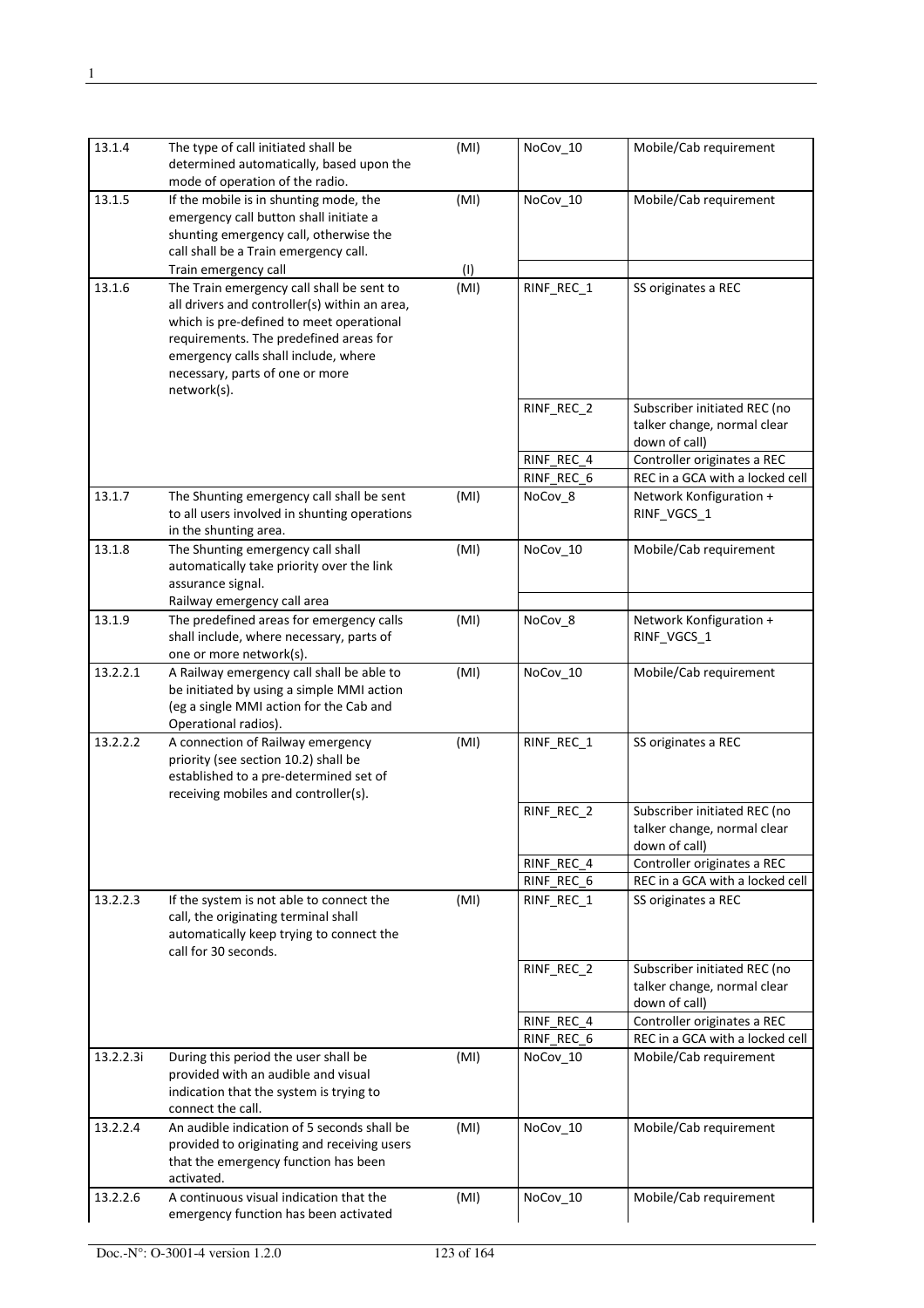|            | shall be provided at the originating and all                                                                                                                                                            |      |            |                                                                                                |
|------------|---------------------------------------------------------------------------------------------------------------------------------------------------------------------------------------------------------|------|------------|------------------------------------------------------------------------------------------------|
|            | receiving terminals.                                                                                                                                                                                    |      |            |                                                                                                |
| 13.2.2.7   | In the event that a train enters the<br>affected area after the warning stage is<br>complete, the same audible and visual<br>indications shall be provided.                                             | (MI) | RINF_LE_1  | SS active in a PTOP (P4) call<br>move in a cell with ongoing<br><b>REC call</b>                |
|            |                                                                                                                                                                                                         |      | RINF_LE_2  | Orig. SS active in a VBS (P4)<br>call move in a cell with<br>ongoing REC call                  |
|            |                                                                                                                                                                                                         |      | RINF_LE_3  | Orig. SS active in a VGCS (P4)<br>call on GCH (talker) move in a<br>cell with ongoing REC call |
| 13.2.2.3ii | After the 30 second period, if the<br>connection was unsuccessful, the<br>originating terminal shall provide another<br>audible and visual indication that it was<br>unable to connect the call.        | (MI) | NoCov 10   | Mobile/Cab requirement                                                                         |
| 13.2.3.1   | A speech connection shall be established<br>immediately following the warning tone,<br>to allow the originator of the emergency<br>call, to give information concerning the<br>nature of the emergency. | (MI) | RINF_REC_1 | SS originates a REC                                                                            |
|            |                                                                                                                                                                                                         |      | RINF_REC_2 | Subscriber initiated REC (no<br>talker change, normal clear<br>down of call)                   |
|            |                                                                                                                                                                                                         |      | RINF_REC_4 | Controller originates a REC                                                                    |
|            |                                                                                                                                                                                                         |      | RINF REC 6 | REC in a GCA with a locked cell                                                                |
|            |                                                                                                                                                                                                         |      | RINF_LE_1  | SS active in a PTOP (P4) call<br>move in a cell with ongoing<br><b>REC call</b>                |
|            |                                                                                                                                                                                                         |      | RINF_LE_2  | Orig. SS active in a VBS (P4)<br>call move in a cell with<br>ongoing REC call                  |
|            |                                                                                                                                                                                                         |      | RINF_LE_3  | Orig. SS active in a VGCS (P4)<br>call on GCH (talker) move in a<br>cell with ongoing REC call |
| 13.2.3.3   | The information shall be received by the<br>same set of users who received the<br>warning tone.                                                                                                         | (MI) | RINF_REC_1 | SS originates a REC                                                                            |
|            |                                                                                                                                                                                                         |      | RINF_REC_2 | Subscriber initiated REC (no<br>talker change, normal clear<br>down of call)                   |
|            |                                                                                                                                                                                                         |      | RINF_REC_4 | Controller originates a REC                                                                    |
|            |                                                                                                                                                                                                         |      | RINF_REC_6 | REC in a GCA with a locked cell<br>SS active in a PTOP (P4) call                               |
|            |                                                                                                                                                                                                         |      | RINF_LE_1  | move in a cell with ongoing<br>REC call                                                        |
|            |                                                                                                                                                                                                         |      | RINF_LE_2  | Orig. SS active in a VBS (P4)<br>call move in a cell with<br>ongoing REC call                  |
|            |                                                                                                                                                                                                         |      | RINF LE 3  | Orig. SS active in a VGCS (P4)<br>call on GCH (talker) move in a<br>cell with ongoing REC call |
| 13.2.4.1   | A Railway emergency call may only be<br>terminated by:                                                                                                                                                  | (1)  | RINF_REC_1 | SS originates a REC                                                                            |
|            | - the originator of the call;                                                                                                                                                                           | (MI) | RINF_REC_2 | Subscriber initiated REC (no<br>talker change, normal clear<br>down of call)                   |
|            | - a controller participating in the call;                                                                                                                                                               | (MI) | RINF_REC_4 | Controller originates a REC                                                                    |
|            | - the network following a (nationally<br>determined) period of no speech.                                                                                                                               | (MI) | RINF_REC_6 | REC in a GCA with a locked cell                                                                |
| 13.2.4.2   | If the radio moves out of the area whilst<br>the emergency call is in progress, an                                                                                                                      | (MI) | NoCov_10   | Mobile/Cab requirement                                                                         |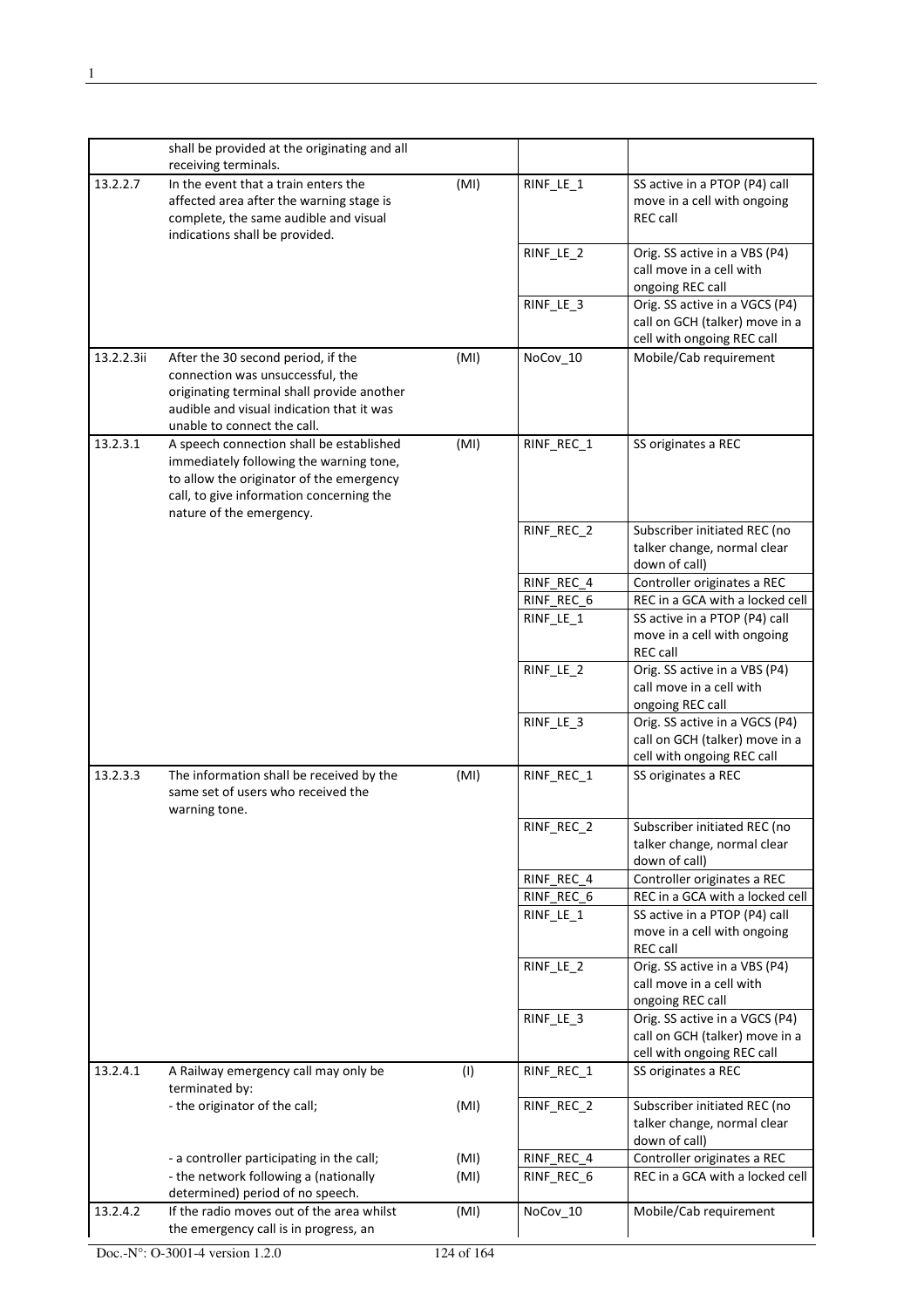|        | audible and visual indication of the loss of |      |              |                                 |
|--------|----------------------------------------------|------|--------------|---------------------------------|
|        | the call shall be provided to the user.      |      |              |                                 |
| 13.3.1 | Authorised EIRENE mobiles shall be able to   | (MI) | RINF_REC_1   | SS originates a REC             |
|        | receive a Railway emergency call at any      |      |              |                                 |
|        | time while the mobile is powered up.         |      |              |                                 |
|        |                                              |      | RINF REC 2   | Subscriber initiated REC (no    |
|        |                                              |      |              | talker change, normal clear     |
|        |                                              |      |              | down of call)                   |
|        |                                              |      | RINF_REC_4   | Controller originates a REC     |
|        |                                              |      | RINF REC 6   | REC in a GCA with a locked cell |
| 13.3.2 | For Railway emergency calls initiated by a   | (1)  | RINF_OTDI_1  | SS originates VGCS call,        |
|        | mobile, the controller's display will        |      |              | terminating Controller          |
|        | indicate:                                    |      |              | receives the OTDI               |
|        | - location;                                  | (O)  | RINF_OTDI_2  | SS originates VGCS Immediate    |
|        |                                              |      |              | Setup 2 call, terminating       |
|        |                                              |      |              | Controller receives the OTDI    |
|        | - the functional identity of the originating | (1)  |              |                                 |
|        | mobile, which includes the following:        |      |              |                                 |
|        | - the train number, if allocated;            | (MI) |              |                                 |
|        | - the engine number, if no train number is   | (MI) |              |                                 |
|        | available;                                   |      |              |                                 |
|        |                                              |      |              |                                 |
|        | - the coach number of the leading cab, if    | (O)  |              |                                 |
|        | neither a train number nor an engine         |      |              |                                 |
|        | number is available.                         |      |              |                                 |
| 13.4.2 | The confirmation shall be generated          | (MI) | NoCov_20     | Mobile/Cab requirement +        |
|        | automatically without input from the user.   |      |              | RINF_REC_5                      |
| 13.4.3 | The confirmation message shall               | (MI) | NoCov_20     | Mobile/Cab requirement +        |
|        | commence at the end of the call or if the    |      |              | RINF_REC_5                      |
|        | radio moves out of the call area.            |      |              |                                 |
| 13.4.4 | If the radio loses contact with the          | (MI) | NoCov 20     | Mobile/Cab requirement +        |
|        | network, the mechanism shall commence        |      |              | RINF_REC_5                      |
|        | as soon as possible on regaining             |      |              |                                 |
|        | communications, for up to a maximum of       |      |              |                                 |
|        | 5 minutes without achieving contact.         |      |              |                                 |
| 13.4.5 | For Railway emergency calls initiated by a   | (1)  | RINF_REC_1   | SS originates a REC             |
|        | mobile, the automatic confirmation           |      |              |                                 |
|        | message of the initiating mobile shall       |      |              |                                 |
|        | contain:                                     |      |              |                                 |
|        | - the time at call establishment;            | (MI) | RINF REC 2   | Subscriber initiated REC (no    |
|        |                                              |      |              | talker change, normal clear     |
|        |                                              |      |              | down of call)                   |
|        | - the time at clear down;                    | (MI) | RINF_OTDI_2  | SS originates VGCS Immediate    |
|        |                                              |      |              | Setup 2 call, terminating       |
|        |                                              |      |              | Controller receives the OTDI    |
|        | - the functional number of the call          | (MI) |              |                                 |
|        | originator;                                  |      |              |                                 |
|        | - the train number and engine number of      | (MI) |              |                                 |
|        | the call originator, if a train.             |      |              |                                 |
| 13.4.6 | For Railway emergency calls received by a    | (1)  | RINF_eMLPP_4 | MS in PtP call, pre-emption on  |
|        | mobile, the automatic confirmation           |      |              |                                 |
|        |                                              |      |              | MS by higher prio VGCS call     |
|        | message of the receiving mobile shall        |      |              | (REC)                           |
|        | contain:                                     |      |              |                                 |
|        | - the time at which the call was first       | (MI) | RINF_eMLPP_5 | MS in VBS call as originator,   |
|        | received;                                    |      |              | pre-emption on Air IF by        |
|        |                                              |      |              | higher prio VGCS call (REC)     |
|        | the time at which the call was lost (or      | (MI) | RINF_eMLPP_7 | MS in data call, pre-emption    |
|        | terminated);                                 |      |              | on Air IF by higher prio VGCS   |
|        |                                              |      |              | call (REC)                      |
|        | - the group identity of the sender;          | (MI) | RINF_REC_2   | Subscriber initiated REC (no    |
|        |                                              |      |              | talker change, normal clear     |
|        |                                              |      |              | down of call)                   |
|        | - the functional number of the recipient;    | (MI) | RINF_REC_4   | Controller originates a REC     |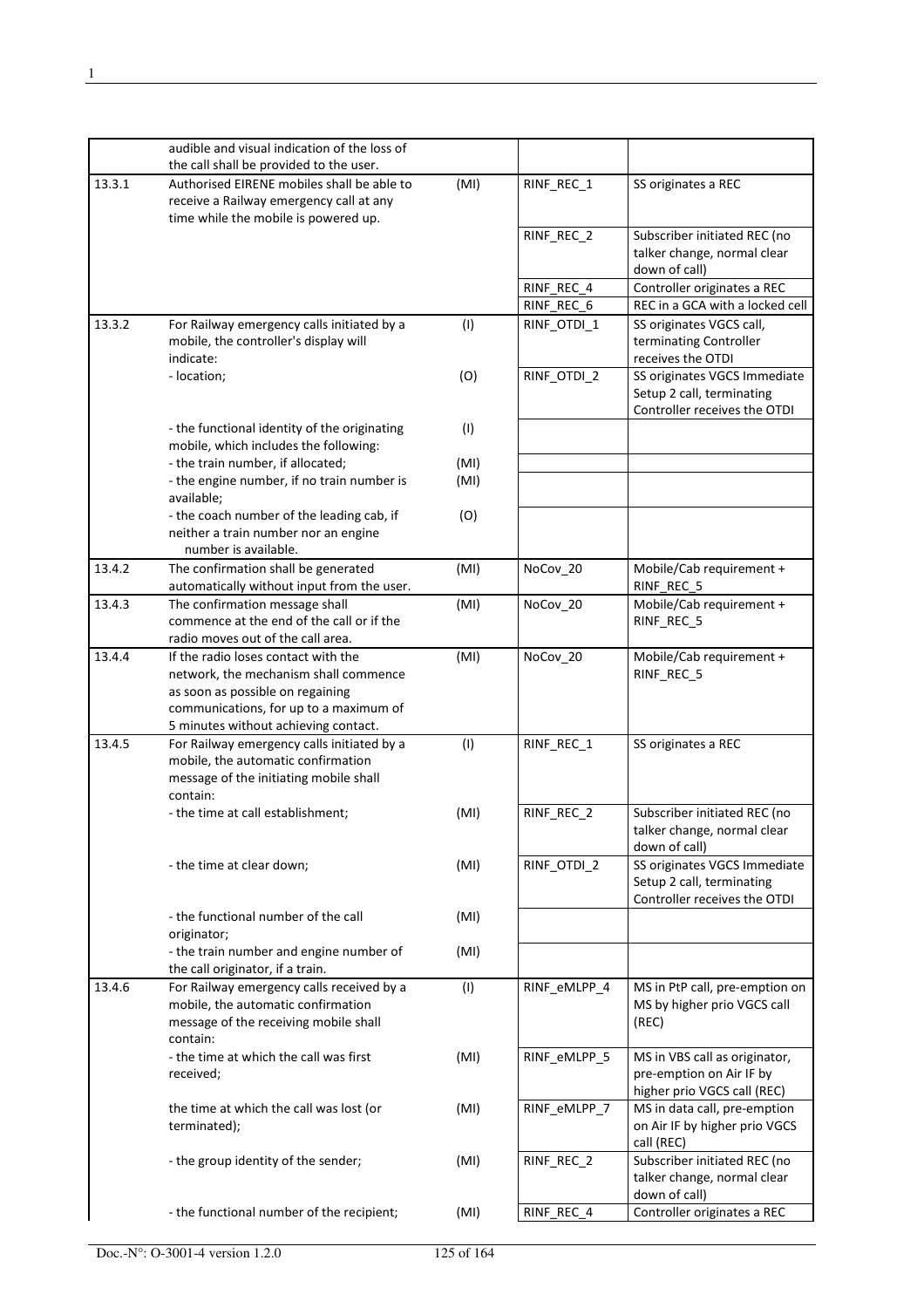|        | - the train number and engine number of<br>the recipient, if a train.                                             | (MI) | RINF REC 6  | REC in a GCA with a locked cell                                                                |
|--------|-------------------------------------------------------------------------------------------------------------------|------|-------------|------------------------------------------------------------------------------------------------|
|        |                                                                                                                   |      | RINF OTDI 2 | SS originates VGCS Immediate<br>Setup 2 call, terminating<br>Controller receives the OTDI      |
|        |                                                                                                                   |      | RINF_LE_1   | SS active in a PTOP (P4) call<br>move in a cell with ongoing<br><b>REC call</b>                |
|        |                                                                                                                   |      | RINF LE 2   | Orig. SS active in a VBS (P4)<br>call move in a cell with<br>ongoing REC call                  |
|        |                                                                                                                   |      | RINF_LE_3   | Orig. SS active in a VGCS (P4)<br>call on GCH (talker) move in a<br>cell with ongoing REC call |
| 13.4.9 | The data used for confirmation of Railway<br>emergency calls shall be protected from<br>modification by the user. | (MI) | NoCov 30    | <b>Check Documentation of</b><br>Equipement and Installation                                   |
|        |                                                                                                                   |      |             |                                                                                                |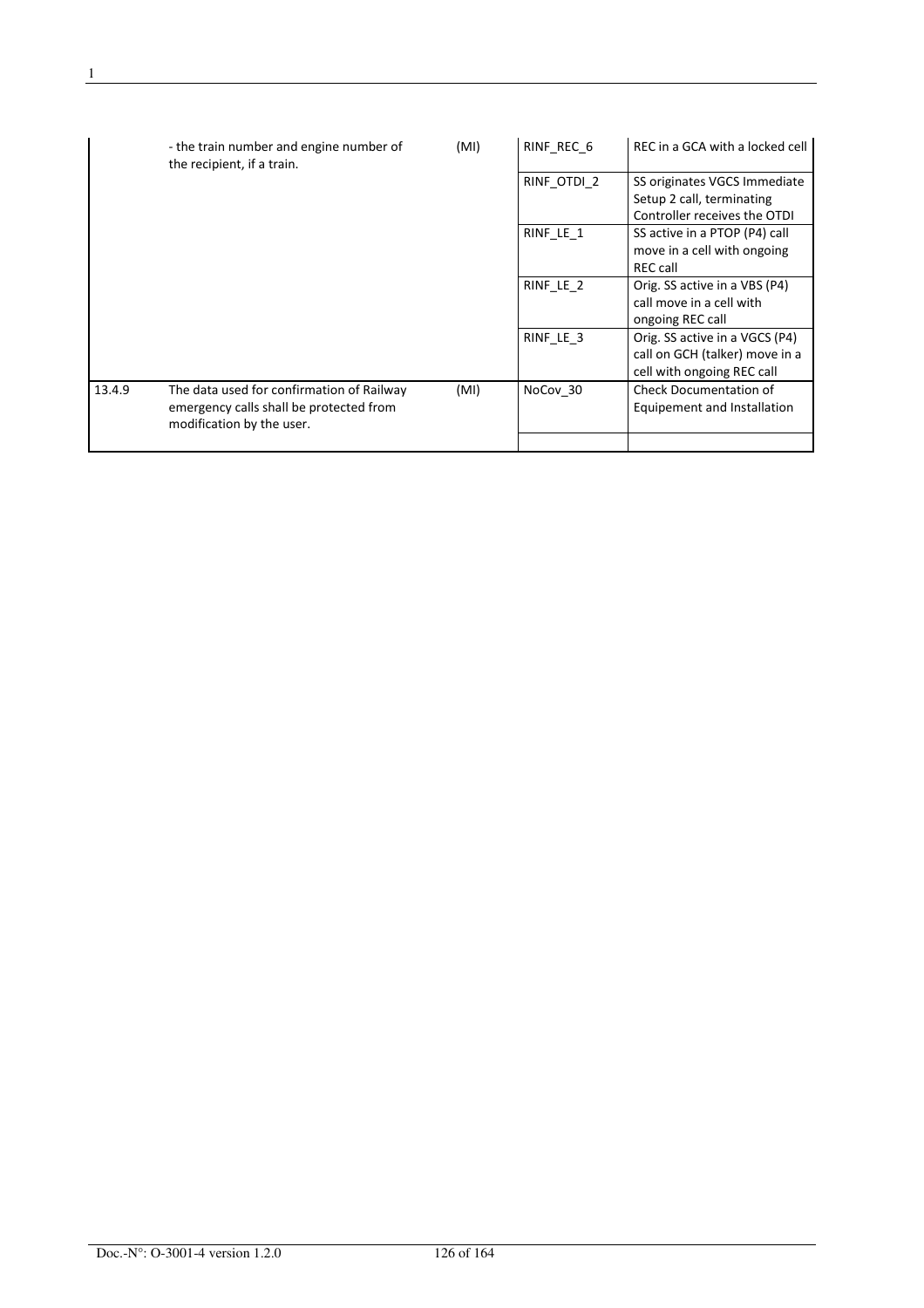## **A-2 Cross reference for EIRENE SRS [1]**

| Section | RequirementText                                                                              | Requirement<br>Status | TestcaseID   | TestcaseHeading                                                                               |
|---------|----------------------------------------------------------------------------------------------|-----------------------|--------------|-----------------------------------------------------------------------------------------------|
| 2.2.1   | The GSM teleservices [EN 301 515, Index [24]]<br>to be supported are indicated in table 2-1. |                       | RINF_GSM_1   | <b>Successful Location Update</b><br>after MS Power On                                        |
|         |                                                                                              |                       | RINF_GSM_2   | Supplementary Service Call<br>Hold                                                            |
|         | 11 Telephony                                                                                 | (MI)                  | RINF_GSM_3   | <b>Supplementary Service Call</b><br>Waiting                                                  |
|         | 12 Emergency calls                                                                           | (M)                   | RINF_GSM_4   | Supplementary Service CLIP-<br>MMC with Call Forwarding<br>Unconditional                      |
|         | 21 Short mes.MT/PP.                                                                          | (O)                   | RINF_GSM_5   | <b>Supplementary Service MPTY</b>                                                             |
|         | 22 Short mes.MO/PP                                                                           | (O)                   | RINF_GSM_6   | Establishment of several PTP<br>calls with different priorities                               |
|         | 23 Short mes.cell broadcast                                                                  | (O)                   | RINF_GSM_7   | Public Emergency Call - With<br><b>SIM</b>                                                    |
|         | 61 Alternate speech and fax group 3                                                          | (O)                   | RINF_VGCS_1  | SS originates VGCS call                                                                       |
|         | 62 Automatic fax group 3                                                                     | (O)                   | RINF_VGCS_2  | Controller originates VGCS call<br>and takes it down with the kill<br>Sequence                |
|         | 91 Voice Group Call Service (VGCS)                                                           | (MI)                  | RINF VGCS 3  | SS originates VGCS call, leaves,<br>rejoins and ends it.                                      |
|         | 92 Voice Broadcast Service (VBS)                                                             | (M)                   | RINF_VGCS_4  | SS enters into VGCS broadcast<br>area with ongoing VGCS call<br>and is notified of it         |
|         |                                                                                              |                       | RINF_OTDI_1  | SS originates VGCS call,<br>terminating Controller<br>receives the OTDI                       |
|         |                                                                                              |                       | RINF_OTDI_2  | SS originates VGCS Immediate<br>Setup 2 call, terminating<br>Controller receives the OTDI     |
| 2.3.1   | The bearer services [EN 301 515, Index [23]] to<br>be supported are listed in table 2-2.     |                       | RINF_eMLPP_7 | MS in data call, pre-emption<br>on Air IF by higher prio VGCS<br>call (REC)                   |
|         |                                                                                              |                       | RINF_eMLPP_8 | MS in PtP call, pre-emption on<br>Air IF by higher prio data call<br>(4800 baud, transparent) |
|         | 20. Asynchronous General Bearer Service                                                      | (O)                   |              |                                                                                               |
|         | 21. Asynchronous 300 bps T                                                                   | (O)                   |              |                                                                                               |
|         | 21. Asynchronous 300 bps NT                                                                  | (O)                   |              |                                                                                               |
|         | 22. Asynchronous 1.2 kbps T                                                                  | (O)                   |              |                                                                                               |
|         | 22. Asynchronous 1.2 kbps NT                                                                 | (O)                   |              |                                                                                               |
|         | 23. Asynchronous 1200/75 bps T                                                               | (O)                   |              |                                                                                               |
|         | 23. Asynchronous 1200/75 bps NT                                                              | (O)                   |              |                                                                                               |
|         | 24. Asynchronous 2.4 kbps T                                                                  | (MI)                  |              |                                                                                               |
|         | 24. Asynchronous 2.4 kbps NT                                                                 | (O)                   |              |                                                                                               |
|         | 25. Asynchronous 4.8 kbps T                                                                  | (MI)                  |              |                                                                                               |
|         | 25. Asynchronous 4.8 kbps NT                                                                 | (O)                   |              |                                                                                               |
|         | 26. Asynchronous 9.6 kbps T                                                                  | (MI)                  |              |                                                                                               |
|         | 26. Asynchronous 9.6 kbps NT                                                                 | (O)                   |              |                                                                                               |
|         | 30. Synchronous General Bearer Service                                                       | (O)                   |              |                                                                                               |
|         | 31. Synchronous 1.2 kbps T                                                                   | (O)                   |              |                                                                                               |
|         | 31. Synchronous 1.2 kbps NT                                                                  | (O)                   |              |                                                                                               |
|         | 32. Synchronous 2.4 kbps T                                                                   | (O)                   |              |                                                                                               |
|         | 32. Synchronous 2.4 kbps NT                                                                  | (O)                   |              |                                                                                               |
|         | 33. Synchronous 4.8 kbps T                                                                   | (O)                   |              |                                                                                               |
|         | 33. Synchronous 4.8 kbps NT                                                                  | (O)                   |              |                                                                                               |
|         | 34. Synchronous 9.6 kbps T                                                                   | (O)                   |              |                                                                                               |
|         | 34. Synchronous 9.6 kbps NT                                                                  | (O)                   |              |                                                                                               |
|         | 40. General PAD Access Bearer Service                                                        | (O)                   |              |                                                                                               |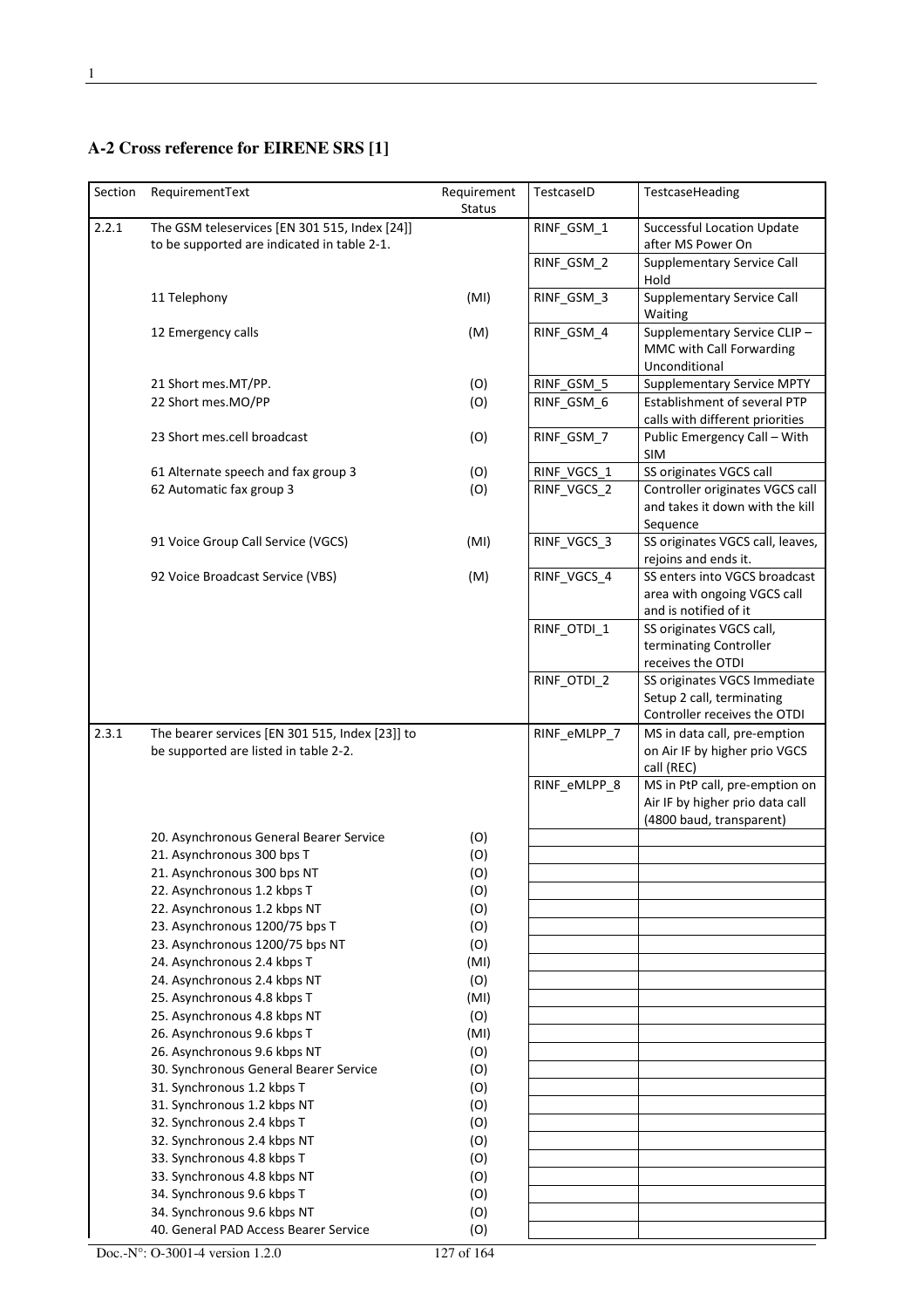|       | 41. PAD access 300 bps T                                                                                                               | (O)  |              |                                                                                                |
|-------|----------------------------------------------------------------------------------------------------------------------------------------|------|--------------|------------------------------------------------------------------------------------------------|
|       | 41. PAD access 300 bps NT                                                                                                              | (O)  |              |                                                                                                |
|       | 42. PAD access 1.2 kbps T                                                                                                              | (O)  |              |                                                                                                |
|       | 42. PAD access 1.2 kbps NT                                                                                                             | (O)  |              |                                                                                                |
|       | 43. PAD access 1200/75 bps T                                                                                                           | (O)  |              |                                                                                                |
|       | 43. PAD access 1200/75 bps NT                                                                                                          | (O)  |              |                                                                                                |
|       | 44. PAD access 2.4 kbps T                                                                                                              | (O)  |              |                                                                                                |
|       | 44. PAD access 2.4 kbps NT                                                                                                             | (O)  |              |                                                                                                |
|       | 45. PAD access 4.8 kbps T                                                                                                              | (O)  |              |                                                                                                |
|       | 45. PAD access 4.8 kbps NT                                                                                                             | (O)  |              |                                                                                                |
|       | 46. PAD access 9.6 kbps T                                                                                                              | (O)  |              |                                                                                                |
|       | 46. PAD access 9.6 kbps NT                                                                                                             | (O)  |              |                                                                                                |
|       | 61. Alternate speech/data                                                                                                              | (O)  |              |                                                                                                |
|       | 70. GPRS                                                                                                                               | (O)  |              |                                                                                                |
|       | 71. EGPRS                                                                                                                              | (O)  |              |                                                                                                |
|       | 81. Speech followed by data                                                                                                            | (O)  |              |                                                                                                |
|       | T - Transparent; NT - Non-transparent                                                                                                  |      |              |                                                                                                |
|       | Table 2-2: Bearer services to be supported                                                                                             |      |              |                                                                                                |
| 2.4.1 | The GSM supplementary services [EN 301 515]<br>and [SUPP SERVICES] to be supported and their<br>applicability are listed in table 2-3. | (1)  | RINF_GSM_2   | <b>Supplementary Service Call</b><br>Hold                                                      |
|       |                                                                                                                                        |      | RINF GSM 3   | <b>Supplementary Service Call</b><br>Waiting                                                   |
|       | Calling Line Identification Presentation (CLIP)                                                                                        | (MI) | RINF GSM 4   | Supplementary Service CLIP-<br>MMC with Call Forwarding<br>Unconditional                       |
|       | Calling Line Identification Restriction (CLIR)                                                                                         | (O)  | RINF_GSM 5   | <b>Supplementary Service MPTY</b>                                                              |
|       | Connected Line Identification Presentation                                                                                             | (MI) | RINF_FA_3    | Deregistration of an FN                                                                        |
|       | (CoLP)                                                                                                                                 |      |              | Number                                                                                         |
|       | Connected Line Identification Restriction (CoLR)                                                                                       | (O)  | RINF_FA_4    | Deregistration of an FN fails                                                                  |
|       | Call Forwarding Unconditional (CFU)                                                                                                    | (M)  | RINF_FA_5    | Interrogation of an FA Number                                                                  |
|       | Call Forwarding on Mobile Subscriber Busy<br>(CFB)                                                                                     | (M)  | RINF_FA_6    | Interrogation of an FN fails                                                                   |
|       | Call Forwarding on No Reply (CFNRy)                                                                                                    | (O)  | RINF FA 7    | FA Call - Successful Call                                                                      |
|       | Call forwarding on Mobile Subscriber<br>NotReachable(CFNRc)                                                                            | (O)  | RINF_FA_8    | FA Call - Call is not completed                                                                |
|       | Call waiting (CW)                                                                                                                      | (MI) | RINF_FA_9    | Verification of Functional<br>Numbers previously registered<br>in HPLMN (CT2/3/4)              |
|       | Call hold (HOLD)                                                                                                                       | (MI) | RINF_FA_10   | Deregistration of CT2 numbers<br>while roaming                                                 |
|       | Multi Party Service (MPTY)                                                                                                             | (MI) | RINF_FA_13   | Register 3 function numbers<br>to one user (non-roaming<br>case)                               |
|       | Closed User Group (CUG)                                                                                                                | (O)  | RINF_eMLPP 1 | MS in VGCS call on DCH, pre-<br>emption on Air IF by higher<br>prio PtP call                   |
|       | Advice of Charge (Information) (AoCI)                                                                                                  | (O)  | RINF_eMLPP_2 | MS in VBS call as listener, pre-<br>emption on Air IF by higher<br>prio VBS call.              |
|       | Advice of Charge (Charging) (AoCC)                                                                                                     | (O)  | RINF_eMLPP_3 | MS in VGCS call having the UL<br>of the GCH, pre-emption on<br>Air IF by higher prio VBS call. |
|       | Barring of All Outgoing Calls (BAOC)                                                                                                   | (O)  | RINF_eMLPP_4 | MS in PtP call, pre-emption on<br>MS by higher prio VGCS call<br>(REC)                         |
|       | Barring of Outgoing International Calls (BOIC)                                                                                         | (O)  | RINF_eMLPP_5 | MS in VBS call as originator,<br>pre-emption on Air IF by<br>higher prio VGCS call (REC)       |
|       | BOIC except those to Home PLMN Country<br>(BOIC-exHC)                                                                                  | (M)  | RINF_eMLPP_7 | MS in data call, pre-emption<br>on Air IF by higher prio VGCS<br>call (REC)                    |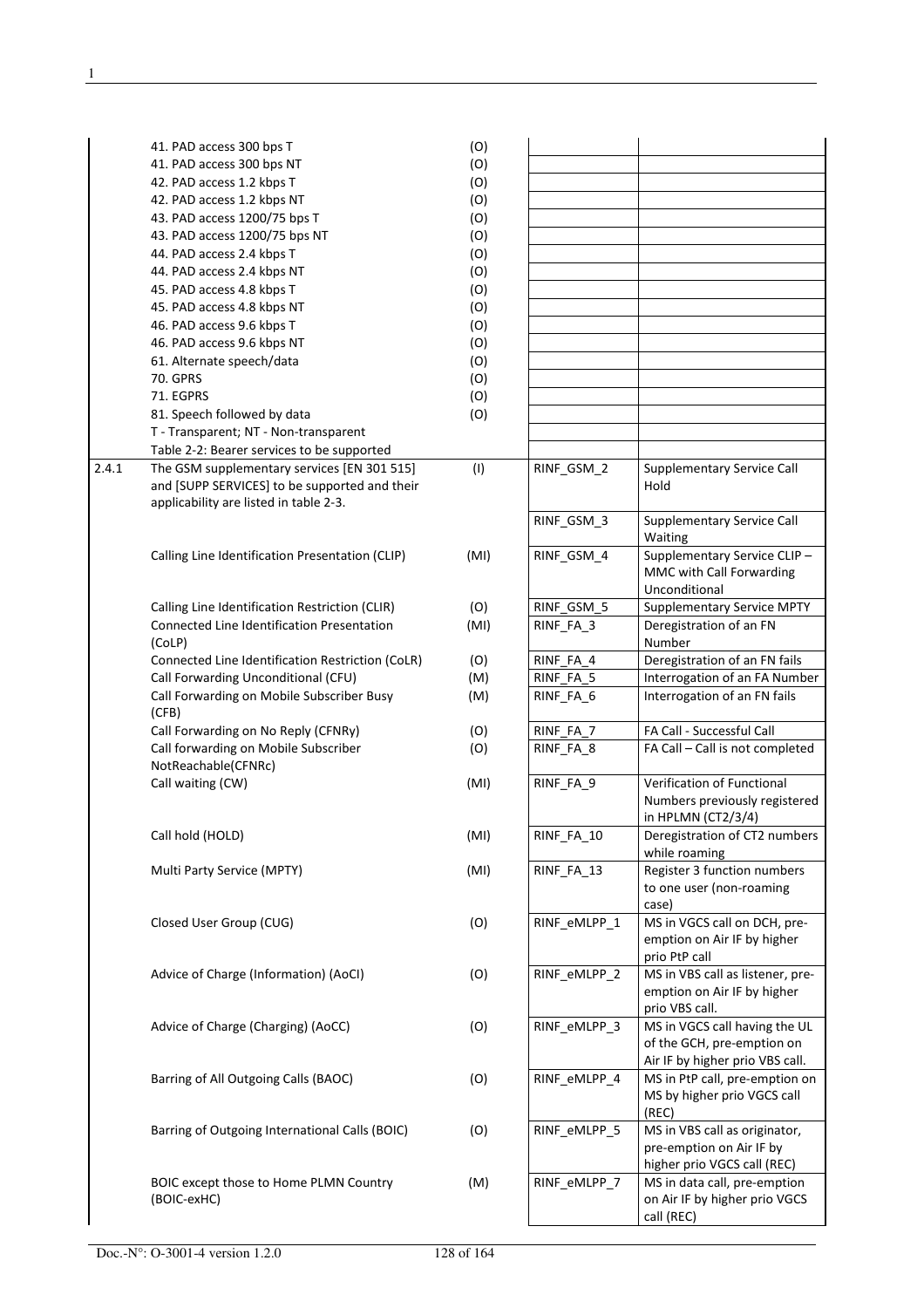|        | Barring of All Incoming Calls (BAIC)<br>/M $\vert$                                                                                                                                                     | (M)  | RINF_eMLPP_8    | MS in PtP call, pre-emption on<br>Air IF by higher prio data call                                          |
|--------|--------------------------------------------------------------------------------------------------------------------------------------------------------------------------------------------------------|------|-----------------|------------------------------------------------------------------------------------------------------------|
|        | Barring of Incoming Calls when Roaming<br>Outside the Home PLMN Country (BIC-Roam)                                                                                                                     | (M)  | RINF_eMLPP_9    | (4800 baud, transparent)<br>eMLPP priority is preserved<br>during CFU (Call Forwarding<br>Unconditionally) |
|        | Unstructured Supplementary Service Data<br>(USSD)                                                                                                                                                      | (MI) | RINF_eMLPP_10   | eMLPP prio. is preserved<br>during CFB (Call Forwarding<br>Busy)                                           |
|        | Follow me                                                                                                                                                                                              | (MI) | RINF REC 1      | SS originates a REC                                                                                        |
|        | Sub-addressing*                                                                                                                                                                                        | (MI) | RINF_REC_3      | SS accepts an incoming REC                                                                                 |
|        | Enhanced Multi-Level Precedence and Pre-<br>emption (eMLPP)                                                                                                                                            | (MI) | RINF REC 4      | Controller originates a REC                                                                                |
|        | Explicit Call Transfer (ECT)                                                                                                                                                                           | (O)  | RINF_OTDI_2     | SS originates VGCS Immediate<br>Setup 2 call, terminating<br>Controller receives the OTDI                  |
|        | Completion of Calls to Busy Subscribers (CCBS)                                                                                                                                                         | (O)  |                 |                                                                                                            |
|        | User-to-User Signalling 1 (UUS1)<br>Note 4                                                                                                                                                             | (MI) |                 |                                                                                                            |
| 2.5.1  | The railway specific services to be supported<br>are listed in table 2-4.                                                                                                                              |      | RINF_GSM_5      | <b>Supplementary Service MPTY</b>                                                                          |
|        |                                                                                                                                                                                                        |      | RINF_GSM_6      | Establishment of several PTP<br>calls with different priorities                                            |
|        | Functional addressing (section 11)                                                                                                                                                                     | (MI) | RINF_FA_1       | Registration of an FN Number                                                                               |
|        | Location dependent addressing (section 11)                                                                                                                                                             | (MI) | RINF_FA_14      | Registration of an FN fails -<br>remote party already                                                      |
|        | Shunting mode (section 14)                                                                                                                                                                             | (MI) | RINF_LDA_1      | registered<br>Successful LDA Call - Verify the<br>cell format is correct                                   |
|        | Multiple driver communications (section 5)                                                                                                                                                             | (MI) | RINF_LDA_2      | Unsuccessful LDA Call - Call to<br>invalid Short Code                                                      |
|        | Emergency calls (section 13)                                                                                                                                                                           | (MI) | RINF_VGCS_1     | SS originates VGCS call                                                                                    |
|        | enhanced Railway Emergency Calls (section<br>13A)                                                                                                                                                      | (O)  | RINF_VGCS_2     | Controller originates VGCS call<br>and takes it down with the kill<br>Sequence                             |
|        |                                                                                                                                                                                                        |      | RINF VGCS 3     | SS originates VGCS call, leaves,<br>rejoins and ends it.                                                   |
|        |                                                                                                                                                                                                        |      | RINF_VGCS_4     | SS enters into VGCS broadcast<br>area with ongoing VGCS call<br>and is notified of it                      |
|        |                                                                                                                                                                                                        |      | RINF_REC_1      | SS originates a REC                                                                                        |
|        |                                                                                                                                                                                                        |      | RINF_REC_3      | SS accepts an incoming REC                                                                                 |
|        |                                                                                                                                                                                                        |      | RINF_REC_4      | Controller originates a REC                                                                                |
|        |                                                                                                                                                                                                        |      | RINF_OTDI_1     | SS originates VGCS call,<br>terminating Controller<br>receives the OTDI                                    |
|        |                                                                                                                                                                                                        |      | RINF OTDI 2     | SS originates VGCS Immediate<br>Setup 2 call, terminating<br>Controller receives the OTDI                  |
| 2.7.3  | "Uplink Reply" and "Notification Response"<br>procedures shall not be applied in an EIRENE<br>network for any function required for<br>interoperability (e.g. REC and call to drivers in<br>the area). | (MI) | RINF_URNR_1(*)  | SS active in a VGCS call moves<br>in empty cell                                                            |
|        |                                                                                                                                                                                                        |      | RINF_URNR_2 (*) | SS active in a VBS call moves in<br>empty cell                                                             |
|        |                                                                                                                                                                                                        |      | RINF_GSM_5(*)   | SS active in a REC call moves in<br>empty cell                                                             |
| 2.11.2 | Where ERTMS/ETCS level 2 or 3 is<br>implemented, the Interface requirements as<br>specified in document [MORANE EURO FFFIS]<br>are applicable.                                                         | (MI) | NoCov_12        | Mobile/Cab requirement for<br><b>ERTMS</b>                                                                 |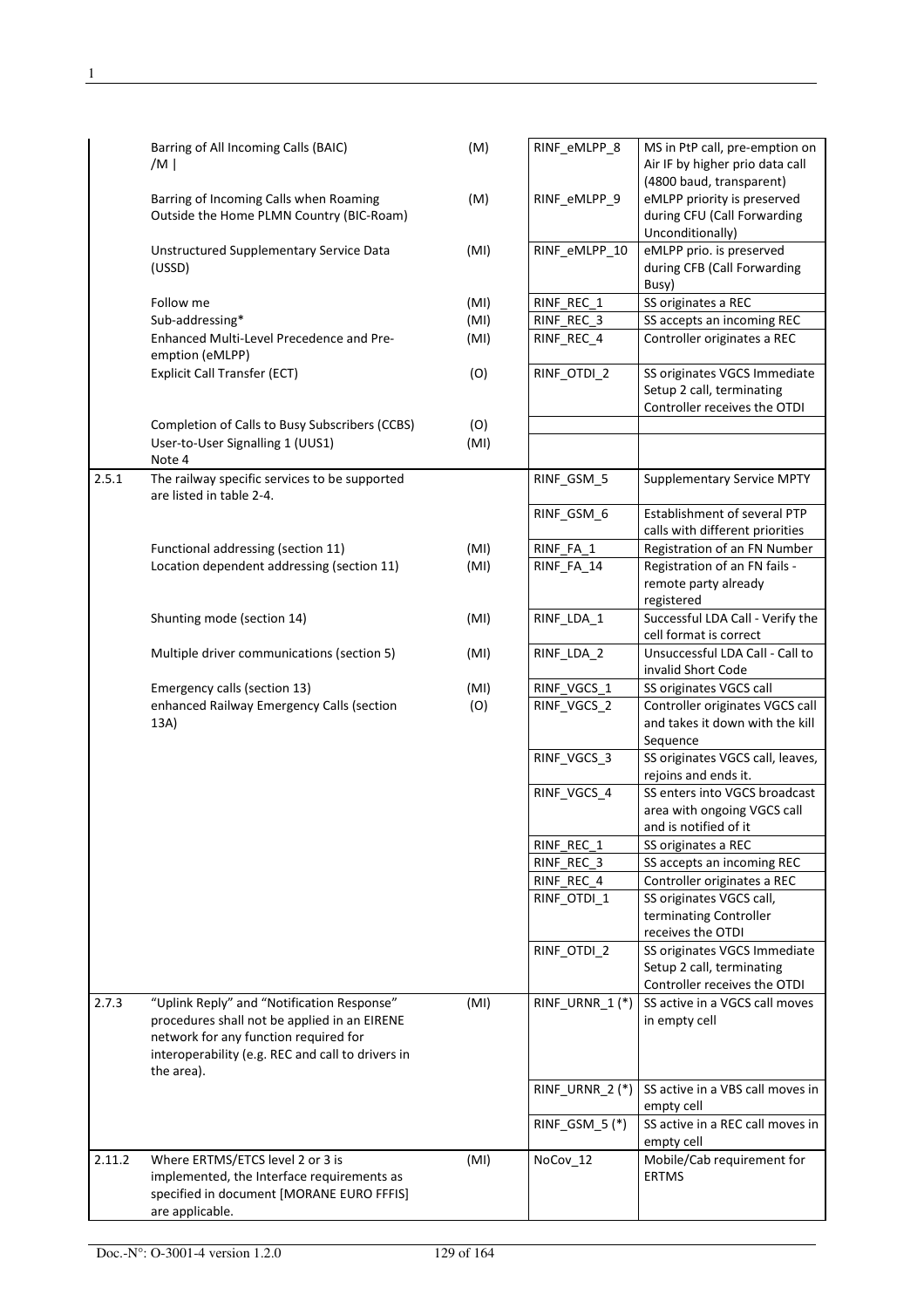| 2.11.3 | Where ERTMS/ETCS level 2 or 3 is operated in<br>PS-mode using GPRS/EGPRS bearer services,<br>the network shall comply with ETSI<br>specification [ETSI TS 103 328].                                                                                                                                                                                                                  | (MI) | RINF_GPRS_3(*) | QOS and priority test between<br><b>ETCS and Background traffic</b> |
|--------|--------------------------------------------------------------------------------------------------------------------------------------------------------------------------------------------------------------------------------------------------------------------------------------------------------------------------------------------------------------------------------------|------|----------------|---------------------------------------------------------------------|
| 3.2.2  | The following minimum values shall apply:                                                                                                                                                                                                                                                                                                                                            | (MI) | NoCov_2        | <b>Check Results from</b><br><b>Measurement Campaign</b>            |
|        | - coverage probability of 95% based on a<br>coverage level of 38.5 dBµV/m<br>(-98 dBm) for voice and non-safety critical<br>data;<br>- coverage probability of 95% based on a<br>coverage level of 41.5 dBµV/m                                                                                                                                                                       |      |                |                                                                     |
|        | (-95 dBm) on lines with ETCS levels 2/3 for<br>speeds lower than                                                                                                                                                                                                                                                                                                                     |      |                |                                                                     |
| 3.2.3  | or equal to 220km/h.<br>The following minimum values shall apply:                                                                                                                                                                                                                                                                                                                    | (MI) | NoCov_2        | <b>Check Results from</b>                                           |
|        | - coverage probability of 95% based on a<br>coverage level of 44.5 dBµV/m<br>(-92 dBm) on lines with ETCS levels 2/3 for<br>speeds above 280km/h;<br>- coverage probability of 95% based on a<br>coverage level between 41.5 dBµV/m<br>and 44.5 dBµV/m (-95 dBm and -92 dBm) on<br>lines with ETCS levels 2/3 for                                                                    |      |                | <b>Measurement Campaign</b>                                         |
|        | speeds above 220km/h and lower than or<br>equal to 280km/h.                                                                                                                                                                                                                                                                                                                          |      |                |                                                                     |
| 3.2.4  | The EIRENE mobile installation shall be<br>designed to operate in a network meeting the<br>criteria in 3.2.2 and 3.2.3.                                                                                                                                                                                                                                                              | (MI) | NoCov_2        | <b>Check Results from</b><br><b>Measurement Campaign</b>            |
| 3.4.2  | Call setup times as defined in the EIRENE FRS<br>shall be achieved with authentication and<br>ciphering procedures enabled.                                                                                                                                                                                                                                                          | (MI) | NoCov_2        | NotCovered                                                          |
| 3.4.5  | The requirements for Railway Emergency Call<br>and 'All drivers in area' set-up performance are<br>indicated in table 3-0 according to the<br>measurement method defined in [QoS VOICE<br>TEST SPEC].<br>System Element   Call Processing time (REC)                                                                                                                                 | (1)  | NoCov_10       | Mobile/Cab requirement                                              |
|        | Call Processing time (All drivers in area)<br>2.5s<br>Network                                                                                                                                                                                                                                                                                                                        | (M)  |                |                                                                     |
|        | $<$ 3 s<br><750ms<br>Cab radio                                                                                                                                                                                                                                                                                                                                                       | (MI) |                |                                                                     |
|        | < 1s<br>Controller<br><500ms                                                                                                                                                                                                                                                                                                                                                         | (M)  |                |                                                                     |
| 3.5.1  | $< 500$ ms<br>For applications of EIRENE Systems which are<br>relevant to interoperability of the rail system<br>within the European Community, in particular<br>according to the Directive 2008/57/EC, the<br>network shall operate in a sub-band, or<br>combination of sub-bands, of the R-GSM band<br>as defined in [EN 301 515, Index [35]] according<br>to the table 3-A below: | (1)  | NoCov_30       | Check Documentation of<br>Equipement and Installation               |
|        | Sub-Band<br>Frequencies (MHz)                                                                                                                                                                                                                                                                                                                                                        |      |                |                                                                     |
|        | R - GSM band<br>UIC frequency band<br>876-880 / 921-925                                                                                                                                                                                                                                                                                                                              | (MI) |                |                                                                     |
|        | Extended GSM (E-GSM) band  <br>880-915/<br>925-960                                                                                                                                                                                                                                                                                                                                   | (M)  |                |                                                                     |
|        | Primary GSM (P-GSM) band<br>890-915 /<br>935-960                                                                                                                                                                                                                                                                                                                                     | (M)  |                |                                                                     |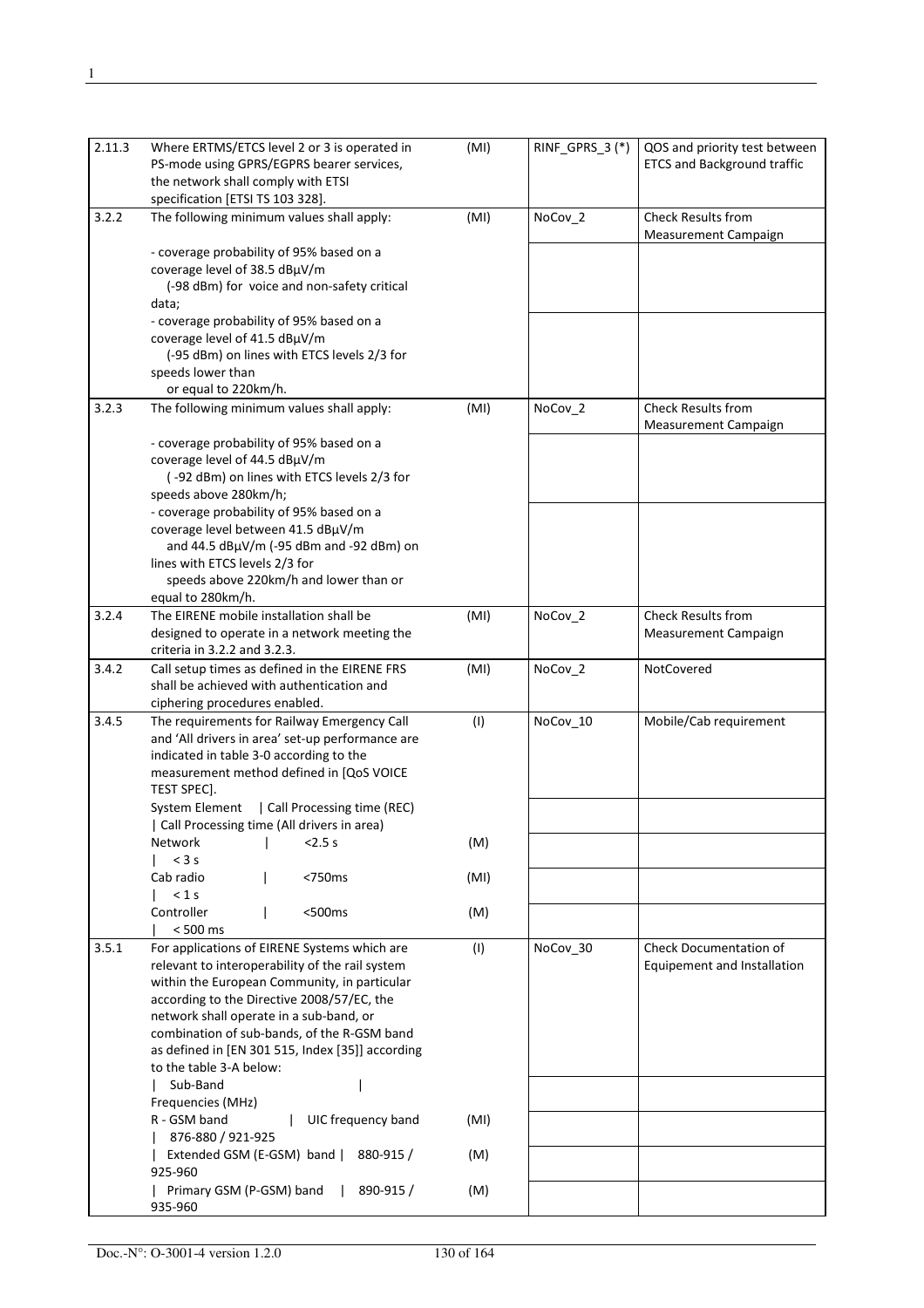| 3.5.5   | For applications of EIRENE Systems which are<br>relevant to interoperability of the rail system<br>within the European Community, in particular<br>according to the Directive 2008/57/EC, the<br>System Information in the BCCH shall be<br>broadcast in the UIC frequency band to enable<br>EIRENE mobiles not supporting the ER-GSM<br>band the access to the GSM-R network.                                                            | (MI) | RINF_ER-GSM (*) | Establishment of a PTP call in a<br><b>ER-GSM network</b>                                      |
|---------|-------------------------------------------------------------------------------------------------------------------------------------------------------------------------------------------------------------------------------------------------------------------------------------------------------------------------------------------------------------------------------------------------------------------------------------------|------|-----------------|------------------------------------------------------------------------------------------------|
| 4.1.3.1 | GSM-MT air interface is mandatory for                                                                                                                                                                                                                                                                                                                                                                                                     | (MI) | NoCov_10        | Mobile/Cab requirement                                                                         |
|         | interoperability and shall conform with GSM<br>specifications;                                                                                                                                                                                                                                                                                                                                                                            |      |                 |                                                                                                |
| 4.1.3.7 | Bearer services are mandatory for CS-mode and<br>PS-mode of ETCS data only radio operation.                                                                                                                                                                                                                                                                                                                                               | (MI) | NoCov_10        | Mobile/Cab requirement                                                                         |
| 4.1.5   | All SIM cards used in EIRENE mobiles shall<br>comply with the requirements of the MORANE<br>FFFIS for GSM-R SIM Cards [MORANE SIM].                                                                                                                                                                                                                                                                                                       | (MI) | NoCov_31        | SIM Card / Mobile<br>Requirement                                                               |
| 4.2.1   | For applications of EIRENE Systems which are<br>relevant to interoperability of the rail system<br>within the European Community, in particular<br>according to the Directive 2008/57/EC, all<br>mobiles, except ETCS data only radio for which<br>16.3.5 and 16.3.6 apply, shall be capable of<br>operation in any sub-band, or combination of<br>sub-bands, of the R-GSM band which includes<br>the frequency bands listed in Table 4-1 |      | NoCov_10        | Mobile/Cab requirement                                                                         |
| 4.2.2   | The mobile radio antenna installation on<br>vehicles shall be designed so as to ensure that<br>mobiles operate correctly in networks which<br>conform to the design criteria defined in<br>section 3.                                                                                                                                                                                                                                     | (MI) | NoCov_10        | Mobile/Cab requirement                                                                         |
| 4.2.3   | For frequency bands listed in Table 4-1, mobile<br>radios shall be of the following power classes:                                                                                                                                                                                                                                                                                                                                        |      | NoCov_10        | Mobile/Cab requirement                                                                         |
| 4.2.2ii | The mobile radio referred as Cab radio and<br>EDOR within Chapter 5 and 16 shall be capable<br>of receiving a GSM-R wanted signal together<br>with interfering signals according to the<br>conditions specified in [TS 102 933]                                                                                                                                                                                                           | (MI) | NoCov_10        | Mobile/Cab requirement                                                                         |
| 4.3.1   | The following GSM teleservices, identified in<br>section 2, are to be supported for each type of<br>mobile radio:                                                                                                                                                                                                                                                                                                                         |      | RINF eMLPP 1    | MS in VGCS call on DCH, pre-<br>emption on Air IF by higher<br>prio PtP call                   |
|         | Cab radio                                                                                                                                                                                                                                                                                                                                                                                                                                 |      | RINF_eMLPP_2    | MS in VBS call as listener, pre-<br>emption on Air IF by higher<br>prio VBS call.              |
|         | 11 Telephony                                                                                                                                                                                                                                                                                                                                                                                                                              | (MI) | RINF_eMLPP 3    | MS in VGCS call having the UL<br>of the GCH, pre-emption on<br>Air IF by higher prio VBS call. |
|         | 12 Emergency calls                                                                                                                                                                                                                                                                                                                                                                                                                        | (M)  | RINF_eMLPP_4    | MS in PtP call, pre-emption on<br>MS by higher prio VGCS call<br>(REC)                         |
|         | 21 Short message MT/PP                                                                                                                                                                                                                                                                                                                                                                                                                    | (MI) | RINF_eMLPP 5    | MS in VBS call as originator,<br>pre-emption on Air IF by<br>higher prio VGCS call (REC)       |
|         | 22 Short messsage MO/PP                                                                                                                                                                                                                                                                                                                                                                                                                   | (MI) | RINF_eMLPP_7    | MS in data call, pre-emption<br>on Air IF by higher prio VGCS<br>call (REC)                    |
|         | 23 Short message cell broadcast                                                                                                                                                                                                                                                                                                                                                                                                           | (MI) | RINF_eMLPP_8    | MS in PtP call, pre-emption on<br>Air IF by higher prio data call<br>(4800 baud, transparent)  |
|         | 61 Alternate speech and fax group 3                                                                                                                                                                                                                                                                                                                                                                                                       | (O)  | RINF_VGCS_1     | SS originates VGCS call                                                                        |
|         | 62 Automatic fax group 3                                                                                                                                                                                                                                                                                                                                                                                                                  | (O)  | RINF_VGCS_2     | Controller originates VGCS call<br>and takes it down with the kill<br>Sequence                 |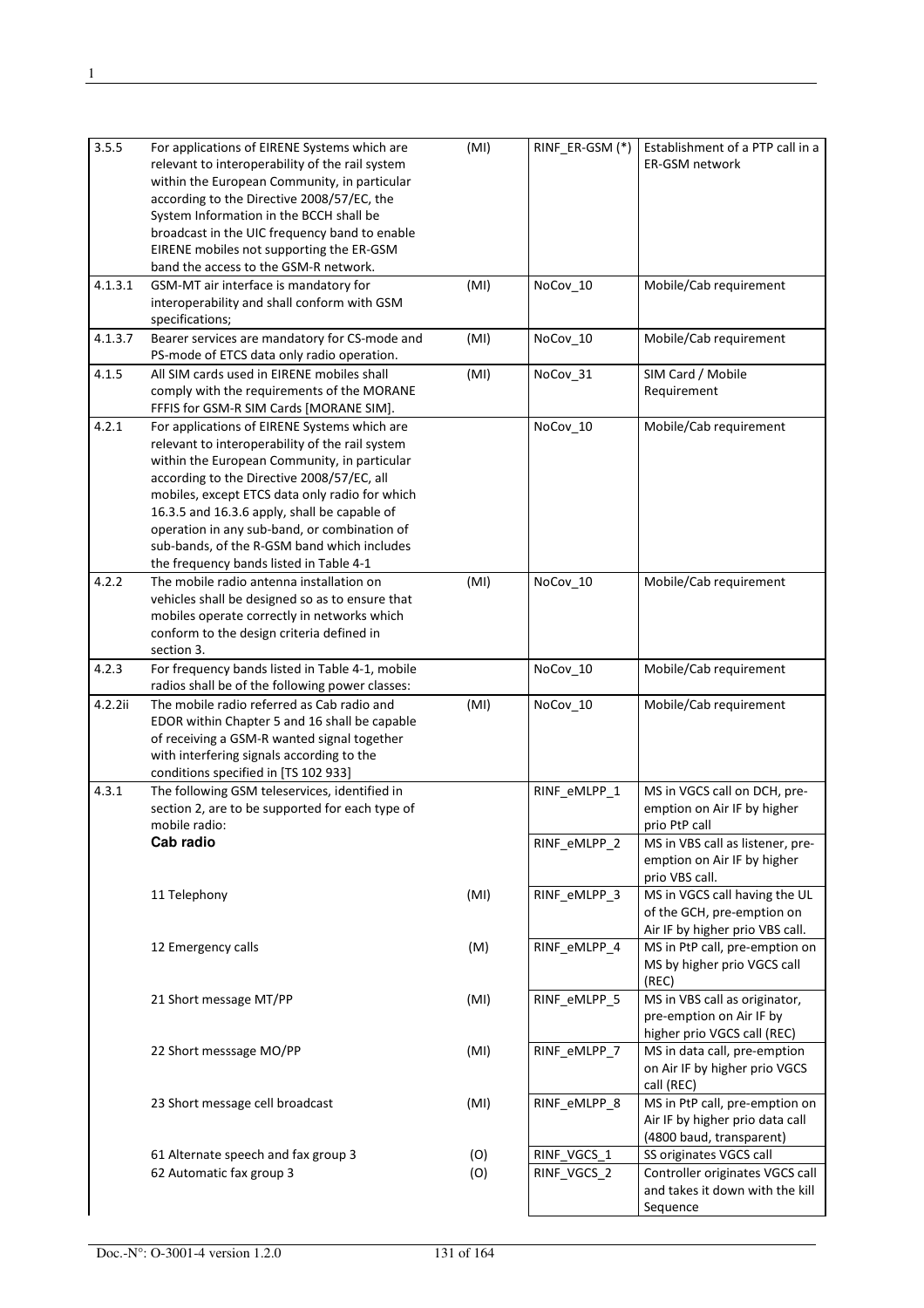| 91 Voice Group Call Service (VGCS)  | (MI)  | RINF_VGCS_3 | SS originates VGCS call, leaves,                       |
|-------------------------------------|-------|-------------|--------------------------------------------------------|
|                                     |       |             | rejoins and ends it.                                   |
| 92 Voice Broadcast Service (VBS)    | (MI)  | RINF VGCS 4 | SS enters into VGCS broadcast                          |
|                                     |       |             | area with ongoing VGCS call                            |
|                                     |       |             | and is notified of it                                  |
| General purpose radio               |       | RINF_VGCS_5 | Controller joins ongoing VGCS                          |
|                                     |       |             | call                                                   |
|                                     |       | RINF_VGCS_6 | Parallel group calls are<br>possible in the same cell. |
| 11 Telephony                        | (M)   | RINF_VGCS_7 | GID delivered correctly to                             |
|                                     |       |             | terminating SS in SS originated                        |
|                                     |       |             | VGCS call                                              |
| 12 Emergency calls                  | (M)   | RINF VBS 1  | SS originates VBS call                                 |
| 21 Short message MT/PP              | (M)   | RINF VBS 2  | SS originates prio0 VBS call                           |
| 22 Short messsage MO/PP             | (M)   | RINF_VBS_3  | Controller originates VBS call                         |
|                                     |       |             | and takes down the call by                             |
|                                     |       |             | disconnecting                                          |
| 23 Short message cell broadcast     | (M)   | RINF_VBS_4  | Controller originates VBS call                         |
|                                     |       |             | and takes down the call with                           |
|                                     |       |             | the kill sequence                                      |
| 61 Alternate speech and fax group 3 | (O)   | RINF_VBS_5  | Controller joins ongoing VBS                           |
|                                     |       |             | call                                                   |
| 62 Automatic fax group 3            | (O)   | RINF VBS 6  | SS enters into VBS broadcast                           |
|                                     |       |             | area with ongoing VBS call and                         |
|                                     |       |             | is notified of it, SS joins the                        |
|                                     |       |             | VBS call                                               |
| 91 Voice Group Call Service (VGCS)  | (M)   | RINF_LE_2   | Orig. SS active in a VBS (P4)                          |
|                                     |       |             | call move in a cell with                               |
|                                     |       |             | ongoing REC call                                       |
| 92 Voice Broadcast Service (VBS)    | (M)   | RINF_LE_3   | Orig. SS active in a VGCS (P4)                         |
|                                     |       |             | call on GCH (talker) move in a                         |
|                                     |       |             | cell with ongoing REC call                             |
| <b>Operational radio</b>            |       |             |                                                        |
| 11 Telephony                        | (M)   |             |                                                        |
| 12 Emergency calls                  | (M)   |             |                                                        |
| 21 Short message MT/PP              | (M)   |             |                                                        |
| 22 Short messsage MO/PP             | (M)   |             |                                                        |
| 23 Short message cell broadcast     | (M)   |             |                                                        |
| 61 Alternate speech and fax group 3 | (O)   |             |                                                        |
| 62 Automatic fax group 3            | (O)   |             |                                                        |
| 91 Voice Group Call Service (VGCS)  | (M)   |             |                                                        |
| 92 Voice Broadcast Service (VBS)    | (M)   |             |                                                        |
|                                     |       |             |                                                        |
| <b>Shunting radio</b>               |       |             |                                                        |
| 11 Telephony                        | (M)   |             |                                                        |
| 12 Emergency calls                  | (M)   |             |                                                        |
| 21 Short message MT/PP              | (M)   |             |                                                        |
| 22 Short messsage MO/PP             | (M)   |             |                                                        |
| 23 Short message cell broadcast     | (M)   |             |                                                        |
| 61 Alternate speech and fax group 3 | (O)   |             |                                                        |
| 62 Automatic fax group 3            | (O)   |             |                                                        |
| 91 Voice Group Call Service (VGCS)  | (M)   |             |                                                        |
| 92 Voice Broadcast Service (VBS)    | (M)   |             |                                                        |
|                                     |       |             |                                                        |
| <b>ETCS data only radio</b>         |       |             |                                                        |
| 11 Telephony                        | (N/A) |             |                                                        |
| 12 Emergency calls                  | (N/A) |             |                                                        |
| 21 Short message MT/PP              |       |             |                                                        |
|                                     | (N/A) |             |                                                        |
| 22 Short messsage MO/PP             | (N/A) |             |                                                        |
| 23 Short message cell broadcast     | (N/A) |             |                                                        |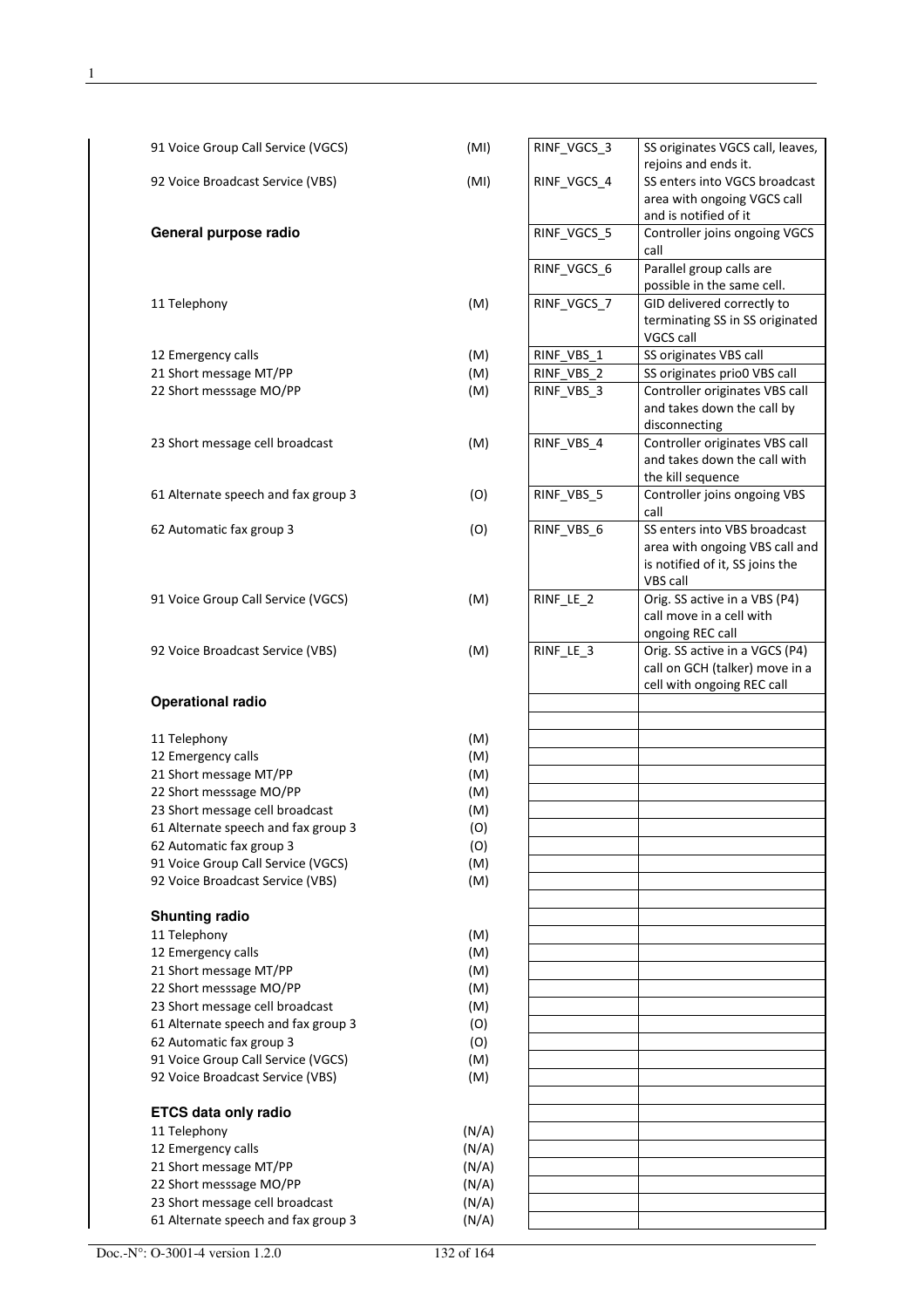|       | 62 Automatic fax group 3                                                                        | (N/A) |            |                                 |
|-------|-------------------------------------------------------------------------------------------------|-------|------------|---------------------------------|
|       | 91 Voice Group Call Service (VGCS)                                                              | (N/A) |            |                                 |
| 4.3.2 | 92 Voice Broadcast Service (VBS)<br>The following bearer services, identified in                | (N/A) | NoCov_10   | Mobile/Cab requirement          |
|       | section 2, are to be supported for each type of<br>mobile radio:                                |       |            |                                 |
| 4.3.3 | The following supplementary services,<br>identified in section 2, are to be supported for       |       | NoCov_10   | Mobile/Cab requirement          |
|       | each type of mobile radio:                                                                      |       |            |                                 |
| 4.3.4 | The following EIRENE features are to be<br>supported for each type of mobile radio:             |       | NoCov_10   | Mobile/Cab requirement          |
| 4.3.5 | If a Railway emergency call set up from an                                                      | (MI)  | NoCov_10   | Mobile/Cab requirement          |
|       | EIRENE radio is unsuccessful, the radio shall                                                   |       |            |                                 |
|       | automatically re-attempt the call setup until the                                               |       |            |                                 |
|       | call setup is successful, a retry timer expires<br>(duration 30 seconds, as specified in the    |       |            |                                 |
|       | [EIRENE FRS]) or the user abandons the call.                                                    |       |            |                                 |
| 4.3.6 | In compliance with the related layer 3                                                          | (MI)  | NoCov_10   | Mobile/Cab requirement          |
|       | procedures, the EIRENE radio shall                                                              |       |            |                                 |
|       | automatically repeat setup requests to the                                                      |       |            |                                 |
|       | layer 3 GCC or BCC entity as soon as an                                                         |       |            |                                 |
|       | indication is given from the layer 3 GCC or BCC                                                 |       |            |                                 |
|       | entity on an abort of the establishment                                                         |       |            |                                 |
|       | procedure without the service being explicitly<br>rejected by the network.                      |       |            |                                 |
| 4.4.1 | A service availability indication shall be                                                      | (MI)  | NoCov_10   | Mobile/Cab requirement          |
|       | provided to radio users, as defined in [EN 301                                                  |       |            |                                 |
|       | 515, Index [26]].                                                                               |       |            |                                 |
| 4.4.3 | If the attempt to establish a Railway emergency                                                 | (MI)  | NoCov_10   | Mobile/Cab requirement          |
|       | call is not successful after 2 seconds, an                                                      |       |            |                                 |
|       | indication shall be provided to the user of the                                                 |       |            |                                 |
| 4.8.1 | status of the establishment request procedure.<br>When operating outside the home country,      | (MI)  | NoCov_10   | Mobile/Cab requirement          |
|       | national functions that use non-internationally                                                 |       |            |                                 |
|       | harmonised national values shall be disabled.                                                   |       |            |                                 |
| 5.4.4 | Upon registration, the mobile shall be                                                          | (MI)  | RINF_GSM_6 | Establishment of several PTP    |
|       | accessible by calling the MSISDN or the Engine                                                  |       |            | calls with different priorities |
|       | or Coach number with which it is associated.                                                    |       |            |                                 |
|       | This shall require the home network database<br>to maintain this correlation.                   |       |            |                                 |
|       |                                                                                                 |       | RINF_FA_7  | FA Call - Successful Call       |
| 9.2.2 | Every On-Train Function shall be identified by a                                                | (MI)  | RINF_FA_15 | FA Call - Successful Call       |
|       | standard code and shall conform to the list of                                                  |       |            |                                 |
|       | functions given in Appendix 9A of this section.                                                 |       |            |                                 |
| 9.2.3 | All Train Function Numbers and their associated                                                 | (MI)  | RINF_FA_15 | FA Call - Successful Call       |
|       | MSISDN numbers shall be stored in the same                                                      |       |            |                                 |
|       | routing database, which is the database of the<br>GSM-R network in which the train is currently |       |            |                                 |
|       | operating.                                                                                      |       |            |                                 |
| 9.2.4 | Use of Engine Number                                                                            |       | RINF_FA_15 | FA Call - Successful Call       |
|       | Every On-Engine Function shall be identified by                                                 | (MI)  |            |                                 |
|       | a standard code and shall conform to the list of                                                |       |            |                                 |
|       | functions given in Appendix 9A of this section.                                                 |       |            |                                 |
| 9.2.5 | The Engine Function Number(s) and associated                                                    | (MI)  | RINF_FA_15 | FA Call - Successful Call       |
|       | MSISDN numbers shall at any time be stored as                                                   |       |            |                                 |
|       | an entry in the routing database of the home<br>GSM-R network (*6) of the engine.               |       |            |                                 |
|       | Note (*6) The home GSM-R network is the                                                         |       |            |                                 |
|       | mobile network to which the mobile on the                                                       |       |            |                                 |
|       | engine is subscribed.                                                                           |       |            |                                 |
| 9.2.6 | Use of Coach Number                                                                             |       | RINF_FA_15 | FA Call - Successful Call       |
|       | The Coach Function Number(s) and associated                                                     | (MI)  |            |                                 |
|       | MSISDN number(s) shall at any time be stored                                                    |       |            |                                 |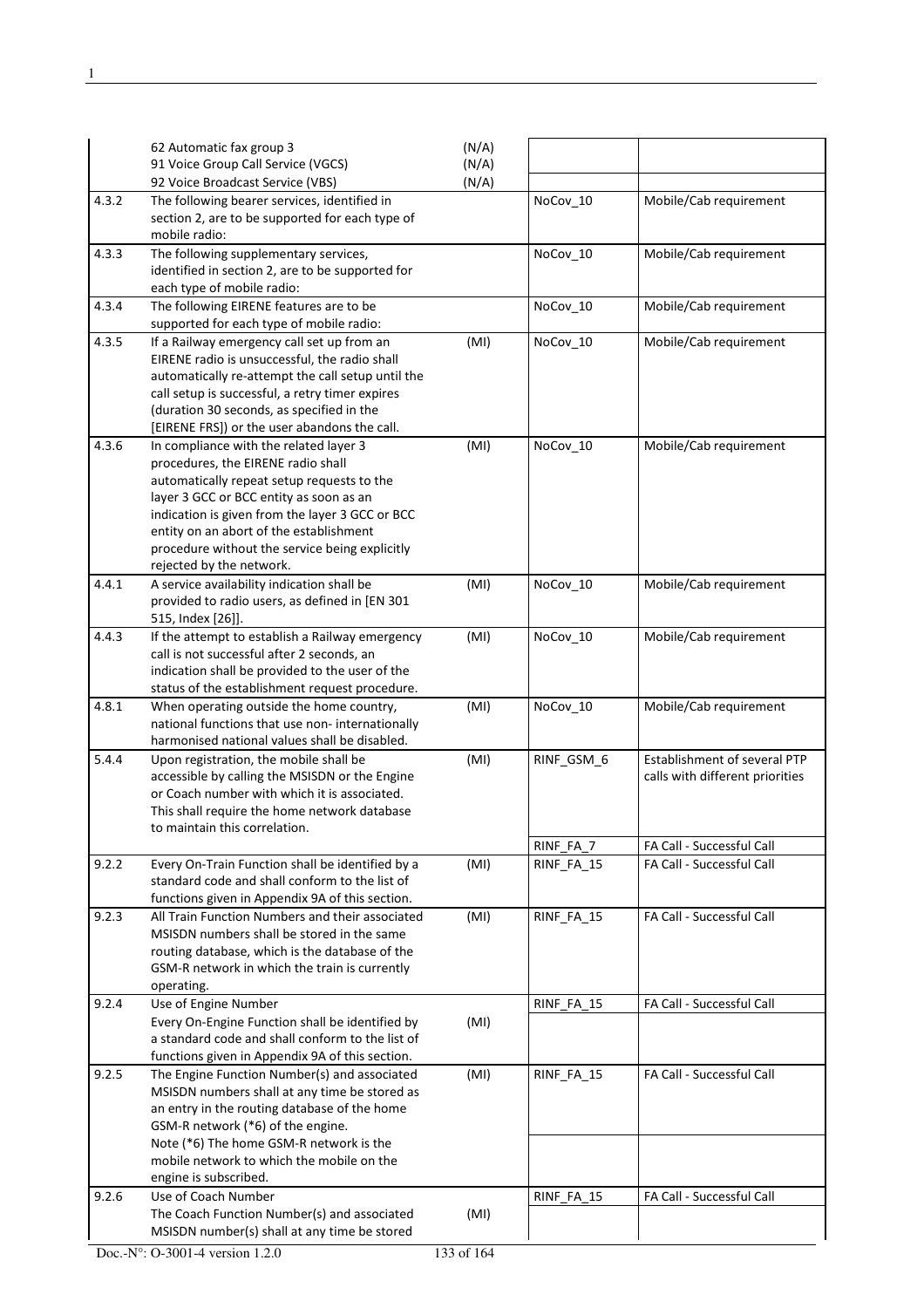|        | as an entry in the routing database of the home<br>GSM-R network of the coach.                                                                                                                                                                                             |      |            |                                                                        |
|--------|----------------------------------------------------------------------------------------------------------------------------------------------------------------------------------------------------------------------------------------------------------------------------|------|------------|------------------------------------------------------------------------|
| 9.2.7  | Use of Shunting Team, Maintenance Team or<br><b>Train Controller Number</b>                                                                                                                                                                                                |      | RINF FA 15 | FA Call - Successful Call                                              |
|        | Every Function shall be identified by a standard<br>code and shall conform to the list of functions<br>given in Appendix 9A of this section.                                                                                                                               | (MI) |            |                                                                        |
| 9.2.8  | The functional numbers of the Shunting Team<br>Members, Maintenance Team Members and<br>Train Controller (and any associated MSISDN<br>numbers) shall be stored as entries in the<br>routing database of the home GSM-R network.                                           | (MI) | RINF_FA_15 | FA Call - Successful Call                                              |
| 9.2.9  | Use of MSISDN number                                                                                                                                                                                                                                                       |      | RINF FA 15 | FA Call - Successful Call                                              |
|        | Implementation of the EIRENE numbering plan<br>shall not prohibit any authorised caller from<br>using the MSISDN number where known, thus<br>enabling mobiles to be assigned to particular<br>personnel where this is appropriate.                                         | (MI) |            |                                                                        |
| 9.2.10 | Use of group call Service Areas                                                                                                                                                                                                                                            |      | RINF FA 15 | FA Call - Successful Call                                              |
|        | Service areas shall be defined within each<br>railway network.                                                                                                                                                                                                             | (MI) |            |                                                                        |
| 9.2.11 | The numbering of Service Areas for group calls<br>and broadcast calls shall be made in accordance<br>with GSM Technical Specifications [EN 301 515,<br>Index [21] & [4]] and [EN 301 515, Index [22] &<br>[5]] respectively.<br>Use of Maintenance and shunting group ID's | (MI) | RINF_FA_15 | FA Call - Successful Call                                              |
| 9.4.1  | Within the GSM-R network, the user shall be<br>able to dial the following types of numbers:                                                                                                                                                                                | (MI) | NoCov_31   | Network Configuration Topic +<br>RINF_GSM_6, RINF_FA_15,<br>RINF_LDA_1 |
|        | - National EIRENE Number (NEN):<br>this number is used to route a call from the                                                                                                                                                                                            |      |            |                                                                        |
|        | calling party to a called party registered within<br>the same GSM-R network;                                                                                                                                                                                               |      |            |                                                                        |
|        | - International EIRENE Number (IEN):<br>this number is used to route a call from the<br>calling party to a called party registered within<br>another GSM-R network;                                                                                                        |      |            |                                                                        |
|        | - MSISDN numbers:                                                                                                                                                                                                                                                          |      |            |                                                                        |
|        | the number used by a subscriber of a public<br>fixed (or mobile) network for calling a mobile<br>station of a GSM PLMN;                                                                                                                                                    |      |            |                                                                        |
|        | - Short Dialling Code (SDC):<br>this number is used to allow 'speed dialling'<br>functionality.                                                                                                                                                                            |      |            |                                                                        |
| 9.4.2  | In addition, Breakout Codes (BCs) shall be used<br>to allow users within the GSM-R network to<br>access external numbers.                                                                                                                                                  | (MI) | NoCov 31   | Network Configuration Topic +<br>RINF_GSM_6, RINF_FA_15,<br>RINF_LDA_1 |
| 9.4.3  | Access from the GSM-R network to external<br>networks shall be as detailed in section 9.10.                                                                                                                                                                                | (MI) | NoCov_32   | See referenced Section                                                 |
| 9.5.2  | Every railway network shall consider a number<br>as a National EIRENE Number (NEN) unless the<br>number is preceded by an International Code,<br>identifying another GSM-R network.                                                                                        | (MI) | RINF FA 7  | FA Call - Successful Call                                              |
| 9.5.3  | <b>Structure of National EIRENE Number</b>                                                                                                                                                                                                                                 |      | RINF FA 7  | FA Call - Successful Call                                              |
|        | The National EIRENE Number shall consist of<br>three distinct parts, as shown in figure 9-1:                                                                                                                                                                               | (MI) |            |                                                                        |
|        |                                                                                                                                                                                                                                                                            |      |            |                                                                        |
|        | <----- User Number ----->                                                                                                                                                                                                                                                  |      |            |                                                                        |
|        | <-- National EIRENE Number -->                                                                                                                                                                                                                                             |      |            |                                                                        |
|        | CT  Call Type                                                                                                                                                                                                                                                              |      |            |                                                                        |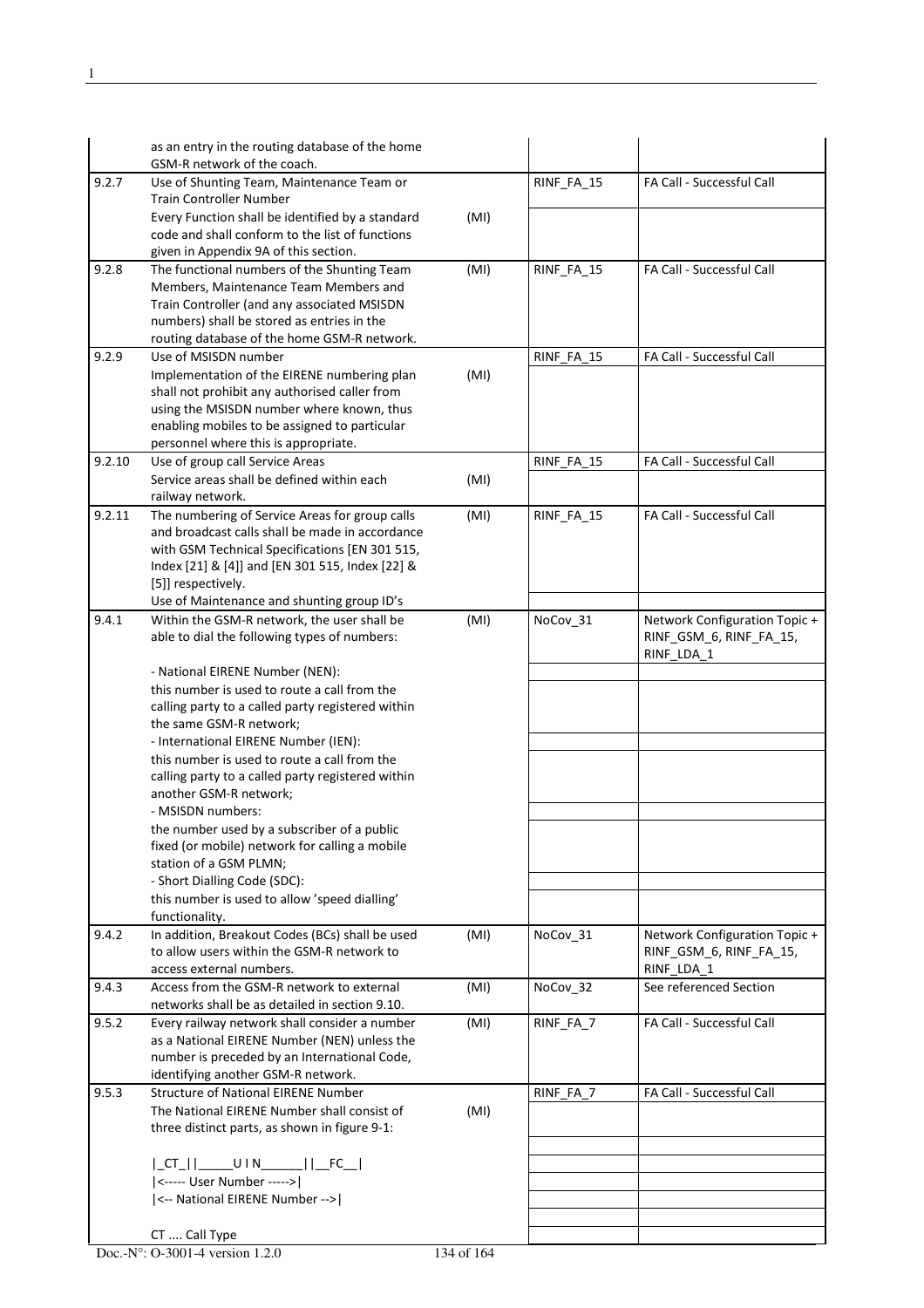| UIN  User Identifier Number                                                           |      |  |
|---------------------------------------------------------------------------------------|------|--|
| FC  Function Code                                                                     |      |  |
| Figure 9-1: National EIRENE Number structure<br>1) Call Type:                         |      |  |
| The Call Type (CT) prefix is used to distinguish                                      | (1)  |  |
| between the different types of User Numbers                                           |      |  |
| that are allowed within the national EIRENE                                           |      |  |
| numbering plan. It is an indication to the                                            |      |  |
| network of how to interpret the number                                                |      |  |
| dialled.                                                                              |      |  |
| 2) User Identifier Number:                                                            |      |  |
| The User Identifier Number (UIN) shall be one                                         | (MI) |  |
| of the following numbers (as identified by the                                        |      |  |
| $CT$ :                                                                                |      |  |
| - Train Number (TN):<br>a number given to a train by operational staff                |      |  |
| for a particular journey. This number shall be                                        |      |  |
| unique for the duration of the journey.                                               |      |  |
| - Note. For certain Train Numbers (e.g. 1234                                          |      |  |
| and 123), a risk exists when dialling a number                                        |      |  |
| by keying in individual digits e.g. by the                                            |      |  |
| controller. In this circumstance the risk of                                          |      |  |
| connecting to an un-intended train exists if                                          |      |  |
| there is a delay between keyed-in digits. There                                       |      |  |
| is no risk of ambiguity if block dialling is                                          |      |  |
| employed.                                                                             |      |  |
| - Engine Number (EN):<br>a unique number given to a tractive unit to                  |      |  |
| identify it permanently. The UIC has introduced                                       |      |  |
| a uniform identification marking system for                                           |      |  |
| tractive stock crossing frontiers [UIC 438-3]. In                                     |      |  |
| order to call a particular locomotive, it shall be                                    |      |  |
| possible to call a number associated with the                                         |      |  |
| tractive unit's stock number. The actual number                                       |      |  |
| of the unit, which shall be used as the EN, is                                        |      |  |
| based on the complete identification number.                                          |      |  |
| - Coach Number (CN):<br>a unique number given to a coach (which is not                |      |  |
| a tractive unit) to identify it permanently. The                                      |      |  |
| UIC has introduced a uniform identification                                           |      |  |
| marking for passenger rolling stock [UIC 438-1].                                      |      |  |
| In order to call a particular coach it shall be                                       |      |  |
| possible to call a number associated with the                                         |      |  |
| vehicle marking. The total vehicle marking                                            |      |  |
| consists of 12 digits. The actual number of the                                       |      |  |
| coach is denoted by seven digits (positions 5 to                                      |      |  |
| 11 of the complete vehicle marking), which                                            |      |  |
| shall be used as the CN (*7).<br>Note (*7): In order to prevent duplication of        |      |  |
| numbering, as each railway is free to allocate                                        |      |  |
| the coach number leading to number                                                    |      |  |
| uniqueness per country only, the Owning or                                            |      |  |
| registering Railway code should be added as                                           |      |  |
| the first digits.                                                                     |      |  |
| - Shunting Team Location Number (STLN)                                                |      |  |
| - Maintenance Team Location Number (MTLN)                                             |      |  |
| - Train Controller Location Number (TCLN)                                             |      |  |
| - Group Location Number (GLN)                                                         |      |  |
| - Mobile Subscriber Number (MSN)                                                      |      |  |
| 3) Function Code:                                                                     |      |  |
| The Function Code (FC) is used as an<br>identification of, for example, the person or | (1)  |  |
|                                                                                       |      |  |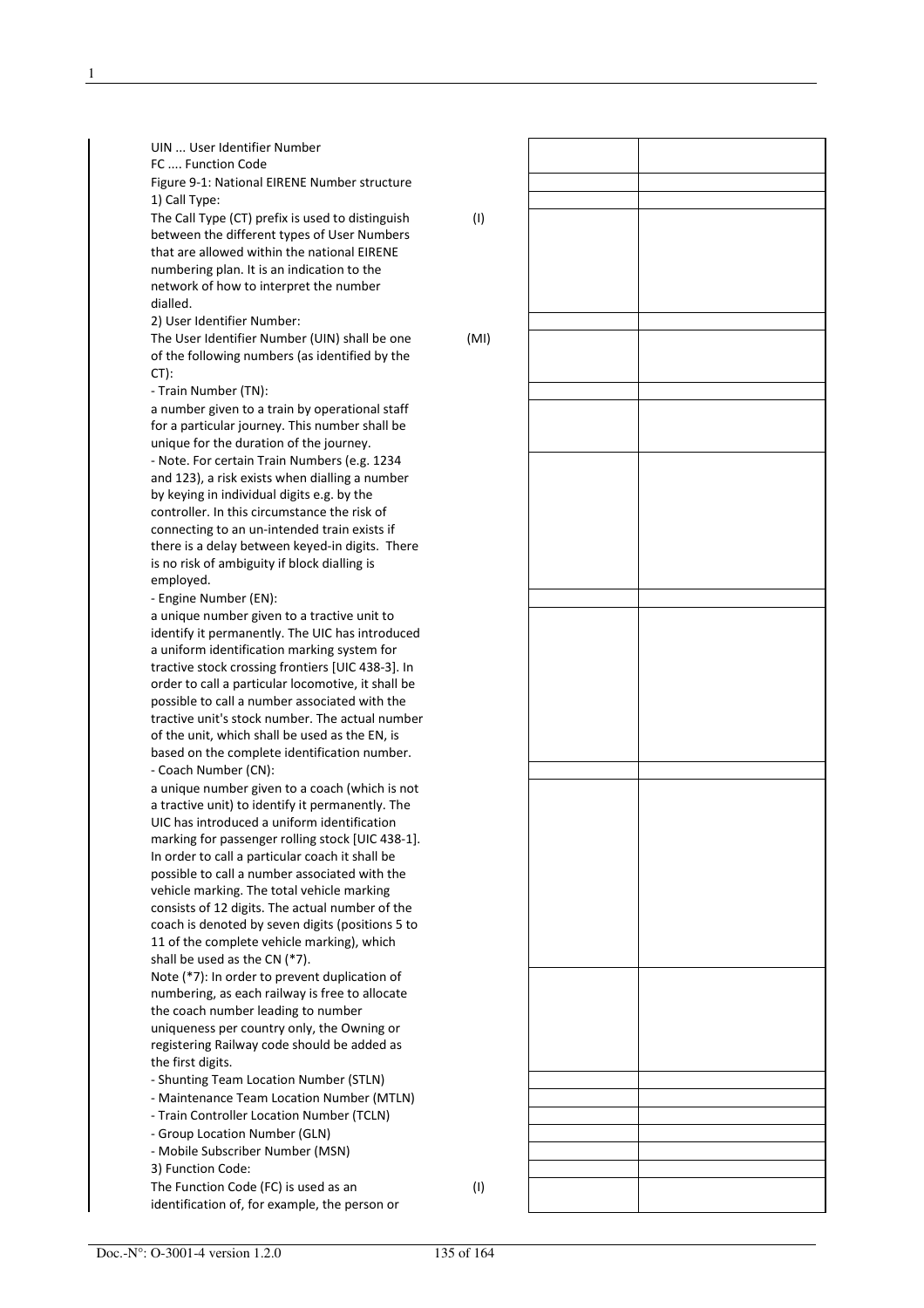|       | equipment on a particular train, or a particular<br>team within a given area. |      |           |                           |
|-------|-------------------------------------------------------------------------------|------|-----------|---------------------------|
| 9.5.4 | National EIRENE Numbering Plan                                                |      | RINF_FA_7 | FA Call - Successful Call |
|       | The contents of the fields of a National EIRENE                               | (MI) |           |                           |
|       | Number shall be as defined below:                                             |      |           |                           |
|       | 1) Call Type (CT)                                                             |      |           |                           |
|       | This prefix defines how to interpret the User                                 |      |           |                           |
|       | Number that follows. It shall consist of one or                               |      |           |                           |
|       | two digits as defined in table 9-1.                                           |      |           |                           |
|       |                                                                               |      |           |                           |
|       | Digit   Use<br>1   Reserved for short codes (see section 9.8)                 |      |           |                           |
|       |                                                                               |      |           |                           |
|       | 2   Train Function Number (ie TN + FC)                                        |      |           |                           |
|       | 3   Engine Function Number (ie EN + FC)                                       |      |           |                           |
|       | 4   Coach Number (ie CN + FC)                                                 |      |           |                           |
|       | 50   Group calls                                                              |      |           |                           |
|       | 51   Broadcast calls                                                          |      |           |                           |
|       | 52-55   Reserved for international use                                        |      |           |                           |
|       | 56-57   Reserved for national use                                             |      |           |                           |
|       | 58   Reserved for system use (Group call                                      |      |           |                           |
|       | signalling)                                                                   |      |           |                           |
|       | 59   Reserved for system use (Broadcast call                                  |      |           |                           |
|       | signalling)                                                                   |      |           |                           |
|       | 6 aintenance and shunting team members                                        |      |           |                           |
|       | 7   Train controllers                                                         |      |           |                           |
|       | 8 obile Subscriber Number                                                     |      |           |                           |
|       | 9   Reserved for breakout codes                                               |      |           |                           |
|       | (see section 9.10) and national use                                           |      |           |                           |
|       | 0   Reserved for access to public or                                          |      |           |                           |
|       | to other GSM-R networks (see section 9.10)                                    |      |           |                           |
|       | Table 9-1: Call Type field format                                             |      |           |                           |
|       | 2) User Number (UN)                                                           |      |           |                           |
|       | The UN is variable in length and depends on the                               |      |           |                           |
|       | information on which it is based. The following                               |      |           |                           |
|       | formats are defined:                                                          |      |           |                           |
|       | - Train Function Numbers (TFN) shall take one                                 |      |           |                           |
|       | of the forms as defined in _____table 9-2.                                    |      |           |                           |
|       | Leading zeros shall be used in those situations                               |      |           |                           |
|       | where the train _______ number is less than five                              |      |           |                           |
|       | digits.                                                                       |      |           |                           |
|       | Train Number   Use                                                            |      |           |                           |
|       | 0000XFF<br>train number with one significant                                  |      |           |                           |
|       | digit                                                                         |      |           |                           |
|       | 000YXFF<br>  train number with two significant                                |      |           |                           |
|       | digits                                                                        |      |           |                           |
|       | 00YXXFF<br>  train number with three significant                              |      |           |                           |
|       | digits                                                                        |      |           |                           |
|       | train number with four significant<br><b>OYXXXFF</b>                          |      |           |                           |
|       | digits                                                                        |      |           |                           |
|       | YXXXXFF<br>  train number with five significant                               |      |           |                           |
|       | digits                                                                        |      |           |                           |
|       | <b>XXXXXXFF</b><br>  train number with six significant                        |      |           |                           |
|       |                                                                               |      |           |                           |
|       | digits                                                                        |      |           |                           |
|       | <b>XXXXXXXFF</b><br>  train number with seven<br>significant digits           |      |           |                           |
|       |                                                                               |      |           |                           |
|       | XXXXXXXFF   train number with eight                                           |      |           |                           |
|       | significant digits                                                            |      |           |                           |
|       | FF - Function Code as defined in                                              |      |           |                           |
|       | Appendix A table 9A-1                                                         |      |           |                           |
|       | Y not equal to 0                                                              |      |           |                           |
|       | Table 9-2: UN - Train Function Number field                                   |      |           |                           |
|       | format                                                                        |      |           |                           |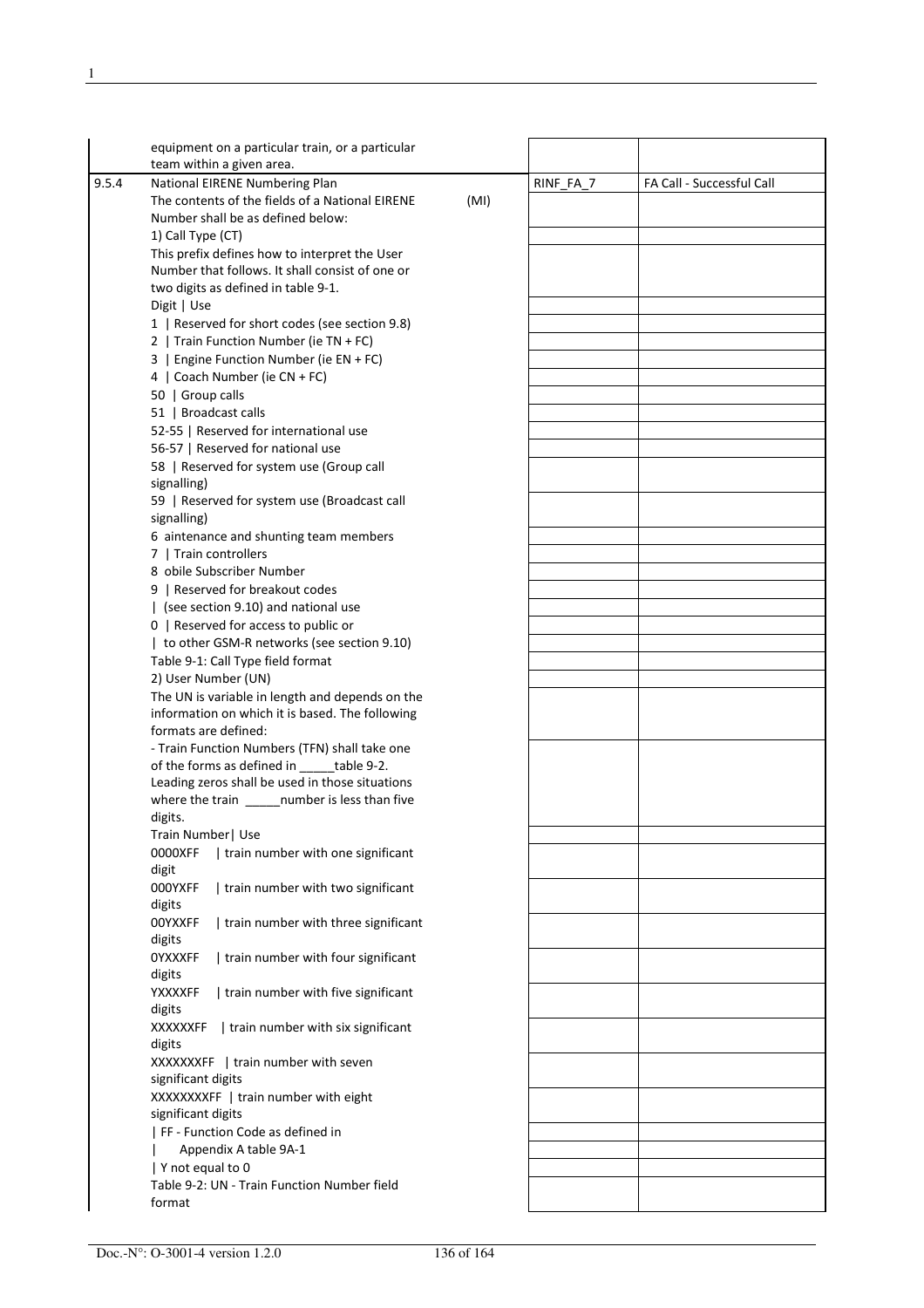- Engine Function Numbers (EFN) shall take the format as defined in table 9 3. Engine Number | Use XXXXXXXXFF | XXXXXXXX : number of powered unit allocated by each Railway | FF : Function Code as defined in

 | Appendix A table 9A-1 Table 9-3: UN - Engine Function Number field format

 - Coach Function Numbers (CFN) shall take the format as defined in table 9-4. Coach Number | Use

XXXXXXXXXFF |

| XXXXXXXXX : vehicle number allocated

- by each Railway | FF : Function Code as defined in
- | Appendix A table 9A-1

 Table 9-4: UN - Coach Function Number field format

 - Maintenance and Shunting Team Members. The UIN field format for calls to shunting teams and maintenance teams shall consist of a Location Number (LN), which identifies the location where the called party is registered, followed by a Function Code (FC). The Location Number shall consist of 5 digits and shall be assigned on a national basis. The Function Code shall consist of 4 digits. The first digit of the FC is related to the Team Type (TT) and is specified by table 9-5.

Team Type | Description

- $1 3$  | Reserved for international use
- 4 | Reserved for national use
- 5 | Shunting Team

 $6 - 9$  | Reserved for national use

0 | Reserved for international use

 Table 9-5: UIN – Team Type field format The composition of the Function Code field for calls to shunting teams and maintenance teams shall be as defined in table 9-6.

FC | Function description

- TT,Y,XX | Team type, team member function
- | and team number
- | TT : team type
- | Y : team member function
- | XX : team number

| As defined in Appendix 9A table 9A-2

 Table 9-6: Function Code field format for CT=6 - Train Controllers. The UIN field for calls to train controllers shall be a Location Number (LN) which identifies the location where the called party is registered. The Location Number shall consist of 5 digits and shall be assigned on a national basis.

 The FC field for calls to train controllers shall consist of two digits and be as defined in table 9-7.

- FC | Function description
- 01 | Primary controller
- 02 | Secondary controller
- 03 | Power supply controller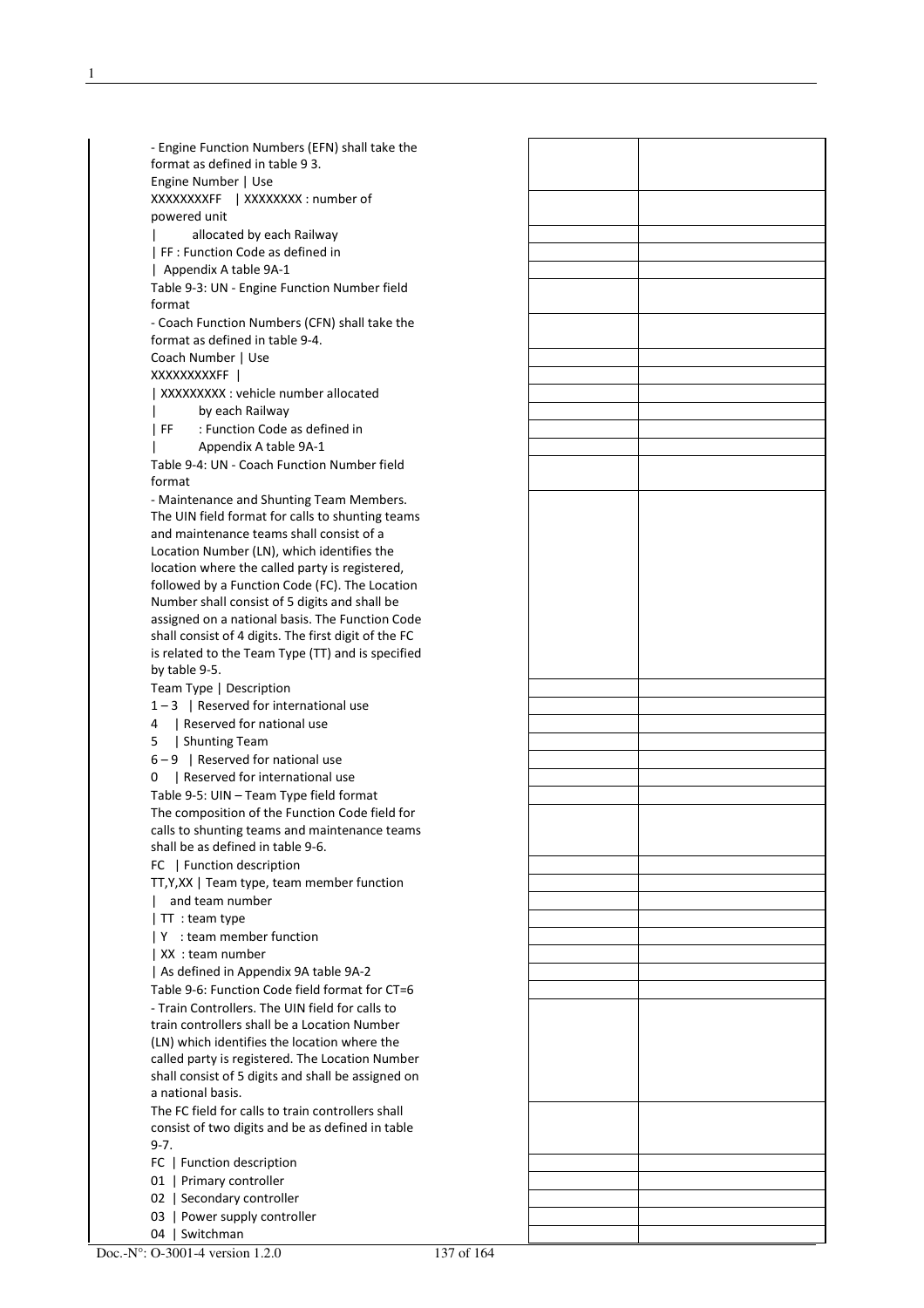| 05   Platform inspector                                                      |     |  |
|------------------------------------------------------------------------------|-----|--|
| 06   Railway Undertaking controller                                          |     |  |
| 07   Technical Inspector                                                     |     |  |
| 08   Trein preparation                                                       |     |  |
| 09   Emergency manager                                                       |     |  |
| 10   Reserved for international use                                          |     |  |
| 11-99   Reserved for internationally<br>harmonised national use              |     |  |
| Table 9-7: Function Code field format for CT=7                               |     |  |
| - Mobile Subscriber Number (MSN). The UN of                                  |     |  |
| the MSN shall consist of the Subscriber                                      |     |  |
| Number.                                                                      |     |  |
| - Group and broadcast calls. The UIN field                                   |     |  |
| format for group and broadcast calls shall be a                              |     |  |
| Service Area (SA) indicator, which identifies the                            |     |  |
| area in which the group or broadcast call is to                              |     |  |
| be active. Each Service Area shall be allocated                              |     |  |
| on a national basis. In network boundary areas,                              |     |  |
| the Service Area shall be allocated on a bilateral                           |     |  |
| basis. (See also subsection 9.9.)                                            |     |  |
| The group ID field format for group and                                      |     |  |
| broadcast calls shall consist of three digits and                            |     |  |
| be as defined in table 9-8 and table 9-8i.                                   |     |  |
| Group IDs required for national applications<br>shall be harmonised.         | (M) |  |
| Group ID   Function Description                                              |     |  |
| (VGCS)                                                                       |     |  |
| 1xx   Reserved for national use                                              |     |  |
| 200   High priority group call in the context of                             |     |  |
| group calls                                                                  |     |  |
| between drivers in the same area (section                                    |     |  |
| 5.3.3)/                                                                      |     |  |
| Involving drivers and controllers in the                                     |     |  |
| same area                                                                    |     |  |
| 201 - 249   Reserved for internationally                                     |     |  |
| harmonised national use                                                      |     |  |
| 250 - 269   Local Operational Communication<br>270 - 279   Train Preparation |     |  |
| 280 - 298   Reserved for internationally                                     |     |  |
| harmonised national use                                                      |     |  |
| 299   Train groups: Emergency call                                           |     |  |
| 3xx   Reserved for internationally harmonised                                |     |  |
| national use                                                                 |     |  |
| 4xx   Reserved for internationally harmonised                                |     |  |
| national use                                                                 |     |  |
| 500   Shunting groups: Default group                                         |     |  |
| 501-529 Shunting groups: Dedicated shunting                                  |     |  |
| groups                                                                       |     |  |
|                                                                              |     |  |
| 530   Station and security staff: Default group                              |     |  |
| 531 - 538   Station and security staff: Reserved                             |     |  |
| for international use                                                        |     |  |
|                                                                              |     |  |
| 539   Station and security staff: High-priority                              |     |  |
| call                                                                         |     |  |
| 54x   Reserved for international use                                         |     |  |
| 550-554   Reserved for international use                                     |     |  |
| 555 perational group call to drivers in the same                             |     |  |
| area1                                                                        |     |  |
| involving drivers and controllers in the                                     |     |  |
| same area                                                                    |     |  |
| 556-559   Reserved for international use                                     |     |  |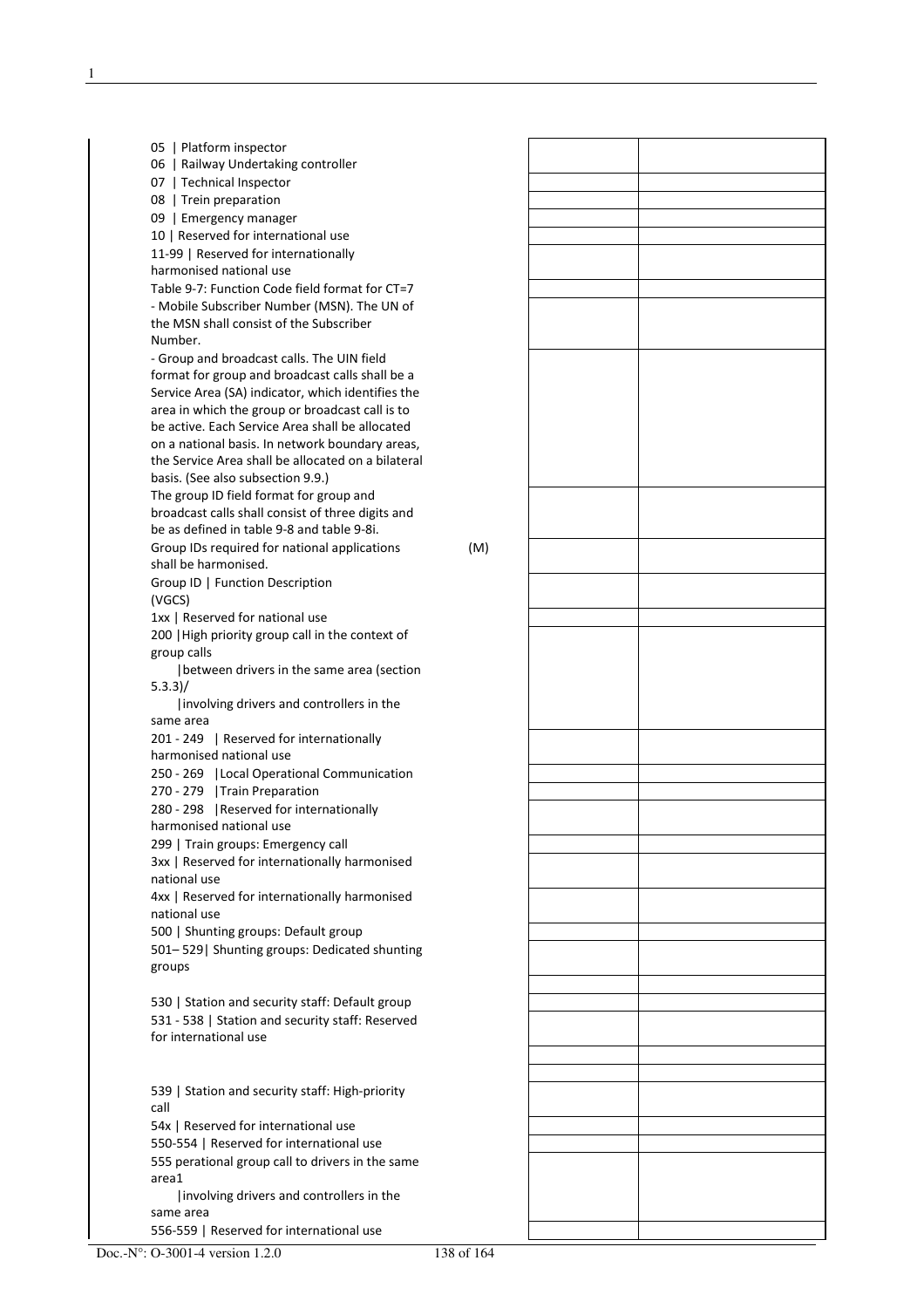|       | 560   Trackside maintenance groups:                                                                 |      |          |                               |
|-------|-----------------------------------------------------------------------------------------------------|------|----------|-------------------------------|
|       | Default group                                                                                       |      |          |                               |
|       | 561 - 568   Trackside maintenance groups:                                                           |      |          |                               |
|       | Reserved for international use                                                                      |      |          |                               |
|       | 569   Trackside maintenance groups: High-                                                           |      |          |                               |
|       | priority call                                                                                       |      |          |                               |
|       | 570   Controller groups: Default group                                                              |      |          |                               |
|       | 571 - 578   Controller groups:                                                                      |      |          |                               |
|       | Reserved for international use                                                                      |      |          |                               |
|       | 579   Controller groups: High-priority call                                                         |      |          |                               |
|       | 58x   Reserved for international use                                                                |      |          |                               |
|       | 590 - 598   Reserved for international use                                                          |      |          |                               |
|       | 599   Shunting groups: Emergency call                                                               |      |          |                               |
|       | 6xx   Reserved for internationally harmonised                                                       |      |          |                               |
|       | national use                                                                                        |      |          |                               |
|       | 7xx   Reserved for internationally harmonised                                                       |      |          |                               |
|       | national use                                                                                        |      |          |                               |
|       | 8xx   Reserved for internationally harmonised                                                       |      |          |                               |
|       | national use                                                                                        |      |          |                               |
|       | 9xx   Reserved for internationally harmonised                                                       |      |          |                               |
|       | national use                                                                                        |      |          |                               |
|       | Oxx   Reserved for national use                                                                     |      |          |                               |
|       | Notes:                                                                                              |      |          |                               |
|       |                                                                                                     |      |          |                               |
|       | Internationally specified eMLPP priorities will<br>be allocated to group IDs belonging to the class |      |          |                               |
|       | "Reserved for international use" as and when                                                        |      |          |                               |
|       | functional requirements are defined.                                                                |      |          |                               |
|       | Nationally specified eMLPP priorities allocated                                                     |      |          |                               |
|       |                                                                                                     |      |          |                               |
|       | to group IDs belonging to the class "Reserved                                                       |      |          |                               |
|       | for national use", if used, shall have no impact                                                    |      |          |                               |
|       | on interoperability and on Railway emergency                                                        |      |          |                               |
|       | calls 299 and 599 including the handling on all                                                     |      |          |                               |
|       | terminals.                                                                                          |      |          |                               |
|       | Table 9-8: Group ID field format for CT=5                                                           |      |          |                               |
| 9.6.2 | GSM-R networks shall recognise International                                                        | (MI) | NoCov_34 | Network Konfiguration Topic + |
|       | EIRENE Numbers starting with the IC of the                                                          |      |          | RINF_GSM_6, RINF_GSM_4        |
|       | GSM-R network in which the calling party is                                                         |      |          |                               |
|       | currently operating as National EIRENE                                                              |      |          |                               |
|       | Numbers.                                                                                            |      |          |                               |
| 9.6.3 | <b>Structure of International EIRENE Number</b>                                                     |      | NoCov 6  | Network Konfiguration Topic + |
|       |                                                                                                     |      |          | RINF FA 15                    |
|       | The International EIRENE Number shall consist                                                       | (MI) |          |                               |
|       | of three distinct parts, as shown in figure 9-2:                                                    |      |          |                               |
|       |                                                                                                     |      |          |                               |
|       |                                                                                                     |      |          |                               |
|       | <-- National EIRENE Number -->                                                                      |      |          |                               |
|       | <-- International EIRENE Number -->                                                                 |      |          |                               |
|       |                                                                                                     |      |          |                               |
|       | IC  International Code                                                                              |      |          |                               |
|       | CT  Call Type                                                                                       |      |          |                               |
|       | UN  User Number                                                                                     |      |          |                               |
|       | Figure 9-2: International EIRENE Number                                                             |      |          |                               |
|       | structure                                                                                           |      |          |                               |
|       | - International Code (IC), which shall be used to                                                   |      |          |                               |
|       | route calls to the appropriate                                                                      |      |          |                               |
|       | GSM R network;                                                                                      |      |          |                               |
|       | - National EIRENE Number (NEN), which                                                               |      |          |                               |
|       | consists of the combination of Call Type                                                            |      |          |                               |
|       | and User Number and which is used to                                                                |      |          |                               |
|       | identify the called party.                                                                          |      |          |                               |
|       |                                                                                                     |      |          |                               |
|       | Figure 9-3: Number structure of MSISDN                                                              |      |          |                               |
|       | number                                                                                              |      |          |                               |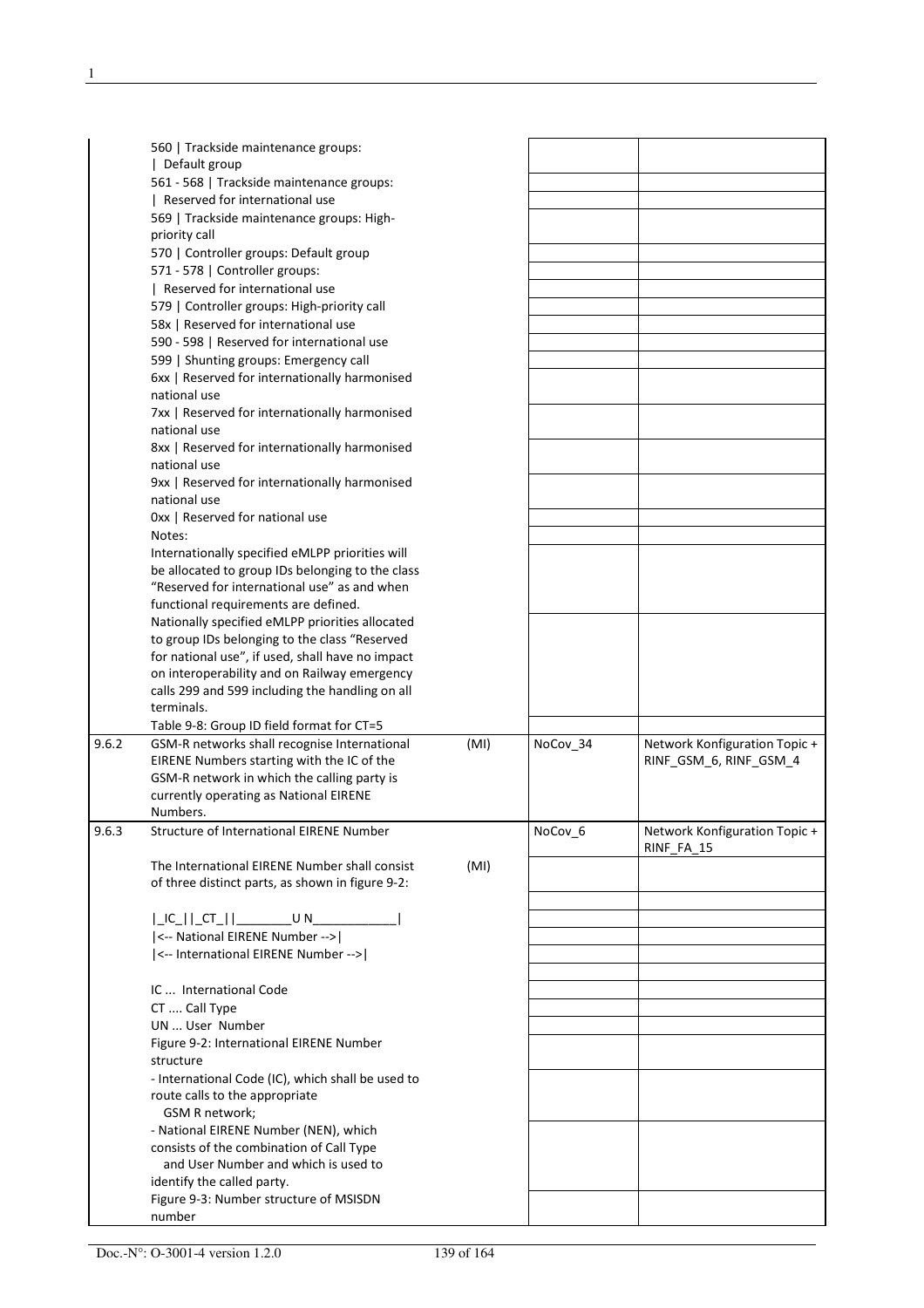| 9.6.4   | International EIRENE Numbering plan                                                            |      | NoCov_6    | Network Konfiguration Topic +<br>RINF_FA_15                |
|---------|------------------------------------------------------------------------------------------------|------|------------|------------------------------------------------------------|
|         | The fields of an International Functional                                                      | (MI) |            |                                                            |
|         | Number shall be defined as follows:                                                            |      |            |                                                            |
|         | 1) International Code (IC)                                                                     |      |            |                                                            |
|         | The International Code field shall consist of<br>three digits and shall be based on the [ITU-T |      |            |                                                            |
|         | E.164] country code (XCC or CCC), allocated by                                                 |      |            |                                                            |
|         | the UIC on a network-by-network basis.                                                         |      |            |                                                            |
|         | 2) National EIRENE Number (NEN)                                                                |      |            |                                                            |
|         | The format of the National EIRENE Number                                                       |      |            |                                                            |
|         | field shall be as defined in subsection 9.5.                                                   |      |            |                                                            |
| 9.7.1   | At least one MSISDN number shall be allocated                                                  | (MI) | RINF_GSM 6 | <b>Establishment of several PTP</b>                        |
|         | to each mobile station.                                                                        |      |            | calls with different priorities                            |
| 9.7.2   | The structure of the MSISDN numbers shall                                                      | (MI) | RINF_GSM_6 | Establishment of several PTP                               |
|         | comply with GSM Technical Specification [GSM<br>NUMBERING].                                    |      |            | calls with different priorities                            |
|         |                                                                                                |      |            |                                                            |
|         |                                                                                                |      |            |                                                            |
|         |                                                                                                |      |            |                                                            |
|         | <-- National (significant) mobile Number -->                                                   |      |            |                                                            |
|         | <-- Mobile station international ISDN Number -                                                 |      |            |                                                            |
|         | ->                                                                                             |      |            |                                                            |
|         |                                                                                                |      |            |                                                            |
|         | CC  Country Code                                                                               |      |            |                                                            |
|         | NDC  National destination codeCall Type                                                        |      |            |                                                            |
|         | SN  Subscriber number                                                                          |      |            |                                                            |
| 9.7.3.1 | The MSISDN Subscriber Number shall be equal<br>to the National EIRENE Number for               | (MI) | NoCov_7    | Network Konfiguration Topic +<br>RINF_GSM_4 with properly  |
|         | Call Type = $8$ .                                                                              |      |            | selected A Party                                           |
| 9.7.4   | It shall be possible for authorised subscribers of                                             | (MI) | RINF_GSM_9 | Mobile subscriber receives a                               |
|         | fixed and mobile networks to call mobiles using                                                |      |            | call from Subscriber on other                              |
|         | the appropriate MSISDN number.                                                                 |      |            | <b>Network</b>                                             |
| 9.8.1   | For certain functions, standardised short codes                                                | (MI) | NoCov_10   | Mobile/Cab requirement                                     |
|         | shall be implemented for mobile originated                                                     |      |            |                                                            |
|         | calls.                                                                                         |      |            |                                                            |
| 9.8.2   | Each short dialling code shall consist of four                                                 | (MI) | RINF LDA 1 | Successful LDA Call - Verify the<br>cell format is correct |
| 9.8.3   | digits.<br>Short dialling codes shall start with the first                                     | (MI) | RINF_LDA_1 | Successful LDA Call - Verify the                           |
|         | digit equal to 1 (ie CT=1).                                                                    |      |            | cell format is correct                                     |
| 9.8.4   | The short dialling codes can be defined on a                                                   | (MI) | RINF_LDA_1 | Successful LDA Call - Verify the                           |
|         | national basis, but it is essential that                                                       |      |            | cell format is correct                                     |
|         | certain codes be used on an international basis                                                |      |            |                                                            |
|         | in order to achieve interoperability.                                                          |      |            |                                                            |
|         | These codes, when used, shall be as given in                                                   |      |            |                                                            |
|         | table 9-10.<br>Code   Description                                                              |      | RINF_LDA_2 | Unsuccessful LDA Call - Call to                            |
|         |                                                                                                |      |            | invalid Short Code                                         |
|         | 10(00-99)   Reserved for internationally                                                       |      |            |                                                            |
|         | harmonised national use                                                                        |      |            |                                                            |
|         | 11(00-19)   Reserved for internationally                                                       |      |            |                                                            |
|         | harmonised national use                                                                        |      |            |                                                            |
|         | Not used<br>112X                                                                               |      |            |                                                            |
|         | (note: 112 reserved for public emergency)                                                      |      |            |                                                            |
|         | 11(30-98)   Reserved for internationally                                                       |      |            |                                                            |
|         | harmonised national use<br>1199<br>Emergency Manager                                           |      |            |                                                            |
|         | $12XX*$<br>  Route to most appropriate                                                         |      |            |                                                            |
|         | primary controller                                                                             |      |            |                                                            |
|         | 13XX*<br>  Route to most appropriate                                                           |      |            |                                                            |
|         | secondary controller                                                                           |      |            |                                                            |
|         | Route to most appropriate<br>$14XX*$                                                           |      |            |                                                            |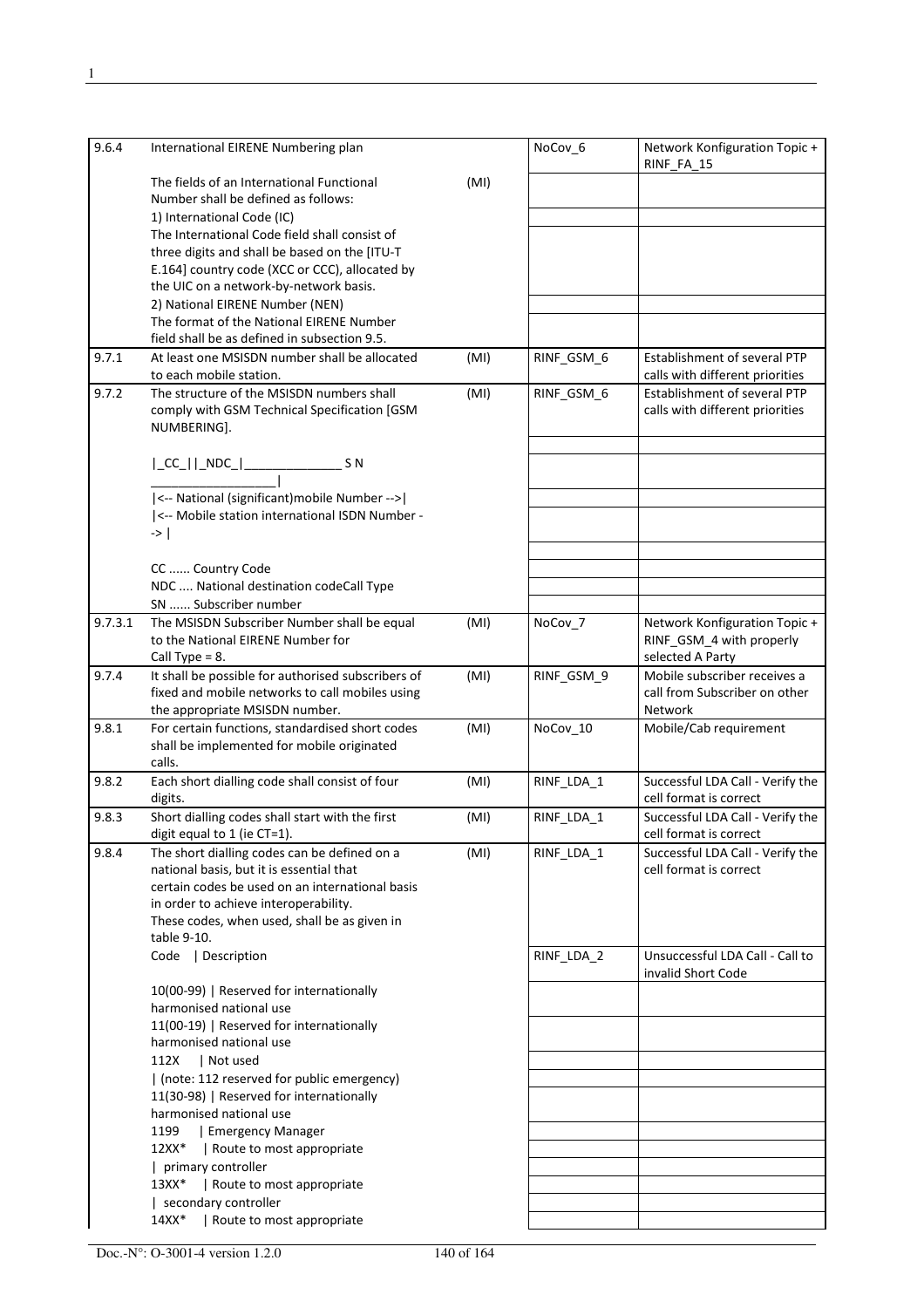|          | power supply controller<br>  Route to most appropriate<br>15XX*<br>ERTMS/ETCS RBC (CS-mode only) |      |            |                                        |
|----------|--------------------------------------------------------------------------------------------------|------|------------|----------------------------------------|
|          | Railway Security Staff<br>1600                                                                   |      |            |                                        |
|          | 16(01-11)   Reserved for international use                                                       |      |            |                                        |
|          | Confirmation call for high priority<br>1612<br>calls                                             |      |            |                                        |
|          | and railway emergency calls (see section 13)                                                     |      |            |                                        |
|          | 16(13-19)   Reserved for international use                                                       |      |            |                                        |
|          | 16(20-29)   Technical Inspector                                                                  |      |            |                                        |
|          | 16(30-39)   Train Preparation                                                                    |      |            |                                        |
|          | 16(40-99)   Reserved for international use                                                       |      |            |                                        |
|          | Driver Safety Device<br>1700                                                                     |      |            |                                        |
|          | 17(01-20)   Controller originated VGCS                                                           |      |            |                                        |
|          | 17(11-76)   Reserved for international use                                                       |      |            |                                        |
|          | 1777<br>  Train Ready                                                                            |      |            |                                        |
|          | 17(78-99)   Reserved for international use                                                       |      |            |                                        |
|          | 18(00-99)   Reserved for internationally                                                         |      |            |                                        |
|          | harmonised national use                                                                          |      |            |                                        |
|          | 19(00-99)   Reserved for internationally                                                         |      |            |                                        |
|          | harmonised national use                                                                          |      |            |                                        |
|          | * XX may be used only in CS-mode to provide                                                      |      |            |                                        |
|          | supplementary location information within a                                                      |      |            |                                        |
|          | cell. Where no additional information is                                                         |      |            |                                        |
|          | available the default value shall be 00.                                                         |      |            |                                        |
|          |                                                                                                  |      |            |                                        |
|          | *** This use is optional. The SDC number is                                                      |      |            |                                        |
|          | harmonized for all railways in EU<br>Table 9-10: Internationally defined short codes             |      |            |                                        |
| 9.9.1    | Standardisation of UIC group addresses is                                                        |      |            |                                        |
|          | required to provide interoperability between                                                     | (MI) | NoCov_39   | Network Configuration +<br>RINF_VGCS_1 |
|          | the fixed railway networks within the GSM-R                                                      |      |            |                                        |
|          | network.                                                                                         |      |            |                                        |
| 9.9.2    | The group address consists of a Service Area (5                                                  | (MI) | NoCov_39   | Network Configuration +                |
|          | digits) and a Function Code (3 digits) and has a                                                 |      |            | RINF_VGCS_1                            |
|          | Call Type 5 (see table 9-1).                                                                     |      |            |                                        |
| 9.9.3    | The Service Area shall be defined on a national<br>basis.                                        | (MI) | NoCov 39   | Network Configuration +<br>RINF_VGCS_1 |
| 9.9.4    | In network boundary areas, the Service Area                                                      | (MI) | NoCov 40   | Network Configuration + 2 NW           |
|          | shall be allocated on a bilateral basis.                                                         |      |            | + RINF VGCS 1                          |
| 9.9.5    | Function Codes shall be defined within the                                                       | (MI) | NoCov_6    | Network Konfiguration Topic +          |
|          | framework given in table 9-8 on an                                                               |      |            | RINF_FA_15                             |
|          | international basis.                                                                             |      |            |                                        |
| 9.10.1   | Access to other GSM-R networks shall be                                                          | (MI) | NoCov 6    | Network Konfiguration Topic +          |
|          | possible by using a Breakout Code (BC) as part                                                   |      |            | RINF_FA_15                             |
|          | of the dialled number.                                                                           |      |            |                                        |
| 9.10.1ii | The BC for access to other GSM-R networks is                                                     | (MI) | RINF_FA_12 | Unsuccessful registration with         |
|          | defined in table 9-12a, and is followed by the                                                   |      |            | Lead driver number (CT2 FC             |
|          | full international EIRENE number of the called                                                   |      |            | 01) because of wrong CoR               |
|          | party.                                                                                           |      |            | (CT2 FC10 works)                       |
|          | Breakout Code   Network                                                                          |      |            |                                        |
|          | ther GSM-R network                                                                               |      |            |                                        |
|          | 900<br>  International EIRENE Numbering plan                                                     |      |            |                                        |
|          | as defined in subsection 9.6)                                                                    |      |            |                                        |
|          | Table 9-12a: Breakout Code (other GSM-R                                                          |      |            |                                        |
|          | Networks)                                                                                        |      |            |                                        |
| 9.10.1v  | Access to private networks shall be performed                                                    | (MI) | NoCov_6    | Network Konfiguration Topic +          |
|          | by using a BC, defined in table 9-12c.                                                           |      |            | RINF_FA_15                             |
|          | Breakout Code   Network<br>  Gateway to private railway network<br>901                           |      |            |                                        |
|          | (private numbering plan)                                                                         |      |            |                                        |
|          |                                                                                                  |      |            |                                        |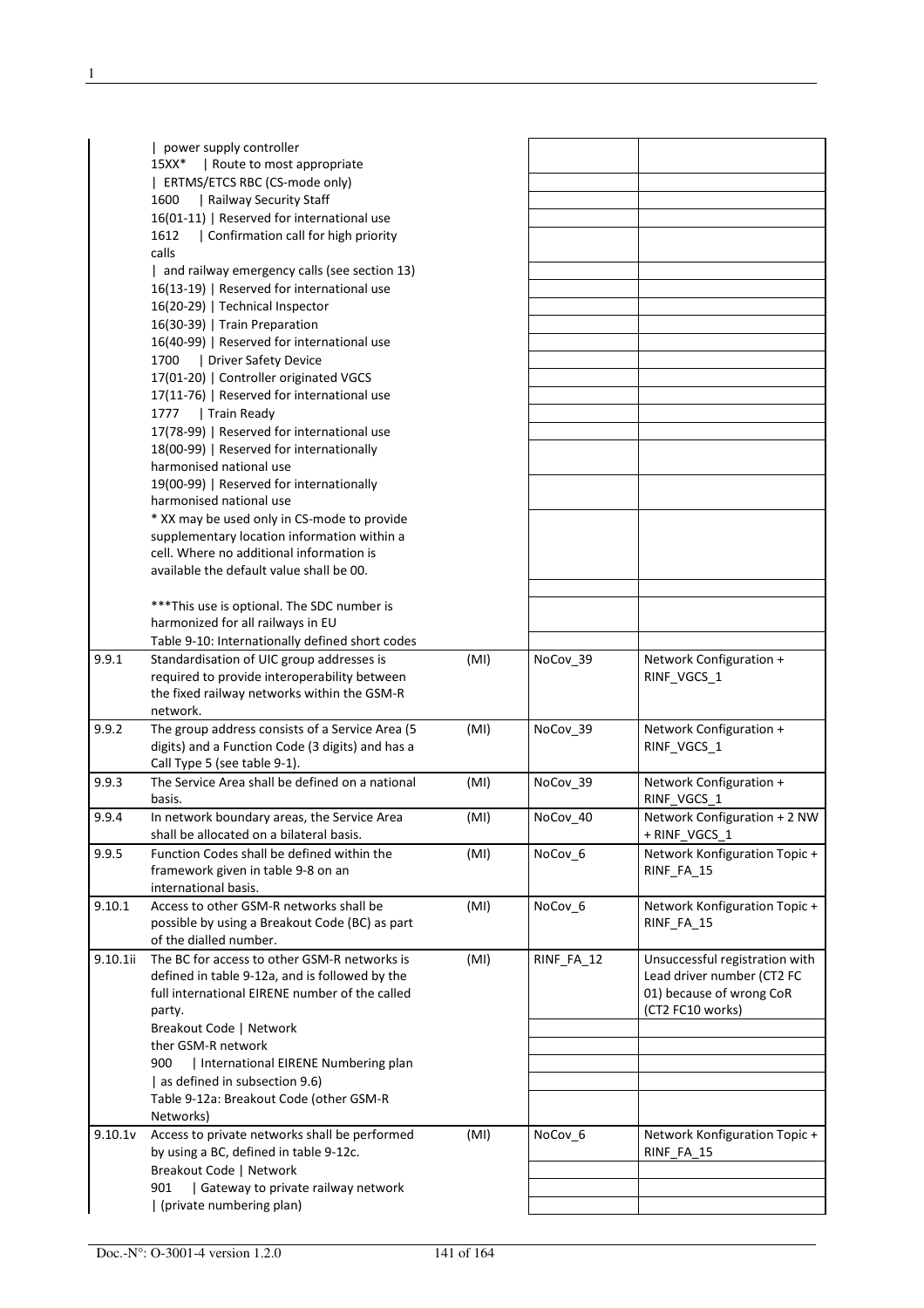|         | 902 - 909   Reserved for national breakout                                                    |      |                   |                               |
|---------|-----------------------------------------------------------------------------------------------|------|-------------------|-------------------------------|
|         | codes                                                                                         |      |                   |                               |
|         | Table 9-12c: Breakout Codes (private networks)                                                |      |                   |                               |
| 9.13.3  | The APN structure to be used for the dedicated                                                | (MI) | RINF_GPRS_1 $(*)$ | <b>GPRS Connection Setup</b>  |
|         | operation of ETCS in PS-mode shall be of the                                                  |      |                   |                               |
|         | format { <network id="">.<operator id="">.gprs} (MI)<br/>where:</operator></network>          |      |                   |                               |
|         | § network id = "etcs"                                                                         |      |                   |                               |
|         | § operator id = "mncXXX.mccYYY" whereas:                                                      |      |                   |                               |
|         | · XXX=MNC Mobile Network Code 3 digits*                                                       |      |                   |                               |
|         | · YYY=MCC Mobile Country Code 3 digits                                                        |      |                   |                               |
|         | Example: "etcs.mncXXX.mccYYY.gprs"                                                            |      |                   |                               |
|         | * MNC can have 2 or 3 digits. In case of 2 digits                                             |      |                   |                               |
|         | MNC the format used in the APN operator id                                                    |      |                   |                               |
|         | shall be OXX.                                                                                 |      |                   |                               |
| 9.13.4  | The APN used for the operation of ETCS in PS-                                                 | (MI) | RINF_GPRS_1(*)    | <b>GPRS Connection Setup</b>  |
|         | mode shall be linked to the QoS-Profile "ETCS                                                 |      |                   |                               |
|         | application" according to chapter 10.8.5.2.                                                   |      |                   |                               |
| 9.13.8  | The subscription of the APN used for ETCS shall                                               | (MI) | NoCov_21          | <b>Border Crossing (ENIR)</b> |
|         | grant access to the GGSN of the Home-EIRENE                                                   |      |                   |                               |
|         | network and/or to the Visited-EIRENE network<br>(VPLMN=Yes).                                  |      |                   |                               |
| 9.13.9  | The APN structure to be used for the dedicated                                                | (MI) | RINF_GPRS_1(*)    | <b>GPRS Connection Setup</b>  |
|         | operation of online key management in PS-                                                     |      |                   |                               |
|         | mode shall be of the format { <network< td=""><td></td><td></td><td></td></network<>          |      |                   |                               |
|         | id>. <operator id="">.gprs} where:</operator>                                                 |      |                   |                               |
|         | § network id = "kms"                                                                          |      |                   |                               |
|         | § operator id = "mncXXX.mccYYY" whereas:                                                      |      |                   |                               |
|         | · XXX=MNC Mobile Network Code 3 digits*                                                       |      |                   |                               |
|         | · YYY=MCC Mobile Country Code 3 digits                                                        |      |                   |                               |
|         | Example: "kms.mncXXX.mccYYY.gprs"                                                             |      |                   |                               |
|         | * MNC can have 2 or 3 digits. In case of 2 digits                                             |      |                   |                               |
|         | MNC the format used in the APN operator id                                                    |      |                   |                               |
|         | shall be OXX.                                                                                 |      |                   |                               |
| 9.13.10 | The APN used for the operation of online key<br>management in PS-mode shall be linked to      | (MI) | RINF_GPRS_1(*)    | <b>GPRS Connection Setup</b>  |
|         | QoS-Profile "non-ETCS application" according                                                  |      |                   |                               |
|         | to chapter 10.8.5.1.                                                                          |      |                   |                               |
| 9.13.12 | The subscription of the APN used for online key                                               | (MI) | RINF_GPRS_1 $(*)$ | <b>GPRS Connection Setup</b>  |
|         | management shall grant access to the GGSN of                                                  |      |                   |                               |
|         | the Home-EIRENE network (VPLMN=No).                                                           |      |                   |                               |
|         |                                                                                               |      |                   |                               |
| 9.14.3  | The top level domain "etcs" shall only be used                                                | (MI) | RINF_GPRS_1(*)    | <b>GPRS Connection Setup</b>  |
|         | for the operation of following ERTMS                                                          |      |                   |                               |
|         | applications:                                                                                 |      |                   |                               |
|         | o ETCS                                                                                        |      |                   |                               |
|         | o KMC as part of KMS                                                                          |      |                   |                               |
| 9.14.4  | The FQDN, used to identify RBC (ETCS trackside)                                               |      | RINF GPRS $1$ (*) | <b>GPRS Connection Setup</b>  |
|         | equipment, shall comply with the following                                                    |      |                   |                               |
|         | format:                                                                                       |      |                   |                               |
|         | o "id <etcs-id>.ty<etcs-id type="">.etcs"</etcs-id></etcs-id>                                 | (MI) |                   |                               |
|         | o ETCS ID shall be according to [Subset-037]<br>o ETCS ID Type shall be according to [Subset- | (MI) |                   |                               |
|         | 037]                                                                                          | (MI) |                   |                               |
|         | o e.g. "id031123. ty01.etcs"                                                                  | (1)  |                   |                               |
| 9.14.5  | The FQDN, used to identify the online key                                                     |      | RINF_GPRS_2 (*)   | Contact an RBC in the ETCS    |
|         | management centre, shall comply with the                                                      |      |                   | domain                        |
|         | following format:                                                                             |      |                   |                               |
|         | o "id <etcs-id>.ty<etcs-id type="">.etcs" (MI)</etcs-id></etcs-id>                            | (MI) |                   |                               |
|         | o ETCS ID shall be according to [Subset-037]                                                  | (MI) |                   |                               |
|         | (MI)                                                                                          |      |                   |                               |
|         | o ETCS ID Type shall be according to [Subset-                                                 | (MI) |                   |                               |
|         | 037] (MI)                                                                                     |      |                   |                               |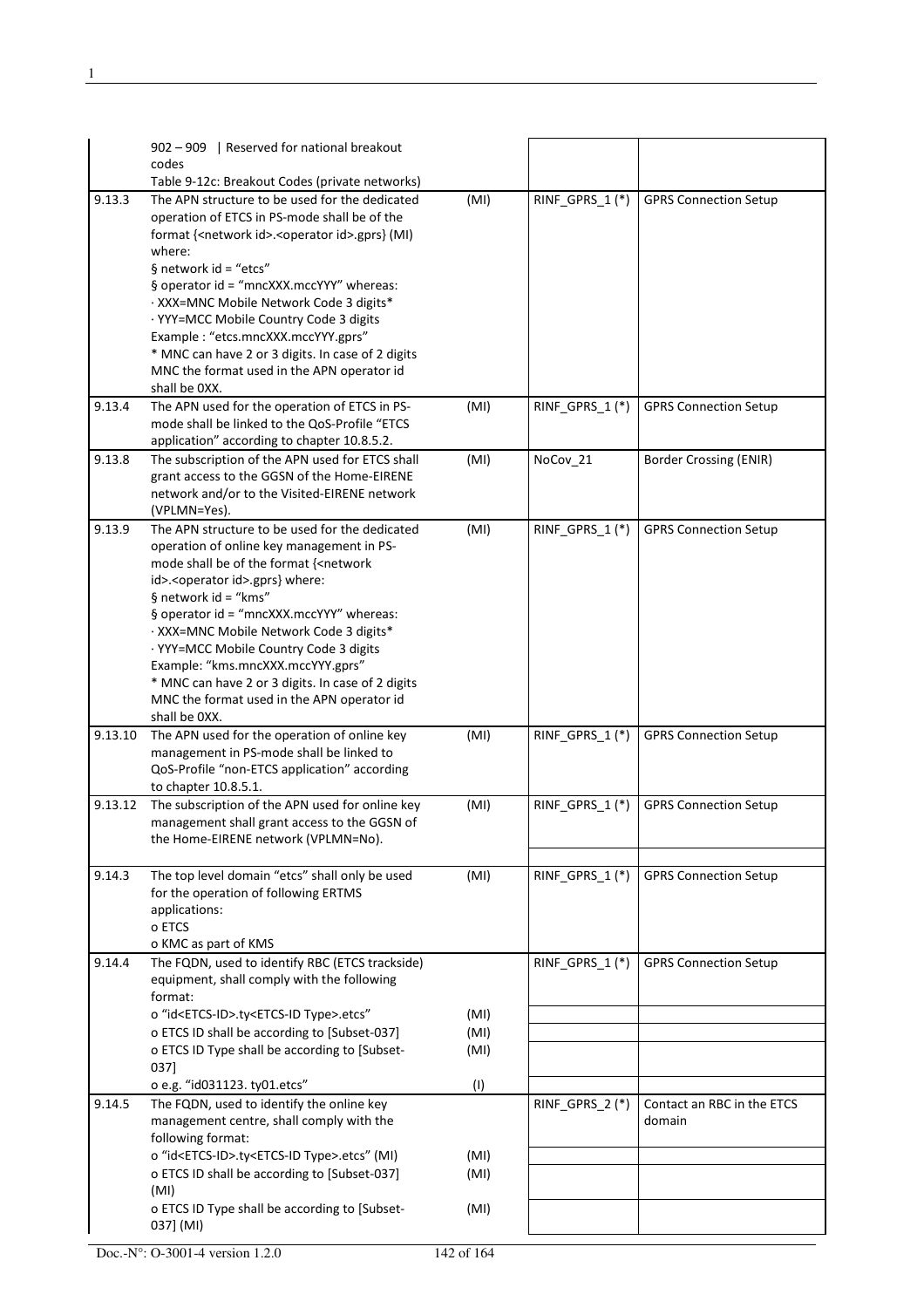|        | o e.g. "id031123. ty05.etcs" (I)<br>Note: Registration Authority-RA FQDN and the<br>Certification Authority-CA FQDN are not part of<br>the "etcs" top level domain.                                                                                                                                                                                                                                                                                                                                                                                                                                                                                                                                                                                                                                                                                                                                                                                                                                                                                                                                                                                                                                                                                                                       | (1)  |                |                                             |
|--------|-------------------------------------------------------------------------------------------------------------------------------------------------------------------------------------------------------------------------------------------------------------------------------------------------------------------------------------------------------------------------------------------------------------------------------------------------------------------------------------------------------------------------------------------------------------------------------------------------------------------------------------------------------------------------------------------------------------------------------------------------------------------------------------------------------------------------------------------------------------------------------------------------------------------------------------------------------------------------------------------------------------------------------------------------------------------------------------------------------------------------------------------------------------------------------------------------------------------------------------------------------------------------------------------|------|----------------|---------------------------------------------|
| 9.15.4 | For the operation of ETCS as well as other<br>ERTMS applications in PS-mode, IPv4 address<br>space according to [RFC 791] shall be used to<br>allocate IP addresses to an OBU or RBC.                                                                                                                                                                                                                                                                                                                                                                                                                                                                                                                                                                                                                                                                                                                                                                                                                                                                                                                                                                                                                                                                                                     | (MI) | RINF_GPRS_1(*) | <b>GPRS Connection Setup</b>                |
| 9.15.5 | The allocation of the OBU IP address shall be<br>temporary during the active communication<br>session/primary PDP context.                                                                                                                                                                                                                                                                                                                                                                                                                                                                                                                                                                                                                                                                                                                                                                                                                                                                                                                                                                                                                                                                                                                                                                | (MI) | RINF_GPRS_1(*) | <b>GPRS Connection Setup</b>                |
| 9A.2   | The Function Codes used in association with the<br>Train Function Number (CT=2), Engine Function<br>Number (CT=3) and Coach Function Number<br>(CT=4) shall conform to table 9A-1.<br>Function   Function description<br>Code  <br>00   Spare alarm<br>01   Leading driver<br>02   Driver 2<br>03   Driver 3<br>04   Driver 4<br>05   Driver 5 - reserved for Banking<br>$06$   Fax<br>07   Intercom<br>08   Public address<br>09   Reserved for international use<br>10   Chief conductor<br>11   Second conductor<br>12   Third conductor<br>13   Fourth conductor<br>14 - 19   Train crew international use<br>20   Catering staff chief<br>21-29   Reserved for international use<br>(catering staff)<br>30   Railway security services chief<br>31-39   Reserved for international use<br>(security services)<br>40   ERTMS/ETCS<br>41 - 49   Reserved for international use<br>(ERTMS/ETCS)<br>50   Train-borne recorder<br>51   Diagnostics<br>52   Train data bus<br>53   Train location system<br>54 - 59   Reserved for international applications<br>  for on train equipment<br>60   Pre-recorded passenger info<br>61   Displayed passenger information unit<br>62 - 69   Reserved for international use<br>(passenger services)<br>70 - 79   Reserved for international use | (MI) | NoCov_6        | Network Konfiguration Topic +<br>RINF_FA_15 |
|        | 80 - 99   Reserved for internationally<br>harmonised national use                                                                                                                                                                                                                                                                                                                                                                                                                                                                                                                                                                                                                                                                                                                                                                                                                                                                                                                                                                                                                                                                                                                                                                                                                         |      |                |                                             |
|        | Note: Function Codes are reserved for<br>international applications except when shown<br>as "Reserved for internationally harmonised<br>national use".                                                                                                                                                                                                                                                                                                                                                                                                                                                                                                                                                                                                                                                                                                                                                                                                                                                                                                                                                                                                                                                                                                                                    |      |                |                                             |
|        | Table 9A-1: Function Code field for CT=2, 3 and<br>4                                                                                                                                                                                                                                                                                                                                                                                                                                                                                                                                                                                                                                                                                                                                                                                                                                                                                                                                                                                                                                                                                                                                                                                                                                      |      |                |                                             |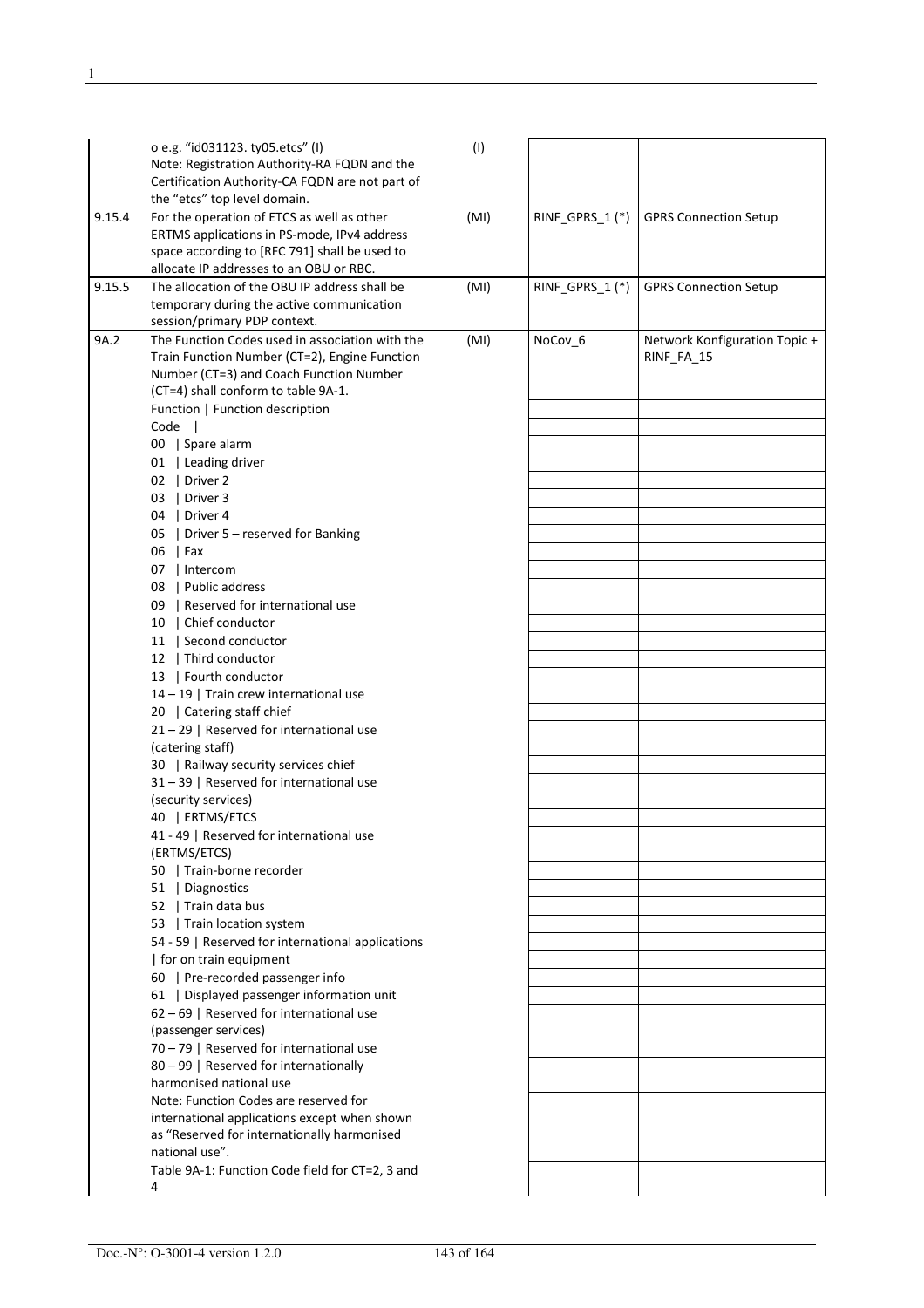| 9A.3   | The Function Codes used in association with        | (MI) | NoCov_6      | Network Konfiguration Topic +              |
|--------|----------------------------------------------------|------|--------------|--------------------------------------------|
|        | Maintenance and Shunting Services Team             |      |              | RINF_FA_15                                 |
|        | Numbers (CT=6) shall conform to table 9A-2.        |      |              |                                            |
|        | Function                                           |      |              |                                            |
|        | Code   Function description                        |      |              |                                            |
|        | TT, y, xx                                          |      |              |                                            |
|        | TT=1-3   Reserved for international use            |      |              |                                            |
|        | TT, y, xx                                          |      |              |                                            |
|        | TT=4   Reserved for national use<br>TT, y, xx      |      |              |                                            |
|        | TT=5 $ y=0$<br>Shunting leader                     |      |              |                                            |
|        | $1-3$ Shunting team member                         |      |              |                                            |
|        | Train driver<br>4                                  |      |              |                                            |
|        | $5 - 9$ Reserved for national use                  |      |              |                                            |
|        | xx = 00 Default shunting group                     |      |              |                                            |
|        | 01 - 29 Dedicated shunting groups (*)              |      |              |                                            |
|        | $30 - 99$ Reserved                                 |      |              |                                            |
|        | TT, y, xx                                          |      |              |                                            |
|        | TT=6-9   Reserved for national use                 |      |              |                                            |
|        | TT, y, xx                                          |      |              |                                            |
|        | TT=0   Reserved for international use              |      |              |                                            |
|        | (*): As defined in table 9-8, FCs $5y01 - 5y29$    |      |              |                                            |
|        | provide dedicated shunting groups 01 - 29          |      |              |                                            |
|        | Table 9A-2: Function Code field for CT=6           |      |              |                                            |
| 10.2.1 | In order to provide a consistent international     | (MI) | RINF_GSM_6   | Establishment of several PTP               |
|        | service, it is necessary to ensure that priorities |      |              | calls with different priorities            |
|        | are allocated consistently across all railways.    |      |              |                                            |
|        | The following allocation of UIC priority levels to |      |              |                                            |
|        | eMLPP priority codes is mandatory:                 |      |              |                                            |
|        | See: EIRENE SRS Table 10-1: Allocation of          |      |              |                                            |
|        | priorities                                         |      |              |                                            |
|        |                                                    |      | RINF_GSM_7   | Public Emergency Call - With<br><b>SIM</b> |
|        |                                                    |      | RINF FA 7    | FA Call - Successful Call                  |
|        |                                                    |      | RINF_eMLPP_1 | MS in VGCS call on DCH, pre-               |
|        |                                                    |      |              | emption on Air IF by higher                |
|        |                                                    |      |              | prio PtP call                              |
|        |                                                    |      | RINF_eMLPP 2 | MS in VBS call as listener, pre-           |
|        |                                                    |      |              | emption on Air IF by higher                |
|        |                                                    |      |              | prio VBS call.                             |
|        |                                                    |      | RINF_eMLPP_3 | MS in VGCS call having the UL              |
|        |                                                    |      |              | of the GCH, pre-emption on                 |
|        |                                                    |      |              | Air IF by higher prio VBS call.            |
|        |                                                    |      | RINF_eMLPP_4 | MS in PtP call, pre-emption on             |
|        |                                                    |      |              | MS by higher prio VGCS call                |
|        |                                                    |      | RINF_eMLPP_5 | (REC)<br>MS in VBS call as originator,     |
|        |                                                    |      |              | pre-emption on Air IF by                   |
|        |                                                    |      |              | higher prio VGCS call (REC)                |
|        |                                                    |      | RINF_eMLPP_7 | MS in data call, pre-emption               |
|        |                                                    |      |              | on Air IF by higher prio VGCS              |
|        |                                                    |      |              | call (REC)                                 |
|        |                                                    |      | RINF_eMLPP_8 | MS in PtP call, pre-emption on             |
|        |                                                    |      |              | Air IF by higher prio data call            |
|        |                                                    |      |              | (4800 baud, transparent)                   |
|        |                                                    |      | RINF_VGCS_2  | Controller originates VGCS call            |
|        |                                                    |      |              | and takes it down with the kill            |
|        |                                                    |      |              | Sequence                                   |
|        |                                                    |      | RINF_VGCS_5  | Controller joins ongoing VGCS              |
|        |                                                    |      |              | call                                       |
|        |                                                    |      | RINF_REC_1   | SS originates a REC                        |
|        |                                                    |      | RINF_REC_3   | SS accepts an incoming REC                 |
|        |                                                    |      | RINF_REC_4   | Controller originates a REC                |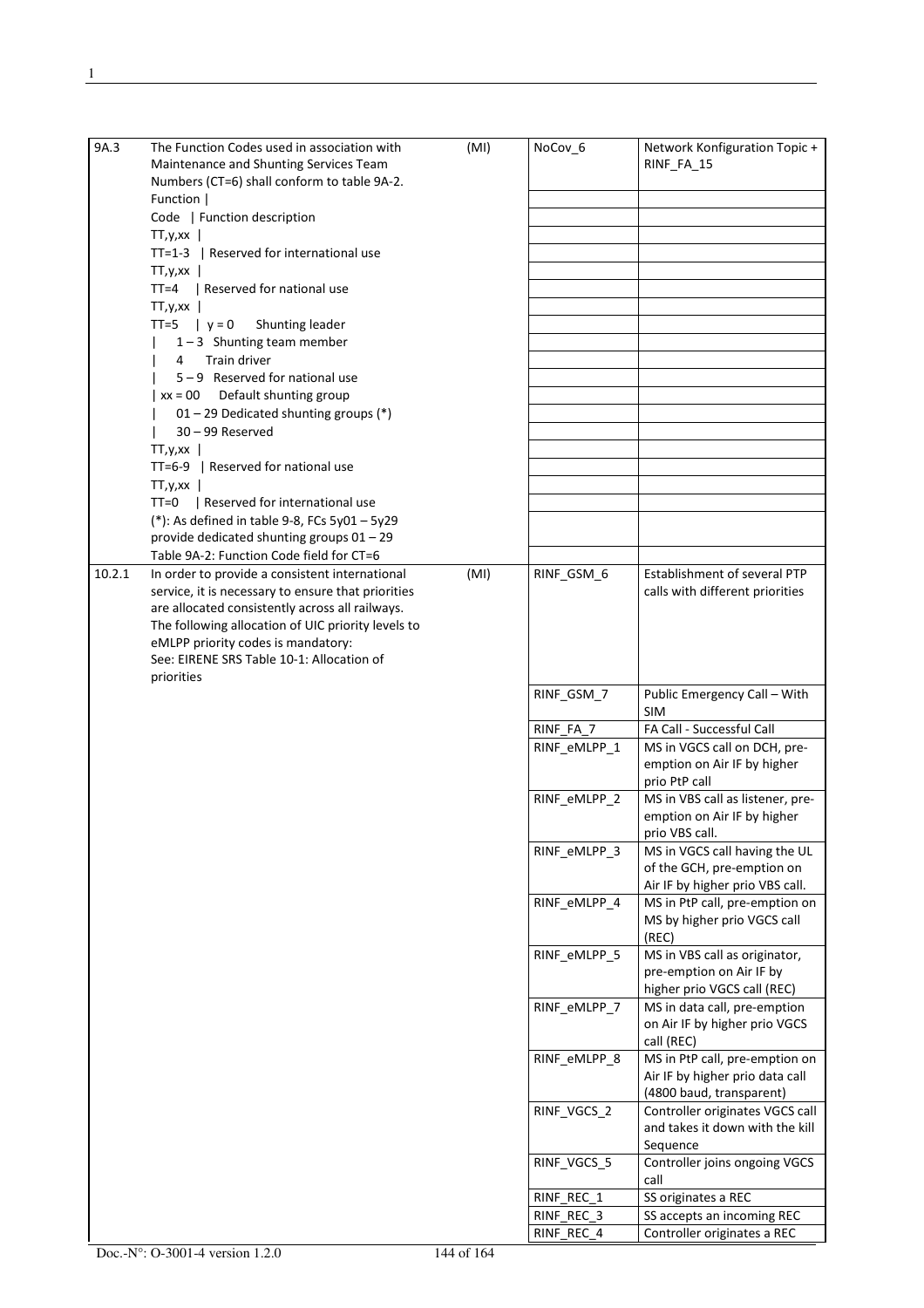|         |                                                  |      | RINF_OTDI_2 | SS originates VGCS Immediate      |
|---------|--------------------------------------------------|------|-------------|-----------------------------------|
|         |                                                  |      |             | Setup 2 call, terminating         |
|         |                                                  |      |             | Controller receives the OTDI      |
|         |                                                  |      | RINF_LE_2   | Orig. SS active in a VBS (P4)     |
|         |                                                  |      |             |                                   |
|         |                                                  |      |             | call move in a cell with          |
|         |                                                  |      |             | ongoing REC call                  |
|         |                                                  |      | RINF_LE_3   | Orig. SS active in a VGCS (P4)    |
|         |                                                  |      |             | call on GCH (talker) move in a    |
|         |                                                  |      |             | cell with ongoing REC call        |
| 10.5.1  | SIM cards shall contain a list of authorised     | (MI) | RINF_GSM_1  | <b>Successful Location Update</b> |
|         | networks so that networks shall be displayed     |      |             | after MS Power On                 |
|         | (or automatically selected if automatic network  |      |             |                                   |
|         | selection has been enabled) in the following     |      |             |                                   |
|         | order of priority (see [MORANE SIM] for more     |      |             |                                   |
|         | details):                                        |      |             |                                   |
|         |                                                  |      |             |                                   |
|         | - home EIRENE network;                           |      | RINF_GSM_2  | <b>Supplementary Service Call</b> |
|         |                                                  |      |             | Hold                              |
|         | - 'foreign' EIRENE networks;                     |      | RINF_GSM_3  | Supplementary Service Call        |
|         |                                                  |      |             | Waiting                           |
|         | - non-EIRENE networks                            |      | RINF_GSM_4  | Supplementary Service CLIP-       |
|         |                                                  |      |             | MMC with Call Forwarding          |
|         |                                                  |      |             | Unconditional                     |
|         | (with order of priority predetermined by virtue  |      | RINF_GSM_5  | <b>Supplementary Service MPTY</b> |
|         | of international subscriptions and roaming       |      |             |                                   |
|         | agreements).                                     |      |             |                                   |
|         |                                                  |      |             | Establishment of several PTP      |
|         |                                                  |      | RINF_GSM_6  |                                   |
|         |                                                  |      |             | calls with different priorities   |
|         |                                                  |      | RINF_GSM_7  | Public Emergency Call - With      |
|         |                                                  |      |             | <b>SIM</b>                        |
| 10.5.1i | In order to shorten the duration of the network  | (MI) | NoCov 10    | Mobile/Cab requirement            |
|         | selection procedure, Mobile Stations designed    |      |             |                                   |
|         | for use in EIRENE networks shall give            |      |             |                                   |
|         | preference to the GSM frequency band             |      |             |                                   |
|         | allocated for railway use (see 3.5.2).           |      |             |                                   |
| 10.7.1i | In case of encryption, ciphering/deciphering     | (MI) | NoCov_10    | Mobile/Cab requirement            |
|         | algorithms referenced in [EN 301 515, Index [3]] |      |             |                                   |
|         | shall be used.                                   |      |             |                                   |
|         |                                                  |      |             |                                   |
| 11.2.3  | The numbering plan to be used with functional    | (MI) | NoCov_6     | Network Konfiguration Topic +     |
|         | addressing shall be in accordance with the       |      |             | RINF_FA_15                        |
|         | numbering plan given in section 9.               |      |             |                                   |
| 11.3.2  | Mobile access to the functional numbering        | (MI) | RINF_FA_1   | Registration of an FN Number      |
|         | scheme for registration, deregistration and re-  |      |             |                                   |
|         | registration shall apply the USSD messages and   |      |             |                                   |
|         | protocols over the air interface as specified in |      |             |                                   |
|         | the GSM Follow-me service.                       |      |             |                                   |
|         |                                                  |      | RINF_FA_2   | Registration of an unknown FN     |
|         |                                                  |      |             | fails                             |
|         |                                                  |      |             |                                   |
|         |                                                  |      | RINF_FA_3   | Deregistration of an FN           |
|         |                                                  |      |             | Number                            |
|         |                                                  |      | RINF_FA_4   | Deregistration of an FN fails     |
|         |                                                  |      | RINF FA 5   | Interrogation of an FA Number     |
|         |                                                  |      | RINF_FA_6   | Interrogation of an FN fails      |
|         |                                                  |      | RINF_FA_7   | FA Call - Successful Call         |
|         |                                                  |      | RINF_FA_8   | FA Call - Call is not completed   |
|         |                                                  |      | RINF_FA_9   | Verification of Functional        |
|         |                                                  |      |             | Numbers previously registered     |
|         |                                                  |      |             |                                   |
|         |                                                  |      |             | in HPLMN (CT2/3/4)                |
|         |                                                  |      | RINF_FA_10  | Deregistration of CT2 numbers     |
|         |                                                  |      |             | while roaming                     |
|         |                                                  |      | RINF_FA_11  | <b>Forced Deregistration</b>      |
|         |                                                  |      | RINF_FA_13  | Register 3 function numbers       |
|         |                                                  |      |             | to one user (non-roaming          |
|         |                                                  |      |             | case)                             |
|         |                                                  |      |             |                                   |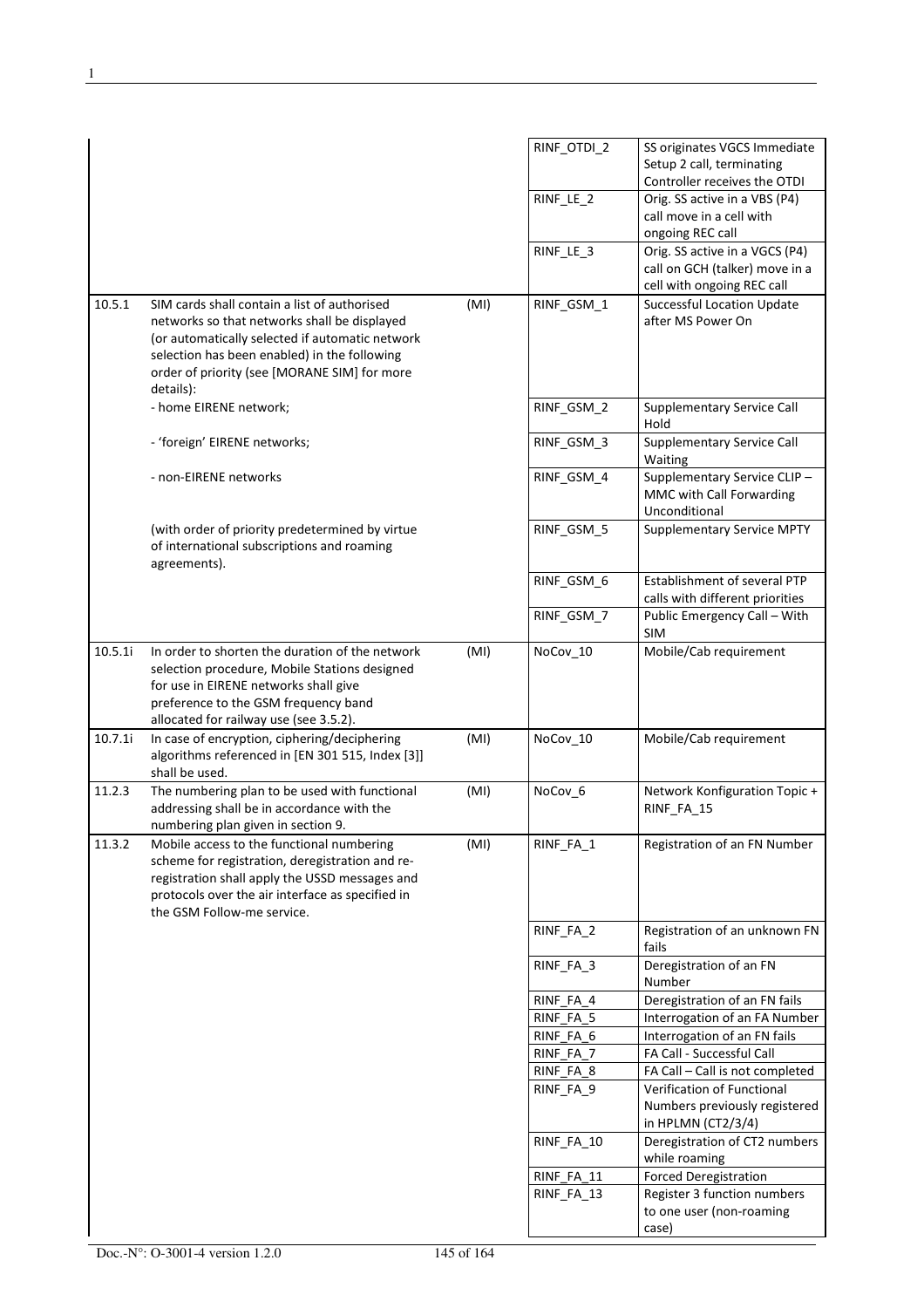|         |                                                                                                                                                                                                         |      | RINF_FA_14 | Registration of an FN fails -<br>remote party already<br>registered               |
|---------|---------------------------------------------------------------------------------------------------------------------------------------------------------------------------------------------------------|------|------------|-----------------------------------------------------------------------------------|
| 11.3.5  | Functional number management                                                                                                                                                                            |      | RINF_FA_1  | Registration of an FN Number                                                      |
|         | For communication over the (Um) air interface,<br>the USSD messages and protocols as specified<br>in the GSM Follow-me service shall be used to<br>manage the following types of functional<br>numbers: | (MI) | RINF_FA_2  | Registration of an unknown FN<br>fails                                            |
|         | - Train number;                                                                                                                                                                                         |      | RINF_FA_3  | Deregistration of an FN<br>Number                                                 |
|         | - Engine number;                                                                                                                                                                                        |      | RINF_FA_4  | Deregistration of an FN fails                                                     |
|         | - Coach number;                                                                                                                                                                                         |      | RINF_FA_5  | Interrogation of an FA Number                                                     |
|         | - Shunting team number;                                                                                                                                                                                 |      | RINF FA 6  | Interrogation of an FN fails                                                      |
|         | - Maintenance team number.                                                                                                                                                                              |      | RINF FA 7  | FA Call - Successful Call                                                         |
|         |                                                                                                                                                                                                         |      | RINF_FA_8  | FA Call - Call is not completed                                                   |
|         |                                                                                                                                                                                                         |      | RINF_FA_9  | Verification of Functional<br>Numbers previously registered<br>in HPLMN (CT2/3/4) |
|         |                                                                                                                                                                                                         |      | RINF_FA_10 | Deregistration of CT2 numbers<br>while roaming                                    |
|         |                                                                                                                                                                                                         |      | RINF_FA_11 | <b>Forced Deregistration</b>                                                      |
|         |                                                                                                                                                                                                         |      | RINF FA 14 | Registration of an FN fails -<br>remote party already<br>registered               |
| 11.3.6  | It shall be possible to limit user access to                                                                                                                                                            | (MI) | RINF_FA_12 | Unsuccessful registration with                                                    |
|         | functional number registration and                                                                                                                                                                      |      |            | Lead driver number (CT2 FC                                                        |
|         | deregistration facilities based on each of the                                                                                                                                                          |      |            | 01) because of wrong CoR                                                          |
|         | types of functional number identified in 11.3.5.                                                                                                                                                        |      |            | (CT2 FC10 works)                                                                  |
|         |                                                                                                                                                                                                         |      | RINF_AM_1  | National call: AM allows call                                                     |
|         |                                                                                                                                                                                                         |      | RINF AM 2  | National call: AM denies call                                                     |
| 11.3.7  | Mobile stations shall use the following<br>sequences for the control of the functional<br>number management:                                                                                            | (MI) | RINF_FA_1  | Registration of an FN Number                                                      |
|         |                                                                                                                                                                                                         |      | RINF_FA_2  | Registration of an unknown FN<br>fails                                            |
|         | Procedure<br>Sequence                                                                                                                                                                                   |      | RINF_FA_3  | Deregistration of an FN<br>Number                                                 |
|         | *#214*SI***#<br>Interrogation                                                                                                                                                                           |      | RINF FA 4  | Deregistration of an FN fails                                                     |
|         | **214*SI***#<br>Registration                                                                                                                                                                            |      | RINF_FA_5  | Interrogation of an FA Number                                                     |
|         | ##214*SI***#<br>Deregistration                                                                                                                                                                          |      | RINF_FA_6  | Interrogation of an FN fails                                                      |
|         | **214*SI***# followed by<br>Re-registration<br>##214*SI***#                                                                                                                                             |      | RINF FA 7  | FA Call - Successful Call                                                         |
|         | Definition in                                                                                                                                                                                           |      | RINF_FA_8  | FA Call - Call is not completed                                                   |
|         | section 11.3.14                                                                                                                                                                                         |      | RINF_FA_11 | <b>Forced Deregistration</b>                                                      |
|         | Forced De-registration  <br>##214*SI*88*MSISDN*#                                                                                                                                                        |      | RINF_FA_14 | Registration of an FN fails -<br>remote party already<br>registered               |
|         | Where SI Supplementary Information                                                                                                                                                                      |      |            |                                                                                   |
|         | represents the International Functional                                                                                                                                                                 |      |            |                                                                                   |
|         | Number (also called the International EIRENE                                                                                                                                                            |      |            |                                                                                   |
|         | Number), as defined in section 9.6.3.                                                                                                                                                                   |      |            |                                                                                   |
|         | Note: This table is for information only. The                                                                                                                                                           |      |            |                                                                                   |
|         | Follow Me service control sequences are based<br>on the USSD specified in [EN 301 515, Index                                                                                                            |      |            |                                                                                   |
|         | $[15]$ .                                                                                                                                                                                                |      |            |                                                                                   |
| 11.3.7i | The Sub-System Number (SSN) to be used and<br>set for Follow-Me Functional Number                                                                                                                       | (MI) | NoCov_41   | Network Setup documentation<br>+ RINF FA 15                                       |
|         | management shall be SSN=6.                                                                                                                                                                              |      |            |                                                                                   |
| 11.3.9  | Registration                                                                                                                                                                                            |      | RINF_FA_1  | Registration of an FN Number                                                      |
|         | The result of the registration procedure shall be<br>sent back to the mobile. In the event of a                                                                                                         | (MI) | RINF_FA_2  | Registration of an unknown FN<br>fails                                            |
|         | failure, an indication of the cause shall be                                                                                                                                                            |      |            |                                                                                   |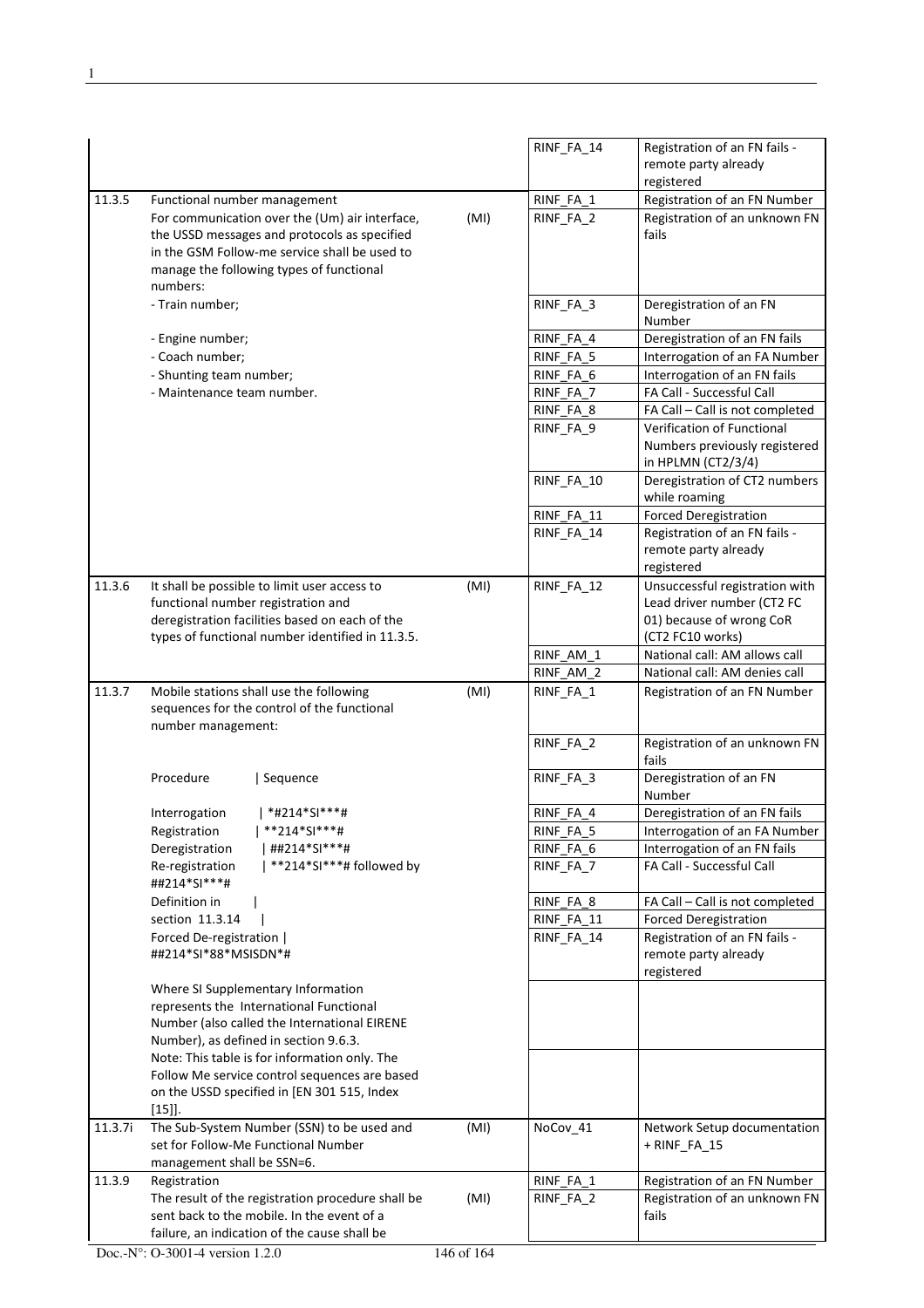|         | provided. Information on the outcome shall be<br>provided to the mobile according to [EN 301<br>515, Index [17]] and [EN 301 515, Index [34]].                                                                                                                                                                                                                                                                                                                                                                                             |      | RINF_FA_3<br>RINF_FA_4<br>RINF_FA_5<br>RINF_FA_6<br>RINF_FA_7<br>RINF_FA_8<br>RINF FA 9<br>RINF_FA_10<br>RINF_FA_11<br>RINF FA 14 | Deregistration of an FN<br>Number<br>Deregistration of an FN fails<br>Interrogation of an FA Number<br>Interrogation of an FN fails<br>FA Call - Successful Call<br>FA Call - Call is not completed<br>Verification of Functional<br>Numbers previously registered<br>in HPLMN (CT2/3/4)<br>Deregistration of CT2 numbers<br>while roaming<br><b>Forced Deregistration</b><br>Registration of an FN fails -<br>remote party already |
|---------|--------------------------------------------------------------------------------------------------------------------------------------------------------------------------------------------------------------------------------------------------------------------------------------------------------------------------------------------------------------------------------------------------------------------------------------------------------------------------------------------------------------------------------------------|------|-----------------------------------------------------------------------------------------------------------------------------------|-------------------------------------------------------------------------------------------------------------------------------------------------------------------------------------------------------------------------------------------------------------------------------------------------------------------------------------------------------------------------------------------------------------------------------------|
| 11.3.9i | In the event of a registration procedure failing<br>owing to the functional number already being<br>registered to another mobile, the Cab radio<br>shall be capable of providing the user with the<br>ability to perform automatically the forced de<br>registration of the previously registered mobile<br>and the registration of this functional number<br>to the user's mobile. This shall result in the<br>following sequence of actions being performed<br>by the user's Cab radio (see 11.3.7 for details of<br>message structure): | (MI) | RINF_FA_1                                                                                                                         | registered<br>Registration of an FN Number                                                                                                                                                                                                                                                                                                                                                                                          |
|         | 1.   Send interrogation message (from mobile<br>to network).                                                                                                                                                                                                                                                                                                                                                                                                                                                                               |      | RINF_FA_2                                                                                                                         | Registration of an unknown FN<br>fails                                                                                                                                                                                                                                                                                                                                                                                              |
|         | 2.   Receive MSISDN (from network to mobile).                                                                                                                                                                                                                                                                                                                                                                                                                                                                                              |      | RINF_FA_9                                                                                                                         | Verification of Functional<br>Numbers previously registered<br>in HPLMN (CT2/3/4)                                                                                                                                                                                                                                                                                                                                                   |
|         | 3.   Send a forced de-registration message<br>(from mobile to network).                                                                                                                                                                                                                                                                                                                                                                                                                                                                    |      | RINF_FA_10                                                                                                                        | Deregistration of CT2 numbers<br>while roaming                                                                                                                                                                                                                                                                                                                                                                                      |
|         | 4.   Receive the answer (from network to<br>mobile).                                                                                                                                                                                                                                                                                                                                                                                                                                                                                       |      | RINF_FA_14                                                                                                                        | Registration of an FN fails -<br>remote party already<br>registered                                                                                                                                                                                                                                                                                                                                                                 |
|         | 5.   Send a registration message (from mobile<br>to network).                                                                                                                                                                                                                                                                                                                                                                                                                                                                              |      |                                                                                                                                   |                                                                                                                                                                                                                                                                                                                                                                                                                                     |
|         | 6.   Receive the answer (from network to<br>mobile).                                                                                                                                                                                                                                                                                                                                                                                                                                                                                       |      |                                                                                                                                   |                                                                                                                                                                                                                                                                                                                                                                                                                                     |
|         | 7.   Inform the user whether the registration of<br>the functional number to the user's mobile was<br>successful (performed by the mobile).                                                                                                                                                                                                                                                                                                                                                                                                |      |                                                                                                                                   |                                                                                                                                                                                                                                                                                                                                                                                                                                     |
| 11.3.10 | Deregistration                                                                                                                                                                                                                                                                                                                                                                                                                                                                                                                             |      | RINF_FA_3                                                                                                                         | Deregistration of an FN<br>Number                                                                                                                                                                                                                                                                                                                                                                                                   |
|         | Deregistration shall only be performed by the<br>subscription identified by the MSISDN number<br>which is associated with the functional number.                                                                                                                                                                                                                                                                                                                                                                                           | (MI) | RINF_FA_4                                                                                                                         | Deregistration of an FN fails                                                                                                                                                                                                                                                                                                                                                                                                       |
|         |                                                                                                                                                                                                                                                                                                                                                                                                                                                                                                                                            |      | RINF_FA_9                                                                                                                         | Verification of Functional<br>Numbers previously registered<br>in HPLMN (CT2/3/4)                                                                                                                                                                                                                                                                                                                                                   |
|         |                                                                                                                                                                                                                                                                                                                                                                                                                                                                                                                                            |      | RINF_FA_10                                                                                                                        | Deregistration of CT2 numbers<br>while roaming                                                                                                                                                                                                                                                                                                                                                                                      |
|         |                                                                                                                                                                                                                                                                                                                                                                                                                                                                                                                                            |      | RINF_FA_11                                                                                                                        | <b>Forced Deregistration</b>                                                                                                                                                                                                                                                                                                                                                                                                        |
| 11.3.12 | The result of the deregistration procedure shall<br>be sent back to the mobile. In the event of a<br>failure, an indication of the cause shall be<br>provided. Information on the outcome shall be                                                                                                                                                                                                                                                                                                                                         | (MI) | RINF_FA_3                                                                                                                         | Deregistration of an FN<br>Number                                                                                                                                                                                                                                                                                                                                                                                                   |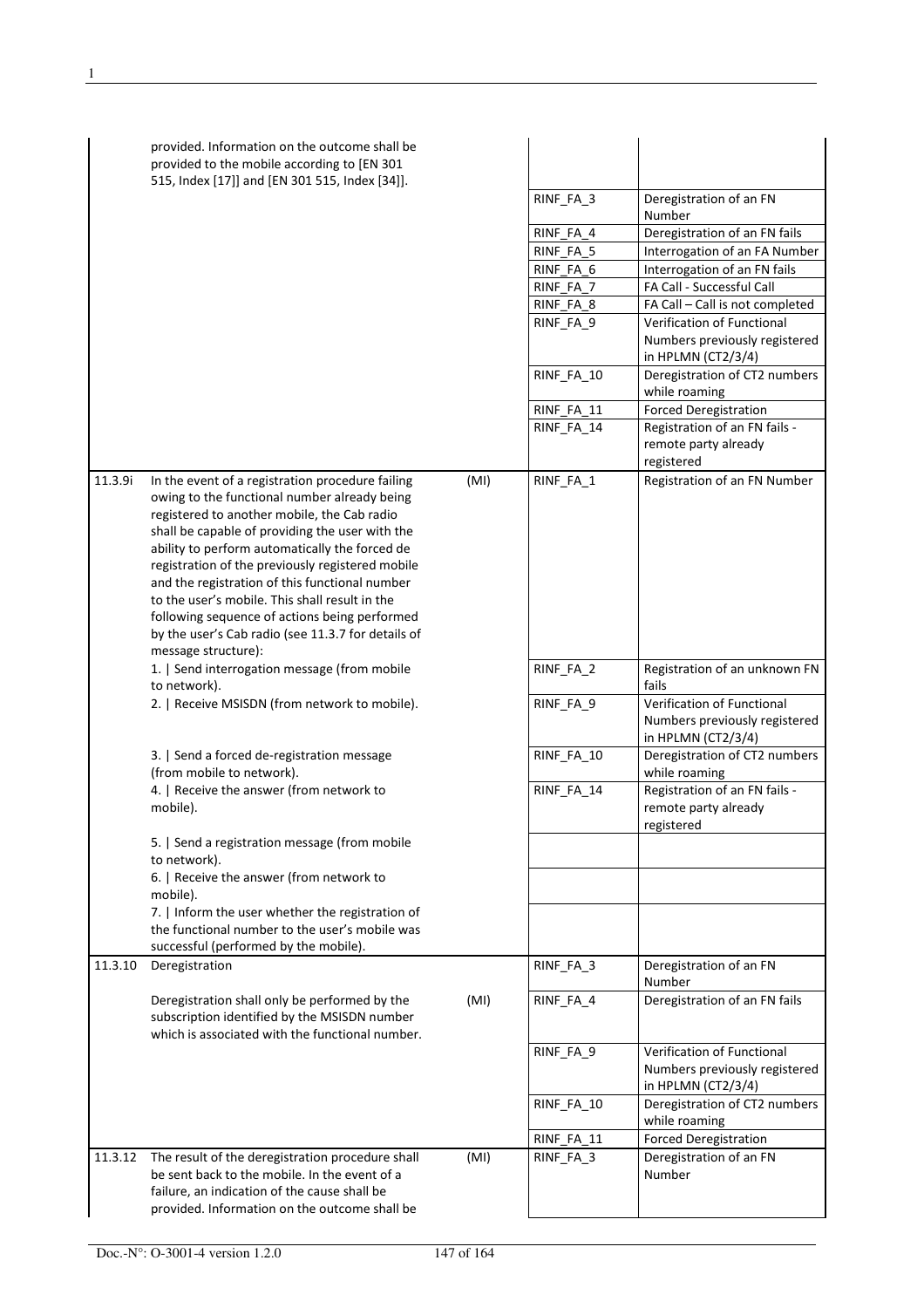|         | provided to the mobile according to [EN 301<br>515, Index [17]] and [EN 301 515, Index [34]].                                                                                             |      |            |                                                  |
|---------|-------------------------------------------------------------------------------------------------------------------------------------------------------------------------------------------|------|------------|--------------------------------------------------|
|         |                                                                                                                                                                                           |      | RINF_FA_4  | Deregistration of an FN fails                    |
|         |                                                                                                                                                                                           |      | RINF_FA_9  | Verification of Functional                       |
|         |                                                                                                                                                                                           |      |            | Numbers previously registered                    |
|         |                                                                                                                                                                                           |      |            | in HPLMN (CT2/3/4)                               |
|         |                                                                                                                                                                                           |      | RINF_FA_10 | Deregistration of CT2 numbers<br>while roaming   |
|         |                                                                                                                                                                                           |      | RINF_FA_11 | <b>Forced Deregistration</b>                     |
| 11.3.14 | Re-registration of on-train functional numbers                                                                                                                                            | (MI) | NoCov 14   | Mobile/Cab requirement +                         |
|         | based on the train number shall be performed<br>every time a train leaves one EIRENE network<br>and enters into another EIRENE network.                                                   |      |            | RINF_FA_1, RINF_FA_3                             |
| 11.3.15 | Deregistration of a functional number shall not<br>be carried out until registration of the<br>functional number has been carried out and<br>confirmed as being successful.               | (MI) | NoCov_14   | Mobile/Cab requirement +<br>RINF_FA_1, RINF_FA_3 |
| 11.5.1  | The called party functional identity shall be<br>presented to the user initiating a call and the<br>calling party functional identity shall be<br>presented to the user receiving a call. | (MI) | NoCov_19   | NW Configuration +<br>RINF_FA_15                 |
| 11.5.2  | The calling party functional number shall be                                                                                                                                              | (MI) | NoCov 19   | NW Configuration +                               |
|         | passed to the receiving mobile using the User<br>to User Signalling supplementary service<br>(UUS1) during call setup.                                                                    |      |            | RINF_FA_15                                       |
| 11.5.3  | If the calling party functional number is not                                                                                                                                             | (MI) | NoCov_19   | NW Configuration +                               |
|         | available or if the calling party is not registered                                                                                                                                       |      |            | RINF_FA_15                                       |
|         | then the CLI of the calling party shall be                                                                                                                                                |      |            |                                                  |
|         | displayed on the receiving mobile's display.                                                                                                                                              |      |            |                                                  |
| 11.5.4  | The user-to-user information element in the                                                                                                                                               | (MI) | NoCov_19   | NW Configuration +                               |
|         | SETUP, ALERT or CONNECT messages, as<br>defined in [EN 301 515, Index [16]], shall be<br>used to transfer the functional number of the<br>calling party to the called party.              |      |            | RINF_FA_15                                       |
| 11.5.5  | The user-to-user information element shall use                                                                                                                                            | (MI) | NoCov 19   | NW Configuration +                               |
|         | the following format:                                                                                                                                                                     |      |            | RINF FA 15                                       |
|         | 8   7   6   5   4   3   2   1 ctet                                                                                                                                                        |      |            |                                                  |
|         | User-User Information Element Identifier   1                                                                                                                                              |      |            |                                                  |
|         | Length of User-User contents<br>$\begin{array}{ccc} \end{array}$                                                                                                                          |      |            |                                                  |
|         | 0   0   0   0   0   0   1   1                                                                                                                                                             |      |            |                                                  |
|         | User-User protocol discriminator<br>$\vert$ 3                                                                                                                                             |      |            |                                                  |
|         | Binary                                                                                                                                                                                    |      |            |                                                  |
|         | 0   0   0   0   0   0   0   0                                                                                                                                                             |      |            |                                                  |
|         | Tag defines presentation of Functional Identity  <br>4                                                                                                                                    |      |            |                                                  |
|         | 0   0   0   0   0   1   0   1                                                                                                                                                             |      |            |                                                  |
|         |                                                                                                                                                                                           |      |            |                                                  |
|         | Length of Numeric FN<br>$\vert 5 \vert$                                                                                                                                                   |      |            |                                                  |
|         | Numeric FN<br>$\begin{array}{cc} \begin{array}{ccc} \end{array} & \begin{array}{ccc} \end{array} & \begin{array}{ccc} \end{array} & \end{array}$                                          |      |            |                                                  |
|         | Digit 2<br>Digit 1<br>$ $ BCD<br>$\mathbf{1}$                                                                                                                                             |      |            |                                                  |
|         | Digit m-1<br>Digit m<br> n                                                                                                                                                                |      |            |                                                  |
|         |                                                                                                                                                                                           |      |            |                                                  |
| 11.5.6  | If no valid functional number is available, a<br>fixed length User-to-User Information Element<br>shall be used with the following format:                                                | (MI) | NoCov_45   | NW Configuration +<br>RINF_GSM_6                 |
|         |                                                                                                                                                                                           |      |            |                                                  |
|         | 8   7   6   5   4   3   2   1 ctet  <br> User-User Information Element Identifier   1                                                                                                     |      |            |                                                  |
|         |                                                                                                                                                                                           |      |            |                                                  |
|         | Length of User-User contents<br>$\begin{array}{ccc} \end{array}$                                                                                                                          |      |            |                                                  |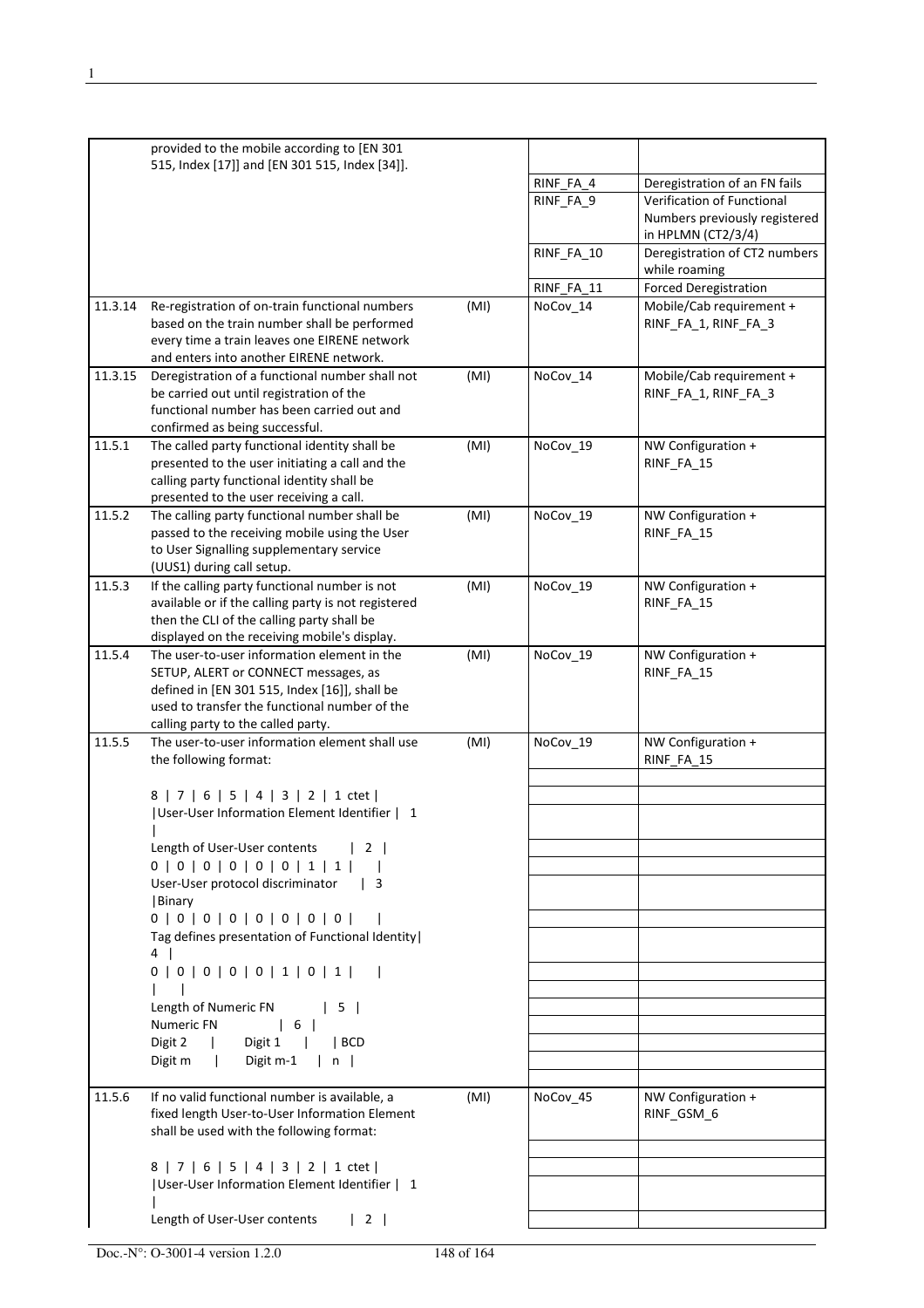|        | 0   0   0   0   0   0   1   1  <br>User-User protocol discriminator<br>$\vert$ 3              |      |            |                                                            |
|--------|-----------------------------------------------------------------------------------------------|------|------------|------------------------------------------------------------|
|        | Binary<br>0   0   0   0   0   0   0   0                                                       |      |            |                                                            |
|        | Tag defines presentation of Functional Identity                                               |      |            |                                                            |
|        | $4 \mid$                                                                                      |      |            |                                                            |
|        | 0   0   0   0   0   1   0   1                                                                 |      |            |                                                            |
|        |                                                                                               |      |            |                                                            |
|        | Functional number<br>$\vert$ 5 $\vert$ BCD<br>0   0   0   0   0   0   0   0   5               |      |            |                                                            |
|        |                                                                                               |      |            |                                                            |
| 11.7.2 | Cell dependent routing                                                                        |      | RINF_LDA_1 | Successful LDA Call - Verify the<br>cell format is correct |
|        | As a minimum, call routing using location                                                     | (MI) | RINF_LDA_2 | Unsuccessful LDA Call - Call to                            |
|        | dependent addressing shall be based on the<br>use of short codes in conjunction with cell     |      |            | invalid Short Code                                         |
|        | dependent routing.                                                                            |      |            |                                                            |
| 11.8.1 | Facilities shall be provided to prevent                                                       | (MI) | RINF AM 2  | National call: AM denies call                              |
|        | unauthorised calls to mobiles either by                                                       |      |            |                                                            |
|        | functional number or MSISDN number from<br>outside the EIRENE network.                        |      |            |                                                            |
| 12.2.1 | Where text messaging is implemented in the                                                    | (MI) | RINF GSM 8 | Short and long SMS                                         |
|        | network, the Short Message Service (SMS) shall<br>be used.                                    |      |            |                                                            |
| 12.2.2 | The maximum length of an un-concatenated                                                      | (MI) | RINF GSM 8 | FAX use questionable, no                                   |
|        | message segment shall be 160 characters. A<br>message can include several segments, in which  |      |            | known mobiles supporting this                              |
|        | case the maximum limit is 153 characters per                                                  |      |            |                                                            |
|        | segment(*9).                                                                                  |      |            |                                                            |
|        | Note (*9): Message length assumes                                                             | (1)  |            |                                                            |
|        | uncompressed GSM default 7 bit alphabet is                                                    |      |            |                                                            |
|        | used. See 3GPP 23.040 section 9.2.3.24.1 and<br>3GPP 23.038 section 4.                        |      |            |                                                            |
| 13.2.2 | All Railway emergency calls shall be                                                          | (MI) | RINF_REC_1 | SS originates a REC                                        |
|        | implemented and shall be considered                                                           |      |            |                                                            |
|        | established as specified in GSM VGCS                                                          |      |            |                                                            |
|        | (Specifications [EN 301 515, Index [21] & [4]]).                                              |      | RINF_REC_2 | Subscriber initiated REC (no                               |
|        |                                                                                               |      |            | talker change, normal clear                                |
|        |                                                                                               |      |            | down of call)                                              |
|        |                                                                                               |      | RINF REC 4 | Controller originates a REC                                |
|        |                                                                                               |      | RINF REC 6 | REC in a GCA with a locked cell                            |
| 13.3.1 | A Railway emergency call shall be initiated by<br>using the appropriate function code for the | (MI) | RINF REC 1 | SS originates a REC                                        |
|        | required type of Railway emergency call (see                                                  |      |            |                                                            |
|        | Table 9-8).                                                                                   |      |            |                                                            |
|        |                                                                                               |      | RINF_REC_2 | Subscriber initiated REC (no                               |
|        |                                                                                               |      |            | talker change, normal clear<br>down of call)               |
|        |                                                                                               |      | RINF REC 4 | Controller originates a REC                                |
|        |                                                                                               |      | RINF_REC_6 | REC in a GCA with a locked cell                            |
| 13.3.3 | The Railway emergency group IDs required for                                                  | (MI) | RINF_REC_1 | SS originates a REC                                        |
|        | interoperability are defined in section 9.5. The                                              |      |            |                                                            |
|        | composition of each group is a matter for<br>national implementation, although all areas      |      |            |                                                            |
|        | shall have a group defined for all mandated                                                   |      |            |                                                            |
|        | Group IDs.                                                                                    |      |            |                                                            |
|        |                                                                                               |      | RINF_REC_2 | Subscriber initiated REC (no                               |
|        |                                                                                               |      |            | talker change, normal clear<br>down of call)               |
|        |                                                                                               |      | RINF_REC_4 | Controller originates a REC                                |
|        |                                                                                               |      | RINF_REC_6 | REC in a GCA with a locked cell                            |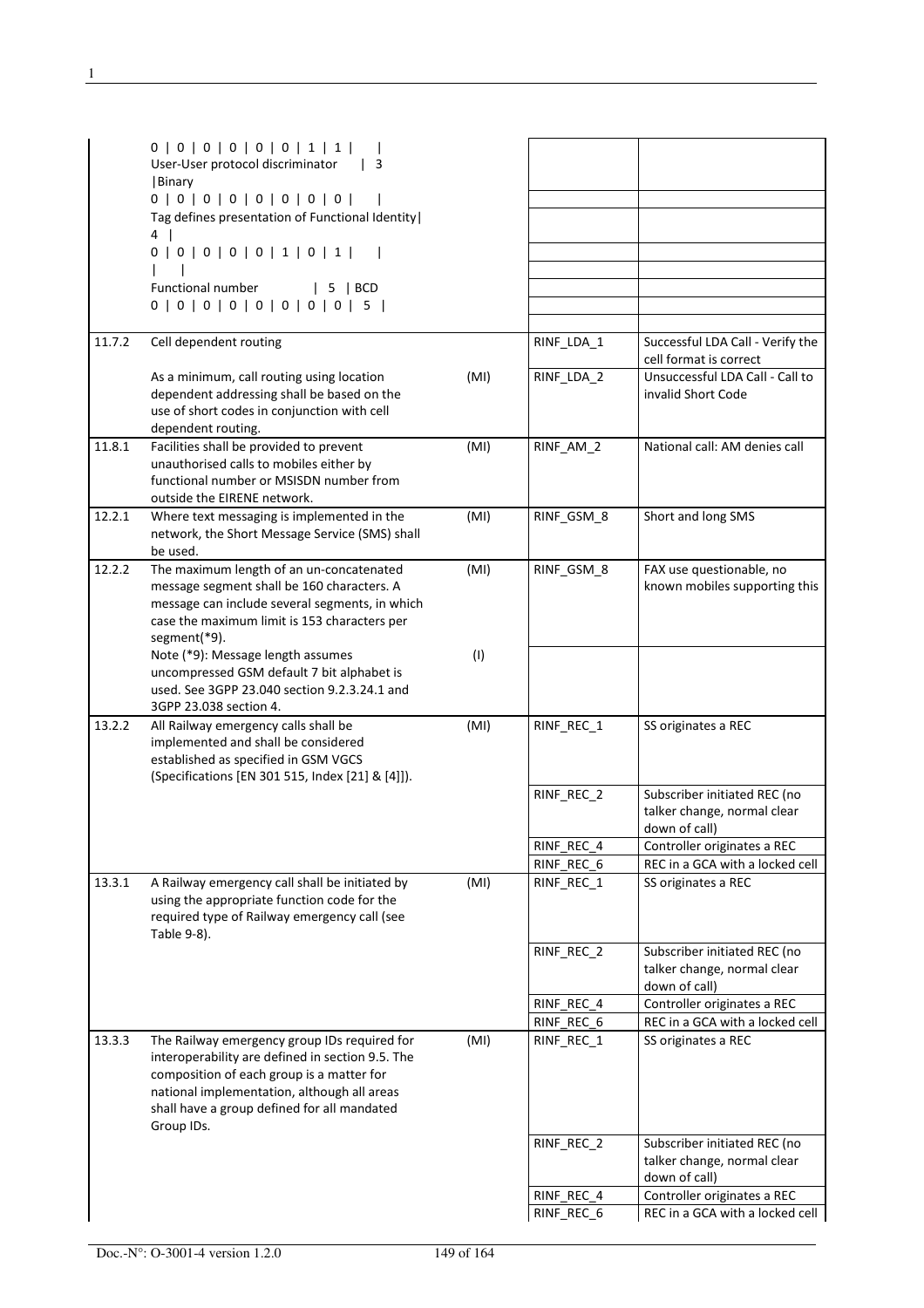| 13.4.1 | Each mobile shall store a list of emergency<br>Group IDs in the SIM appropriate to its function<br>(the Cab radio will store Group ID 299 and 599 -<br>see table 9-8).                                                                                                                                                                                                                                                         | (MI) | NoCov_10    | Mobile/Cab requirement                                                                    |
|--------|--------------------------------------------------------------------------------------------------------------------------------------------------------------------------------------------------------------------------------------------------------------------------------------------------------------------------------------------------------------------------------------------------------------------------------|------|-------------|-------------------------------------------------------------------------------------------|
| 13.4.2 | All Railway emergency group IDs required for<br>interoperability and appropriate to the<br>operation of the mobile shall maintain active<br>status whilst the mobile is powered up.                                                                                                                                                                                                                                            | (MI) | NoCov_10    | Mobile/Cab requirement                                                                    |
| 13.4.7 | If the GSM Release 99 capability and the<br>Immediate Setup 2 feature defined in [EN 301<br>515, Index [6], Release 4] are supported by the<br>network, the network shall set the MSC Release<br>bit in the "Control Channel Description"<br>information element to "1". Otherwise, the<br>MSC Release bit in the "Control Channel<br>Description" information element shall be set<br>to "0" (zero) [EN 301 515, Index [41]]. | (MI) | RINF_REC_1  | SS originates a REC                                                                       |
|        |                                                                                                                                                                                                                                                                                                                                                                                                                                |      | RINF_REC_2  | Subscriber initiated REC (no<br>talker change, normal clear<br>down of call)              |
|        |                                                                                                                                                                                                                                                                                                                                                                                                                                |      | RINF_REC_4  | Controller originates a REC                                                               |
|        |                                                                                                                                                                                                                                                                                                                                                                                                                                |      | RINF REC 6  | REC in a GCA with a locked cell                                                           |
|        |                                                                                                                                                                                                                                                                                                                                                                                                                                |      | RINF_OTDI_1 | SS originates VGCS call,<br>terminating Controller<br>receives the OTDI                   |
|        |                                                                                                                                                                                                                                                                                                                                                                                                                                |      | RINF_OTDI_2 | SS originates VGCS Immediate<br>Setup 2 call, terminating<br>Controller receives the OTDI |
| 13.5.2 | The application shall be able to deduce that a<br>confirmation is necessary from the call priority,<br>as all calls of 'Railway emergency' priority must<br>be confirmed.                                                                                                                                                                                                                                                      | (MI) | NoCov_10    | Mobile/Cab requirement                                                                    |
| 13.5.3 | Confirmation of Railway emergency calls shall<br>be implemented using the User to User<br>Signalling supplementary service (UUS1).                                                                                                                                                                                                                                                                                             | (MI) | RINF_REC_5  | SS originates<br>Acknowledgement Call                                                     |
| 13.5.4 | After clear down of the Railway Emergency call,<br>the mobile application shall start the<br>confirmation process by automatically<br>originating a call. In order to avoid network<br>congestion the call set up shall be delayed by a<br>random offset.                                                                                                                                                                      | (MI) | NoCov_10    | Mobile/Cab requirement                                                                    |
| 13.5.5 | Railway Emergency call confirmation messages<br>shall be of eMLPP priority 4 - "Railway<br>information and all other calls" (see section<br>$10.2$ ).                                                                                                                                                                                                                                                                          | (MI) | NoCov_10    | Mobile/Cab requirement                                                                    |
| 13.5.6 | The user information contained in the<br>confirmation message shall be:<br>- Cab radio: the engine number or train number<br>(if registered);<br>- other mobiles: the user's functional number (if                                                                                                                                                                                                                             | (MI) | NoCov_10    | Mobile/Cab requirement                                                                    |
|        | registered).                                                                                                                                                                                                                                                                                                                                                                                                                   |      |             |                                                                                           |
| 13.5.7 | Confirmation messages shall be sent to a<br>confirmation centre using a defined short code<br>(see table 9-10), which shall be associated with<br>the GSM network.                                                                                                                                                                                                                                                             | (MI) | RINF_REC_5  | SS originates<br>Acknowledgement Call                                                     |
| 13.5.8 | In the case of Cab radio, details of the<br>confirmation shall be passed to the train borne<br>recorder if a train borne recorder is connected<br>to the Cab radio.                                                                                                                                                                                                                                                            | (MI) | NoCov_10    | Mobile/Cab requirement                                                                    |
| 13.5.9 | The user-to-user information elements in the<br>following messages, as defined in [EN 301 515,<br>Index [16]], shall be used for the confirmation<br>of Railway Emergency calls:                                                                                                                                                                                                                                               | (MI) | NoCov_10    | Mobile/Cab requirement                                                                    |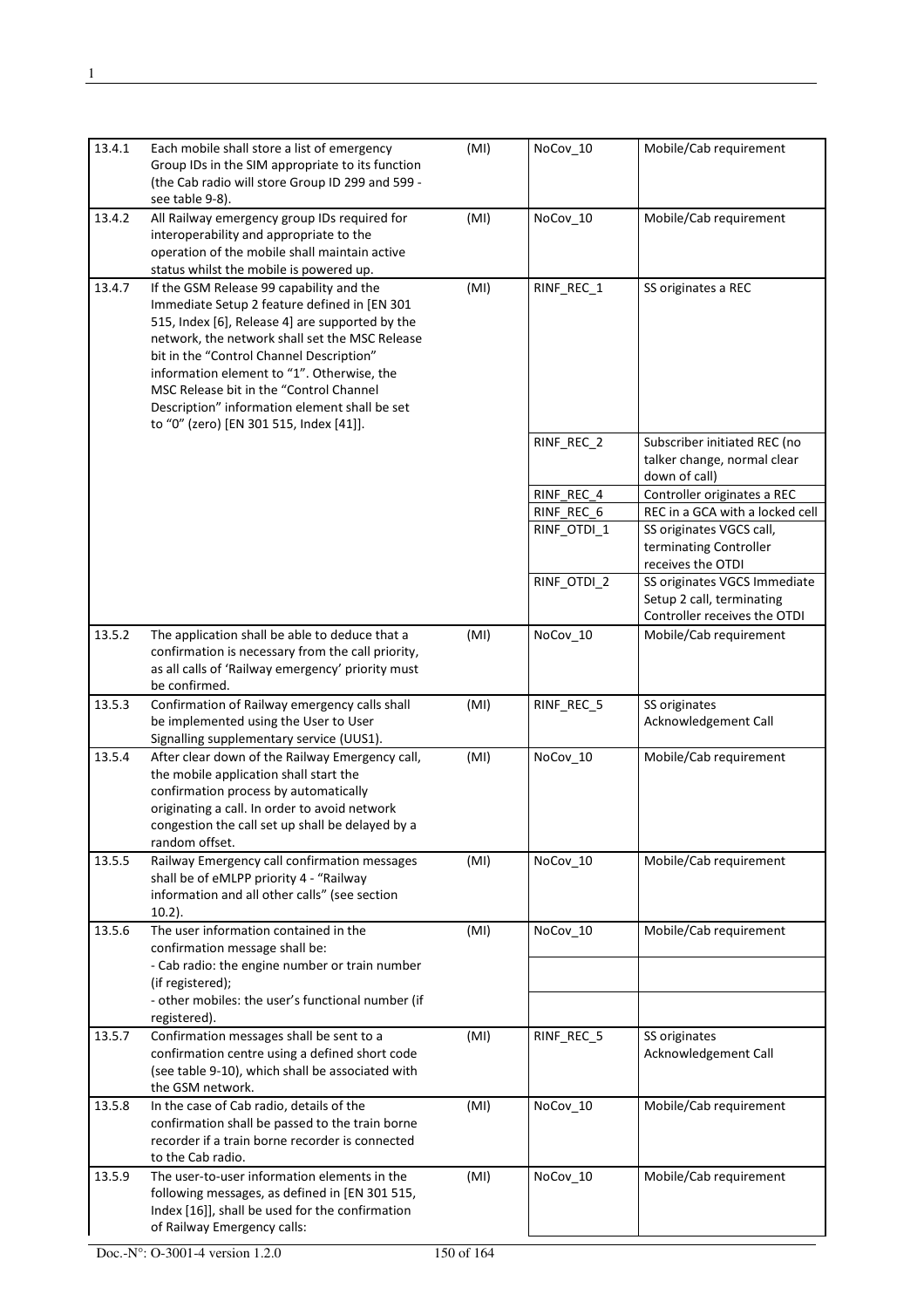|          | - SETUP: transfer of confirmation message to<br>confirmation centre;<br>- RELEASE COMPLETE: acknowledgement of the<br>confirmation message.             |      |                   |                                                                                                                            |
|----------|---------------------------------------------------------------------------------------------------------------------------------------------------------|------|-------------------|----------------------------------------------------------------------------------------------------------------------------|
| 13.5.10  | The SETUP and RELEASE COMPLETE user-to-<br>user information element shall be as specified<br>in the [TS 102 610].                                       | (MI) | NoCov_10          | Mobile/Cab requirement                                                                                                     |
| 13.5.10i | Confirmation centres shall be capable of<br>decoding messages in either format A or B.                                                                  | (MI) | RINF REC 5        | SS originates<br>Acknowledgement Call                                                                                      |
| 13A.2.1  | An eREC capable network shall be able to<br>simultaneously provide service to eREC and<br>non-eREC capable mobiles.                                     | (MI) | RINF eREC 1(*)    | eREC call with correct SID -<br>eREC MS with same SID are<br>joining, eREC MS with<br>different SID will not be<br>alerted |
|          |                                                                                                                                                         |      | RINF eREC $2$ (*) | eREC call which involve with<br>eREC capable and non eREC<br>capable terminals                                             |
| 13A.2.2  | An eREC capable mobile shall be able to<br>operate in either eREC or non-eREC capable<br>network.                                                       | (MI) | RINF_eREC_1(*)    | eREC call with correct SID -<br>eREC MS with same SID are<br>joining, eREC MS with<br>different SID will not be<br>alerted |
|          |                                                                                                                                                         |      | RINF_eREC_2(*)    | eREC call which involve with<br>eREC capable and non eREC<br>capable terminals                                             |
| 17.1.1   | To enable interoperable international train<br>traffic, the respective EIRENE networks shall be<br>interconnected.                                      | (MI) | NoCov_21          | <b>Border Crossing (ENIR)</b>                                                                                              |
| 17.2.1   | To enable interoperable international train<br>traffic, the respective EIRENE networks shall<br>support Roaming.                                        | (MI) | NoCov 21          | <b>Border Crossing (ENIR)</b>                                                                                              |
| 17.3.1   | To enable interoperable international train<br>traffic, the respective EIRENE networks shall be<br>able to be configured to support Border<br>Crossing. | (MI) | NoCov 21          | Border Crossing (ENIR)                                                                                                     |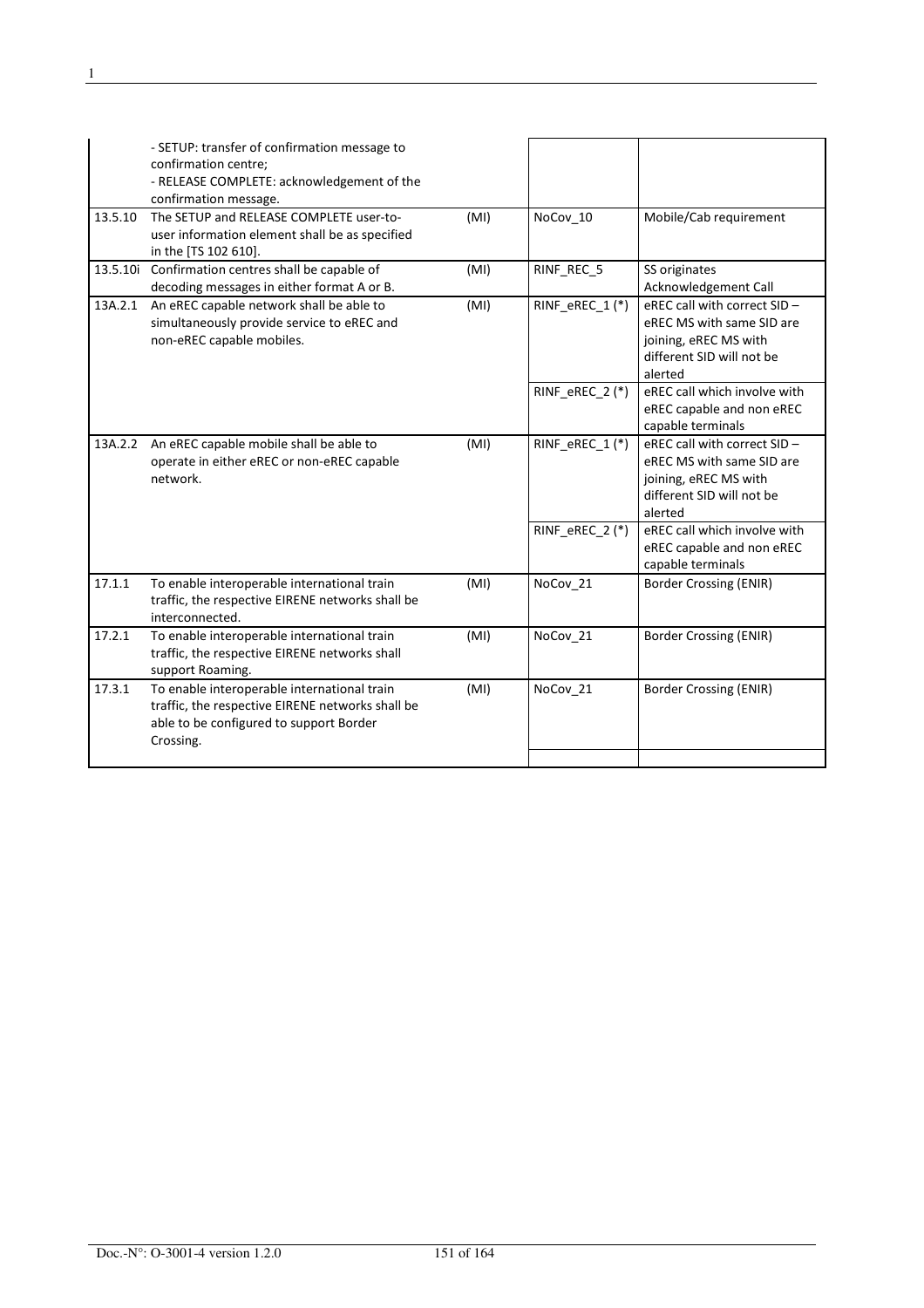| <b>TCID</b> | <b>TCTitle</b>                                                      | EireneDoc  | Section        |
|-------------|---------------------------------------------------------------------|------------|----------------|
| RINF GSM 1  | Successful Location Update after MS Power On                        | <b>FRS</b> | 2.4.1          |
|             |                                                                     | <b>FRS</b> | 2.4.2          |
|             |                                                                     | SRS        | 2.2.1          |
|             |                                                                     | SRS        | 10.5.1         |
| RINF_GSM_2  | Supplementary Service Call Hold                                     | <b>FRS</b> | 2.4.1          |
|             |                                                                     | <b>FRS</b> | 2.4.2          |
|             |                                                                     | <b>FRS</b> | 2.4.13         |
|             |                                                                     | <b>FRS</b> | 2.4.14         |
|             |                                                                     | SRS        | 2.2.1          |
|             |                                                                     | SRS        | 2.4.1          |
|             |                                                                     | SRS        | 10.5.1         |
| RINF_GSM_3  | <b>Supplementary Service Call Waiting</b>                           | <b>FRS</b> | 2.4.1          |
|             |                                                                     | <b>FRS</b> | 2.4.2          |
|             |                                                                     | <b>FRS</b> | 2.4.15         |
|             |                                                                     | SRS        | 2.2.1          |
|             |                                                                     | SRS        | 2.4.1          |
|             |                                                                     | SRS        | 10.5.1         |
| RINF_GSM_4  | Supplementary Service CLIP - MMC with Call Forwarding Unconditional | <b>FRS</b> | 2.2.1          |
|             |                                                                     | <b>FRS</b> | 2.2.2          |
|             |                                                                     | <b>FRS</b> | 2.2.3          |
|             |                                                                     | <b>FRS</b> | 2.2.4          |
|             |                                                                     | <b>FRS</b> | 2.4.1          |
|             |                                                                     | <b>FRS</b> | 2.4.2          |
|             |                                                                     | <b>FRS</b> | 2.4.5          |
|             |                                                                     | SRS        | 2.2.1          |
|             |                                                                     | SRS        | 2.4.1          |
|             |                                                                     | SRS        | 10.5.1         |
| RINF_GSM_5  | <b>Supplementary Service MPTY</b>                                   | <b>FRS</b> |                |
|             |                                                                     | <b>FRS</b> | 2.2.1<br>2.2.2 |
|             |                                                                     |            |                |
|             |                                                                     | <b>FRS</b> | 2.2.3          |
|             |                                                                     | <b>FRS</b> | 2.2.4          |
|             |                                                                     | <b>FRS</b> | 2.2.17         |
|             |                                                                     | <b>FRS</b> | 2.2.18         |
|             |                                                                     | <b>FRS</b> | 2.4.1<br>2.4.2 |
|             |                                                                     | <b>FRS</b> |                |
|             |                                                                     | <b>FRS</b> | 5.2.2.26       |
|             |                                                                     | <b>FRS</b> | 5.2.2.29       |
|             |                                                                     | <b>FRS</b> | 5.2.2.30       |
|             |                                                                     | <b>FRS</b> | 5.2.2.31       |
|             |                                                                     | <b>FRS</b> | 5.2.2.32       |
|             |                                                                     | <b>FRS</b> | 5.2.2.37       |
|             |                                                                     | <b>FRS</b> | 5.2.2.38       |
|             |                                                                     | <b>FRS</b> | 5.2.2.42       |
|             |                                                                     | SRS        | 2.2.1          |
|             |                                                                     | SRS        | 2.4.1          |
|             |                                                                     | SRS        | 2.5.1          |
|             |                                                                     | SRS        | 10.5.1         |
| RINF_GSM_6  | Establishment of several PTP calls with different priorities        | <b>FRS</b> | 2.2.1          |
|             |                                                                     | <b>FRS</b> | 2.2.2          |
|             |                                                                     | <b>FRS</b> | 2.2.3          |
|             |                                                                     | <b>FRS</b> | 2.2.4          |
|             |                                                                     | <b>FRS</b> | 2.4.1          |
|             |                                                                     | <b>FRS</b> | 2.4.2          |
|             |                                                                     | SRS        | 2.2.1          |
|             |                                                                     | SRS        | 2.5.1          |
|             |                                                                     | SRS        | 5.4.4          |
|             |                                                                     | SRS        | 9.7.1          |
|             |                                                                     | SRS        | 9.7.2          |

## **A-3 Cross reference Test Cases to Requirements**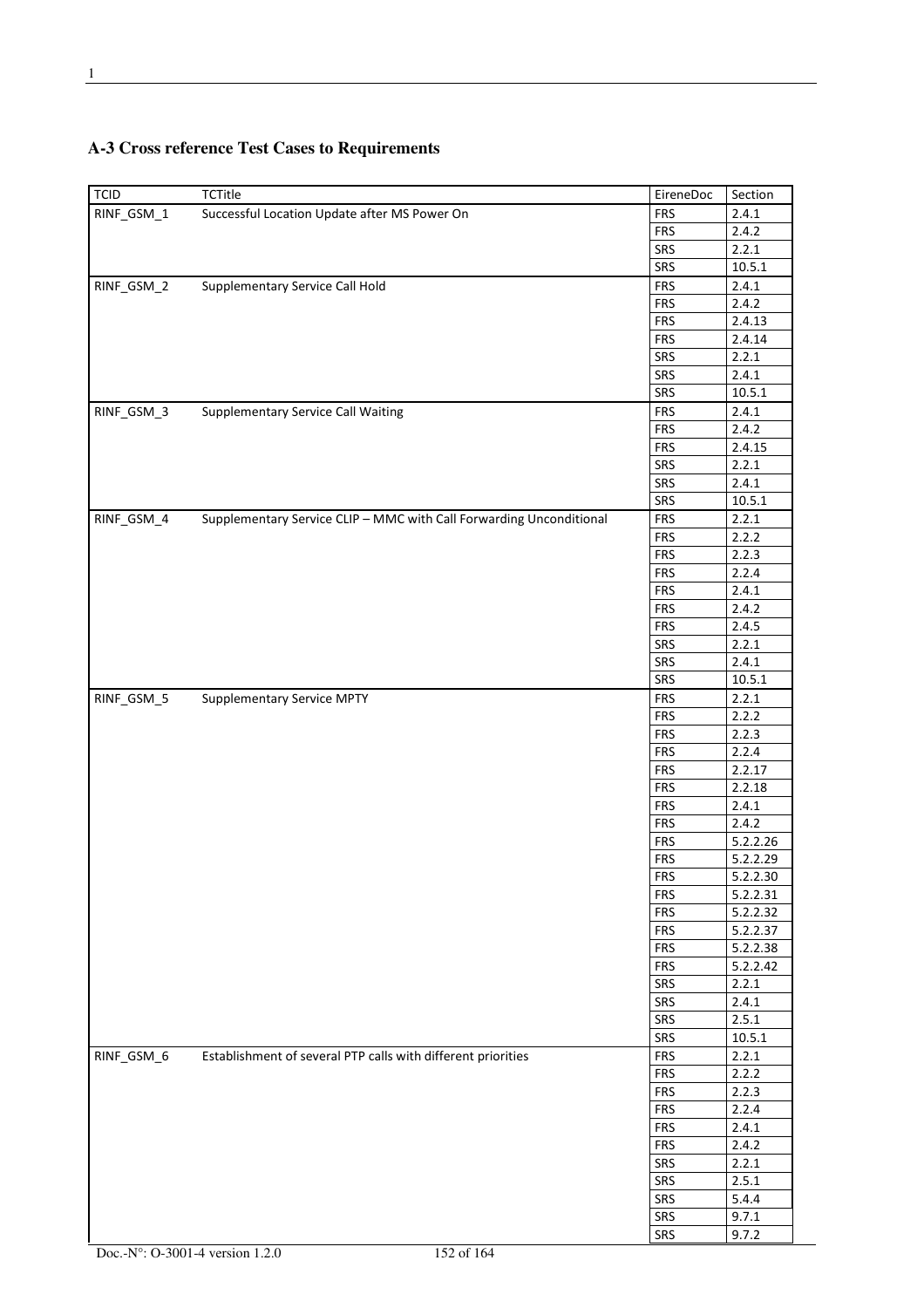|             |                                                                                | <b>SRS</b> | 10.2.1   |
|-------------|--------------------------------------------------------------------------------|------------|----------|
|             |                                                                                | SRS        | 10.5.1   |
| RINF_GSM_7  | Public Emergency Call - With SIM                                               | <b>FRS</b> | 2.4.1    |
|             |                                                                                | <b>FRS</b> | 2.4.2    |
|             |                                                                                | <b>FRS</b> | 9.3.2    |
|             |                                                                                | SRS        | 2.2.1    |
|             |                                                                                |            |          |
|             |                                                                                | SRS        | 10.2.1   |
|             |                                                                                | SRS        | 10.5.1   |
| RINF_GSM_8  | Short and long SMS                                                             | <b>FRS</b> | 2.3.4    |
|             |                                                                                | <b>SRS</b> | 12.2.1   |
|             |                                                                                |            | 12.2.2   |
| RINF_GSM_9  | Mobile subscriber receives a call from Subscriber on other Network             | SRS        | 9.7.4    |
| RINF_ER-GSM | Establishment of a PTP call in a ER-GSM network                                | SRS        | 3.5.5    |
| RINF_HO_1   | Inter BTS handover of a point to point voice call                              | <b>FRS</b> | 2.2.3    |
|             |                                                                                | <b>FRS</b> | 2.2.4    |
| RINF_HO_2   | Ongoing point to point voice call in the destination cell preempted by a inter | <b>FRS</b> | 10.2.2   |
|             | BTS handover inwards of a point to point voice call                            |            |          |
| RINF_FA_1   | Registration of an FN Number                                                   | <b>FRS</b> | 2.4.1    |
|             |                                                                                | <b>FRS</b> | 2.4.3    |
|             |                                                                                | <b>FRS</b> | 2.5.1    |
|             |                                                                                | <b>FRS</b> | 9.2.1.1  |
|             |                                                                                | <b>FRS</b> | 9.2.2.2  |
|             |                                                                                | <b>FRS</b> | 9.2.3.2  |
|             |                                                                                | <b>FRS</b> | 9.2.4.1  |
|             |                                                                                | <b>FRS</b> | 9.2.4.2  |
|             |                                                                                | <b>FRS</b> | 9.2.4.3  |
|             |                                                                                |            |          |
|             |                                                                                | <b>FRS</b> | 9.2.4.4  |
|             |                                                                                | <b>FRS</b> | 11.2.1.1 |
|             |                                                                                | <b>FRS</b> | 11.3.2.3 |
|             |                                                                                | <b>FRS</b> | 11.3.3.1 |
|             |                                                                                | <b>FRS</b> | 11.3.3.3 |
|             |                                                                                | <b>FRS</b> | 11.3.3.5 |
|             |                                                                                | SRS        | 2.5.1    |
|             |                                                                                | SRS        | 11.3.2   |
|             |                                                                                | SRS        | 11.3.5   |
|             |                                                                                | <b>SRS</b> | 11.3.7   |
|             |                                                                                | <b>SRS</b> | 11.3.9   |
|             |                                                                                | <b>SRS</b> | 11.3.9i  |
|             |                                                                                |            |          |
| RINF_FA_2   | Registration of an unknown FN fails                                            | <b>FRS</b> | 2.4.1    |
|             |                                                                                | <b>FRS</b> | 2.4.3    |
|             |                                                                                | <b>FRS</b> | 2.5.1    |
|             |                                                                                | <b>FRS</b> | 9.2.1.1  |
|             |                                                                                | <b>FRS</b> | 9.2.2.2  |
|             |                                                                                | <b>FRS</b> | 9.2.3.2  |
|             |                                                                                | <b>FRS</b> | 9.2.4.1  |
|             |                                                                                | <b>FRS</b> | 9.2.4.2  |
|             |                                                                                | <b>FRS</b> | 9.2.4.3  |
|             |                                                                                | <b>FRS</b> | 9.2.4.4  |
|             |                                                                                | <b>FRS</b> | 11.2.1.1 |
|             |                                                                                | <b>FRS</b> | 11.2.1.5 |
|             |                                                                                | <b>FRS</b> | 11.2.2.1 |
|             |                                                                                | <b>FRS</b> | 11.3.2.3 |
|             |                                                                                | <b>FRS</b> |          |
|             |                                                                                |            | 11.3.3.1 |
|             |                                                                                | <b>FRS</b> | 11.3.3.3 |
|             |                                                                                | <b>FRS</b> | 11.3.3.5 |
|             |                                                                                | SRS        | 11.3.2   |
|             |                                                                                | SRS        | 11.3.5   |
|             |                                                                                | SRS        | 11.3.7   |
|             |                                                                                | SRS        | 11.3.9   |
|             |                                                                                | SRS        | 11.3.9i  |
|             |                                                                                |            |          |

÷,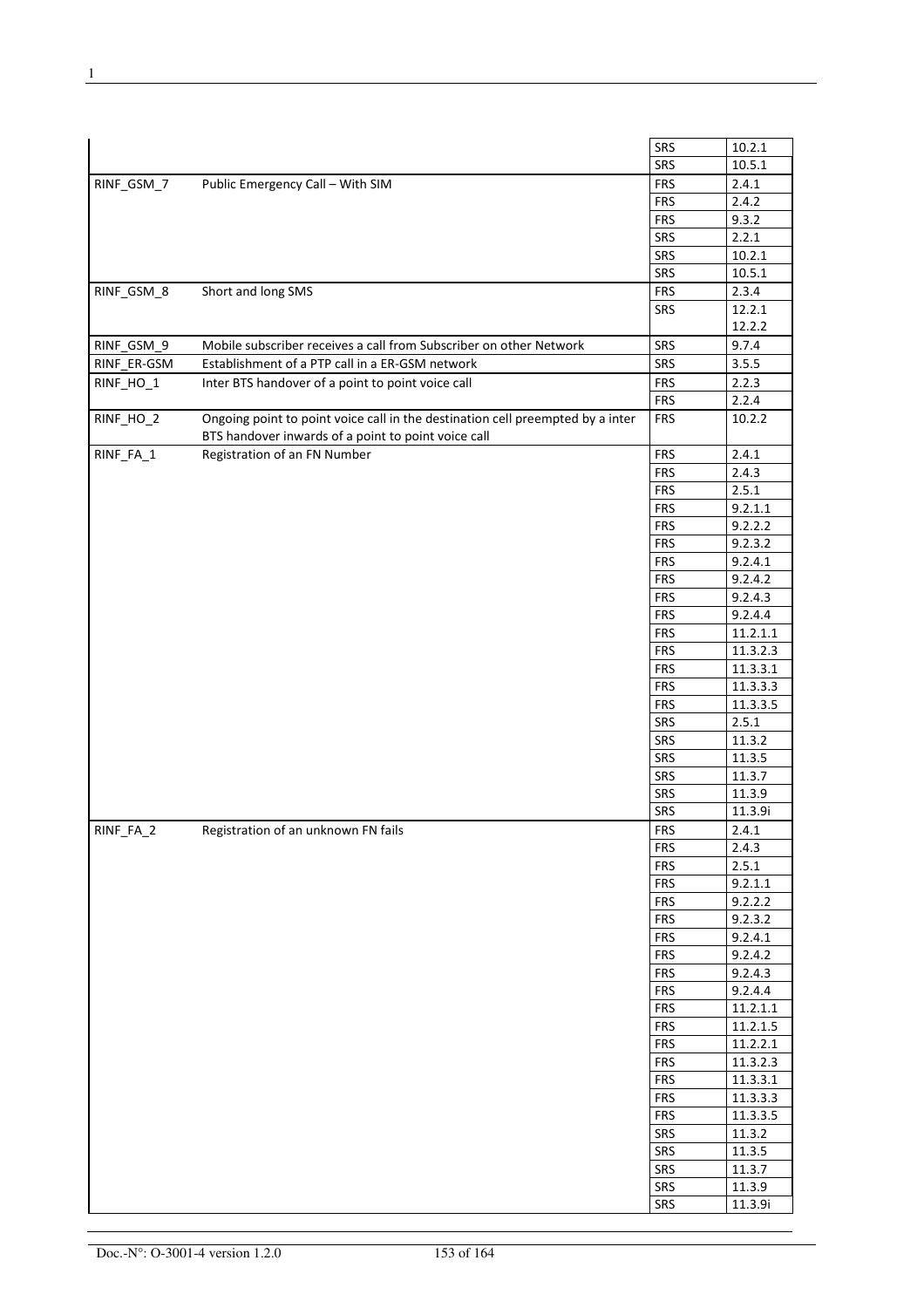| RINF_FA_3 | Deregistration of an FN Number | <b>FRS</b>               | 2.4.1              |
|-----------|--------------------------------|--------------------------|--------------------|
|           |                                | <b>FRS</b>               | 2.4.3              |
|           |                                | <b>FRS</b>               | 2.5.1              |
|           |                                | <b>FRS</b>               | 9.2.1.1            |
|           |                                | <b>FRS</b>               | 9.2.2.2            |
|           |                                | <b>FRS</b>               | 9.2.3.2            |
|           |                                | <b>FRS</b>               | 9.2.4.1            |
|           |                                | <b>FRS</b>               | 9.2.4.2            |
|           |                                | <b>FRS</b>               | 9.2.4.3            |
|           |                                | <b>FRS</b>               | 9.2.4.4            |
|           |                                | <b>FRS</b>               | 11.2.1.1           |
|           |                                | <b>FRS</b>               | 11.3.2.3           |
|           |                                | <b>FRS</b>               | 11.3.3.1           |
|           |                                | <b>FRS</b>               | 11.3.3.3           |
|           |                                | <b>FRS</b>               | 11.3.3.4           |
|           |                                | <b>FRS</b>               | 11.3.3.5           |
|           |                                | SRS                      | 2.4.1              |
|           |                                | SRS                      | 11.3.2             |
|           |                                | SRS                      | 11.3.5             |
|           |                                | SRS                      | 11.3.7             |
|           |                                | SRS                      | 11.3.9             |
|           |                                | SRS                      | 11.3.10            |
|           |                                | SRS                      | 11.3.12            |
| RINF_FA_4 | Deregistration of an FN fails  | <b>FRS</b>               | 2.4.1              |
|           |                                | <b>FRS</b>               | 2.4.3<br>2.5.1     |
|           |                                | <b>FRS</b>               |                    |
|           |                                | <b>FRS</b>               | 9.2.1.1            |
|           |                                | <b>FRS</b><br><b>FRS</b> | 9.2.2.2<br>9.2.3.2 |
|           |                                | <b>FRS</b>               | 9.2.4.1            |
|           |                                | <b>FRS</b>               | 9.2.4.2            |
|           |                                | <b>FRS</b>               | 9.2.4.3            |
|           |                                | <b>FRS</b>               | 9.2.4.4            |
|           |                                | <b>FRS</b>               | 11.2.1.1           |
|           |                                | <b>FRS</b>               | 11.3.2.3           |
|           |                                | <b>FRS</b>               | 11.3.3.1           |
|           |                                | <b>FRS</b>               | 11.3.3.3           |
|           |                                | <b>FRS</b>               | 11.3.3.4           |
|           |                                | <b>FRS</b>               | 11.3.3.5           |
|           |                                | SRS                      | 2.4.1              |
|           |                                | SRS                      | 11.3.2             |
|           |                                | SRS                      | 11.3.5             |
|           |                                | SRS                      | 11.3.7             |
|           |                                | SRS                      | 11.3.9             |
|           |                                | SRS                      | 11.3.10            |
|           |                                | SRS                      | 11.3.12            |
| RINF_FA_5 | Interrogation of an FA Number  | <b>FRS</b>               | 2.4.1              |
|           |                                | <b>FRS</b>               | 2.4.3              |
|           |                                | <b>FRS</b>               | 2.5.1              |
|           |                                | <b>FRS</b>               | 9.2.1.1            |
|           |                                | <b>FRS</b>               | 9.2.4.1            |
|           |                                | <b>FRS</b>               | 9.2.4.2            |
|           |                                | <b>FRS</b>               | 9.2.4.3            |
|           |                                | <b>FRS</b>               | 9.2.4.4            |
|           |                                | <b>FRS</b>               | 11.2.1.1           |
|           |                                | <b>FRS</b>               | 11.3.2.3           |
|           |                                | <b>FRS</b>               | 11.3.3.1           |
|           |                                | <b>FRS</b>               | 11.3.3.3           |
|           |                                | <b>FRS</b>               | 11.3.3.5           |
|           |                                | SRS                      | 2.4.1              |
|           |                                | SRS                      | 11.3.2             |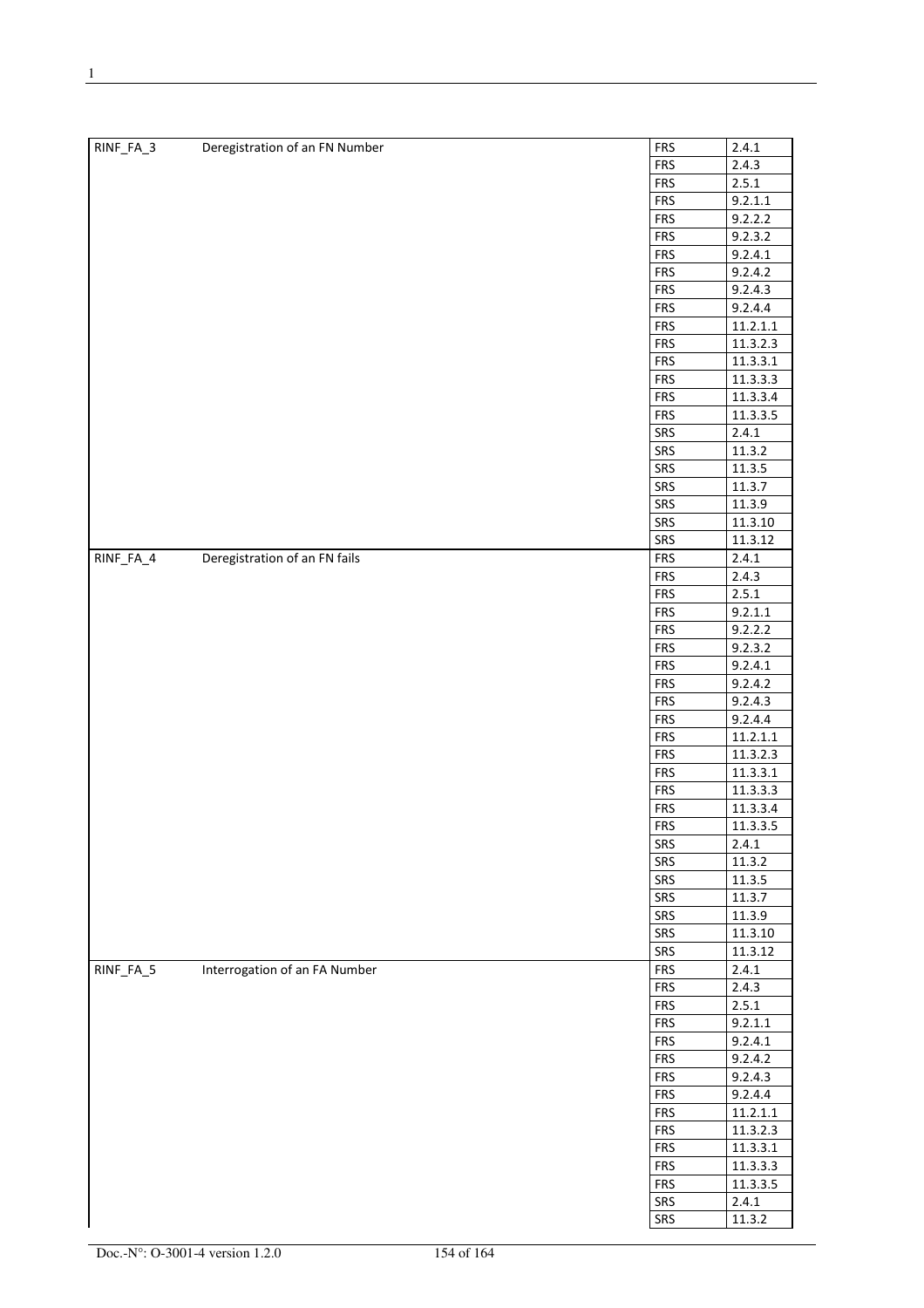|           |                                 | SRS<br>11.3.5                                  |
|-----------|---------------------------------|------------------------------------------------|
|           |                                 | SRS<br>11.3.7                                  |
|           |                                 | SRS<br>11.3.9                                  |
| RINF_FA_6 | Interrogation of an FN fails    | <b>FRS</b><br>2.4.1                            |
|           |                                 | <b>FRS</b><br>2.4.3                            |
|           |                                 | <b>FRS</b><br>2.5.1                            |
|           |                                 | <b>FRS</b><br>9.2.1.1                          |
|           |                                 | <b>FRS</b><br>9.2.4.1                          |
|           |                                 | <b>FRS</b><br>9.2.4.2                          |
|           |                                 | <b>FRS</b><br>9.2.4.3                          |
|           |                                 | <b>FRS</b><br>9.2.4.4                          |
|           |                                 | <b>FRS</b><br>11.2.1.1                         |
|           |                                 | <b>FRS</b><br>11.3.2.3                         |
|           |                                 | 11.3.3.1<br><b>FRS</b>                         |
|           |                                 | <b>FRS</b><br>11.3.3.3                         |
|           |                                 | <b>FRS</b><br>11.3.3.5                         |
|           |                                 | SRS<br>2.4.1                                   |
|           |                                 | SRS<br>11.3.2                                  |
|           |                                 | SRS<br>11.3.5                                  |
|           |                                 | SRS<br>11.3.7                                  |
|           |                                 | SRS<br>11.3.9                                  |
| RINF_FA_7 | FA Call - Successful Call       | <b>FRS</b><br>2.2.3                            |
|           |                                 | <b>FRS</b><br>2.2.4                            |
|           |                                 | <b>FRS</b><br>2.4.1                            |
|           |                                 | <b>FRS</b><br>2.4.3                            |
|           |                                 | <b>FRS</b><br>2.5.1                            |
|           |                                 | <b>FRS</b><br>5.2.2.3                          |
|           |                                 | <b>FRS</b><br>5.2.2.3i                         |
|           |                                 | <b>FRS</b><br>5.2.2.4                          |
|           |                                 | <b>FRS</b><br>5.2.2.6                          |
|           |                                 |                                                |
|           |                                 | <b>FRS</b><br>5.2.2.7<br><b>FRS</b><br>9.2.1.1 |
|           |                                 | <b>FRS</b>                                     |
|           |                                 | 9.2.4.1                                        |
|           |                                 | <b>FRS</b><br>9.2.4.2                          |
|           |                                 | <b>FRS</b><br>9.2.4.3                          |
|           |                                 | <b>FRS</b><br>9.2.4.4                          |
|           |                                 | <b>FRS</b><br>11.2.1.1                         |
|           |                                 | <b>FRS</b><br>11.3.2.3                         |
|           |                                 | <b>FRS</b><br>11.3.3.1                         |
|           |                                 | <b>FRS</b><br>11.3.3.3                         |
|           |                                 | 11.3.3.5<br><b>FRS</b>                         |
|           |                                 | SRS<br>2.4.1                                   |
|           |                                 | SRS<br>5.4.4                                   |
|           |                                 | SRS<br>9.5.2                                   |
|           |                                 | SRS<br>9.5.3                                   |
|           |                                 | SRS<br>9.5.4                                   |
|           |                                 | SRS<br>10.2.1                                  |
|           |                                 | SRS<br>11.3.2                                  |
|           |                                 | SRS<br>$11.3.\overline{5}$                     |
|           |                                 | 11.3.7<br>SRS                                  |
|           |                                 | SRS<br>11.3.9                                  |
| RINF_FA_8 | FA Call - Call is not completed | <b>FRS</b><br>2.4.1                            |
|           |                                 | <b>FRS</b><br>2.4.3                            |
|           |                                 | 2.5.1<br><b>FRS</b>                            |
|           |                                 | <b>FRS</b><br>9.2.1.1                          |
|           |                                 | <b>FRS</b><br>9.2.4.1                          |
|           |                                 | <b>FRS</b><br>9.2.4.2                          |
|           |                                 | <b>FRS</b><br>9.2.4.3                          |
|           |                                 | <b>FRS</b><br>9.2.4.4                          |

 $FRS$  11.2.1.1  $FRS$  11.3.2.3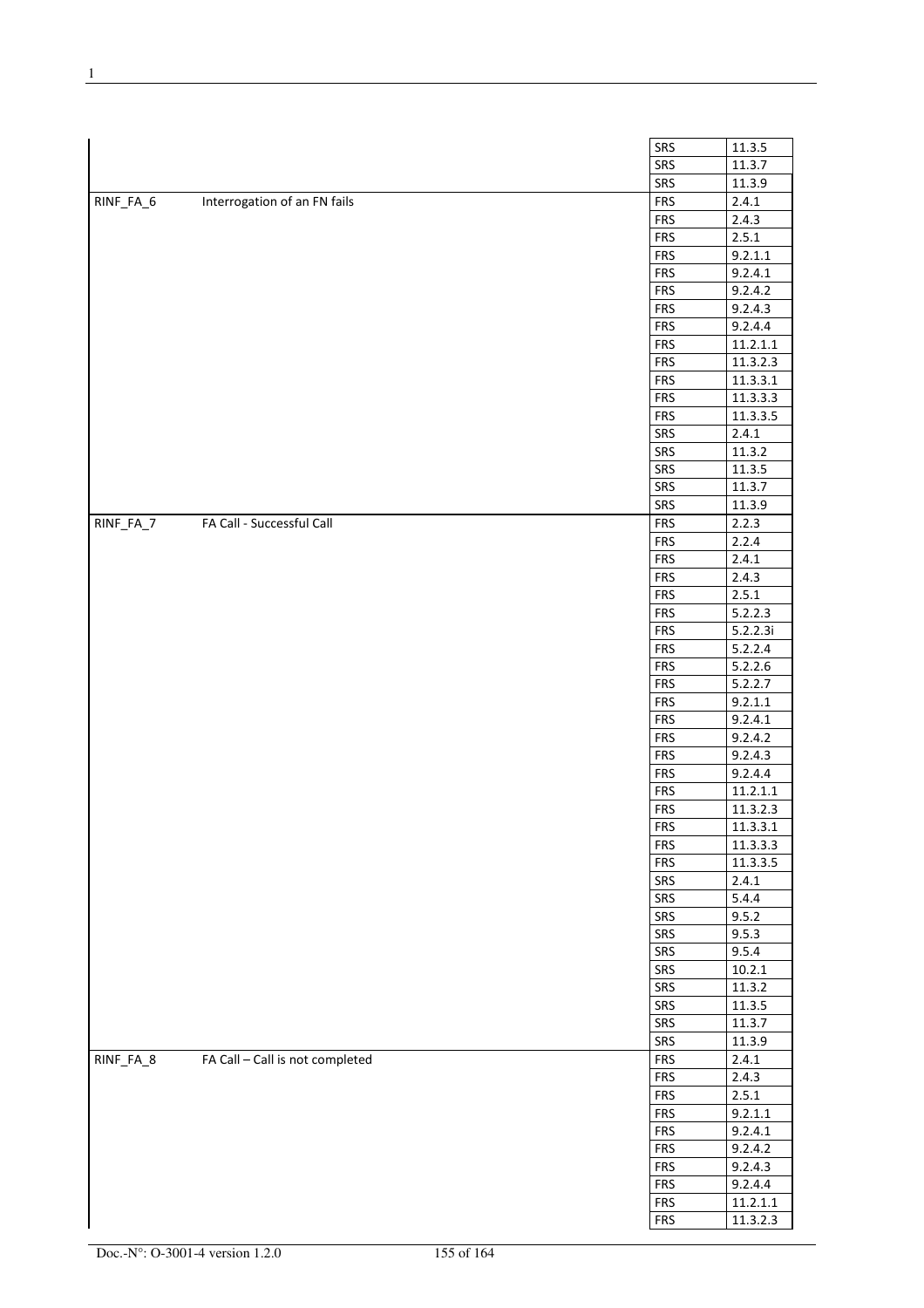|            |                                                                             | <b>FRS</b> | 11.3.3.1 |
|------------|-----------------------------------------------------------------------------|------------|----------|
|            |                                                                             | <b>FRS</b> | 11.3.3.3 |
|            |                                                                             | <b>FRS</b> | 11.3.3.5 |
|            |                                                                             | SRS        | 2.4.1    |
|            |                                                                             | SRS        | 11.3.2   |
|            |                                                                             | SRS        | 11.3.5   |
|            |                                                                             | SRS        | 11.3.7   |
|            |                                                                             | SRS        | 11.3.9   |
| RINF_FA_9  | Verification of Functional Numbers previously registered in HPLMN (CT2/3/4) | <b>FRS</b> | 2.4.1    |
|            |                                                                             | <b>FRS</b> | 2.4.2    |
|            |                                                                             | <b>FRS</b> | 2.4.3    |
|            |                                                                             | <b>FRS</b> | 2.5.1    |
|            |                                                                             | <b>FRS</b> | 9.2.1.1  |
|            |                                                                             | <b>FRS</b> | 9.2.4.1  |
|            |                                                                             | <b>FRS</b> | 9.2.4.2  |
|            |                                                                             | <b>FRS</b> | 9.2.4.3  |
|            |                                                                             | <b>FRS</b> | 9.2.4.4  |
|            |                                                                             | <b>FRS</b> | 11.2.1.1 |
|            |                                                                             | <b>FRS</b> | 11.3.2.3 |
|            |                                                                             | <b>FRS</b> | 11.3.3.1 |
|            |                                                                             | <b>FRS</b> | 11.3.3.3 |
|            |                                                                             | <b>FRS</b> | 11.3.3.5 |
|            |                                                                             | SRS        | 2.4.1    |
|            |                                                                             | SRS        | 11.3.2   |
|            |                                                                             | SRS        | 11.3.5   |
|            |                                                                             | SRS        | 11.3.9   |
|            |                                                                             | SRS        | 11.3.9i  |
|            |                                                                             | SRS        | 11.3.10  |
|            |                                                                             | SRS        | 11.3.12  |
| RINF_FA_10 | Deregistration of CT2 numbers while roaming                                 | <b>FRS</b> | 2.4.1    |
|            |                                                                             | <b>FRS</b> | 2.4.2    |
|            |                                                                             | <b>FRS</b> | 2.4.3    |
|            |                                                                             | <b>FRS</b> | 2.5.1    |
|            |                                                                             | <b>FRS</b> | 9.2.1.1  |
|            |                                                                             | <b>FRS</b> | 9.2.4.1  |
|            |                                                                             | <b>FRS</b> | 9.2.4.2  |
|            |                                                                             | <b>FRS</b> | 9.2.4.3  |
|            |                                                                             | <b>FRS</b> |          |
|            |                                                                             |            | 9.2.4.4  |
|            |                                                                             | <b>FRS</b> | 11.2.1.1 |
|            |                                                                             | <b>FRS</b> | 11.3.2.3 |
|            |                                                                             | <b>FRS</b> | 11.3.3.1 |
|            |                                                                             | <b>FRS</b> | 11.3.3.3 |
|            |                                                                             | <b>FRS</b> | 11.3.3.5 |
|            |                                                                             | SRS        | 2.4.1    |
|            |                                                                             | SRS<br>SRS | 11.3.2   |
|            |                                                                             |            | 11.3.5   |
|            |                                                                             | SRS        | 11.3.9   |
|            |                                                                             | SRS        | 11.3.9i  |
|            |                                                                             | SRS        | 11.3.10  |
|            |                                                                             | SRS        | 11.3.12  |
| RINF_FA_11 | <b>Forced Deregistration</b>                                                | <b>FRS</b> | 2.4.1    |
|            |                                                                             | <b>FRS</b> | 2.4.3    |
|            |                                                                             | <b>FRS</b> | 2.5.1    |
|            |                                                                             | <b>FRS</b> | 9.2.1.1  |
|            |                                                                             | <b>FRS</b> | 9.2.2.2  |
|            |                                                                             | <b>FRS</b> | 9.2.3.2  |
|            |                                                                             | <b>FRS</b> | 9.2.4.1  |
|            |                                                                             | <b>FRS</b> | 9.2.4.2  |
|            |                                                                             | <b>FRS</b> | 9.2.4.3  |
|            |                                                                             | <b>FRS</b> | 9.2.4.4  |
|            |                                                                             | <b>FRS</b> | 11.2.1.1 |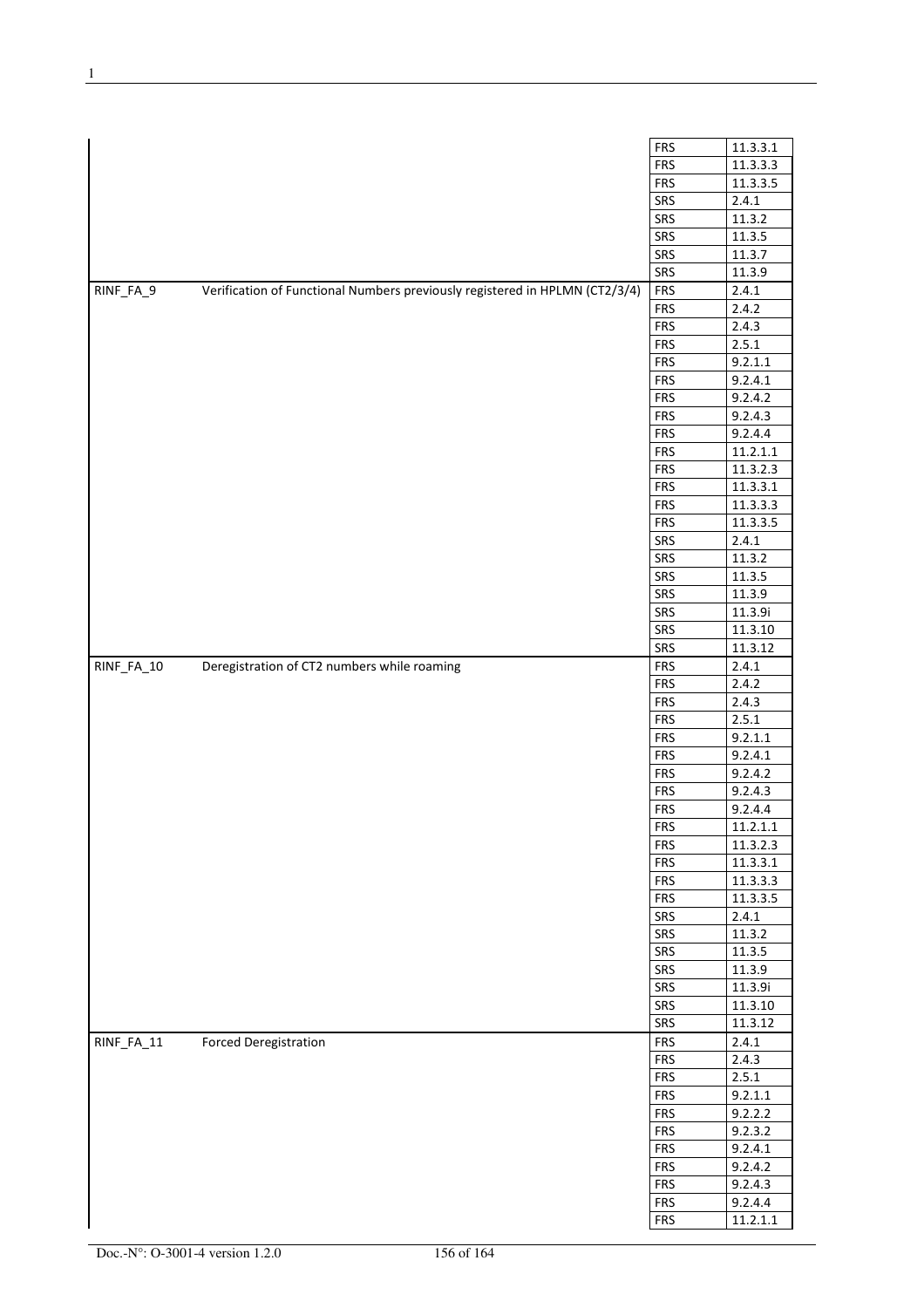|            |                                                                                                        | <b>FRS</b>               | 11.3.2.3             |
|------------|--------------------------------------------------------------------------------------------------------|--------------------------|----------------------|
|            |                                                                                                        | <b>FRS</b>               | 11.3.3.1             |
|            |                                                                                                        | <b>FRS</b>               | 11.3.3.3             |
|            |                                                                                                        | <b>FRS</b><br><b>FRS</b> | 11.3.3.4<br>11.3.3.5 |
|            |                                                                                                        |                          |                      |
|            |                                                                                                        | SRS                      | 11.3.2               |
|            |                                                                                                        | SRS                      | 11.3.5               |
|            |                                                                                                        | SRS                      | 11.3.7               |
|            |                                                                                                        | SRS                      | 11.3.9               |
|            |                                                                                                        | SRS                      | 11.3.10              |
|            |                                                                                                        | SRS                      | 11.3.12              |
| RINF_FA_12 | Unsuccessful registration with Lead driver number (CT2 FC 01) because of<br>wrong CoR (CT2 FC10 works) | <b>FRS</b>               | 11.3.2.5             |
|            |                                                                                                        | SRS                      | 9.10.1ii             |
|            |                                                                                                        | SRS                      | 11.3.6               |
| RINF_FA_13 | Register 3 function numbers to one user (non-roaming case)                                             | <b>FRS</b>               | 11.2.1.4             |
|            |                                                                                                        | SRS                      | 2.4.1                |
|            |                                                                                                        | SRS                      | 11.3.2               |
| RINF_FA_14 | Registration of an FN fails - remote party already registered                                          | <b>FRS</b>               | 2.4.1                |
|            |                                                                                                        | <b>FRS</b>               | 2.4.3                |
|            |                                                                                                        | <b>FRS</b>               | 2.5.1                |
|            |                                                                                                        | <b>FRS</b>               | 9.2.1.1              |
|            |                                                                                                        | <b>FRS</b>               | 9.2.2.2              |
|            |                                                                                                        | <b>FRS</b>               | 9.2.3.2              |
|            |                                                                                                        | <b>FRS</b>               | 9.2.4.1              |
|            |                                                                                                        | <b>FRS</b>               | 9.2.4.2              |
|            |                                                                                                        | <b>FRS</b>               | 9.2.4.3              |
|            |                                                                                                        | <b>FRS</b>               | 9.2.4.4              |
|            |                                                                                                        | <b>FRS</b>               | 11.2.1.1             |
|            |                                                                                                        | <b>FRS</b>               | 11.3.2.3             |
|            |                                                                                                        | <b>FRS</b>               | 11.3.3.1             |
|            |                                                                                                        | <b>FRS</b>               | 11.3.3.3             |
|            |                                                                                                        | <b>FRS</b>               | 11.3.3.5             |
|            |                                                                                                        | SRS                      | 2.5.1                |
|            |                                                                                                        | SRS                      | 11.3.2               |
|            |                                                                                                        | SRS                      | 11.3.5               |
|            |                                                                                                        | SRS                      | 11.3.7               |
|            |                                                                                                        | SRS                      | 11.3.9               |
|            |                                                                                                        | SRS                      | 11.3.9i              |
| RINF_FA_15 | FA Call - Successful Call                                                                              | SRS                      | 9.2.2                |
|            |                                                                                                        | SRS                      | 9.2.3                |
|            |                                                                                                        | SRS                      | 9.2.4                |
|            |                                                                                                        | SRS                      | 9.2.5                |
|            |                                                                                                        | SRS                      | 9.2.6                |
|            |                                                                                                        | SRS                      | 9.2.7                |
|            |                                                                                                        | SRS                      | 9.2.8                |
|            |                                                                                                        | SRS                      | 9.2.9                |
|            |                                                                                                        | SRS                      | 9.2.10               |
|            |                                                                                                        | SRS                      | 9.2.11               |
| RINF_LDA_1 | Successful LDA Call - Verify the cell format is correct                                                | <b>FRS</b>               | 2.5.1                |
|            |                                                                                                        | <b>FRS</b>               | 5.2.2.3              |
|            |                                                                                                        | <b>FRS</b>               | 5.2.2.3i             |
|            |                                                                                                        | <b>FRS</b>               | 5.2.2.4              |
|            |                                                                                                        | <b>FRS</b>               | 5.2.2.6              |
|            |                                                                                                        | <b>FRS</b>               | 5.2.2.7              |
|            |                                                                                                        | <b>FRS</b>               | 9.3.2                |
|            |                                                                                                        | <b>FRS</b>               | 11.4.1               |
|            |                                                                                                        | <b>FRS</b>               | 11.4.4               |
|            |                                                                                                        | <b>FRS</b>               | 11.4.5               |
|            |                                                                                                        | SRS                      | 2.5.1                |
|            |                                                                                                        | SRS                      |                      |
|            |                                                                                                        |                          | 9.8.2                |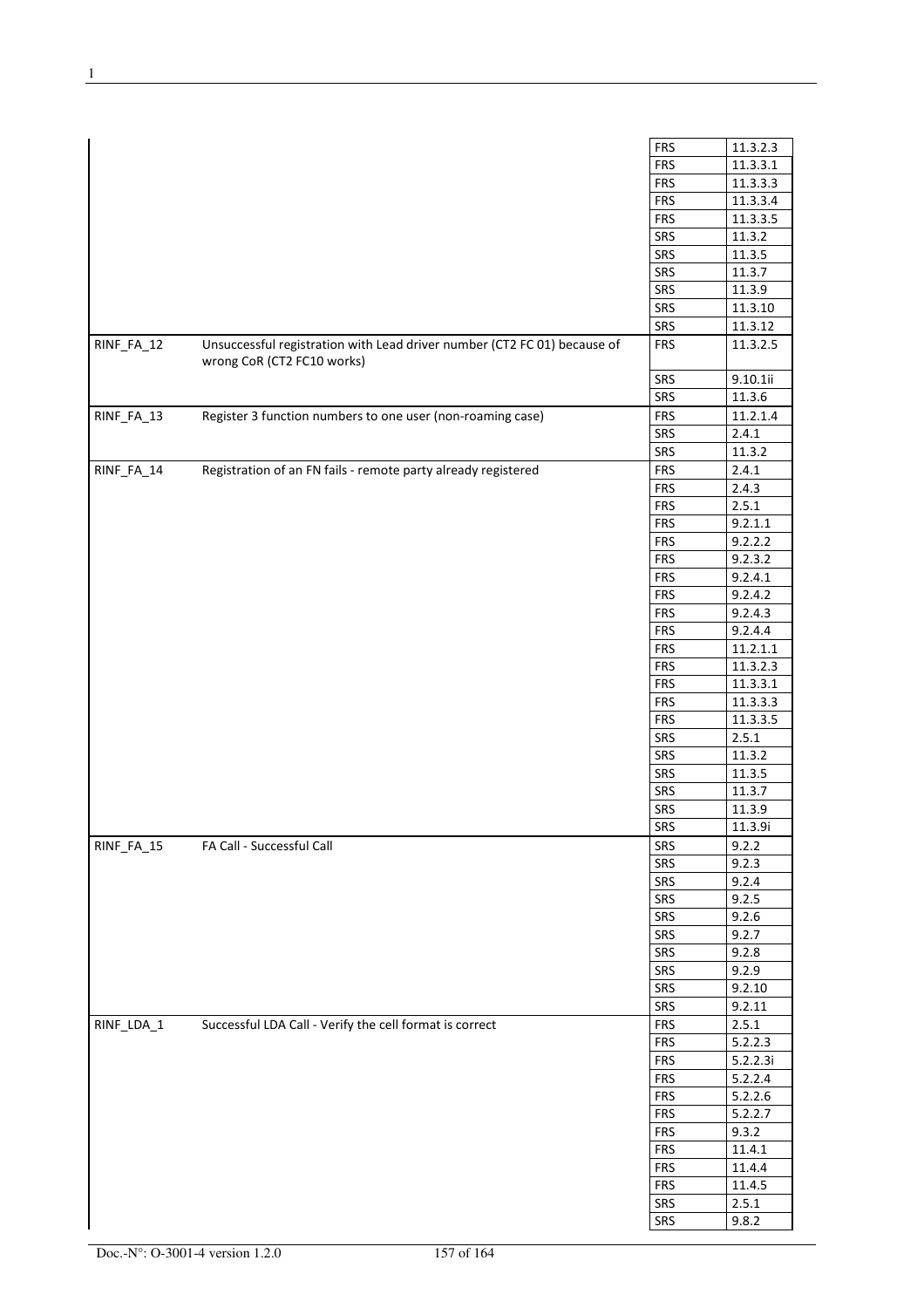|              |                                                                                             | SRS        | 9.8.3    |
|--------------|---------------------------------------------------------------------------------------------|------------|----------|
|              |                                                                                             | SRS        | 9.8.4    |
|              |                                                                                             | SRS        | 11.7.2   |
| RINF_LDA_2   | Unsuccessful LDA Call - Call to invalid Short Code                                          | <b>FRS</b> | 2.5.1    |
|              |                                                                                             | <b>FRS</b> | 5.2.2.3  |
|              |                                                                                             | <b>FRS</b> | 5.2.2.3i |
|              |                                                                                             | <b>FRS</b> | 5.2.2.4  |
|              |                                                                                             | <b>FRS</b> | 5.2.2.6  |
|              |                                                                                             | <b>FRS</b> | 5.2.2.7  |
|              |                                                                                             | <b>FRS</b> | 9.3.2    |
|              |                                                                                             | <b>FRS</b> | 11.4.1   |
|              |                                                                                             | <b>FRS</b> | 11.4.4   |
|              |                                                                                             | <b>FRS</b> | 11.4.5   |
|              |                                                                                             | SRS        | 2.5.1    |
|              |                                                                                             | SRS        | 9.8.4    |
|              |                                                                                             | SRS        | 11.7.2   |
| RINF_eMLPP_1 | MS in VGCS call on DCH, pre-emption on Air IF by higher prio PtP call                       | <b>FRS</b> | 2.4.5    |
|              |                                                                                             | <b>FRS</b> | 2.4.6    |
|              |                                                                                             | <b>FRS</b> | 2.4.7    |
|              |                                                                                             | <b>FRS</b> | 5.2.2.9  |
|              |                                                                                             | <b>FRS</b> | 5.2.2.15 |
|              |                                                                                             | <b>FRS</b> | 10.2.2   |
|              |                                                                                             | <b>FRS</b> | 10.2.3   |
|              |                                                                                             | <b>SRS</b> | 2.4.1    |
|              |                                                                                             | SRS        | 4.3.1    |
|              |                                                                                             | SRS        | 10.2.1   |
| RINF_eMLPP_2 | MS in VBS call as listener, pre-emption on Air IF by higher prio VBS call.                  | <b>FRS</b> | 2.4.5    |
|              |                                                                                             | <b>FRS</b> | 2.4.6    |
|              |                                                                                             | <b>FRS</b> | 2.4.7    |
|              |                                                                                             | <b>FRS</b> | 10.2.2   |
|              |                                                                                             | <b>FRS</b> | 10.2.3   |
|              |                                                                                             | SRS        | 2.4.1    |
|              |                                                                                             | SRS        | 4.3.1    |
|              |                                                                                             | SRS        | 10.2.1   |
| RINF eMLPP 3 | MS in VGCS call having the UL of the GCH, pre-emption on Air IF by higher<br>prio VBS call. | <b>FRS</b> | 2.4.5    |
|              |                                                                                             | <b>FRS</b> | 2.4.6    |
|              |                                                                                             | <b>FRS</b> | 2.4.7    |
|              |                                                                                             | <b>FRS</b> | 5.2.2.9  |
|              |                                                                                             | <b>FRS</b> | 5.2.2.15 |
|              |                                                                                             | <b>FRS</b> | 10.2.2   |
|              |                                                                                             | <b>FRS</b> | 10.2.3   |
|              |                                                                                             | SRS        | 2.4.1    |
|              |                                                                                             | SRS        | 4.3.1    |
|              |                                                                                             | SRS        | 10.2.1   |
| RINF eMLPP 4 | MS in PtP call, pre-emption on MS by higher prio VGCS call (REC)                            | <b>FRS</b> | 2.4.5    |
|              |                                                                                             | <b>FRS</b> | 2.4.6    |
|              |                                                                                             | <b>FRS</b> | 2.4.7    |
|              |                                                                                             | <b>FRS</b> | 5.2.2.9  |
|              |                                                                                             | <b>FRS</b> | 5.2.2.15 |
|              |                                                                                             | <b>FRS</b> | 10.2.2   |
|              |                                                                                             | <b>FRS</b> | 10.2.3   |
|              |                                                                                             | <b>FRS</b> | 13.4.6   |
|              |                                                                                             | SRS        | 2.4.1    |
|              |                                                                                             | SRS        | 4.3.1    |
|              |                                                                                             | SRS        | 10.2.1   |
| RINF_eMLPP_5 | MS in VBS call as originator, pre-emption on Air IF by higher prio VGCS call<br>(REC)       | <b>FRS</b> | 2.4.5    |
|              |                                                                                             | <b>FRS</b> | 2.4.6    |
|              |                                                                                             | <b>FRS</b> | 2.4.7    |
|              |                                                                                             | <b>FRS</b> | 10.2.2   |
|              |                                                                                             |            |          |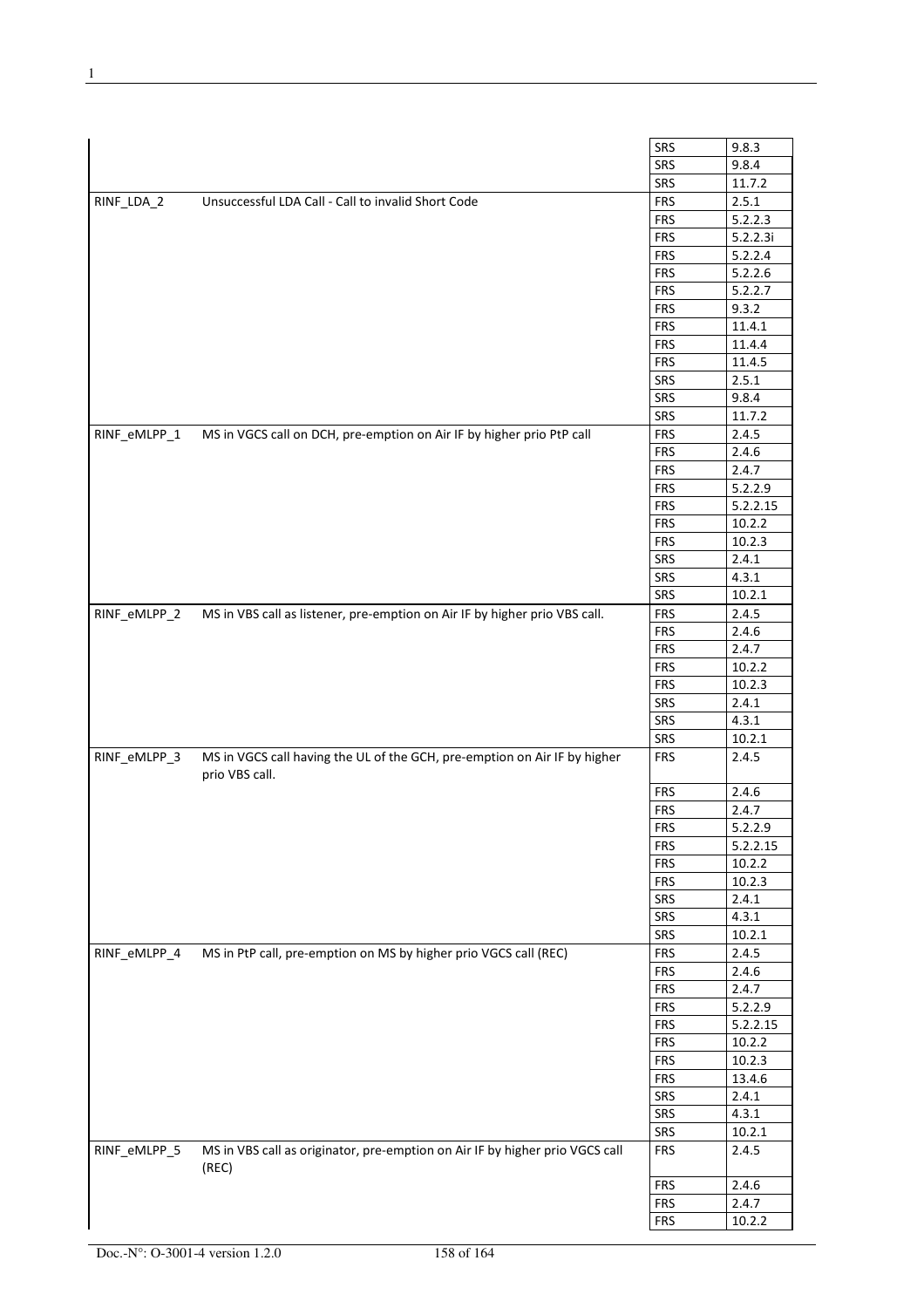|               |                                                                                               | <b>FRS</b>               | 10.2.3                |
|---------------|-----------------------------------------------------------------------------------------------|--------------------------|-----------------------|
|               |                                                                                               | <b>FRS</b>               | 10.4.1                |
|               |                                                                                               |                          |                       |
|               |                                                                                               | <b>FRS</b>               | 13.4.6                |
|               |                                                                                               | SRS                      | 2.4.1                 |
|               |                                                                                               | SRS                      | 4.3.1                 |
|               |                                                                                               | SRS                      | 10.2.1                |
| RINF_eMLPP_6  | MS in VGCS call having the UL of the GCH, pre-emption on MS by higher prio<br>VGCS call (REC) | <b>FRS</b>               | 2.2.14                |
| RINF_eMLPP_7  | MS in data call, pre-emption on Air IF by higher prio VGCS call (REC)                         | <b>FRS</b>               | 2.4.5                 |
|               |                                                                                               | <b>FRS</b>               | 2.4.6                 |
|               |                                                                                               | <b>FRS</b>               | 2.4.7                 |
|               |                                                                                               | <b>FRS</b>               | 10.2.2                |
|               |                                                                                               | <b>FRS</b>               | 10.2.3                |
|               |                                                                                               | <b>FRS</b>               | 13.4.6                |
|               |                                                                                               | SRS                      | 2.3.1                 |
|               |                                                                                               | SRS                      | 2.4.1                 |
|               |                                                                                               | SRS                      | 4.3.1                 |
|               |                                                                                               | SRS                      | 10.2.1                |
| RINF_eMLPP_8  | MS in PtP call, pre-emption on Air IF by higher prio data call (4800 baud,<br>transparent)    | <b>FRS</b>               | 2.3.13                |
|               |                                                                                               | <b>FRS</b>               | 2.4.5                 |
|               |                                                                                               | <b>FRS</b>               | 2.4.6                 |
|               |                                                                                               | <b>FRS</b>               | 2.4.7                 |
|               |                                                                                               | <b>FRS</b>               | 10.2.2                |
|               |                                                                                               | <b>FRS</b>               | 10.2.3                |
|               |                                                                                               | SRS                      | 2.3.1                 |
|               |                                                                                               | <b>SRS</b>               | 2.4.1                 |
|               |                                                                                               | SRS                      | 4.3.1                 |
|               |                                                                                               | SRS                      | 10.2.1                |
| RINF_eMLPP_9  | eMLPP priority is preserved during CFU (Call Forwarding Unconditionally)                      | SRS                      | 2.4.1                 |
| RINF_eMLPP_10 | eMLPP prio. is preserved during CFB (Call Forwarding Busy)                                    | SRS                      | 2.4.1                 |
| RINF_VGCS_1   | SS originates VGCS call                                                                       | <b>FRS</b>               | 2.2.1                 |
|               |                                                                                               | <b>FRS</b>               | 2.2.2                 |
|               |                                                                                               | <b>FRS</b>               | 2.2.12                |
|               |                                                                                               | <b>FRS</b>               | 2.2.16                |
|               |                                                                                               | <b>FRS</b>               | 3.5.2                 |
|               |                                                                                               | <b>FRS</b>               | 3.5.3                 |
|               |                                                                                               | <b>FRS</b>               | 5.2.2.9               |
|               |                                                                                               | <b>FRS</b>               | 5.2.2.15              |
|               |                                                                                               | <b>FRS</b>               | 5.2.2.43              |
|               |                                                                                               | <b>FRS</b>               | 5.2.2.47              |
|               |                                                                                               | SRS                      | 2.2.1                 |
|               |                                                                                               | SRS                      | 2.5.1                 |
|               |                                                                                               | SRS                      | 4.3.1                 |
| RINF VGCS 2   | Controller originates VGCS call and takes it down with the kill Sequence                      | <b>FRS</b>               | 2.2.1                 |
|               |                                                                                               | <b>FRS</b>               | 2.2.2                 |
|               |                                                                                               | <b>FRS</b>               | 2.2.12                |
|               |                                                                                               | <b>FRS</b>               | 2.2.16                |
|               |                                                                                               | <b>FRS</b>               | 3.5.2                 |
|               |                                                                                               | <b>FRS</b>               | 3.5.3                 |
|               |                                                                                               | <b>FRS</b>               | $\overline{5.2.2.43}$ |
|               |                                                                                               | <b>FRS</b>               | 5.2.2.47              |
|               |                                                                                               | <b>FRS</b>               | 11.2.3.2              |
|               |                                                                                               | SRS                      | 2.2.1                 |
|               |                                                                                               | SRS                      | 2.5.1                 |
|               |                                                                                               | SRS                      | 4.3.1                 |
|               |                                                                                               | SRS                      | 10.2.1                |
|               |                                                                                               |                          |                       |
| RINF_VGCS_3   | SS originates VGCS call, leaves, rejoins and ends it.                                         | <b>FRS</b>               | 2.2.1                 |
|               |                                                                                               |                          |                       |
|               |                                                                                               | <b>FRS</b>               | 2.2.2                 |
|               |                                                                                               | <b>FRS</b><br><b>FRS</b> | 2.2.12<br>2.2.16      |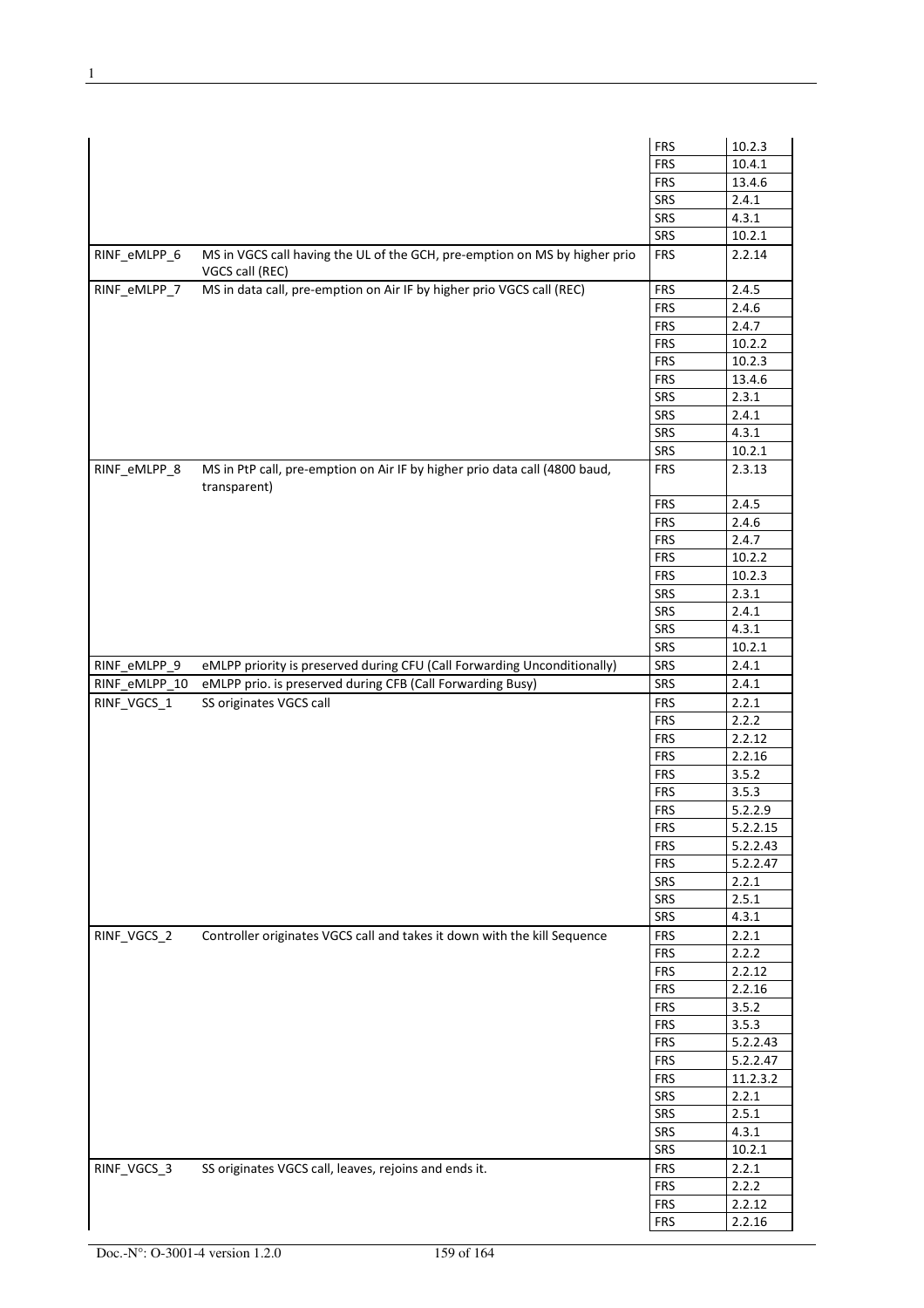|             |                                                                              | <b>FRS</b> | 3.5.2    |
|-------------|------------------------------------------------------------------------------|------------|----------|
|             |                                                                              | <b>FRS</b> | 3.5.3    |
|             |                                                                              | <b>FRS</b> | 5.2.2.9  |
|             |                                                                              | <b>FRS</b> | 5.2.2.15 |
|             |                                                                              | <b>FRS</b> |          |
|             |                                                                              |            | 5.2.2.43 |
|             |                                                                              | <b>FRS</b> | 5.2.2.47 |
|             |                                                                              | <b>FRS</b> | 11.2.3.2 |
|             |                                                                              | SRS        | 2.2.1    |
|             |                                                                              | SRS        | 2.5.1    |
|             |                                                                              | SRS        | 4.3.1    |
| RINF_VGCS_4 | SS enters into VGCS broadcast area with ongoing VGCS call and is notified of | <b>FRS</b> | 2.2.1    |
|             | it                                                                           |            |          |
|             |                                                                              |            |          |
|             |                                                                              | <b>FRS</b> | 2.2.2    |
|             |                                                                              | <b>FRS</b> | 2.2.12   |
|             |                                                                              | <b>FRS</b> | 2.2.16   |
|             |                                                                              | <b>FRS</b> | 3.5.2    |
|             |                                                                              | <b>FRS</b> | 3.5.3    |
|             |                                                                              | <b>FRS</b> | 5.2.2.9  |
|             |                                                                              | <b>FRS</b> | 5.2.2.15 |
|             |                                                                              | <b>FRS</b> | 5.2.2.43 |
|             |                                                                              | <b>FRS</b> |          |
|             |                                                                              |            | 5.2.2.47 |
|             |                                                                              | <b>FRS</b> | 11.2.3.2 |
|             |                                                                              | SRS        | 2.2.1    |
|             |                                                                              | SRS        | 2.5.1    |
|             |                                                                              | SRS        | 4.3.1    |
| RINF_VGCS_5 | Controller joins ongoing VGCS call                                           | <b>FRS</b> | 2.2.1    |
|             |                                                                              | <b>FRS</b> | 2.2.2    |
|             |                                                                              | <b>FRS</b> | 2.2.12   |
|             |                                                                              | <b>FRS</b> | 2.2.16   |
|             |                                                                              |            |          |
|             |                                                                              | <b>FRS</b> | 3.5.2    |
|             |                                                                              | <b>FRS</b> | 3.5.3    |
|             |                                                                              | <b>FRS</b> | 5.2.2.43 |
|             |                                                                              | <b>FRS</b> | 5.2.2.47 |
|             |                                                                              | <b>FRS</b> | 11.2.3.2 |
|             |                                                                              | SRS        | 4.3.1    |
|             |                                                                              | SRS        | 10.2.1   |
| RINF_VGCS_6 | Parallel group calls are possible in the same cell.                          | <b>FRS</b> | 2.2.1    |
|             |                                                                              |            |          |
|             |                                                                              | <b>FRS</b> | 2.2.2    |
|             |                                                                              | <b>FRS</b> | 2.2.12   |
|             |                                                                              | <b>FRS</b> | 2.2.16   |
|             |                                                                              | <b>FRS</b> | 3.5.2    |
|             |                                                                              | <b>FRS</b> | 3.5.3    |
|             |                                                                              | <b>FRS</b> | 5.2.2.43 |
|             |                                                                              | <b>FRS</b> | 5.2.2.47 |
|             |                                                                              | <b>FRS</b> | 11.2.3.2 |
|             |                                                                              | SRS        | 4.3.1    |
|             |                                                                              |            |          |
| RINF_VGCS_7 | GID delivered correctly to terminating SS in SS originated VGCS call         | <b>FRS</b> | 2.2.1    |
|             |                                                                              | <b>FRS</b> | 2.2.2    |
|             |                                                                              | <b>FRS</b> | 2.2.12   |
|             |                                                                              | <b>FRS</b> | 2.2.16   |
|             |                                                                              | <b>FRS</b> | 3.5.2    |
|             |                                                                              | <b>FRS</b> | 3.5.3    |
|             |                                                                              | <b>FRS</b> | 5.2.2.9  |
|             |                                                                              | <b>FRS</b> | 5.2.2.15 |
|             |                                                                              |            |          |
|             |                                                                              | <b>FRS</b> | 5.2.2.43 |
|             |                                                                              | <b>FRS</b> | 5.2.2.47 |
|             |                                                                              | <b>FRS</b> | 11.2.3.2 |
|             |                                                                              | SRS        | 4.3.1    |
| RINF_VBS_1  | SS originates VBS call                                                       | <b>FRS</b> | 3.5.2    |
|             |                                                                              | <b>FRS</b> | 3.5.3    |
|             |                                                                              | <b>FRS</b> | 5.2.2.43 |
|             |                                                                              |            |          |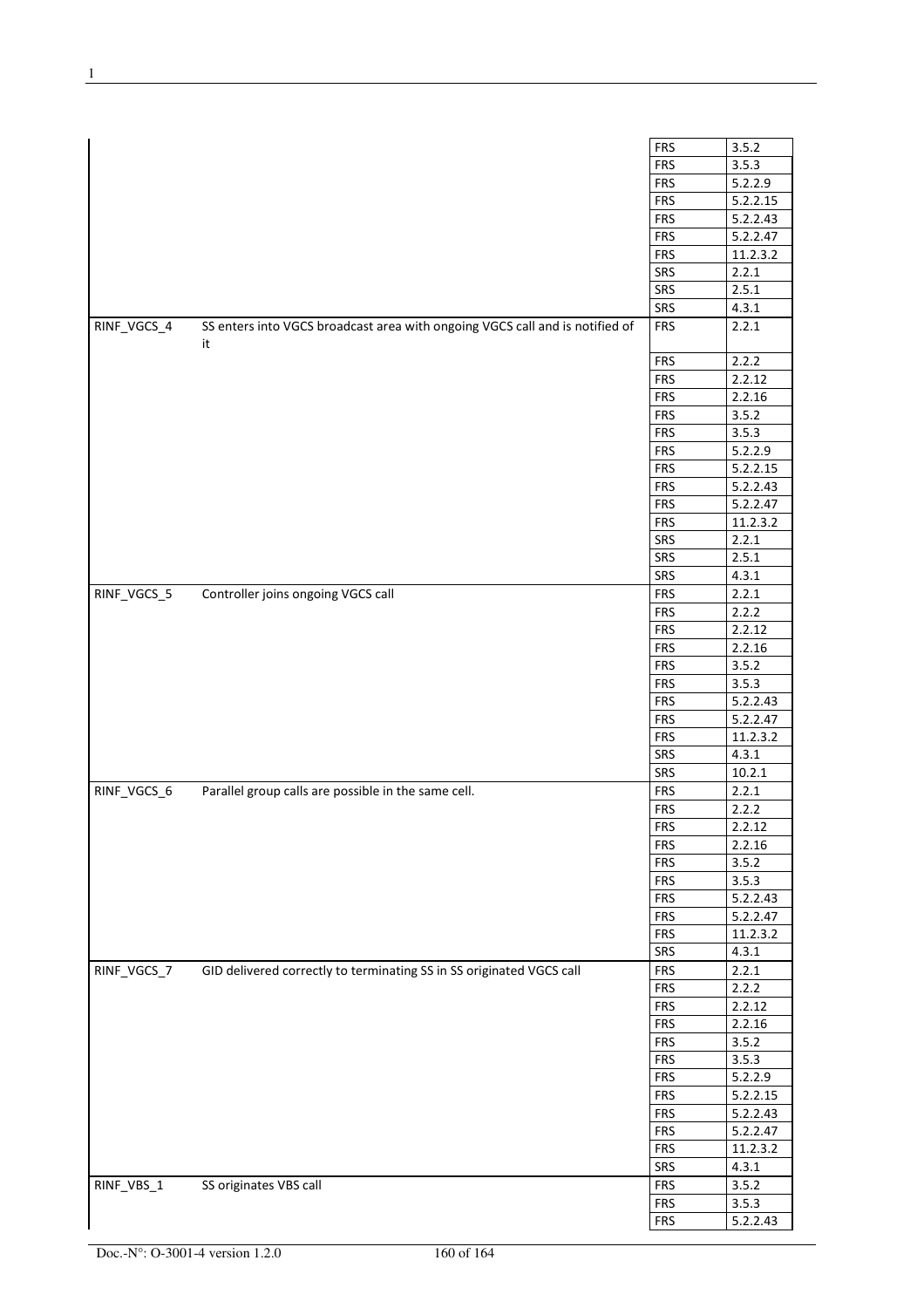|            |                                                                                | <b>FRS</b> | 5.2.2.47 |
|------------|--------------------------------------------------------------------------------|------------|----------|
|            |                                                                                | <b>FRS</b> | 11.2.3.2 |
|            |                                                                                | SRS        | 4.3.1    |
| RINF_VBS_2 | SS originates prio0 VBS call                                                   | <b>FRS</b> | 3.5.2    |
|            |                                                                                | <b>FRS</b> | 3.5.3    |
|            |                                                                                | <b>FRS</b> | 5.2.2.43 |
|            |                                                                                | <b>FRS</b> | 5.2.2.47 |
|            |                                                                                | <b>FRS</b> | 11.2.3.2 |
|            |                                                                                | SRS        | 4.3.1    |
|            |                                                                                |            |          |
| RINF_VBS_3 | Controller originates VBS call and takes down the call by disconnecting        | <b>FRS</b> | 3.5.2    |
|            |                                                                                | <b>FRS</b> | 3.5.3    |
|            |                                                                                | <b>FRS</b> | 5.2.2.43 |
|            |                                                                                | <b>FRS</b> | 5.2.2.47 |
|            |                                                                                | <b>FRS</b> | 11.2.3.2 |
|            |                                                                                | SRS        | 4.3.1    |
| RINF_VBS_4 | Controller originates VBS call and takes down the call with the kill sequence  | <b>FRS</b> | 3.5.2    |
|            |                                                                                | <b>FRS</b> | 3.5.3    |
|            |                                                                                | <b>FRS</b> | 5.2.2.43 |
|            |                                                                                | <b>FRS</b> | 5.2.2.47 |
|            |                                                                                | <b>FRS</b> | 11.2.3.2 |
|            |                                                                                | SRS        | 4.3.1    |
| RINF_VBS_5 | Controller joins ongoing VBS call                                              | <b>FRS</b> | 3.5.2    |
|            |                                                                                | <b>FRS</b> | 3.5.3    |
|            |                                                                                | <b>FRS</b> | 5.2.2.43 |
|            |                                                                                | <b>FRS</b> | 5.2.2.47 |
|            |                                                                                | <b>FRS</b> | 11.2.3.2 |
|            |                                                                                | SRS        | 4.3.1    |
| RINF_VBS_6 | SS enters into VBS broadcast area with ongoing VBS call and is notified of it, | <b>FRS</b> | 3.5.2    |
|            | SS joins the VBS call                                                          |            |          |
|            |                                                                                | <b>FRS</b> | 3.5.3    |
|            |                                                                                | <b>FRS</b> | 5.2.2.43 |
|            |                                                                                | <b>FRS</b> | 5.2.2.47 |
|            |                                                                                | <b>FRS</b> | 11.2.3.2 |
|            |                                                                                | SRS        | 4.3.1    |
| RINF_REC_1 | SS originates a REC                                                            | <b>FRS</b> | 2.5.1    |
|            |                                                                                | <b>FRS</b> | 5.2.2.18 |
|            |                                                                                | <b>FRS</b> | 9.3.2    |
|            |                                                                                | <b>FRS</b> | 10.2.1   |
|            |                                                                                | <b>FRS</b> | 10.2.2   |
|            |                                                                                | <b>FRS</b> | 13.1.6   |
|            |                                                                                | <b>FRS</b> | 13.2.2.2 |
|            |                                                                                | <b>FRS</b> | 13.2.2.3 |
|            |                                                                                | <b>FRS</b> | 13.2.3.1 |
|            |                                                                                | <b>FRS</b> | 13.2.3.3 |
|            |                                                                                | <b>FRS</b> | 13.2.4.1 |
|            |                                                                                | <b>FRS</b> | 13.3.1   |
|            |                                                                                | <b>FRS</b> | 13.4.5   |
|            |                                                                                | SRS        | 2.4.1    |
|            |                                                                                | SRS        | 2.5.1    |
|            |                                                                                |            |          |
|            |                                                                                | SRS        | 10.2.1   |
|            |                                                                                | SRS        | 13.2.2   |
|            |                                                                                | SRS        | 13.3.1   |
|            |                                                                                | SRS        | 13.3.3   |
|            |                                                                                | SRS        | 13.4.7   |
| RINF_REC_2 | Subscriber initiated REC (no talker change, normal clear down of call)         | <b>FRS</b> | 2.5.1    |
|            |                                                                                | <b>FRS</b> | 5.2.2.18 |
|            |                                                                                | <b>FRS</b> | 9.3.2    |
|            |                                                                                | <b>FRS</b> | 10.2.1   |
|            |                                                                                | <b>FRS</b> | 10.2.2   |
|            |                                                                                | <b>FRS</b> | 13.1.6   |
|            |                                                                                | <b>FRS</b> | 13.2.2.2 |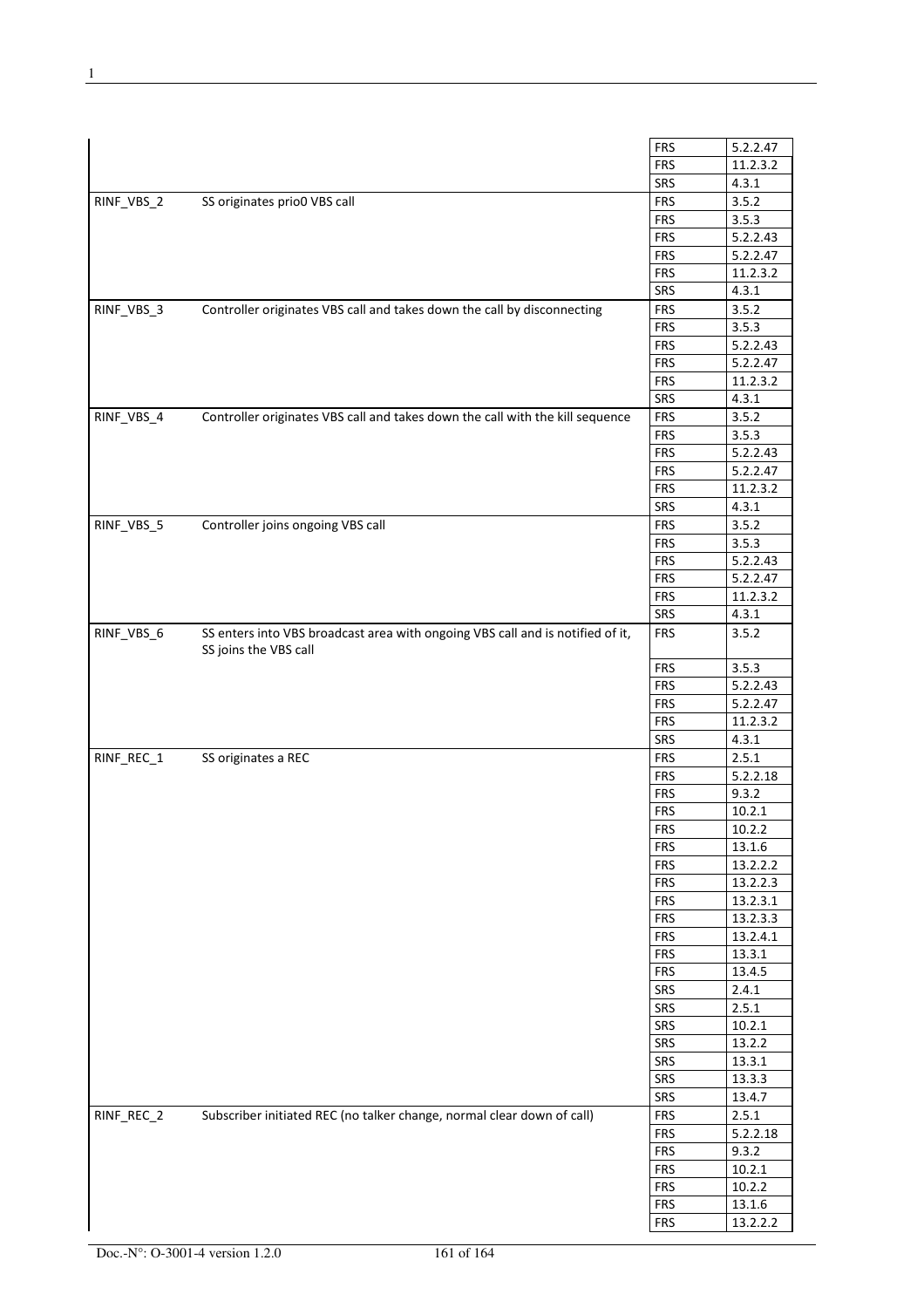|             |                                                                   | <b>FRS</b> | 13.2.2.3              |
|-------------|-------------------------------------------------------------------|------------|-----------------------|
|             |                                                                   | <b>FRS</b> | 13.2.3.1              |
|             |                                                                   | <b>FRS</b> | 13.2.3.3              |
|             |                                                                   | <b>FRS</b> | 13.2.4.1              |
|             |                                                                   | <b>FRS</b> | 13.3.1                |
|             |                                                                   | <b>FRS</b> | 13.4.5                |
|             |                                                                   | <b>FRS</b> | 13.4.6                |
|             |                                                                   |            |                       |
|             |                                                                   | SRS<br>SRS | 13.2.2                |
|             |                                                                   |            | 13.3.1                |
|             |                                                                   | SRS        | 13.3.3                |
|             |                                                                   | SRS        | 13.4.7                |
| RINF_REC_3  | SS accepts an incoming REC                                        | <b>FRS</b> | 5.2.2.9               |
|             |                                                                   | <b>FRS</b> | 5.2.2.15              |
|             |                                                                   | SRS        | 2.4.1                 |
|             |                                                                   | SRS        | 2.5.1                 |
|             |                                                                   | SRS        | 10.2.1                |
| RINF_REC_4  | Controller originates a REC                                       | <b>FRS</b> | 2.5.1                 |
|             |                                                                   | <b>FRS</b> | 5.2.2.9               |
|             |                                                                   | <b>FRS</b> | 5.2.2.15              |
|             |                                                                   | <b>FRS</b> | 5.2.2.18              |
|             |                                                                   | <b>FRS</b> | 9.3.2                 |
|             |                                                                   | <b>FRS</b> | 10.2.1                |
|             |                                                                   | <b>FRS</b> | 10.2.2                |
|             |                                                                   | <b>FRS</b> | 13.1.6                |
|             |                                                                   | <b>FRS</b> | 13.2.2.2              |
|             |                                                                   | <b>FRS</b> | 13.2.2.3              |
|             |                                                                   | <b>FRS</b> | 13.2.3.1              |
|             |                                                                   | <b>FRS</b> | 13.2.3.3              |
|             |                                                                   | <b>FRS</b> | 13.2.4.1              |
|             |                                                                   | <b>FRS</b> | 13.3.1                |
|             |                                                                   | <b>FRS</b> | 13.4.6                |
|             |                                                                   | SRS        | 2.4.1                 |
|             |                                                                   | SRS        | 2.5.1                 |
|             |                                                                   | SRS        | 10.2.1                |
|             |                                                                   | SRS        | 13.2.2                |
|             |                                                                   | SRS        | 13.3.1                |
|             |                                                                   | SRS        | 13.3.3                |
|             |                                                                   | SRS        | 13.4.7                |
| RINF_REC_5  | SS originates Acknowledgement Call                                | SRS        | 13.5.3                |
|             |                                                                   | SRS        | 13.5.7                |
|             |                                                                   | SRS        | 13.5.10i              |
| RINF_REC_6  | REC in a GCA with a locked cell                                   | <b>FRS</b> | 2.5.1                 |
|             |                                                                   | <b>FRS</b> | $\overline{5.2.2.18}$ |
|             |                                                                   | <b>FRS</b> | 9.3.2                 |
|             |                                                                   | <b>FRS</b> | 10.2.1                |
|             |                                                                   | <b>FRS</b> | 10.2.2                |
|             |                                                                   | <b>FRS</b> | 13.1.6                |
|             |                                                                   | <b>FRS</b> | 13.2.2.2              |
|             |                                                                   | <b>FRS</b> | 13.2.2.3              |
|             |                                                                   | <b>FRS</b> | 13.2.3.1              |
|             |                                                                   | <b>FRS</b> | 13.2.3.3              |
|             |                                                                   | <b>FRS</b> | 13.2.4.1              |
|             |                                                                   | <b>FRS</b> | 13.3.1                |
|             |                                                                   | <b>FRS</b> | 13.4.6                |
|             |                                                                   | SRS        | 13.2.2                |
|             |                                                                   | SRS        | 13.3.1                |
|             |                                                                   | SRS        | 13.3.3                |
|             |                                                                   | SRS        | 13.4.7                |
| RINF_OTDI_1 | SS originates VGCS call, terminating Controller receives the OTDI | <b>FRS</b> | 2.2.1                 |
|             |                                                                   | <b>FRS</b> | 2.2.2                 |
|             |                                                                   | <b>FRS</b> | 2.5.1                 |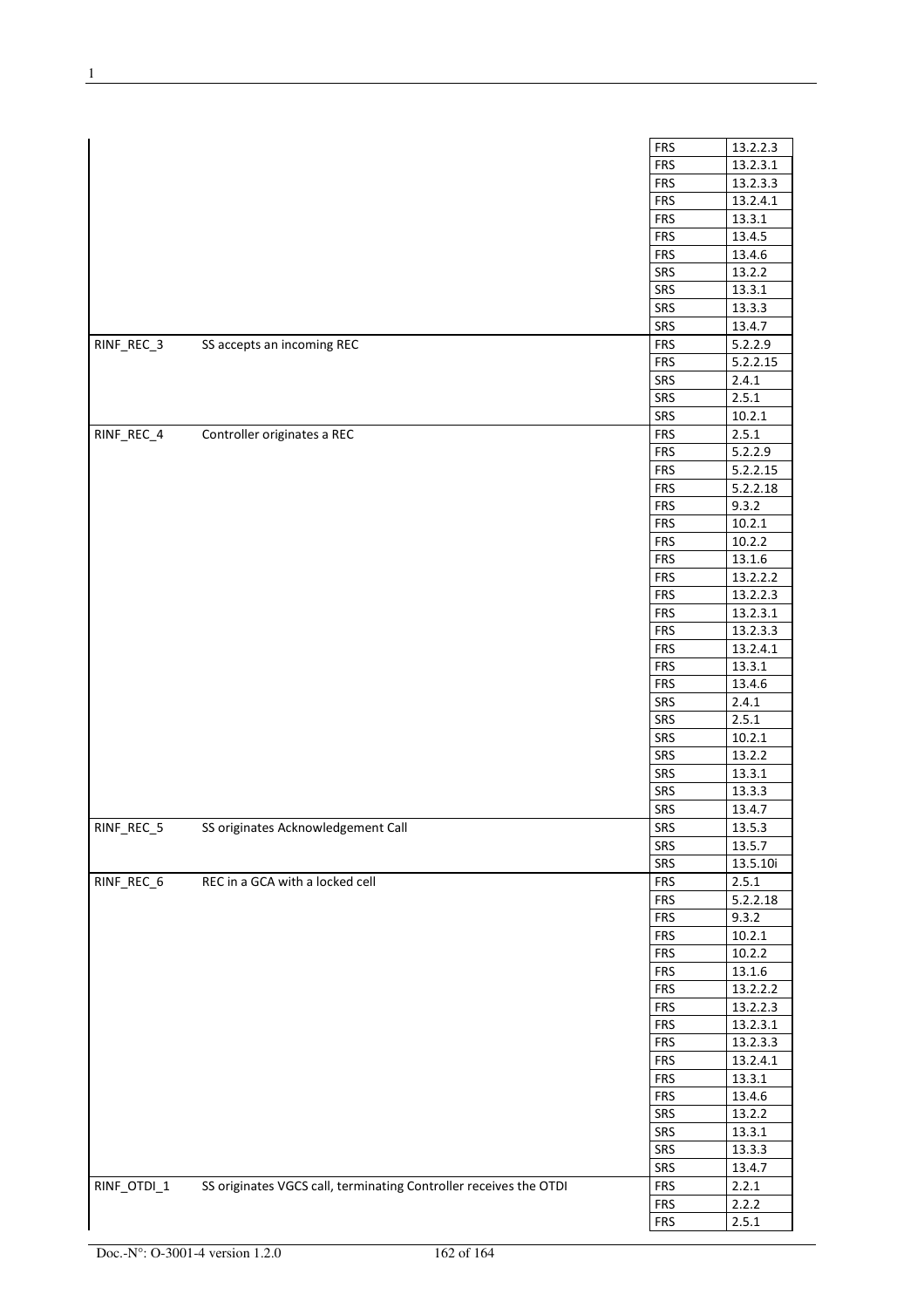|             |                                                                                             | <b>FRS</b> | 5.2.2.3  |
|-------------|---------------------------------------------------------------------------------------------|------------|----------|
|             |                                                                                             | <b>FRS</b> | 5.2.2.3i |
|             |                                                                                             | <b>FRS</b> | 5.2.2.4  |
|             |                                                                                             |            |          |
|             |                                                                                             | <b>FRS</b> | 5.2.2.6  |
|             |                                                                                             | <b>FRS</b> | 5.2.2.7  |
|             |                                                                                             | <b>FRS</b> | 13.3.2   |
|             |                                                                                             | SRS        | 2.2.1    |
|             |                                                                                             | SRS        | 2.5.1    |
|             |                                                                                             | SRS        | 13.4.7   |
| RINF_OTDI_2 | SS originates VGCS Immediate Setup 2 call, terminating Controller receives<br>the OTDI      | <b>FRS</b> | 2.2.1    |
|             |                                                                                             | <b>FRS</b> | 2.2.2    |
|             |                                                                                             | <b>FRS</b> | 2.5.1    |
|             |                                                                                             | <b>FRS</b> | 5.2.2.3  |
|             |                                                                                             | <b>FRS</b> | 5.2.2.3i |
|             |                                                                                             | <b>FRS</b> | 5.2.2.4  |
|             |                                                                                             | <b>FRS</b> | 5.2.2.6  |
|             |                                                                                             | <b>FRS</b> | 5.2.2.7  |
|             |                                                                                             |            |          |
|             |                                                                                             | <b>FRS</b> | 13.3.2   |
|             |                                                                                             | <b>FRS</b> | 13.4.5   |
|             |                                                                                             | <b>FRS</b> | 13.4.6   |
|             |                                                                                             | SRS        | 2.2.1    |
|             |                                                                                             | SRS        | 2.4.1    |
|             |                                                                                             | SRS        | 2.5.1    |
|             |                                                                                             | SRS        | 10.2.1   |
|             |                                                                                             | SRS        | 13.4.7   |
| RINF_LE_1   | SS active in a PTOP (P4) call move in a cell with ongoing REC call                          | <b>FRS</b> | 5.2.2.9  |
|             |                                                                                             | <b>FRS</b> | 5.2.2.15 |
|             |                                                                                             | <b>FRS</b> | 13.2.2.7 |
|             |                                                                                             | <b>FRS</b> | 13.2.3.1 |
|             |                                                                                             | <b>FRS</b> | 13.2.3.3 |
|             |                                                                                             |            |          |
|             |                                                                                             | <b>FRS</b> | 13.4.6   |
| RINF_LE_2   | Orig. SS active in a VBS (P4) call move in a cell with ongoing REC call                     | <b>FRS</b> | 2.4.5    |
|             |                                                                                             | <b>FRS</b> | 2.4.6    |
|             |                                                                                             | <b>FRS</b> | 2.4.7    |
|             |                                                                                             | <b>FRS</b> | 10.2.2   |
|             |                                                                                             | <b>FRS</b> | 10.2.3   |
|             |                                                                                             | <b>FRS</b> | 13.2.2.7 |
|             |                                                                                             | FRS        | 13.2.3.1 |
|             |                                                                                             | <b>FRS</b> | 13.2.3.3 |
|             |                                                                                             | <b>FRS</b> | 13.4.6   |
|             |                                                                                             | SRS        | 4.3.1    |
|             |                                                                                             | SRS        | 10.2.1   |
| RINF_LE_3   | Orig. SS active in a VGCS (P4) call on GCH (talker) move in a cell with ongoing<br>REC call | <b>FRS</b> | 2.4.5    |
|             |                                                                                             | <b>FRS</b> | 2.4.6    |
|             |                                                                                             | <b>FRS</b> | 2.4.7    |
|             |                                                                                             | <b>FRS</b> | 5.2.2.9  |
|             |                                                                                             | <b>FRS</b> | 5.2.2.15 |
|             |                                                                                             | <b>FRS</b> |          |
|             |                                                                                             |            | 10.2.2   |
|             |                                                                                             | <b>FRS</b> | 10.2.3   |
|             |                                                                                             | <b>FRS</b> | 13.2.2.7 |
|             |                                                                                             | <b>FRS</b> | 13.2.3.1 |
|             |                                                                                             | <b>FRS</b> | 13.2.3.3 |
|             |                                                                                             | <b>FRS</b> | 13.4.6   |
|             |                                                                                             | SRS        | 4.3.1    |
|             |                                                                                             | SRS        | 10.2.1   |
| RINF_AM_1   | National call: AM allows call                                                               | <b>FRS</b> | 2.2.3    |
|             |                                                                                             | <b>FRS</b> | 2.2.4    |
|             |                                                                                             | <b>FRS</b> | 9.5.1    |
|             |                                                                                             | <b>FRS</b> | 10.3.2   |
|             |                                                                                             |            |          |